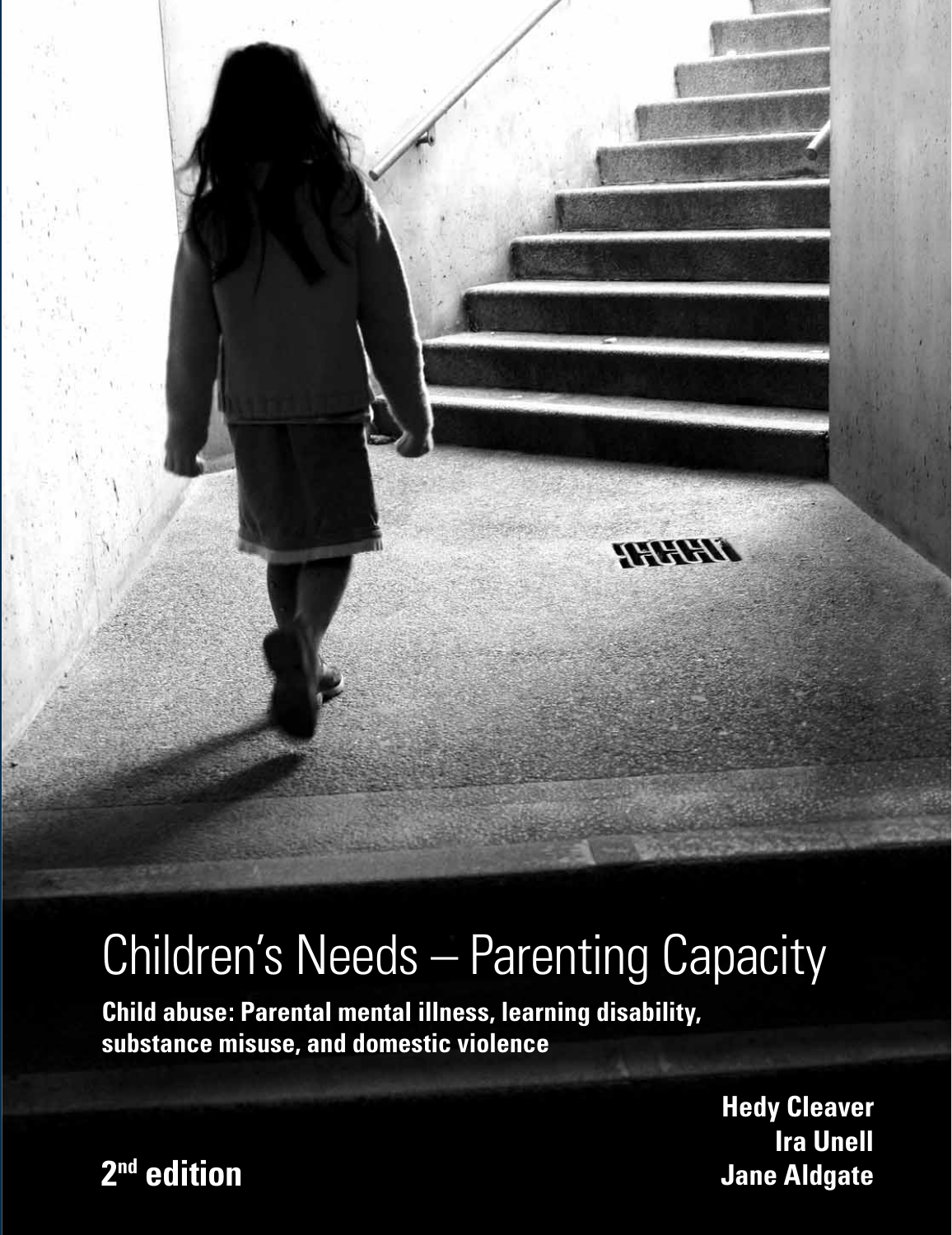# CHILDREN'S NEEDS - PARENTING CAPACITY

Child abuse: Parental mental illness, learning disability, substance misuse and domestic violence

2nd edition

HEDY CLEAVER, IRA UNELL AND JANE ALDGATE

LONDON: TSO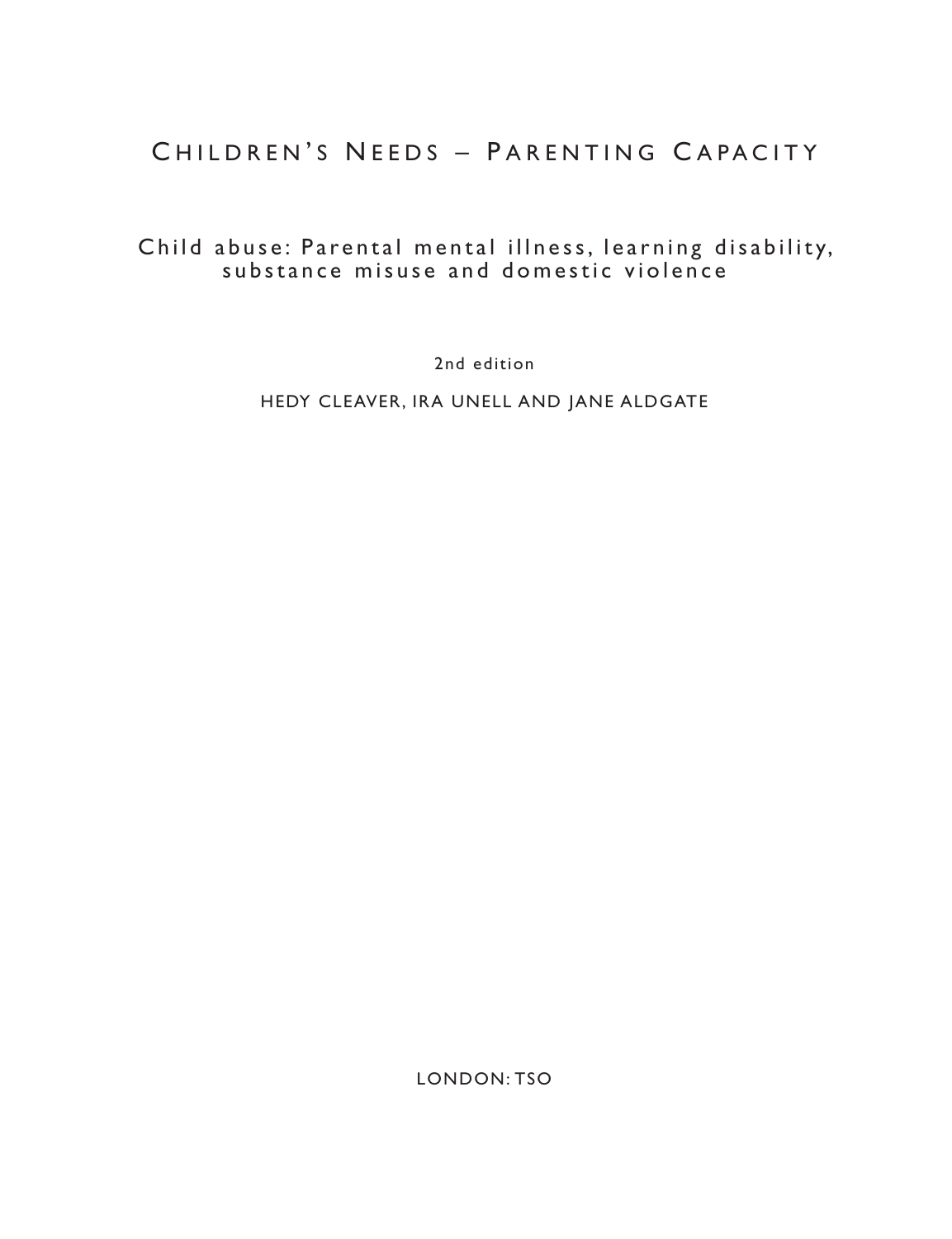

Published by TSO (The Stationery Office) and available from:

#### **Online** www.tsoshop.co.uk

Mail, Telephone, Fax & E-mail **TSO** PO Box 29, Norwich, NR3 1GN Telephone orders/General enquiries: 0870 600 5522 Fax orders: 0870 600 5533 E-mail: customer.services@tso.co.uk Textphone: 0870 240 3701

**TSO@Blackwell and other Accredited Agents** 

Published for the Department for Education under licence from the Controller of Her Majesty's Stationery Office.

All rights reserved.

© Crown Copyright 2011

You may re-use this information (excluding logos) free of charge in any format or medium, under the terms of the Open Government Licence. To view this licence, visit http://www.nationalarchives.gov.uk/doc/open-government-licence/ or e-mail: psi@nationalarchives.gsi.gov.uk.

Where we have identified any third party copyright information you will need to obtain permission from the copyright holders concerned.

This publication is also available for download at www.official-documents.gov.uk

ISBN: 9780117063655

Printed in the UK by The Stationery Office Limited J2441707 C2.5 09/11 11130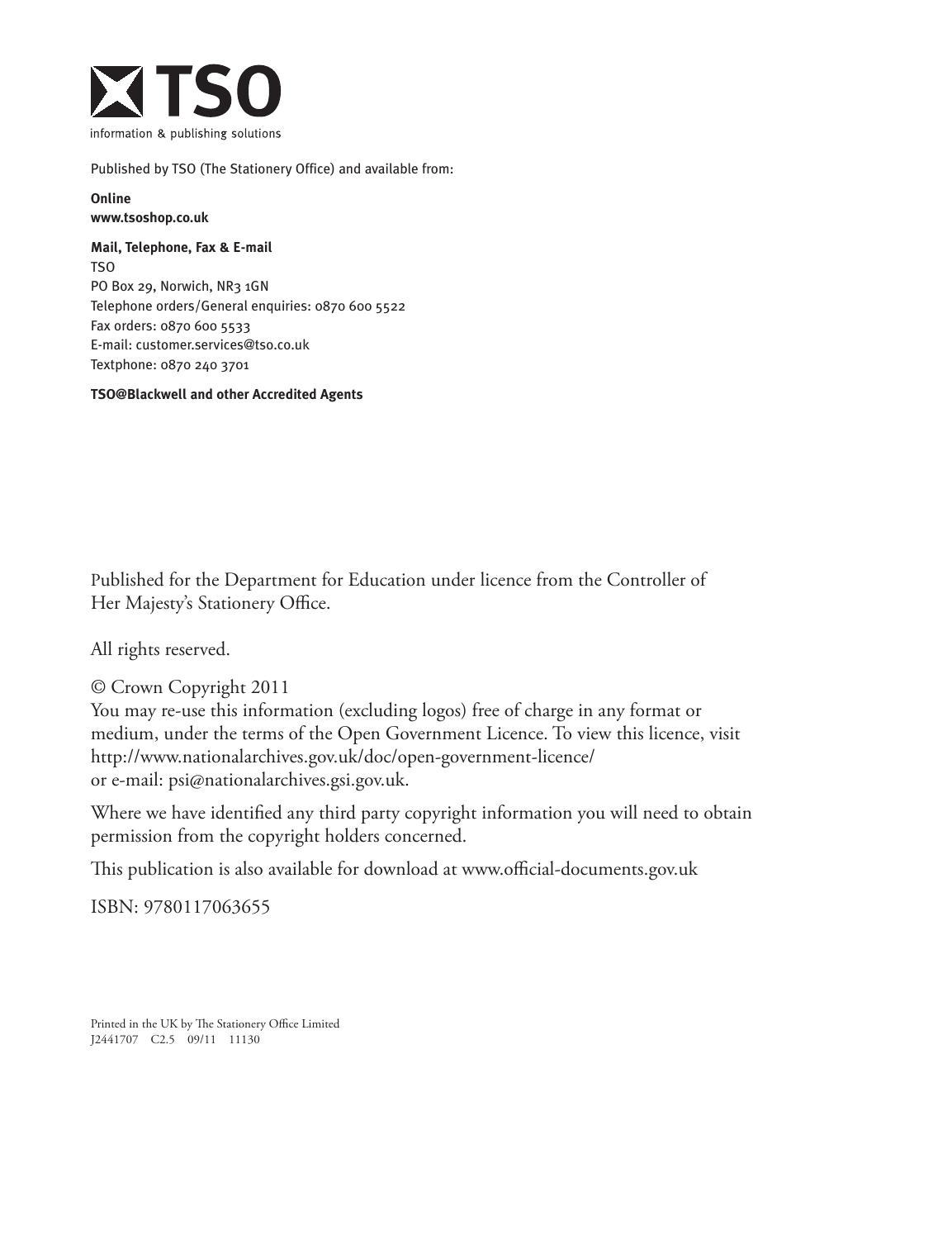# **Contents**

| List of figures and tables |                                                                                                              |              |  |  |
|----------------------------|--------------------------------------------------------------------------------------------------------------|--------------|--|--|
| Preface                    |                                                                                                              |              |  |  |
|                            | Acknowledgements                                                                                             |              |  |  |
| Introduction               |                                                                                                              |              |  |  |
|                            | Research context                                                                                             | $\mathbf{1}$ |  |  |
|                            | Legal and policy context                                                                                     | 8            |  |  |
|                            | Limitations of the research drawn on in this publication                                                     | 16           |  |  |
|                            | Structure of the book                                                                                        | 18           |  |  |
|                            | PART I: GENERAL ISSUES AFFECTING PARENTING CAPACITY                                                          | 21           |  |  |
| 1                          | Is concern justified? Problems of definition and prevalence                                                  | 23           |  |  |
|                            | Problems with terminology                                                                                    | 23           |  |  |
|                            | Prevalence                                                                                                   | 27           |  |  |
|                            | Prevalence of parental mental illness: general population studies                                            | 28           |  |  |
|                            | Prevalence of parental learning disability: general population studies                                       | 33           |  |  |
|                            | Prevalence of parents with problem drinking or drug misuse: general<br>population studies                    | 36           |  |  |
|                            | Prevalence of domestic violence: general population studies                                                  | 43           |  |  |
|                            | Summary of the evidence for a link between parental disorders and<br>child abuse                             | 47           |  |  |
|                            | To sum up                                                                                                    | 48           |  |  |
| $\mathbf{2}$               | How mental illness, learning disability, substance misuse and domestic<br>violence affect parenting capacity | 49           |  |  |
|                            | Physical and psychological impact on parents' health and well-being                                          | 50           |  |  |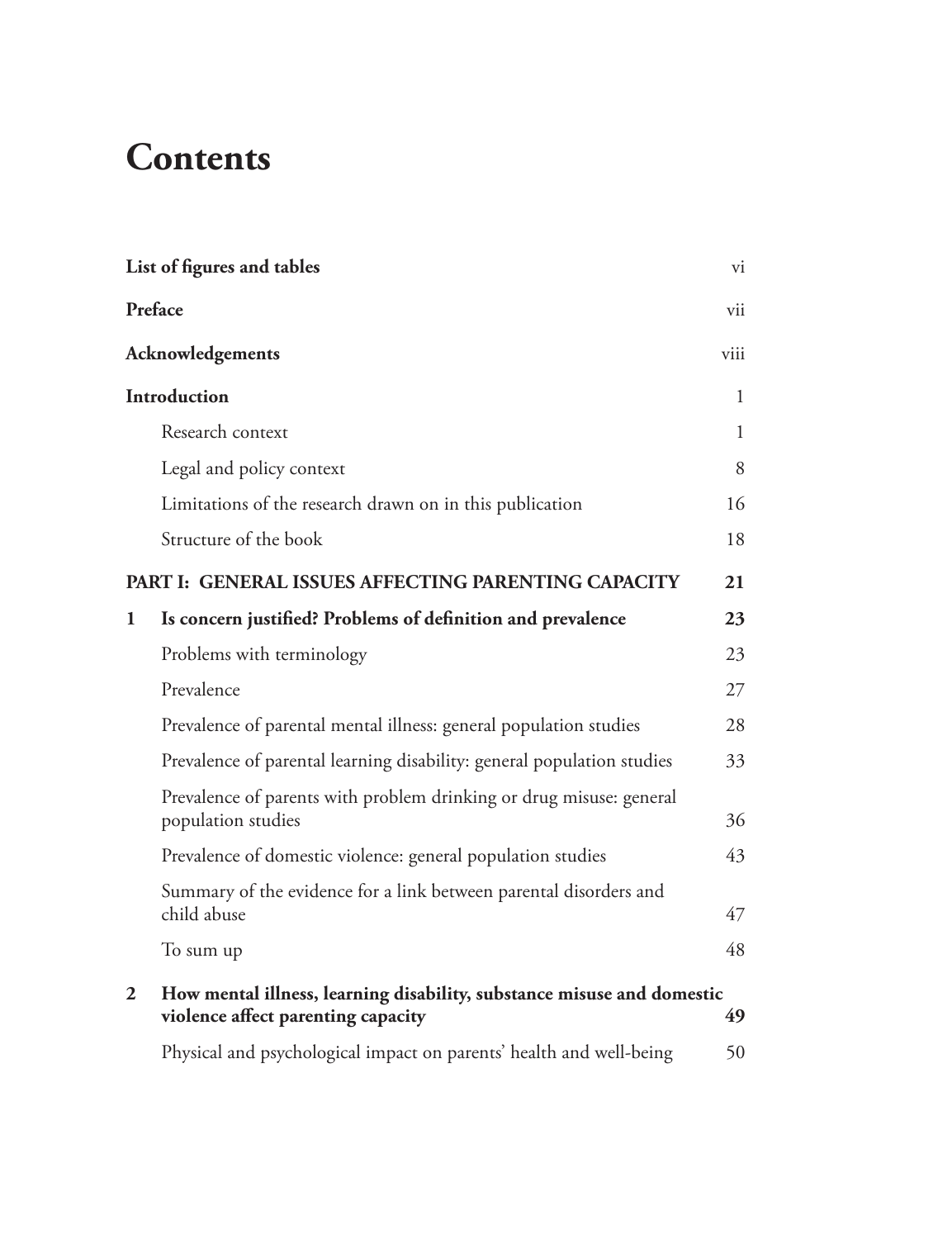|   | Impact on parenting                                                               | 61  |
|---|-----------------------------------------------------------------------------------|-----|
|   | Social consequences                                                               | 74  |
|   | To sum up                                                                         | 80  |
| 3 | Which children are most at risk of suffering significant harm?                    | 85  |
|   | What constitutes significant harm?                                                | 85  |
|   | Vulnerable children                                                               | 86  |
|   | Protective factors                                                                | 90  |
|   | To sum up                                                                         | 93  |
|   | Moving on to explore the impact on children at different stages of<br>development | 95  |
|   | PART II: ISSUES AFFECTING CHILDREN OF DIFFERENT AGES                              | 97  |
| 4 | Child development and parents' responses - children under 5 years                 | 99  |
|   | Pre-birth to 12 months                                                            | 99  |
|   | Pre-birth to 12 months – the unborn child                                         | 99  |
|   | To sum up                                                                         | 108 |
|   | Pre-birth to 12 months - from birth to 12 months                                  | 108 |
|   | To sum up                                                                         | 115 |
|   | Children aged 1–2 years                                                           | 116 |
|   | To sum up                                                                         | 124 |
|   | Children aged 3-4 years                                                           | 125 |
|   | To sum up                                                                         | 134 |
|   | Identified developmental needs in children under 5 years                          | 135 |
| 5 | Child development and parents' responses - middle childhood                       | 137 |
|   | Children aged 5-10 years                                                          | 137 |
|   | To sum up                                                                         | 155 |
|   | Identified unmet developmental needs in middle childhood                          | 157 |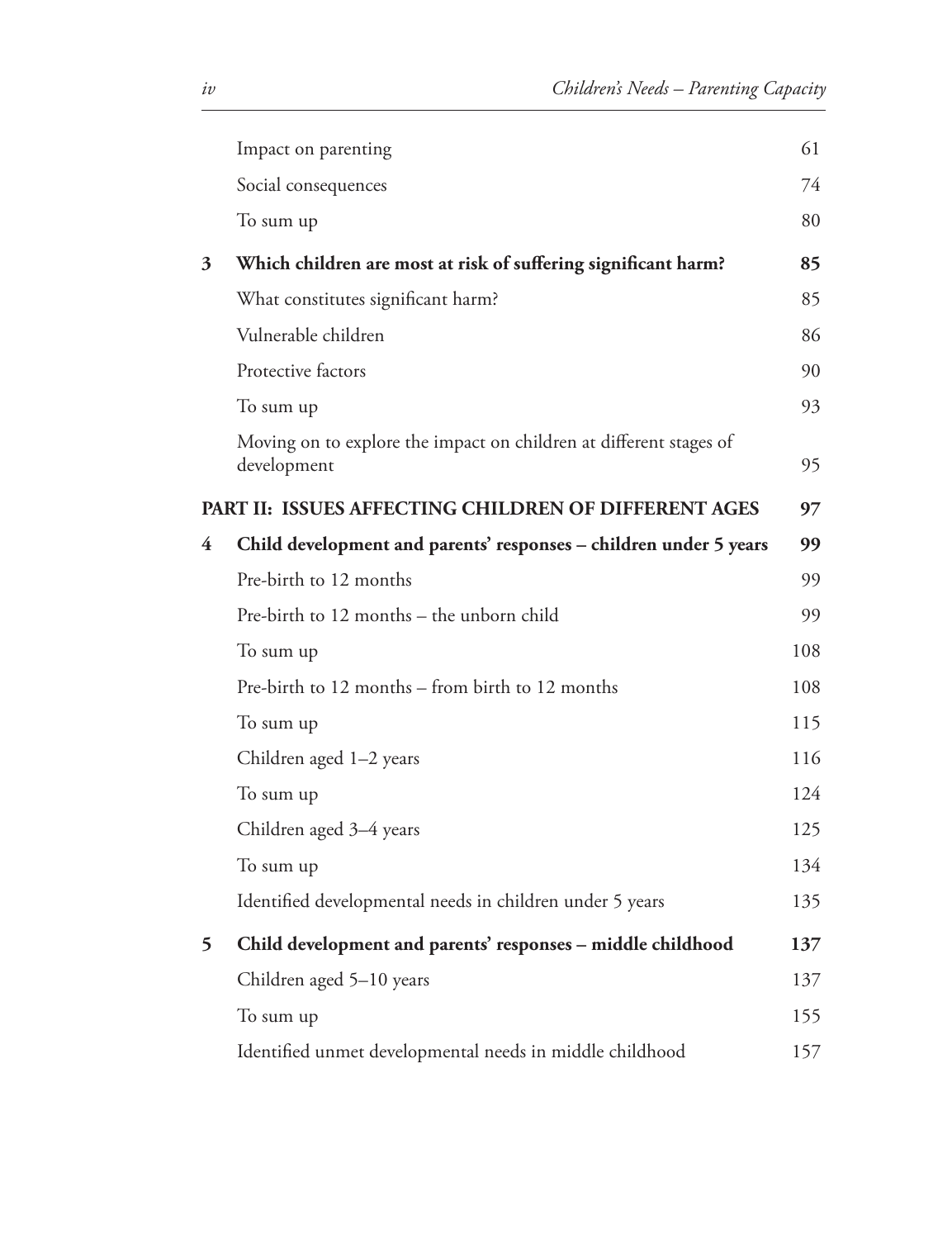| 6                                                                               | Child development and parents' responses - adolescence |     |  |  |
|---------------------------------------------------------------------------------|--------------------------------------------------------|-----|--|--|
|                                                                                 | Children aged 11-15 years                              | 159 |  |  |
|                                                                                 | To sum up                                              | 179 |  |  |
|                                                                                 | Children aged 16 years and over                        | 180 |  |  |
|                                                                                 | To sum up                                              | 193 |  |  |
|                                                                                 | Identified unmet developmental needs in adolescence    | 195 |  |  |
| PART III: CONCLUSIONS AND IMPLICATIONS FOR POLICY AND<br><b>PRACTICE</b><br>197 |                                                        |     |  |  |
| 7                                                                               | Conclusions                                            | 199 |  |  |
| 8                                                                               | Implications for policy and practice                   | 201 |  |  |
|                                                                                 | Early identification and assessment                    | 201 |  |  |
|                                                                                 | Joint working                                          | 204 |  |  |
|                                                                                 | Flexible time frames                                   | 205 |  |  |
|                                                                                 | Information for children and families                  | 206 |  |  |
|                                                                                 | Training and educational requirements                  | 207 |  |  |
|                                                                                 | To sum up                                              | 208 |  |  |
|                                                                                 | Bibliography<br>211                                    |     |  |  |
|                                                                                 | Index<br>253                                           |     |  |  |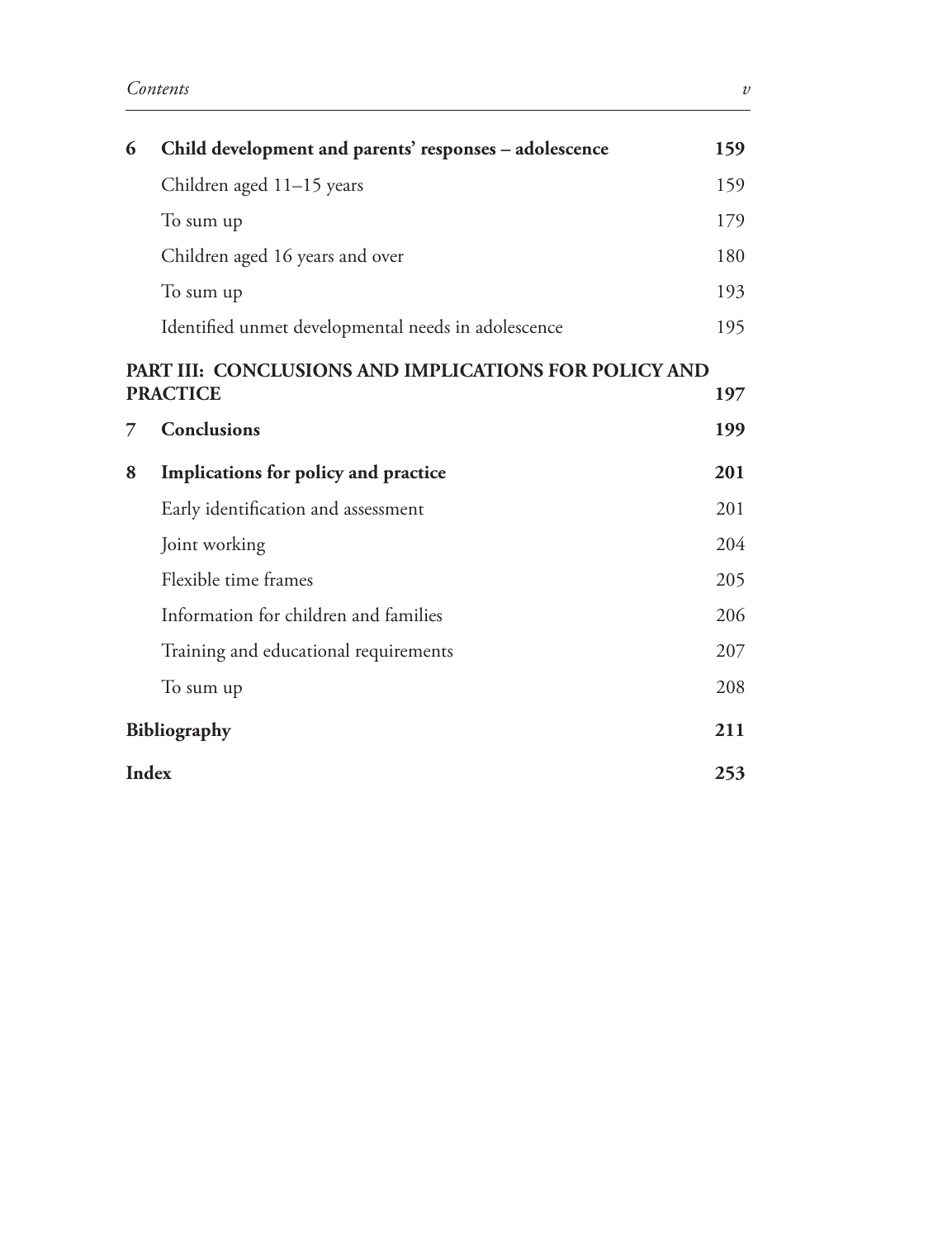# **List of figures and tables**

#### **Figures**

Figure 1.1 The Assessment Framework

#### **Tables**

- Table 1.1 Prevalence of mental illness among adults in the general population
- Table 1.2 Prevalence of mental illness among parents in the general population
- Table 1.3 Relationship between the rate of recorded parental problems and the level of social work intervention
- Table 4.1 Proportion of children with identified unmet needs children under 5 years
- Table 5.1 Proportion of children with identified unmet needs middle childhood
- Table 6.1 Proportion of adolescents with identified unmet needs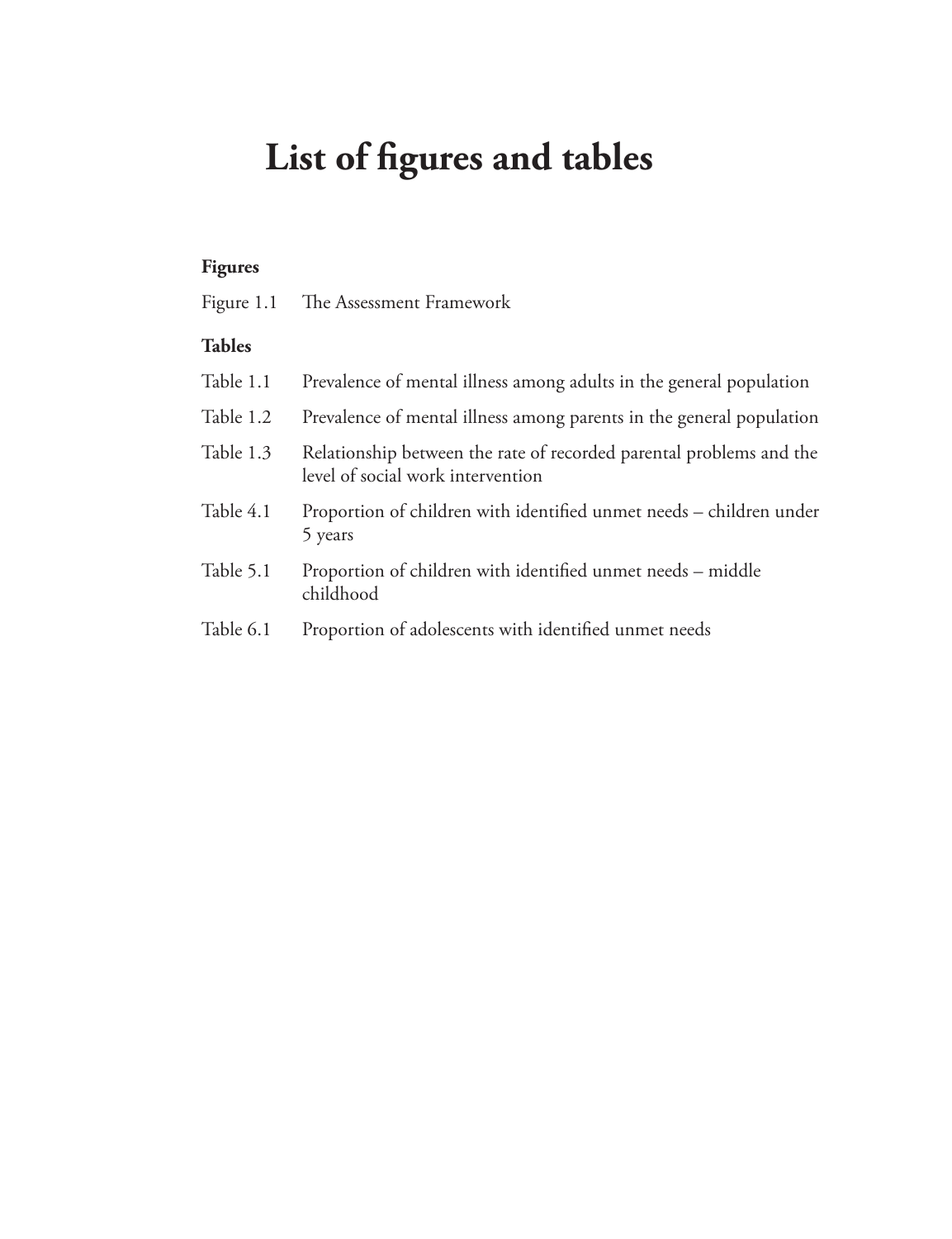# **Preface**

It is probably true to say that, for most people, childhood is a mixed experience where periods of sadness and loss are balanced with moments of happiness and achievement. Such complexity, however, is rarely represented in the literature of childhood. Indeed, much of the written word in the nineteenth and twentieth centuries depicts childhood in one of two contrasting ways. For example, A.A. Milne's poem 'In the Dark', first published in 1927, (Milne 1971) shows childhood as a golden era where children are loved and nurtured by caring parents. It is a time characterised by innocence, unqualified parental love, irresponsibility, peer friendships and a thirst for adventure and knowledge.

I've had my supper,

And had my supper, And HAD my supper and all;

I've heard the story

Of Cinderella,

And how she went to the ball;

I've cleaned my teeth,

And I've said my prayers,

And I've cleaned and said them right;

And they've all of them been

And kissed me lots,

They've all of them said 'Good-night.'

But never far away is the alternative experience, typified by parental desertion, illness, isolation and poverty. James Whitcomb Riley (1920), who penned uplifting poems of perhaps questionable quality for children during the 1890s, paints a much bleaker picture in his poem 'The Happy Little Cripple'.

I'm thist a little cripple boy, an' never goin' to grow An' get a great big man at all! – 'cause Aunty told me so. When I was thist a baby onc't, I falled out of the bed An' got "The Curv'ture of the Spine" – 'at's what the Doctor said. I never had no Mother nen – fer my Pa runned away An' dassn't come back here no more – 'cause he was drunk one day An' stobbed a man in thish-ere town, an' couldn't pay his fine! An' nen my Ma she died – an' I got "Curv'ture of the Spine!"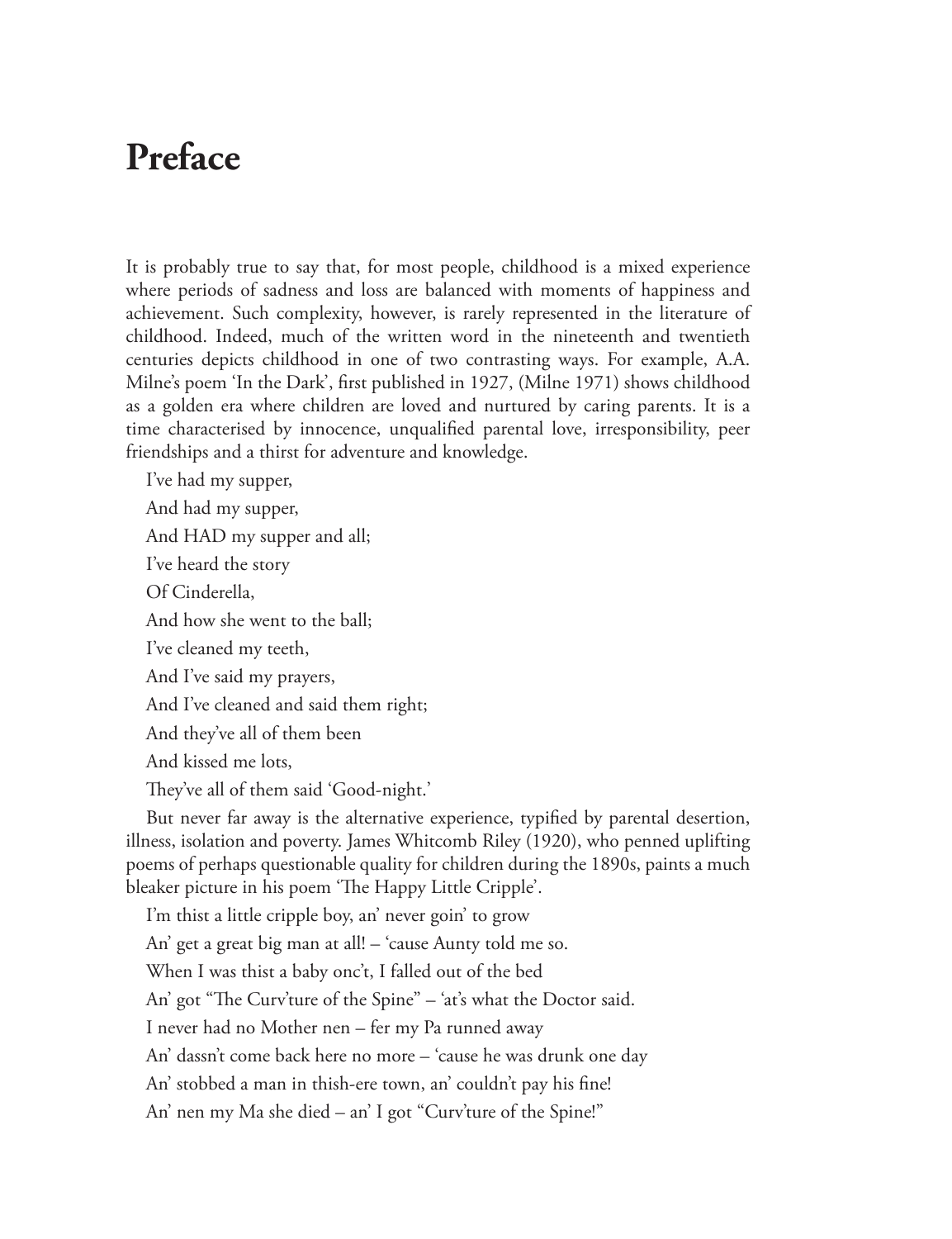# **Acknowledgements**

We acknowledge with sincere thanks the many people who gave generously of their time to help us with this work. We particularly appreciate the expertise and advice offered by Arnon Bentovim, Richard Velleman, Lorna Templeton, Carolyn Davies and Sheena Prentice. The work has been funded by the Department for Education and we thank staff in the department, particularly Jenny Gray who supported us throughout the work with her interest and valuable comments.

The work was assisted by an advisory group whose membership was:

Isabella Craig and Jenny Gray (Department for Education); Christine Humphrey (Department of Health) and Sian Rees (NICE); Arnon Bentovim (consultant child and adolescent psychiatrist at the Great Ormond Street Hospital for Children and the Tavistock Clinic); Marian Brandon (reader in social work, University of East Anglia); Carolyn Davies (research advisor, Institute of Education, University of London); Jo Fox (social work consultant, Child-Centred Practice); David Jones (consultant child and family psychiatrist, Department of Psychiatry; University of Oxford); Sue McGaw (specialist in learning disabilities, Cornwall Partnership Trust); Sheena Prentice (specialist midwife in substance misuse, Nottingham City PCT); Wendy Rose (The Open University); Lorna Templeton (manager of the Alcohol, Drugs and the Family Research Programme, University of Bath); and Richard Velleman (University of Bath and director of development and research, Avon and Wiltshire Mental Health Partnership NHS Trust).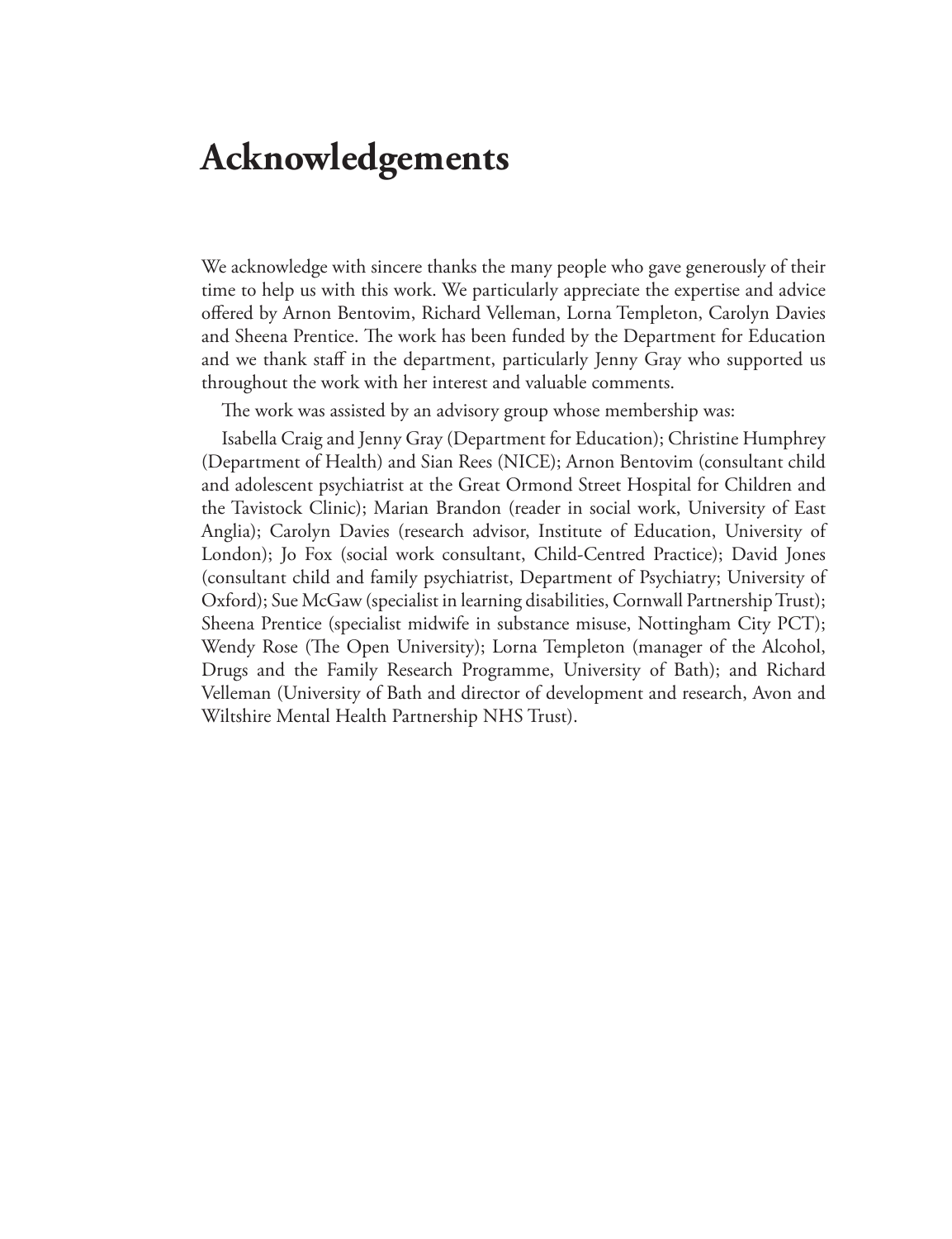# **Introduction**

This second edition of *Children's Needs – Parenting Capacity* provides an update on the impact of parental problems, such as substance misuse, domestic violence, learning disability and mental illness, on children's welfare. Research, and in particular the biennial overview reports of serious case reviews (Brandon et al 2008; 2009; 2010), have continued to emphasise the importance of understanding and acting on concerns about children's safety and welfare when living in households where these types of parental problems are present.

*Almost three quarters of the children in both this and the 2003-05 study had been living with past or current domestic violence and or parental mental ill health and or substance misuse – often in combination.*

(Brandon et al 2010, p.112)

These concerns were very similar to those that prompted the first edition of this book, which was commissioned following the emergence of these themes from the Department of Health's programme of child protection research studies (Department of Health 1995a). These studies had demonstrated that a high level of parental mental illness, problem alcohol and drug abuse and domestic violence were present in families of children who become involved in the child protection system.

# **Research context**

The 2010 Government statistics for England demonstrate that, as in the 1990s, only a very small proportion of children referred to children's social care become the subject of a child protection plan (Department for Education 2010b). However, the types of parental problems outlined above are not confined to families where a child is the subject of a child protection plan (Brandon et al. 2008, 2009, 2010; Rose and Barnes 2008). In many families children's health and development are being affected by the difficulties their parents are experiencing. The findings from research, however, suggest that services are not always forthcoming. Practically a quarter of referrals to children's social care resulted in no action being taken (Cleaver and Walker with Meadows 2004). Lord Laming's progress report (2009) also expressed concerns that referrals to children's services from other professionals did not always lead to an initial assessment and that *'much more needs to be done to ensure that the services are as effective as possible at working together to achieve positive outcomes for children'* (Lord Laming 2009, p.9, paragraph 1.1). Practitioners' fear of failing to identify a child in need of protection is also a factor driving up the numbers of referrals to children's social care services which result in no provision of help. *'This is creating a skewed system that is paying so much attention to identifying cases of abuse*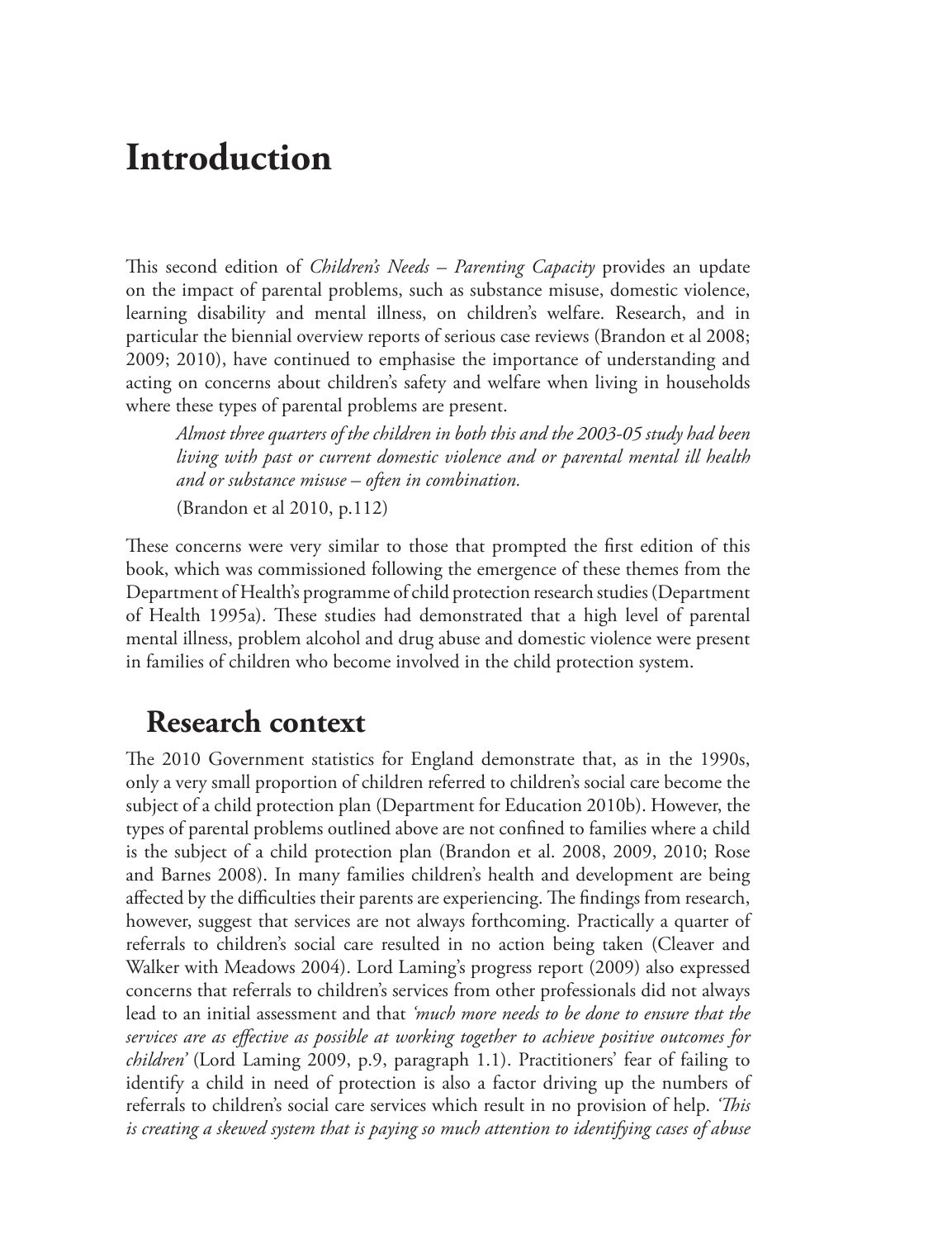*and neglect that it is draining time and resource away from families'* (Munro 2010, p.6). Munro's Interim Report (2011) draws attention once again to the highly traumatic experience for children and families who are drawn into the Child Protection system where maltreatment is not found, which leaves them with a fear of asking for help in the future. A finding which was identified by earlier research on child protection (Cleaver and Freeman 1995).

Evidence from the 1995 child protection research (Department of Health 1995a) indicated that when parents have problems of their own, these may adversely affect their capacity to respond to the needs of their children. For example, Cleaver and Freeman (1995) found in their study of suspected child abuse that in more than half of the cases, families were experiencing a number of problems including mental illness or learning disability, problem drinking and drug use, or domestic violence. A similar picture of the difficulties facing families who have been referred to children's social care services emerges from more recent research (Cleaver and Walker with Meadows 2004). It is estimated that there are 120,000 families experiencing multiple problems, including poor mental health, alcohol and drug misuse, and domestic violence. *'Over a third of these families have children subject to child protection procedures'* (Munro 2011, p.30, paragraph 2.30).

Children's services have the task of identifying children who may need additional services in order to improve their well-being as relating to their:

- (a) physical and mental health and emotional well-being;
- (b) protection from harm and neglect;
- (c) education, training and recreation;
- (d) the contribution made by them to society; and
- (e) social and economic well-being.

(Section 10(2) of the Children Act 2004)

The Common Assessment Framework (Children's Workforce Development Council 2010) and the Assessment Framework (Department of Health et al. 2000) enable frontline professionals working with children to gain an holistic picture of the child's world and identify more easily the difficulties children and families may be experiencing. Although research suggests that social workers (Cleaver et al. 2007) and health professionals are equipped to recognise and respond to indications that a child is being, or is likely to be, abused or neglected, there is less evidence in relation to teachers and the police (Daniel et al. 2009).

The identification of children's needs may have improved, but understanding how parental mental illness, learning disabilities, substance misuse and domestic violence affect children and families still requires more attention. For example, a small in-depth study found less than half (46%) of the managers in children's social care, health and the police rated as 'good' their understanding of the impact on children of parental substance misuse, although this rose to 61% in relation to the impact of domestic violence (Cleaver et al. 2007). The need for more training on assessing the likelihood of harm to children of parental drug and alcohol misuse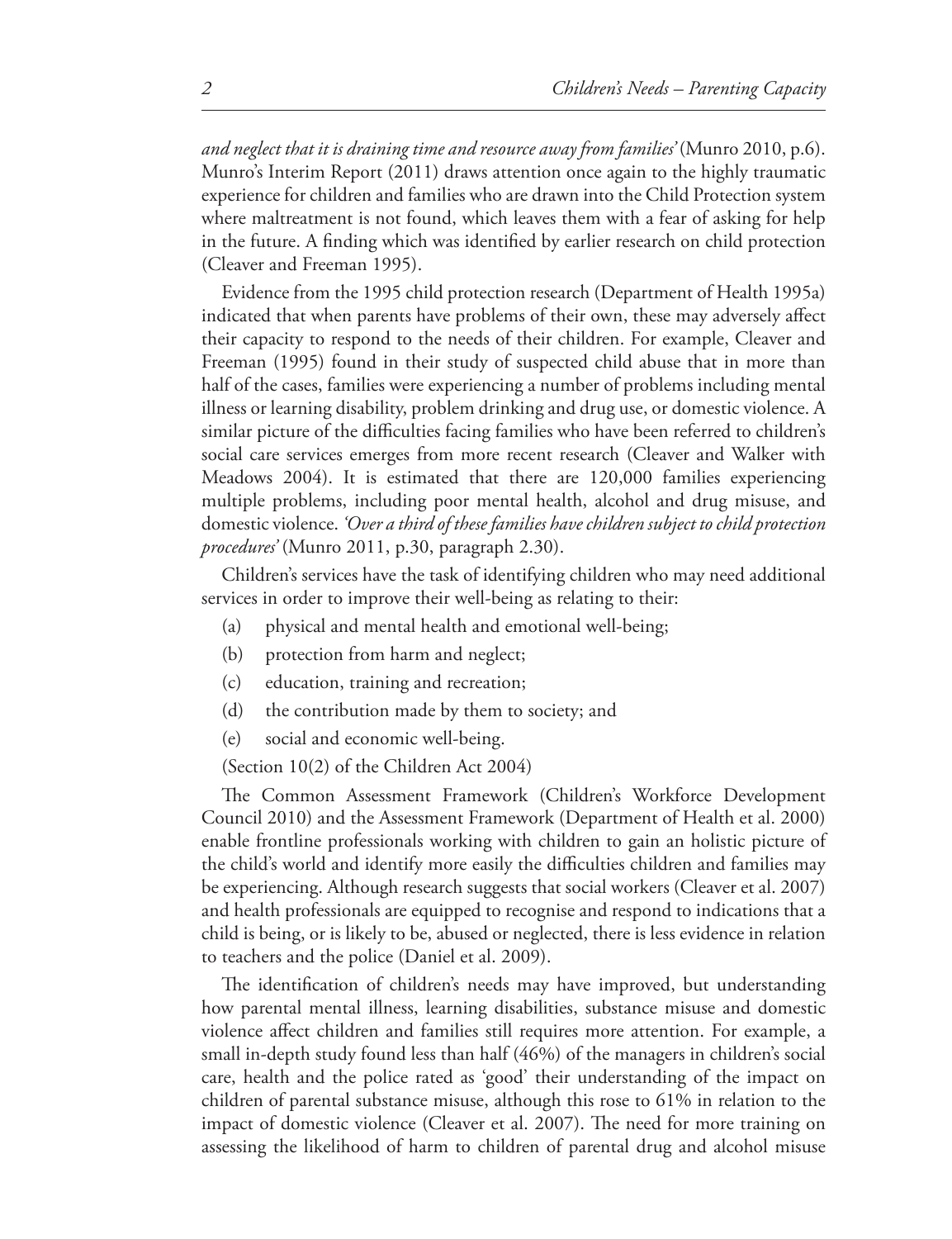was also highlighted by a survey of 248 newly qualified social workers (Galvani and Forrester 2009). A call for more high-quality training on child protection across social care, health and police was also made by Lord Laming (2009). Munro's review of child protection in exploring *'why previous well-intentioned reforms have not resulted in the expected level of improvements'* (p.3) highlighted the *'unintended consequences of restrictive rules and guidance'*, which have left social workers feeling that *'their professional judgement is not seen as a significant aspect of the social work task; it is no longer an activity which is valued, developed or rewarded'* (Munro 2010, p.30, paragraph 2.16).

The experience of professionals providing specialist services for adults can support assessments of children in need living with parental mental illness, learning disability, substance misuse or domestic violence. Research, however, shows that in such cases collaboration between adults' and children's services at the assessment stage rarely happens (Cleaver et al. 2007; Cleaver and Nicholson 2007) and a lack of relevant information may negatively affect the quality of decision making (Bell 2001). An agreed consensus of one another's roles and responsibilities is essential for agencies to work collaboratively. The evidence provided to the Munro review (2011) found *'mixed experiences and absence of consensus about how well professionals are understanding one another's roles and working together'* and argues for *'thoughtfully designed local agreements between professionals about how best to communicate with each other about their work with a family...'* (Munro 2011, p.28, paragraph 2.23). Although research shows that the development of joint protocols and informationsharing procedures support collaborative working between children's and adults' services (Cleaver et al. 2007), a survey of 50 English local authorities found only 12% had clear family-focused policies or joint protocols (Community Care 2009).

#### The multi-agency approach

In many of the cases that are referred to children's social care, no single agency will be able to provide all the help required to safeguard and promote the welfare of the child and meet the needs of their parents. Social workers, in partnership with families and other agencies, must judge what services, from which agencies, are called for. A research-based typology of families has been developed to help social workers identify the range, type and duration of services required to meet the needs of the child and support the family (Cleaver and Freeman 1995). Three categories in the typology are particularly relevant:

**• Families experiencing multiple problems:** these families are well known to children's services and welfare agencies linked to the Criminal Justice System. They experience a range of problems, many of which are chronic. Difficulties may include parental learning disability, poor mental and physical health, domestic violence, severe alcohol problems, drug abuse, poor housing, longterm unemployment and financial and social incompetence.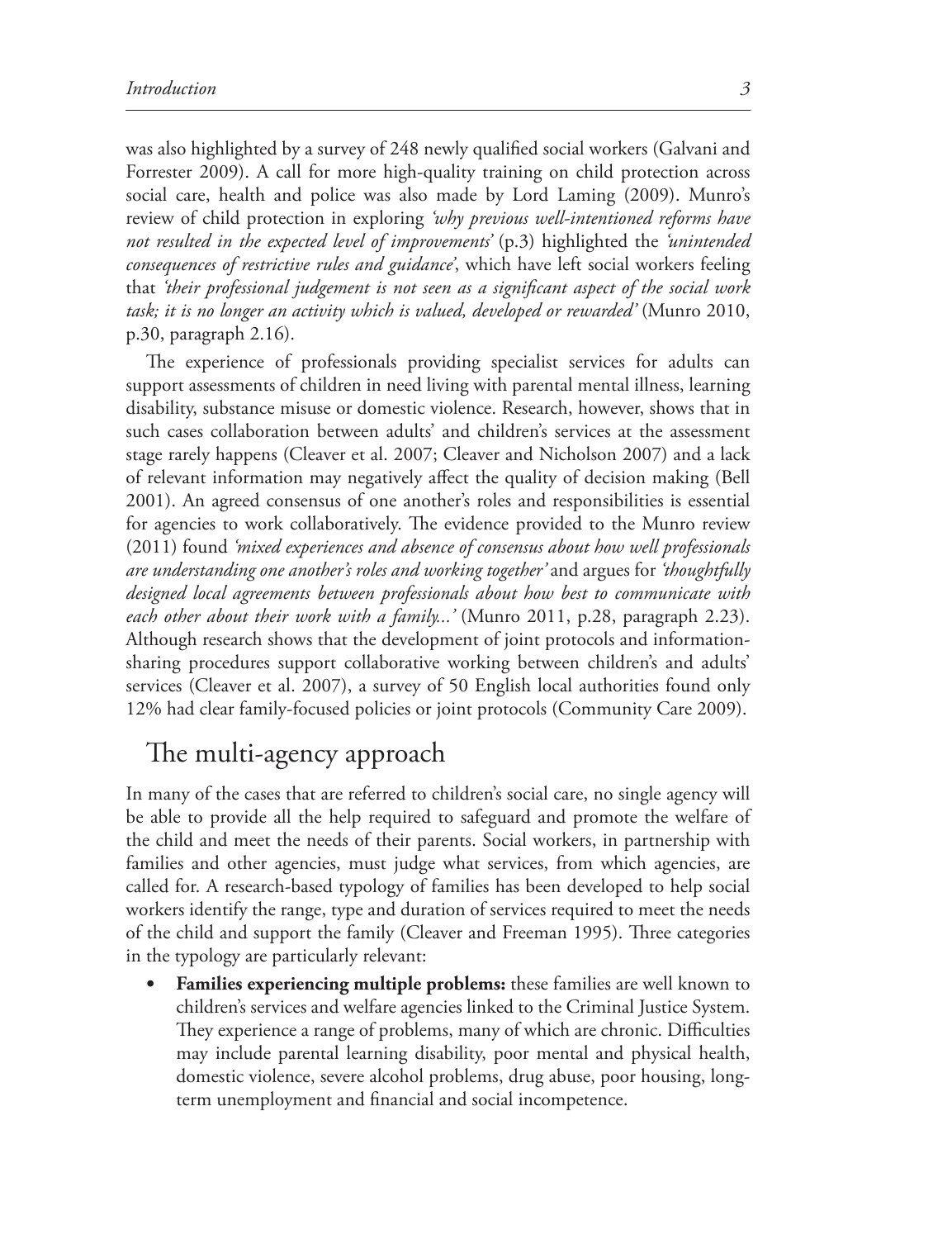- Families experiencing a specific problem: these families are rarely known to statutory agencies and come to their attention because of a specific issue, for example acute parental mental illness or a parental drug overdose. Families are not confined to any social class and, on the surface their lives may appear quite ordered.
- t **Acutely distressed families:** these families normally cope, but an accumulation of difficulties has overwhelmed them. Families tend to be composed of single or poorly supported and immature parents, or parents who are physically ill or disabled.

The above typology makes a clear distinction between families who normally cope well but have been recently overwhelmed by problems and those who have many chronic problems which require long-term multi-service input. To ensure children's safety and welfare, many of these families will require support from both children's and adults' services. A collaborative approach would ensure that not only are parents recognised as having needs in their own right, but the impact of those needs on their children becomes part of a multi-agency response. Research suggests that the value of such inter-agency collaboration is widely accepted by professionals (Cleaver et al. 2007). A review of the literature on neglect by Daniel and colleagues (2009) highlighted the importance of developing more effective integrated approaches to children where all professions regard themselves as part of the child well-being system. However, ensuring that practice reflects these principles is not always easy, despite the support of national policy and guidance.

*Despite considerable progress in interagency working, often driven by Local Safeguarding Children Boards and multi-agency teams who strive to help children and young people, there remain significant problems in the day-to-day reality of working across organisational boundaries and cultures, sharing information to protect children and a lack of feedback when professionals raise concerns about a child.*

(Lord Laming 2009, p.10, paragraph 1.6)

The importance of an integrated professional group being accountable for local child protection rather than confining the responsibility to children's social care was stressed in Munro's first two reports on the child protection system (2010, 2011).

#### Reluctance to admit problems

In addition to identifying and responding to the issues that can affect parenting capacity, the original child protection research also revealed that parental problems themselves could influence the process of enquiries under section 47 of the Children Act 1989, which are undertaken when there are concerns that a child may be suffering significant harm (Department of Health 1995a). A number of key factors were identified, many of which remain pertinent. The first of these was parents' anxiety about losing their children. Cleaver and Freeman (1995) noted that in the early stages of a child protection enquiry, families were reluctant to admit to a history of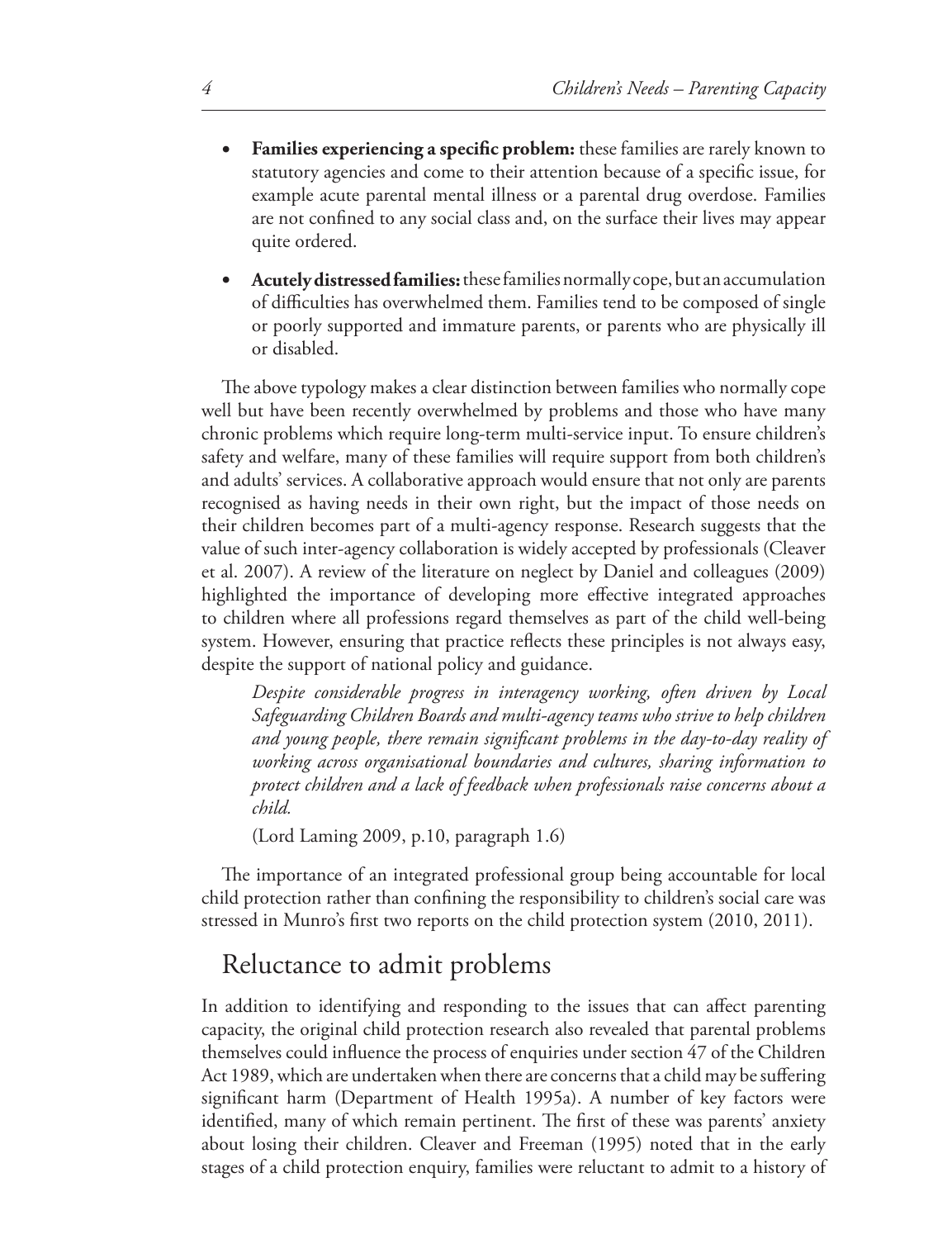problem drinking or drug use or mental illness because they assumed it would result in social workers taking punitive action. Subsequent research reinforces this finding (see, for example, Booth and Booth 1996; Cleaver et al. 2007; Gorin 2004).

For similar reasons, families were eager to conceal domestic violence. Farmer and Owen's (1995) research suggests, firstly, that hidden domestic violence may account for many mothers' seemingly uncooperative behaviour and, secondly, that confronting families with allegations of abuse could compound the mother's vulnerable position. Indeed, child protection conferences were often ignorant of whether or not children lived in violent families because in the *'face of allegations of mistreatment couples often formed a defensive alliance against the outside agencies'*  (Farmer and Owen 1995, p.79). In fact, the authors found that the level of domestic violence (52%) discovered during the research interviews was twice that disclosed at the initial child protection conference. *'Problems which parents thought would be discrediting were not aired in the early stages – especially those which included domestic violence and alcohol and drug abuse'* (Farmer and Owen 1995, p.190).

The fear that children will be taken into care and families broken up if parental problems come to light may be felt more acutely when the mother is from a minority ethnic group. Difficulties in communication and worries over cultural norms being misinterpreted increase women's fears, and official agencies may be seen as particularly threatening if the mother is of refugee status (Stevenson 2007). Parents value professionals who are non-judgemental in their approach, who communicate sensitively and who involve the parents and keep them informed during all stages of the child protection process (Cleaver and Walker with Meadows 2004; Komulainen and Haines 2009). Evidence suggests that parents are able to discuss their own concerns about their parenting when professionals approach them openly and directly (Daniel et al. 2009). Unfortunately, many parents feel they are treated less courteously by medical staff once concerns of non-accidental injury are raised (Komulainen and Haines 2009).

#### Working in partnership with children and key family members

Statutory guidance, produced for professionals involved in assessments of children in need under the Children Act 1989, acknowledges the importance of involving children and families and seeks to ensure that all phases of the assessment process are carried out in partnership with key family members.

*The quality of the early or initial contact will affect later working relationships and the ability of professionals to secure an agreed understanding of what is happening and to provide help.*

(Department of Health et al. 2000, p.13, paragraph 1.47)

The implementation of the Assessment Framework has affected practice. Parents' and children's understanding of the assessment process has improved as has their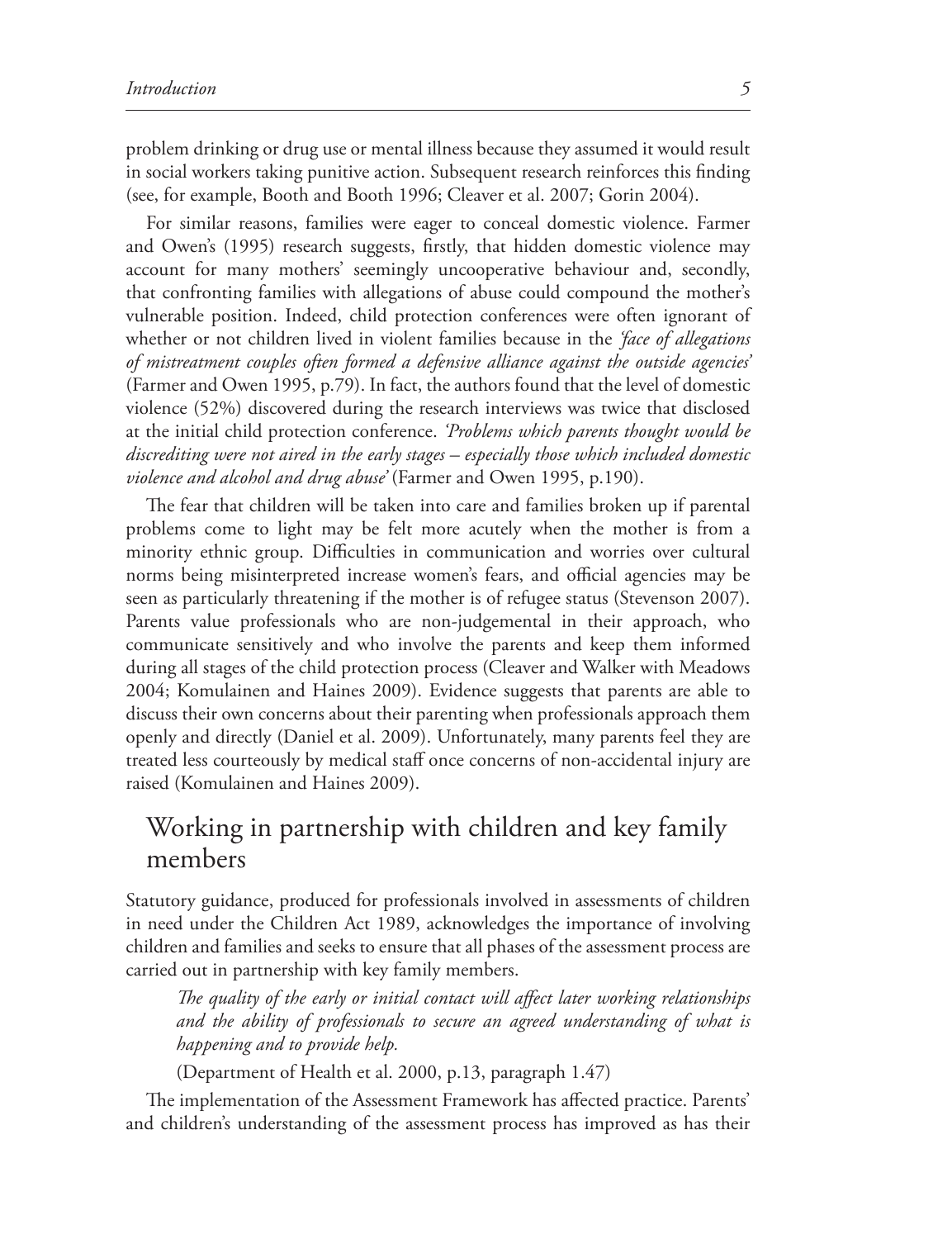involvement in assessments, plans and reviews. Research shows that many social workers go to considerable lengths to explain things to parents (particularly those with learning disabilities) and children, and to involve them as much as possible in all stages of the child protection process (Cleaver and Walker with Meadows 2004). A second finding is that professionals tend to evade frightening confrontations; a feature which continues to be identified in serious case reviews (Brandon et al. 2009, 2010; Department for Education 2010c; Lord Laming 2009). Research suggests that when professionals feel unsupported or must visit alone, visiting and child protection enquiries might not always be as thorough as they could be (James 1994; Denny 2005; Farmer 2006).

#### Gender

Few of the 1995 child protection studies explored parental problems in terms of gender and whether the gender of the parent with the problem influenced social work intervention. Irrespective of which parental figure was presenting the problem, professionals focused their attention on working with mothers. In some cases, despite prolonged domestic violence directed from a father figure to the mother and suspicions that the man was also physically abusive to the children, fathers were rarely involved in the child protection work. *'The shift of focus from men to women allowed men's violence to their wives or partners to disappear from sight'* (Farmer 2006, p.126). However, for some families the possibility of social workers engaging with the father figure was difficult because he refused to discuss the child with the worker, was always out during social work visits or no longer lived in the household (Farmer 2006).

#### Interpreting behaviour

A final factor identified by the original child protection studies, and still pertinent today, is that social workers may misinterpret parents' behaviour (Department for Education 2010c; HM Government 2010a; C4EO 2010). For example, research has shown that social workers were likely to assume that guilty or evasive behaviour of parents was related to child abuse. But such behaviour was, on occasions, found to be the result of parents wanting to keep secret a history of mental illness, learning disability, illicit drug use or other family problems (Cleaver and Freeman 1995).

In contrast, the apparent co-operation of some parents may result in practitioners applying the 'rule of optimism' (Dingwell et al. 1983). This stems from a number of assumptions – the strongest being that parents love their children and want the best for them, and that children's lives are better if they stay at home, even if that home is very dysfunctional. The application of the rule of optimism may result in overly positive interpretations of what parents say and of the behaviour and circumstances observed. Research suggests that *'over-confidence in "knowing" the parent or carer, might lead to misjudgement, over-identification with parents or GPs not seeing concerns about children'* (Tompsett et al. 2009, p.3). In these circumstances practitioners may too readily accept parents' explanations of events and be reluctant to challenge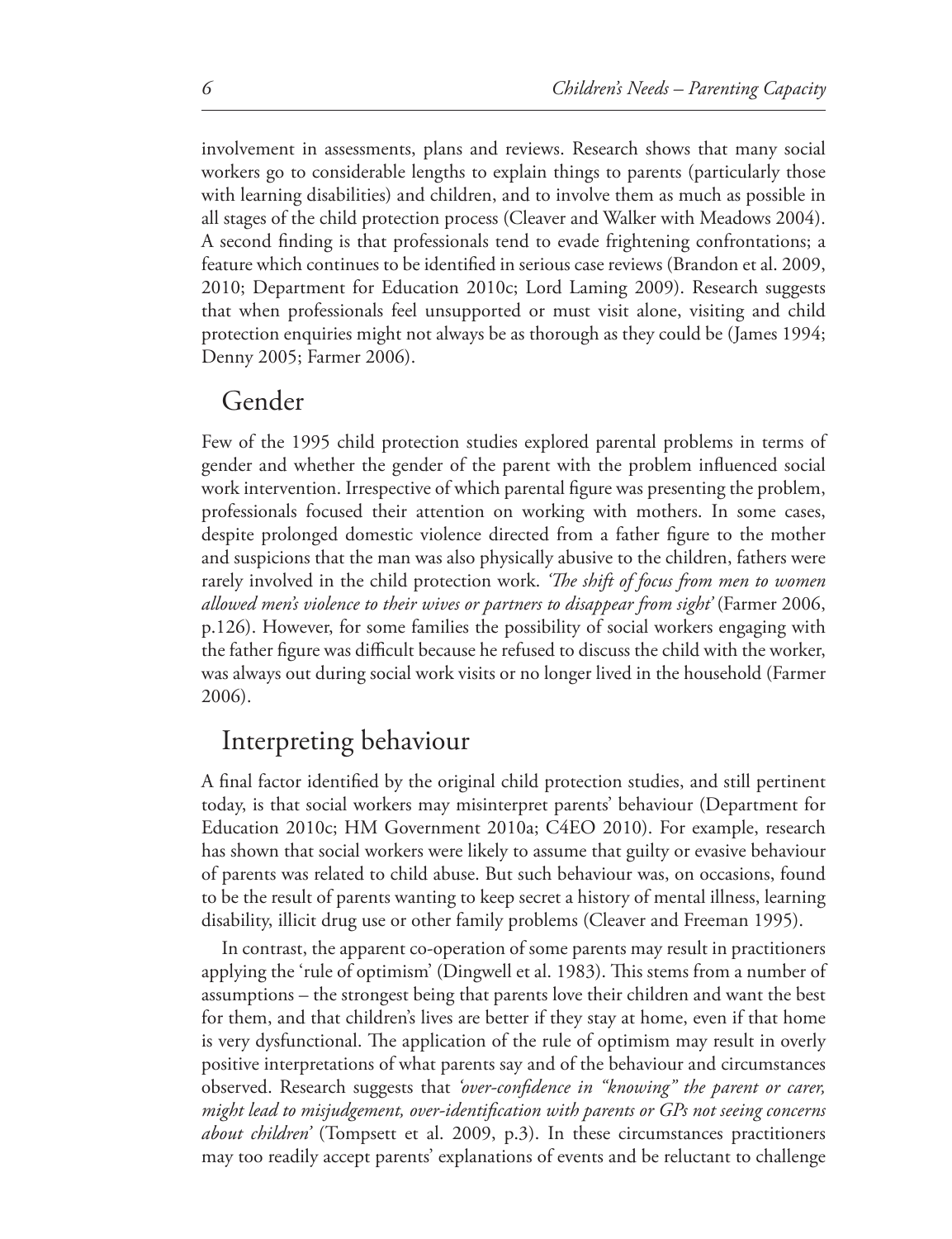them (Cleaver and Nicholson 2007; Brandon et al 2010; Department for Education 2010c). Professionals' sympathy for parents can lead to expectations for children being set too low. Lord Laming stresses, *'It is not acceptable to do nothing when a child may be in need of help. It is important that the social work relationship, in particular, is not misunderstood as being a relationship for the benefit of the parents, or for the relationship itself, rather than a focused intervention to protect the child and promote their welfare'*  (Lord Laming 2009, p.24, paragraph 3.2). Practitioner support which benefits the parents but does not promote the welfare of the children was also a concern highlighted in Munro's first report of the child protection system. She identified *'a reluctance among many practitioners to make negative professional judgments about a parent....In cases where adult-focused workers perceived their primary role as working within their own sector, failure to take account of children in the household could follow'*  (Munro 2010, p.17, paragraph 1.27). A key finding from a review of evidence on what works in protecting children living with highly resistant families was the need for authoritative child protection practice.

*Families' lack of engagement or hostility hampered practitioners' decision-making capabilities and follow-through with assessments and plans ... practitioners became overly optimistic, focusing too much on small improvements made by families rather than keeping families' full histories in mind.* 

(C4EO 2010, p.2)

A lack of knowledge about different cultures within minority communities can also be a barrier to understanding what is happening to the children. Inquiry reports and research have highlighted that stereotyping of families from different backgrounds, linked with difficulties in attributing the correct meaning to what parents say, may have a negative impact on social work assessments and judgements (Dutt and Phillips 2000). For example, in the case of Victoria Climbié, a child who came to England from the Ivory Coast of Africa, professionals assumed the unusual, exceptionally respectful and frequently frozen response to her 'mother' was normal in the family's culture, when in fact it was a sign that Victoria was afraid of her abusive carer (Cm 5730 2003; Armitage and Walker 2009). Communication and understanding can be eased when parents have the opportunity to use the language of their choice (Gardner and Cleaver 2009). The following conclusion, drawn from analysing child deaths and serious injury, is relevant to all those professionals who have concerns about the welfare and safety of a child.

*In order to have a better chance of understanding how difficulties interact, practitioners must be encouraged to be curious, and to think critically and systematically.*

(Brandon et al. 2008, p.98)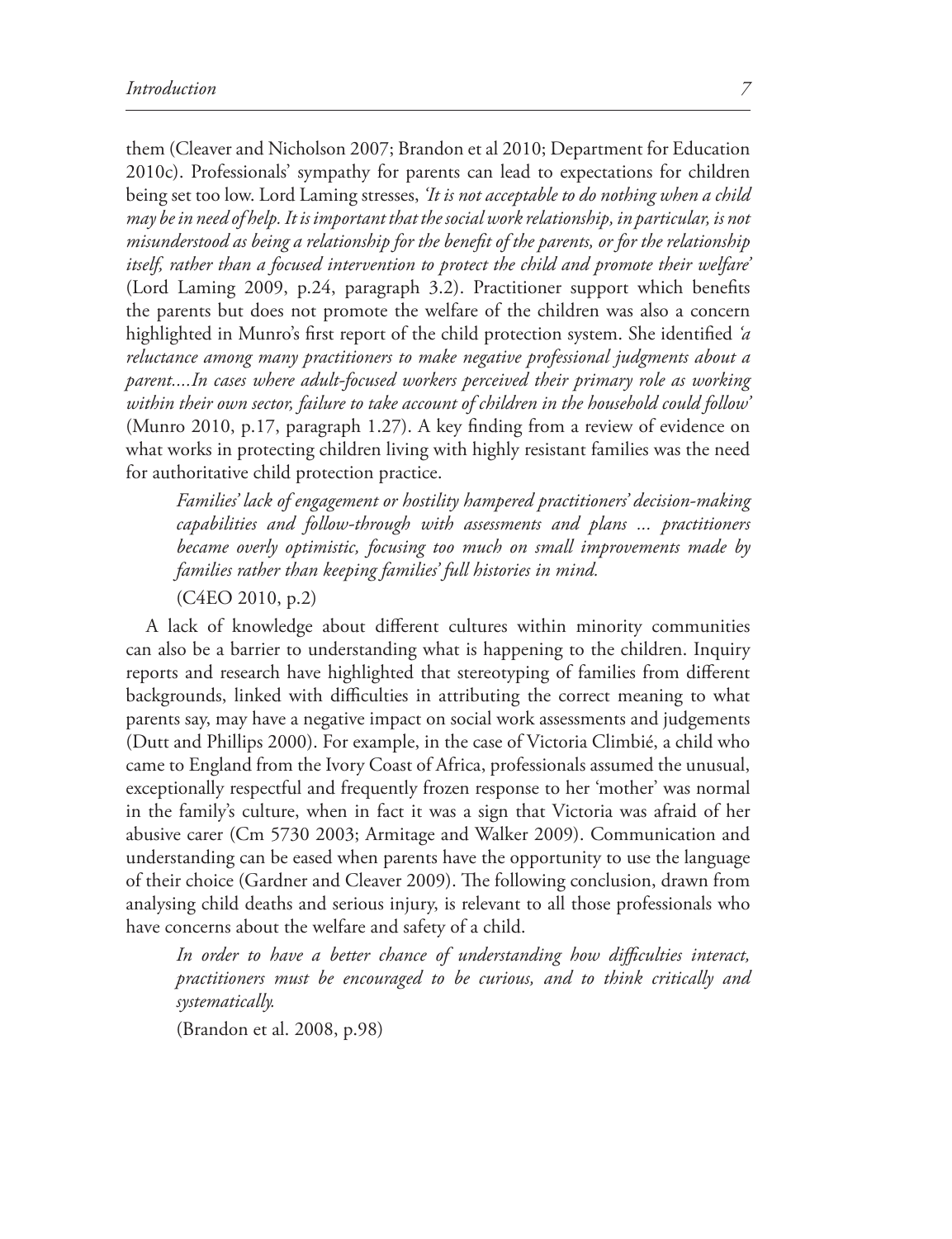## **Legal and policy context**

## Safeguarding and promoting children's welfare

The Children Act 1989 places a duty on local authorities to provide a range of appropriate services for children to ensure that those 'in need' are safeguarded and their welfare is promoted. Children are defined as 'in need' when they are unlikely to reach or maintain a satisfactory level of health or development, or their health and development will be significantly impaired without the provision of services (s17(10) of the Children Act 1989).

Although many families cope adequately with the difficulties they face, others need the assistance of services and support from outside the family to 'safeguard and promote the welfare of the children', which is defined as:

- t *protecting children from maltreatment;*
- t *preventing impairment of children's health or development;*
- t *ensuring that children are growing up in circumstances consistent with the provision of safe and effective care;*

*and undertaking that role so as to enable those children to have optimum life chances and to enter adulthood successfully*.

(HM Government 2010a, p.34, paragraph 1.20)

The Department of Health *'regards safeguarding vulnerable children as a high priority and is supporting the NHS to improve safeguarding arrangements'* (Department of Health 2010a, p.6). Providing support to parents in order to improve outcomes for children is part of the Government's strategy to improve public health. In the White Paper *Healthy Lives, Healthy People* (Cm 7985 2010) the Government seeks to give *'every child in every community the best start in life'* through reducing child poverty, increasing the numbers of families reached through the Family Nurse Partnership programme and the number of Sure Start health visitors (p.7, paragraph 11(c)). The strategy acknowledges that improving the health and wellbeing of women before, during and after pregnancy is a *'critical factor in giving children a healthy start in life and laying the groundwork for good health and wellbeing in later life'* (p.17, paragraph 1.17). There is also a commitment to invest in early years support in order to improve children's development; a key factor in their future health and wellbeing. The value of supporting good parent-child relationships in order to build the child's self esteem and confidence and reduce the risk of children adopting unhealthy lifestyles is also recognised. For families with complex needs the strategy sets out a commitment to locally co-ordinated support to prevent problems from escalating.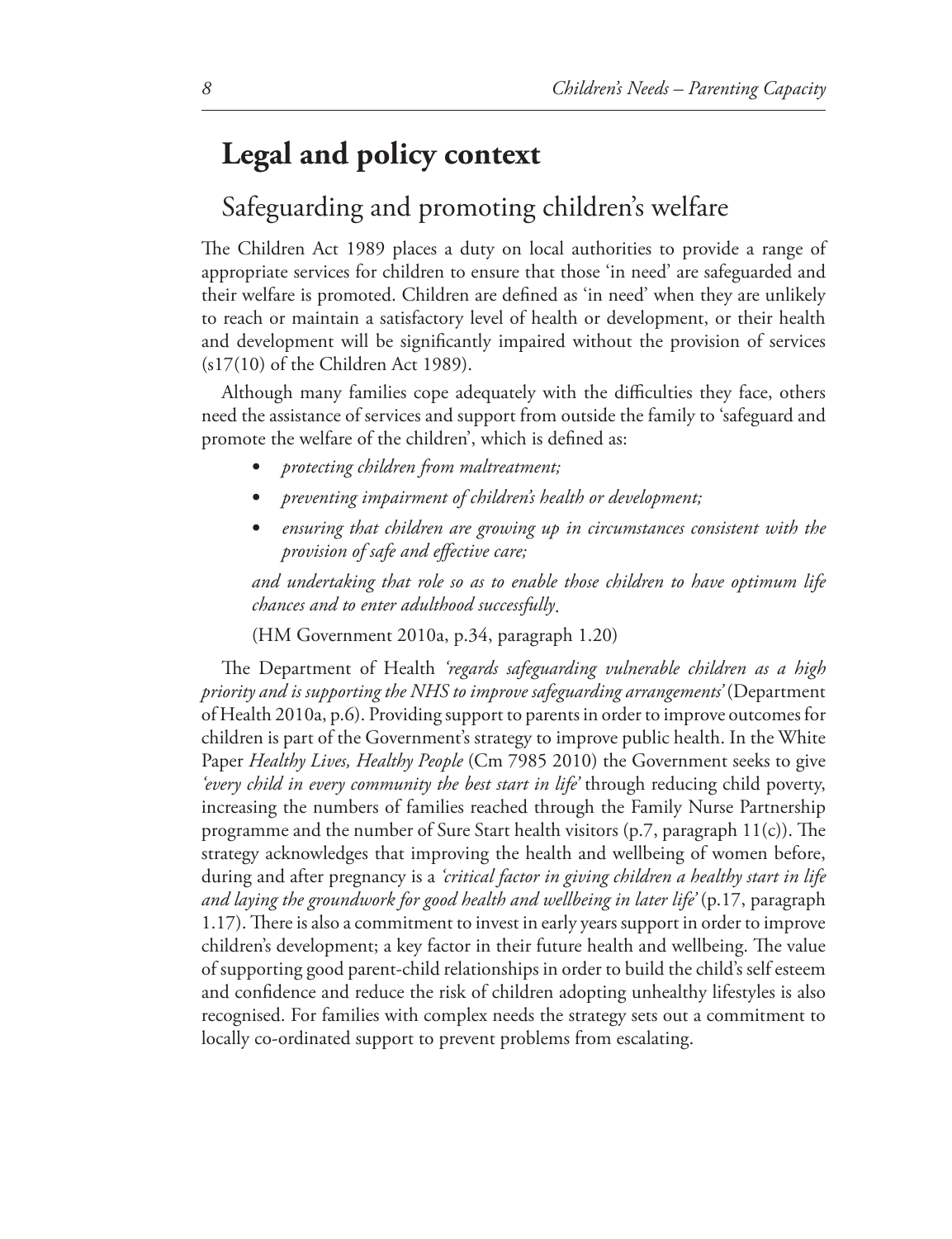The Government-commissioned report on early intervention provides much evidence *'to suggest that the first three years of life create the foundation in learning how to express emotion and to understand and respond to the emotions of others'* (Allen 2011, p.5, paragraph 15). There is an emphasis on early intervention packages which have a proven track record, and a recommendation that a new, Early Intervention Foundation is created.

Past governments have also sought to respond to the needs of vulnerable families with the aim of improving the wellbeing of children. The Children Act 1989 recognised that to promote children's welfare, services may need to address the difficulties that parents experience.

*Parents are individuals with needs of their own. Even though services may be offered primarily on behalf of their children, parents are entitled to help and consideration in their own right...Their parenting capacity may be limited temporarily or permanently by poverty, racism, poor housing or unemployment or by personal or marital problems, sensory or physical disability, mental illness or past life experiences...*

(Department of Health 1991, p.8)

Under the Children Act 2004 *'a children's services authority in England must have regard to the importance of parents and other persons caring for children in improving the well-being of children'* (Section 10(3) of the Children Act 2004).

The National Framework for Children, Young People and Maternity Services stressed the importance of providing support to parents and the need for collaboration between adults' and children's services.

*In addition to meeting the general needs of parents from disadvantaged*  backgrounds, it is important to consider the more specialised forms of support *required by families in specific circumstances, such as support for parents with mental health difficulties or disabilities, or with substance misuse problems. Good collaborative arrangements are required between services for adults, where the adult is a parent, and children's services, in particular, where children may be especially vulnerable.*

(Department of Health and Department for Education and Skills 2004, p.69, paragraph 3.4).

The needs of vulnerable children were addressed in the Department of Health's revised code of practice which provides guidance to doctors, relevant hospital staff and mental health professionals on how they should proceed when undertaking their duties under the Mental Health Act 1983. The code of practice notes that practitioners should ensure that:

t children and young people are provided with information about their parents' illness;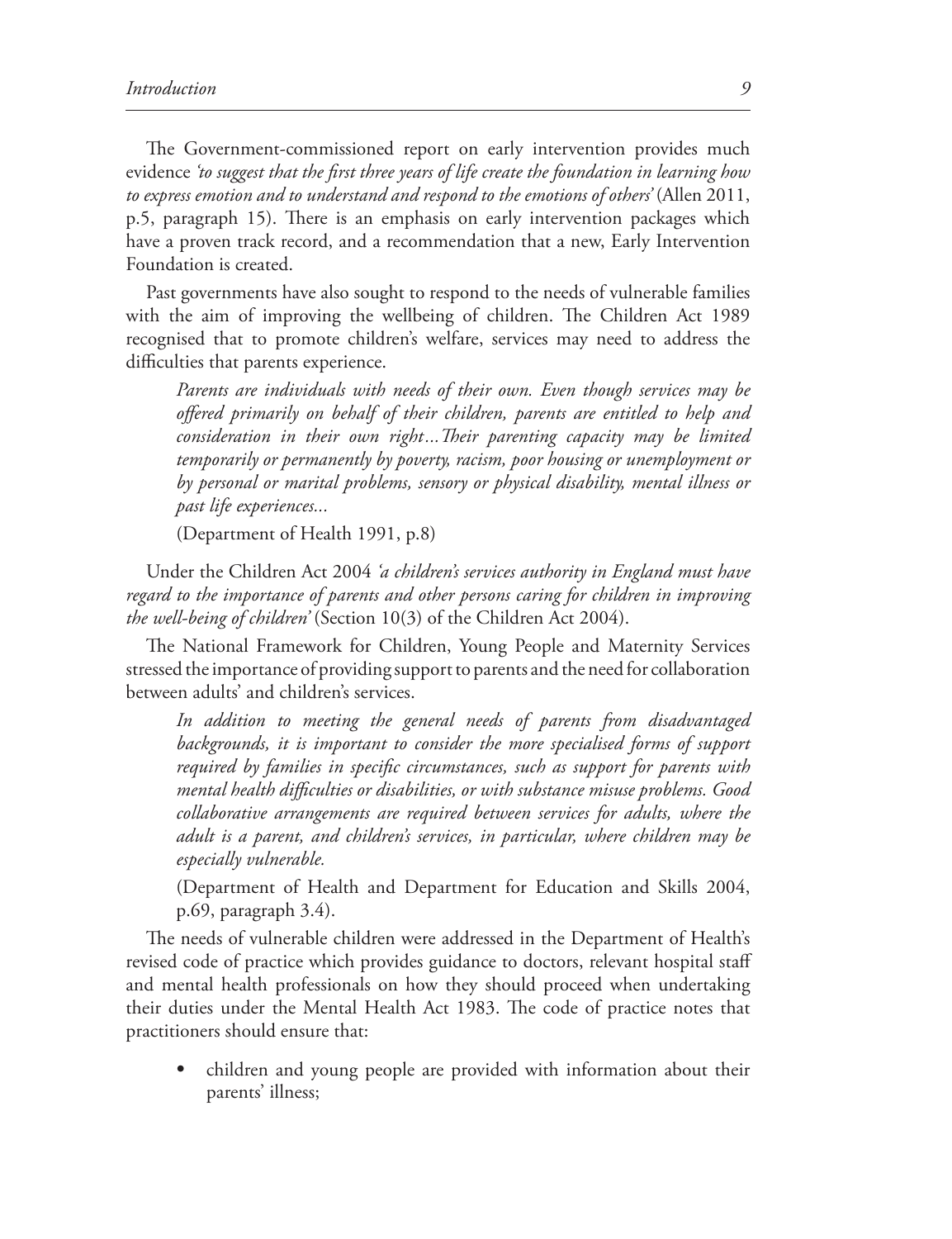- appropriate arrangements are in place for the immediate care of dependent children;
- the best interests and safety of children are always considered in arrangements for children to visit patients in hospital; and
- the safety and welfare of dependent children are taken into account when clinicians consider granting leave of absence for parents with a mental disorder.

#### (Department of Health 2008)

Improving child protection and reforming frontline social work practice is a priority for the Government. Although past governments were committed to protecting children, statistical returns on the numbers of children subject to a child protection plan continue to increase suggesting more needs to be done (Department for Education 2009 and 2010a). At March 2010 39,100 children were subject to a child protection plan, an increase of 5,000 (15%) from the 2008-09 figures (Munro 2011, p.25). Three principles underpinned the recent review of child protection which the Government asked Professor Munro to undertake: '*early intervention; trusting professionals and removing bureaucracy so they can spend more of their time on the frontline; and greater transparency and accountability'* (Munro 2010, p.44).

The Children Act 2004 placed statutory duties on local agencies to make arrangements to safeguard and promote the welfare of children in the course of discharging their normal functions. Ensuring effective inter-agency working is a key responsibility of Local Safeguarding Children Boards (LSCBs). LSCBs should ensure that agencies demonstrate good collaboration and co-ordination in cases which require input from both children's and adults' services. Services for adults include GPs and hospitals, learning disability and mental health teams, drug action teams and domestic violence forums.

A survey of the organisations responsible for safeguarding and promoting the welfare of children under section 11 of the Children Act 2004 suggested that although significant progress has been made, two-thirds of organisations did not yet have *all* the key arrangements in place (MORI 2009). The Government's statutory guidance *Working Together to Safeguard Children* makes clear that safeguarding and promoting the welfare of children *'depends on effective joint working between agencies and professionals that have different roles and expertise'* (HM Government 2010a, p.31, paragraph 1.12).

*Adult mental health services – including those providing general adult and community, forensic, psychotherapy, alcohol and substance misuse and learning disability services – have a responsibility in safeguarding children when they become aware of, or identify, a child at risk of harm.*

(HM Government 2010a, p.65, paragraph 2.102)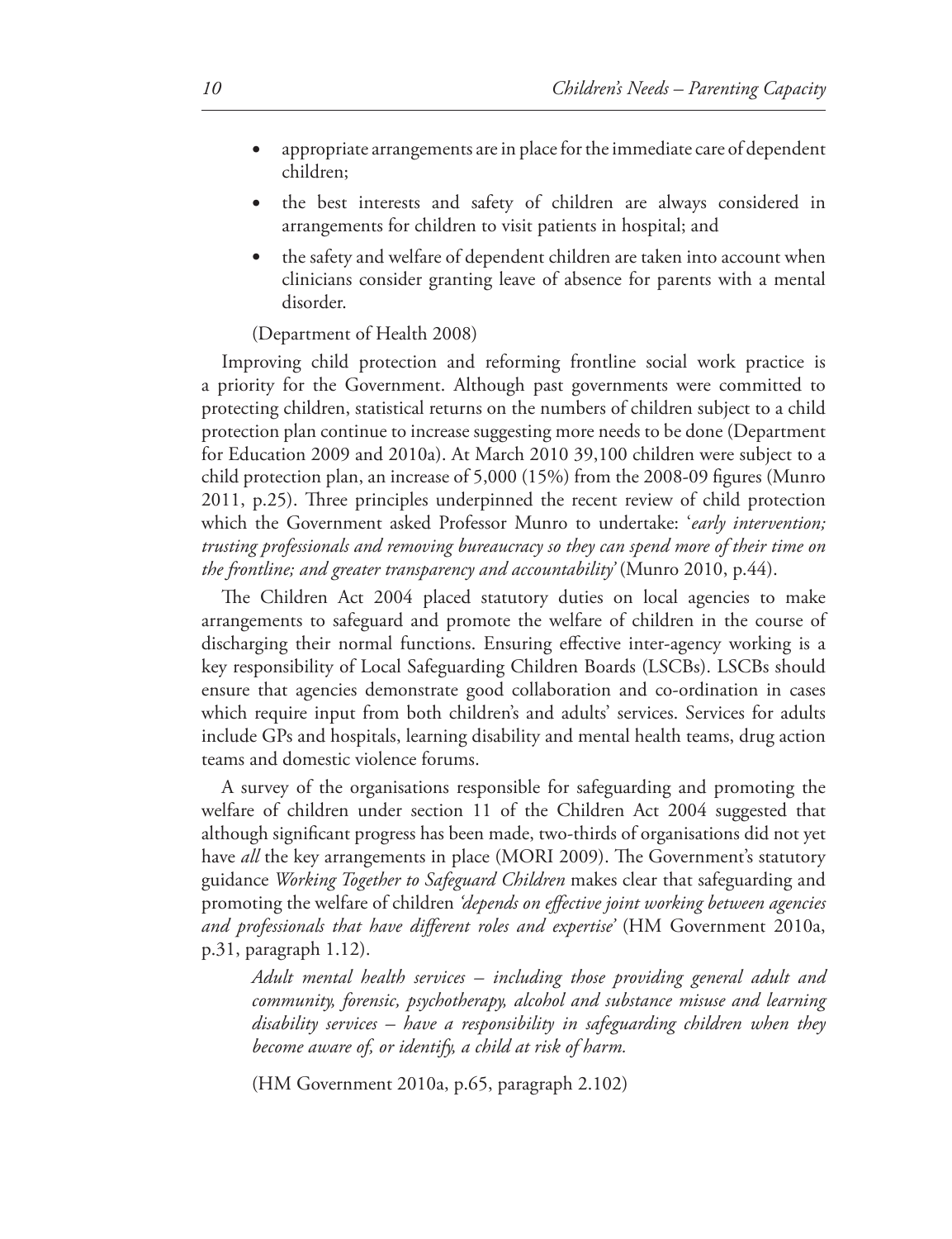#### Parental mental illness

The Government is committed to

'*protecting the population from serious health threats; helping people live longer, healthier and more fulfilling lives; and improving the health of the poorest, fastest; and lifting families out of poverty.'*

 $(Cm 7985 2010, p.4(1))$ 

Poor mental health is a key component of the overall burden of longstanding illness within the general population and is responsible for the greatest proportion of working days lost (Health and Safety Executive 2010). In its strategy for improving public health in England, the Government has identified the need to target a range of issues including mental illness, heavy drinking and drug misuse (Cm 7985 2010). It recognises that no single agency can do this alone. '*Responsibility needs to be shared right across society – between individual, families, communities, local government, business, the NHS, voluntary and community organisations, the wider public sector and central government'* (Cm 7985 2010, p.24, paragraph 2.5). The Cross-Government mental health outcomes strategy sets out plans to ensure mental health awareness and treatment (for children as well as adults) are given the same prominence as physical health. Six objectives are highlighted:

- *(i) More people will have good mental health*
- *(ii) More people with mental health problems will recover*
- *(iii) More people with mental health problems will have good physical heath*
- *(iv) More people will have a positive experience of care and support*
- *(v) Fewer people will suffer avoidable harm*
- *(vi) Fewer people will experience stigma and discrimination*

(HM Government 2011, p.6, paragraph 1.5)

Children are at the heart of this strategy. It acknowledges that some parents '*will require additional support to manage anxiety and depression during pregnancy and the child's early years...'* (HM Government 2011, p.39, paragraph 5.5). The aim is to intervene early with *'vulnerable children and young people in order to improve lifetime health and wellbeing, prevent mental illness and reduce costs incurred by ill health, unemployment and crime'* (p.9, paragraph 1.15). It is anticipated early intervention will bring benefits not only to the individual during childhood and into adulthood, but also improve his or her capacity to parent.

Adults may experience a single or a combination of issues, such as poor mental health and learning disability, substance misuse and domestic violence, and require a range of services in order to remain independent. *A Vision for Adult Social Care* acknowledges that some people will need social care support because of the effects of long term conditions.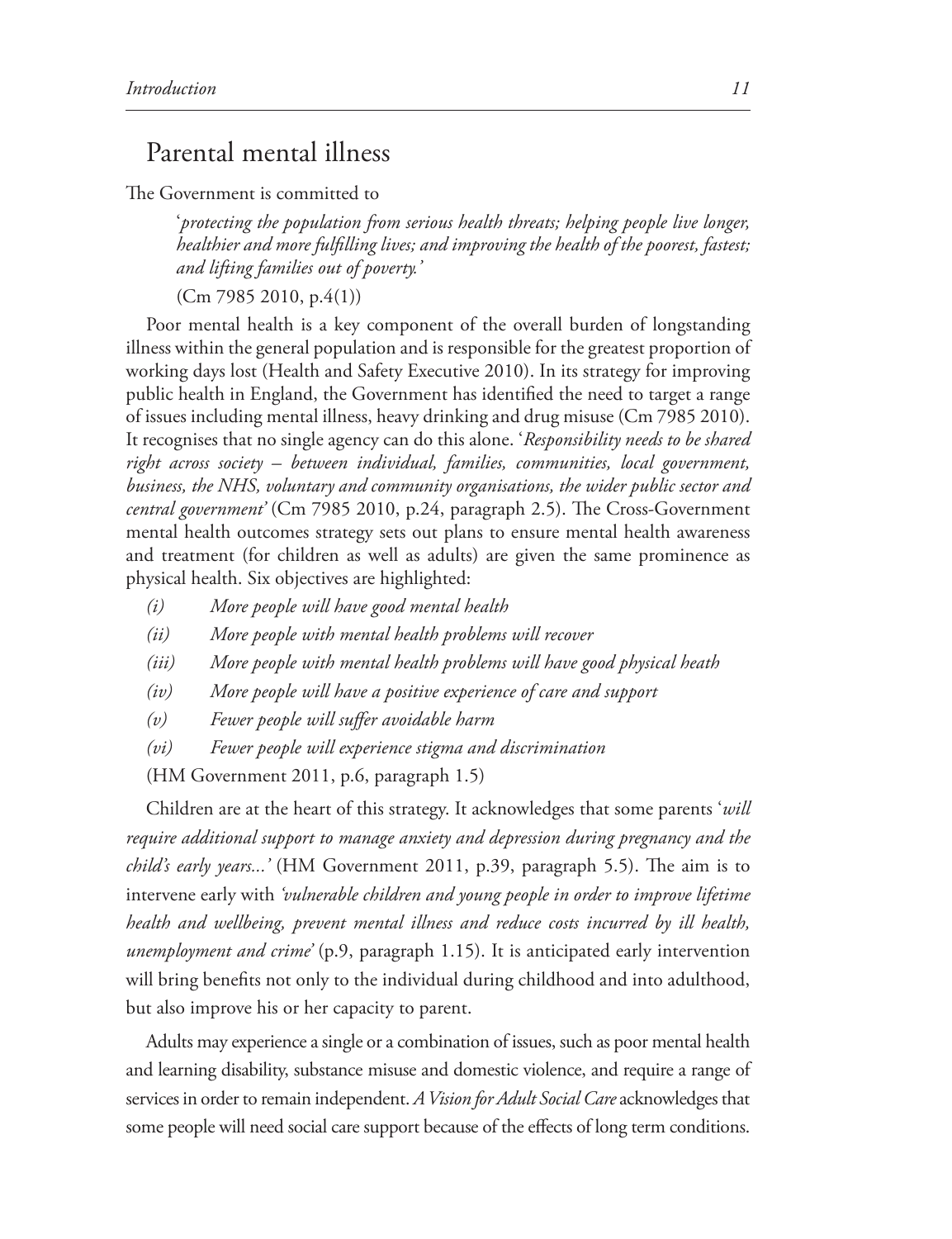*'Good partnership working between health and social care is vital for helping them to manage their condition and live independently'* (Department of Health 2010b, p.13, paragraph 3.13).

#### Parents with a learning disability

The Equality Act 2010 prohibits service providers discriminating on a number of criteria including disability. Disability is defined in the following way.

*(1) A person (P) has a disability if—*

- *(a) P has a physical or mental impairment, and*
- *(b) the impairment has a substantial and long-term adverse effect on P's ability to carry out normal day-to-day activities.*

(Section 6(1) of the Equality Act 2010)

Section 47(1) of the National Health Services and Community Care Act 1990 places a duty on local authorities to consider the needs of disabled persons, including those with learning disabilities. This is supported by practice guidance.

*In general, councils may provide community care services to individual adults with needs arising from physical, sensory, learning or cognitive disabilities, or from mental health needs.*

(Department of Health 2010b, p.18, paragraph 43)

Supporting disabled adults in their role as parents is highlighted in this practice guidance. For example, in determining eligibility, all four levels include the situation in which *'family and other social roles and responsibilities cannot or will not be undertaken'* (Department of Health 2010b, p.20, paragraph 54). Local authorities are enjoined to consider the additional help those adults with, for example, mental health difficulties or learning disabilities may need if they have parenting responsibilities. This includes identifying whether a child or young person is acting in a caring role and the effect this is having on them and exploring whether there is a need to safeguard and promote the welfare of the child.

#### Parental substance misuse

In the Government's drug strategy, the impact of drugs and alcohol misuse on society is recognised.

*From the crime in local neighbourhoods, through families forced apart by dependency, to the corrupting effect of international organised crime, drugs have a profound and negative effect on communities, families and individuals.* (HM Government 2010b, p.3)

Prevention and supporting recovery is at the heart of this strategy. A 'whole-life' approach is proposed in order to break the '*inter-generational paths to dependency*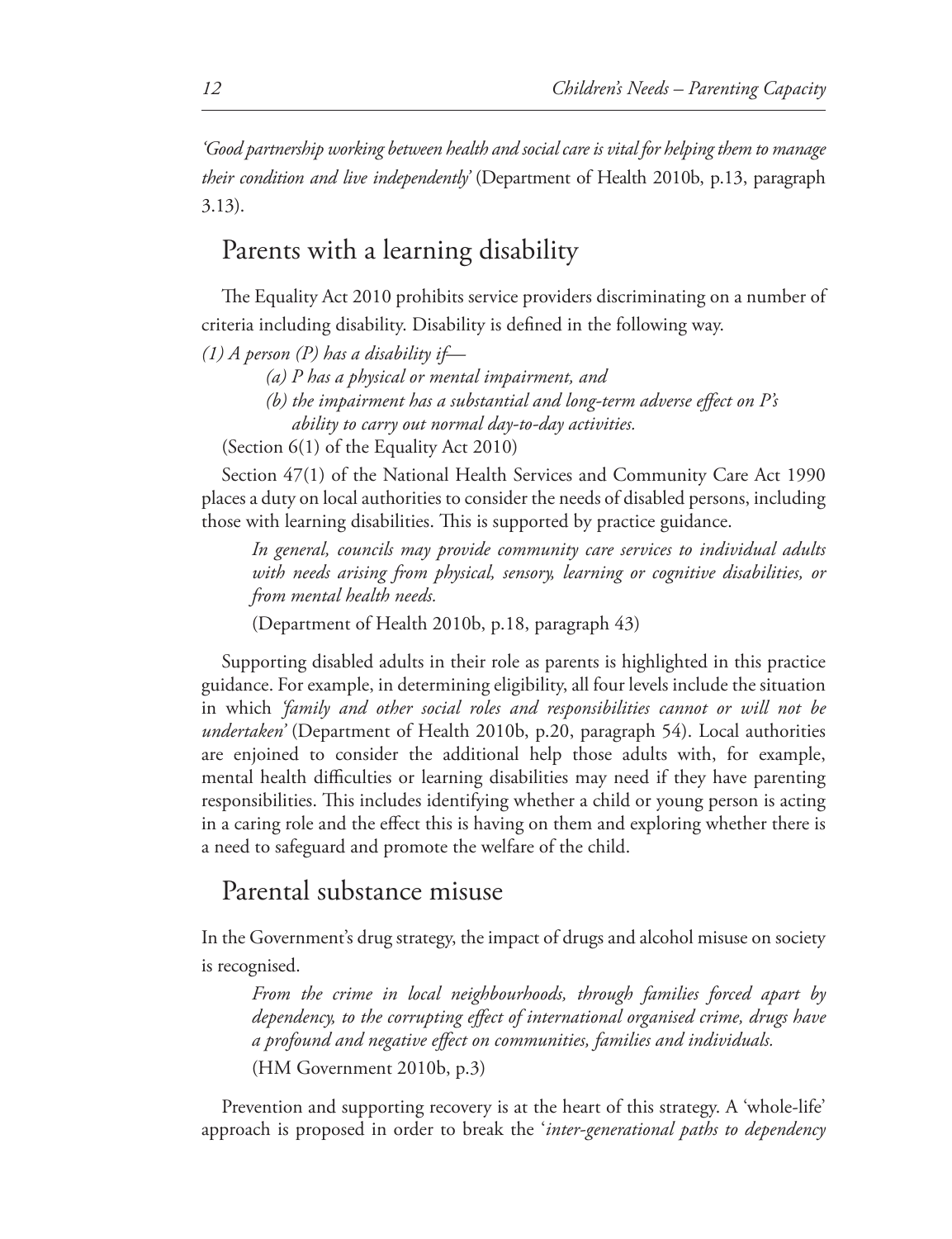*by supporting vulnerable families'*, providing good quality education and advice, intervening early and supporting people to recover. Relevant agencies are expected to work together to address the needs of the whole person. To prevent substance misuse amongst children and young people (some of whom will have parents who misuse drugs and alcohol) the strategy advocates the use of family-focused interventions (HM Government 2010b, p.11).

It has been estimated that there are between 250,000 and 350,000 children of problem drug users in the UK (Advisory Council on the Misuse of Drugs 2003) and a third of adults in treatment have child care responsibilities (HM Government 2010b). The Government's drug strategy places a particular focus on the children of parents with drug and alcohol problems. The need to be aware of the harm, abuse and neglect, as well as the inappropriate caring roles, some children may experience is stressed. The strategy is clear that *'where there are concerns about the safety and welfare of children, professionals from both adult and children's services, alongside the voluntary sector, should work together to protect children, in accordance with the statutory guidance Working Together to Safeguard Children (2010)'* (HM Government 2010b, p.21).

A range of relevant practice guidance is available to local authorities. For example, the Department of Health has produced guidance which focuses on people with severe mental health problems and problematic substance misuse.

*Substance misuse is usual rather than exceptional amongst people with severe mental health problems and the relationship between the two is complex.*

(Department of Health 2002, p.4)

The guidance supported joint working and improved co-ordinated care between mental health services and specialist substance misuse services (Department of Health 2002).

*Models of Care for Alcohol Misusers* (Department of Health and National Treatment Agency for Substance Misuse 2006) provided practice guidance for local health organisations and their partners in the commissioning and provision of assessments, interventions and treatment of adults who misuse alcohol. The guidance acknowledged the impact of parental alcohol misuse on children. This is clearly stated in the foreword by the then chief medical officer, Sir Liam Donaldson:

*There is no doubt that alcohol misuse is associated with a wide range of problems, including physical health problems such as cancer and heart disease; offending behaviours, not least domestic violence; suicide and deliberate self-harm; child abuse and child neglect; mental health problems which co-exist with alcohol misuse; and social problems such as homelessness.*

(Department of Health and National Treatment Agency for Substance Misuse 2006, p.5)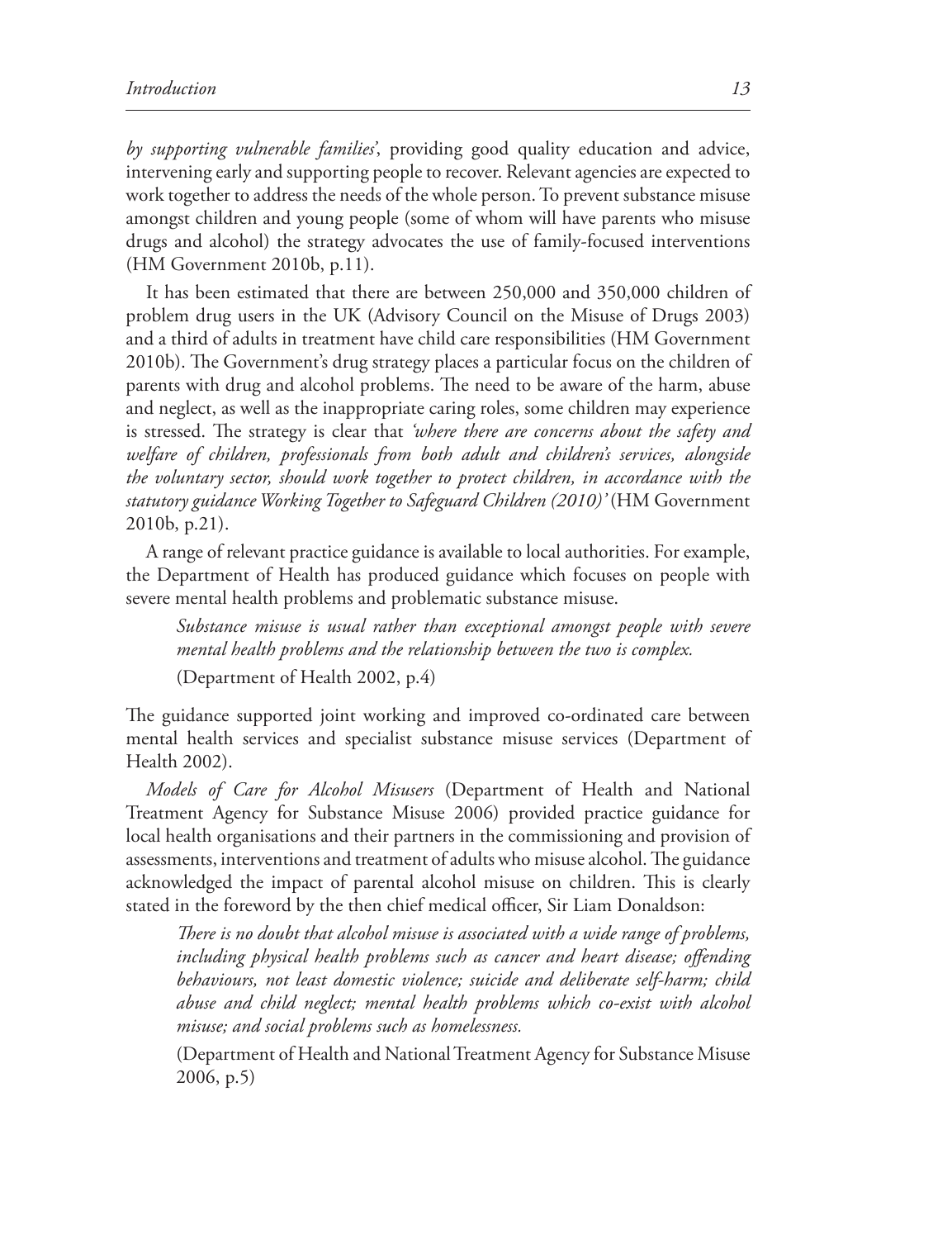However, the recommendations relating to screening and early assessments did not include the children of parents who misuse alcohol, although the guidance did recommend that comprehensive risk assessments should be targeted at, among others, users with complex needs including women who are pregnant or have children 'at risk'. The Department of Health has recently trialled a range of alcohol screening and brief intervention approaches to evaluate their delivery, effectiveness and costeffectiveness (Screening and Intervention Programme for Sensible Drinking (SIPS) see www.hubcap.org.uk/F25W.)

#### Domestic violence

The Government is also concerned about violence against women and children and is committed to improving the standards of care and support.

*As well as the government's commitment to support existing rape crisis centre provision on a stable basis and to establish new centres, the Home Office has allocated a flat cash settlement of over £28m over the next four years for work to tackle violence against women and girls.* 

(HM Government 2010c, p.15, paragraph 2.1)

The Department of Health's action plan *Improving services for women and child victims of violence* (HM Government 2010c, p.15, paragraph 2.1) is part of the cross-Government approach to tackling such violence. The plan acknowledges that *'violence and abuse can also be a risk factor in families with multiple problems* .... *the Spending Review makes a commitment for a national campaign to support and help turn around the lives of families with multiple problems, improving outcomes and reducing costs to welfare and public services'* (p.10).

With the aim of improving the response to the victims of violence, the Government's action plan proposes to:

- raise awareness: amongst health professional of their role in addressing the issues, and through providing patients with information that helps them access relevant services quickly and safely;
- improve the competency and skills of NHS staff through developing a training matrix;
- improve the quality of services to victims of violence; and
- improve the data collection on violence and support health professionals to appropriately share information.

(Department of Health 2010a)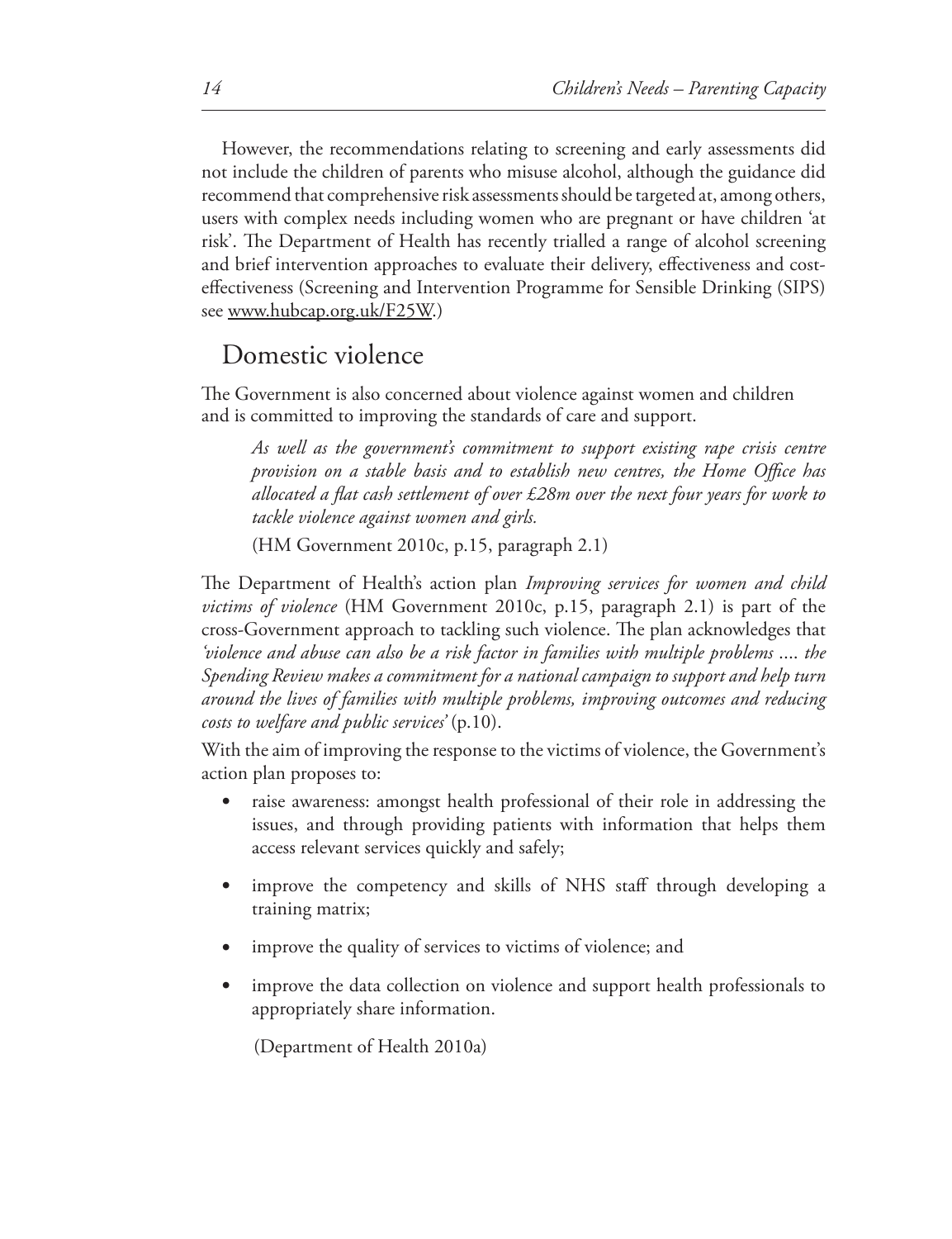The Domestic Violence, Crime and Victims Act 2004 amended part 4 of the Family Law Act 1996 and the Protection from Harassment Act 1997. The 2004 Act extended the powers of the court in protecting the partners in a relationship. Furthermore, it created a new criminal offence of *'causing or allowing the death of a child or vulnerable adult'* (Section 4 of the Domestic Violence, Crime and Victims Act 2004).

Section 24 of the Crime and Security Act 2010 also seeks to protect women and children who are the victims of domestic violence. Senior police officers have been given the power to issue domestic violence protection notices (DVPN). Such a notice can be used to ban violent men from the family home, initially for 24 hours, to prevent women from future violence or the threat of violence. The safety of the child must also be taken into consideration. Before issuing a DVPN the officer must consider *'the welfare of any person under the age of 18 whose interests the officer considers relevant to the issuing of the DVPN (whether or not that person is an associated person)'* (Section 24(3) of the Crime and Security Act 2010).The issuing of a DVPN triggers the application to the magistrates court for a domestic violence protection order. This is an order, lasting between 14 and 18 days, which prohibits the perpetrator from molesting his victim.

There is also statutory and practice guidance available to support professionals in safeguarding women and children from domestic violence. For example, *Working Together to Safeguard Children* reinforced the role of the police in identifying and safeguarding children living with domestic violence; *'patrol officers attending domestic violence incidents, for example, should be aware of the effect of such violence on any children normally resident within the household'* (HM Government 2010a, p.71, paragraph 2.126). To ensure police officers working in child protection at all levels have access to specialist training on domestic violence, an updated training module has been made available to police forces since December 2009 (Cm 7589).

The 2009 Home Office guidance and practice advice and *Working Together to Safeguard Children* (HM Government 2010a) both advocate the use of multiagency risk assessment conferences (MARAC) as a process for *'helping to address an issue of domestic violence; for managing PPOs, including those who are problematic drug users; or for identifying children at risk'* (Home Office 2009a, p.14-15, paragraph 2.3.3). (PPOs refer to Prolific and other Priority Offenders). MARAC meetings are expected to involve representatives of key statutory and voluntary agencies, who might be involved in supporting a victim of domestic abuse.

Another example of multi-agency working in cases of domestic violence is the Specialist Domestic Violence Court (SDVC) programme. These special courts, within the Criminal Justice System, bring together a similar range of bodies to MARAC.

*Agencies work together to identify, track and risk assess domestic violence cases, support victims of domestic violence and share information better so that more offenders are brought to justice.*

(Her Majesty's Court Service et al. 2008, p.3, paragraph E1.1)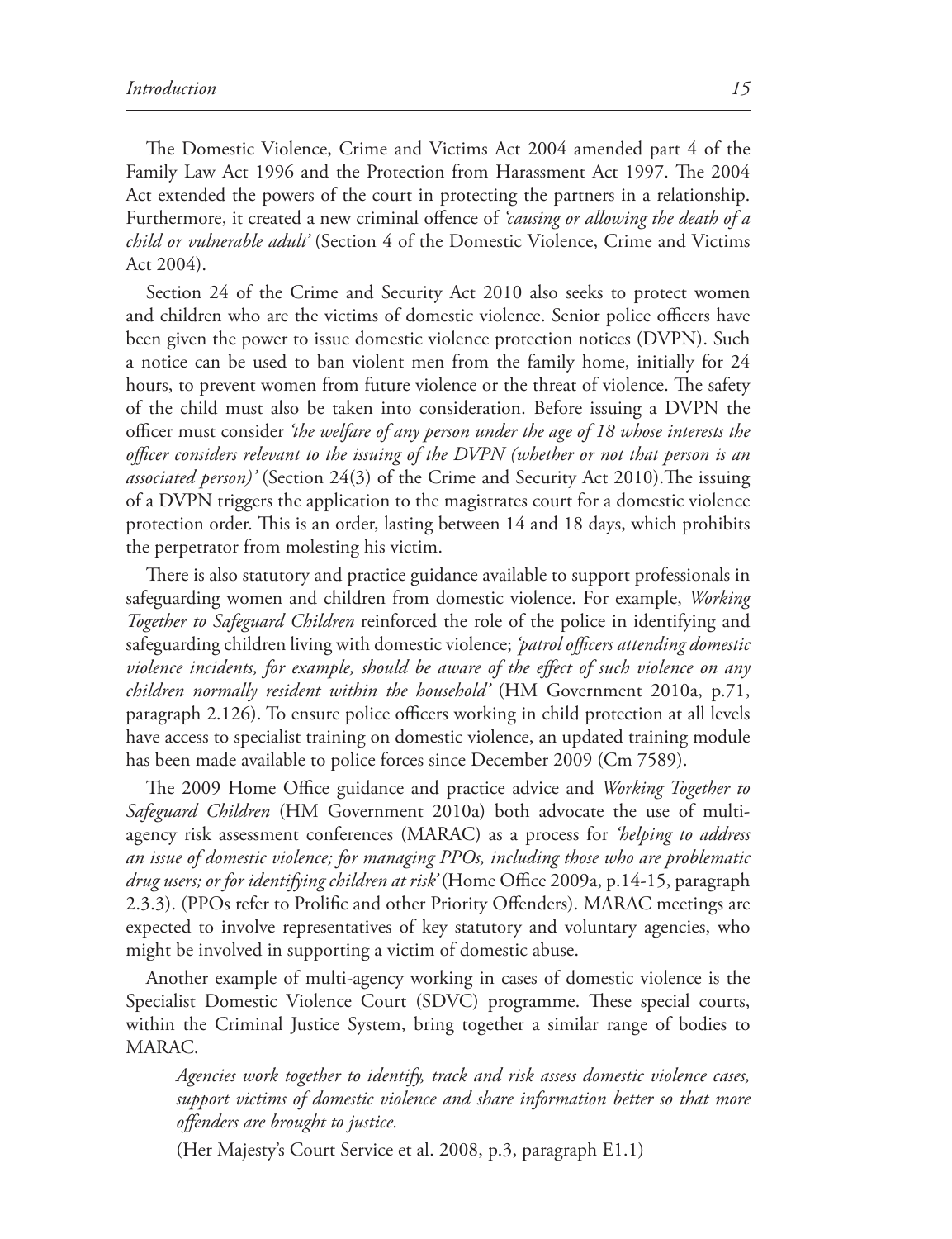# **Limitations of the research drawn on in this publication**

## Different laws and cultures

Much of the research on mental illness, learning disability, domestic violence and substance misuse comes from the US, which has different laws, traditions, and social institutions from the United Kingdom. For example, a major difference which exists in relation to substance misuse is the commitment to harm minimisation in the United Kingdom. This approach is not universally shared in the US, which has followed an abstinence-only policy for the last 30 years. As a result there are unique services in the United Kingdom, such as consistently available methadone treatment and needle and syringe exchange schemes for problem drug users, and controlled-drinking programmes for problem alcohol users. In the US, abstinencebased programmes, especially in alcohol services, are more available than controlled drinking, and methadone maintenance programmes are more restrictive in the US compared to the United Kingdom. This has implications for services for women in the US, where many treatment programmes for pregnant drug and alcohol users require women to be abstinent in order to take part in the programme. In many American states, pregnant mothers who use drugs or alcohol risk prison sentences while pregnant on the grounds of physical child abuse.

#### Focusing on a specific issue

Most research is centred on a specific issue such as domestic violence, depression, learning disability or heroin use. However, in practice, many problem drug users will use a variety of drugs and alcohol (polydrug use). Similarly, many of those experiencing domestic violence also suffer depression and may use alcohol or drugs as a way of coping; or those who are perpetrating the violence may be under the influence of alcohol or drugs. Moreover, a learning disability does not inure an individual to drug misuse, domestic violence or mental illness. In this publication, although each issue is taken individually when describing the psychological and physical symptoms, when discussing the findings from research in relation to the impact on parenting capacity a more pragmatic and inclusive approach has been taken.

## Time-limited research

Research on these issues usually looks at the influence on parenting capacity over a relatively short period. This approach does not take into account the differing needs of the child at various times in their life or the fluctuating nature of drug and alcohol use, learning disability, mental illness or domestic violence on the parents themselves. Longitudinal studies would help minimise this limitation, but they are few and far between.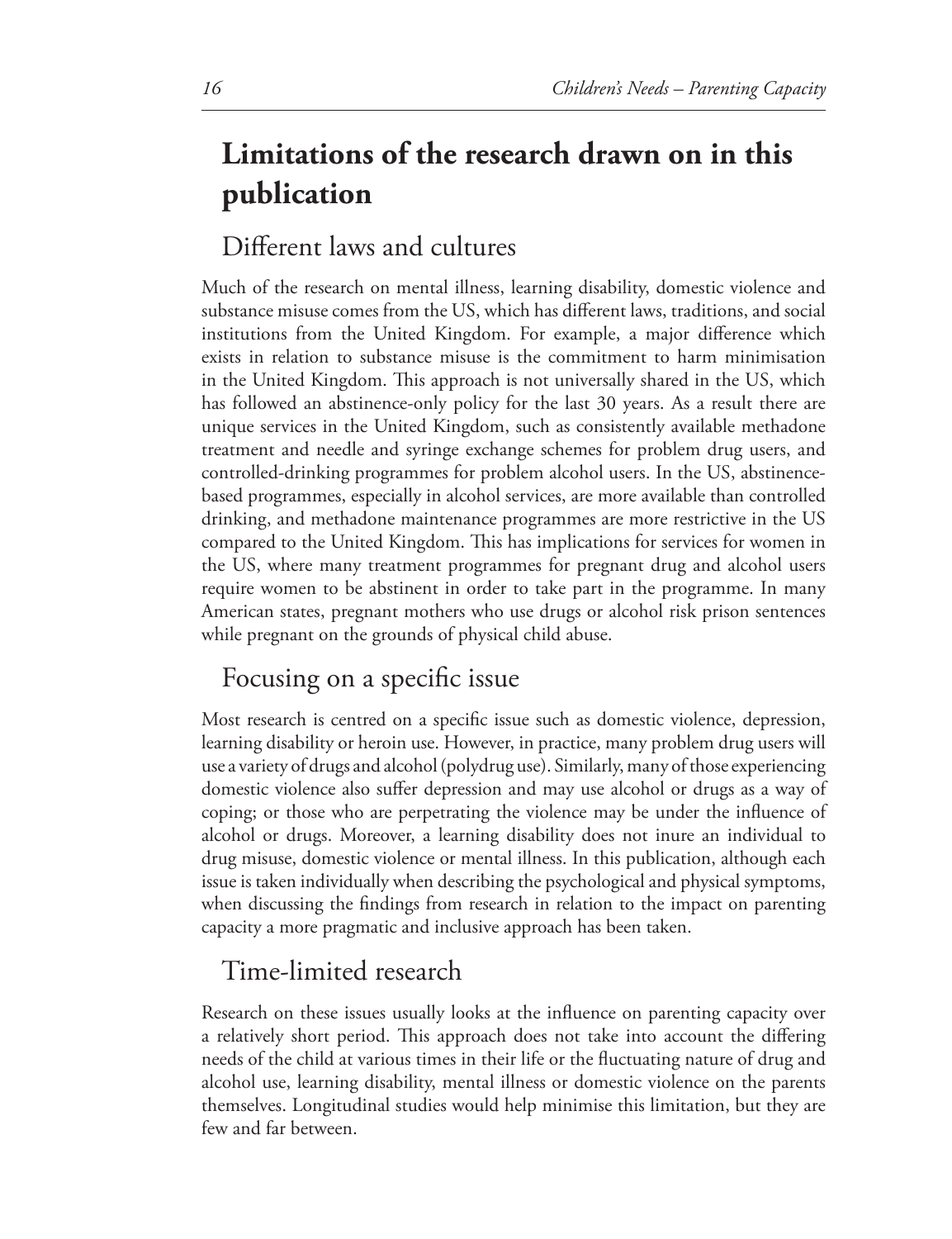## Sampling bias

The samples used in many research studies are taken from specific groups such as parental cocaine or alcohol users in treatment, mentally ill parents in hospital, parents in receipt of services for learning disability, or mothers in refuges. Far less is known about parents in the general population who experience these problems but do not seek help; it would be dangerous to assume that the populations studied are representative.

Research on the impact of parental problems on children tends to be biased towards women as carers. There are more studies on maternal parenting capacity than paternal capacity, and often the influence of other family factors, such as the role of grandparents or siblings, or the impact of divorce or separation, is not considered.

Many of the studies focus on specific problems, such as children's drug and alcohol use, violence, mental health, education, offending and behavioural problems, rather than a more holistic approach or the identification of signs of resilience or coping strategies.

It is often not possible to accurately measure the quantities of drugs and alcohol being used by parents, the degree of violence experienced, or the extent of mental illness or learning disability. For example, some parents may feel threatened by services which can take action on the care of their children and underestimate their difficulties. In other situations parents may overestimate their problems. For example, drug use may be exaggerated and presented as mitigating circumstances in criminal court cases or in an attempt to maximise a methadone prescription.

A further limitation of the research is the dependence on client recall. Drugs and alcohol, domestic violence, mental illness and learning disabilities all adversely affect the capacity to remember, and many studies rely not only on recent memory but memory over many months or years. It is questionable how accurate these measurements are. Finally, it is essential to remember that the majority of parents who experience these issues, especially those who present for services, are usually also suffering from multiple forms of deprivation and social exclusion. These factors should not be underestimated in their net effect on parenting capacity.

With all of the above limitations in mind, there is a great deal of consistency in the results of research on some aspects of parenting capacity and the influence of these parental problems on children, while other aspects are less consistent. One of our objectives is to help place the research in context, taking account of the limitations.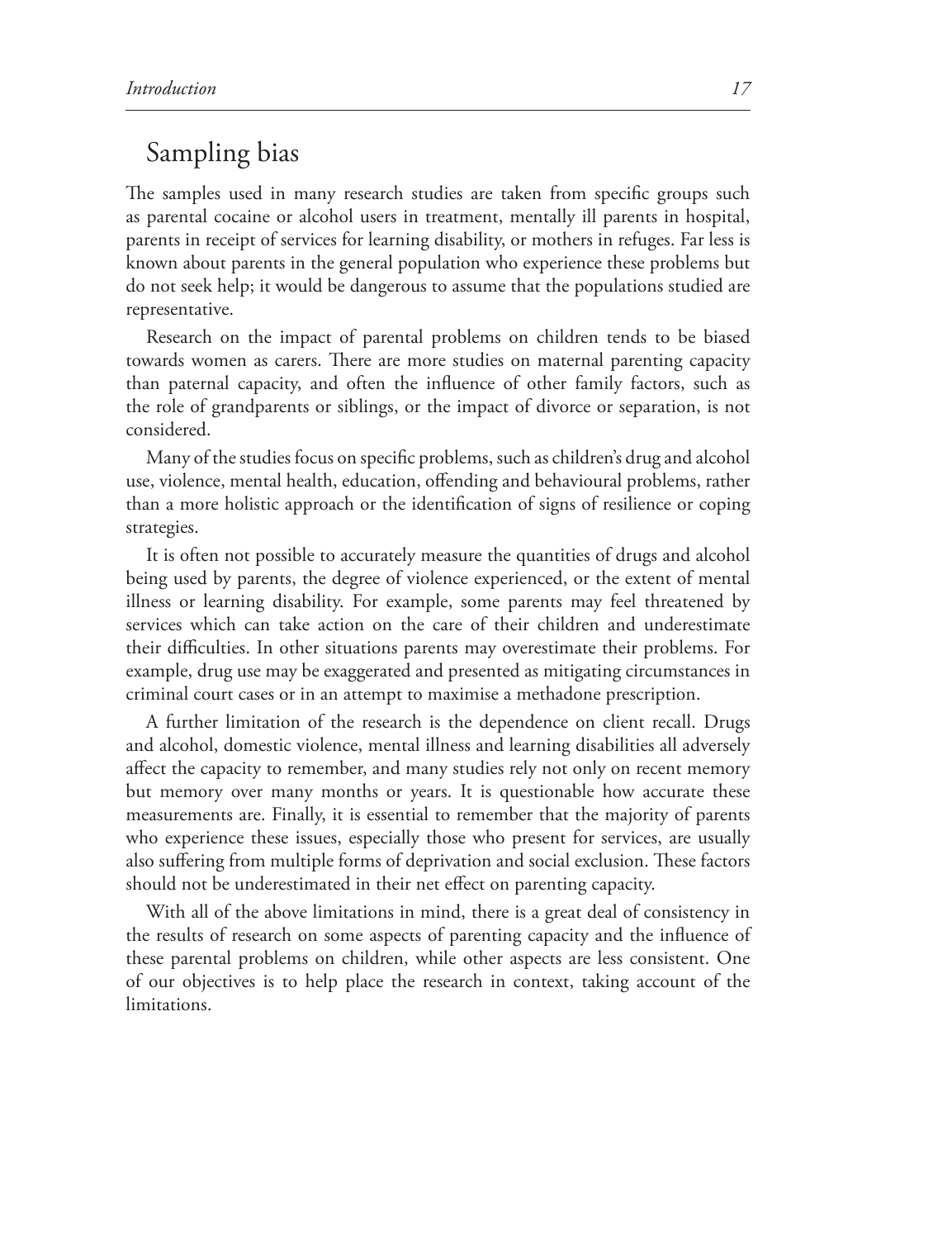# **Structure of the book**

In considering how parental mental illness, learning disability, problem drinking, drug misuse or domestic violence may affect the child, a holistic and developmental model is applied. Research findings are disaggregated through applying the conceptual framework designed to assess and measure outcomes for children in need (Department of Health et al 2000). The three domains of the child's developmental needs, parenting capacity and family and environmental factors constitute the framework. The three inter-related domains incorporate a number of important dimensions (see Figure 1.1).

#### *Figure 1.1 The Assessment Framework*



(Department of Health et al. 2000)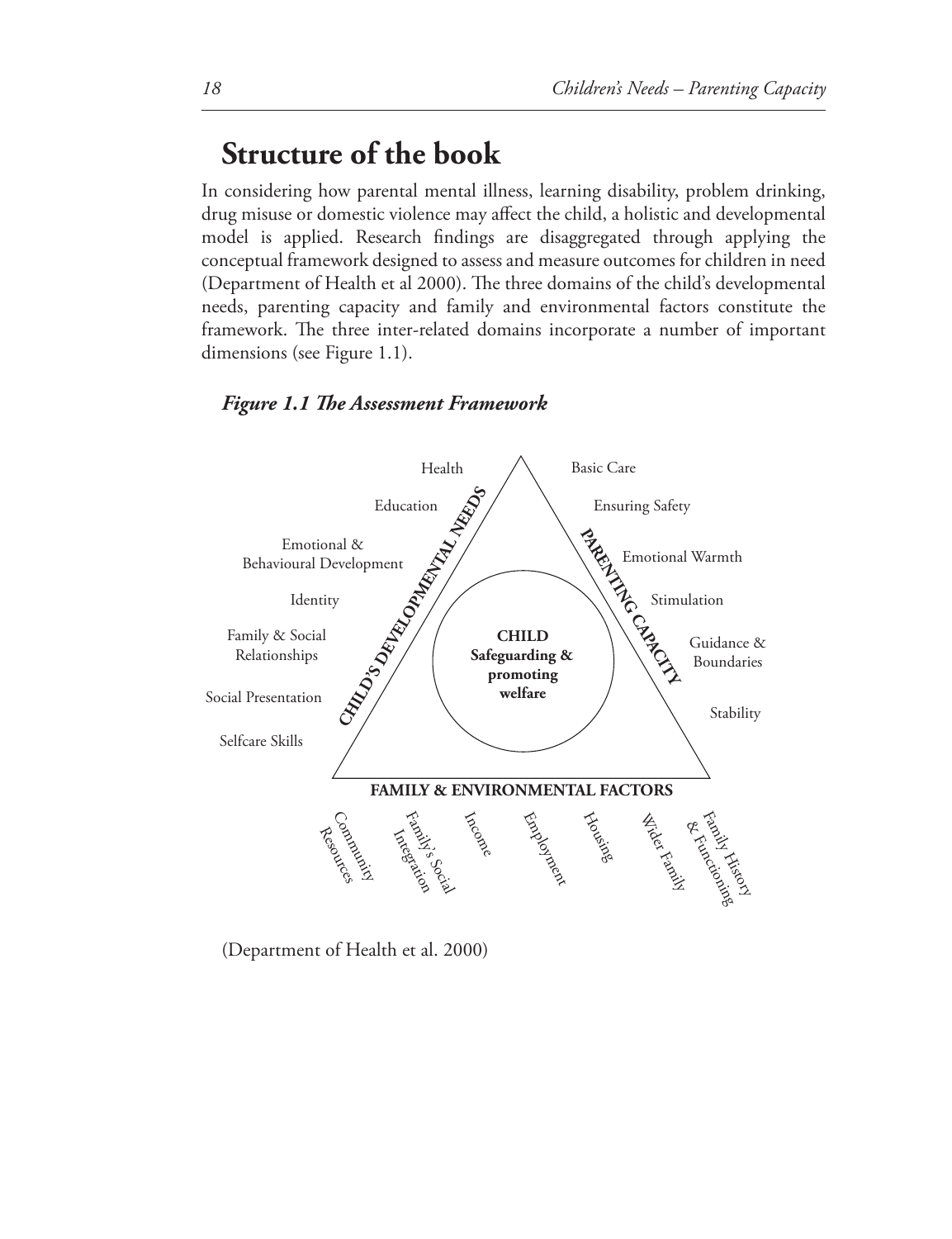The evidence is explored in relation to these domains and dimensions, with particular emphasis on how parental mental illness, learning disabilities, substance misuse and domestic violence have an impact on children's health and development, and whether there is evidence that children are suffering, or likely to suffer, significant harm. Because the impact on the child will depend on a variety of factors including age and developmental stage, the age bands first used in the Integrated Children's System (Department for Children, Schools and Families 2010) have been applied. For example, with regard to the educational development of children aged 3–4 years, it is important to identify when parents' problems substantially restrict the child's access to stimulating toys and books, or prevent parents spending sufficient time talking, reading or playing with their children. Alternatively, assessing the impact of these same parental issues on the education of adolescents aged 11–15 years needs to focus on different themes – for example, school attendance and involvement in other learning activities such as sport, music or hobbies.

Within each dimension and for each age group, evidence is used to highlight both the adverse impact on children and the factors which act as protectors, such as the strategies children use to cope with stressful family situations and the support and influence of the wider family and community.

The book is divided into three parts, Parts I, II and III.

**Part I** includes Chapters 1–3 and explores the following general issues:

**Chapter 1:** questions whether concern is justified, and explores the problems of definition and prevalence.

**Chapter 2:** explores the ways in which mental illness, learning disability, problem drug use (including alcohol) and domestic violence affect parenting capacity.

**Chapter 3:** identifies which children are most vulnerable.

**Part II** includes Chapters 4–6, with a specific focus on children of different ages and stages of development:

**Chapter 4:** discusses the impact of parental problems for children under 5 years.

**Chapter 5:** focuses on the issues for children aged 5 to 10 years.

**Chapter 6:** focuses on young people aged 11 years and over.

**Part III** includes Chapters 7 and 8 which draw together the findings and implication for policy and practice:

**Chapter 7:** discusses the conclusions from the study.

**Chapter 8:** outlines the implications for policy and practice.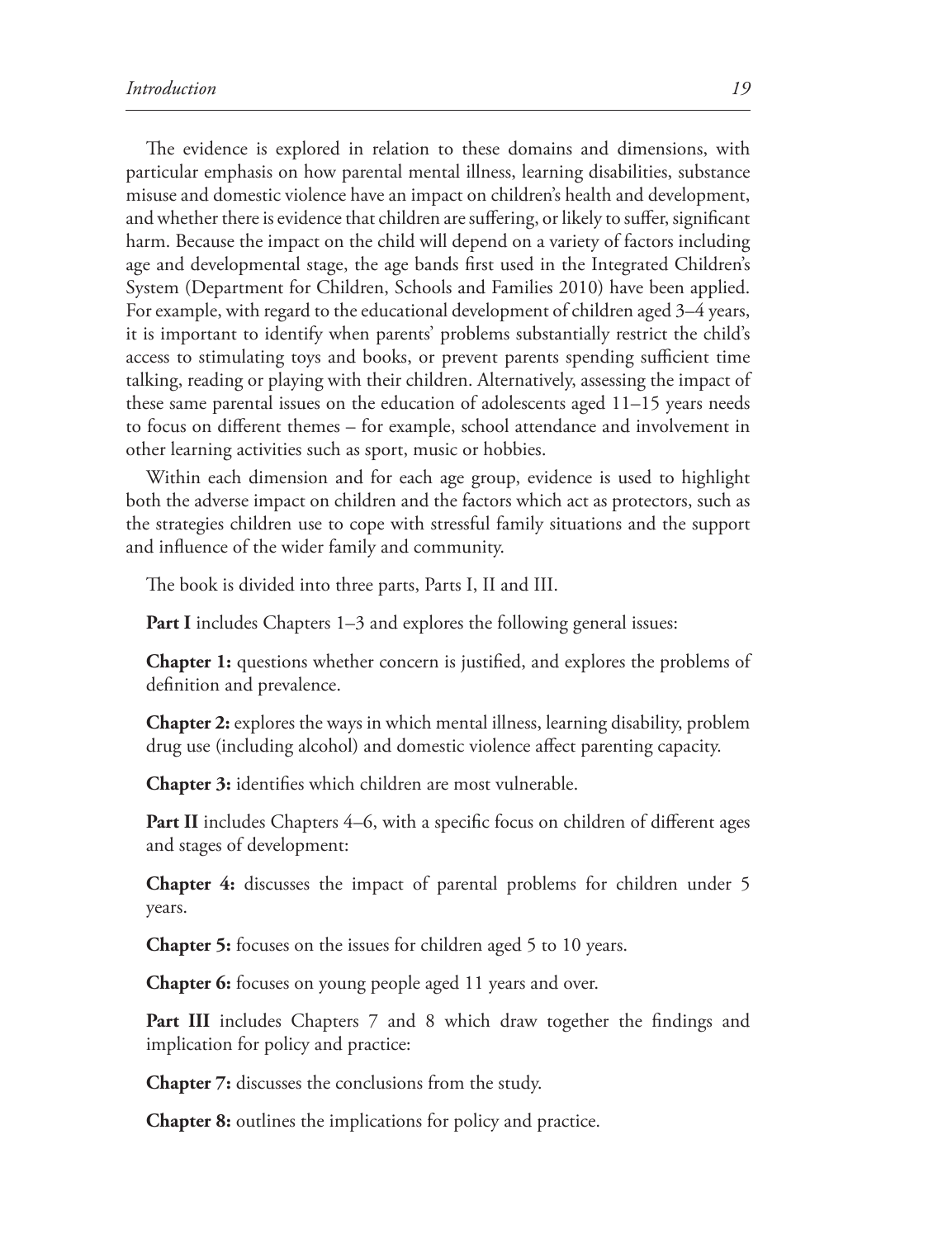# **PART I: GENERAL ISSUES AFFECTING PARENTING CAPACITY**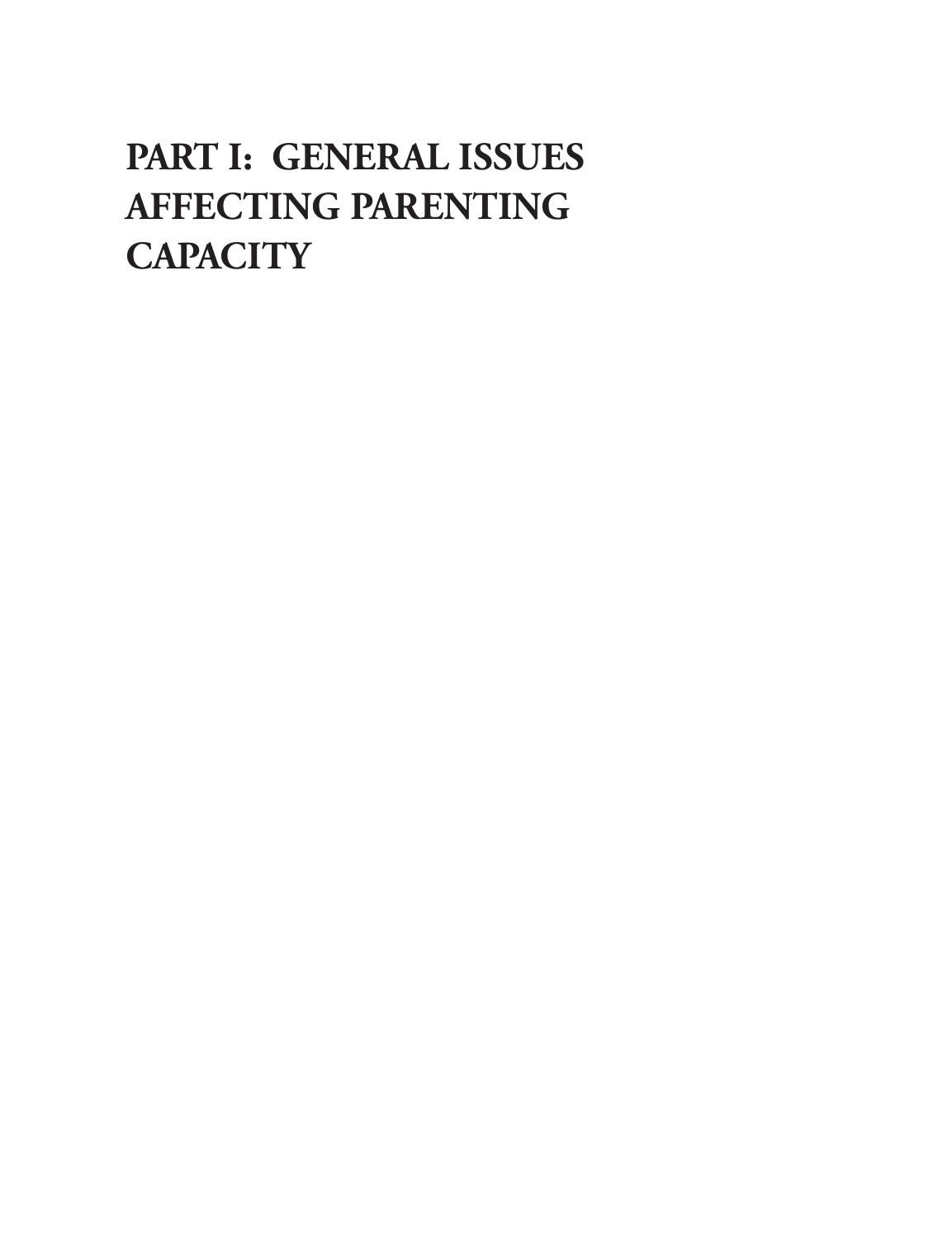# **Is concern justified? Problems of definition and prevalence** 1

To understand whether the present concerns over parental mental illness, learning disability, problem alcohol and drug use or domestic violence are justified, this chapter examines the problems with terminology and the prevalence of these issues. General population studies provide evidence of their prevalence and the relevance of gender, culture and class. Findings from child protection research are used to identify associations between these parental problems and children's health and development, including the extent to which they may pose a risk of significant harm to the child.

# **Problems with terminology**

Understanding the degree of these parental problems is difficult because different research studies use different terms and there are few definitions provided. For example, in the Department of Health's 1995 studies on child protection (Department of Health 1995a) it is unclear whether Sharland et al.'s (1996) parents who have 'relationship problems' are a similar group to Thoburn et al.'s (1995) parents who are in 'marital conflict', or Farmer and Owen's (1995) families who are experiencing 'domestic violence'. Difficulties also arise because, for example, different countries use different ways of measuring drug and alcohol use. For instance, the 'unit of alcohol' in the United Kingdom has little meaning in the US where different measures of alcohol are used in peer-reviewed journals and research. In addition, the purity of drugs used in different countries may differ. For example, a gram of heroin in New York may be more or less pure than a gram of heroin in London.

In discussing the impact of these issues on families, the term 'parent' is generally used in a generic way to refer to any adult responsible for parenting the child. Thus the mentally ill 'mother' could be the birth mother, stepmother, foster mother, father's female cohabitee or female relative who is bringing up the child. The precise relationship of the carer to the child has been noted when the findings from research suggest this is relevant. Identifying the relationship between the child and parent figure can be important because it can affect children's perspectives on events. For example, in examining why some children who had witnessed domestic violence were more resilient than others, Sullivan et al. (2000) found children's adjustment was affected by their relationship to the abuser; stepfathers and father figures were more emotionally abusive and instilled more fear in the children than birth fathers or non-father figures.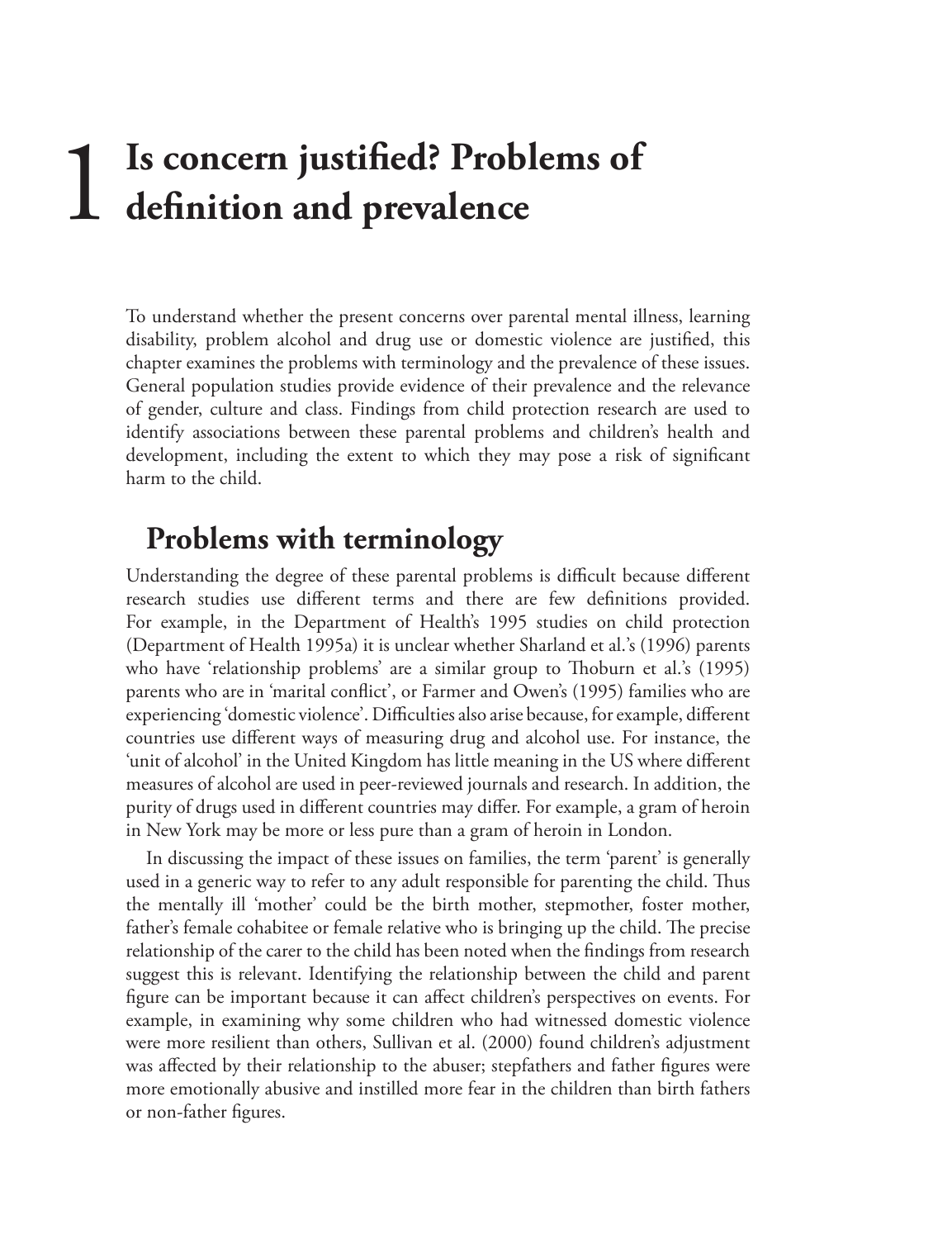When scrutinising the literature on mental illness, learning disability, problem alcohol and drug use, and domestic violence the authors have been guided in the use of terms by the following policy and practice documents.

## Mental illness

Clinical studies of adults generally define mental illness either by using the European system: *The ICD-10 Classification of Mental Illness and Behavioural Disorders* (World Health Organisation 1992) or the US classification: *Diagnostic and Statistical Manual of Mental Disorders* (American Psychiatric Association 2000). Unfortunately, the quality of information from community-based records may preclude such a precise diagnosis. In addition, there continues to be considerable dispute over whether 'personality disorder' is a psychiatric illness as such or merely a description of extremes of normal variation (see Kendell 2002 for a discussion of this issue). Moreover, because *'personality dysfunction has been repeatedly described in anecdotal case reports, clinical studies and surveys of the parents of maltreated children'* (Falkov 1997, p.42) it was thought that to omit it in a study of the impact on children of parental problems would be remiss. In some ways, the recent amendments to the Mental Health Act 2007 simplify the issue in clinical terms with the use of a new expression – 'mental disorder' – which is defined as *'any disorder or disability of the mind'* but excludes both alcohol and drug dependence and *'learning disabilities unless with abnormally aggressive or seriously irresponsible behaviour'*.

## Learning disability

The Department of Health's definition of learning disability encompasses people with a broad range of disabilities. *Learning disability includes the presence of:*

- t *a significantly reduced ability to understand new or complex information, to learn new skills (impaired intelligence); with*
- a reduced ability to cope independently (impaired social functioning);
- which started before adulthood, with a lasting effect on development.

(HM Government 2010a, p.279, paragraph 9.56)

Mencap also provides a clear description of learning disability.

*A learning disability is caused by the way the brain develops. There are many different types and most develop before a baby is born, during birth or because of a serious illness in early childhood. A learning disability can be mild, moderate, severe or profound, but all are lifelong. Many people with a learning disability, however, live independent lives.*

(Mencap www.mencap.org.uk)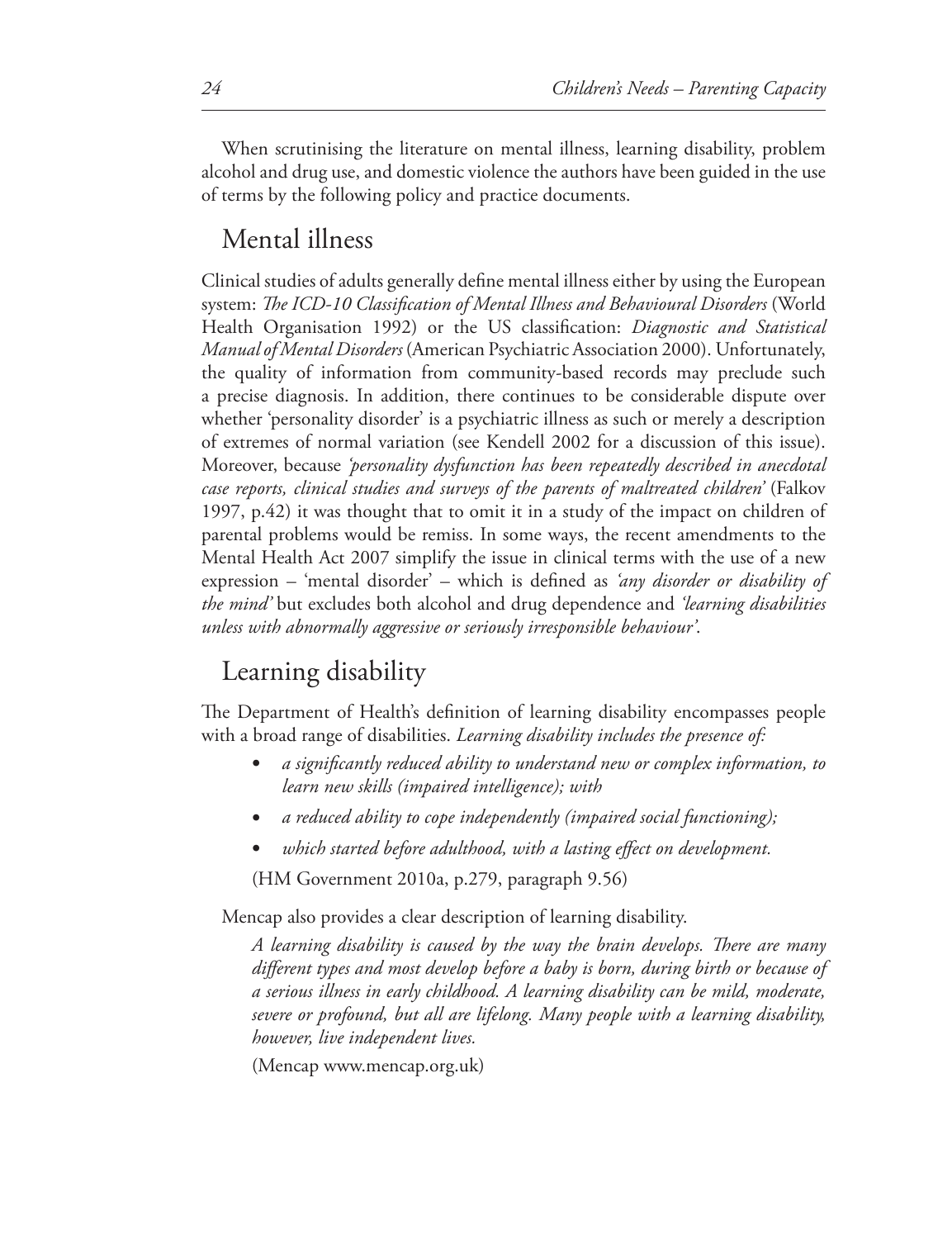The cause of learning disabilities includes genetic factors, infection before birth, brain injury at birth, brain infections or brain damage after birth. Examples include Down's syndrome, Fragile X syndrome and cerebral palsy (Royal College of Psychiatrists 2004a).

#### Problem drinking

The National Institute for Health and Clinical Excellence (2010) in their public health guidance on alcohol-use disorders provides the following definitions:

**Hazardous drinking** - A pattern of alcohol consumption that increases someone's risk of harm.

**Harmful drinking** - A pattern of alcohol consumption that is causing mental or physical damage.

**Higher-risk drinking** - Regularly consuming over 50 alcohol units per week (adult men) or over 35 units per week (adult women).

In the United Kingdom one unit is equivalent to half a pint of ordinary-strength lager or beer or one shot (25 ml) of spirits, while a small (125 ml) glass of wine is equal to 1.5 units. The unit measure has lost some of its value and simplicity because few pubs or restaurants serve 125 ml glasses of wine (they are now either 175 ml or 250 ml). Also, when the unit was devised wine was calculated as having on average 9% alcohol, while most wines these days are 12–15%. Similarly, the alcohol content of many beers and lagers is now more than it was when the unit system was established. Previously, the alcohol content of beer and lager was estimated at 3.5–4.0%. Now most beers are stronger, 3.5–9.0%, with many popular beers at 5%. The pub 'measure' of spirits has, in some pubs, been replaced by a 35 ml measure. Recently, the number of units of alcohol in a bottle of wine has been printed on the label.

The Government strategy for public health (Cm 7985 2010) acknowledges the deleterious impact of heavy drinking on health and the negative effect on others. *'Drunkenness is associated with almost half of assault and more than a quarter of domestic violence incidents'* (p.20, paragraph 1.31).

## Problem drug use

Research into problem drug use employs a bewildering range of terms in its descriptions including drug use, drug misuse, drug dependence, addiction, drug abuse and problem drug use. These terms are not always defined, which makes it difficult to compare the findings from one study with another. For instance, someone can be a problem drug user (having problems as a result of drug use) but not suffer from addiction (suggesting physical and psychological dependence).

With regard to problem drug use, this publication follows the lead taken by the Advisory Council on the Misuse of Drugs (2003).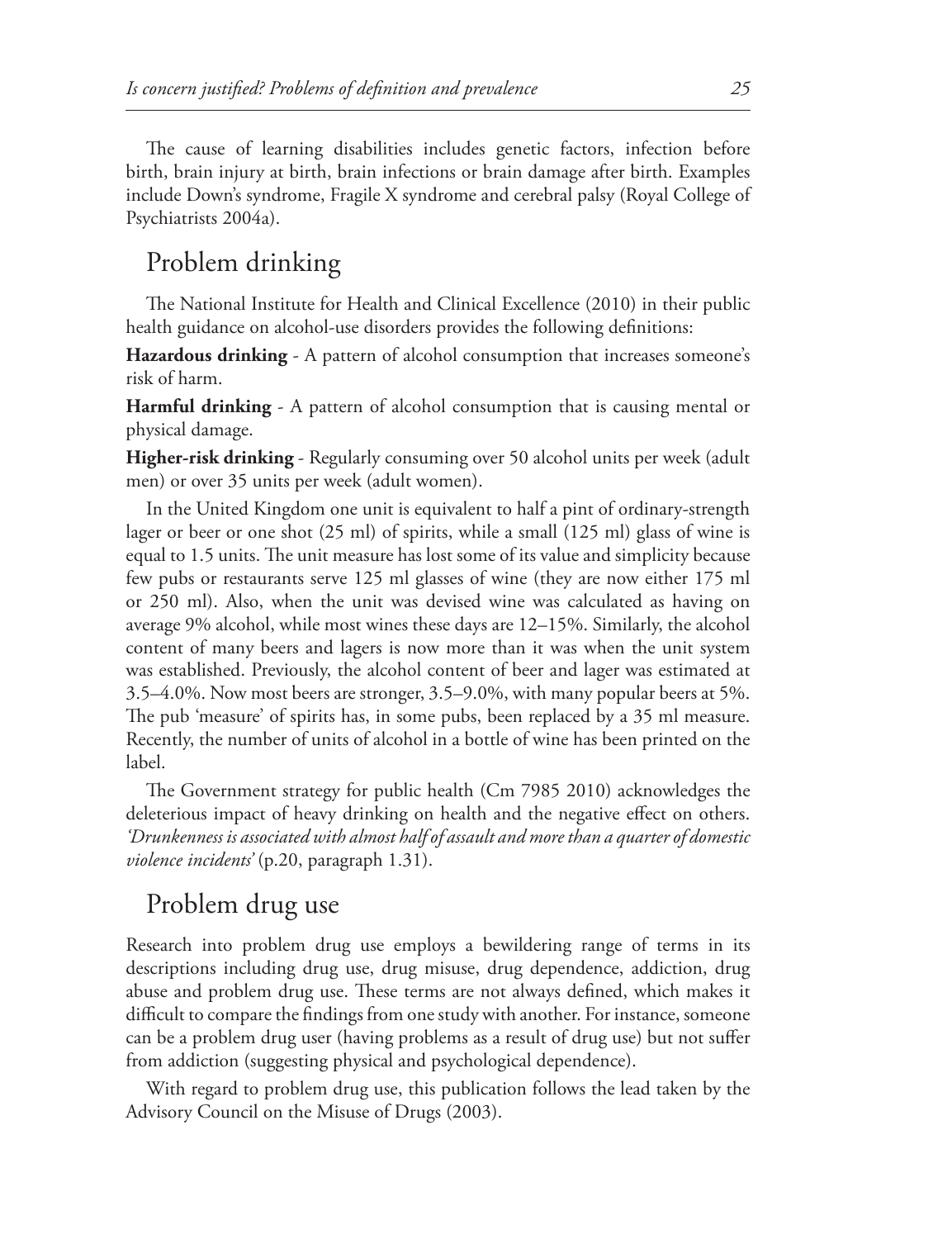*By problem drug use we mean drug use with serious negative consequences of a physical, psychological, social and interpersonal, financial or legal nature for*  users and those around them. Such drug use will usually be heavy, with features *of dependence.*

(Advisory Council on the Misuse of Drugs 2003, p.7)

#### Domestic violence

When considering domestic violence, the 2009 definition used by the Home Office was found to be helpful.

*Domestic violence is 'Any incident of threatening behaviour, violence or abuse (psychological, physical, sexual, financial or emotional) between adults who are or have been intimate partners or family members, regardless of gender or sexuality.' This includes issues of concern to black and minority ethnic (BME) communities such as so called 'honour based violence', female genital mutilation (FGM) and forced marriage.*

(Home Office 2009b)

This definition of domestic violence does not confine itself to physical or sexual assaults but includes a range of abusive behaviours which are not in themselves inherently violent. As a consequence, some authors prefer to use the term 'domestic abuse'. It should also be noted that domestic violence recognises few social boundaries. For example, research on female victims of domestic violence reports that *'violence against women is the most democratic of all crimes, it crosses all religious, class and race barriers'* (Women's Aid 1995).

## Child abuse and neglect

Child abuse and neglect are forms of child maltreatment and result from anyone (but more commonly a parent or carer) inflicting harm or failing to act to prevent harm. Statutory guidance provides the following descriptions of abuse and neglect.

*Physical abuse may involve hitting, shaking, throwing, poisoning, burning or scalding, drowning, suffocating, or otherwise causing physical harm to a child. Physical harm may also be caused when a parent or carer fabricates the symptoms of, or deliberately induces, illness in a child.*

*Emotional abuse is the persistent emotional maltreatment of a child such as to cause severe and persistent adverse effects on the child's emotional development. It may involve conveying to children that they are worthless or unloved, inadequate, or valued only insofar as they meet the needs of another person. It may include not giving the child opportunities to express their views, deliberately silencing them or 'making fun' of what they say or how they communicate. It may feature age or developmentally inappropriate expectations being imposed on children. These may*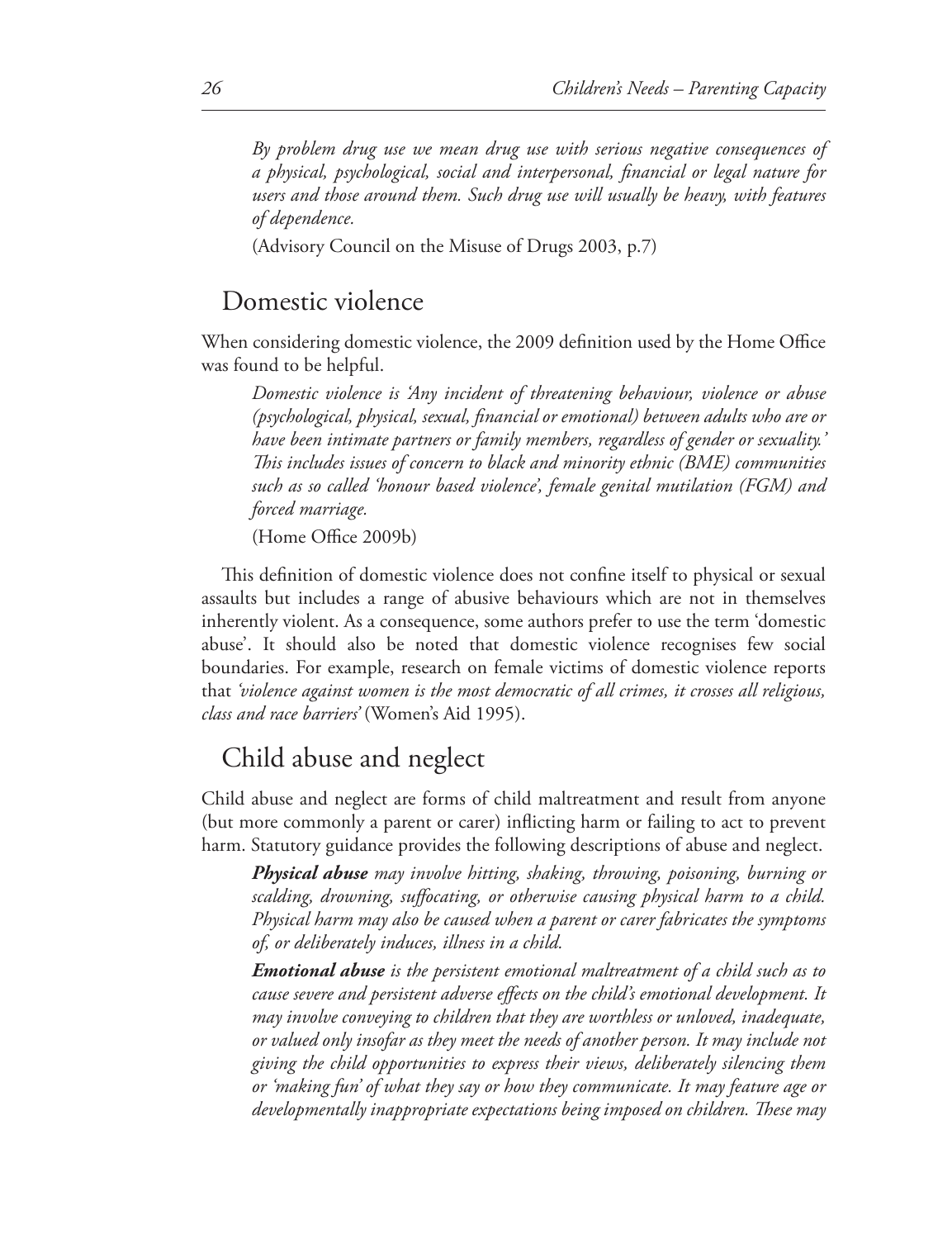*include interactions that are beyond the child's developmental capability, as well as overprotection and limitation of exploration and learning, or preventing the child participating in normal social interaction. It may involve seeing or hearing the ill treatment of another. It may involve serious bullying (including cyber bullying), causing children frequently to feel frightened or in danger, or the exploitation or corruption of children. Some level of emotional abuse is involved in all types of maltreatment of a child, though it may occur alone.*

*Sexual abuse involves forcing or enticing a child or young person to take part in sexual activities, not necessarily involving a high level of violence, whether or not the child is aware of what is happening. The activities may involve physical contact, including assault by penetration (for example, rape or oral sex) or nonpenetrative acts such as masturbation, kissing, rubbing and touching outside of clothing. They may also include non-contact activities, such as involving children in looking at, or in the production of, sexual images, watching sexual activities, encouraging children to behave in sexually inappropriate ways, or grooming a child in preparation for abuse (including via the internet). Sexual abuse is not solely perpetrated by adult males. Women can also commit acts of sexual abuse, as can other children.*

*Neglect is the persistent failure to meet a child's basic physical and/or psychological needs, likely to result in the serious impairment of the child's health or development. Neglect may occur during pregnancy as a result of maternal substance abuse. Once a child is born, neglect may involve a parent or carer failing to:*

- Provide adequate food, clothing and shelter (including exclusion from home *or abandonment);*
- t *Protect a child from physical and emotional harm or danger;*
- Ensure adequate supervision (including the use of inadequate care-givers); *or*
- Ensure access to appropriate medical care or treatment.
- t *It may also include neglect of, or unresponsiveness to, a child's basic emotional needs.*

(HM Government 2010a, p.38-39, paragraphs 1.33-1.36)

## **Prevalence**

One of the first questions to address is how prevalent is parental mental illness, learning disability, drug or alcohol misuse and domestic violence in families with dependent children. Many adults have times when they suffer from anxiety or depression, develop unstable relationships with partners or drink alcohol, and increasing numbers have used drugs, both licit and illicit, but this does not mean they are poor parents. Moreover, research has consistently failed to show any clear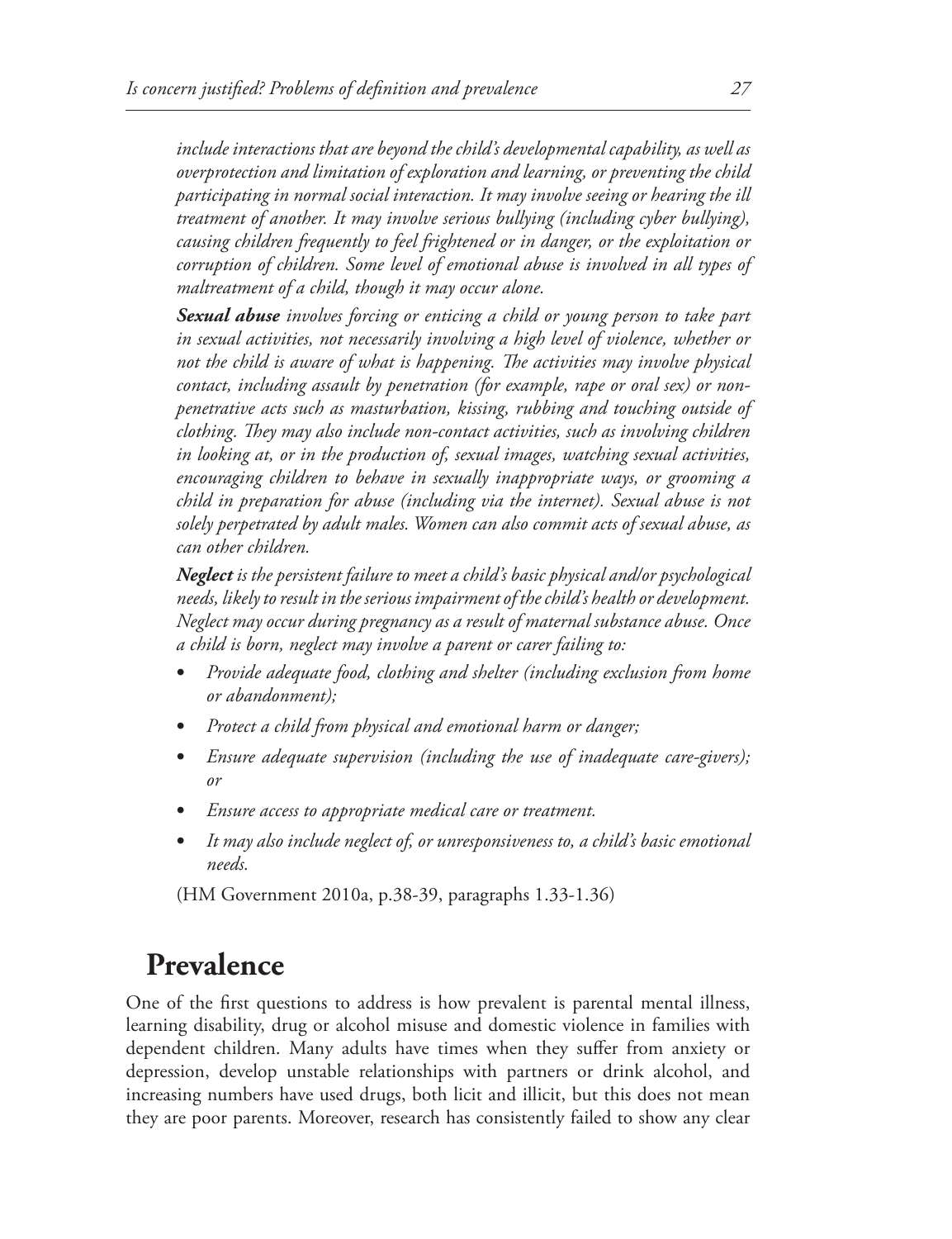relationship between intelligence – until it falls below a certain level, usually taken to be an IQ of 60 or less – and parenting (Booth and Booth 2004; Tymchuck 1992). It is the extremity or combination of these situations, particularly the association with violence, which may impair parents' capacity to meet their children's needs and, in some situations, result in child abuse and neglect.

Unfortunately, the ability to accurately gauge the extent of parental mental illness, learning disability, problem alcohol or drug use, and domestic violence is hampered not only by problems of terminology but also because prevalence depends upon the population group being studied. For example, community-based samples such as the household survey carried out by the Office for National Statistics will be more representative than research which focuses on specific groups, such as hospital patients, women and children in refuges, or those who attend clinics or courts. Moreover, the severity of the condition under study is likely to be much greater in specific sample groups as is the coexistence of a variety of additional problems. But regardless of the type of sample group under consideration, any generalisations to samples beyond that being studied should be made with considerable caution.

The following sections explore, in turn, the existing evidence on the prevalence of:

- parental mental illness
- learning disability
- problem drinking and drug use
- domestic violence.

Two sources are examined for each category:

- general population studies
- child protection research.

# **Prevalence of parental mental illness: general population studies**

There is wide variation in the morbidity of different types of mental illness. For example, the General Household Survey (Office for National Statistics 2003) shows that one in six adults in Great Britain had a neurotic disorder during the week surveyed in 2000. In contrast, the prevalence of a psychotic disorder was much lower – during the same time frame only 1 in 200 had a disorder such as psychosis and schizophrenia (Singleton et al. 2001). Table 1.1 compares the rate of different types of mental illness within the general population derived from communitybased studies.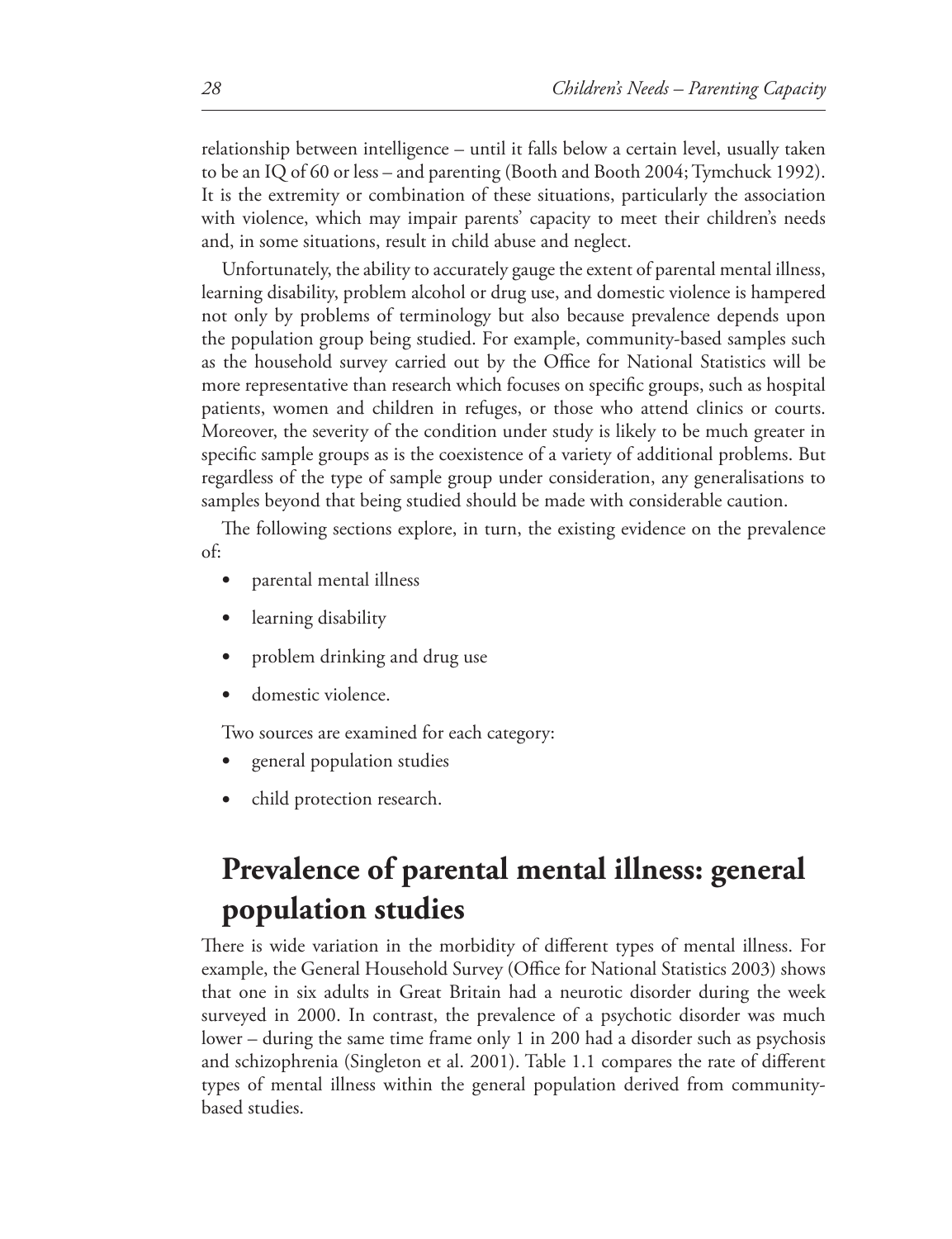| Type of mental illness                   | Rate          | Source of data                                                             |
|------------------------------------------|---------------|----------------------------------------------------------------------------|
| Mixed anxiety and<br>depressive disorder | 8.8%          | Singleton et al. 2001 (based on data from the<br>General Household Survey) |
| Generalised anxiety<br>disorder          | 4.4%          | Singleton et al. 2001                                                      |
| Depression                               | $2.5 - 6.6%$  | Singleton et al. 2001; Kandal et al. 2000; Kessler<br>et al. 2003          |
| Phobia                                   | 3.5%          | Singleton et al. 2001                                                      |
| Obsessive compulsive<br>disorder         | 3.3%          | Singleton et al. 2001; Hollander 1997                                      |
| Panic disorder                           | 0.7%          | Singleton et al. 2001                                                      |
| Schizophrenia                            | $0.5 - 1.0\%$ | Office for National Statistics 2006a; Singleton et al.<br>2001             |
| Personality disorder                     | $4.4 - 13.4%$ | Singleton et al. 2001; Torgersen et al. 2001; Coid<br>and Yang 2006        |
| Postnatal depression                     | $9 - 27%$     | O'Hara 1999; Royal College of Psychiatrists 2010;<br>Netmums 2005          |

Table 1.1: **Prevalence of mental illness among adults in the general population**

It is encouraging to note that the proportion of people receiving treatment for mental health difficulties has increased from 14% in 1993 to 24% in 2000. In the main this was the result of a doubling in the proportion of those receiving medication, whereas access to psychological treatment has remained constant (Office for National Statistics 2005).

The picture is complicated because mental illness frequently exists alongside other disorders. For example, US research indicates that half of those with a diagnosis of schizophrenia (Swofford et al. 2000) and nearly a third of those with a mood disorder also misused or were dependent upon alcohol or drugs (Regier et al. 1990). The work of Rosenthal and Westreich (1999) in the US also suggests that half of individuals who experience alcohol or drug problems or mental health disorders will have two or more of these disorders over their lifetime. Work in the United Kingdom which focused on those attending mental health services found 44% of patients self-reported problem use of drugs and/or were assessed to have used alcohol at hazardous or harmful levels in the previous year (Weaver et al. 2002).

Research would suggest that 30% of adults with a mental disorder have dependent children and 7% live in lone-parent households (Falkov 1998; Melzer 2003). There are an estimated 50,000 to 200,000 children and young people in the UK caring for a parent with a severe mental illness (Mental Health Foundation 2010). The OPCS survey (Office of Population and Censuses and Surveys 1996), which broke down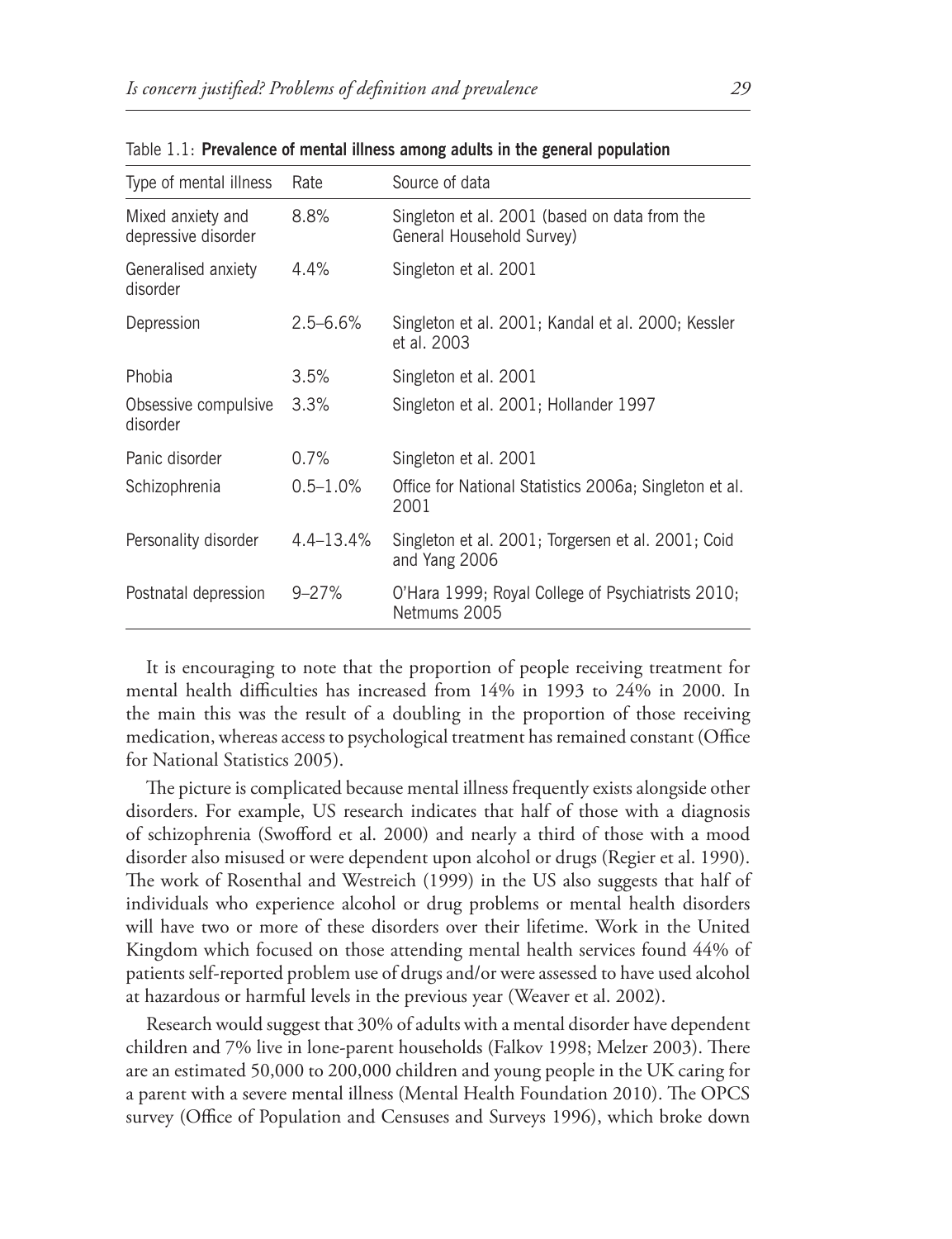the data by the type of family unit, showed psychiatric morbidity to be associated with family characteristics. Couples living with children have a greater morbidity for both neurotic disorder (155 per thousand) and functional psychoses (4 per thousand) than couples without children (134 per thousand for neurotic disorder and two per thousand for functional psychoses). The data also show a higher rate of mental illness for lone parents than for adults living as a couple with children (see Table 1.2). These findings suggest that children may be more vulnerable to harm and neglect when living with a lone parent who suffers from mental illness, because when the parent is experiencing the disorder there is likely to be no other caring adult living in the home to take on the parenting role.

| Type of mental illness | Couple and child(ren) | Lone parent and child(ren) |  |
|------------------------|-----------------------|----------------------------|--|
| Neurotic disorders     | $15.5\%$              | 28%                        |  |
| Functional psychoses   | $0.4\%$               | $1.1\%$                    |  |

Table 1.2: **Prevalence of mental illness among parents in the general population**

## Parental mental illness: issues of gender, culture and class

Research on fathers or male carers with mental health problems is sparse. What is clear is that men who live either as a couple with children or in a lone-parent situation have a lower rate of neurotic disorder and functional psychoses than do women in similar situations (Singleton et al. 2001; Coid and Yang 2006).

In contrast, there is a considerable body of work which records the rate of mental illness in mothers. Somewhat surprising is that the prevalence of maternal mental illness appears to vary from country to country. For example, an American study suggests as many as 25–39% of women suffer depression following childbirth (Centre for Disease Control and Prevention 2004), whereas British studies have traditionally placed the figure at around 10% (O'Hara and Swain 1996). However, a more recent online survey suggests depression following childbirth has increased significantly over the past 50 years in Britain, up from 8% in the 1950s to 27% today (Netmums 2005). One might question whether the variance in reported rates of mental illness is due to real differences in prevalence, in how mental illness manifests itself, or in the methods of assessment and recording. For example, the US study (Centre for Disease Control and Prevention 2004) of 453,186 women recorded depression in terms of its severity and found 7.1% of mothers reported experiencing severe depression, and just more than half reported experiencing low to moderate depression following childbirth.

Research into the impact of race, class and culture suggests a further complicating factor in gauging prevalence. Mental illness is linked to social class and poverty. Data from the General Household Survey (Singleton et al. 2001) showed that those with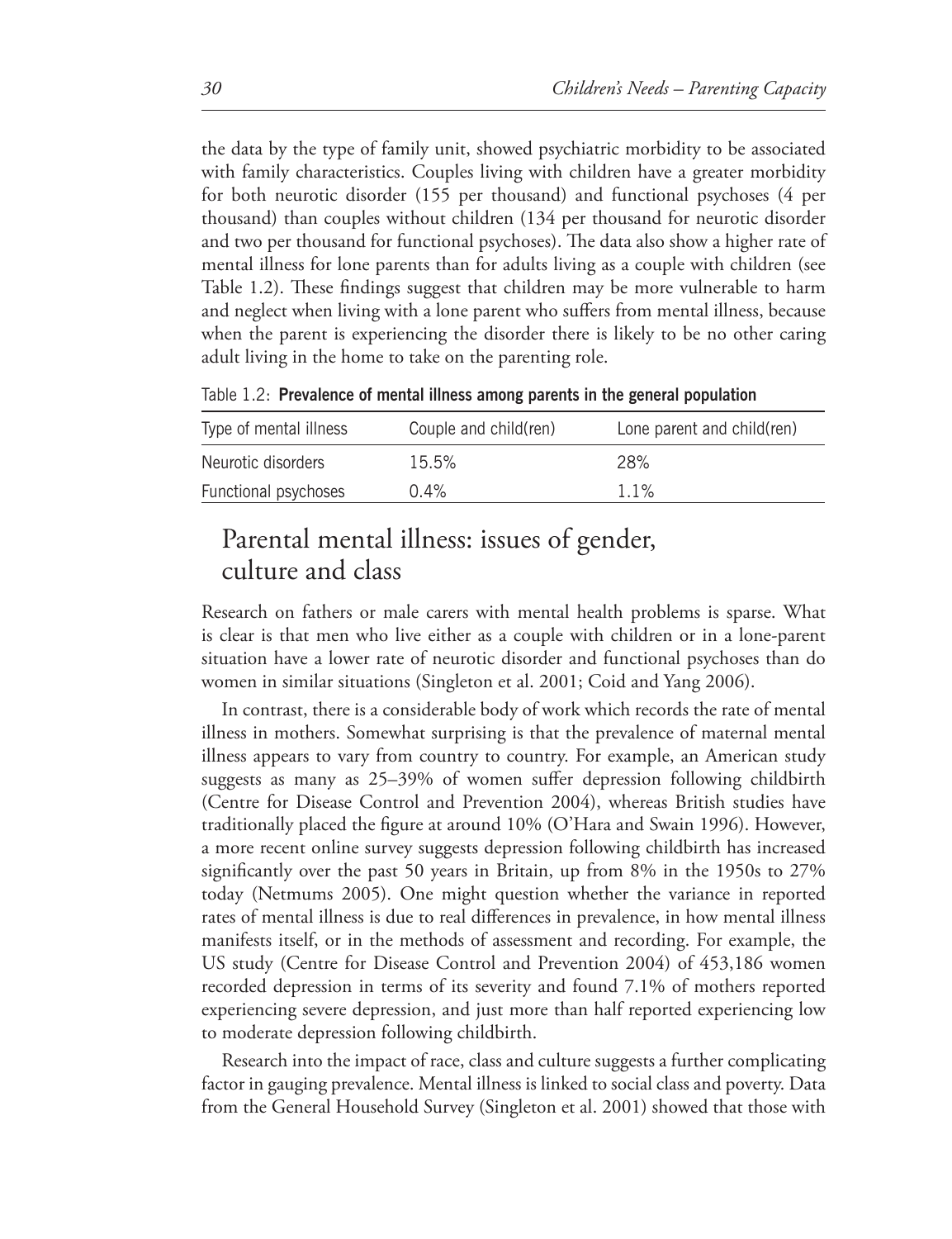a mental illness were more likely than those without to have no formal educational qualifications and to come from social class V (unskilled, manual occupations) and be economically inactive. Adults with mental health problems have the highest unemployment rates for any of the main groups of disabled people; only 21% are employed (Office for National Statistics 2006b). The impact of class and poverty are exacerbated when adults are parents caring for children. *'... among those with children at home, working-class women were four times more likely to suffer from a definite psychiatric disorder'* than comparable middle-class women (Brown and Harris 1978, p.278).

Vulnerability to mental disorders may be the result of adverse life events such as poverty, poor environment, sexism or racism and other forms of social disadvantage (Centre for Disease Control and Prevention 2004; Ghate and Hazel 2002; Propper et al. 2004). For example, research based in 15 electoral wards in London found the incidence of schizophrenia in non-white minorities was related to the proportion of the ethnic minority living in the area; the smaller the minority group the greater the incidence of schizophrenia (Boydell et al. 2001). Of significance are individual experiences, particularly those involving long-term threat (Brown and Harris 1978; Sheppard 1993).

The picture is further clouded because mental illness is perceived differently by different cultural groups (NSPCC 1997a; Anglin et al 2006). For example, the literature seems to suggest that in some south Asian cultures mental illness is expressed in terms of physiological ailments. As a result, symptoms may be reported as problems requiring medical rather than psychiatric services. Likewise, in some cultures outside the Western world schizophrenia is interpreted as a possession of the sufferer by malevolent spirits, and the services of priests rather than doctors are sought (Littlewood and Lipsedge 1997).

This cumulative body of evidence, although illustrating some of the difficulties in assessing prevalence, suggests that a considerable number of children are living in families where at least one parent is suffering from a mental illness.

## Prevalence of parental mental illness: child protection studies

The majority of parents who experience mental illness do not neglect or harm their children simply as a consequence of the disorder (Tunnard 2004). Children become more vulnerable to abuse and neglect when parental mental illness coexists with other problems such as substance misuse, domestic violence or childhood abuse (Cleaver et al. 2007).

Studies in the field of child protection suggest that the prevalence of identified mental illness, which in many cases exists alongside other parental difficulties, increases with the level of enquiry. At the referral stage prevalence is low. Cleaver and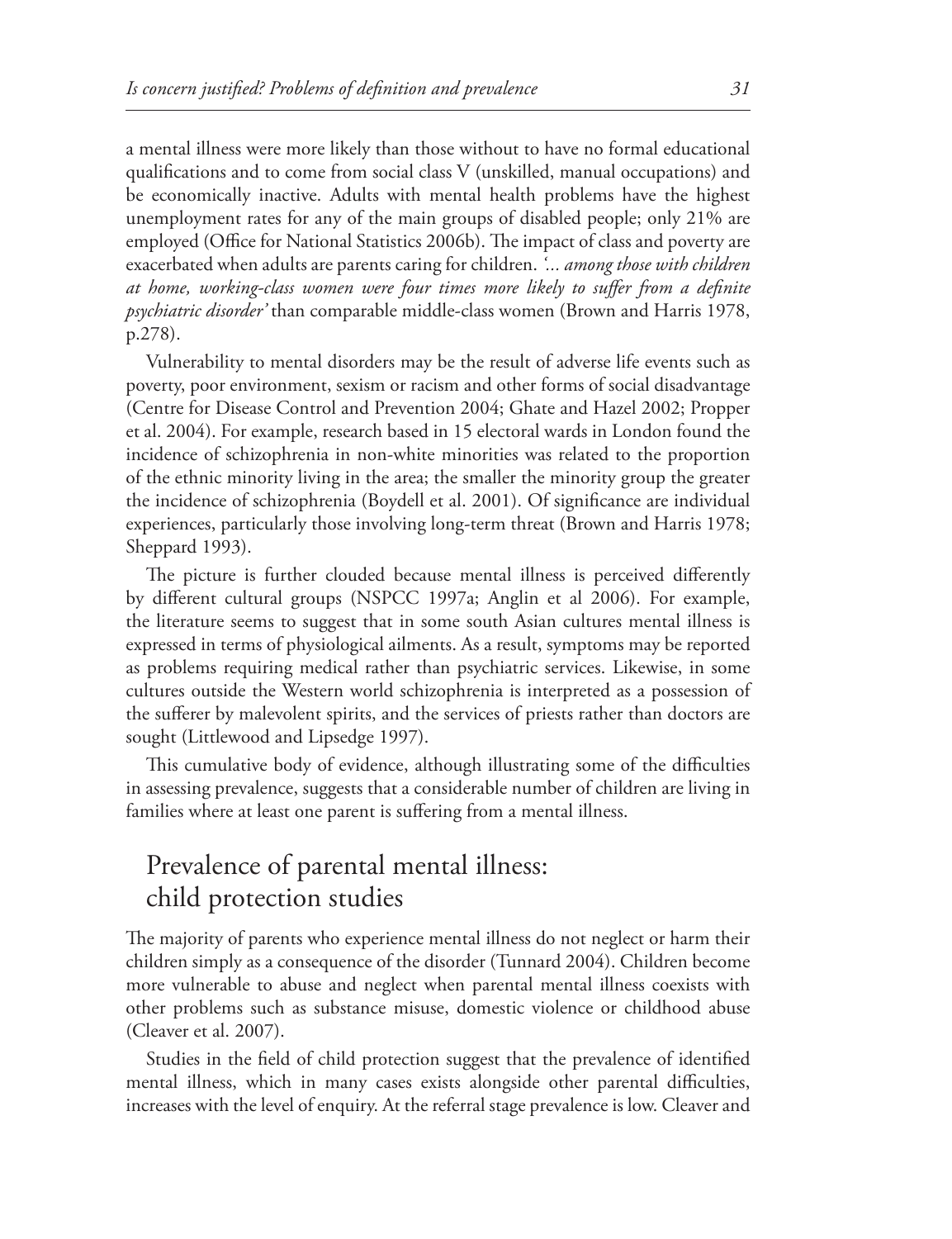Walker with Meadows' (2004) study of 2,248 referrals to children's social care found, on re-analysing their data, that parental mental illness was recorded in 10.4% of referrals, a finding similar to the 13% identified by Gibbons et al. (1995). However, prevalence increases with greater knowledge of the family circumstances. Following an initial assessment, social workers recorded parental mental illness in 16.9% of cases (Cleaver and Walker with Meadows 2004). When cases come under greater scrutiny and a child protection conference is held, prevalence increases once again. Parental mental illness was identified in a quarter of cases coming to conference (Farmer and Owen 1995). There is a further rise in prevalence for children involved in care proceedings. Parental mental illness had been noted in some 43% of cases where children are the subject of care proceedings (42% in Hunt et al. 1999; and 43% in Brophy et al. 2003).

Early research on child murder recorded particularly high rates of maternal mental illness. Resnich's (1969) review of 131 cases of parental child murder identified 71% of mothers as being depressed and Gibson's (1975) study of maternal filicide noted 90% of the mothers had a psychiatric disorder. More recent research into extreme cases of child abuse tempers these findings, although there remains considerable variation. Falkov's (1996) study of fatal child abuse found 32% of parents had a psychiatric disorder, a finding similar to the rate (28%) identified in families subject to serious case reviews during 2007–8 (Ofsted et al. 2008). However, this is likely to be an underestimate. The analysis of an intensive sample of 40 serious case reviews found almost two-thirds (63%) of children lived in a household with a parent or carer with current or past mental illness (Brandon et al. 2009 and 2010), a figure rather higher than the 43% found in Reder and Duncan's 1999 study of fatal child abuse.

The focus on mothers, common in much of the child protection research, might suggest that they are more prone to killing their children. However, filicide is not the prerogative of mothers. Except for neonates, fathers and father figures are more likely to murder a child in their care than are mothers (Marks and Kumar 1996; Stroud 1997; Cavanagh et al. 2007).

*Father admitted shaking the baby ... Both parents have a history of mental illness. Little known about family, but they have had frequent house moves and changes of name.*

(Brandon et al. 2008, p.46)

### *Parental mental illness and type of child abuse*

There is a further important issue to be considered; the possible association between parental mental illness and type of child abuse. A search of the literature failed to identify any work which specifically explores this link. However, studies focusing on specific types of child abuse suggest parental mental illness is associated with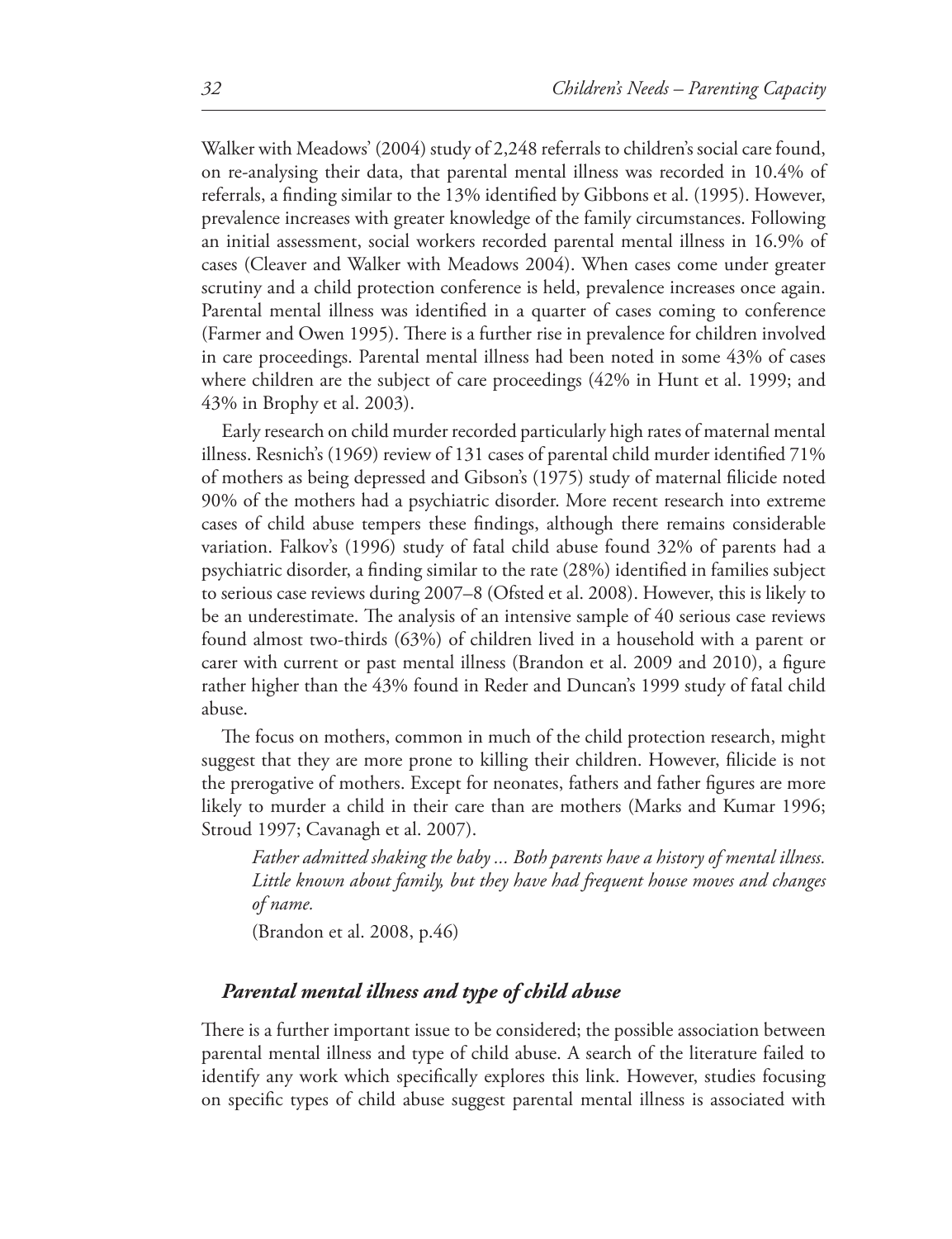emotional abuse. For example, when children are registered as emotionally abused, parental mental illness was recorded in 31% of cases (Glaser and Prior 1997).

Research on child sexual abuse also suggests a greater association with parental mental illness. Sharland and colleagues' (1996) study of child sexual abuse found 71% of families, where there were suspicions of abuse, were in a 'poor psychological state' using the General Health Questionnaire (Goldberg and Williams 1988) and there was a further increase when suspicions were confirmed. These findings are in line with Monck et al.'s (1995) study of families attending a specialised treatment and assessment day clinic for child sexual abuse. They found 86% of mothers (assessed using the General Health Questionnaire) showed symptoms of depression or anxiety and, for a considerable proportion, the symptoms had been of long duration.

Caution, however, must be exercised in relation to these findings because studies of physical abuse and neglect have tended not to use standardised measures of mental health and it is not possible to compare like with like.

# **Prevalence of parental learning disability: general population studies**

The prevalence of learning disability among the general population is difficult to establish because no information is kept nationally. Emerson and Hatton (2008), using data from 24 local authorities estimated that there were 985,000 people in England with a learning disability, equivalent to an overall prevalence rate of 2% of the adult population.

However, McGaw and Newman (2005) raise a note of caution, pointing out how differences in classification result in confusion and inconsistency. Traditionally, scores on standardised intelligence tests have been used to define learning disability; approximately two-thirds of people (69%) fall within the normal range of 85 to 115 (average IQ being 100). Individuals whose results are two standard deviations below the mean, i.e. an IQ of 70 or below, are classified as 'learning disabled' (Dowdney and Skuse 1993). One difficulty in establishing the prevalence of learning disability relates to how those with borderline IQs (70 to 85) are classified. In addition, individuals may exhibit different ability levels across the components of IQ and other tests used. *'...in reality there is no clear demarcation between parents who have learning disabilities and those who do not'* (McGaw and Newman 2005, p.8).

Similar problems are encountered when trying to establish the number of adults with learning disabilities who are parents. Estimates in the United Kingdom vary widely from 23,000 to 250,000 (Booth and Booth 2004; Department of Health and Department for Education and Skills 2007). Further information comes from a survey in England during 2003–2004 of 2,898 adults with learning disabilities, which found that 1 in 15 (7%) was a parent (Emerson et al. 2005). The inconsistency in the estimates of parents with a learning disability probably reflects the difficulties in classification. *'What is clear, however, is that there are increasing numbers of*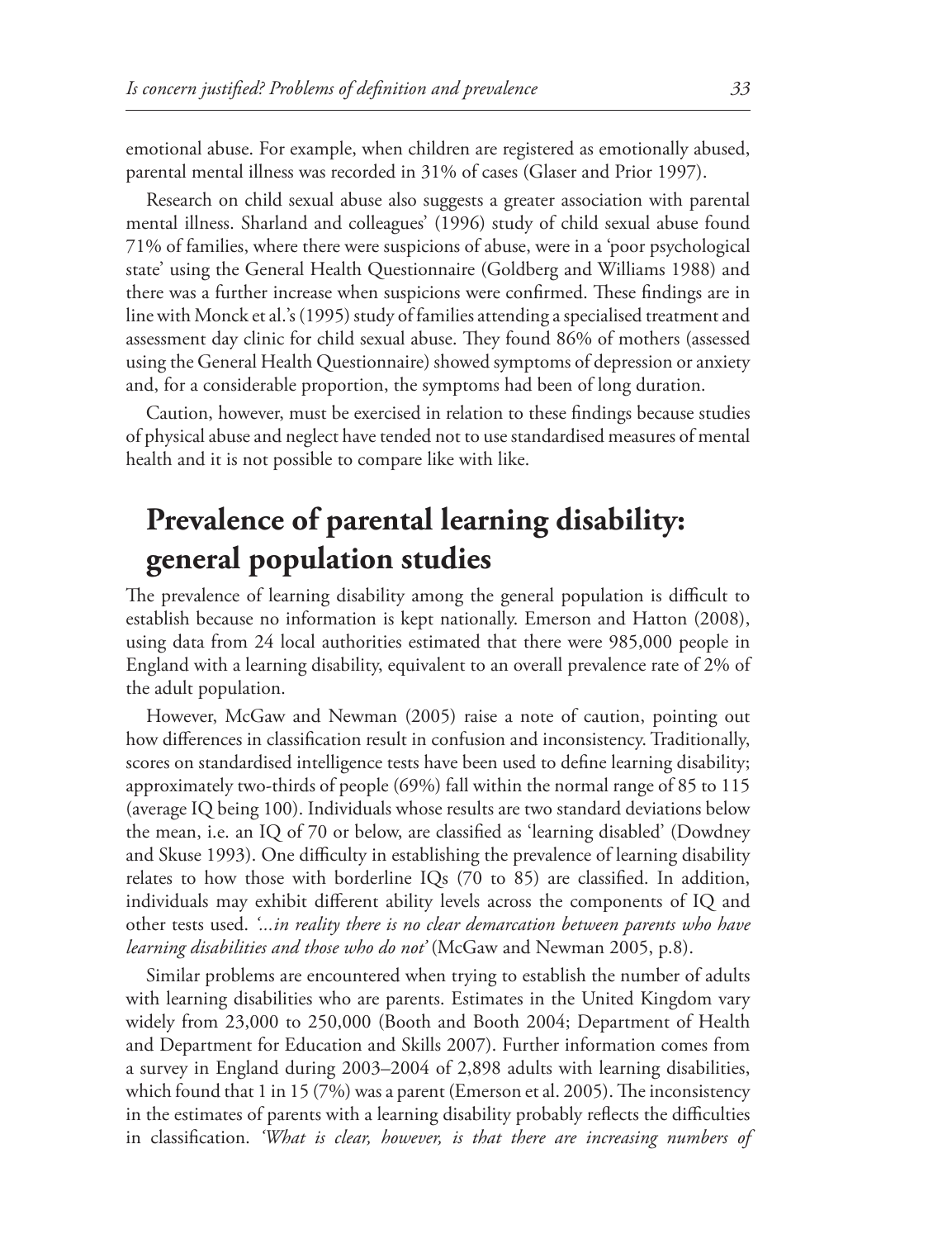*parents with learning disabilities in contact with services'* (Department of Health and Department for Education and Skills 2007, p.36).

People with a learning disability have greater physical and mental health needs and are more likely to have experienced childhood abuse or neglect than the rest of the population (McGaw et al. 2007). For example, in the United Kingdom research indicates 25–40% of adults with a learning disability will experience a mental health problem at some point in their lives (MIND 2007). In particular, rates of schizophrenia are three times higher than in the general population, although there are few data on the prevalence of other types of mental illness (Hassiotis et al. 2000).

## Parental learning disability: issues of gender, culture and class

Most reports and studies involving people with learning disabilities do not differentiate between men and women. As McCarthy (1999) explains *'It is as if having a learning disability overrides all other identities and it is, somewhat bizarrely, as if it is politically incorrect to draw attention to gender differences.'* Literature that does differentiate between men and women with learning disabilities tends to focus on sexuality and sexual abuse. Studies focusing on men with a learning disability are almost exclusively about their sexual behaviour, and those which focus on women highlight their sexual vulnerability (McCarthy 1999).

In contrast, much research has drawn attention to the vulnerability of families where one or more parent has a learning disability. Parents with learning disabilities have been found to be amongst the most socially and economically disadvantaged groups. The financial difficulties faced by these families are illustrated in the figures drawn together by Mencap. The data show that less than one in five people with learning disabilities are in work (compared with one in two disabled people generally) and that those who are working are mostly only working part time and are low paid. Just one in three people with learning disabilities take part in some form of education or training (Mencap 2008).

# Prevalence of parental learning disability: child protection studies

Because parents with a learning disability account for a very small proportion of all parents, this group is rarely highlighted in large-scale studies of children referred to children's social care services. However, some data are available. Re-analysis of the 2,248 referrals to children's social care (Cleaver and Walker with Meadows 2004) found parental learning disability had been recorded in less than 1% (0.8%) of referred cases. Of those referrals that progressed to an initial assessment, social workers identified parental learning disability in 2.6% of cases. Hunt and colleagues' (1999)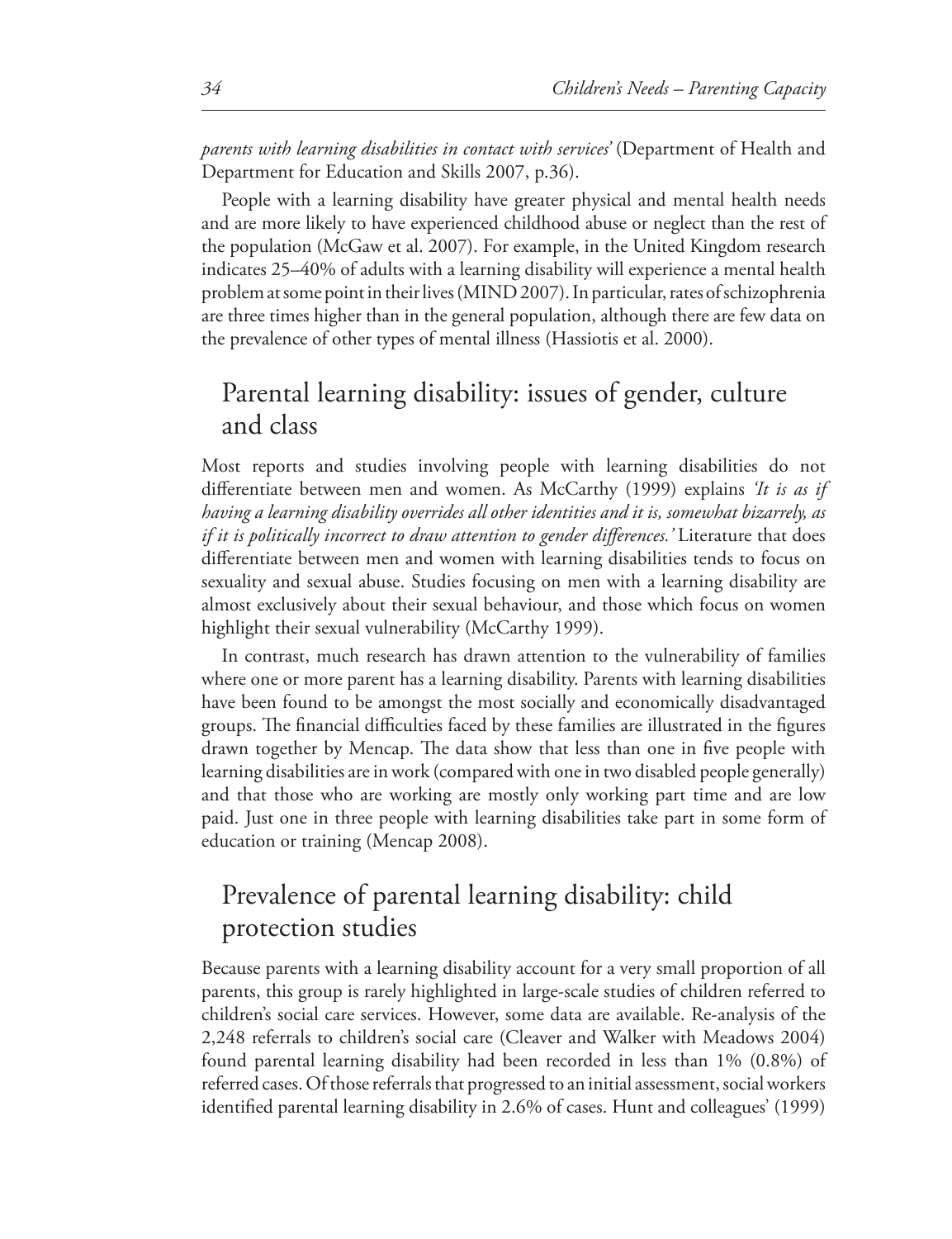study found 22% of parents who were subject to care proceedings had a learning disability. Parental learning disability is frequently identified as one of the many co-current problems that impact on parents' capacity to safeguard and promote the welfare of their children (Cleaver and Freeman 1995; Cleaver and Nicholson 2007). Finally, in an intensive study of 40 serious case reviews 15% of children were living with a parent with a learning disability (Brandon et al. 2009).

A review of research suggests that between 40% and 60% of parents with learning disabilities have their children taken into care as a result of court proceedings (McConnell and Llewellyn 2002). A more recent survey of 2,893 people with learning disabilities in England found of those who were parents, just under half (48%) were not looking after their children (Emerson et al. 2005). However, this figure included children who had left home because they had grown up and, therefore, it must not be assumed that 48% of parents with a learning disability had had their children taken into care. These figures contrast greatly with the findings from an in-depth follow-up study of 64 cases referred to children's social care where one or both parents had a learning disability (Cleaver and Nicholson 2007). In this study most children continued to live with their parents following a referral to children's social care. Three years after the initial referral only 12 children (18.8%) had been removed from their parents' care, including two children who had been placed for adoption.

### *Parental learning disability and type of child abuse*

Learning disability is not correlated with deliberate abuse of children *'... IQ by itself, is not a predictor either of the occurrence or of the non-occurrence of purposeful child abuse...'* (Tymchuck 1992, p.169). In fact, there is considerable evidence to show that an accumulation of the stressors relevant to all parents are more predictive of poor parenting than IQ scores. These include, for example, poverty, inadequate housing, marital disharmony and violence, poor mental health, childhood abuse, substance misuse and a lack of social supports (Craft 1993; Booth and Booth 1996; Cleaver and Nicholson 2007). In addition, parents may have the challenge of caring for a disabled child. Children born to parents with a learning disability are at increased risk of inherited learning disabilities and psychological and physical disorders (McGaw and Newman 2005).

While there is no association between parental learning disability and child abuse or wilful neglect, there is evidence that children may suffer neglect from omission as a result of a lack of parental education combined with the unavailability of supportive, acceptable resources (McGaw and Newman 2005). Research has identified that most concerns relate to inadequate levels of child care, and when children became the subject of a child protection plan it was usually under the category of neglect or emotional abuse (Tymchuck and Andron 1990; Cleaver and Nicholson 2007).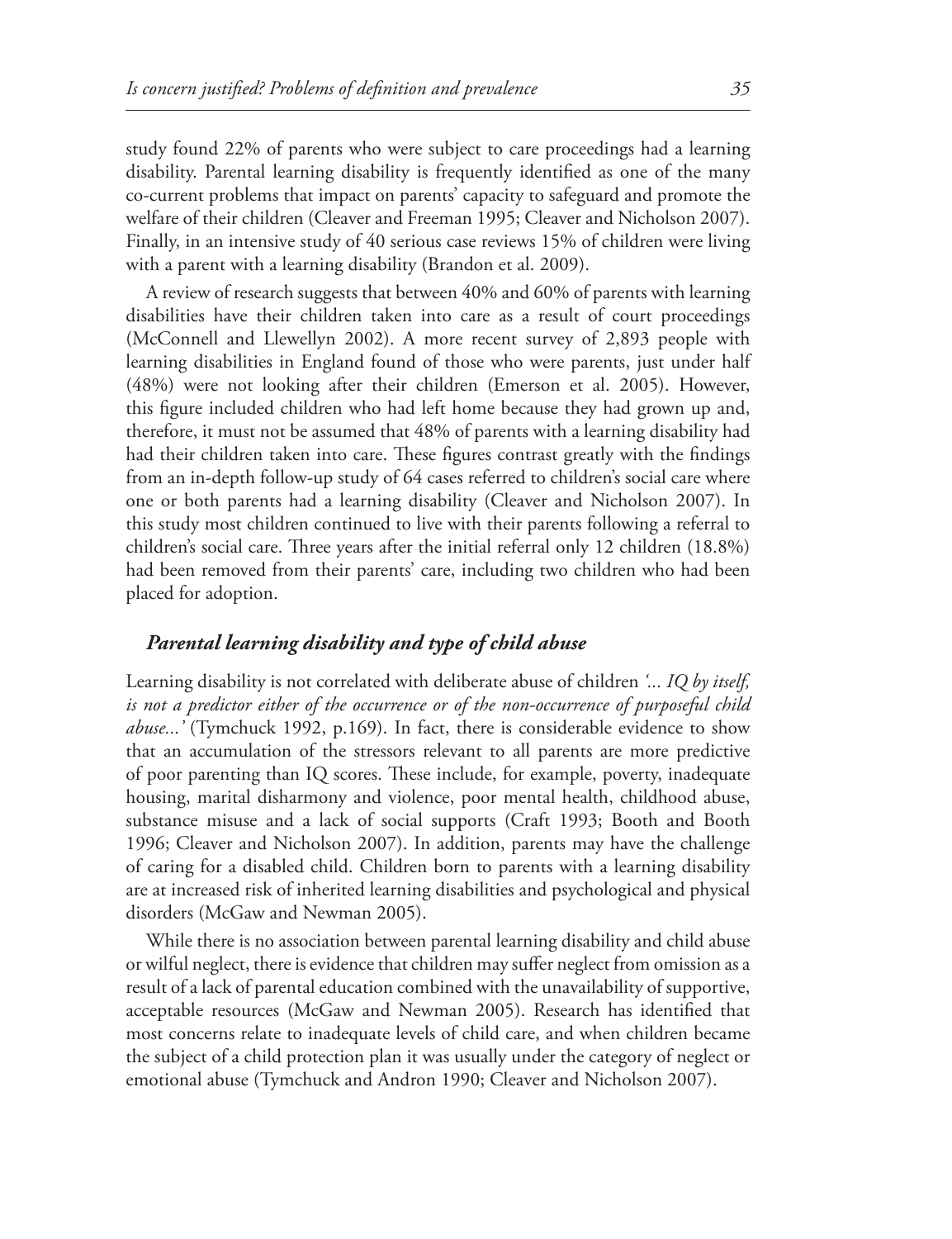Fathers or father figures can play a key role in ensuring children's developmental needs are met in families where the mother has a learning disability (Cleaver and Nicholson 2007; Booth and Booth 2002). Unfortunately, in most cases where physical or sexual abuse occurs it is often the mother's male partner or husband who is responsible (Tymchuck and Andron 1990; Booth and Booth 2002). The finding that few of the abusive male partners had learning disabilities provides support to the premise that some mothers with learning disabilities are particularly vulnerable to the financial, practical and emotional support offered by men who are paedophiles and whose primary concern is gaining access to the children (Cleaver and Freeman 1995).

# **Prevalence of parents with problem drinking or drug misuse: general population studies**

The majority of parents using alcohol or drugs will present no increased risk of harm to their children. Most (but by no means all) of the harm which is caused to children will be the result of problematic drug or alcohol use. Problems will not only be caused by the quantity of drugs and alcohol consumed but also by the types of drugs and the pattern of use.

## Problem drinking

Alcohol is a common feature of many people's lives in the United Kingdom and the majority of people drink sensibly or only exceed Department of Health guidelines occasionally (Department of Health et al. 2007). Problematic alcohol use is much less common. The NHS Information Centre (2010), using data from the General Lifestyle Survey, reported that 7% of men and 5% of women were higher risk drinkers (defined as 50 units of alcohol a week for men and 35 units of alcohol a week for women). Data from the Office for National Statistics showed that between 2005 and 2007 there was little change in the proportion of men and women who drank heavily (Robinson and Lader 2007).

In addition to the problems caused by regular or habitual excessive drinking, problems can result from binge drinking, occasional intoxication or unsafe drinking such as drinking before driving (Velleman 1993). Just over a fifth of men (22%) and 15% of women were 'binge drinkers', defined as drinking more than twice the daily limit – over 6 units a day for women and over 8 units a day for men (NHS Information Centre 2010). The problem with this definition of binge drinking is that many people 'binge' drink from time to time, especially when they are in their 20s and 30s, with little resulting harm.

*'The evidence suggests that a dependent drinker costs the NHS twice as much as other alcohol misusers..'* (HM Government 2010b, p.7). NHS hospital admissions, where the primary diagnosis of disease specifically relates to alcohol, have risen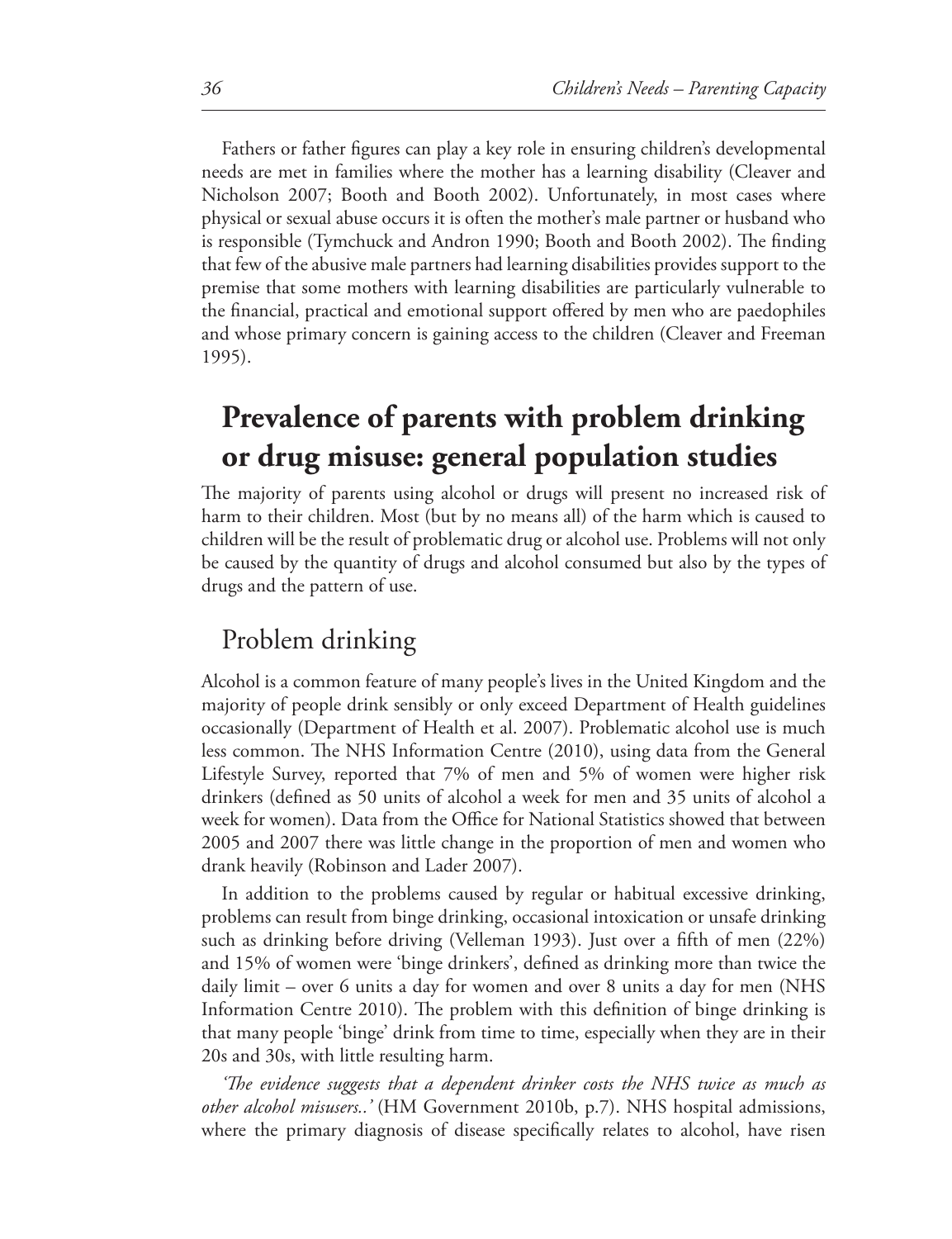markedly over 10 years, from 39,996 in 1996/7 to 57,142 in 2006/7. Within these admissions, the number related to alcoholic liver disease almost doubled, from 7,810 to 14,668 (NHS Information Centre 2009). The consequences of hazardous patterns of drinking are also reflected in the steady rise in alcohol-related deaths from 6.9 per 100,000 in 1991 to 13.6 per 100,000 in 2006 (Office for National Statistics 2009).

With this evident increase in problem drinking, it is of concern to find that access to alcohol treatment has not kept pace. Many areas of England and Wales have inadequate treatment facilities, accompanied by long waiting periods. The findings from the Alcohol Needs Assessment Research Project (Department of Health 2005) found just 1 in 18 alcohol-dependent people were receiving treatment from a specialist alcohol treatment agency. Recent initiatives, however, may start to increase provision, especially at the level of primary care.

Adults with alcohol problems are more likely than those without to experience poor mental health. For example, Weaver and colleagues (2002) found 85.5% of users of alcohol services experienced mental health problems. Moreover, half of those in treatment for alcohol problems experienced 'multiple' morbidity that is the co-occurrence of a number of different psychiatric illnesses or substance misuse.

The OPCS (Office of Population and Censuses and Surveys 1996) household survey gives data on the rate of alcohol dependence by type of family unit. Unlike mental illness the rate of alcohol dependence for couples living together is similar (27 per thousand) irrespective of whether or not they have dependent children. Lone parents show a higher rate (38 per thousand) than that found for couples with children. These findings reflect those for mental illness and suggest that children living with a lone parent are more vulnerable to the impact of parental drinking than children in households where adults live as a couple.

Information on the numbers of children living with parents with alcohol problems comes from Brisby and colleagues (1997). Their admitted approximate calculation indicates some 7% of parents are drinking at harmful levels. Through extrapolating from census data they suggest that this indicates *'some 800,000 children in England and Wales, 85,000 children in Scotland and something under 35,000 children in Northern Ireland are living in a family where a parent has an alcohol problem'* (Brisby et al. 1997, p.7). More recent studies suggest the number of children living with parents who misuse alcohol exceeds these earlier estimates, *'more than 2.6 million children in the UK live with hazardous drinkers, 705,000 live with a dependent drinker'* (Munro 2011, p.26, paragraph 2.20; Manning et al 2009; Strategy Unit 2004). Extrapolating from census data has inherent problems and is likely to be an underestimation of the true picture, as the figures rely on parents acknowledging the extent of their alcohol consumption (Forrester 2000).

Although not all children living with a parent with alcohol problems will suffer significant harm, a retrospective study of adults who were the children of problem drinkers found that, as children, they experienced significantly more negative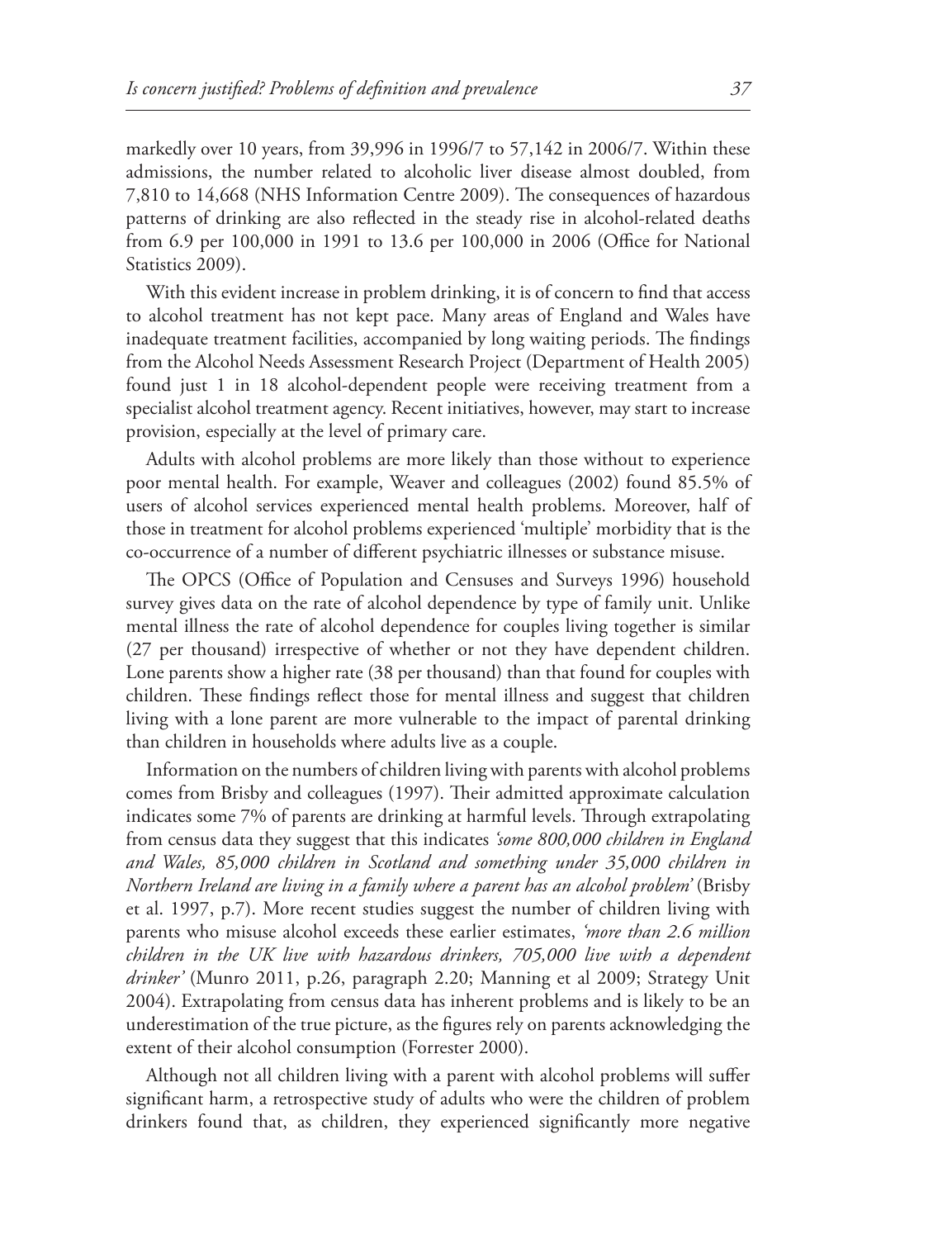experiences, were less happy and had a less cohesive childhood than was reported by adults who made up the comparison group (Velleman and Orford 2001). The authors note *'that all the association between parental problem drinking and childhood problems might be mediated via parental family disharmony'* (p.156). The findings suggest that it is the link with family disharmony and violence that increases the risk of harm to children of problem-drinking parents.

## Drug misuse

Drug use is not as common as alcohol consumption. Findings from the British Crime Survey 2009/10 indicate that one in three (36.4%) adults in the population have used illicit drugs at least once, suggesting that a large proportion of the adult population have had some experience of illegal drug use even if it was in the past (Hoare and Moon 2010). This is a rather smaller proportion than that noted by Leitner and colleagues (1993) who reported that at least half the adult population aged 19–59 had tried illicit drugs at some time in their lives. Cannabis remains the most likely drug to be used (the British Crime Survey estimates 6.6% of adults used cannabis in the last year); the next most commonly used drug was cocaine, taken by 2.4% of adults (Hoare and Moon 2010).

Overall, the use of illicit drugs has been falling in England and Wales for several years. According to the British Crime Survey 2009/10, 8.6% of the adult population (aged 16–59) of England and Wales had tried an illegal drug during the last year, a fall from the figure of 11.1% found for 1996. The use of the most dangerous drugs, Class A (under the Misuse of Drugs Act 1971) such as heroin and cocaine (during the last year), has also fallen from 3.9% in 2008/9 to 3.1% in 2009/10. Frequent illicit drug use is less prevalent, and the survey data suggested it applied to only 3.3% of the population (Hoare and Moon 2010).

Over the last 10 years, access to treatment for drug problems, especially heroin and to a lesser extent cocaine, has increased considerably. The development of the National Treatment Agency (a Special Health Authority within the National Health Service) has not only ensured increased funding for existing agencies but has made sure that there is now better access to services in all parts of the country. At the time of writing (2011), there are over 200,000 people being treated for drug problems in England and Wales, an increase of 4% on the previous year, and waiting times for treatment have fallen; nearly all clients wait less than three weeks to start treatment (National Treatment Agency 2010). In England, over half (55%) of problem drug users are currently in treatment (National Audit Office 2008, p.30).

Research has also identified the co-morbidity of substance misuse and mental illness. Three-quarters (74.5%) of users of drug services reported experiencing mental health problems (not formal mental illness); 30% experienced 'multiple' morbidity, the co-occurrence of a number of psychiatric disorders or substance misuse problems (Weaver et al. 2002).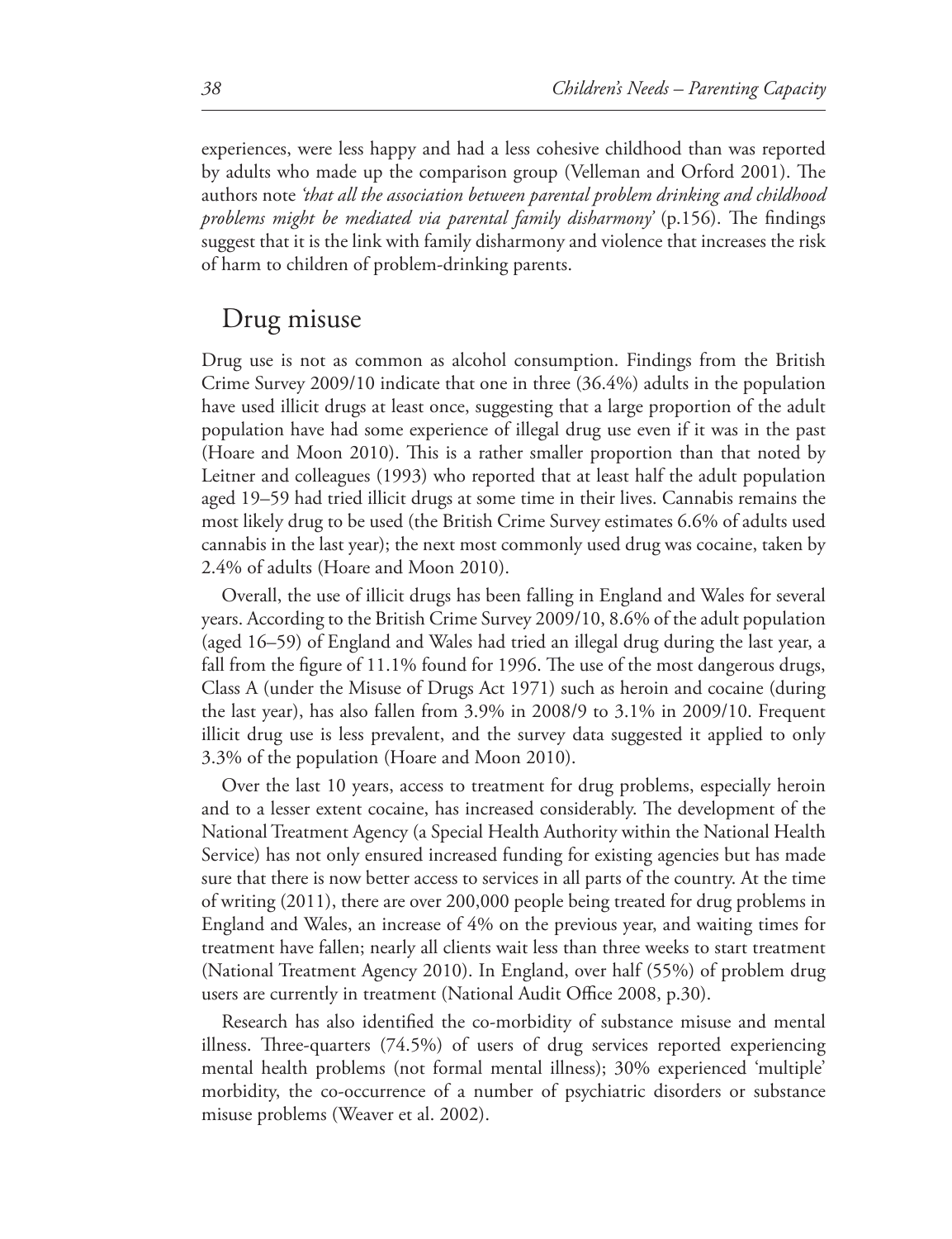The Office of Population and Censuses and Surveys (1996) survey breaks down the data on the prevalence of drug dependence in the general population into family units. This analysis reveals that couples living with a child have a lower rate of drug dependency than lone parents (9 per thousand for couples with a child compared with 24 per thousand for lone parents). Once again, the vulnerability of children to the impact of parental drug use when living with a lone parent, compared to those who live with two caring adults, is apparent.

It is hard to know with any degree of certainty how many children are living with parents who are using illicit drugs, as such behaviour is against the law and characterised by denial and secrecy. *Hidden Harm* (Advisory Council on the Misuse of Drugs 2003) estimated that there are up to 60,000 children in Scotland who have a parent with a drug problem (approximately 5% of the total population group for this age). In England and Wales there are estimated to be between 200,000 and 300,000 children (2–3% of children under the age of 16 years) who have parents who misuse drugs. Not all children will be living with their parents, only about a third of fathers and two-thirds of mothers with problem drug use are still living with their children; most of the children are living with other relatives (Advisory Council on the Misuse of Drugs 2003). Meier and colleagues (2004) surveyed the data collection statistics used by all drug treatment agencies in England and Wales and found that 42% of drug users had dependent children but only 47% of the children lived with their parents; about 9% were in care.

Epidemiological research also provides information on the number of babies born to drug-misusing mothers. The Advisory Council on the Misuse of Drugs (2003) estimated 1% of babies are born each year to women with drug problems, that is 6,000 babies born from 600,000 pregnant women who are misusing drugs. The numbers seem to be rising; most maternity units have reported an increase in the number of pregnant women with drug problems (Advisory Council on the Misuse of Drugs 2003). This concern was also highlighted in a Channel 4 *Dispatches* programme (3 November 2008), which reported a doubling in the number of babies born to drug-addicted mothers in four years. The programme noted that there were 1,970 such babies born in 2007 – compared to 1,057 in 2003 – and in more than half the cases the children were born with foetal withdrawal symptoms or neonatal abstinence syndrome; 3,500 babies were born to parents who problematically use heroin each year. While the reported number of babies born to problem drug users is clearly increasing, this could in part be due to the greater awareness among professional health care staff of problem drug-using mothers.

## Problem drinking or drug misuse: issues of gender, culture and class

Population studies show that drug and alcohol misuse is more common among men than among women. Men are three times more likely to be drug dependent than are women (Department of Health et al. 2007). Similarly, in relation to alcohol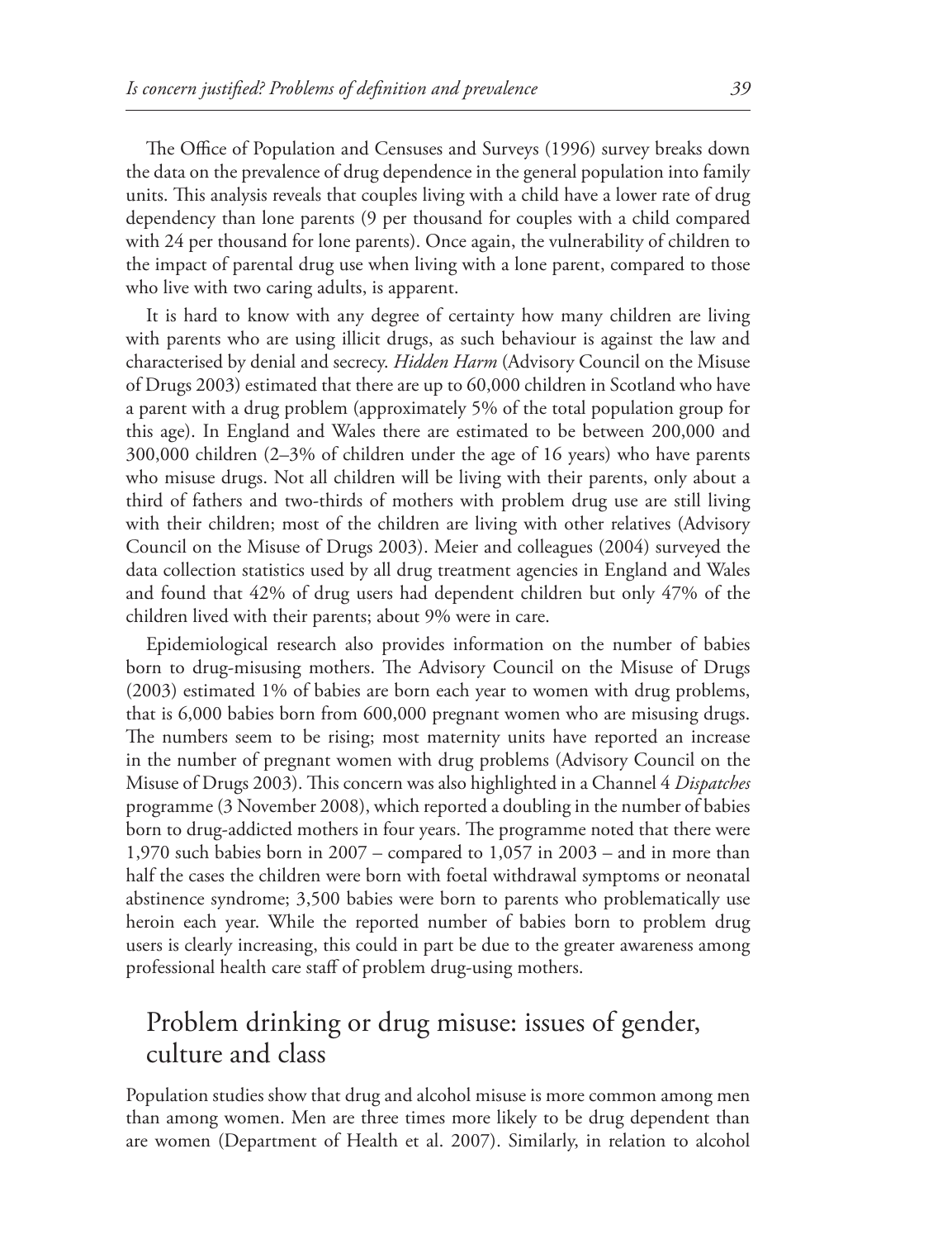dependency men are twice as likely to meet the criteria as are women (SAMHSA 2007). Men from social class V are the heaviest drinkers among men. However, women from social class V are significantly under the average for women's drinking as a whole (Royal College of Physicians 1991).

The issue of gender in parental drinking was highlighted by the work of ChildLine (1997). An analysis of all calls received in the year 1 April 1995 to 31 March 1996 shows 3,255 children talked about their parents' problematic drinking. The majority (57%) identified a male figure (fathers, stepfathers, or mother's boyfriend) as the problem drinker. Mothers also featured: a third (33%) of children mentioned their mother or mother figure had an alcohol problem. Just 7% indicated both parents had a drink problem.

Some studies (Seljamo et al. 2006) indicate that a father's drinking is more influential than a mother's when considering their children's drinking patterns at age 15. However, other studies (Macleod et al. 2008) suggest that heavy maternal drinking may be more influential in relation to children's drinking (at age 10) than a father's problem alcohol use. Research also suggests a link between mothers using cannabis and their children's use of the drug. Day and colleagues (2006) looked at prenatal maternal use of cannabis and children's cannabis smoking at age 14 and found that, compared to non-cannabis smoking mothers, their children experimented with cannabis at an earlier age and used cannabis more frequently. However, maternal tobacco smoking also showed a statistically significant association with cannabis use of the children at age 14.

Culture often determines attitudes towards alcohol and drugs and, therefore, the frequency and quantities used. For example, cultures in which religious beliefs eschew alcohol are likely to result in lower rates of problem drinking than those cultures where alcohol is freely available. An analysis of government statistics on alcohol consumption *'respondents from Pakistani or Bangladeshi origin were less likely to have drunk in the week prior to interview (5% and 4% respectively) compared to those recording their ethnicity as White British or White other (67% and 68% respectively)'* (NHS Information Centre 2009, p.18, paragraph 2.6.2). A comparative study of 91 people of Protestant background and 70 people of Jewish background showed that the Jewish culture and religion, where drunkenness itself or going to the pub and using alcohol as a social lubricant is not an inherent part of daily life, also make Jews less prone to drinking than Protestants (Loewenthal et al. 2003).

It is clear that drinking is seen to be more culturally appropriate in some ethnic groups compared to others. However, the cultural influence on drinking patterns has several layers which need to be examined. Most of the United Kingdom studies have traditionally focused on the alcohol use of immigrants, but immigrants constitute only a minority of ethnic groups. More recent work suggests that while the overall level of alcohol problems remains substantially lower in South Asian communities than in the general population, there is evidence that alcohol problems are on the increase among first-, second- and third-generation immigrant families (Gharial 2007). Similar trends were identified by Orford and colleagues (2004) in their small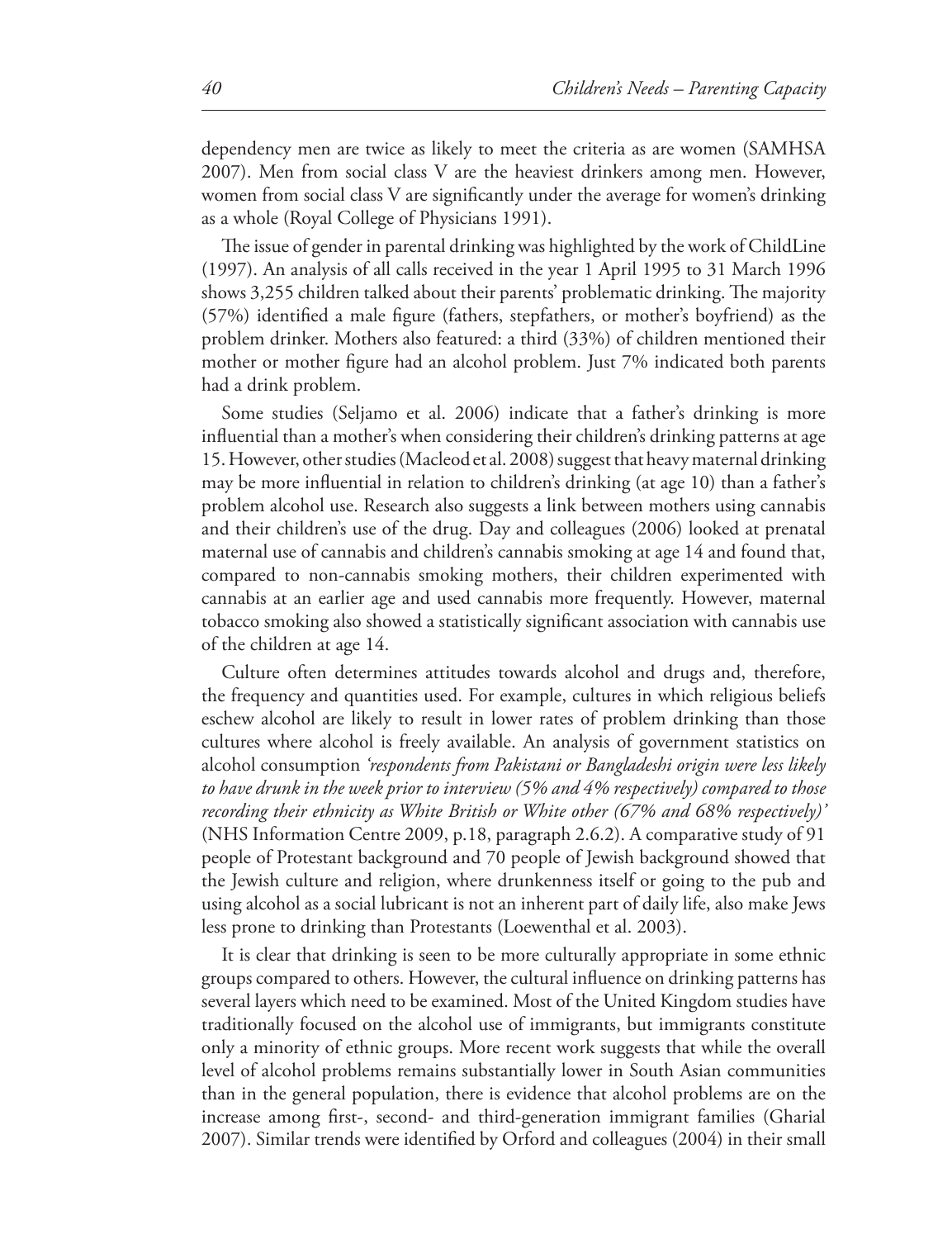qualitative study of alcohol use by second-generation ethnic minorities. The results suggest that some second-generation immigrants develop similar drink patterns to the population at large, but Muslims, with some exceptions, are mainly abstinent.

Research has shown a significant positive correlation between the prevalence of problem drug use and deprivation (Marmot Review 2010). Social class, however, is a controversial issue when considering its impact on problem drug use. In 1987 a Nottinghamshire study compared the address of problem drug users with known indicators of social deprivation in the postal code and found a high correlation between the two. Also, there was a clear correlation between the growth in 'addicts notified to the Home Office' and indices of deprivation such as unemployment (Unell 1987). A correlation does not always mean a 'cause and effect' and by the 1990s the situation had altered. The 1990s demonstrated both a significant growth in problem drug use and a reduction in unemployment and growing prosperity. What has become clear is that those suffering the most deprivation, such as the homeless, are also at high risk of drug and alcohol misuse. In a survey of drug and alcohol problems among those provided with housing by a specialist housing association for the homeless in Nottingham, the rates of drug and alcohol problems were very high by any standard (Morris et al. 2004).

Although alcohol consumption may be increasing, access to services is more problematic. Orford and colleagues found that despite growing levels of alcohol use among second-generation migrant populations, awareness and perceived accessibility to sources of advice remain low (Orford et al. 2004).

## Prevalence of parents with a drink or drug problem: child protection studies

Data from child protection studies show that, in general, the reported incidence of parental alcohol and drug misuse increases with the level of social work intervention. For example, 20% of families referred to children's social care services were found to have a history of drug or alcohol problems (see for example Gibbons et al. 1995; NSPCC 1997b). Other more recent research suggests a lower figure, but this may owe more to difficulties in identifying or recording the issue than in a real drop in incidence. Cleaver and Walker with Meadows' (2004) scrutiny of 2,248 consecutive referrals to children's social care found, on re-analysing their data, parental alcohol or drug misuse had been recorded in only 5.8% of referrals, and of those which went forward to an initial assessment, parental substance misuse was affecting families in 11.6% of cases. But earlier research by the author which focused on suspected child abuse found social workers identified parental substance misuse in a quarter of cases (Cleaver and Freeman 1995). This rate reflected that found in cases where children were the subject of a child protection conference (Thoburn et al. 1995; Farmer and Owen 1995). This figure may still be an underestimation as Brisby and colleagues (1997) found heavy drinking or intoxication was a factor in some 60% of cases at the child protection conference stage.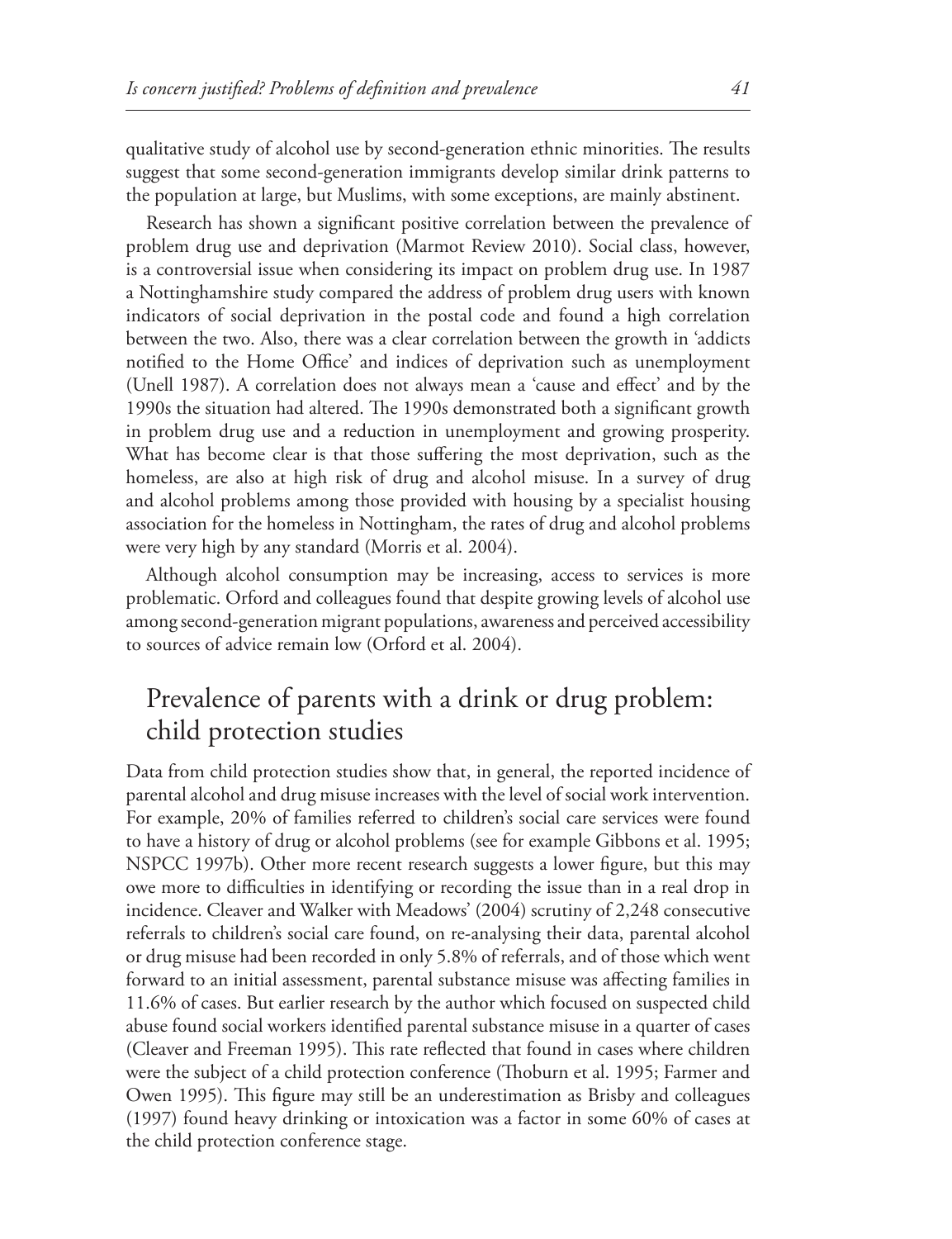The figures also vary considerably at the point when children became the subject of a child protection plan. The Advisory Council on the Misuse of Drugs (2003) found that, on average, parental problem drug and/or alcohol use featured in a quarter of these cases. Once again, other studies suggest the incidence may be much greater. Forrester's sample of 50 families on the Child Protection Register in an inner London area identified parental substance misuse as a cause for concern in 52% of families (Forrester 2000). Turning Point (2006) suggests that half the child protection cases involved alcohol misuse by parents.

Hunt and colleagues' (1999) data suggest drugs and alcohol featured in 20% of cases where children were subject to care proceedings. Separating these issues indicates that 23% of cases subject to care proceedings included allegations of drug misuse and 20% alcohol misuse (Brophy et al. 2003). An intensive sample of serious case reviews identified that a third (33%) of children were living with a parent who had past or current drug or alcohol problems (Brandon et al. 2009). In some cases alcohol or drug misuse was closely linked to the child's death or serious injury. *'Drug or alcohol misuse was noted as a factor in most cases where "overlaying" was a positive cause of death'* (Brandon et al. 2009).

### *Problem drinking or drug misuse and the type of child abuse*

Research which explores parents' problem drinking and drug misuse indicates an association with particular types of child abuse. For example, parental abuse of drugs or alcohol, or both, is found in more than half of parents who neglect their children (Dunn et al. 2002).

A focus on parental problem drinking also shows an association with violence within the family and the physical abuse of children (Famularo et al. 1992; Velleman 2001; Alcohol Concern 2010). A review by the Priory Group (2006) found 66% of children raised in alcoholic families reported physical abuse of which 26% had also experienced sexual abuse. But which parent is doing the drinking may also be relevant. Although alcohol was cited in 20% of cases when children reported physical abuse at the hands of their father, this was not the case when mothers drank excessively. Maternal problem drinking was more frequently linked to child neglect. *'One third of calls reporting neglect include a parent abusing drugs or alcohol. This was most often the mother. Alcohol was mentioned in two or three of these cases'* (NSPCC 1997b, p.35).

Research which explores the association between parental problem drug misuse and child abuse suggests parental drug use is generally associated with neglect and emotional abuse (Velleman 2001). Parents who experience difficulty in organising their own and their children's lives are unable to meet children's needs for safety and basic care, are emotionally unavailable to them and have difficulties in controlling and disciplining their children (Hogan and Higgins 2001; Cleaver et al. 2007). The chaotic lifestyle and tendency to allow other users into the home may also place children at risk of harm (Brophy 2006). Famularo and colleagues (1992) found cocaine addiction to be associated with the sexual maltreatment of children although not their physical maltreatment (see also Velleman 2004).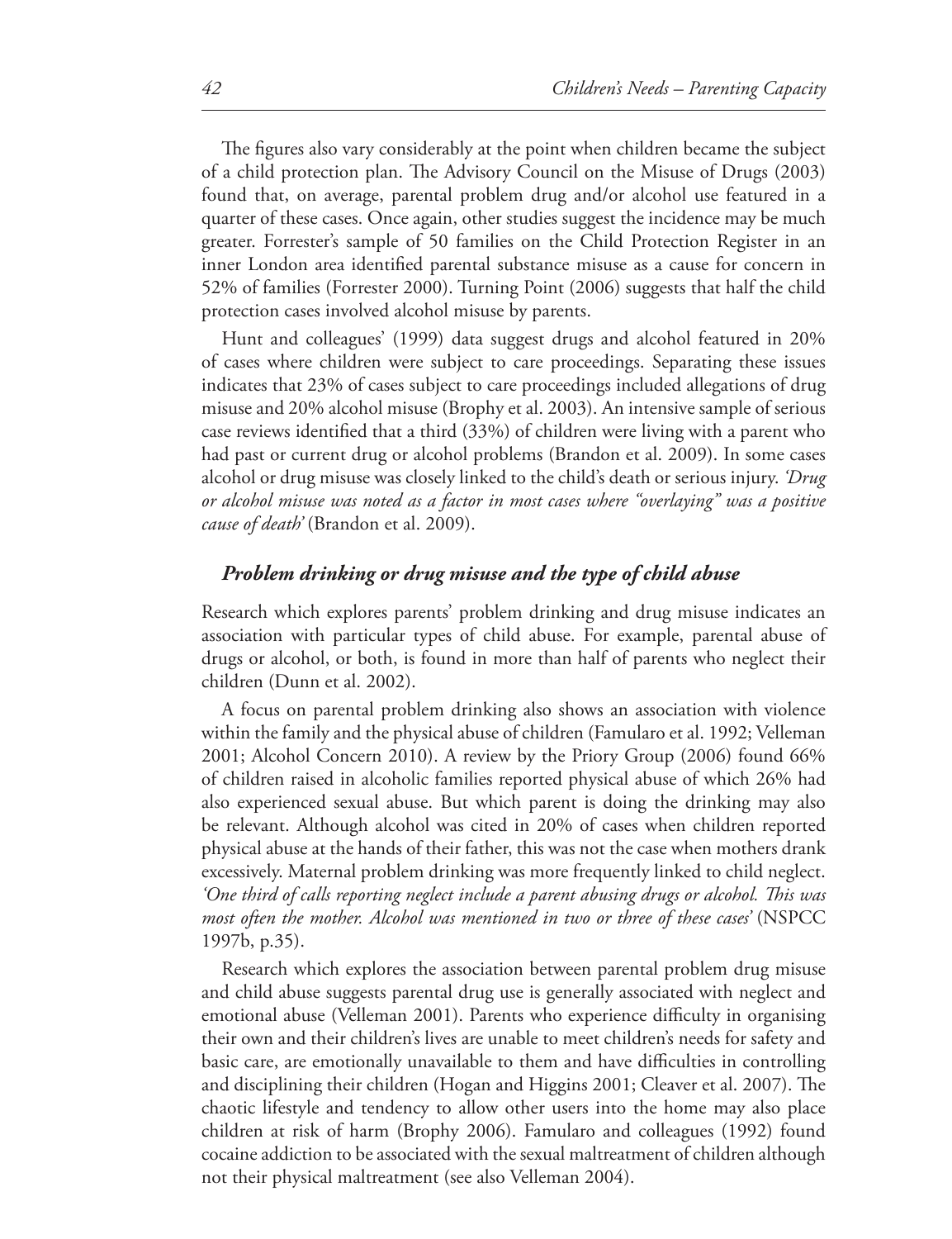As with other parental problems, no systematic research into the association between problem drinking or drug misuse and child abuse exists. Further work is required to test whether there are links between parental problem drinking and drug misuse, and particular forms of child maltreatment.

# **Prevalence of domestic violence: general population studies**

There are serious problems in accurately identifying the prevalence of domestic violence. The scale of the problem is likely to be greater than official statistics suggest because people are reluctant to reveal domestic violence and hesitant about seeking help. Dominy and Radford's (1996) study of 484 female victims of domestic violence found only one in three had previously told anyone of their experiences, a figure which reflects earlier findings by Dobash and Dobash (1980). The most recent crime survey found 7% of women and 4% of men reported having been the victims of domestic violence in the preceding year; more than one in four women in England and Wales had been affected by domestic violence since the age of 16 years (Flately et al 2010). Reported incidents of domestic violence are on the decline. Following a peak in reporting in 1996, reports of domestic violence have fallen by two thirds (Kershaw et al. 2008).The most common type of reported abuse is either non-physical (63%); that is emotional or financial abuse, or abuse through the use of physical force (61%). Women are more likely than men to experience all forms of intimate violence (Kershaw et al. 2008). Nonetheless, *'there are 120,000 victims in any year who are at high risk of being killed or seriously injured as a result of domestic abuse; 69% of high risk victims have children'* (Munro 2011, p.26, paragraph 2.20).

Research indicates there are strong links between intimate-partner violence and both 'drinking in the event' and 'problem drinking' (Finney 2004). Research using a self-completion questionnaire found 32% of victims of domestic violence said their attacker had been drinking. Drug taking is less likely to be an issue in domestic violence than alcohol but, where it is, drug misuse is more likely to be related to chronic victimisation. Where women had been subjected to chronic domestic violence, 8% said their assailant was under the influence of drugs (Mirrlees-Black and Byron 1999). There is considerable debate over whether there is a causal link between alcohol misuse and domestic violence. While it is recognised that alcohol consumption makes it more likely to predict violence or aggression, it should not be used to excuse such behaviour. People who are violent and aggressive will usually behave in these ways whether or not they consume alcohol (Galvani 2004).

The reluctance to report domestic violence makes it difficult to estimate the number of children living in violent households. Recent data suggest of the 11 million children in England, 200,000 live in households where there is a known risk of domestic violence or violence (Lord Laming 2009). Women's Aid offers women and children a safe refuge as well as non-residential support. During 2005/6 a total of 131,245 women and 95,960 children were supported by domestic violence services (Women's Aid 2008).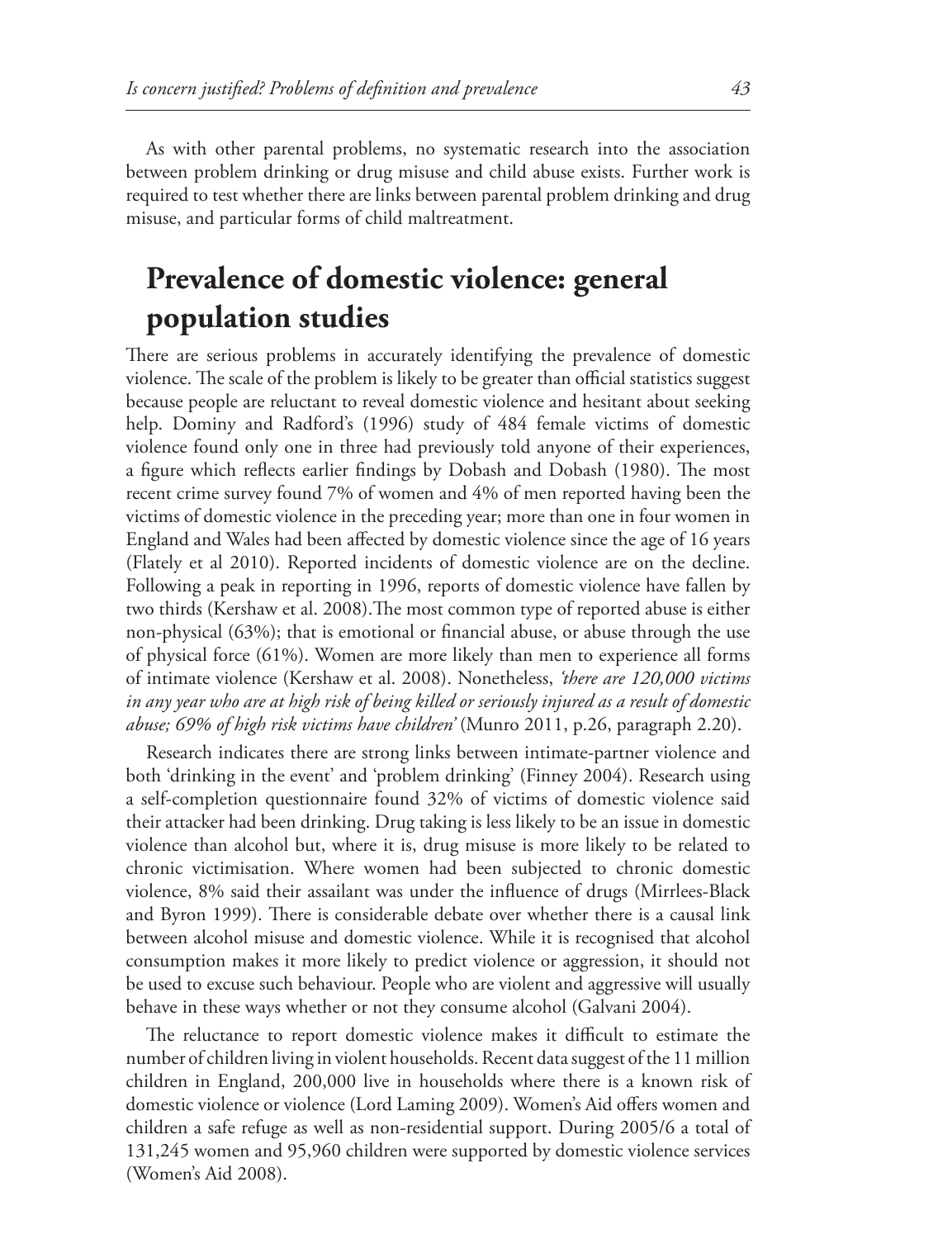## Domestic violence: issues of gender, culture and class

Povey's (2008) analysis of the self-reporting studies included in the British Crime Survey 2006/7 shows women are more likely than men to experience each type of partner abuse: non-physical abuse, threats or force, sexual assault and stalking. The difference between the sexes is starker when studying officially recorded incidents of domestic abuse, where the majority of victims are women, and men perpetrate the violence (Dobash and Dobash 1992). A US study involving 1,517 incidents of domestic violence where a child was present found 87% of victims were female and 86% of perpetrators were male (Fantuzzo and Fusco 2007).

Research suggests approximately a quarter of women experience domestic violence. A randomly selected sample of 1,000 men and women living in North London found that one in four women had been subject to domestic violence (Mooney 1994). A similar level (25%) of domestic violence was reported in a much larger Canadian telephone survey involving a random sample of 12,300 women (Statistics Canada 1993). Also in line with these trends is the Irish data which found 18% of women had been subjected to violence by an intimate partner at some stage of their lives (Office of the Tanaiste 1997).

Women are also more likely to be seriously injured as a result of domestic violence. A study by Povey (2008) found that 30% of women sought medical attention following an assault compared with 18% of men. Domestic abuse is also a significant aspect of the mortality figures for women; in practically a quarter of assaults (23%) by men, a weapon was used (Gilchrist et al. using Home Office data 2003). In 2008, 65% of female murder victims were killed by their partner, ex-partner or lover, compared with 11% of men (Povey 2008). On average two women per week are killed in England and Wales by partners or former partners (Home Office 2002). The men who perpetrate domestic violence are characterised by mental health problems (22% are depressed), alcohol misuse (49% have a history of problem alcohol use) and substance misuse (evident in 19% of cases) (Gilchrist et al. using Home Office data 2003).

Research has generally focused on violence perpetrated by men on female partners. Studies of violence by women against male partners or of relationships which are mutually violent are unusual. As a result, although there is a growing body of research which explores domestic violence from the women's perspective, the experiences of male victims remain largely unknown (Cook 1997). Moffitt and Caspi's (1998) research, which shows that partner violence is not role specific, highlights the ignorance which surrounds this aspect of domestic violence. They found the reason behind domestic violence is different for men and women. Generally, women's assaults were motivated by fear and a desire to get equal, whereas men were shown to use violence and fear in order to control their partners. However, the first ever American helpline for battered males suggests that women are capable of inflicting injuries on men, and there is little evidence to support the argument that this is generally to retaliate against or protect themselves from a violent male (Covell and Howe 2009).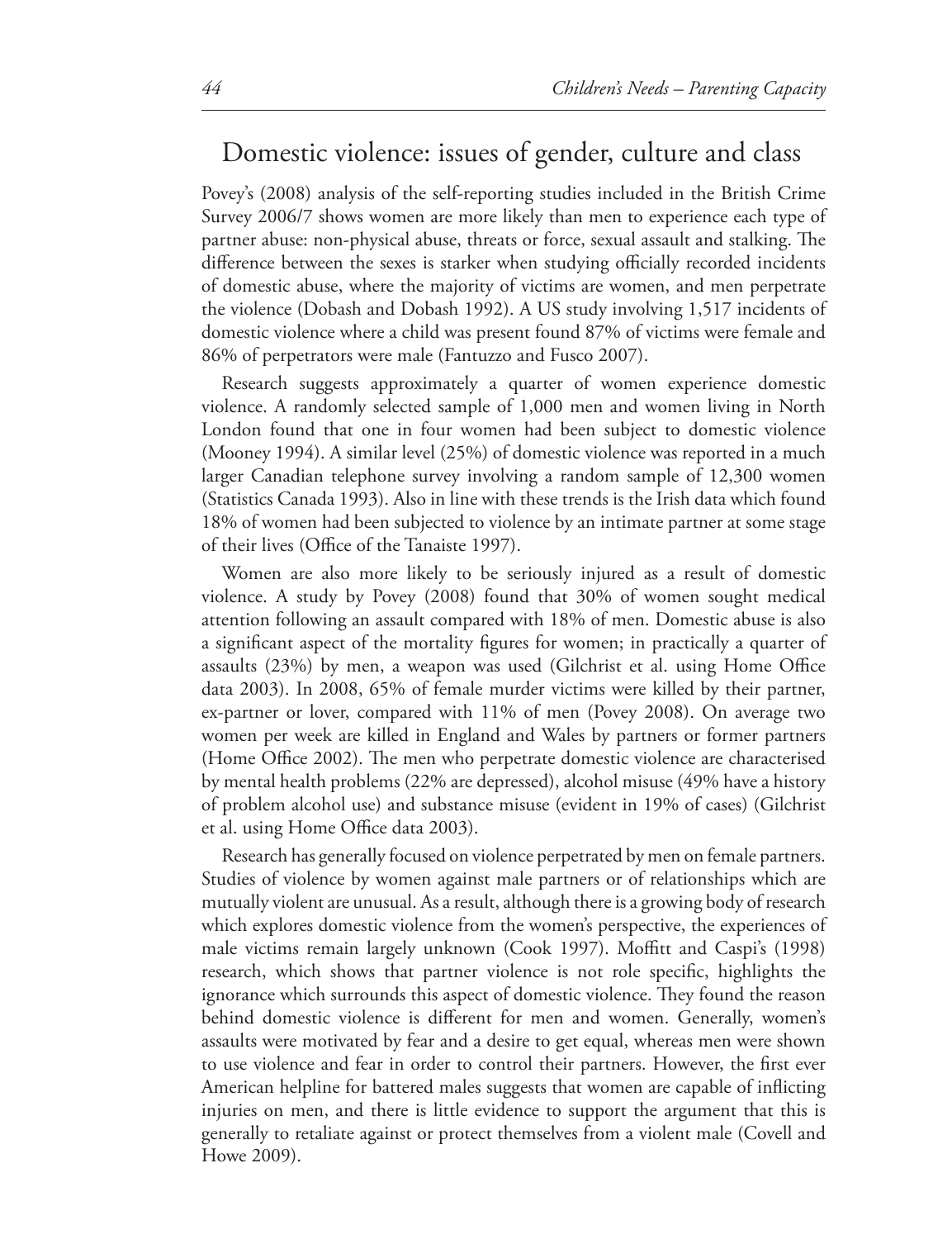Mutual combat may be the norm in many violent households, but attacks *by* women tend only to be reported when the attacks are very dangerous or result in serious injury (Cook 1997; Fergusson et al. 2005). Research in Canada, the US, Australia and New Zealand suggests that violence between couples is relatively common and may be an intimate part of the relationship. For example, from a Canadian sample of women, recruited on the basis of being victims of husband abuse, two-thirds admitted they also were perpetrators of violence to their husbands (Currie 2006). Similar findings were also reported in a US study of 258 children and their mothers, recruited from domestic-violence shelters; 61% of women who had been subject to severe intimate-partner violence reported committing one or more such acts themselves in the previous year (McDonald et al. 2009).

Intimate-partner violence exists also in same-sex relationships and US studies suggest prevalence rates are similar to those among heterosexual couples (Covell and Howe 2009). There is little research covering the impact on children of mutual violence or violence perpetrated by women. However, regardless of the gender of the perpetrator, witnessing adults hitting, pushing or shoving one another, even if no injuries occur, is frightening and gives children the message that violence is acceptable behaviour.

## Prevalence of domestic violence: child protection studies

Child-focused research reveals strong links between child abuse and domestic violence. Gibbons et al.'s (1995) study of all child protection referrals noted that domestic violence occurred in approximately a quarter (27%) of cases. Cleaver and Walker with Meadows' study of 2,248 referrals to children's social care found, on re-analysing their data, that domestic violence was recorded in only 4.8% of all referrals; at the initial assessment stage social workers had recorded concerns about domestic violence in 16.7% of cases (Cleaver and Walker with Meadows 2004). Qualitative research suggests that this may be an underestimation, Cleaver and Freeman (1995) found domestic violence in 40% of cases where child protection concerns had warranted a visit to the family.

Thoburn et al. (1995) suggest a figure of 35% at the child protection conference stage, but acknowledge that much violence may be hidden, *'the amount of present and past marital conflict is almost certainly underestimated'* (Thoburn et al. 1995, p.38). This claim is substantiated by Farmer and Owen (1995) who found a similar rate of reporting by social workers at the child protection conference stage, although subsequent research interviews with families revealed the higher rate of 52%. This is in line with figures from the NSPCC (1997b), which estimated that domestic violence was present in over half (55%) of child protection cases they had dealt with.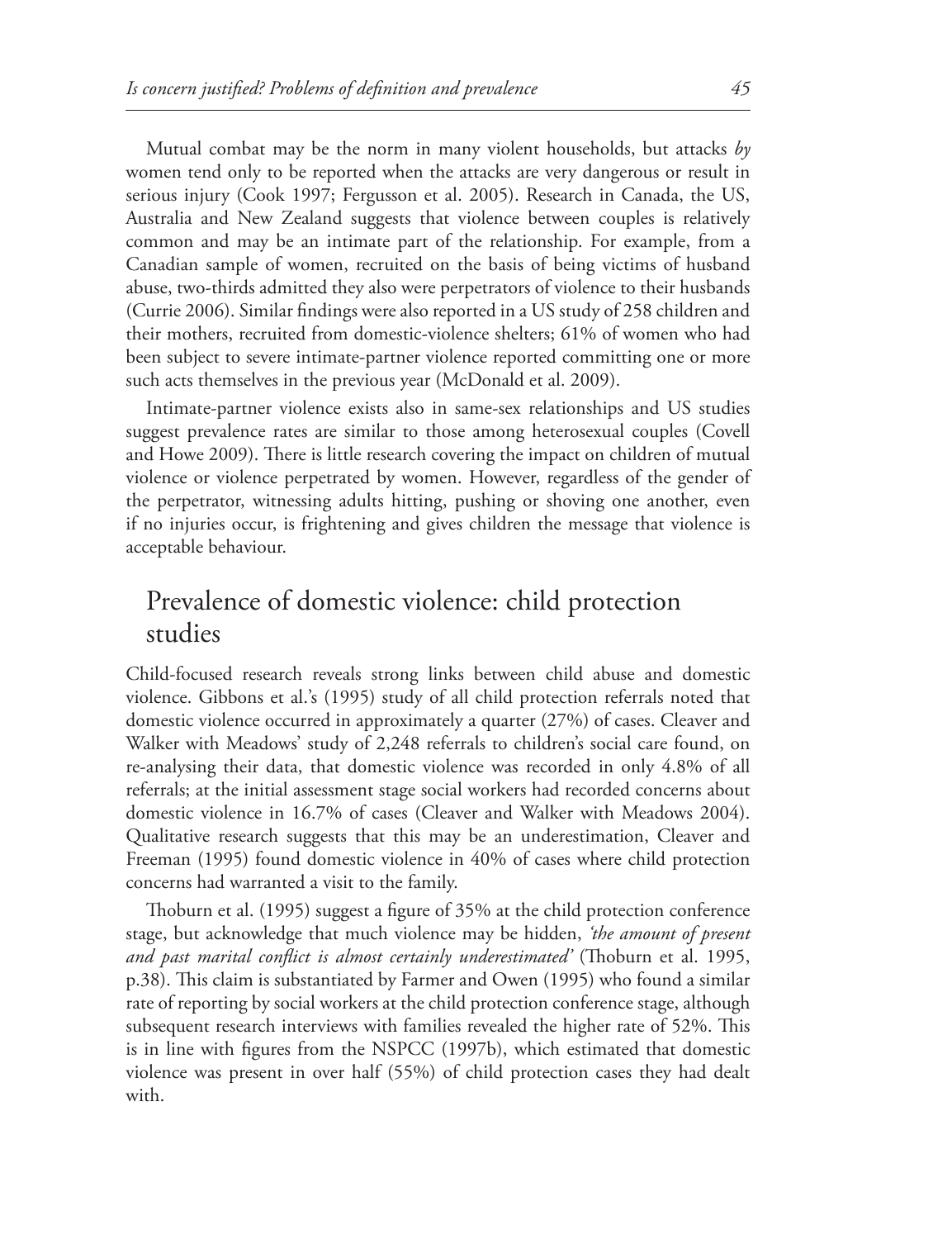The level remains fairly constant when children are the subject of care proceedings. Hunt et al. (1999) found that domestic violence was an issue in 51% of cases coming to court. Finally, an analysis of serious case reviews found evidence of past or present domestic violence in over half (53%) of the living circumstances of the children (Brandon et al. 2009).

### *Domestic violence and the type of child abuse*

There is considerable evidence that *'adult partners who are violent toward each other are also at increased risk of abusing their children'* (Moffitt and Caspi 1998, p.137; Farmer and Pollock 1998; Hester et al 2007). Research suggests that men's severe interpersonal violence seldom occurs in isolation; women's violence to their partner, partner-child aggression, and mother-child aggression are also common (McDonald et al. 2009). Cavanagh and colleagues' (2007) study of 26 cases of fatal child abuse perpetrated by fathers found that in three-quarters of cases the man had also been violent towards his partner (the child's mother). The risk of child abuse is shown to be between three and nine times greater in homes where the adult partners hit each other (Moffitt and Caspi 1998). However, there is little agreement on the rates of overlap between domestic violence and child physical abuse: rates fluctuate between studies and range from 45% to 70% (Holt et al. 2008).

Additional evidence for a link between domestic violence and physical child abuse comes from feminist research. An American study of 'wife beating', using a voluntary sample of 1,000 women, found *'wife beaters abused children in 70% of families where children were present'* (Bowker et al. 1988, p.162). In contrast, the National Children's Home (NCH) Action for Children (1994) study of children living with domestic violence found only 27% of children were reported by their mother as *'hit or abused'*. The large disparity between these findings may be deceptive. The authors suggest the figure of 27% may under-represent the prevalence of physical child abuse because mothers are reluctant to disclose the abuse or are ignorant of it. In another study, less than half the mothers (44%) reported that their violent partners *'didn't touch the children'* (NCH Action for Children 1994, p.31). Evidence is also emerging that identifies a link between mothers who have experienced domestic violence and mother-child maltreatment. In a sample of 1,236 families entering the US child welfare system, almost half (44%) of the mothers who were reported for alleged child maltreatment had experienced physical violence by their partner (Casanueva et al. 2009).

There is also some evidence to suggest a raised incidence of co-occurrence of domestic violence and child sexual abuse, although rates vary due to sampling. For example, in a community sample of 54 mothers who had experienced domestic violence, 4% reported the sexual abuse of their child by their ex-partners (Smith et al. 1997). Humphreys and Stanley's (2006) analysis of case files where there was evidence of child sexual abuse, found the presence of domestic violence in over half the cases. Fathers and father figures were more likely to sexually abuse their child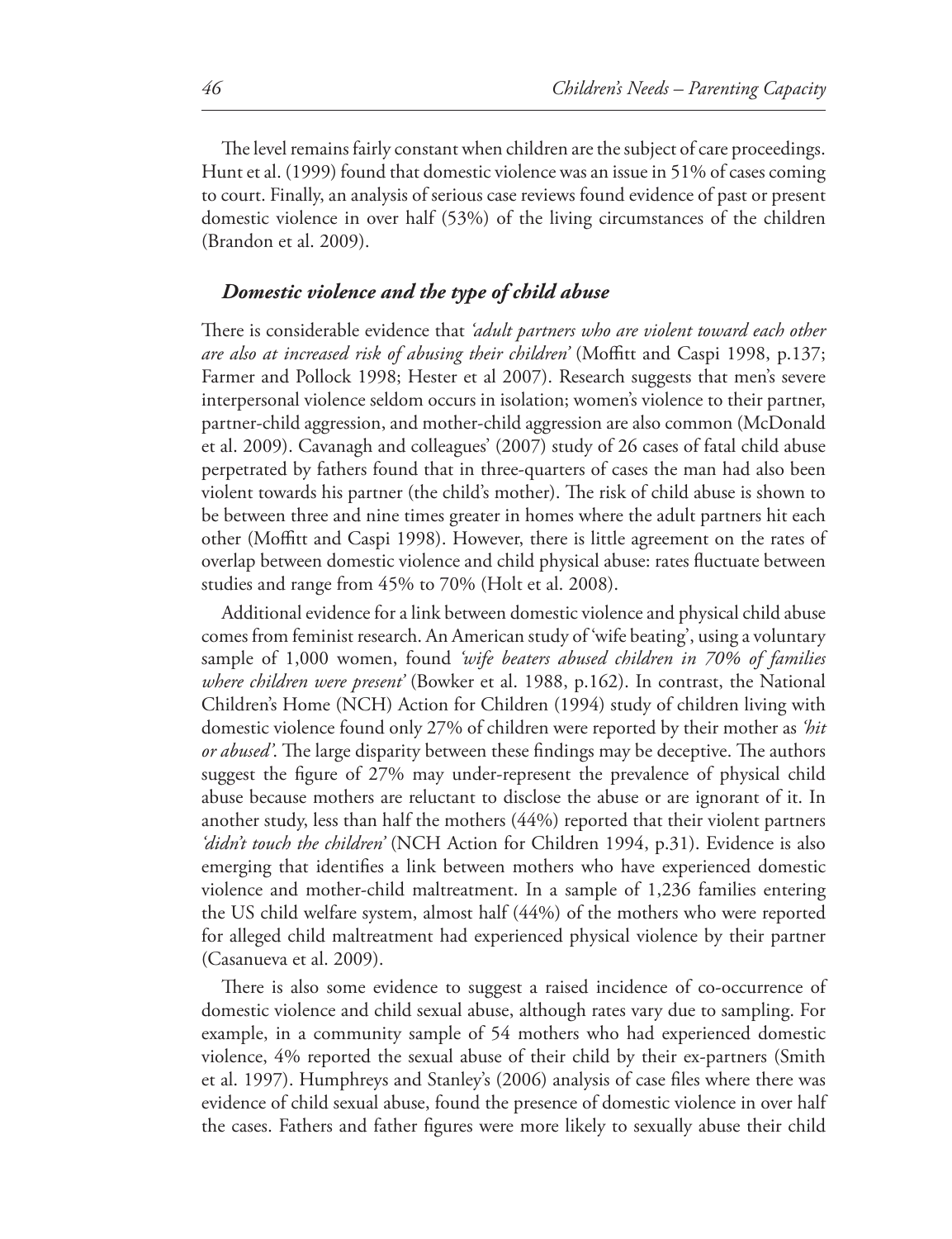when they were violent and abusive to the mother. Similar findings come from Hester et al. (2007) who found over half the children who had been sexually abused and attending an NSPCC centre had been living with domestic violence.

It has been argued that witnessing and living with the abuse of one parent, usually the mother, can be considered a form of emotional abuse (Holt et al. 2008). Webster and colleagues' (2002) study on the emotional effects of domestic violence on children found 9 out of 10 children were present in the next or same room as the domestic violence incident. Other research found that 71% of children who had experienced domestic violence had witnessed the physical assault of their mother and 10% the rape of their mother (McGee 2000).

# **Summary of the evidence for a link between parental disorders and child abuse**

This review of the research literature has revealed a similar pattern for the known prevalence of parental mental illness, learning disability, problem alcohol and drug use and domestic violence. When families come to the attention of social work services because of concerns about the children, the rate of parental problems shows a considerable increase from that found in the general population. Moreover, the findings from a number of different research studies cited above show the known prevalence generally continues to rise with the seriousness of the child protection enquiry (see Table 1.3).

| Parental<br>problems   | Referral stage First enquiry | or initial<br>assessment | Child<br>protection<br>conference | Care<br>proceedings | Serious injury<br>or death |
|------------------------|------------------------------|--------------------------|-----------------------------------|---------------------|----------------------------|
|                        | $\%$                         | $\%$                     | $\%$                              | %                   | $\%$                       |
| Mental illness $10.41$ |                              | 16.8 <sup>1</sup>        | $25^{2}$                          | $42^{3}$            | 63 <sup>4</sup>            |
| Learning<br>disability | 0.8 <sup>1</sup>             | 2.6 <sup>1</sup>         | N/K                               | $22^{5}$            | 15 <sup>4</sup>            |
| Alcohol/drugs $5.81$   |                              | 11.4 <sup>1</sup>        | $25^{6}$                          | 235                 | 33 <sup>4</sup>            |
| Domestic<br>violence   | 4.8 <sup>1</sup>             | 16.7 <sup>1</sup>        | 55 <sup>7</sup>                   | $51^{5}$            | 53 <sup>4</sup>            |

Table 1.3: **Relationship between the rate of recorded parental problems and the level of social work intervention**

1. Cleaver and Walker with Meadows 2004 5. Hunt et al. 1999

2. Falmer and Owen 1995 6. Advisory Council on Misuse of Drugs 2003

3. Brophy et al. 2003 7. NSPCC 1997b

4. Brandon et al. 2009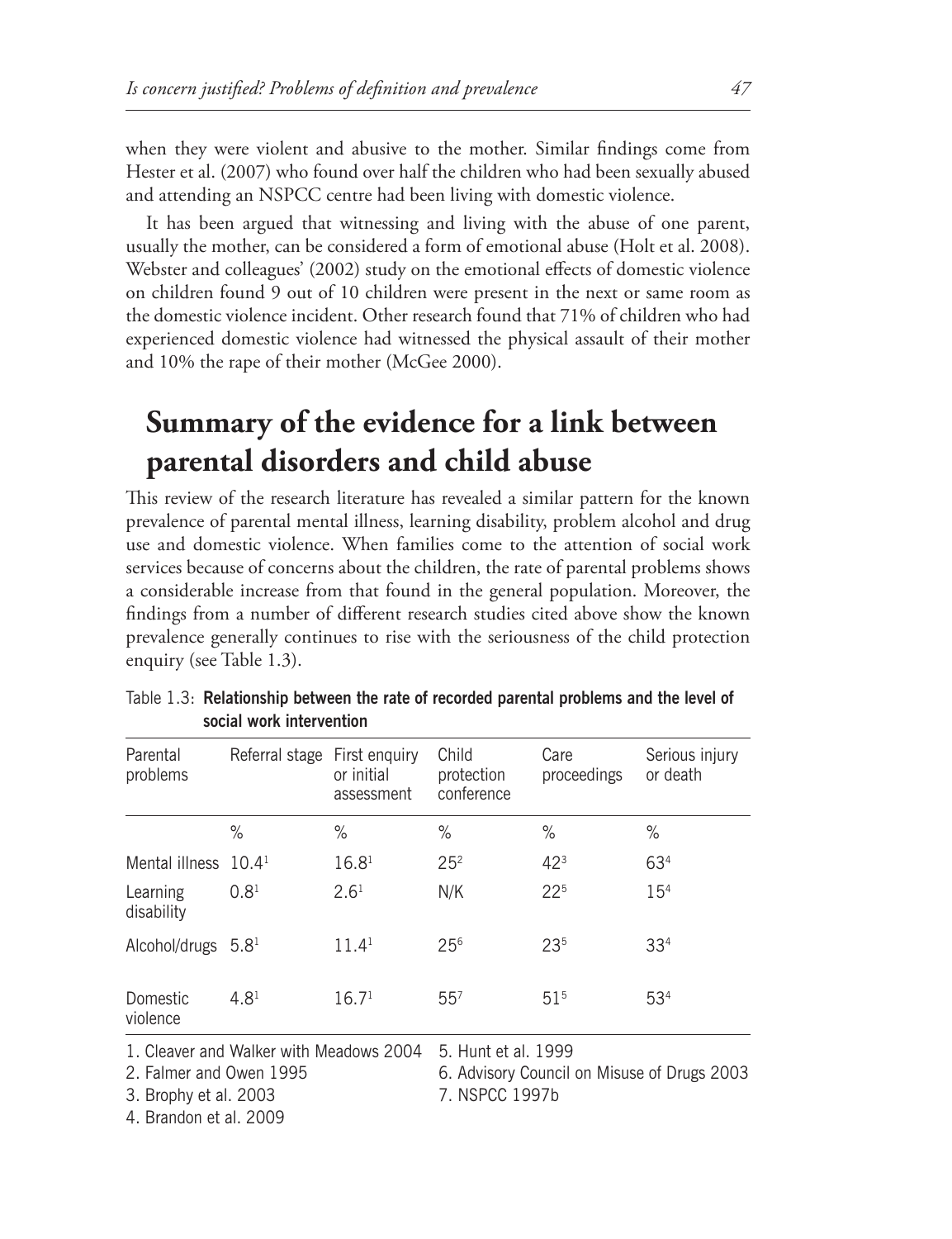Caution is needed in interpreting these data, because we do not know whether the increase reflects a true picture of what is happening or simply that parental problems had not been recognised or recorded at an earlier stage in the assessment procedure.

## **To sum up**

- Prevalence is difficult to assess. Community-based samples often preclude a precise diagnosis of the issue, whether it be mental illness, learning disability, substance misuse or domestic violence. Moreover, different studies use different terminology and it is not clear, for example, whether 'domestic violence' is synonymous with 'marital conflict'.
- The information concerning the prevalence of mental illness, learning disability, problem alcohol/drug use, or domestic violence in families with dependent children is incomplete, and figures vary depending on the population group being studied.
- Community-based samples suggest:
	- One in six adults in Great Britain have a neurotic disorder and 1 in 2,000 have a psychotic disorder.
	- Of the adult population in England, 2% have learning disabilities.
	- In the United Kingdom 3.7% of the adult population are drug dependent, and 9.2% of men and 6% of women are chronic drinkers. Overall, the findings suggest that drug use has fallen slightly over the past decade and those with problems are increasingly likely to be in treatment.
	- Practically a quarter of adults in England and Wales are victims of partner abuse. Women are more likely than men to be seriously injured as a result of domestic violence.
- Adults frequently experience a number of problems:
	- Nearly half of those attending mental health services  $(44%)$  report alcohol or drug problems.
	- Poor mental health affects 25% to 40% of adults with a learning disability, 86% of those using alcohol services, and 75% of those attending drug services.
	- Practically a quarter  $(22%)$  of men who perpetrate domestic violence are depressed, 49% have a history of problem alcohol use, and 19% a history of substance misuse.
	- Lone parents are more likely to experience mental health problems or drug problems than couples with children.
	- The data from child protection research suggest that the prevalence of reported parental mental illness, learning disability, problem drug use including alcohol, and domestic violence increases in relation to the degree of child protection concerns and the level of assessment and investigation.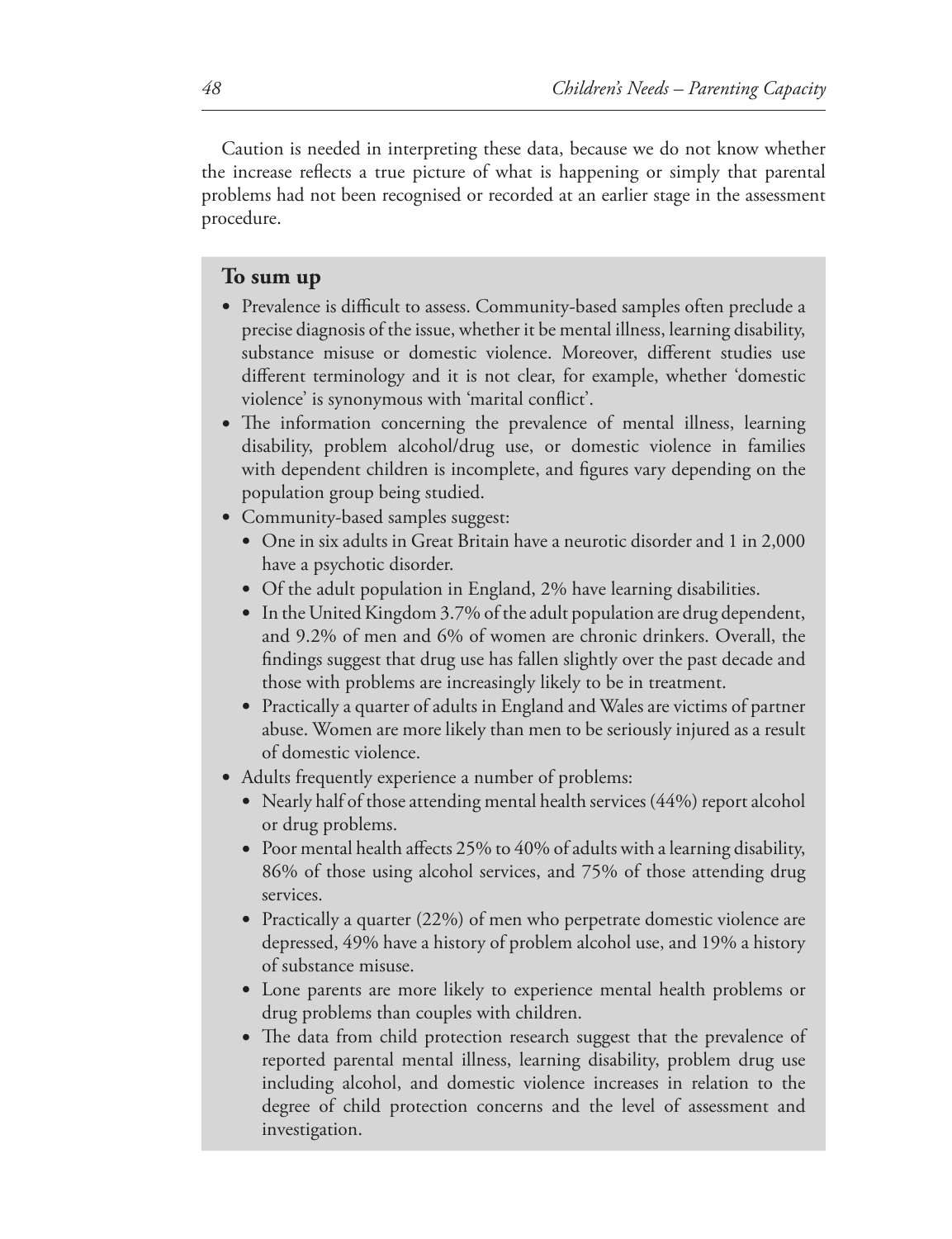# **How mental illness, learning disability, substance misuse and domestic violence affect parenting capacity** 2

Chapter 2 explores how parental mental illness, learning disability, substance misuse and domestic violence affect parents' capacity to meet the needs of their children. The evidence is examined in relation to three aspects.

- The physical and psychological consequences of these issues for parents. This includes:
	- a brief description of the symptoms of different forms of mental illness
	- the impact of a learning disability on an individual's health and wellbeing
	- the effects on users of different types of substances, including alcohol
	- the impact of domestic violence.
- The ways that single and multiple disorders affect parenting capacity. This is examined in relation to:
	- parenting skills
	- parents' perceptions
	- control of emotions
	- neglect of physical needs
	- parent-child attachment relationships
	- separation.
- The final aspect to be examined is the social consequences of parental problems. The focus is on:
	- living standards
	- friends and family
	- family relationships.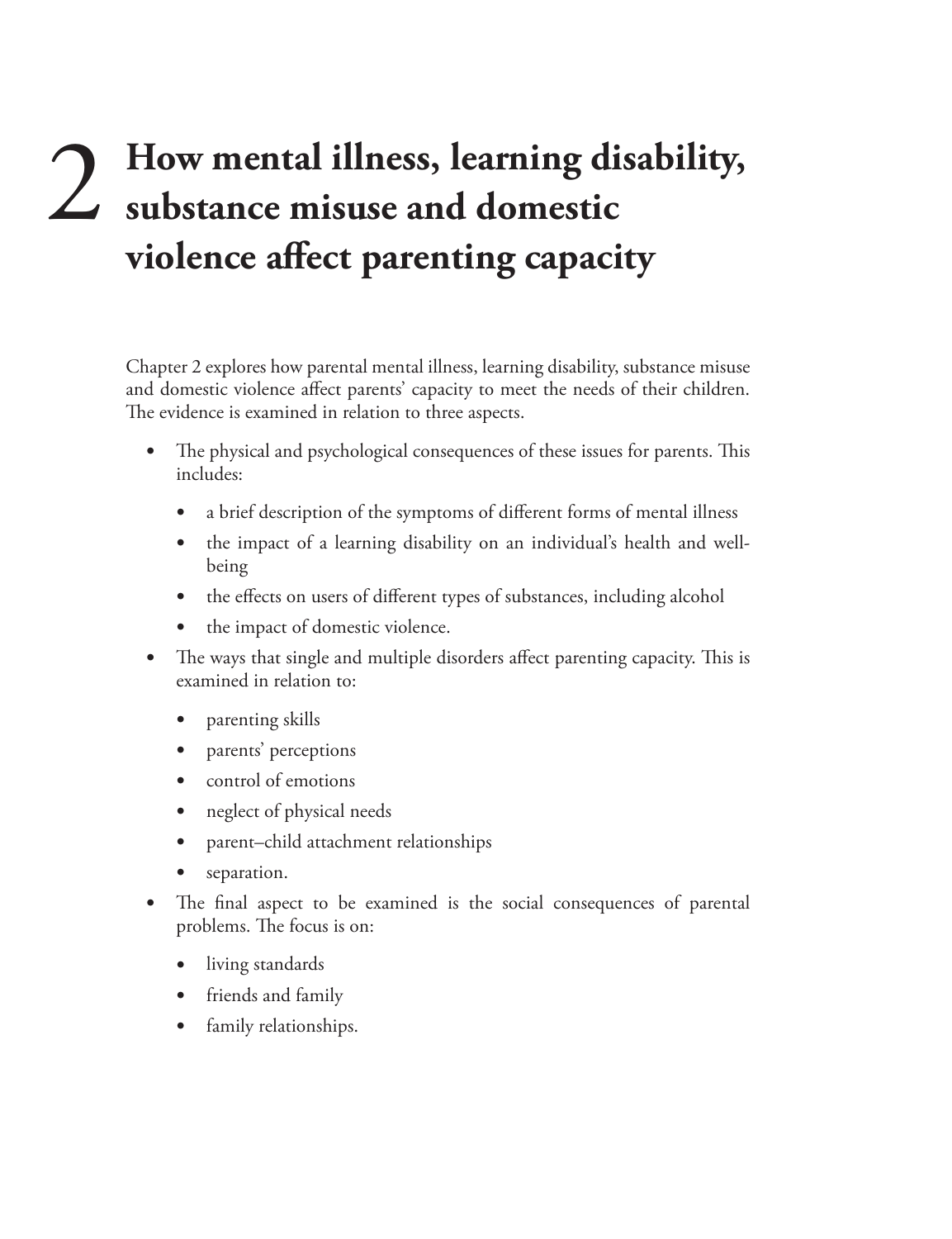# **Physical and psychological impact on parents' health and well-being**

Before exploring the physical and psychological impact of the various disorders it is important to acknowledge all may have a common underlying cause. Chronic depression, psychiatric disorders or substance dependence are common long-term consequences of childhood abuse. Multi-generational research has demonstrated that the children of parents who themselves experienced childhood abuse are at increased risk of being abused or neglected (Noll et al. 2009).

# Physical and psychological impact of mental illness

The following section attempts to give details of the sufferer's experience of the most common forms of mental illness, although it is inevitable that the symptoms described are those perceived by both patients and clinicians. Nonetheless, it is an attempt to show the impact of symptoms on the daily lives of parents and their children.

## *Schizophrenia*

Schizophrenia is an episodic illness. With the onset of the illness sufferers often become socially withdrawn, lacking in energy or initiative and self-neglectful. Relationships with friends and colleagues are curtailed and the sufferer spends increasing amounts of time alone. They experience difficulties in functioning, frequently neglect their personal hygiene, behave in an odd manner and are plagued by strange ideas. Mood disturbance can include depression, anxiety and irritability commonly with a *'flattening of mood'* in which the person reacts as if their emotions are blunted (Falkov 1998). During a schizophrenic episode the sufferer loses contact with objective reality and becomes increasingly preoccupied with his or her inner, private life.

The symptoms experienced by people with schizophrenia are usually grouped as positive and negative.

Positive symptoms highlight a change in the usual thinking process and can include:

- Hallucinations hearing, smelling, feeling or seeing something that isn't there. Voices which appear utterly real; although they can be pleasant, they are more often rude, critical, abusive or annoying.
- Delusions totally believing things that others find strange, unrealistic and unbelievable.
- Difficulty in thinking clearly concentration is hard and there is a tendency to drift from one idea to another.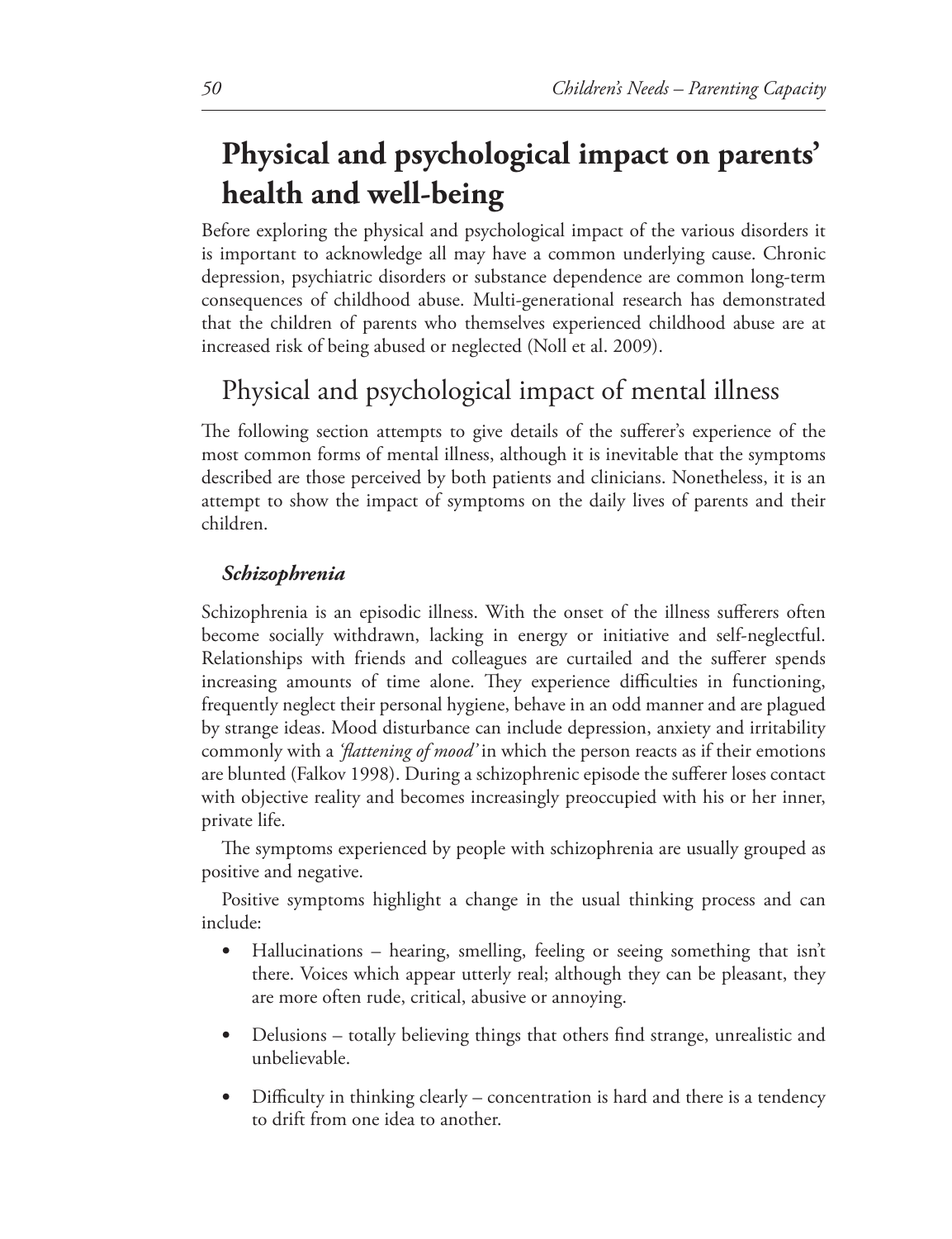• Feeling controlled – feeling psychologically and/or physically controlled by someone else.

Together these symptoms are called psychosis.

Negative symptoms show a reduction or absence of usual mental functions and can include:

- Loss of interest, energy and emotions.
- Social withdrawal, not bothering to get out of bed or go out of the house.
- Lack of motivation, not getting round to routine jobs like washing, cleaning or tidying.

(Royal College of Psychiatrists 2008)

There can be a great deal of variation in how schizophrenia affects the life of the sufferer and the children. Many schizophrenics find that their symptoms can be controlled well by anti-psychotic drugs and good treatment. Often there is a reduction in severity as people become older. In other cases, symptoms seem to be resistant to available drug regimes and treatment has a much less positive effect.

## *Unipolar affective disorder (depression)*

Those who are depressed experience a pervasive and sustained change in mood, which leaves them feeling persistently sad, worthless and helpless. Depression is often cyclical and in most cases will resolve or improve with time. Often there is no clear single cause. Without treatment the symptoms can last for weeks or even years, rendering life meaningless and hopeless for the sufferer.

People who suffer from depression find it affects all aspects of their life: sleep is disturbed; appetite lost; thoughts are heavy, slow and gloomy; concentration becomes difficult and decisions impossible; actions slow down; and many sufferers are overwhelmed with feelings of exhaustion and worthlessness. Some are defeated by torpor and even the most mundane aspect of living, such as getting out of bed, appears momentous. A slowing down is not a characteristic symptom for all those with depression; some become agitated and restless.

Finally, depression can deprive the suffering parent of the capacity to care about themselves or about those whom they love. Life for the depressed appears hopeless, and sufferers present a picture of misery and helpless worry.

## *Bipolar affective disorder (manic-depression)*

*The disorder is characterised by mood fluctuations that include mania, hypomania, depression, and mixed episodes. It is chronic and highly recurrent, and associated with significant distress and disability.*

(Berk et al. 2005, p.662)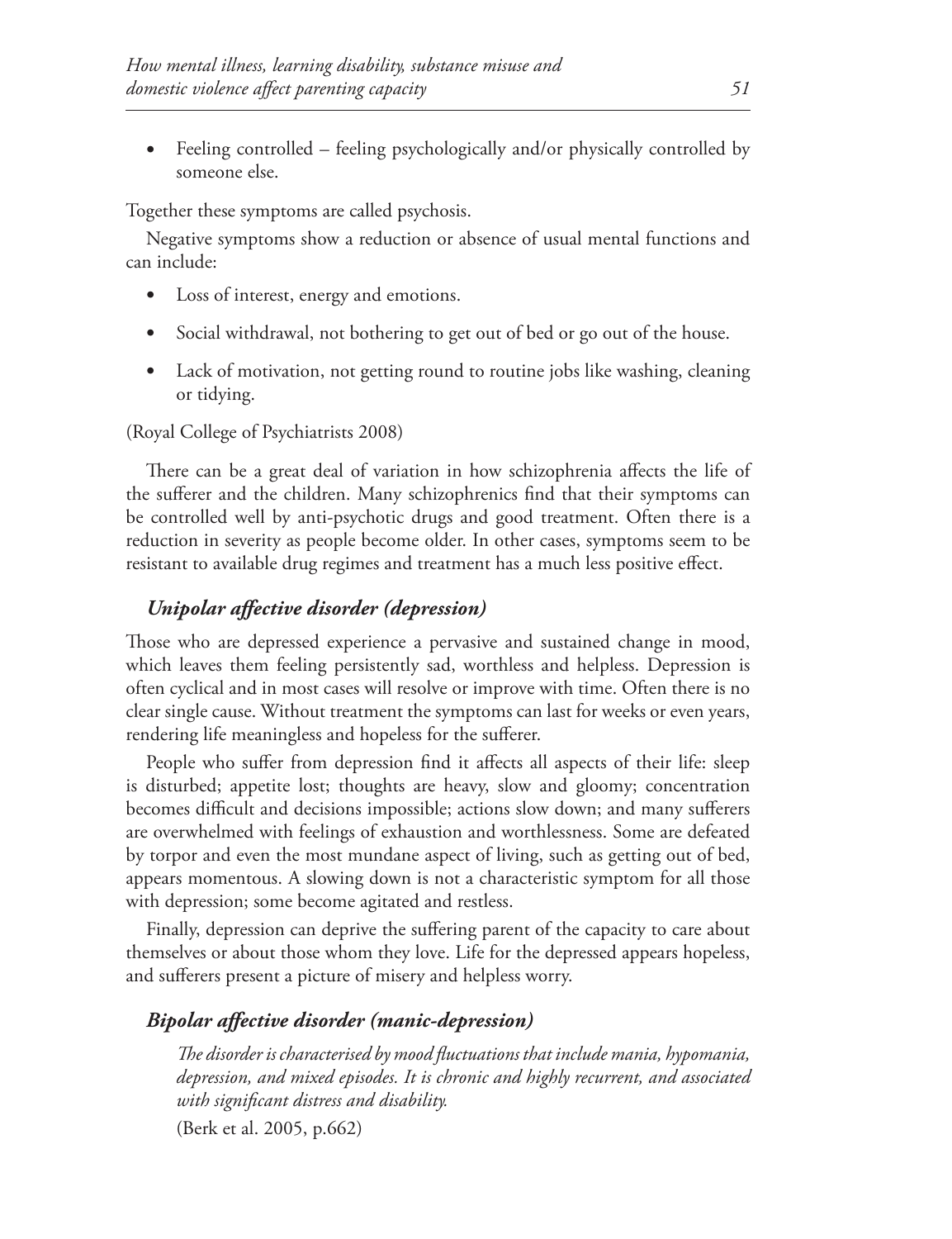About a quarter of people with major depression will also experience a manic episode. Although the depression is similar to that in the unipolar affective disorder, manic episodes are experienced as overwhelming surges of physical and mental energy. It is as if the floodgates have burst allowing a multitude of different thoughts and ideas to vie for expression. As a result, sufferers become over talkative, frequently to the point of incoherence. Others can become argumentative, dictatorial and haughty as a result of inflated self-esteem or grandiosity. The feeling of extreme physical energy can result in restlessness and excitability, and the manic depressive feels driven to continual activity. When in this state sleep appears unnecessary, for some impossible, and eating an inconvenience that can be dispensed with.

Manic depression is often associated with substance abuse, and personality and anxiety disorders and as many as 25–50% of patients with bipolar disorder attempt suicide during their lifetime (Berk et al. 2005).

#### *Anxiety disorders*

There are various types of anxiety disorder including generalised anxiety disorder, panic disorder, agoraphobia, phobias, social-anxiety disorder, obsessive-compulsive disorder and post-traumatic stress disorder (Royal College of Psychiatrists 2008). Sufferers of anxiety disorders experience a range of fear symptoms in the absence of a dangerous situation, including increased arousal, restlessness, sweating, heart palpitations and shortness of breath, trembling and difficulties in concentration. They may experience chest pains and fear that they are dying or having a mental breakdown.

**Generalised anxiety disorder** is characterised by long-lasting unrealistic or excessive worries that are not focused on any particular object or situation. The constant fear and inability to control their worries may result in sufferers experiencing heart palpitations, dizziness, insomnia, and chest pain. When such physical symptoms are combined with intense and long-term anxiety, sufferers find it difficult to cope with everyday life. Generalised anxiety disorder affects more women than men. A review of 41 prevalence studies on anxiety disorders in the adult population found a lifetime prevalence of 18.5% for women compared with 10.4% for men (Somers et al. 2006).

A **panic attack** is usually a brief recurrent attack of terror and apprehension which has no identifiable cause. It is often accompanied by physical symptoms such as shortness of breath, trembling and shaking, confusion, dizziness, nausea, feelings of impending doom, fear of losing control, of going crazy, of having a heart attack or even of dying (Plewa 2008). Panic attacks commonly last 15–30 minutes although on rare occasions they may last for some hours. Those experiencing panic disorder have a four-fold risk of alcohol misuse and an eighteen-fold higher risk of suicide than the general population (Plewa 2008).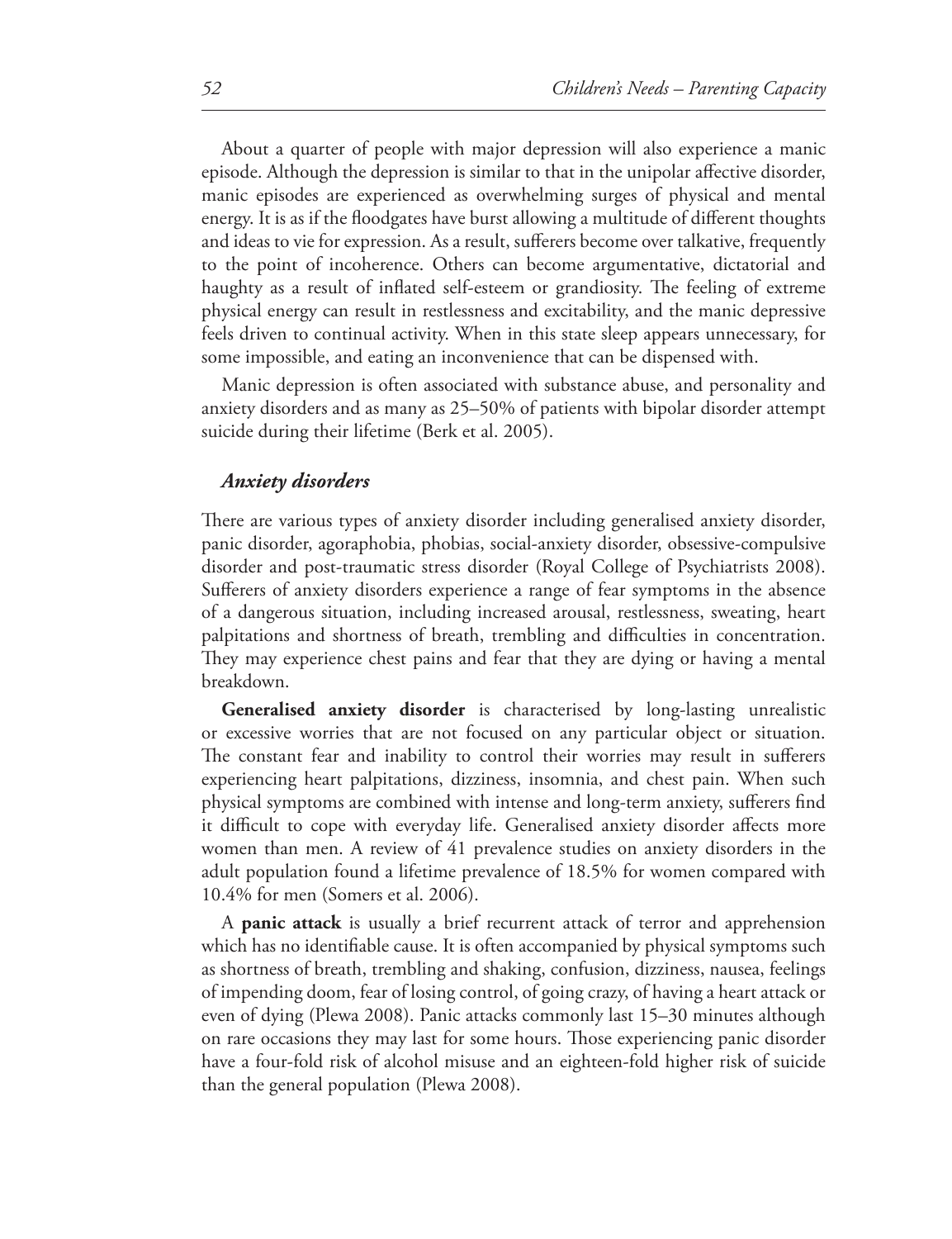**Phobias** can be classified into three categories:

- social phobia
- specific phobias
- agoraphobia.

With social phobia (or social-anxiety disorder) sufferers fear or are acutely embarrassed about performing everyday actions such as eating in public. With a specific phobia the trigger for panic is precise, such as spiders, lifts or flying. Sufferers of agoraphobia experience anxiety about being in a place or situation where escape is difficult or embarrassing. As a result, public or unfamiliar places may be avoided, and in severe cases the sufferer may become confined to the home.

**Obsessive-compulsive disorder** is characterised by the compulsive need to repeatedly do certain things, such as hand washing or cleaning the house, in order to relieve anxiety. Obsessions are distressing, repetitive, intrusive thoughts or images that the individual often realises are senseless; however, affected people cannot control their thoughts or actions. As a result, they may take longer to complete certain tasks and have difficulty with personal relationships. Obsessive-compulsive disorder is a chronic illness with periods of remission and relapse. Like other disorders, there is a great deal of variation in the severity of symptoms and susceptibility to treatment.

**Post-traumatic stress disorder** results from a traumatic experience, such as being involved in warfare, rape, a hostage situation or a serious accident. It can also result from long-term exposure to a severe stressor. The sufferer may experience flashbacks, avoidant behaviour, depression, anxiety, irritability and other symptoms.

It is common for those who are undergoing drug or alcohol withdrawals to suffer from depression and/or anxiety, which usually resolves as their withdrawal symptoms diminish.

## *Personality disorder*

Personality disorder implies abnormality in the sufferer's personal and interpersonal functioning. Research has shown that personality disorders tend to fall into three groups, according to their emotional 'flavour' (Royal College of Psychiatrists 2008).

- Suspicious sufferers often experience feelings of deep suspicion and paranoia, are emotionally cold and have inappropriate emotional reactions.
- Emotional and impulsive sufferers don't care about the feelings of others, tend to be aggressive and have a strong sense of their own self-importance.
- t Anxious sufferers tend to be perfectionists, rigid, judgemental, extremely sensitive to criticism, and feel insecure and inferior.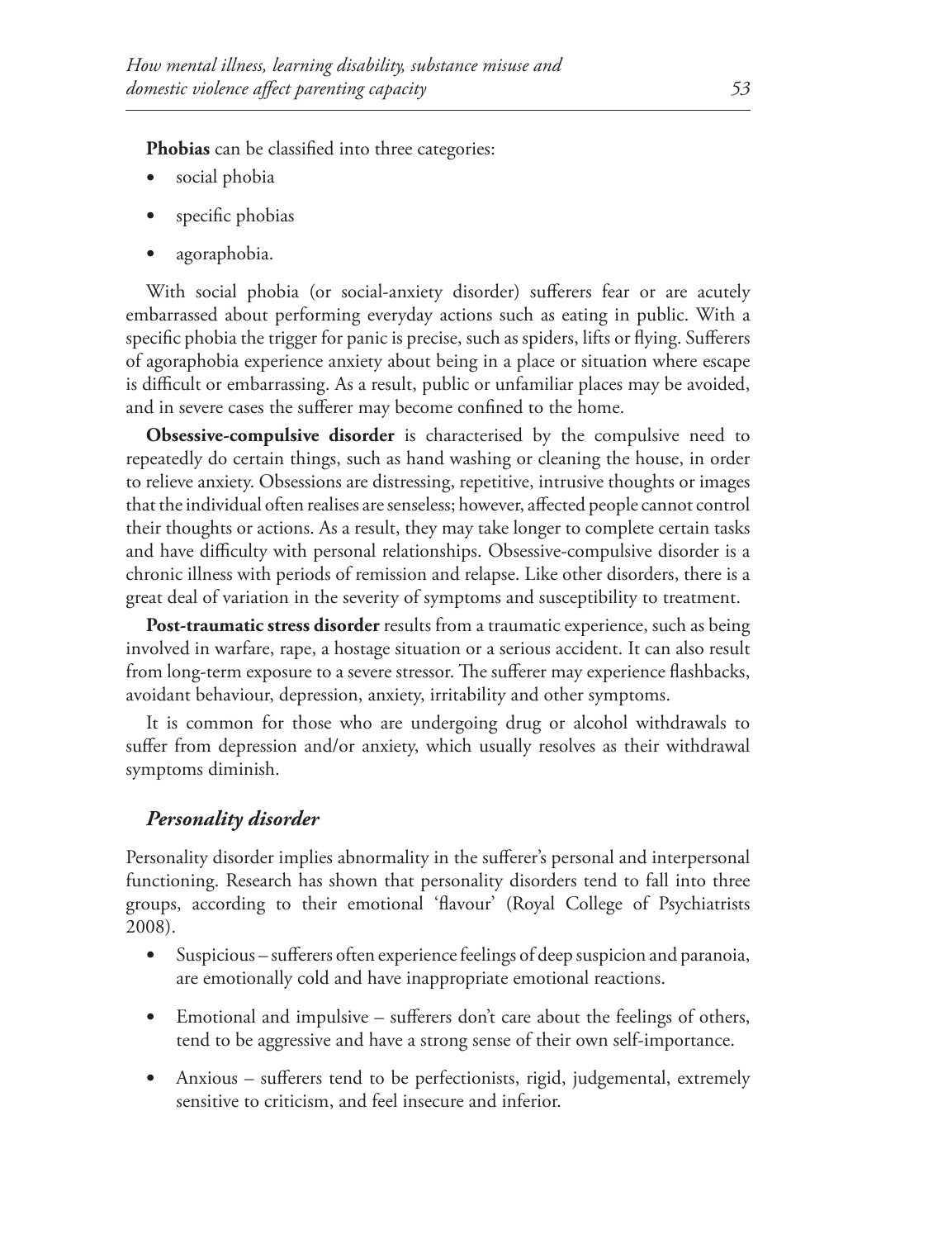Both main mental health classifications, DSN-1V and ICD-10 (World Health Organization 1992) also identify borderline personality disorder. This is a *'severe and chronic disorder characterized by a pervasive instability of affect and interpersonal relationships, and impulsivity ... Co-occurring anxiety and mood disorders are common'* (Hill et al. 2005, p. 345).

The roots of adult personality and borderline personality disorders are thought to lie in attachment relationships and the impact of early negative childhood experiences, including emotional, physical and sexual abuse (Fonagy et al. 2003). Personality disordered parents frequently have coexisting physical and mental health problems. Sufferers can experience long-term after-effects and react in a variety of ways, including suicide attempts and self-harm (Hill et al. 2005). Alternatively, individuals may act out their stress through actual violence towards others (which can include partners or children), problem drinking or drug misuse, eating disorders and sexual disinhibition.

In 2009 the National Institute for Health and Clinical Excellence published guidelines to improve the treatment and management of people with antisocial and borderline personality disorder.

# Physical and psychological impact of learning disability

Learning disability makes the acquisition of skills, at every stage in life, more difficult; children are slower to learn, understand and do things compared to other children of the same age. The degree of disability can vary greatly. Some children who have a severe learning disability will never learn to speak and will need help with looking after themselves in terms of feeding, washing, dressing and toileting throughout their lives.

Children with a moderate learning disability are likely to have a limited ability to understand and communicate, and find it hard to express themselves. Speech problems can make it even harder for other people to understand their wishes and feelings. This can be a frustrating and upsetting experience, and comparisons with their peers can leave children with a learning disability feeling very inadequate. Some children with a mild learning disability learn to read and write, and go on to hold down a job and live independently. In the main, adults with a learning disability who become parents will have a mild to moderate disability.

Many adults with learning disabilities will have experienced difficulties in their childhood, which will have left them with low self-esteem and a poor sense of their own worth. The very talents that are prized within childhood, such as good coordination and a talent for sports; communication skills and the ability to empathise with others; quick wittedness and high academic achievement, are beyond them. Consequently, many adults will have had a childhood characterised by bullying, scapegoating and isolation from their peers.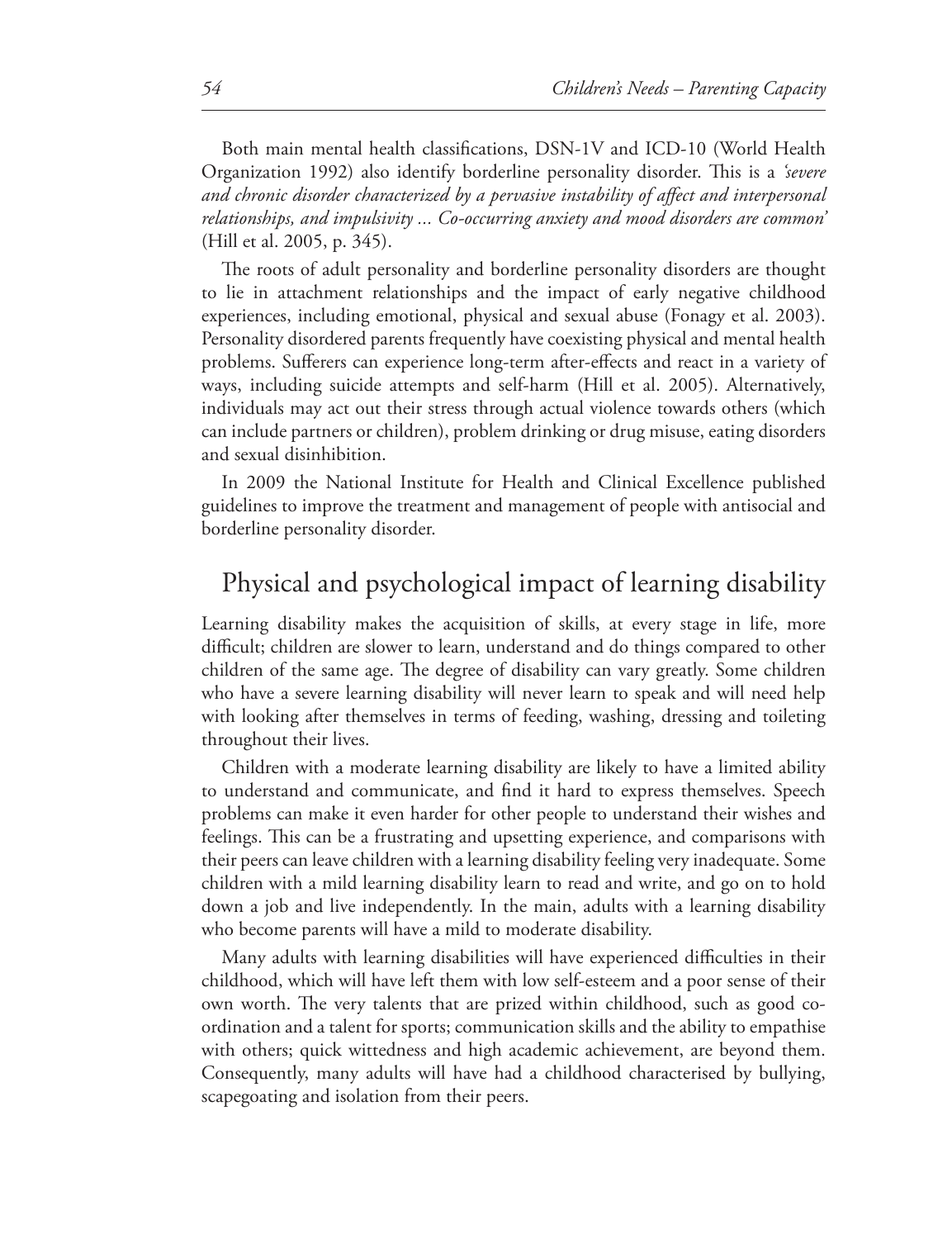People with learning disabilities are more likely than other people to have other disabilities and certain health problems (Royal College of Psychiatrists 2008). For example, they are six times more likely than other people to have a mental health problem; up to a third of adults with learning disabilities may have epilepsy and half are likely to have problems with hearing and/or eyesight (Foundation for People with Learning Disabilities 2009). However, gaining access to services may be hampered by the difficulties many people with learning disabilities have in expressing their feelings in words, and by professional or service attitudes to working with people with learning disabilities within generic mental health services (Hassiotis et al. 2000).

Learning disability also affects opportunities to learn how to parent. For example, some adults with a learning disability will have spent their childhood and adolescence in institutions of one kind or another, although this is much less likely today than previously. Others will have experienced poor parenting themselves (McGaw et al. 2007) or been brought up in a very sheltered and protected environment, possibly having been assigned the role of the perennial child where there was no expectation that they might become parents themselves. Many young people with learning disabilities will have received inadequate sex education and are unaware of the significance of changes to their body. There is still a widely held belief that adults with learning disabilities should not have children.

*People try to stop them having a relationship, having sex, having a baby, keeping the baby. Why are some professionals so shocked that people with learning difficulties want to start a family?*

(Andrew Holman, quoted in Community Care 2006)

Finally, the life experiences of parents with learning disabilities have left many feeling particularly powerless to deal effectively with the negative attitudes and prejudices from those with whom they come into contact. Small-scale studies (e.g. Cooke 2005) and messages from parents with learning disabilities themselves (e.g. CHANGE 2005) indicate that harassment and bullying, and sometimes violence and financial or sexual exploitation, can be a major problem for parents with learning disabilities and their children (Department of Health et al. 2007).

*Shortage of money, debt, unemployment, chronic housing problems, fraught relationships, the hardships of single parenthood, personal harassment, victimization and skill deficits all contribute to their vulnerability.*

(Booth and Booth 1996)

## Physical and psychological impact of drugs, including alcohol

Alcohol, and to a lesser extent drug use, is well integrated into the lives of many parents. For example, drinking alcohol is an intrinsic element of most religious ceremonies, festive celebrations, meals and everyday entertainment. Drinking or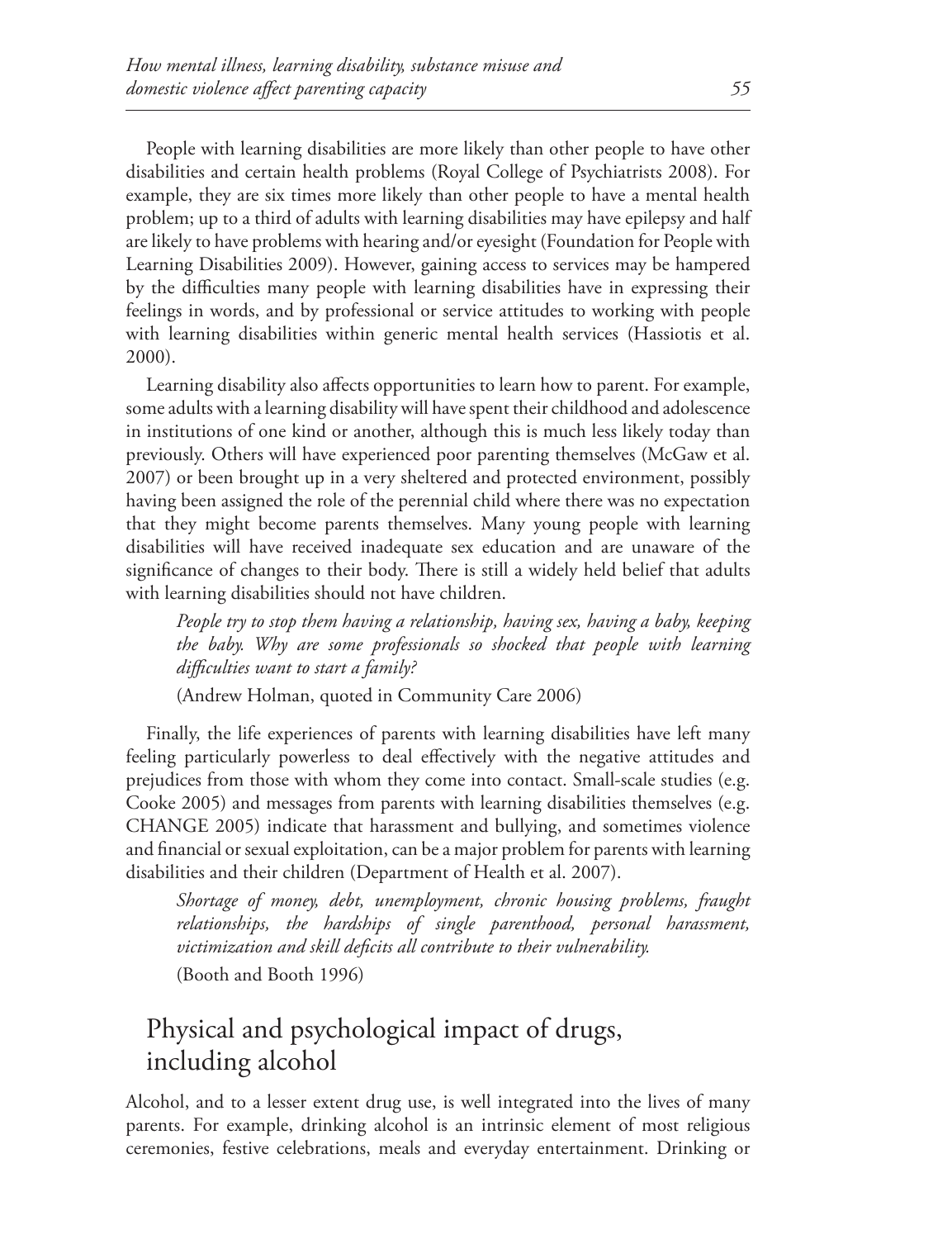drug use may also be used to alter undesirable states such as depression, anxiety, withdrawal, symptoms of mental illness or the low self-esteem resulting from domestic violence. In examining the impact of different drugs it is important to bear in mind that most people do not consistently consume excessive amounts of alcohol or drugs, and the occasional use of alcohol or some of the less harmful drugs such as cannabis result in few, if any, lasting adverse effects.

There are many types of drugs and each has an individual profile in terms of its main effects. However, the same drug may affect different people in different ways. Excessive consumption of alcohol will cause some people to simply fall asleep while others become aggressive and violent. The situation is further complicated because the same drug may have very different behavioural consequences, even within the same individual, depending on their:

- $\bullet$  current mental state
- experience and/or tolerance of the drug
- expectations
- personality
- means of administration (i.e. injecting, oral, smoking, nasal inhalation)
- dosage.

In some cases the way a drug is administered may be the main risk or cause of harm. For instance, intravenous drug use carries the additional risk of HIV/AIDS and hepatitis. Up to 50% of injecting drug users will have contracted hepatitis C (Foster 2008). There are long-term consequences of the hepatitis C virus, which include liver disease such as cirrhosis and cancer. Treatment for hepatitis C can be effective for most injecting drug users but the side effects can be difficult, including depression, low tolerance of frustration and low resistance to disease.

The severity of the withdrawal symptoms from any particular drug, whether physical or psychological, will depend on the type of drug and how much and for how long the drug has been used. With opiates (such as heroin) many physical symptoms can be reduced by substitute prescribing of methadone or bupremorphine. The psychological withdrawal symptoms often go on for longer than the physical symptoms and almost always include a degree of craving. Skilled professional interventions can help at this point through the use of psychological strategies and therapies. Anxiety, insomnia, difficulties in remaining attentive, frustration and depression (at least temporary) can be expected in almost all withdrawal states. They do not always require intervention, especially if the parent is well supported by family and friends. However, when symptoms are at their maximum they could interfere, at least for a while, with the capacity to carry out parenting responsibilities.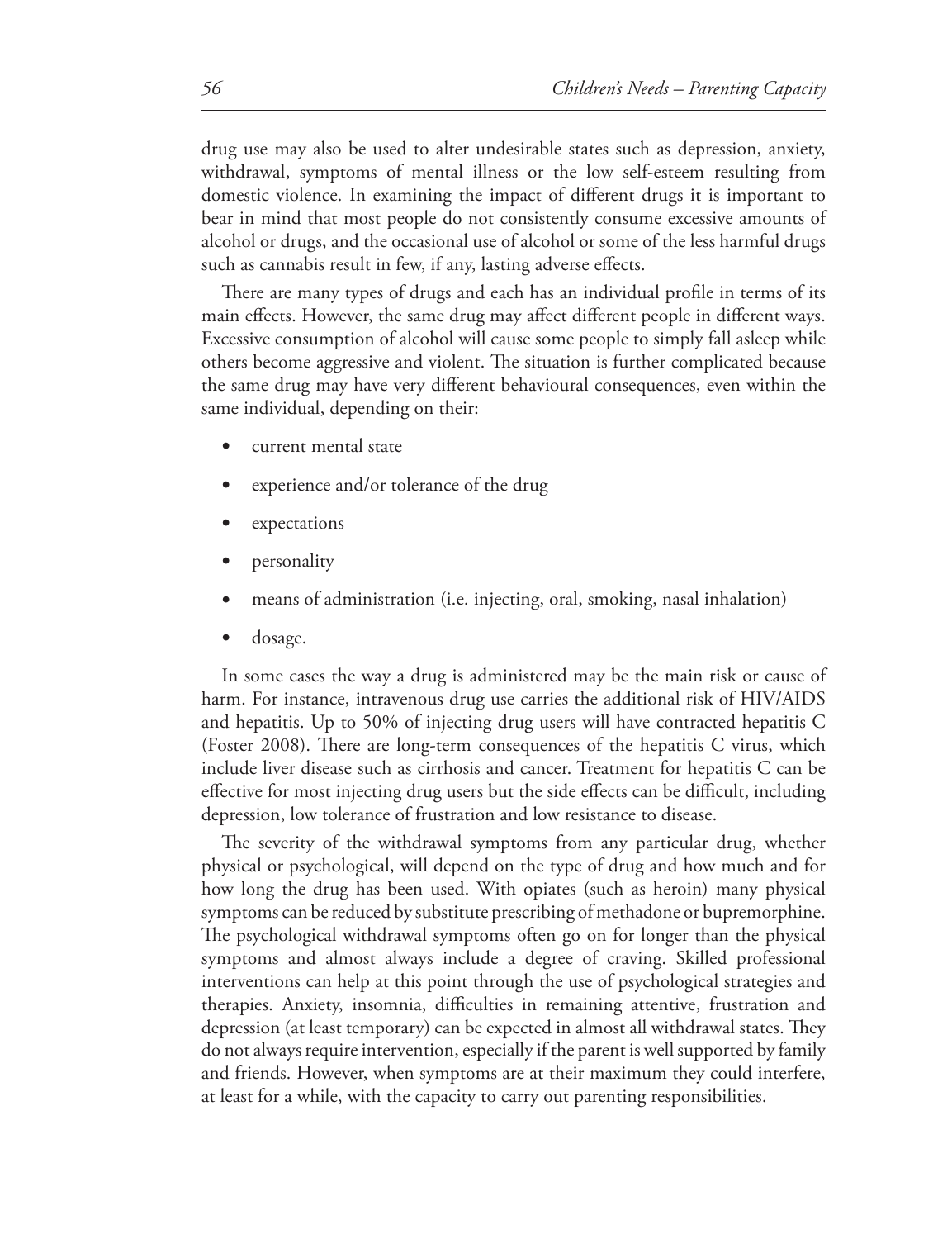## *Analgesics*

The results of using these substances (such as heroin, morphine and methadone) are highly dependent upon the individual's level of tolerance, means of administration, and nature of the particular analgesic. Those who inject heroin experience an almost overwhelming pleasure (a 'rush') which lasts for a few seconds followed by a dreamlike, unreal state. People have described feeling relaxed, elated, calm and clear. Low dosage may have little effect on parental functioning, although at higher levels it produces sedation, sleepiness and unconsciousness (Coleman and Cassell 1995).

## *Methadone*

Usually prescribed in an oral linctus form, this induces a milder elation and no 'rush' because it is not ordinarily injected; prescribing methadone in tablet form is rarely justifiable and is best avoided (Department of Health et al. 1999). Those who use the same daily dose may have minimal impairment of consciousness and many hold down responsible jobs and successfully raise families. Withdrawals from heroin or other opiates like methadone can induce symptoms including nausea and vomiting, cramps, aches and pains, craving for the drug, sleeplessness, and lethargy. The experience has been likened to a severe case of the flu. If no new opiates are taken the symptoms will peak at some 72 hours after the last ingestion, although sleep problems, anxiety, and craving often continue.

### *Stimulants*

Amphetamines, cocaine and 'crack' – a smokable form of cocaine – produce feelings of elation, confidence, and happiness. Users become talkative and feel competent and powerful when under the influence of the drug. However, this is frequently a misperception as concentration is often impaired and in the cold light of nonintoxication the users' efforts may not be as good as they had assumed. When used intravenously the impact is immediate, while oral or nasal intake results in a more delayed reaction. Smoking 'crack' cocaine also produces an almost instant reaction. As the drug leaves the system users often experience feelings of hopelessness and depression. The effect of amphetamines lasts for hours and, for the most part, cocaine and 'crack' is more intensive but shorter-acting. For some people the excessive use of these drugs results in paranoia, hallucinations and other symptoms reminiscent of psychotic illness. For those suffering from mental illness, stimulants may provoke a 'florid episode' leading to hospitalisation. Withdrawals can include depression, anxiety, craving and sleep problems (Coleman and Cassell 1995).

## *Depressants*

Alcohol, tranquillisers, sedatives and solvents affect consciousness in different ways depending on the particular drug. Those who drink alcohol may, according to how much they drink, suffer from diminished capacity to concentrate, memory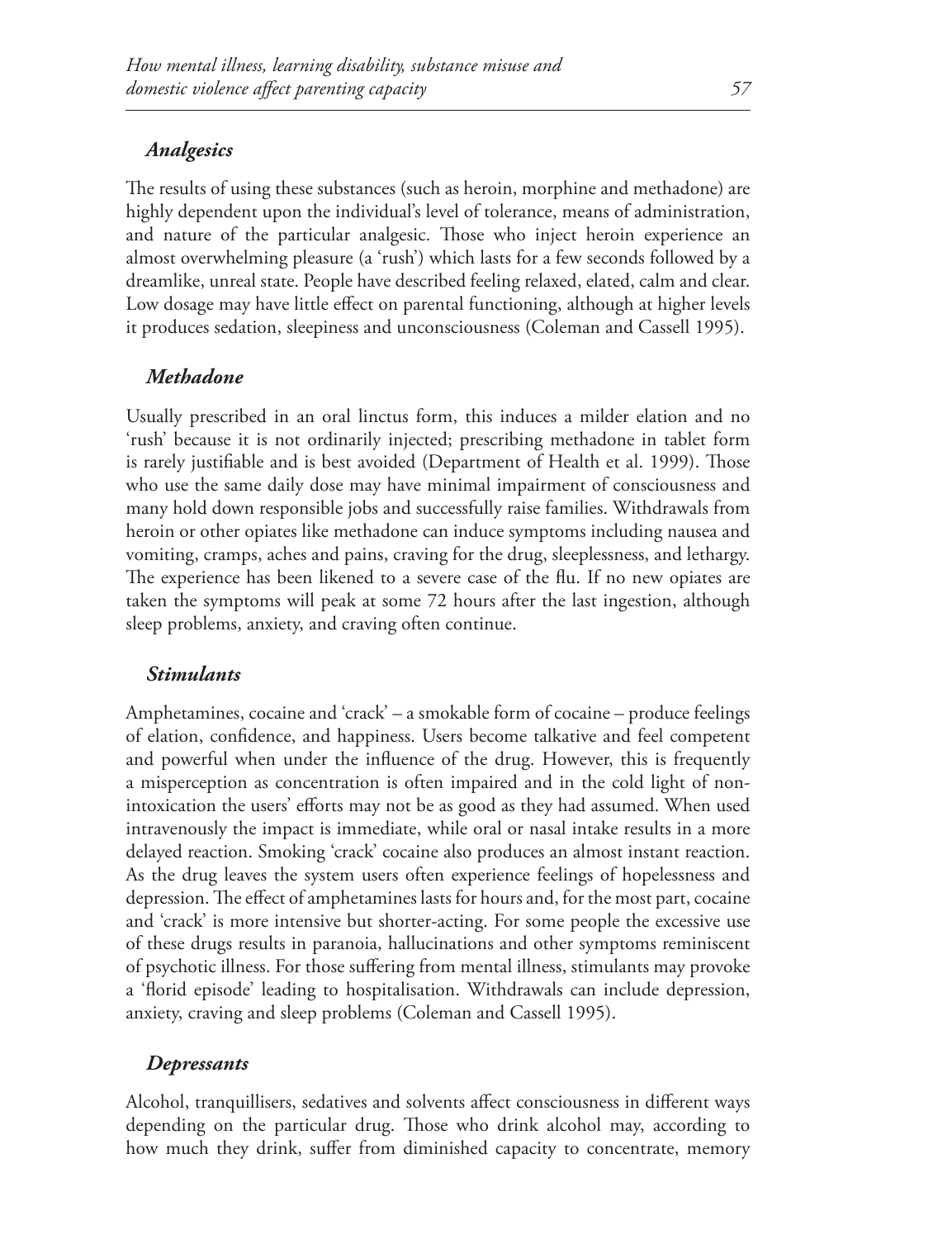impairment and reduced psychomotor co-ordination. Speech is often slurred and inhibitions lost, which can result in diminished self-control and violence. The effects of alcohol are mediated by tolerance, expectation, personality and social setting.

Tranquilliser users can feel calm and relaxed on small doses but consciousness may be lost when using larger doses or when depressants are mixed with alcohol. Such a cocktail is particularly dangerous because it enhances the consequences of alcohol while increasing the risk of overdose. The same is true of sedatives such as sleeping pills. Withdrawals for alcohol range from the symptoms of a mild hangover to epileptic-type fits, hallucinations, heavy perspiration, vomiting and tremulousness in the most severe cases. Tranquilliser and sedative withdrawals can include anxiety, irritability, sleeplessness and depression (Coleman and Cassell 1995).

### *Hallucinogenic drugs*

Cannabis is the mildest form of this group of drugs, which also includes LSD, Ecstasy and 'magic mushrooms'. Cannabis is most commonly ingested through smoking and the effects begin about 10 or 15 minutes after the first inhalation. The user usually feels calm, relaxed and has heightened awareness. Under the influence of cannabis memory is sometimes impaired, concentration becomes difficult and the user may lose all sense of time. LSD and magic mushrooms cause visual and other types of hallucinations, which can last for 12 hours or more (especially with LSD and shorter periods for magic mushrooms). Sensual experience will be enhanced or altered when under the influence of these drugs. Adverse reactions can be depersonalisation, hallucinations, paranoia and panic attacks but these are not common among those who use the drug moderately. Withdrawals tend to include sleep problems, anxiety and sometimes mild cravings. Flashbacks (a brief hallucinogenic experience – often less than a minute) can occur with LSD and less commonly with magic mushrooms, long after the initial experience.

For those with the most difficult and complex alcohol and drug problems, it is likely that problematic use will continue over time. Treatment may well prolong periods of abstinence or controlled use but relapse, in many cases, should be expected. The nature of most community services is such that many clients drop in and out of services according to their own needs, attitudes and behaviour. It should not be assumed that simply because a parent is receiving services they are abstinent or even in control of their alcohol or drug use. Nor can it be assumed that if they have dropped out of treatment they are problematically using alcohol or drugs.

## Physical and psychological impact of domestic violence

Our earlier exploration of domestic violence and gender revealed that in the majority (87%) of reported incidents of domestic violence, women are the victims and men the perpetrators. However, epidemiological studies, which use the Conflict Tactics Scale (CTS) and involve self-report questionnaires such as the British Crime Survey (Walby and Allen 2004), question the role specificity of violence.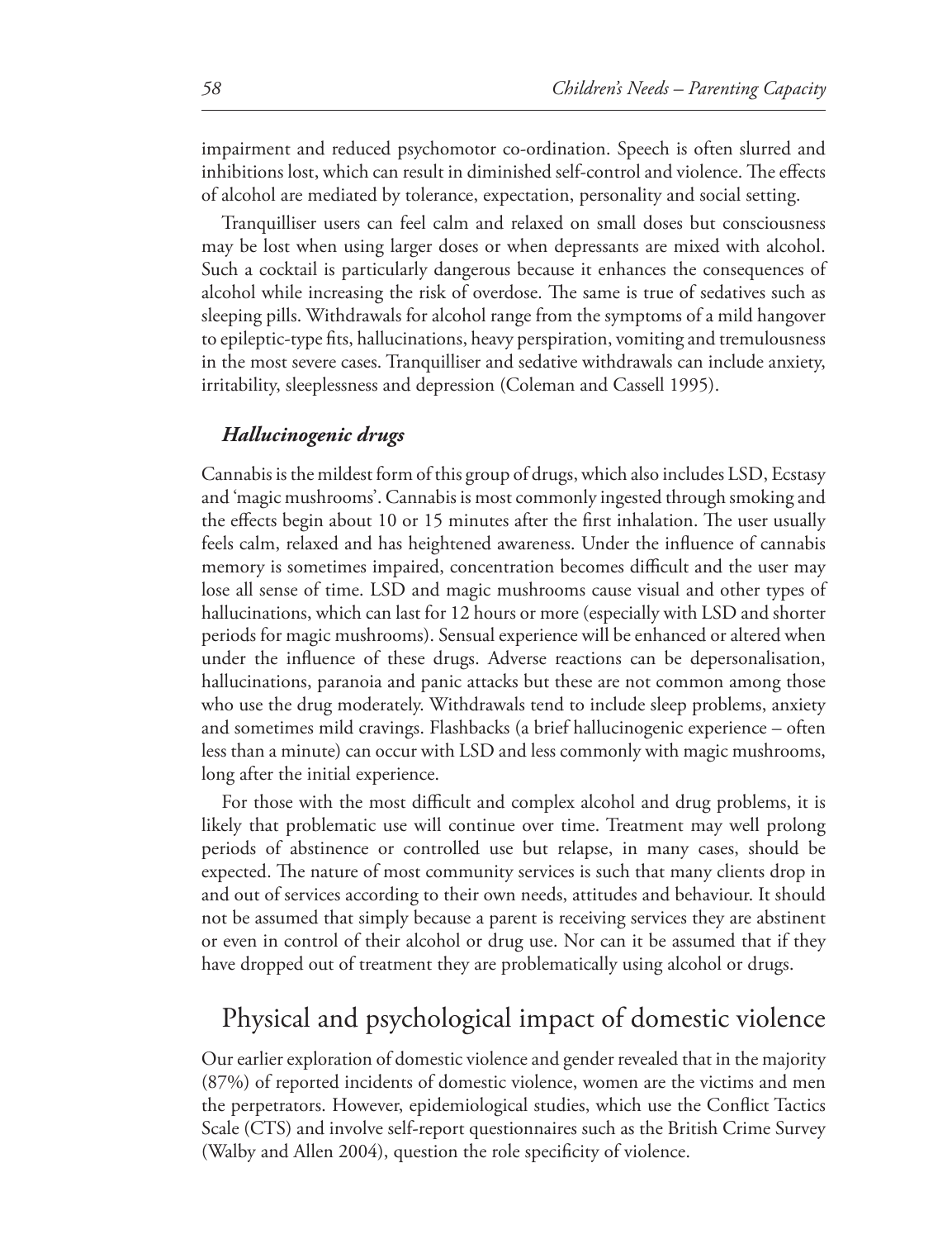But one drawback to research findings based on the CTS is that the scale fails to take account of the social context, severity or consequences of the assault or the controlling effect on the women of threatened violence by their male partners (see for example Dobash and Dobash 1992; Ross 1996). Men's physical strength generally means that women are at much greater risk of sustaining injuries in domestic conflict. Domestic violence is the most frequent cause of women's injuries and is greater than the combined causes of all other injuries to women (Goldsmith and Vera 2000). The emphasis on men's violence against women is also reflected by findings from the Duluth Community Abuse Programme in Minnesota (Pence and McMahon 1998). Over an 18-year period, where female as well as male abusers were vigorously pursued within criminal justice strategies, women never comprised more than 7% of those attending the perpetrators' programmes.

Weighing the evidence from research (which suggests that on balance women are the main victims and survivors of domestic violence) and because little is known about the experiences of men in situations of domestic violence (either as victims or perpetrators), this section concentrates on women's experiences. A focus on violence against women is also relevant for the following reasons.

- In the majority of families which involve domestic violence it is the women's role to look after the children.
- Violent husbands or partners are less likely to be involved in parenting their children compared to their non-violent counterparts (Holt et al. 2008).
- When domestic violence results in family separation, children usually remain with the mother (Maidment 1976; Eekelaar and Clive 1977).

The mother's capacity to look after her children is affected by the severity of the violence she experiences. In the extreme it can result in her death, directly as a result of the assault or indirectly through suicide. Domestic violence can also lead to injury severe enough to warrant medical attention including hospitalisation. Nearly a third of cases reported to the British Crime Survey required medical attention: 59% resulted in an injury and 13% in broken bones (British Crime Survey 1996). Assault can take the form of slapping, punching, kicking, burns and stabbing, sexual abuse and rape, with the consequences being black eyes, bruising and broken bones (Mullender 2004; Cleaver et al. 2007).

*I've seen him kick and punch, and pull her hair. Once he threw petrol over her. I remember him cutting my mum's lips.*

(Thirteen-year-old girl, quoted in Humphreys and Stanley 2006, p.55)

Domestic violence is rarely confined to physical assaults but involves a mixture of physical and psychological violence.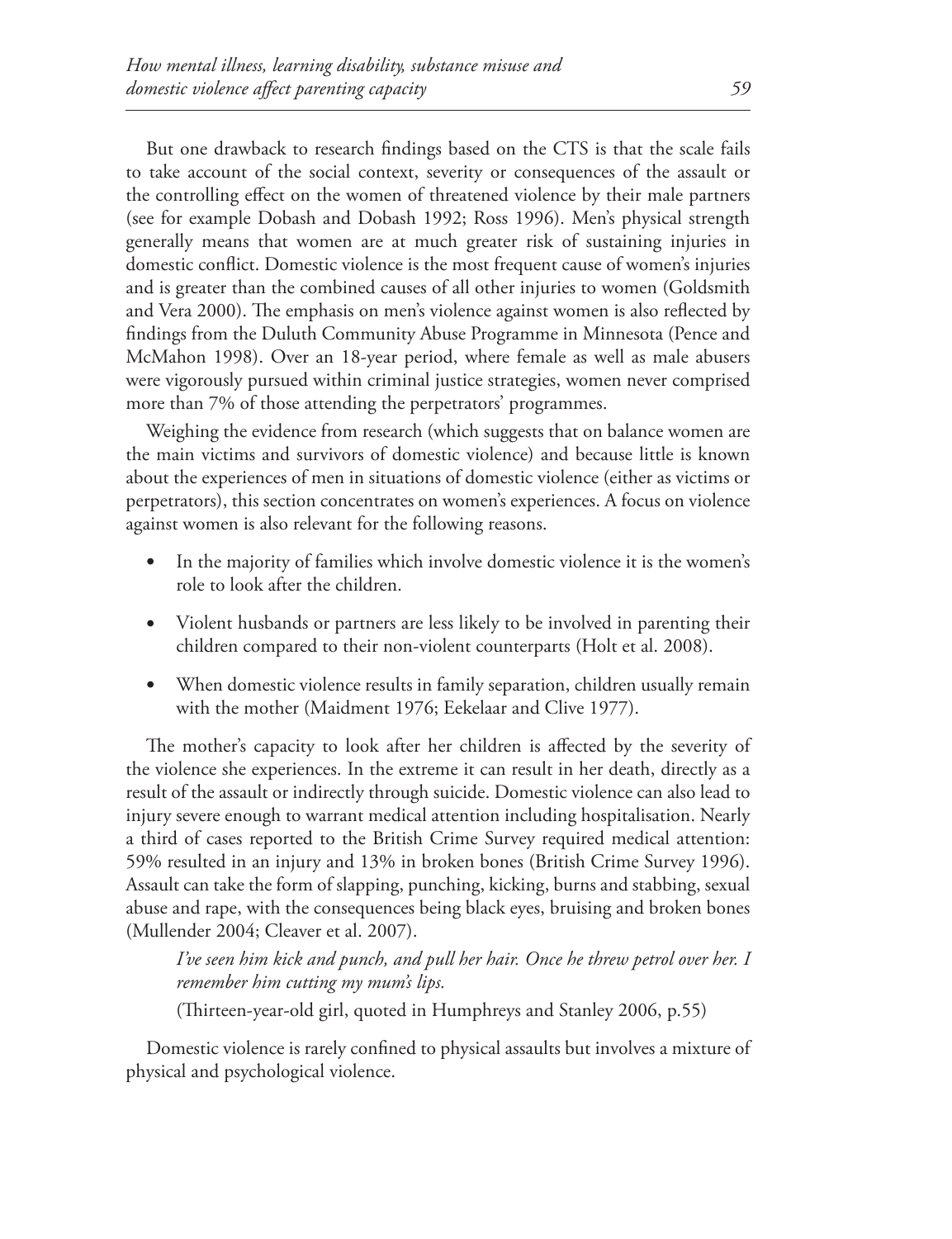*It was physical and mental. It was more mental violence ... (but) it was physical as well. He's knocked me unconscious a few times and strangled me. He stabbed me once with a knife, but it was more mental, you know. He was driving me mad. I thought I was going crazy...*

(Mother, quoted in Malos and Hague 1997, p.402)

Female victims can be exposed to emotional abuse, constant criticism, undermining and humiliation (Hester and Radford 1995). Consequently, even when the impact is less obvious physically, domestic violence can have profoundly negative effects on women's mental health. There is considerable evidence that women exposed to domestic violence suffer a loss of confidence, depression, feelings of degradation, problems with sleep and increased isolation, and use medication and alcohol more frequently (Casanueva et al. 2009). Indeed, the experiences of women living in violent relationships have been likened to that of hostages and victims of torture (Graham et al. 1988). Holt and colleagues' (2008) review of the literature identified one- to two-thirds of abused women experience post-traumatic stress disorder, low self-esteem, depression and anxiety.

*I was a nervous wreck. I was just like a gibbering idiot. I had no confidence, no self esteem. I thought I was the most useless thing ... because when you are being told all the time that you are crap, you sort of eventually begin to believe it.* (Mother, quoted in NCH Action for Children 1994, p.45)

Domestic violence emerges over time, often after the relationship has become well established. The initial incident is rarely unambiguous and frequently the man initially begs forgiveness, offering reassurances and promises to change. In response many women blame themselves for the situation, turning their anger and sense of failure upon themselves (Kirkwood 1993; Morely and Mullender 1994). Assaults, however, are rarely isolated incidents and, after the initial attack, domestic violence can become a recurring problem. A recognised pattern often develops, which may include a build-up of tension, an eruption of violence followed by pleas for forgiveness, a brief reunion and a return to former stability. Women's difficulties in leaving abusive men are reflected by the NCH report, which found the average duration of violent relationships to be 7.3 years (NCH Action for Children 1994).

Superficially, leaving a partner is an obvious solution for an abused woman. Although some women do take this route out, the decision is rarely easy. Most women feel committed to their relationship and responsible for the children; some feel emotionally and financially dependent and think they will be unable to survive on their own, and some believe that they or their children will be hurt or killed if they leave, or that their children will be taken into care (Office of the Tanaiste 1997). The decision to leave can place women and children in an increasingly vulnerable position. For many, the point of departure triggers a violent assault by their male partner as he tries to exert control and prevent her departure (Kirkwood 1993).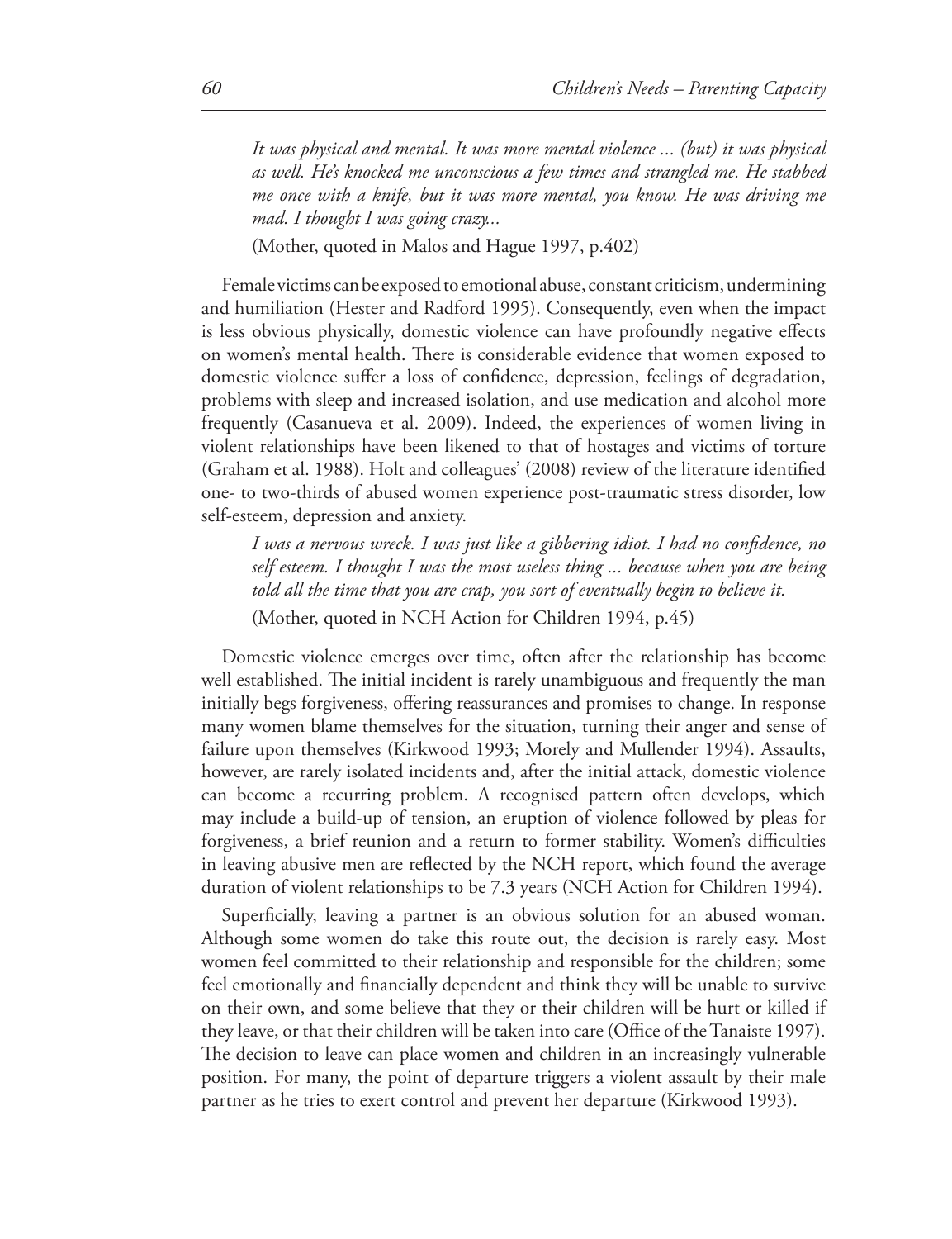The fear that children will be taken into care is even more acutely felt when the abused woman is from an ethnic minority group. In these circumstances the woman may perceive official agencies as threatening (particularly if she is of refugee status), believe that her culture will be misinterpreted, or have little faith in her ability to explain her situation (Maitra 1995; Hyton 1997). Women's Aid provides specialist help and advice to women from different cultural groups and interpreters for those whose preferred language is not English (Women's Aid 2008). This fear of statutory agencies is understandable, particularly when considering the over-representation of black children in the public care system (Courtney et al. 1996; Bernard quoted in McGee 1996).

Greater hurdles must be overcome by disabled women seeking help. They may be dependent upon their abuser who may also be their carer and the main carer of the children, they may fear losing community care packages and find that much-needed adaptations to the home are not easily transferable.

In spite of the difficulties of leaving home, it would be misleading to assume that all women submissively accept living in a violent relationship. Research has shown that some women do try to discuss the abuse with their partner or talk to friends and relatives, while others call the police or seek refuge (Kelly 1988; Hoff 1990). The British Crime Survey showed that leaving was the best avenue of escape from domestic violence. However, separation does not always result in a cessation of violence; for 37% of women the violence increased, took a different form (for example stalking), remained the same or commenced following separation (Walby and Allen 2004). Men who were most violent when living with women continued to be the most violent following separation (Humphreys and Stanley 2006).

# **Impact on parenting**

*Parenting can be defined as those activities and behaviours of caregiving adults that are needed by children to enable them to function successfully as adults, within their culture.*

(Jones 2009)

In order to achieve this, those who are responsible for parenting must provide the child with basic care, ensure their safety, provide emotional warmth, provide appropriate stimulation, offer guidance and boundaries and provide the child with stability (see the box on dimensions of parenting capacity for a detailed description).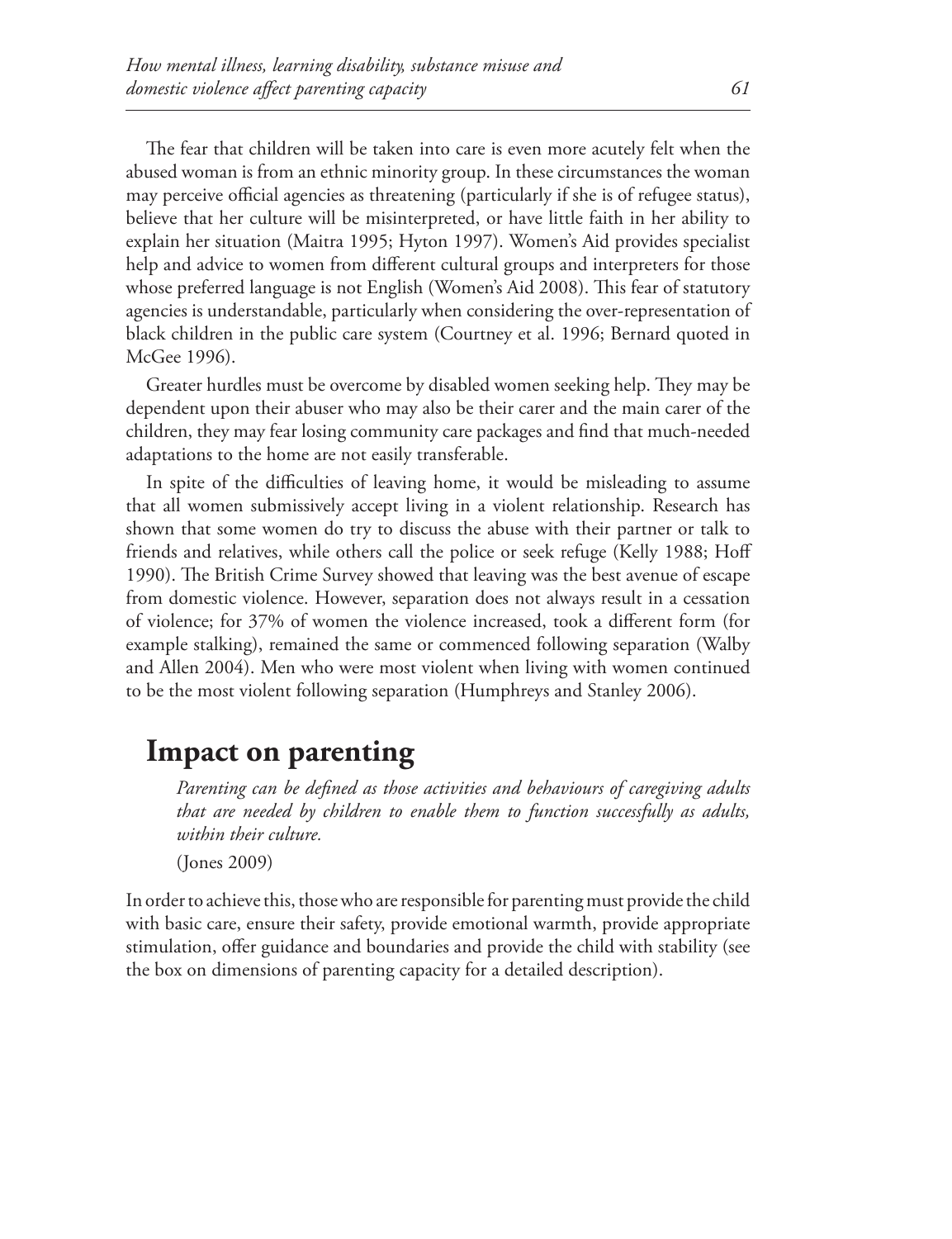## **Dimensions of parenting capacity**

#### *Basic care*

Providing for the child's physical needs, and appropriate medical and dental care.

Includes provision of food, drink, warmth, shelter, clean and appropriate clothing and adequate personal hygiene.

### *Ensuring safety*

Ensuring the child is adequately protected from harm or danger.

Includes protection from significant harm or danger, and from contact with unsafe adults/other children and from self-harm. Recognition of hazards and danger both in the home and elsewhere.

### *Emotional warmth*

Ensuring the child's emotional needs are met, and giving the child a sense of being specially valued and a positive sense of their own racial and cultural identity.

Includes ensuring the child's requirements for secure, stable and affectionate relationships with significant adults, with appropriate sensitivity and responsiveness to the child's needs. Appropriate physical contact, comfort and cuddling sufficient to demonstrate warm regard, praise and encouragement.

### *Stimulation*

Promoting the child's learning and intellectual development through encouragement and cognitive stimulation and promoting social opportunities.

Includes facilitating the child's cognitive development and potential through interaction, communication, talking and responding to the child's language and questions, encouraging and joining the child's play, and promoting educational opportunities. Enabling the child to experience success and ensuring school attendance or equivalent opportunity. Facilitating the child to meet challenges of life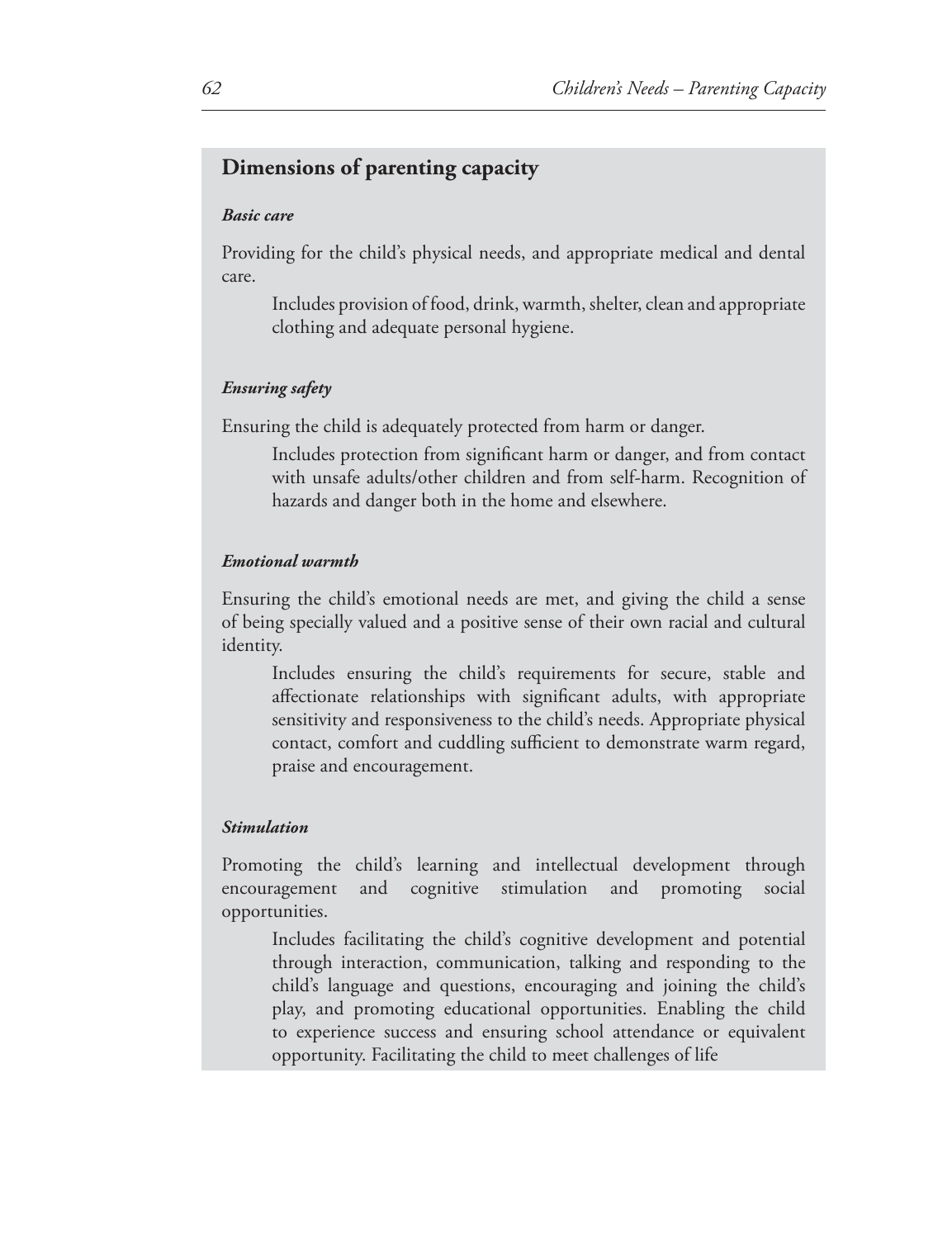### *Guidance and boundaries*

Enabling the child to regulate their own emotions and behaviour.

The key parental tasks are demonstrating and modelling appropriate behaviour and control of emotions and interactions with others, and giving guidance which involves setting boundaries, so that the child is able to develop an internal model of moral values and conscience and social behaviour appropriate for the society within which they will grow up. The aim is to enable the child to grow into an autonomous adult, holding their own values, and able to demonstrate appropriate behaviour with others rather than having to be dependent on rules outside themselves. This includes not over-protecting children from exploratory and learning experiences.

Includes social problem solving, anger management, consideration for others and effective discipline and shaping behaviour.

## *Stability*

Providing a sufficiently stable family environment to enable a child to develop and maintain a secure attachment to the primary caregiver(s) in order to ensure optimal development.

Includes ensuring that secure attachments are not disrupted, providing consistency of emotional warmth over time and responding in a similar manner to the same behaviour. Parental responses change and develop according to the child's developmental progress. In addition, ensuring children keep in contact with important family members and significant others.

(Reproduced from Department of Health et al. 2000, p.21, paragraph 2.12)

# Impact of a single disorder

To suggest that all parents who suffer from mental illness, learning disability, problem alcohol/drug use or are subjected to or perpetrate domestic violence present a danger to their children is misleading and dangerous. Indeed, much research indicates that, with adequate support, parents who are experiencing a single disorder are often able to be effective and loving parents and present little risk of significant harm to children.

## *Mental illness*

Rutter and Quinton (1984) in their four-year follow-up study of children, found two-thirds of those in families where there was parental mental illness suffered no long-term behavioural or emotional difficulties. In fact, many parents with mental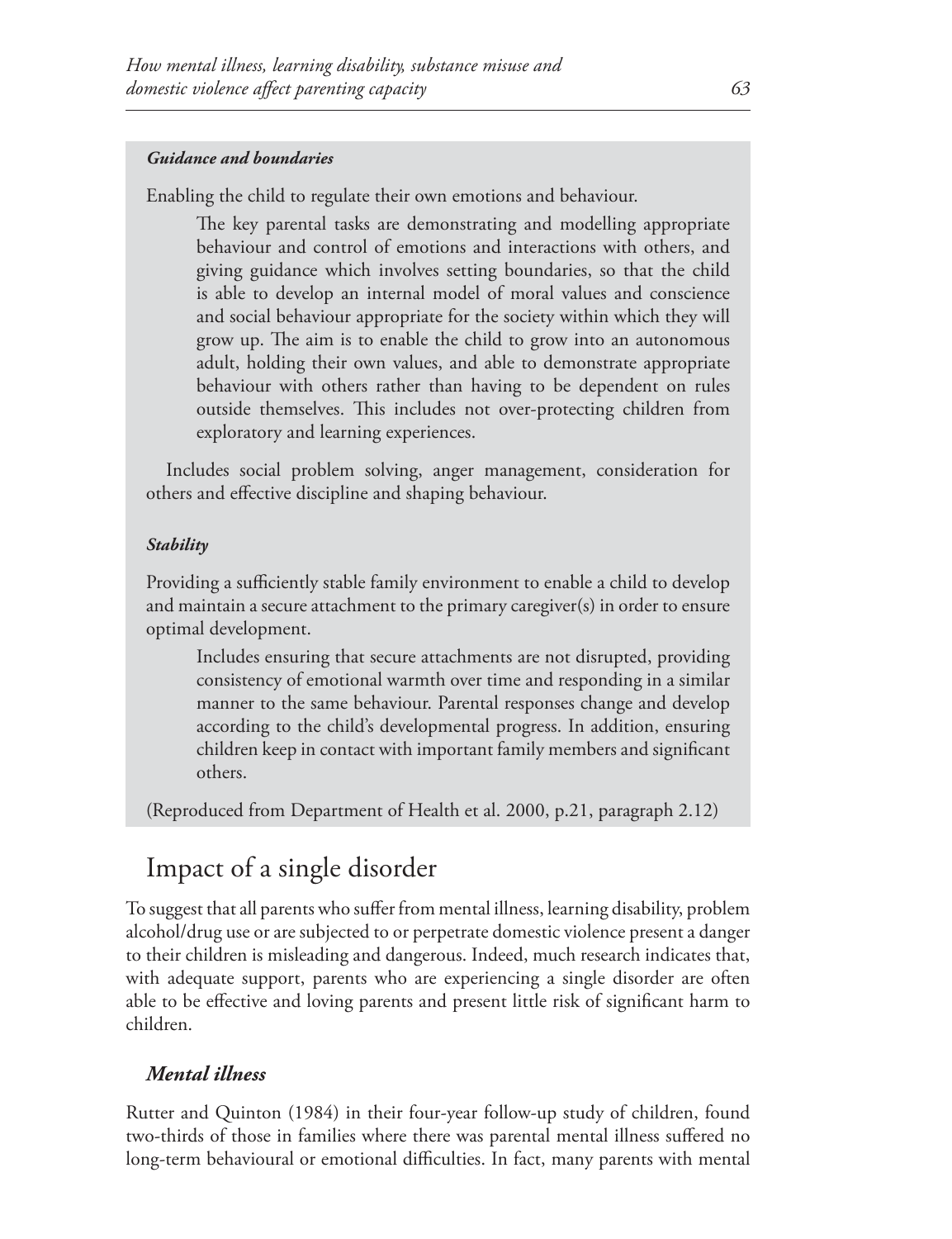illness regard the bond between themselves and their children as especially strong and close (Ackerson 2003) and negative effects can be offset with adequate support.

*A serious mental illness can adversely affect an individual's ability to parent, but it is possible, if provided with adequate resources, that many individuals with a serious mental illness are able to successfully care for their children.*

(Reupert and Maybery 2007, p.365)

### *Learning disabilities*

Similarly, there is no foundation for presuming that parents with learning disabilities will inevitably neglect or abuse their children. Virtually all the available research suggests that most parents with a learning disability provide adequate care; much of the inadequate child care is the product of poverty, debt and poor housing (Booth and Booth 1996). With sufficient support parental learning disability does not affect child outcomes (Booth and Booth 1997).

*...a key factor distinguishing children who remained living safely with their parents from those who did not show satisfactory progress and those who were removed was the presence of a non-abusive adult such as a partner or relative.* (Cleaver and Nicholson 2007)

#### *Problem substance use or domestic violence*

Furthermore, there is considerable evidence that many, if not most, children of parents with problem alcohol and drug use eventually 'outgrow' their troubled childhood and develop into balanced, productive adults and parents (Tweed 1991; Velleman and Orford 2001; Daniel et al. 2009). Similarly, growing up in violent households does not automatically result in long-term problems for children. General population studies found that *'Although marital disharmony increases the risk to children of demonstrating psychiatric disturbance, most children in disharmonious homes do not show problems'* (Jenkins and Smith 1990, p.60).

#### *Relationship between parents and children*

Individual members of the family do not exist in isolation, and the child's own personality and needs will impact on their parents or carers, particularly when parenting takes place in an unsupportive environment (see Jones 2009 for a contemporary view of parenting). The relationship between parents and children is a two-way process that functions in a circular fashion; the emotions and behaviour of one player (i.e. the parent) affect the emotions and behaviour of the other (the child) and the consequent feedback results in each modifying their behaviour.

For example, adjusting to a new baby will test any parent, but parents face additional challenges when the infant is showing withdrawal symptoms (such as high-pitched crying and feeding difficulties) as a result of drugs taken by the mother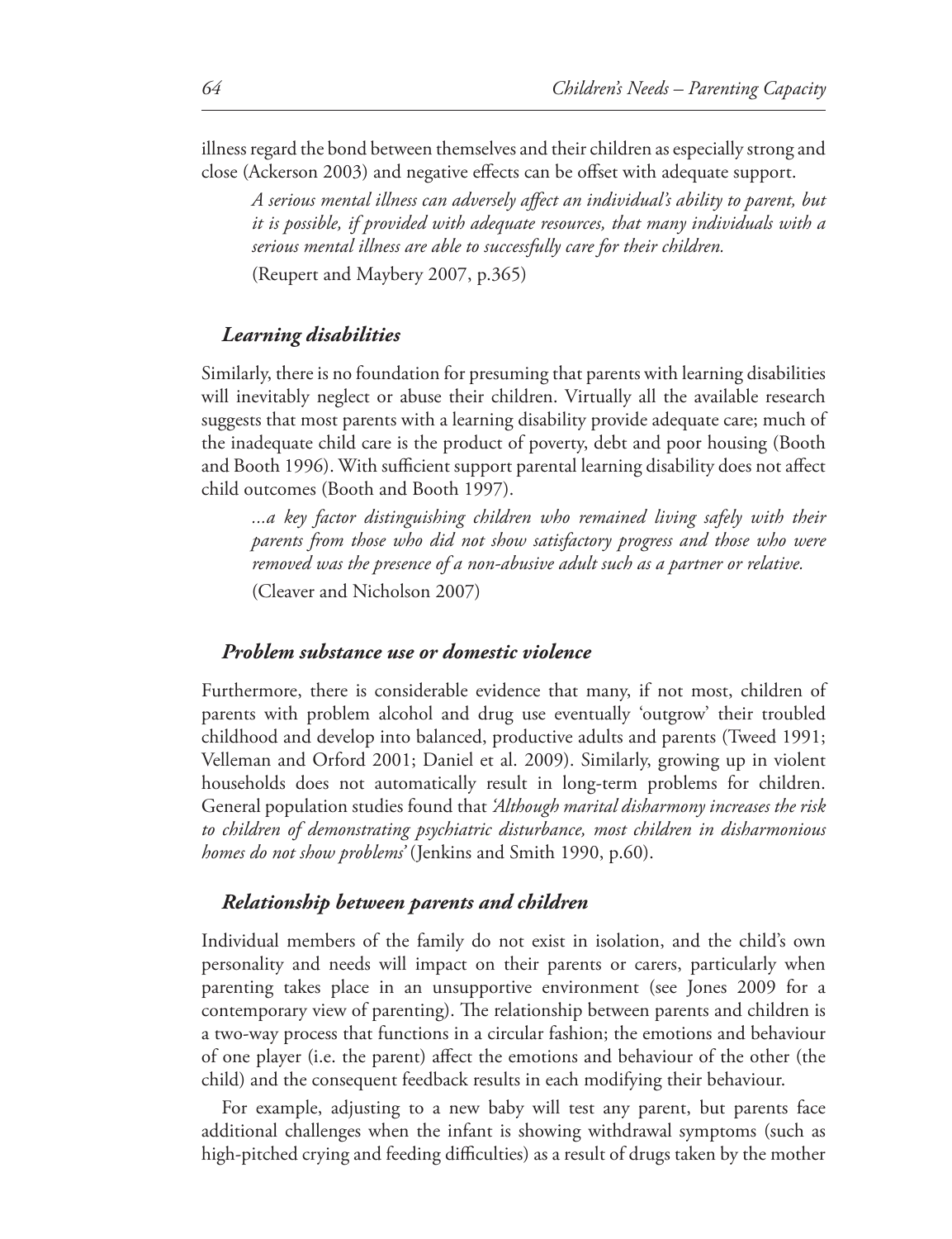during pregnancy. Furthermore, the mother's capacity to deal with her needy baby may be reduced by her own drug needs. The foundation of the developing relationship between parent and child will be stronger when parents have the capacity to respond to their baby's needs and find the reactions of their infant rewarding (Aldgate and Jones 2006).

# Impact of multiple problems

While caution is needed in making assumptions about the impact on children of parental mental illness, learning disability, problem alcohol/drug use and domestic violence, it is important to acknowledge the ways in which these issues interact and the extent to which such problems may be associated with other parental experiences such as abuse, neglect or loss in childhood (Bifulco and Moran 1998).

Although a single issue such as mental illness may not detrimentally affect parenting capacity, there is considerable evidence that many parents also experience other difficulties (Cleaver and Walker with Meadows 2004; Velleman and Reuber 2007). For example, adults with mental health problems are more likely than those without to abuse drugs or alcohol; similarly, those who abuse drugs have a markedly increased lifetime occurrence of diagnosable psychopathology (Spotts and Shontz 1991; Beckwith et al. 1999).

*Mum describes herself as having a series of difficult life experiences. She reports experiencing domestic violence in all her relationships and has a variety of physical health problems and has intermittent chronic depression, specific learning disabilities and agoraphobia. A family history of both learning difficulties and mental health problems exists.*

(Cleaver and Nicholson 2007, p.42)

It is the 'multiplicative' impact of combinations of factors that have been found to increase the risk of harm to children. For example, the risk of child abuse increased 14-fold when parents had themselves been abused in childhood, if the parent was under twenty-one, had been treated for mental health problems or had a partner with violent tendencies (Dixon et al. 2005a, 2005b). Research has shown that mothers who experience depression after childbirth, compared to those who do not, are 20% more dependent on alcohol (Woodcock and Sheppard 2002). Alcohol dependence linked to depression is generally associated with poorer, less consistent parenting. Research suggests that in such cases women's capacity to empathise with and respond to their children's needs is overwhelmed by their own needs where *'alcohol dependence is present alongside depression, there is greater concern about the 'dangerousness' of the situation'* (Woodcock and Sheppard 2002, p.243).

The prevalence of co-morbidity also places children of parents with learning disabilities at increased risk of abuse and neglect (McConnell and Llewellyn 2000). In most cases where there are concerns over the safety and welfare of the children, parents with learning disabilities also experience poor mental and physical health,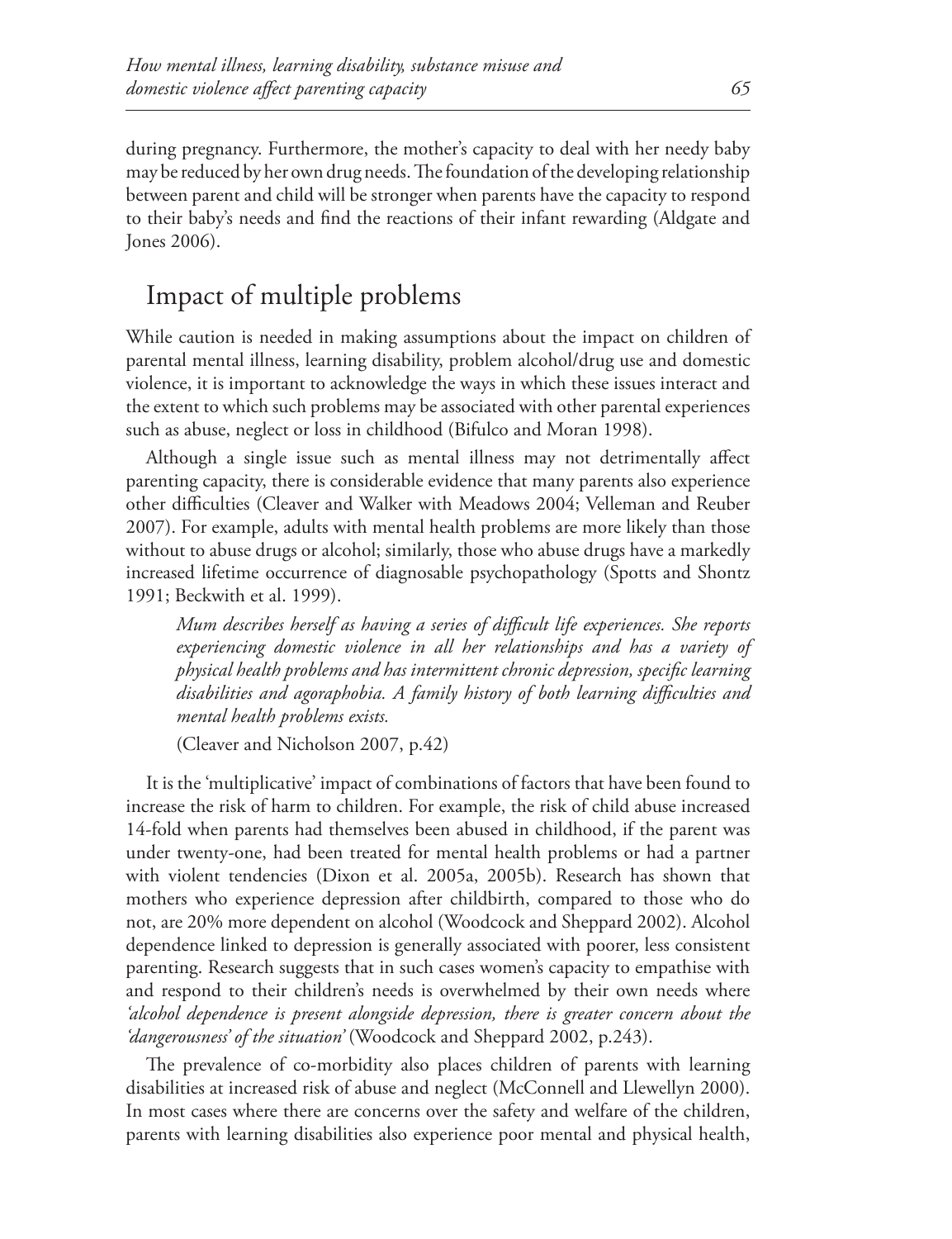domestic violence, problem alcohol or drug use, have a history of childhood abuse, growing up in care or a combination of these (Cleaver and Nicholson 2007).

Although there is substantial evidence showing that a combination of parental mental illness, learning disability and problem substance misuse increases the risk to children's safety and welfare, the best predictor of adverse long-term effects on children is the co-existence with family disharmony and violence. This is reinforced by the findings from serious case reviews *'...domestic violence, substance misuse, mental health problems and neglect were frequent factors in the families' backgrounds, and it is the combination of these factors which is particularly 'toxic''* (Brandon et al 2010, p.iii).

In contrast, when families remain cohesive and harmonious, research would suggest that many children, despite experiencing difficulties during childhood, are resilient and do not go on to have more problems in adulthood than other people (see Quinton and Rutter 1985 for mental illness; Velleman and Orford 2001 and Cleaver et al. 2007 for substance misuse; Cleaver and Nicholson 2007 for learning disability).

# Aspects of parenting

To understand the ways in which parental mental illness, learning disability, excessive drinking, drug misuse, and domestic violence may affect children's health and development and indeed their safety, the following aspects of parenting are examined:

- parenting skills
- parents' perceptions
- control of emotions
- neglect of physical needs
- parent–child attachment relationships
- separation of children and parents.

## Parenting skills

There is considerable research evidence which suggests that mental illness, learning disability, problem drinking or drug use and domestic violence affects parenting skills. For example, apathy and listlessness, classic symptoms of depression, which may be mirrored in those who use illicit drugs or are subject to domestic violence, mean parents have difficulty in organising day-to-day living. As a result they are often unpredictable, inconsistent and ineffective in their parenting (see Oyserman et al. 2000 for mental illness; Cleaver and Nicholson 2007 for learning disability; Barnard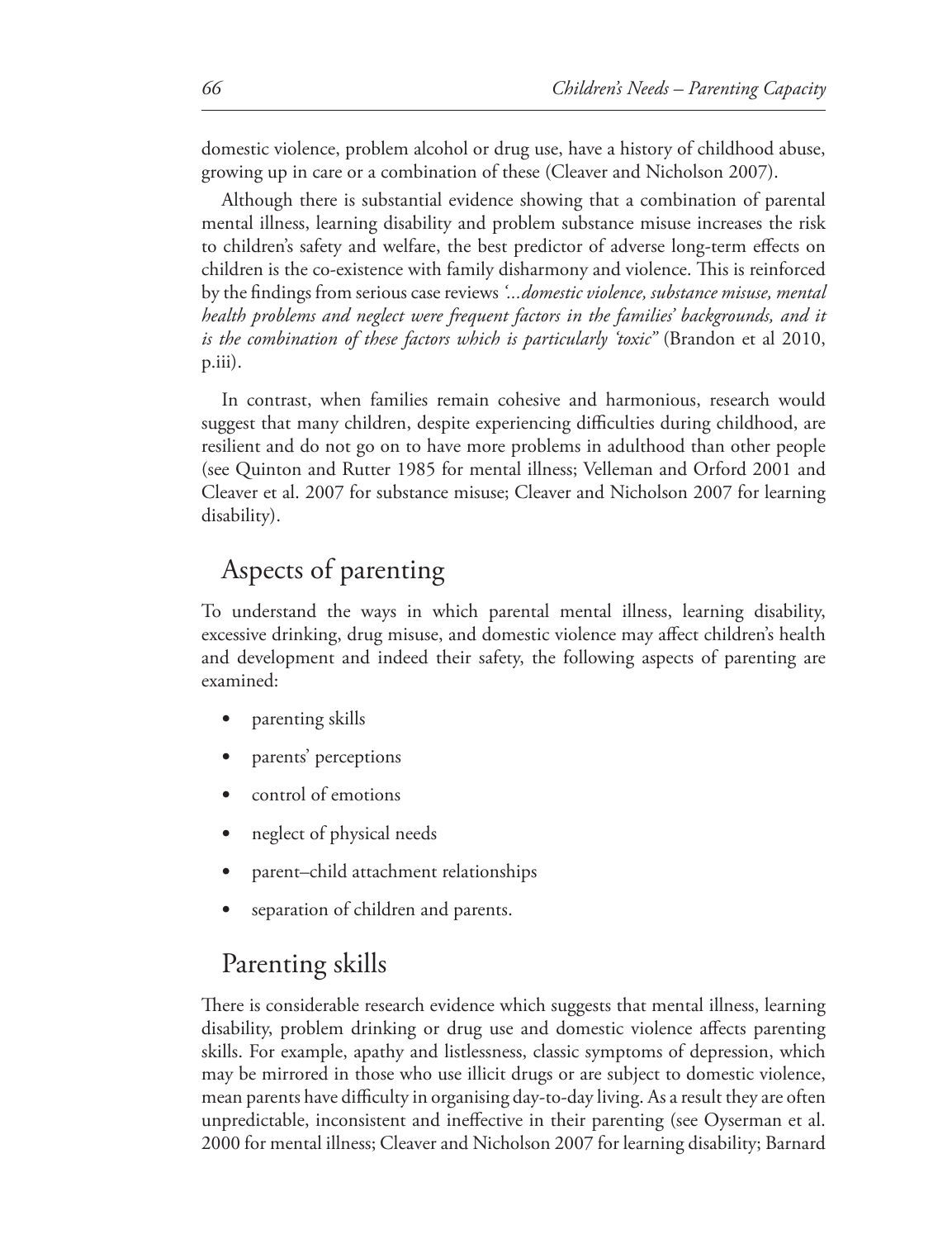2007 for problem substance misuse; Stanley et al 2009 for domestic violence). A sense of apathy, feelings of inadequacy or a poor skill-set can affect the quality of parents' interactions with their children. Devoting time to playing, talking, going out and taking an interest in their child's world may, at times, prove too difficult.

Research shows that when children are referred to children's social care services, initial assessments reveal that over half the children (57%) of parents with a learning disability were not being provided with adequate stimulation – the rate fell to 30% both for children living with substance-misusing parents and those living with domestic violence1 (Cleaver et al. 2007; Cleaver and Nicholson 2007).

Parents with learning disabilities need much encouragement, support and training to acquire the necessary skills to bring up a child. Limited literacy means that information about how to parent cannot be gleaned from reading relevant leaflets and magazine articles; a restricted vocabulary and difficulty in understanding abstract concepts makes it harder to comprehend and retain the information given by professionals such as health visitors and midwives. When new skills are gained, parents with learning disabilities have more difficulty than other parents in generalising newly acquired skills to keep abreast of their child's developmental progress. Parenting is also hampered because a learning disability makes it hard to establish routines and to cope adequately with unexpected and unanticipated events; life can easily become disorganised.

A disorganised lifestyle will have a differential impact on children depending on their age, development and personality. A lack of supervision leaves babies, young children and disabled children particularly vulnerable, but older children are also at risk of neglect. For example, some parents who are opiate dependent allow others to inject heroin in their homes, despite believing that their drug dependence and associated lifestyle are potentially harmful to their children (Hogan 2003).

*The children were being left to their own devices. Danielle (aged 8 years) was left in the bedroom alone and unsupervised with drug-using men in the house. She*  was at risk of anything. They could have abused her. They were high on drugs. *Morgan (aged 4 years) was also unsupervised.*

(Social worker's notes on a family referred to children's social care, quoted in Cleaver et al. 2007, p.87; mother depressed, her partner a drug misuser)

Initial assessments carried out by social workers in children's social care showed that parents were not adequately ensuring their child's safety in 93% of cases where children lived with substance-misusing parents, 73% of cases where children lived with domestic violence and 58% of cases where a parent had a learning disability<sup>2</sup> (Cleaver et al. 2007; Cleaver and Nicholson 2007).

<sup>1</sup> The statistics provided are the result of a re-analysis of data gathered for two research studies: Cleaver and Nicholson 2007 and Cleaver et al. 2007. The research did not cover children living with mentally ill parents and, consequently, such detailed information is not available.

<sup>2</sup> See footnote 1.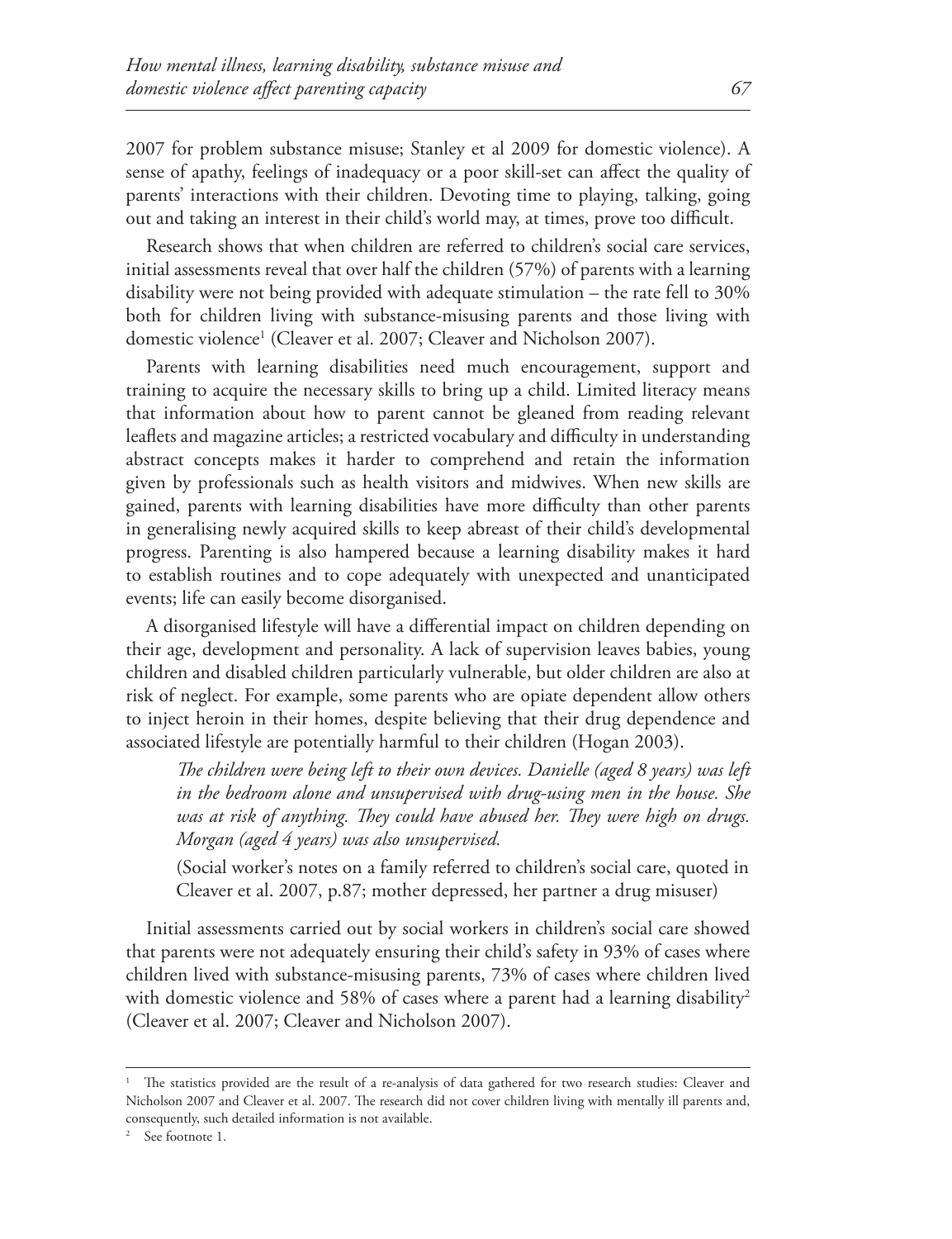Difficulty in organising day-to-day living means that the rituals and routines which cement family relationships are difficult to sustain. For example, mental illness, learning disability, alcohol or drug misuse or domestic violence make it difficult for the family to plan anything in advance or to stick to familiar routines such as meal times, bedtimes and getting children off to school (Hogan and Higgins 2001).

*Probably the only routine they had was my drug use and me getting my drugs, that was the only routine.*

(Drug-misusing parent, quoted in Barnard 2007, p.65)

Important events may be disrupted, for example birthdays forgotten, key events at school missed, Christmas and birthdays ruined and planned holidays abandoned.

*A couple of Christmases ago, she was sober from the 18th to the 26th … And we went out shopping and we been skating. We done a lot within those days. But then she went back to the drink.*

(Rachel 17, mother alcohol misuser, quoted in Bancroft et al. 2004, p.21)

## Parents' perceptions

Domestic violence, parental mental illness, learning disability and problem alcohol and drug use can all affect parents' perception of the world. Excessive drinking or drug use, epilepsy (a frequent concomitant with learning disability) or the consequences of a violent attack can cause a parent to lose consciousness. If there is someone else present to look after the children then this matters less to the physical care of the child, although the emotional impact is not necessarily diminished. However, when no provision has been made and there is no responsible adult present, parental unconsciousness means children must fend for themselves. If children incur injury or fall ill during this time it is unlikely that many will be able to adequately attend to their own needs or know how or where to get help.

*Cos if I'm lying on the couch strung out, I'll not want to do nothing with him and if I'm lying full of it, I'll lie and sleep so ... I've not done much with him cause he's always wanting to do stuff, play games with you or something.*

(Parent, quoted in Barnard 2007, p.77)

Further evidence that parents who misuse drugs are aware of the potential harm this may have on their children comes from a review of the literature on child neglect (Daniel et al. 2009).

Mental illness, learning disability, problem alcohol or drug use or domestic violence can result in parents having a warped view of the world. Distorted parental perceptions can impact on parenting in a number of ways: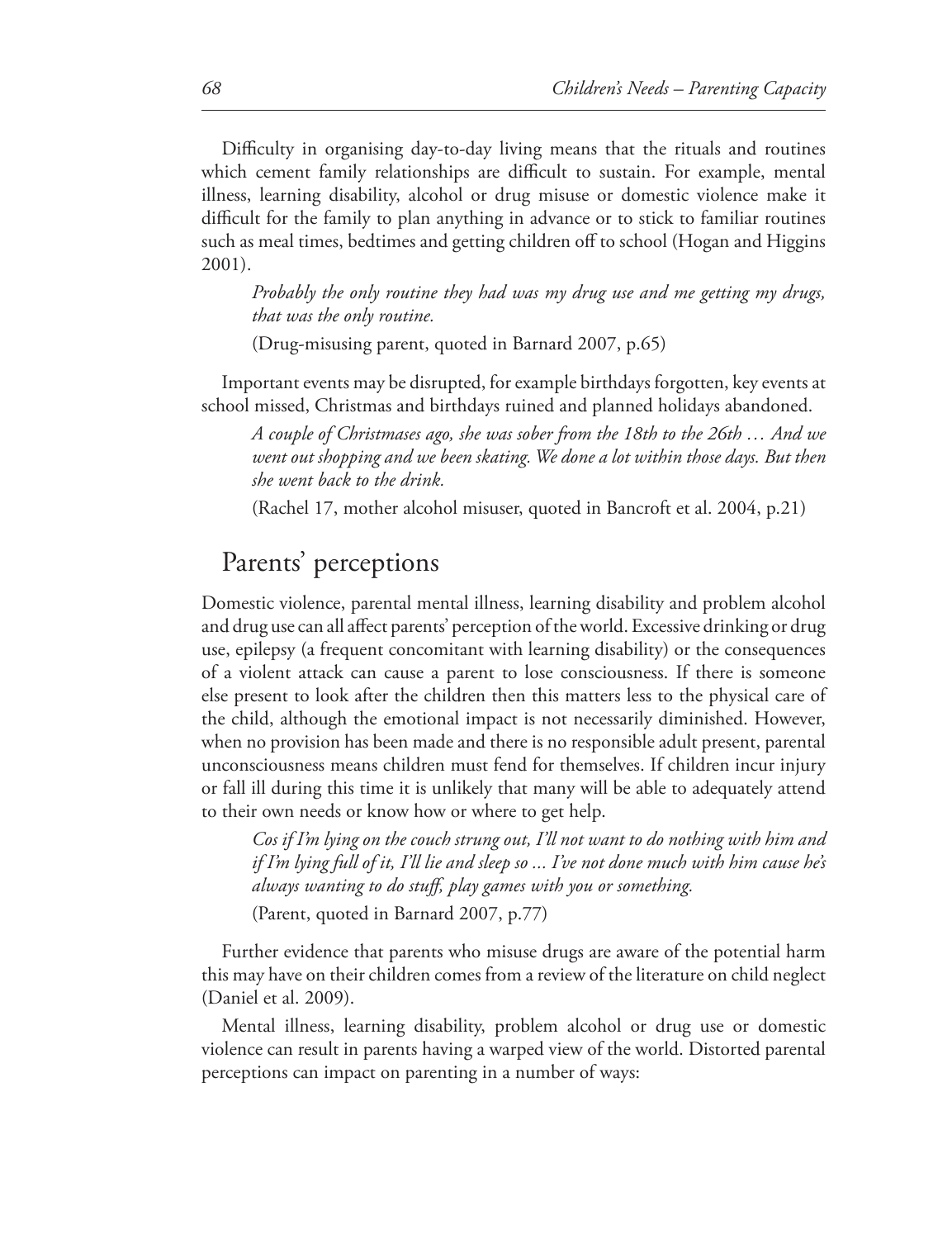• Depressed mothers may see themselves as inferior parents, less competent and adequate than non-depressed parents (see for example Reupert and Maybery 2007). Similar negative self-perceptions have been found for women who are subjected to domestic violence (Humphreys and Stanley 2006), those with an alcohol or drug problem (Hogan and Higgins 2001), and parents with a learning disability (Cleaver and Nicholson 2007).

*You just sit down and put needles in your arm, you don't care ... always trying to get money and wondering where you'll get your next hit. It's hard being with them crying in your face and you're sick, you're roaring and shouting at them... it's not fair on the kids. She used to go to me ma's a lot, she was happier with her.*

(Drug-using mother of 9-year-old girl, quoted in Hogan and Higgins 2001, p.11)

• Parental problems may lead parents to have a distorted view of their children. For example, in cases of maternal depression children may be perceived as having behaviour problems which are not substantiated by objective measures (Fergusson et al. 1995). In other circumstances, a particular child may be blamed for the parent's current distress, or alternatively, one child may be seen as a saviour and main source of solace (for mental illness see for example Rutter 1990; for domestic violence see Emery 1982).

A distorted view of the child can affect the parents' capacity to provide adequate guidance and boundaries. Initial assessments carried out by social workers showed that in 68% of cases parents with learning disabilities did not provide adequate guidance and boundaries for their children, this applied to over half of cases (54%) where the child lived with a substance-misusing parent and a similar proportion of cases (51%) where the child lived with domestic violence<sup>3</sup> (Cleaver et al. 2007; Cleaver and Nicholson 2007).

# Control of emotions

Depression can make parents irritable and angry with children, and depressed mothers are less likely to be emotionally available and affectionate; parents with schizophrenia may have unusual or inappropriate affective responses to their children (Reupert and Maybery 2007). For example, a significant minority of mothers with post-partum psychosis expressed delusions that related directly to their infants, typically that the child was possessed, had special powers, or was medically unwell (Margison and Brockington 1982; Kumar et al. 1995).

<sup>&</sup>lt;sup>3</sup> The statistics provided are the result of a re-analysis of data gathered for two research studies: Cleaver and Nicholson 2007 and Cleaver et al. 2007. The research did not cover children living with mentally ill parents and, consequently, such detailed information is not available.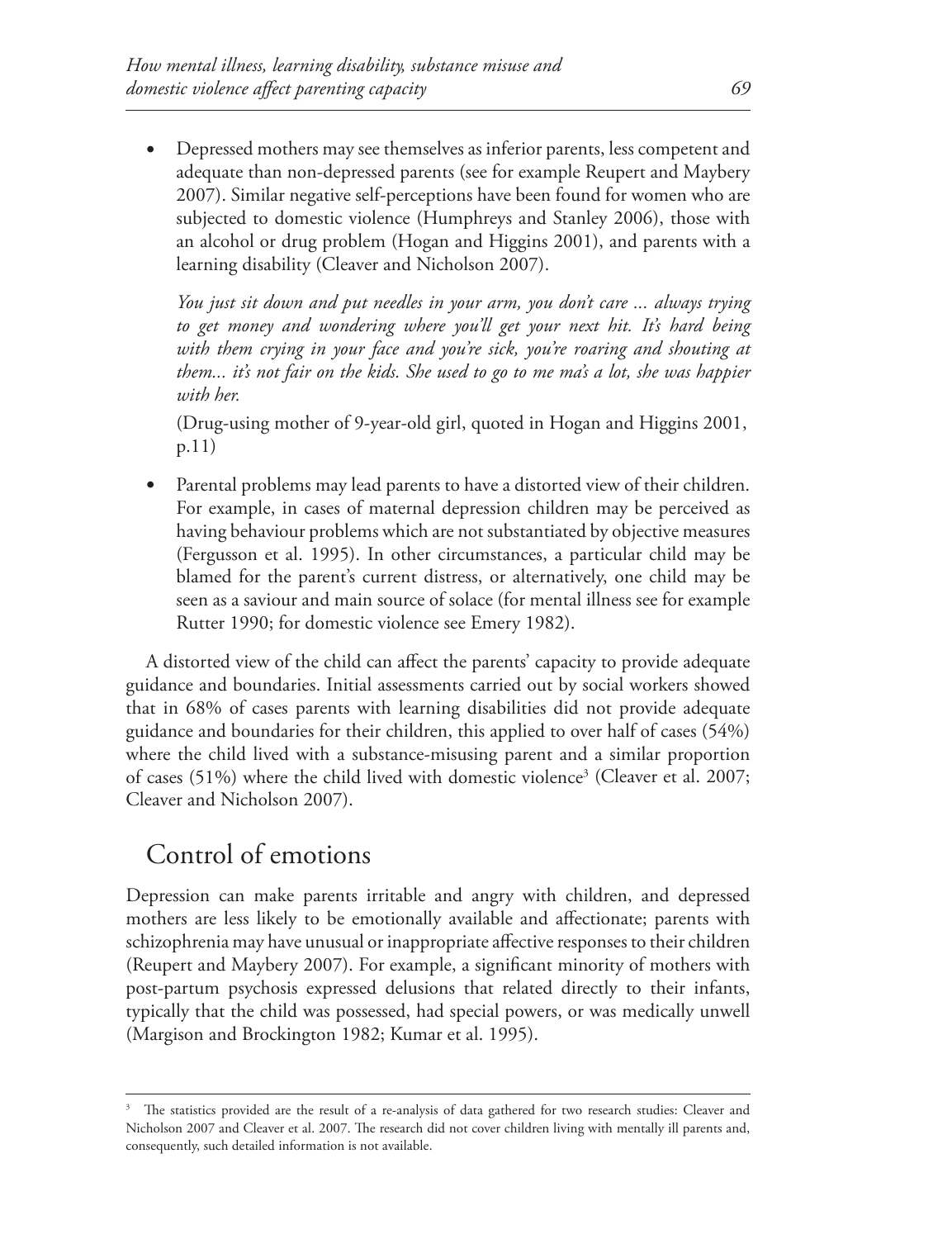A personality and borderline personality disorder also influences the ability to control emotions. Parents may experience inappropriate or intense anger or problems in controlling anger (Hill et al. 2005). Mothers with borderline personality disorder have been shown to have difficulty with sensitive and empathetic parenting (Newman et al. 2007). The impulsivity and rapid and extreme swings of mood can be very difficult for children to understand and may leave many in a state of perpetual vigilance. Extreme mood swings are particularly evident during periods of stress such as when parents have to deal with fractious infants or difficult adolescents (Norton and Dolan 1996). Research suggests that compared to other groups, children of mothers with borderline personality disorder showed a higher prevalence of emotional and behavioural problems and lower self-esteem (Barnow et al. 2006).

The intake of drugs such as cocaine and crack or excessive amounts of alcohol can also produce violent mood swings from, for example, caring, loving and entertaining to violent, argumentative and withdrawn. As a consequence, parents with a drink or drug problem may behave in an inconsistent and frightening manner towards their children (see for example ChildLine 1997).

When parents are preoccupied with their own feelings they may experience greater difficulty in responding to their child's needs, cues are missed and the parent appears withdrawn and disengaged (Martins and Gaffan 2000). Research suggests that the severity and chronicity of the issue affecting the parent is associated with its impact on parenting capacity (see for example Rogosch et al. 1992 for mental illness; Forrester 2000 for substance misuse; Booth and Booth 1996 for learning disability). In a quarter of cases initial assessments carried out by social workers found substance misuse affected parents' capacity to provide children with emotional warmth, a factor in 30% of cases where children lived with domestic violence, and in a fifth of cases involving a parent with a learning disability $^4$  (Cleaver et al. 2007; Cleaver and Nicholson 2007).

# Neglect of physical needs

The effects of domestic violence, problem drinking or drug use, mental illness or learning disability may mean that parents neglect their own and their children's physical needs.

*Greg (aged 11 years with a learning disability) was not always cleaned after soiling himself, all three children were losing weight and there was often no food in the house.*

(Social worker's report about a single mother with a learning disability and her three children, quoted in Cleaver and Nicholson 2007, p.77)

<sup>4</sup> The statistics provided are the result of a re-analysis of data gathered for two research studies: Cleaver and Nicholson 2007 and Cleaver et al. 2007. The research did not cover children living with mentally ill parents and, consequently, such detailed information is not available.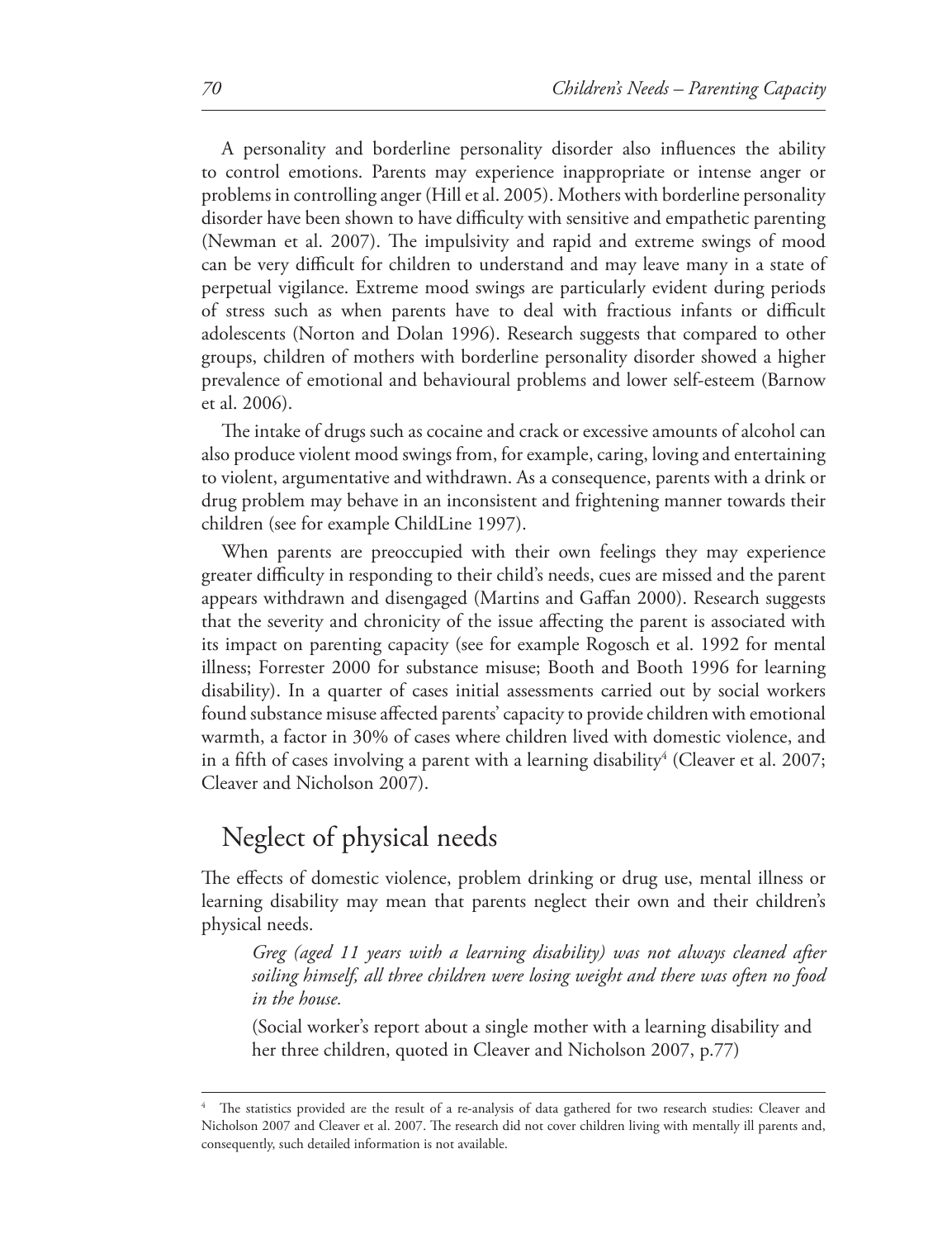Although most mothers, regardless of the problems they faced, reported that they had been able to continue to look after their children, for some there were periods of despair when they didn't care what happened to either themselves or their children.

Neglect is not restricted to young children. For example, when learning disability, mental illness, domestic violence or problem substance misuse means that money, ordinarily used for household essentials and clothes, is diverted to satisfying parental needs, children and young people may find it difficult to buy essential clothing, and friendships may be jeopardised.

A review of research by Stein and colleagues (2009) on the consequences of adolescent neglect suggests links between neglect and/or neglectful parenting during adolescence and negative outcomes for the young people in relation to all the *Every Child Matters* outcomes. For example, the authors (Stein et al. 2009) found evidence that neglect during adolescence was associated with:

- poorer mental health and well-being and risky health behaviours
- running away and bullying
- poorer educational engagement, conduct and achievement
- antisocial behaviours.

Neglect is a likely consequence of parents not providing children and young people with basic care. Research focusing on children referred to children's social care found that half of those living with a parent with a learning disability, subject to an initial assessment, were not provided with adequate basic care; this applied to 41% of children living with substance-misusing parents and 31% when children were living with domestic violence<sup>5</sup> (Cleaver et al. 2007; Cleaver and Nicholson 2007).

## Parent–child attachment relationships

*Attachment is concerned with the behaviour and emotions that occur in particular situations where a child is stressed or fearful of perceived danger and seeks the proximity of another who is seen as stronger and wiser ... When fear is activated in a young child, curiosity and exploration will be suppressed.*

(Aldgate and Jones 2006, p.68)

In most cases parental problems influence how parents relate to their child. Weissman and Paykel (1974, p.121) observed that *'at the simplest level, the helplessness and hostility which are associated with acute depression interfere with the ability to be a warm and consistent mother'*. A psychopathic personality disorder may manifest itself

<sup>5</sup> The statistics provided are the result of a re-analysis of data gathered for two research studies: Cleaver and Nicholson 2007 and Cleaver et al. 2007. The research did not cover children living with mentally ill parents and, consequently, such detailed information is not available.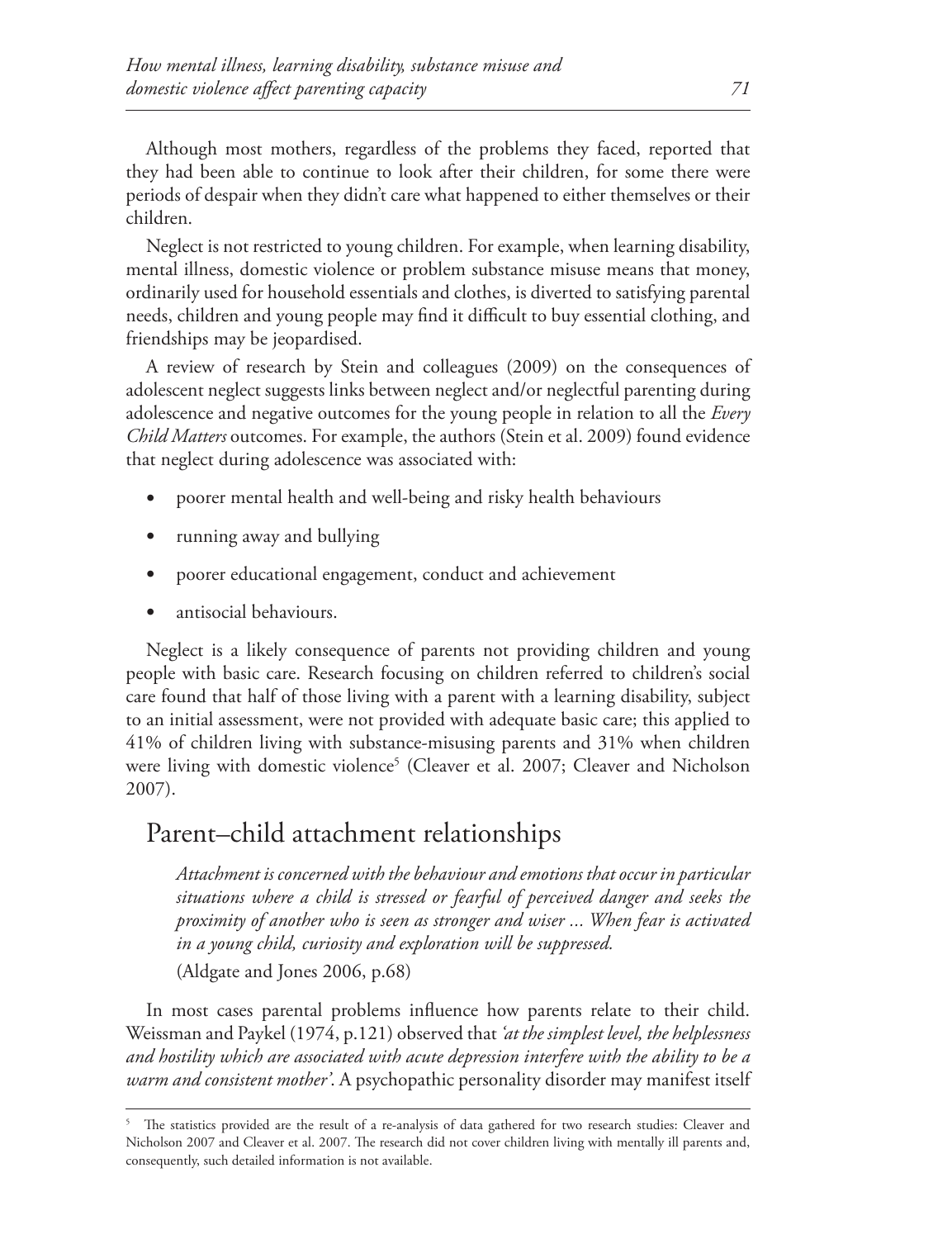in a *'callous unconcern for others, a low threshold for frustration, a discharge of aggression and an inability to feel remorse'* (Stroud 1997, p.158). Similarly, excessive drinking or drug misuse can result in the parent being emotionally unavailable to the child. Mothers who have a problem with drugs are less responsive to their babies, less willing to engage in meaningful play and more likely to respond in a manner that curtails further engagement (see Kroll and Taylor 2003 for a review of the literature). Parents with learning disabilities may not readily recognise their baby's cues nor have sufficient understanding to know how to respond appropriately to reassure the baby and encourage further interaction (Cleaver and Nicholson 2007).

High levels of parental criticism are also associated with insecure attachments. Research suggests that children living with opiate-using parents are at increased risk of harm because these mothers were observed to rely on harsh verbal responses when communicating with their children (Hogan 1998).

*I shouted at me son ... you know what I mean. I shouted at him when I was coming down and I felt dead guilty. I went into the other room and started crying ... it's not his fault I haven't got any speed.*

(Substance-misusing lone mother, quoted in Klee et al. 2002, p.154)

The experience of domestic violence can significantly undermine the mother's relationship with her children (Radford and Hester 2006; Humphreys et al. 2006). The capacity of mothers who have previously provided sensitive and competent parenting may decline rapidly with the arrival of a violent partner (Jones 2009). In an attempt to avoid further outbursts of violence, the mother may prioritise her husband's or partner's needs at the expense of her children's (Holt et al. 2008). A preoccupation with trying to control the domestic environment may result in the mother becoming emotionally distant, unavailable or even abusive to her children. Belittling and insulting a woman in front of her children undermines not only her respect for herself, but also the authority which she needs to parent confidently. Mothers in McGee's (2000) study describe being sexually assaulted and humiliated in front of their children, and 10% reported having been raped with their children present.

All these issues pose a considerable risk to the process of attachment and more general relationships between children and their parents. Insecure patterns of attachment may mean that children develop shaky internal working models, which can have adverse consequences for later relationships (Howe 1995). Moreover, when children experience a degree of rejection this may have implications for the child's sense of connectedness. This, in turn, can affect intellectual, emotional, social and psychological functioning (Owusu-Bempah 1995; Owusu-Bempah and Howitt 1997).

A further issue noted by Rutter (1989) is that depressed mothers have a tendency to seek comfort from a daughter. Although in some cases this can result in a warm and mutually satisfying relationship, in other instances the child may be used inappropriately for comfort, or be drawn into a behavioural style of distress and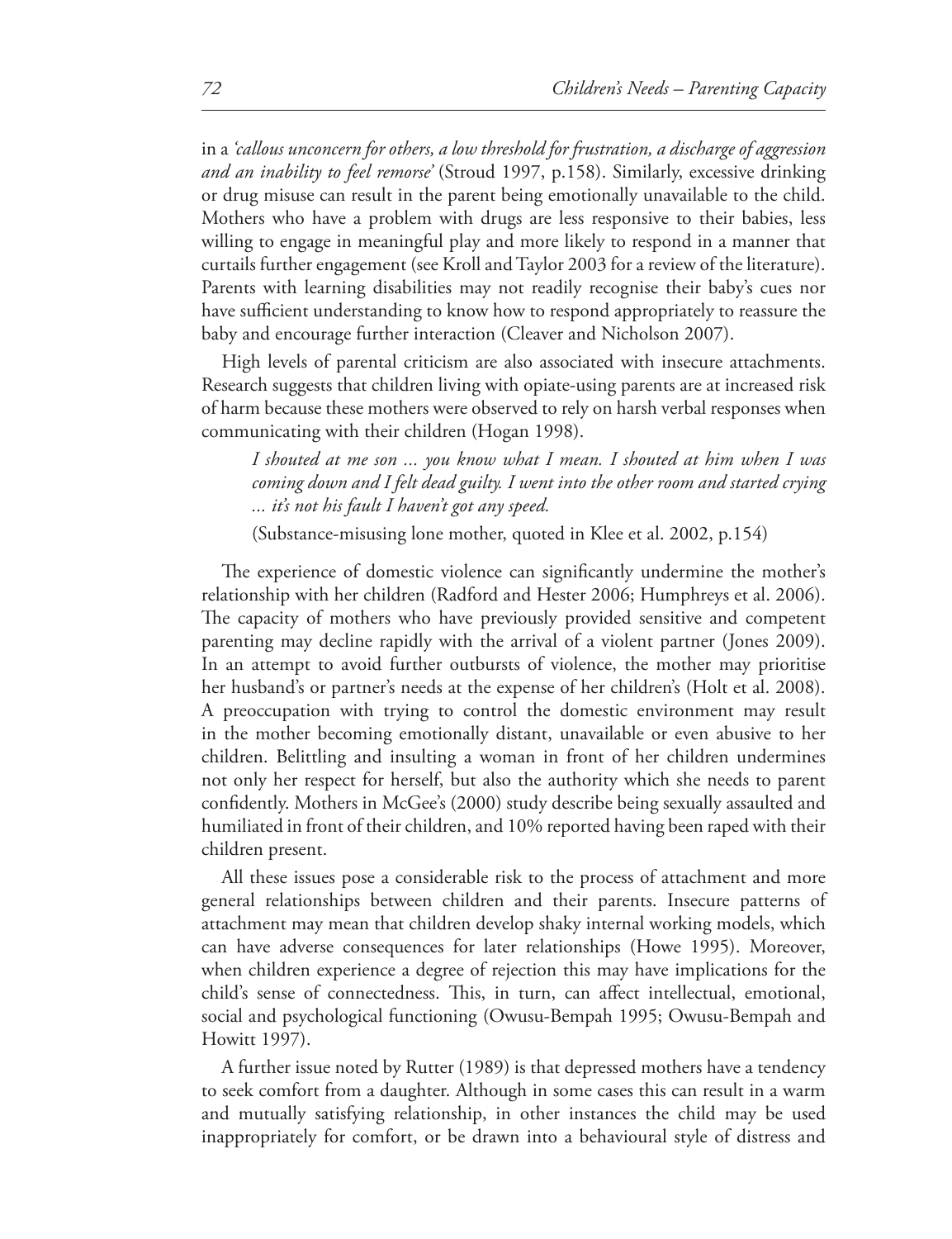depression (Radke-Yarrow et al. 1988). In some cases, children may take on too much responsibility for their age.

*My husband was my carer but now Janice (aged 10 years) looks after me. Janice helps me when I have fits and with my drugs ... I can do the washing and Janice helps. I could cook but mainly go out to McDonald's or to the fish and chip shop.*

(Learning-disabled mother of four children, explaining how she will manage having left her violent husband, quoted in Cleaver and Nicholson 2007, p.100)

Reviewing the possible effects of mental illness, learning disability, substance misuse and domestic violence on mothers' relationships with their children suggests mothers may be less sensitive to their children's needs, less responsive to their cues, express more anger and be more critical of their children. Much research has shown that these traits are among the strongest and most reliable predictors of insecure parent–child attachment (see Bowlby 1973; Ainsworth et al. 1978; Egeland and Scroufe 1981).

# Separation of children and parents

The introduction of medication such as anti-psychotic and anti-depressant drugs, the increased treatment facilities for drug addiction and support services for parents with learning disabilities has meant that in the majority of cases children are not separated from parents who are experiencing such difficulties. However, chronic and multiple parental problems can have a cumulative impact on children's development, safety and welfare. The effectiveness of services in addressing parents' and children's needs must be carefully monitored to prevent over-optimistic beliefs in parents' capacity for change (Cleaver and Nicholson 2007).

When parents' problems become extreme, they may result in children being separated from one or both parents. For example, drug dealing to sustain a 'habit' may lead to the parent's imprisonment, domestic violence to a mother's escape to a refuge, or an acute episode of mental illness to hospitalisation. If the other parent or a close relative can provide a stable environment and the time and attention the children require, the risk of negative outcomes is much reduced. However, the luxury of a second caring parent or relative is not always available. For these children the hospitalisation or imprisonment of one parent results in the child being 'looked after' by the local authority. Although professionals are reluctant to place children in local authority care because of the well-publicised difficulties surrounding placement, there is growing evidence to suggest that *'foster care provides a positive service to many children. Often it is both valued and, as far as research has been able to assess, valuable'* (Wilson 2006).

Recurrent separations have the potential to disrupt the continuity of care provided to children and the formation of harmonious stable family relationships.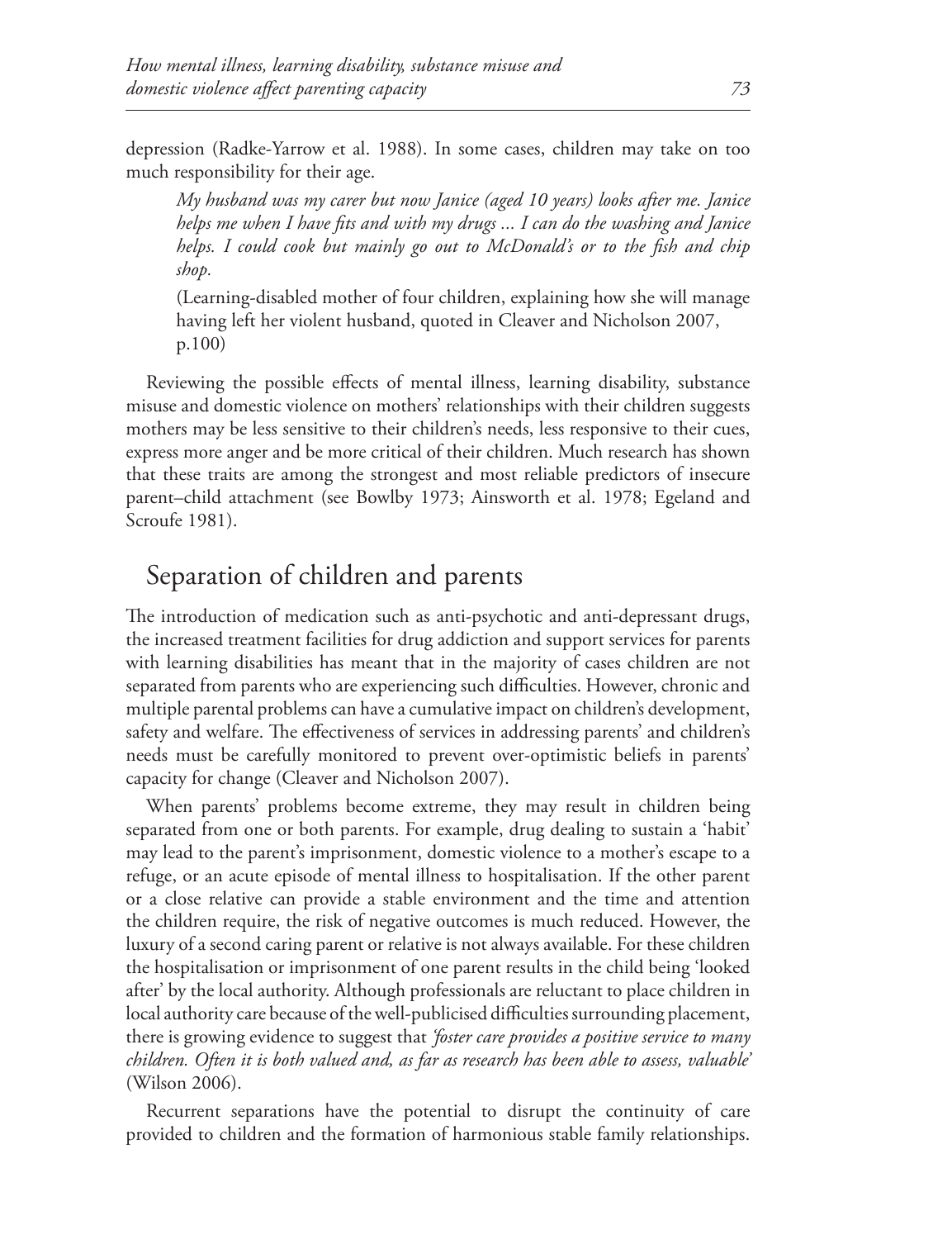Approximately three-quarters of children (76%) living with domestic violence, a similar proportion (73%) of those living with parental substance misuse and half the children (48%) living with a parent with a learning disability were assessed as not having a stable family environment in which to develop and maintain a secure attachment to a parent figure<sup>6</sup> (Cleaver et al. 2007; Cleaver and Nicholson 2007).

# **Social consequences**

Parental mental illness, learning disability, problematic alcohol and drug use or domestic violence are associated with a variety of social consequences which are similar to the majority of children and families receiving child-care social work support (Sheppard 1993 and 1997; Cleaver and Walker with Meadows 2004). Although these are explored from the starting point of parental problems, it is important to note that mental illness, problem drinking or drug use may be understandable reactions to intolerable life circumstances (Brown and Harris 1978).

Three issues are of particular significance for parenting:

- the impact on living standards
- the loss of friends and family
- the disruption of family relationships.

## Impact on living standards

Parental mental illness, learning disability, excessive drinking and drug use and the consequences of domestic violence can have financial consequences. For example, the bizarre and unpredictable behaviour of the schizophrenic, the weariness and inactivity of the depressive, the fear and terror of the anxious, the lack of abstract thinking, literacy and numeracy of the learning disabled, the unstable lifestyle of the substance misuser and the desire to keep domestic violence private can make it difficult to sustain a job. Longstanding disability or illness is correlated with unemployment; only 20% of people with mental health problems are employed, and for people with learning disabilities the employment rate is 25% (Morris and Wates 2006). Similarly, the uncontrolled and exaggerated mood swings and irritability associated with problem drinking and drug misuse can affect the parent's ability to keep a job. Some 50% of people treated for problem drinking have been sacked because of their drinking (Velleman 1993). When jobs are lost family income is reduced. Canadian research suggests unemployment is high among parents using cocaine or crack – only 7% of families had salaries as the main source of income (Leslie 1993).

<sup>6</sup> The statistics provided are the result of a re-analysis of data gathered for two research studies: Cleaver and Nicholson 2007 and Cleaver et al. 2007. The research did not cover children living with mentally ill parents and, consequently, such detailed information is not available.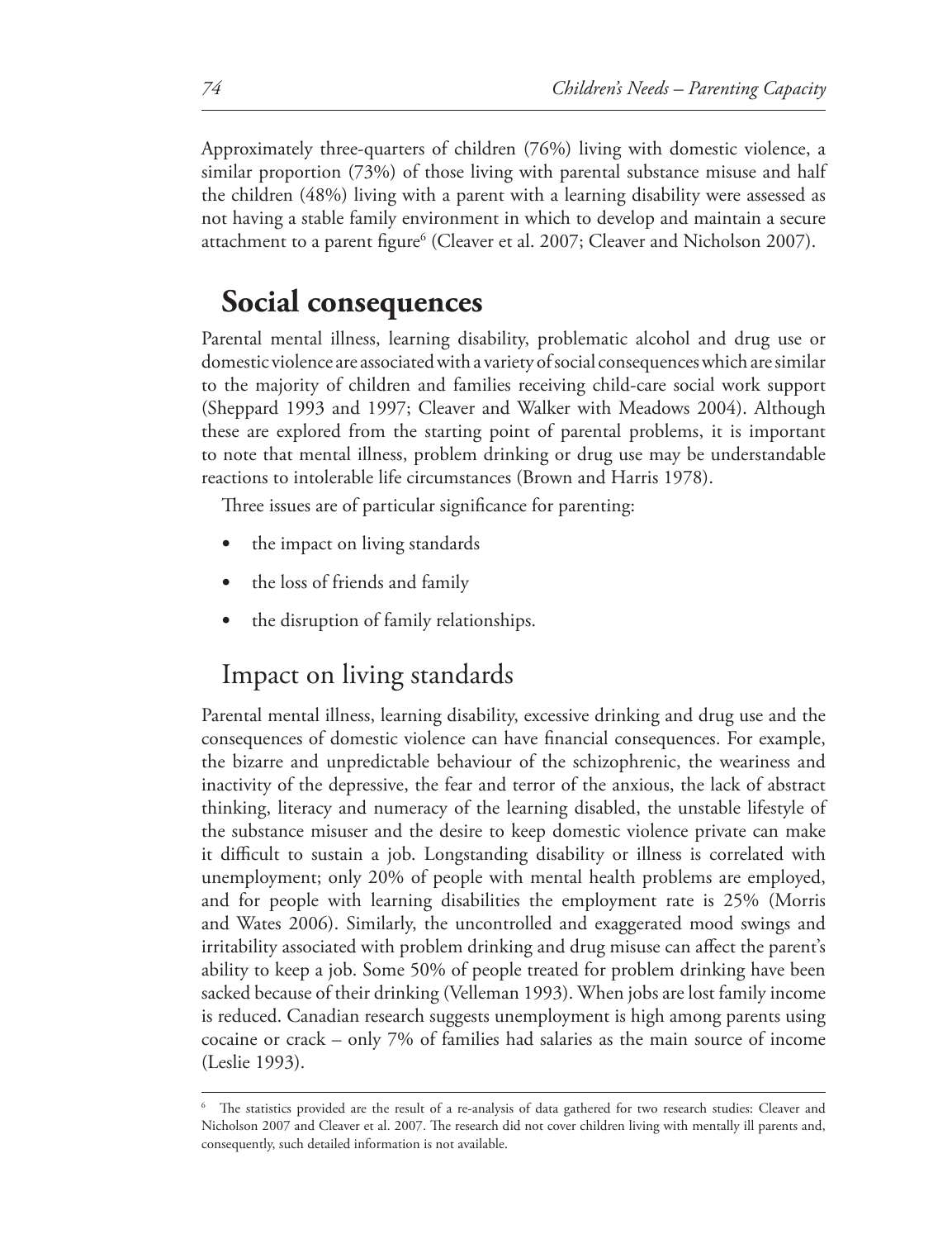Living standards can also be adversely affected because family income is used to sustain parents' excessive alcohol or drug use. Coleman and Cassell (1995) estimated that a 'reasonable income' can support alcohol or methadone habits but only the very rich can afford to fund the continued use of heroin or cocaine. However, over recent years the street price of heroin and cocaine has fallen considerably and average income has increased, even taking into account inflation. The price of alcohol, compared to income, has also come down. It is likely that a drug or alcohol habit today (i.e. in 2011) is 'more affordable' than 10 years ago, but only if we assume that the individual's consumption hasn't increased as well.

To sustain excessive drinking or an escalating drug problem, many parents seek an additional source of income; parents may engage in criminal activities such as shoplifting, drug dealing or prostitution (Hogan 1998; Barnard 2007). Shielding children from the criminality associated with problem drug use is difficult, and in some cases parents use children as a cover for their criminal activity. *'Cos I used to kind of use her as well, so that I wouldn't get pulled by the police and things like that if I had her with me'* (drug-misusing parent, quoted in Barnard 2007, p.74). The home may also be jeopardised because money for rent and essential household items such as food, heating, and clothing is used to satisfy parental needs, or bills are simply overlooked or regarded as irrelevant (Velleman 1996).

The impact of criminal activities may place children at risk of suffering significant harm in several ways. Drug dealing, which often takes place in the child's home, means children cannot easily escape exposure to drugs and other drug users. Drug dealing places families at risk of police raids, but of more concern is the likelihood of children witnessing their home raided by other drug users looking for money or drugs and using intimidation and violence to get what they want. *'Then, the house that I was staying in, the fella was selling heroin and we got robbed at knifepoint. Now the kids were there when this happened...'* (Barnard 2007, p.75). The impact on children may be indirect; exposure to criminal behaviour may affect children's attitudes to authority and crime (Hogan 1998). Prostitution, one way of sustaining an expensive drug habit, may result in even very young children observing or being drawn into inappropriate sexual activity (Cleaver and Freeman 1995; Barnard 2007).

Violent and aggressive outbursts are associated with domestic violence, problem drinking or drug use and the lifestyle associated with drug dealing. *'There was a lot of violence that Nicky* (aged 2 years) *was seeing. Andrew was drinking. He was verbally aggressive. It was after an England football match that he had been drinking and he lashed out at me and broke my arm ...'* (mother, quoted in Cleaver and Nicholson 2007, p.202). Such incidents can also result in adults deliberately damaging property. When this takes place within the home, the fabric of the house may be destroyed and the place becomes unsafe for children to live in.

Apart from children being exposed to such dangers, parental problems may also result in children being neglected or exposed to potentially harmful situations. Homes need to offer warmth, sanitation and shelter and to reach basic standards of hygiene. The effects of mental illness, learning disability, problem drinking and drug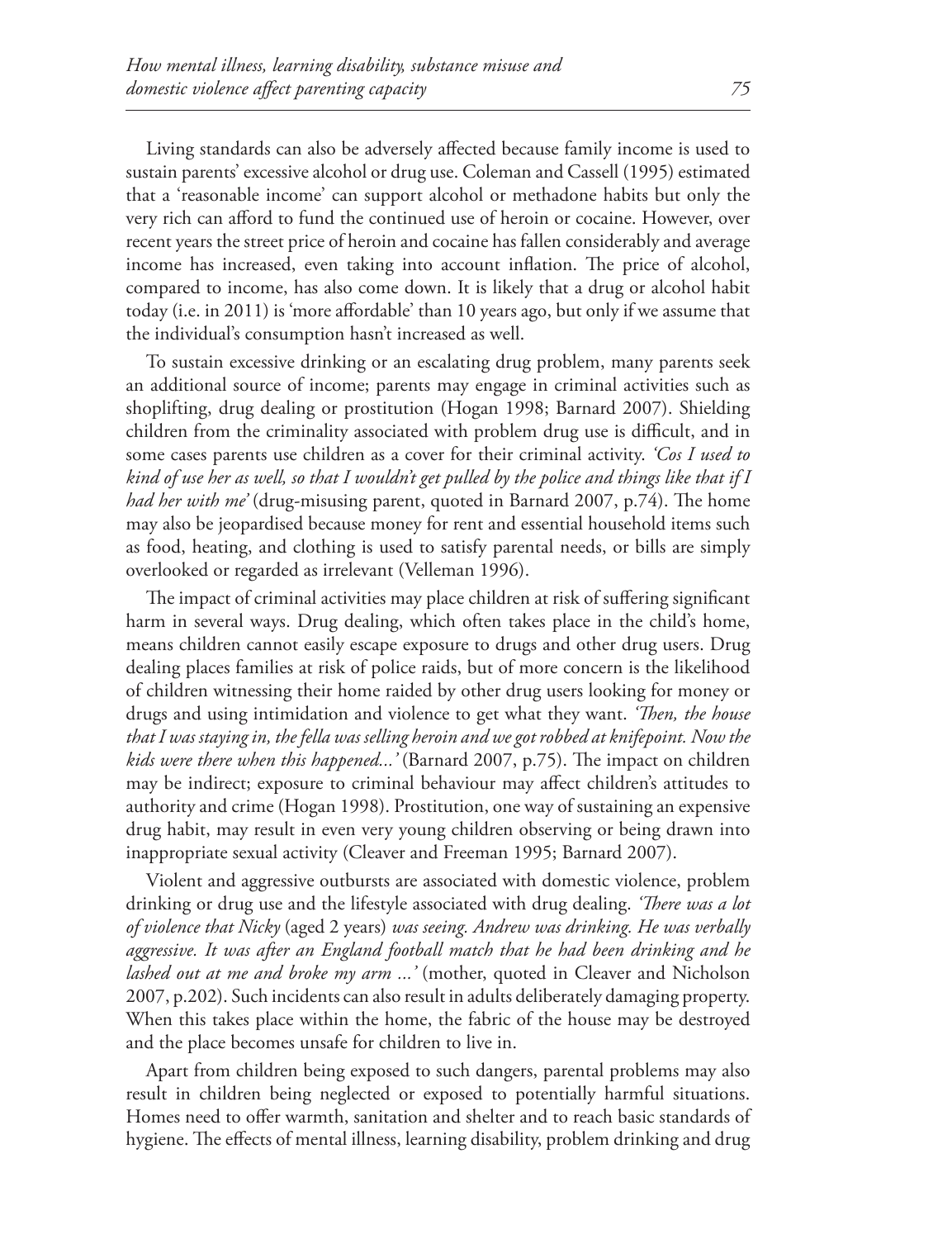use or domestic violence on parents' consciousness and energy levels can result in the living space being littered with food scraps, or heavily polluted with human or animal faeces. Such circumstances can pose serious risks to children's health. *'It was reported by the health visitor that the house was incredibly dirty, including dog dirt in a number of the rooms. The family also have quite large snakes in the front room, kept in a box'* (social worker discussing a family where both parents had a learning disability, quoted in Cleaver and Nicholson 2007, p.99). Excessive alcohol or illicit drug use may also mean drugs and used needles and syringes are easily accessible to the child, and a lack of supervision may result in experimentation.

Such negative scenarios are not inevitable. Some families where there are mental health problems, learning disability, excessive alcohol and illicit drug use or domestic violence ensure the children are looked after, clean and fed and have all their needs met (Brisby et al. 1997). Parents may make adequate provision for their children and thus ensure that they are not exposed to environmental dangers. For example, parental forethought can ensure adequate substitute child care arrangements so that children are not privy to drinking binges or drug misuse. Careful attention to storage means that unsafe substances or equipment are not accessible to children. In fact local initiatives have been developed to keep children safe. For example, the Nottingham Crime and Drugs Partnership (www.nottinghamcdp.com) fund the provision of lockable storage boxes to give to drug users who are parents. These boxes can be used for medicine storage as well as for drug-using paraphernalia such as needles and syringes.

In addition, a caring partner, spouse or relative, particularly the children's grandparents, can make sure that essential household services are intact, check that the home is sanitary and safe for the child, act as an agent of social control or provide a safe refuge for children (Cox et al. 2003; Reupert and Maybery 2007; Barnard 2007). *'Me ma and da were very supportive with the kids and minding them, or if I was short of money'* (drug-using mother of 12-year-old girl, quoted in Hogan and Higgins 2001, p.25). However, relatives and especially grandparents who provide this important source of continuity and stability for children often experience hardship, not only incurring the costs of looking after their grandchildren but also providing continuing financial support to their adult children (Social Care Institute for Excellence 2005).

The involvement of the wider family may not always be welcomed. Although useful in assisting with household tasks and child care, relatives may also become a source of stress by taking over the role and tasks of parenting in ways that undermine parents' own parenting skills (Hogan and Higgins 2001; Cleaver and Walker with Meadows 2006; Tarleton et al. 2006). In some families, when grandparents assume the care of the children this can lead to conflicting loyalties and resentment. For example, other members of the family may feel strongly that the problem drugusing parent should not abrogate their responsibility to raise their own children and burden the grandparent (Cleaver 2000; Barnard 2007).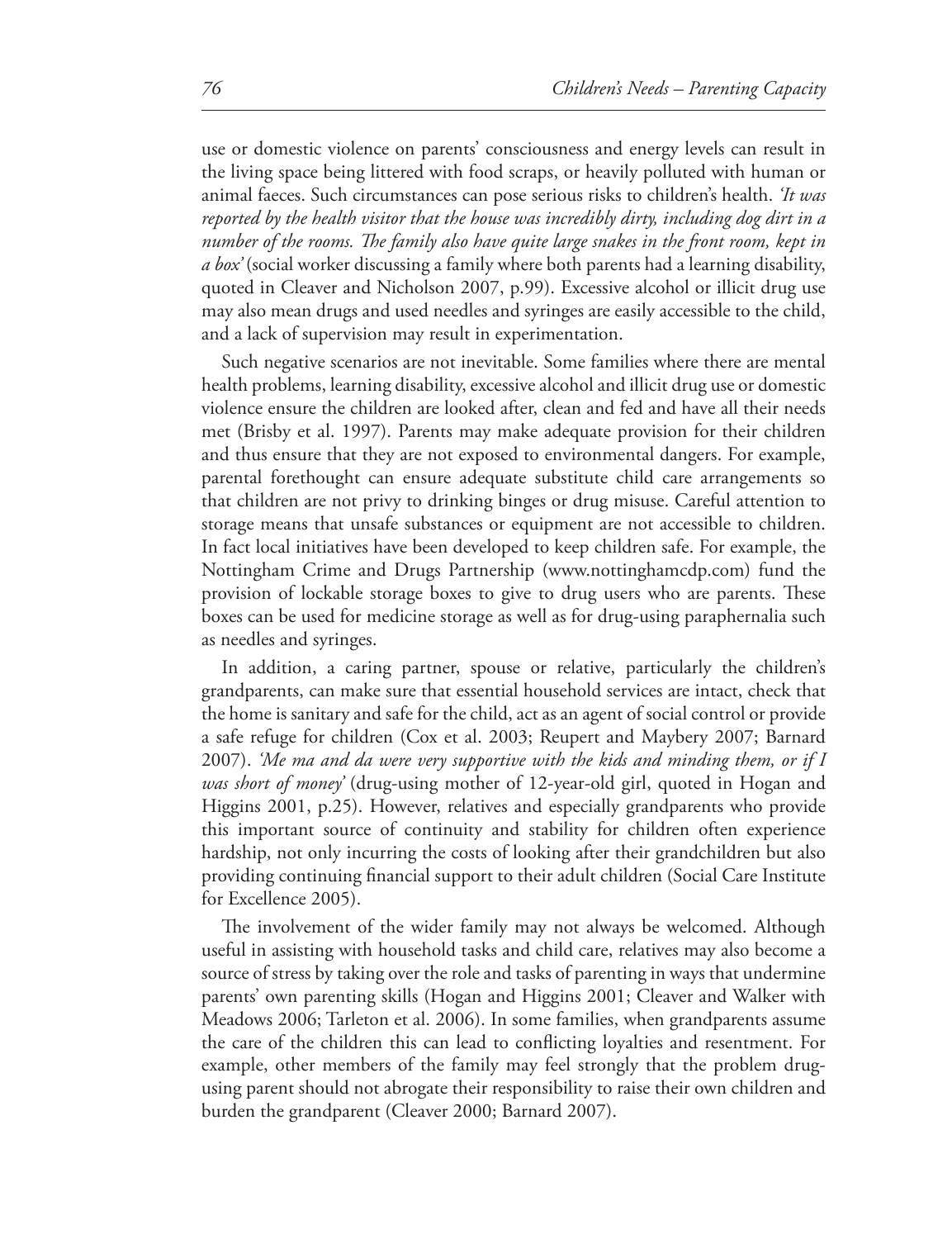Finally, there are financial implications for children when parental difficulties result in families breaking up. It is widely acknowledged that separation and divorce have financial costs for both parties, with women generally at a disadvantage in the job and housing market (Hague and Malos 1994). But when families break up because of domestic violence this is exacerbated because, overwhelmingly, it is women and children who have to leave their home. Many will need somewhere safe and secret to go to in the short term and, later, more permanent accommodation. The imposed move and the increased child-care responsibilities often bring with them job losses for mothers and increased problems for securing alternative work. It is hardly surprising, therefore, to learn that a major reason many women remain with violent men is their lack of economic resources and having nowhere to go (Hague and Malos 1994; Office of the Tanaiste 1997).

# Loss of friends and family

Parents with poor mental health, learning disabilities, problem substance use and domestic violence often have poor relationships with their own parents, siblings and other relatives. For example, research suggests that mothers with learning disabilities may be among the most socially isolated of parents and thus lack the networks of social support from extended family and friends that are often crucial to young families (McConnell et al. 2003). Social isolation was also a factor in the lives of many families referred to children's social care when there was evidence of domestic violence, parental substance misuse or parental learning disability. Social workers' initial assessments identified difficulties in the area of 'family history and functioning' in some 81-89% of cases where children were living with parents with learning disabilities, substance misuse or domestic violence<sup>7</sup> (Cleaver et al. 2007; Cleaver and Nicholson 2007). For some parents, childhood adversity and their own behaviour during adolescence can result in hostility and estrangement from relatives.

*He's a hard person to be with ... he's very selfish, very ... I think when people, anybody, that starts using drugs, they totally lose all reality ... they become totally different people...*

(Sibling of a drug-using man, quoted in Barnard 2007, p.48)

Close family relationships and friendships are also placed under increasing strain when adults with mental health problems or problem alcohol or drug use start to withdraw from reality or become obsessed with self. Self-absorption bores even the most faithful of friends, and bizarre behaviour and incoherent conversation or violent outbursts generate unease and fear (Kandal et al. 2000).

<sup>7</sup> The statistics provided are the result of a re-analysis of data gathered for two research studies: Cleaver and Nicholson 2007 and Cleaver et al. 2007. The research did not cover children living with mentally ill parents and, consequently, such detailed information is not available.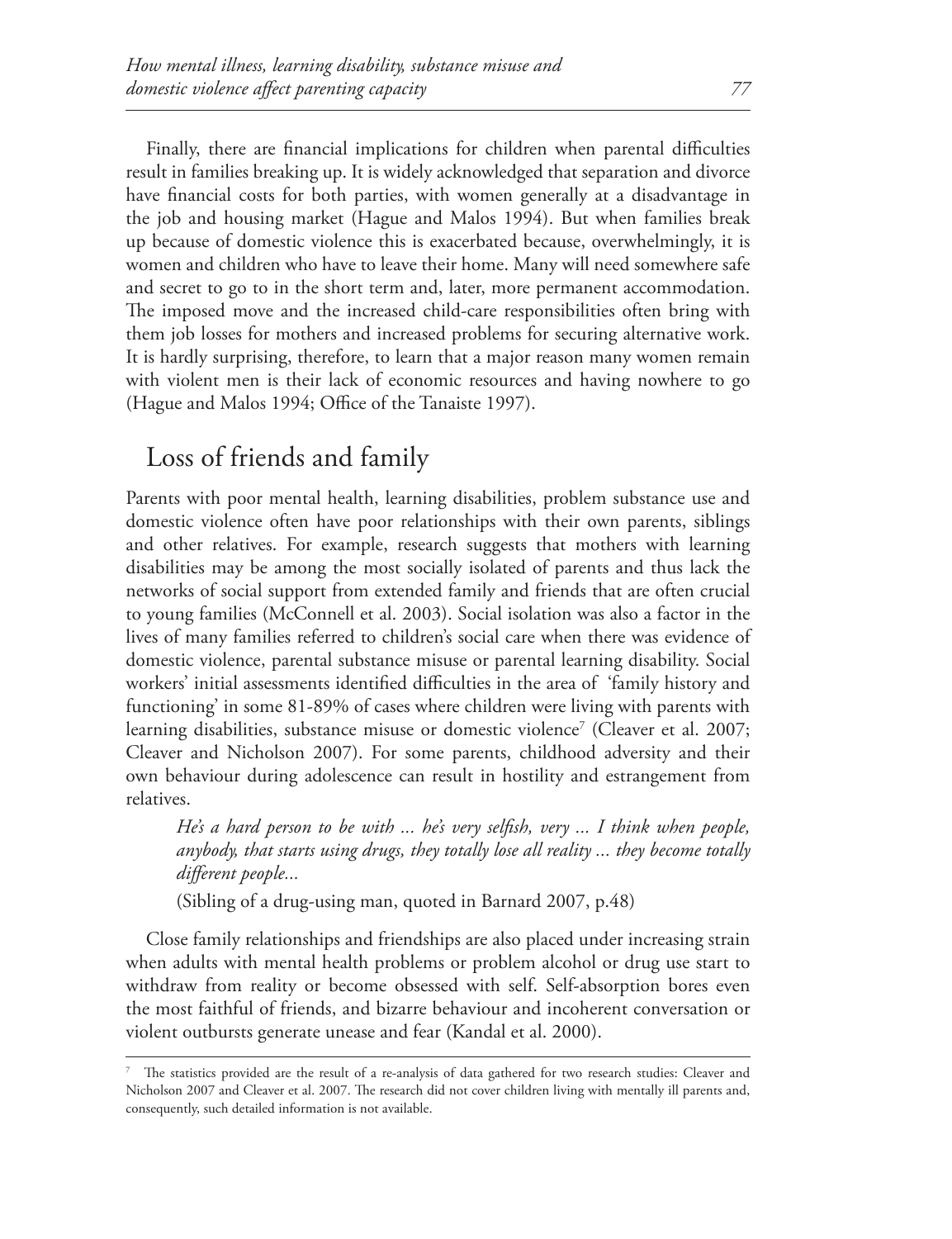Friendships may also be curtailed because mothers in violent relationships wish to hide their experience. *'I was ashamed', 'I was too embarrassed', 'No one would have believed me', 'I had no friends left I could tell'* were all reasons given by women for keeping their abuse secret (NCH Action for Children 1994, p.79). This NCH survey of mothers attending family centres found that few had told anyone about the violence when it first happened. Women subjected to domestic violence may also keep silent about their experiences through fear and a lack of opportunity to develop close and confiding relationships.

*I was kept in one room for six years. Six years of my life was in one room and kitchen. He kept me there. He wouldn't let me go out except sometimes with him ... And if anything he didn't like about the cooking and the shopping, he'd start doing the beating. Just like I was his slave...*

(Asian woman who had three children, quoted in Malos and Hague 1997, p.403)

Parents with mental health problems, learning disabilities and problem substance use may also become estranged from family and friends, because they are ashamed or frightened or because they have stolen from them or do not wish to see their own or their abusive partner's family. They may also cut themselves off from their own family because the behaviour of close relatives places their children at risk of harm (Tarleton et al. 2006). As a result, families become isolated and may lack the support needed to ensure their children are safely parented.

When parents are drug users, research suggests that they often base their social activities around the procurement and use of the drug. For example, Canadian research on families where at least one parent was using cocaine or crack, found that in over a quarter of cases (28%) the family lived with others who also used crack. Children living in these circumstances have been found to be at increased risk of physical and sexual abuse, lack supervision and be exposed to unsafe strangers and violence (Leslie 1993).

A further critical factor is the likelihood that drug-misusing families will experience greater levels of community rejection and be less involved in religious, neighbourhood or cultural activities. Women appear to be particularly affected. Problem drug-using women reported higher levels of loneliness and social isolation than men in similar circumstances (Hogan 1998). The children of parents with drug or alcohol problems can soon become known to the community and neighbourhood schools and as a consequence they can suffer from the stigma of their parents' problems.

Children may also experience repeated separations from home, community and friends through moves to avoid drug and other related debts, irate neighbours, or the stigma resulting from bizarre behaviours. Moving into a new neighbourhood will disrupt a child's schooling, and new links with health and community services will have to be forged. Leaving home in an emergency means children have little time to plan and pack and may be forced to leave behind personal and precious things including well-loved pets (Stafford et al. 2007).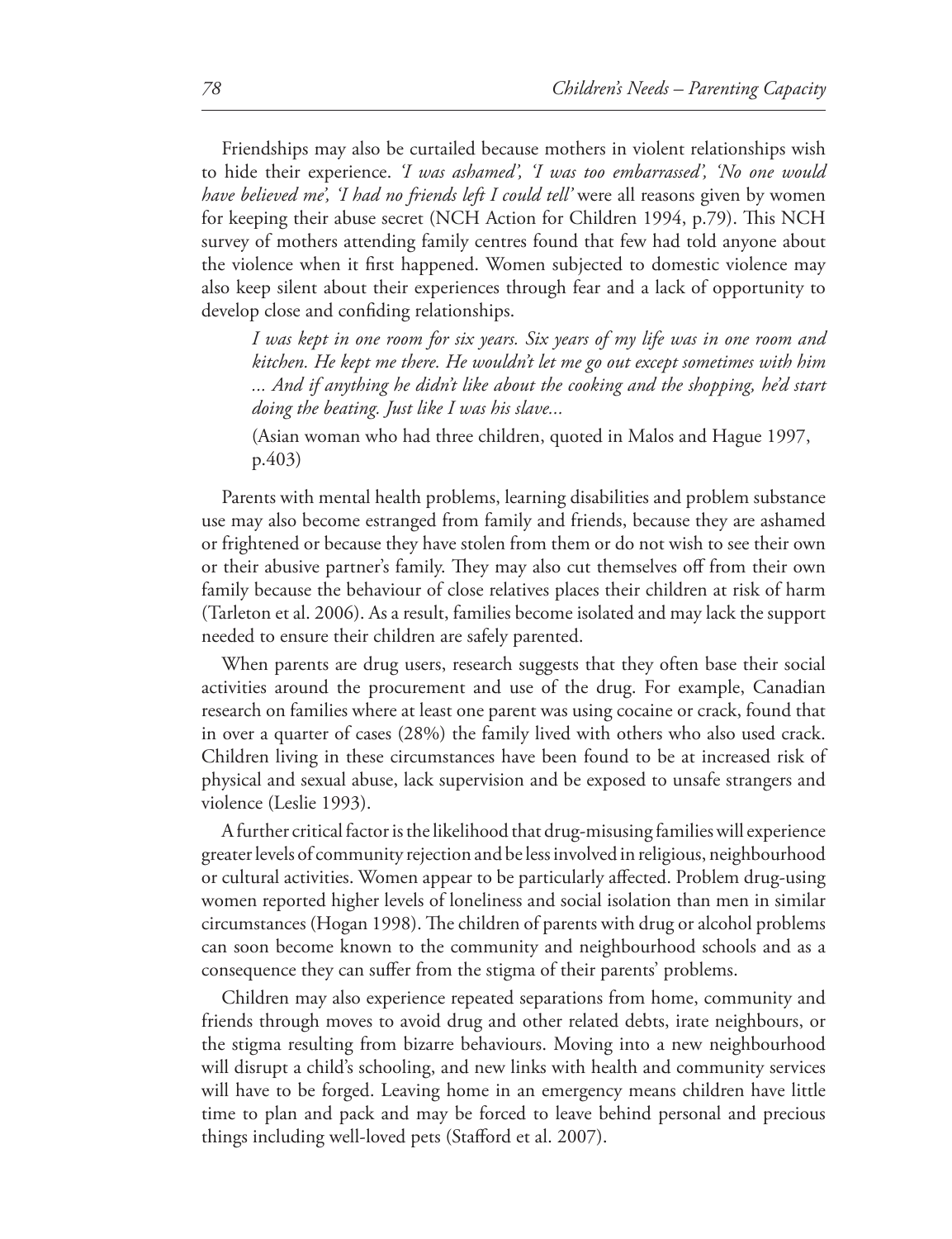# Disruption of family relationships

Parental mental illness, learning disability, substance misuse and domestic violence place considerable strain on relationships between spouses or intimate partners. For example, more than 30% of problem drinkers receiving treatment believed marital conflict was a result of their drinking. Furthermore, it has been estimated that 80% of cases of domestic violence are alcohol related (Velleman 1993).

Learning disability is also associated with domestic violence and substance misuse. Research on children living with a parent with a learning disability found that in 42% of cases receiving social work services there was also evidence of domestic violence, problem drinking or drug misuse<sup>8</sup> (Cleaver and Nicholson 2007).

Mental illness is associated with marital breakdown because coping on a day-today basis with a depressed partner can be very exhausting and dispiriting (Weissman and Paykel 1974). Moreover, the risk of marital breakdown is further increased when a depressed person marries someone with a psychiatric illness, a situation which is not uncommon (Merikangas and Spiker 1982). When this happens, the symptoms of depression become more severe and marital and family disruption more likely (Merikangas et al. 1998). The link between mental illness and marital discord is highest when parents suffer from a personality disorder.

The association between mental illness, learning disability or problem drinking and domestic violence is complex. For example, not only may the psychiatric disorder, problem drinking or drug use result in marital discord, but women may develop mental health problems, or turn to drugs and alcohol as a direct consequence of domestic violence (Velleman 1993; Farmer and Owen 1995).

*I was drinking and there had been a lot of violence from my husband – he beat me up and caused me a miscarriage by sticking his fist up me. He also forced me into prostitution.*

(Mother of three children, quoted in Cleaver et al. 2007, p.87)

Alternatively, domestic violence, mental illness and problem alcohol or drug use may be related to a prior condition (such as childhood adversities). A quarter of parents with learning disabilities whose children were receiving social work services had experienced childhood abuse<sup>9</sup> (Cleaver and Nicholson 2007).

<sup>8</sup> The statistics provided are the result of a re-analysis of data gathered for two research studies: Cleaver and Nicholson 2007 and Cleaver et al. 2007. The research did not cover children living with mentally ill parents and, consequently, such detailed information is not available.

<sup>9</sup> See footnote 8.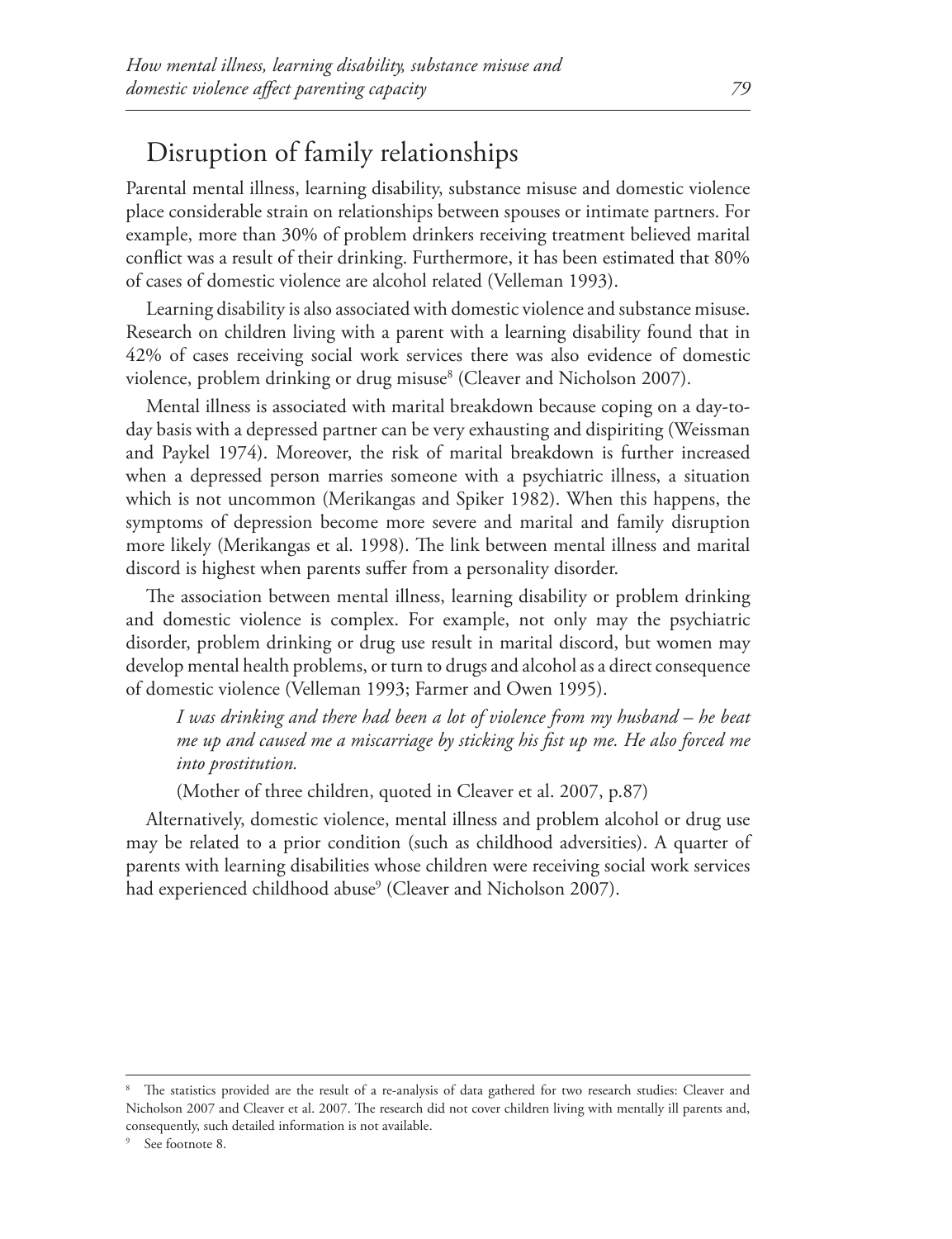#### **To sum up**

#### *Physical and psychological impact*

- Children do not necessarily experience behavioural or emotional problems when parents suffer a single disorder such as mental illness, learning disability, problem drinking or drug use or domestic violence. However, when these parental problems coexist, the risk of children's health or development being impaired increases considerably.
- Mental illness can seriously affect functioning. For example, the delusions and hallucinations suffered by the schizophrenic can result in a preoccupation with a private world. Depression results in feelings of gloom, worthlessness and hopelessness, which mean everyday activities are left undone. Regardless of its cause, mental illness can blunt parents' emotions and feelings, or cause them to behave towards their children in bizarre or violent ways.
- Learning disability affects parents' capacity to learn and retain the new skills that are necessary to parent a child. In addition, negative childhood experiences leave many parents with low self-esteem and a poor sense of selfworth. Consequently, parents with learning disabilities and their children are vulnerable to financial and sexual exploitation, domestic violence, harassment and bullying.
- The effects of alcohol and drugs vary according to the type of drug, the amounts taken and means of administration, the individual's physical make-up, experience and/or tolerance of the drug, the user's personality and current mental state. Excessive drinking and drug misuse can produce symptoms such as erratic mood swings, paranoia and hallucinations, or feelings of elation and calm, diminished concentration, memory impairment and a loss of consciousness. Withdrawal symptoms can induce nausea and vomiting, cramps, hallucinations and epileptic-type fits. Stable, but controlled, use of drugs or alcohol can minimise the above effects and this could be a reasonable medium-term goal of treatment.
- In situations of reported domestic violence women are the main victims. Domestic violence involves physical assaults and psychological abuse. Both can have a negative impact on women's ability to look after children. Many women have difficulty in ending the violence because they fear leaving a violent partner or asking for help from outsiders. For example, a partner may have threatened their own lives and those of their children. Some women believe they will not survive emotionally or financially without their partner. Furthermore, many women fear their children will be taken into care if their situation becomes public knowledge.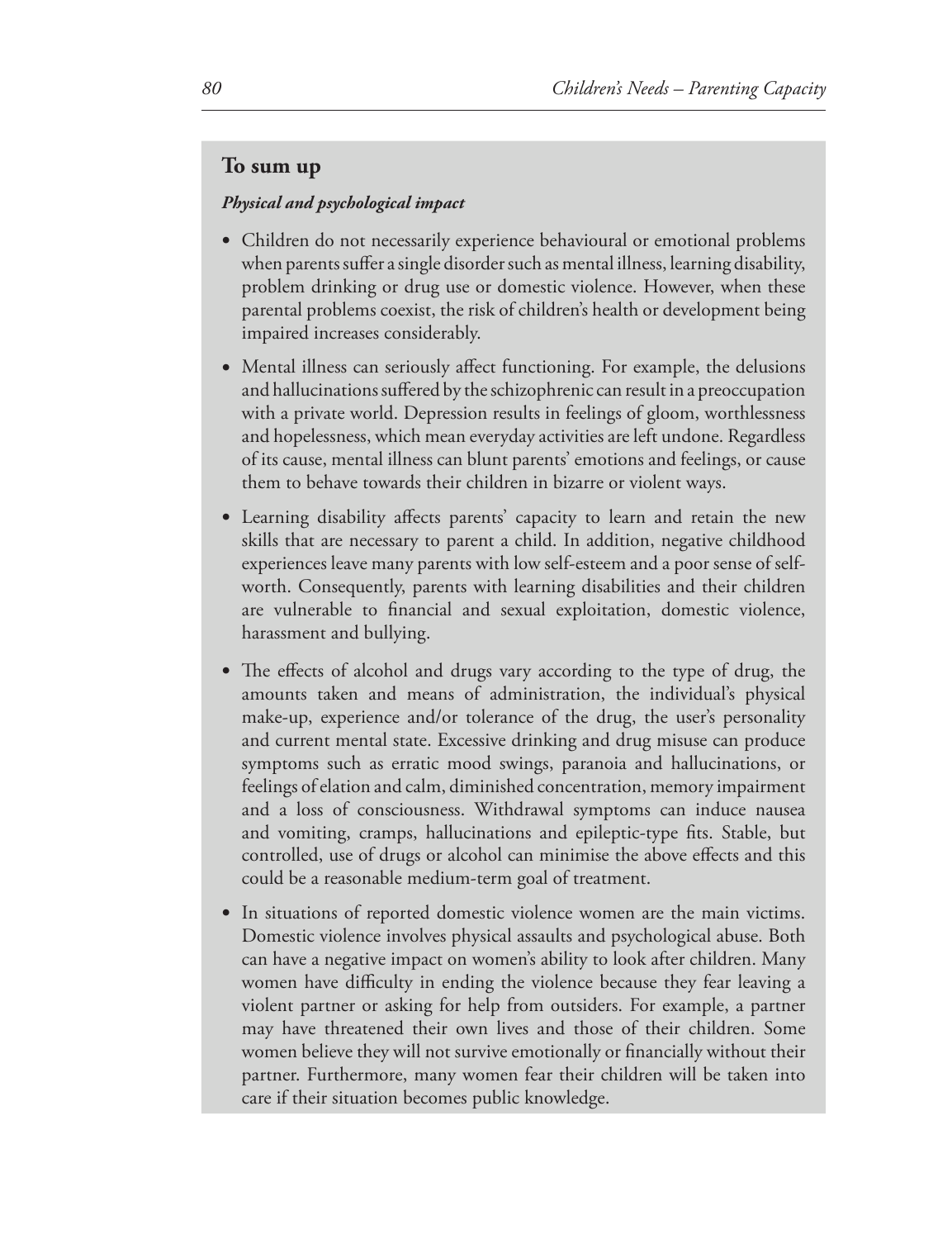#### *Impact on parenting*

- To safeguard and promote the welfare of children, parents must provide basic care, safety, emotional warmth, appropriate stimulation, guidance and boundaries and stability. Mental illness, learning disability, substance misuse and domestic violence can affect parents' capacity to address adequately these issues.
- Parental problems can result in parents having difficulty organising their lives. This may result in inconsistent and ineffective parenting, and rituals and routines which cement family relationships not being sustained. A disorganised lifestyle will have a differential impact on children depending on their age, development and personality; but a lack of supervision leaves children, regardless of their age, vulnerable to abuse and neglect. When parents lose consciousness, children may be in unsafe physical situations. When mental illness results in parents losing contact with reality, children may be drawn into their parents' delusional world, which can have longterm consequences for the child's own mental health.
- Parental problems may mean parents have difficulty controlling their emotions. Violent, irrational or withdrawn behaviour can frighten children. Mental illness, learning disability, substance misuse and domestic violence can lead to feelings of apathy and disengagement, which result in parents not providing children with adequate emotional warmth.
- When parents experience feelings of depression or despair, when drink or drugs divorce them from reality, or when a learning disability hampers the acquisition of new skills, parents may neglect their own and their children's physical needs. Neglect can affect all children and young people and not just babies and toddlers.
- Children may be insecurely attached because mental illness, learning disability, excessive drinking, drug misuse or domestic violence has meant parents are insensitive, unresponsive, angry and critical of their children. Insecure patterns of attachment may mean that children develop unstable internal working models which affect later relationships.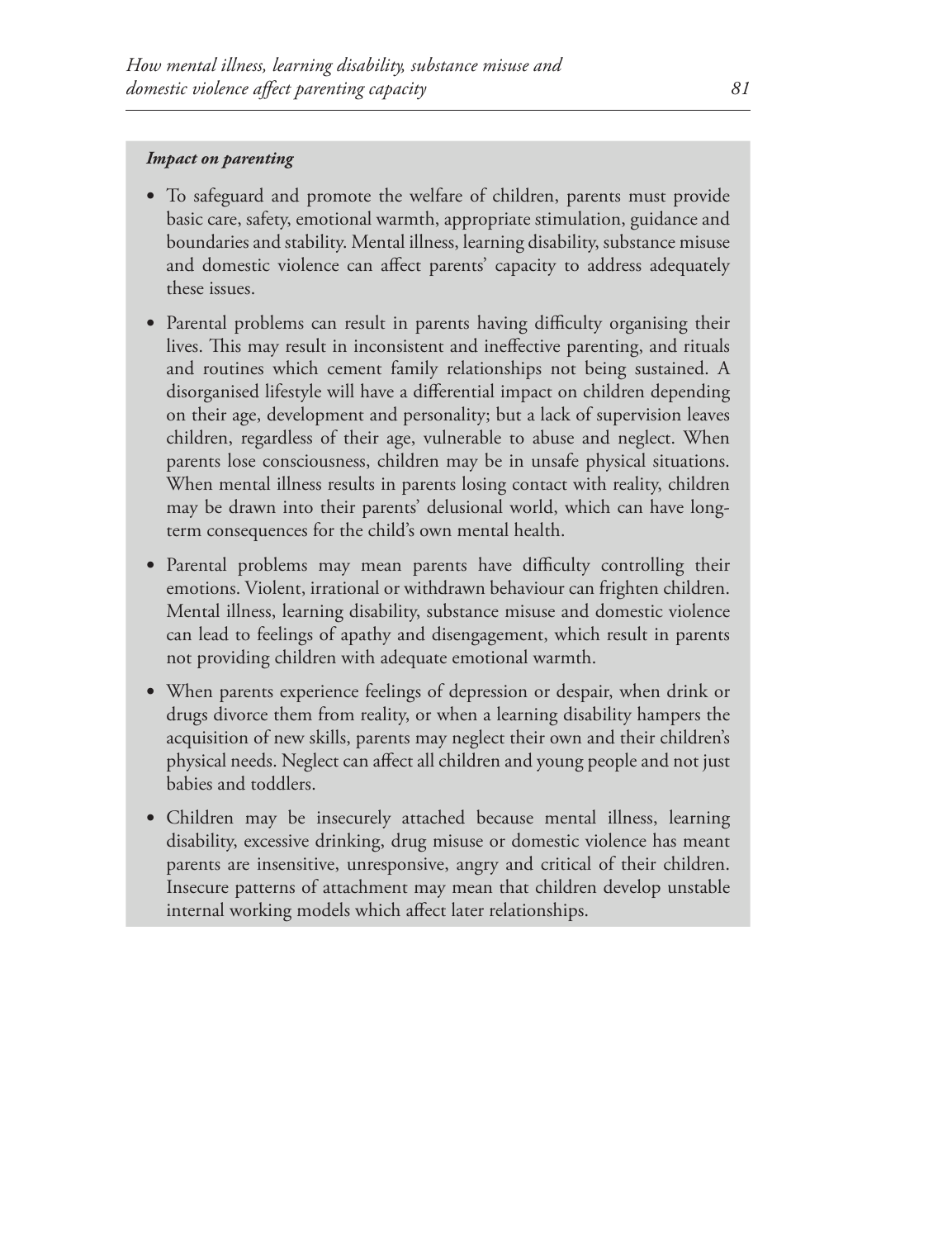• When parents' behaviour becomes extreme and results in hospitalisation or imprisonment, children will need to be cared for by someone else. If the other parent or a close relative can look after the child and provide the time and attention the child needs, negative effects are minimised. However, for some children shelter within the extended family is not possible and they will need to be looked after by the local authority. Other children may need to be looked after because their parents are unable to change their behaviour sufficiently to ensure the child is not exposed to significant harm. Although there are well-known concomitant difficulties surrounding local authority looked-after children, for some children this is necessary and it can offer them a new start. A reluctance to take children into care and the application of the 'rule of optimism' is resulting in some children being left in dangerous circumstances.

#### *Social consequences*

- Parental mental illness, learning disability, excessive drinking, drug misuse and domestic violence can impact on the family's standard of living because:
	- Family income may drop. Apathy, bizarre or unpredictable behaviour or a lack of literacy or numeracy makes jobs difficult to acquire or sustain.
	- Family income may be used to satisfy parental needs. Purchasing food and clothing or paying essential household bills may be sacrificed.
	- To sustain parental habits, alternative sources of income may draw families into criminal activities, exposing children to unsafe adults.
	- Parents' behaviour can result in basic standards of hygiene being neglected.
	- Violence may result in the fabric of the home and possessions being damaged or destroyed.
	- Separation, particularly as the result of domestic violence, can result in a parent and children having to move out of the family home. Separation has financial consequences for both parties, but women and children are generally at a greater disadvantage.
- Families can become isolated because relationships with wider family and friends are eschewed. This can have a number of causes: bizarre or unpredictable behaviour can alienate friends and family; families wish to hide their experiences; violent husbands or partners limit or terminate the mother's and child's contact with wider family; and friends and social activities are based around parents' current needs and circumstances.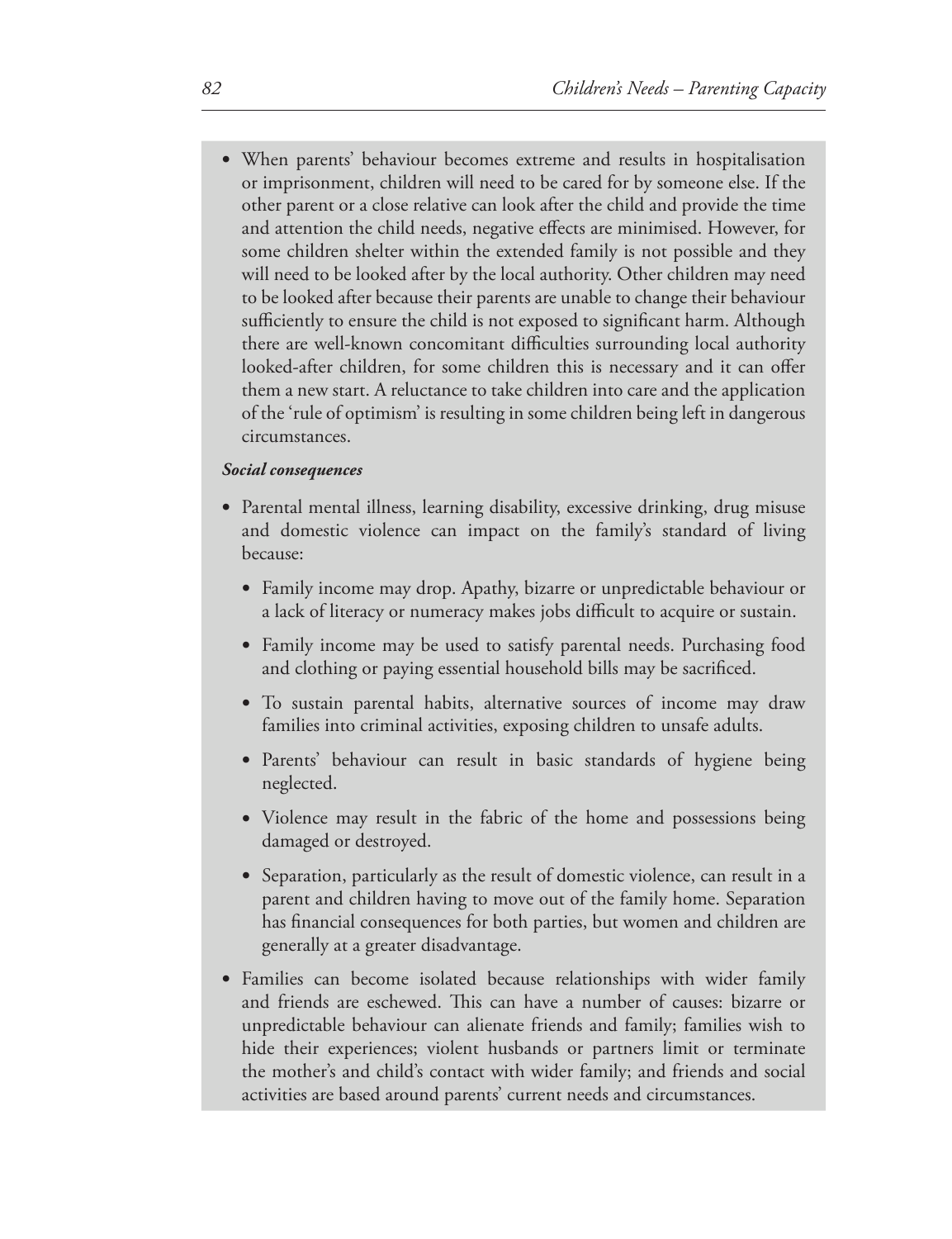• Relationships within families can be disrupted. Mental illness, learning disability, problem drinking and drug misuse are associated with marital breakdown. The association is complex. The parental disorder itself, or its consequences such as the loss of a job and reduced income, may strain family relationships. Alternatively, mental illness, excessive drinking or drug misuse may be a consequence of an unhappy or violent relationship. Finally, all may have a common cause, such as childhood adversity.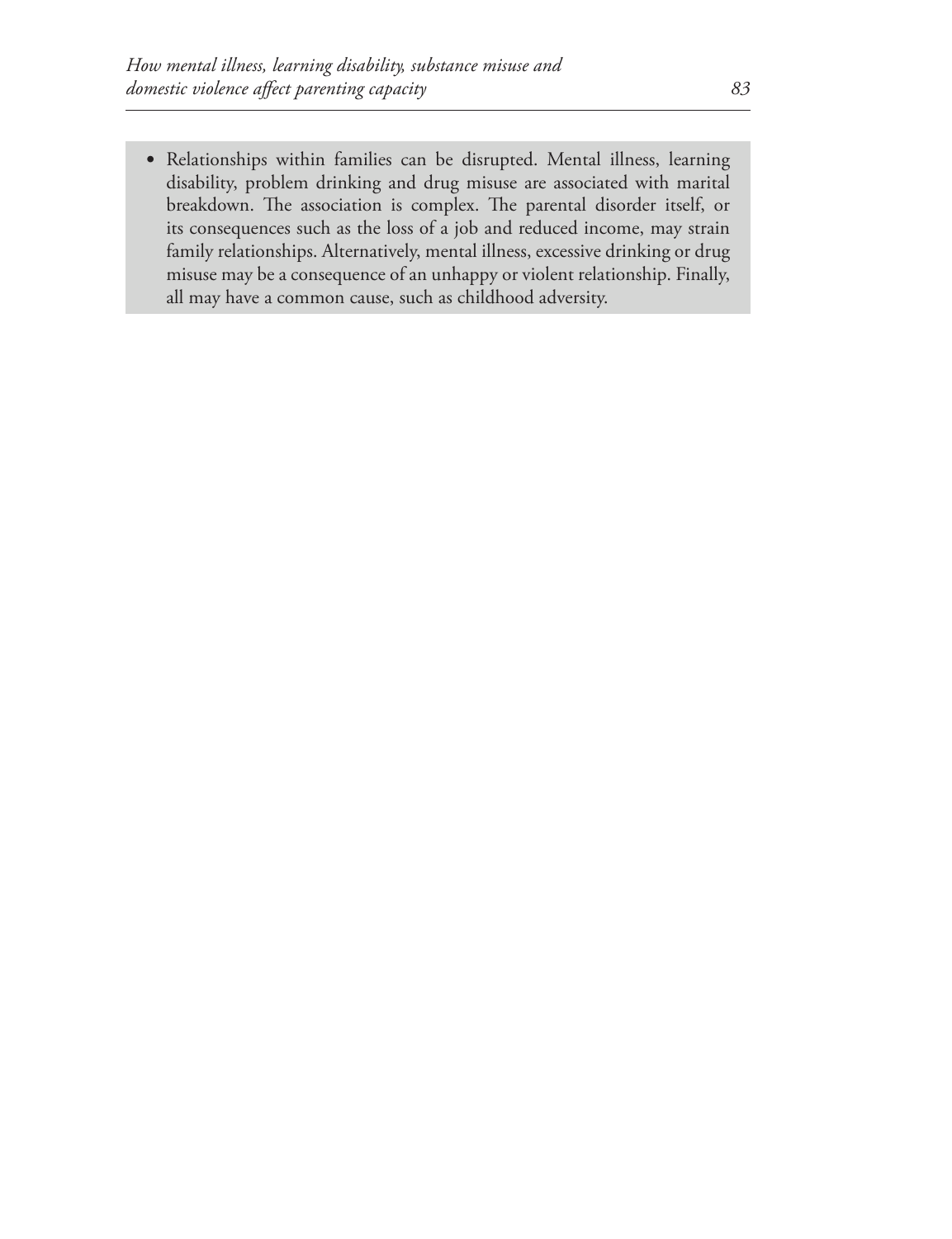# **Which children are most at risk of significant harm?** 3

Chapter 3 explores factors that increase children's vulnerability and those that protect children from suffering significant harm. Vulnerability factors include:

- co-morbidity of parental problems
- a cumulation of negative childhood experiences including abuse and neglect
- genetic transmission of parental disorders
- involvement in parental delusions
- exposure to illicit drugs and the paraphernalia of drug use.

Protective factors include:

- quick resolution of parental problems
- day-to-day presence of a caring, safe adult who parents the child
- the child's own temperament, coping strategies and resilience.

# **What constitutes significant harm?**

The concept of significant harm was introduced by the Children Act 1989 as the threshold for compulsory intervention in family life in the best interests of children. The Act places a duty on local authorities to make enquiries to decide whether they should take action to safeguard and promote the welfare of a child who is suffering, or likely to suffer, significant harm. Statutory guidance (HM Government 2010a) discusses the issues that should be considered when judging what constitutes significant harm in individual cases.

*There are no absolute criteria on which to rely when judging what constitutes significant harm. Consideration of the severity of ill-treatment may include the degree and the extent of physical harm, the duration and frequency of abuse and neglect, the extent of premeditation, and the presence or degree of threat, coercion, sadism and bizarre or unusual elements. Each of these elements has been associated with more severe effects on the child, and/or relatively greater difficulty in helping the child overcome the adverse impact of the maltreatment. Sometimes, a single traumatic event may constitute significant harm, for example, a violent*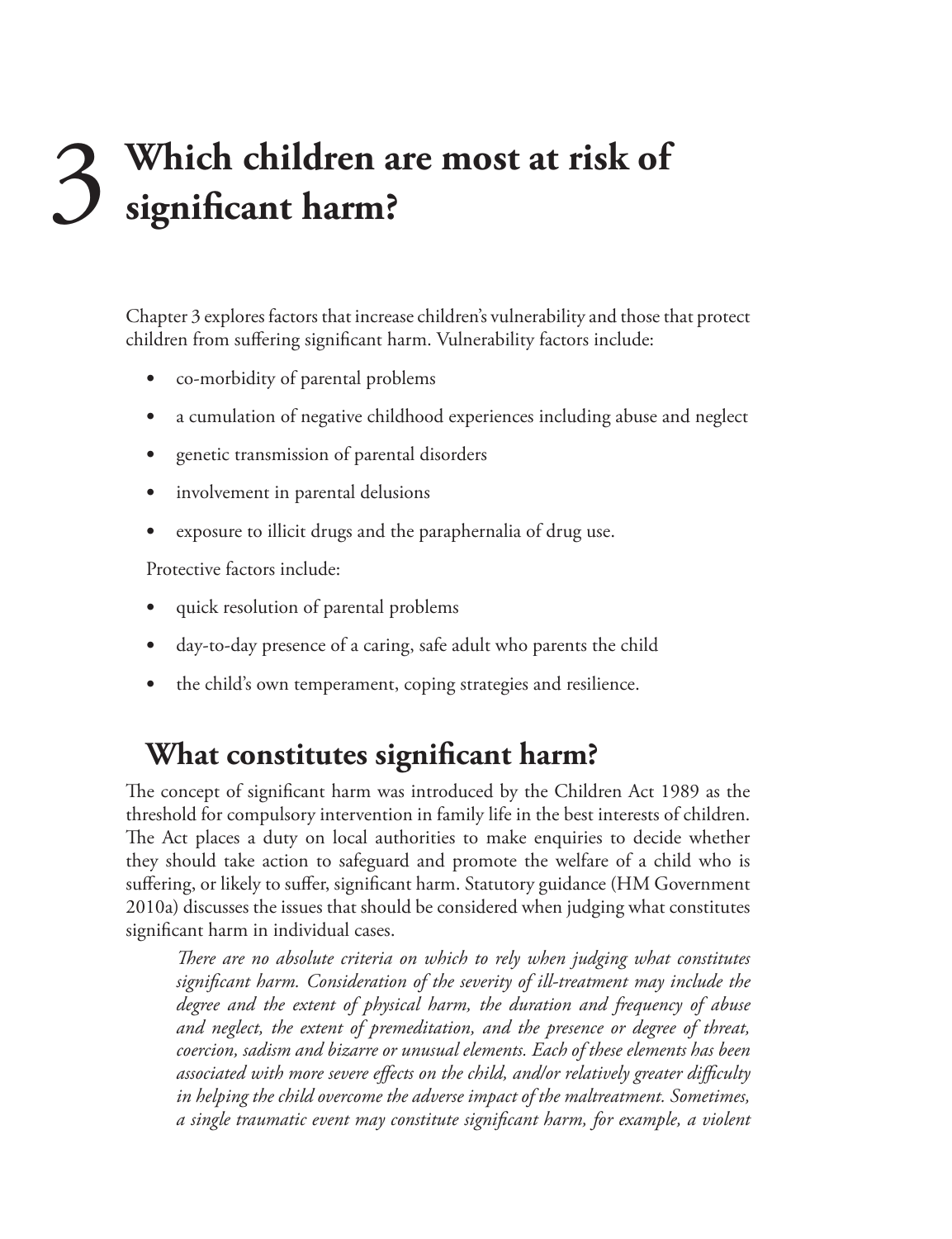*assault, suffocation or poisoning, More often, significant harm is a compilation of significant events, both acute and long-standing, which interrupt, change or damage the child's physical and psychological development. Some children live in family and social circumstances where their health and development are neglected. For them, it is the corrosiveness of long-term emotional, physical or sexual abuse that causes impairment to the extent of constituting significant harm. In each case, it is necessary to consider any maltreatment alongside the child's own assessment of his or her safety and welfare, the family's strengths and supports, as well as an assessment of the likelihood and capacity for change and improvements in parenting and the care of children and young people.*

(HM Government 2010a, p.36, paragraph 1.28)

# **Vulnerable children**

The seriousness of parental problems is less relevant than the capacity of parents to provide protection and support for their developing child when parents experience personal, environmental and relationship stressors. *'Parents need to be sensitive and mindful of their children's needs, anxieties, joys and success'* (Brandon et al. 2008, p.57). Those who are most at risk of suffering significant harm are children whose parents face a combination of stressors (Daniel et al. 2009). Children in these circumstances are more likely than children living in families whose parents experience fewer problems to have severe developmental needs, and experience abuse and neglect (Falkov 2002; Cleaver et al. 2007; Cleaver and Nicholson 2007; Brandon et al. 2008). For example, the co-morbidity of maternal depression and alcohol problems increases the likelihood of children's exposure to physical violence (Berger 2005). Most relevant is the presence of domestic violence. There is much research to suggest that when domestic violence is present along with other issues such as parental mental illness, learning disability, drug or alcohol misuse, it increases the likelihood of children suffering significant harm (Velleman and Reuber 2007; Daniel et al. 2009; Brandon et al. 2010).

Research on adverse childhood experiences suggests that the more negative childhood events (such as emotional, physical and sexual abuse, parental substance misuse, mental illness and domestic violence) to which an individual is exposed, the more likely it is that as adults they will experience physical and mental illnesses (Bentovim et al. 2009). For example, experiencing domestic violence and child physical maltreatment not only has an immediate negative impact on children's health and development, but is also associated with increased trauma symptoms and behaviour problems in young adults (Shen 2009). The salience of psychological aggression during childhood has also been highlighted by Miller-Perrin and colleagues (2009). In fact, their work suggests that the negative messages children receive from psychological aggression may be more important in contributing to the psychological outcomes for the child than the actual occurrence of physical violence.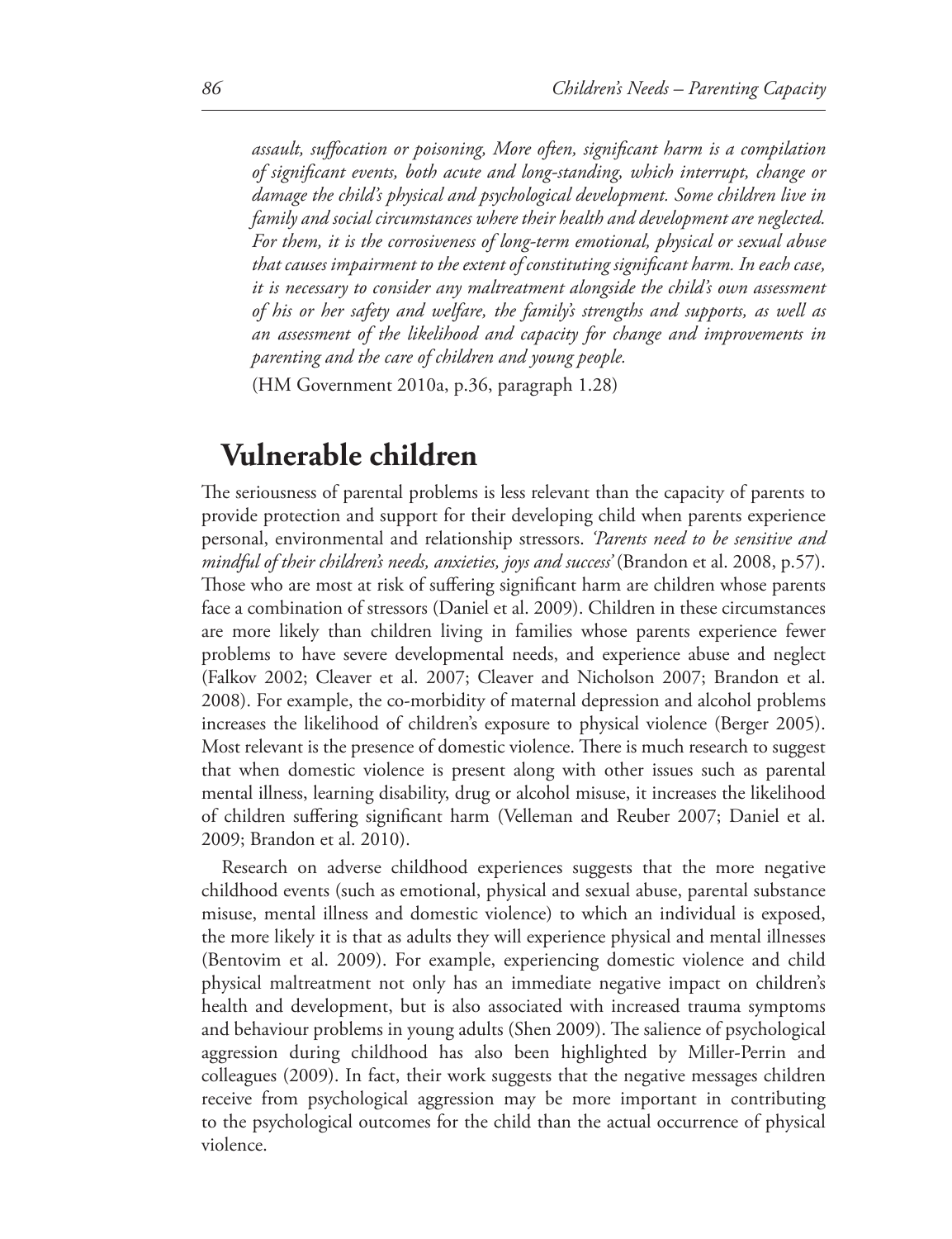#### *Genetic factors*

Genetic factors also play a significant part. For example, children of parents with learning disabilities are more likely to be born with a learning disability and psychological and physical disorders (Rende and Plomin 1993; McGaw and Newman 2005). The risk of abuse for children with disabilities, regardless of their parents' intellectual capacity, is between four and ten times that of the generic population (Baladerian 1990). Research that has focused on parents with learning disabilities found that the risk of harm to children increased significantly when their child had special needs (Booth et al. 2005; McGaw et al. 2010).

Genetic transmission is also a factor in schizophrenia and major affective and personality disorders (Kidd 1978; International Schizophrenia Consortium 2008). However, it is increasingly accepted that the interaction between genetic factors and physical, psychological and psychosocial factors determines who develops schizophrenia (Kidd 1978; Portin and Alanen 1996). A more recently published longitudinal study examined the interaction of genetic risk for schizophrenia and the type of home environment. Exposure to high levels of stress and adversity was shown to increase the likelihood of children, born with a genetic predisposition, to develop the symptoms of schizophrenia at an early age (Rutter, Moffitt and Caspi 2006). Children have less chance of becoming schizophrenic when brought up in supportive environments (Tienari et al. 2004; Wynne et al. 2006). Similarly, twin and adoption studies have found that genetics also play a part in the heritability of problem substance misuse (Kendler et al. 2006). Finally, the large differences observed in individual tolerances to alcohol among certain ethnic groups also suggest genetic factors play an important role (Agarwal 1996).

#### *Substance misuse and learning disability*

A focus on particular parental disorders suggests that there are aspects which increase children's risk of suffering significant harm. For example, parental substance misuse and learning disability increase the likelihood of an absence of order and routine in family life (Vellman 2004; Cleaver and Nicholson 2007; Daniel et al. 2009). High levels of household chaos have been shown to accentuate the impact of negative parenting (Coldwell et al. 2006).

Parental substance misuse, particularly the injection of drugs, can place children at risk of harm from needles and syringes. Needle-stick injuries and the transmission of HIV and AIDS and hepatitis B and C are possible even though the risk is small (Foster 2008). When drugs are taken within the home, children may be present, and witnessing such parental behaviour can be confusing and frightening. In order to sustain the cost of chronic substance misuse, parents may allow their homes to be used by other drug users and dealers, exposing children to unsafe adults, and to witnessing prostitution and other forms of criminality (Velleman 2009a, 2009b).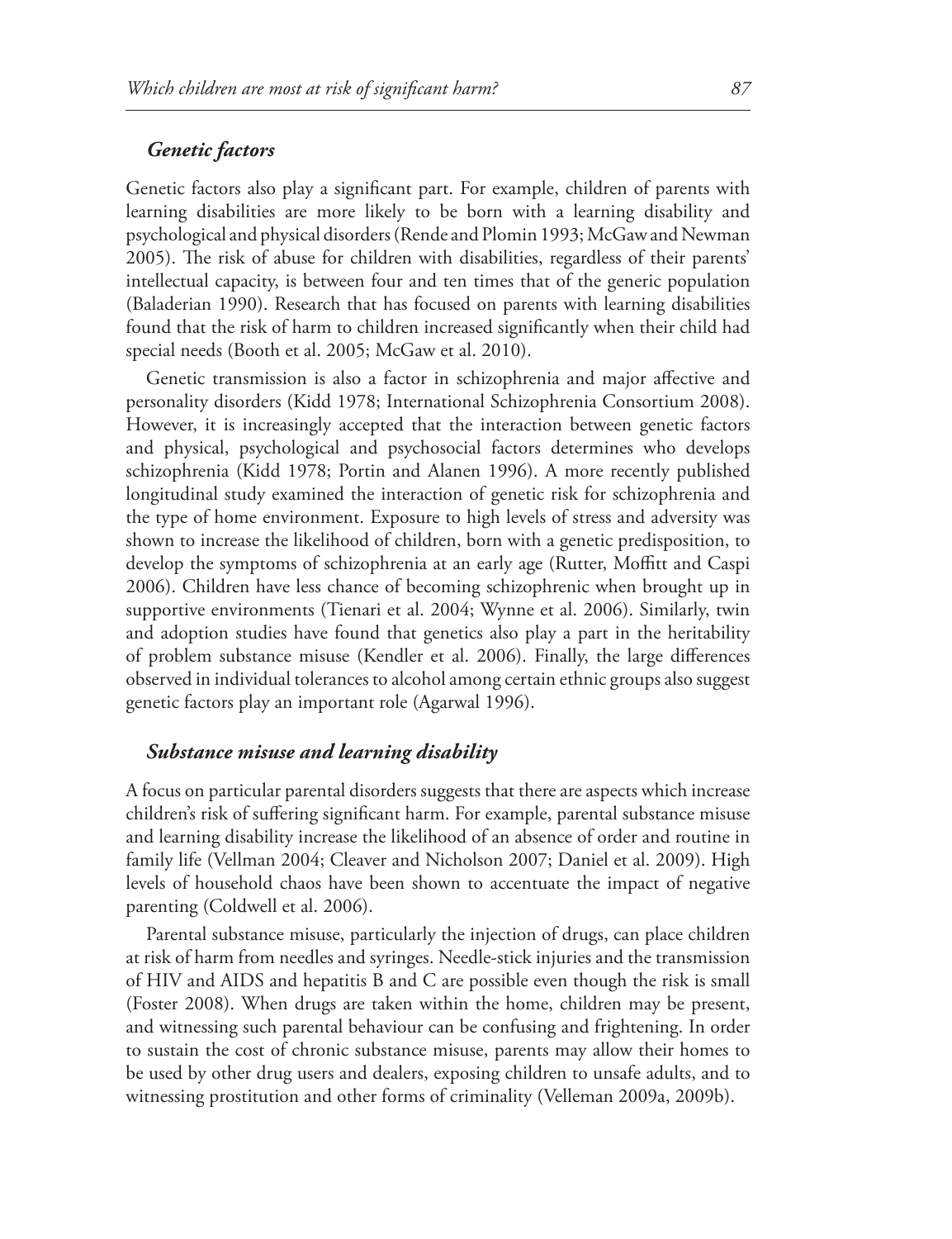Children of parents with learning disabilities are more likely to have a disability or to have a sibling with a disability. The challenge of caring for a disabled child is stressful for even very capable parents and can result in the needs of other children within the family being neglected (Butcher et al. 2008; Epstein et al. 2008).

#### *Mental illness*

In relation to mental illness, the risk of suffering significant harm increases when children become targets of their parents' delusions. A specific child within the family may become a scapegoat and be the focus of parental hostility and rejection (Stroud 1997; Reupert and Maybery 2007). Children of mentally ill parents may be forced to participate in parental rituals and compulsions; or parental illness can result in marked restrictions to the child's social activities (Rutter 1966). Although rare, a child may also come to share the same delusions as the parent as part of a *folie à deux* (madness shared by two). This can occur when the delusional beliefs formed by a parent during a psychotic episode are imposed on the child (Arnone et al. 2006; Erol et al. 2008).

#### *Domestic violence*

Simply witnessing parental distress can have adverse effects on children. Children are witnesses, to a greater or lesser extent, of every aspect of domestic violence against their mothers. The incidence of children actually witnessing or hearing the violence ranges from all children in a study based on children in refuges, to 45% of children based on anonymous interviews with mothers (Humphreys and Houghton 2008). Research that seeks the experiences of children reveals their distress at seeing their mother's physical and emotional suffering.

*He would come in and rip my mother's clothes off. He tried to strangle her, just beat her up like ... We were always watching it...*

(Child, quoted in the NCH Action for Children 1994, p.31)

Children living with domestic violence are also at risk of physical injury during an incident, either by accident or because they attempt to intervene (Humphreys and Stanley 2006). In attempts to halt the violence and protect their mother from assault children may call the police, or urge their mother to separate (Hamner 1989). However, separation should not be viewed as a simple solution which will protect mothers and children. The British Crime Survey showed that although separation was the best way to escape domestic violence (Walby and Allen 2004), domestic violence murder reviews showed separation can increase the likelihood of extreme violence being perpetrated. Three-quarters of multi-agency domestic violence murder reviews involved separation (Richards and Baker 2003, quoted in Humphreys 2006) and at least 29 children were killed in the last decade by their fathers post-separation (Saunders 2004). Self-reports included in the British Crime Survey (Walby and Allen 2004) showed child contact arrangements place a significant proportion of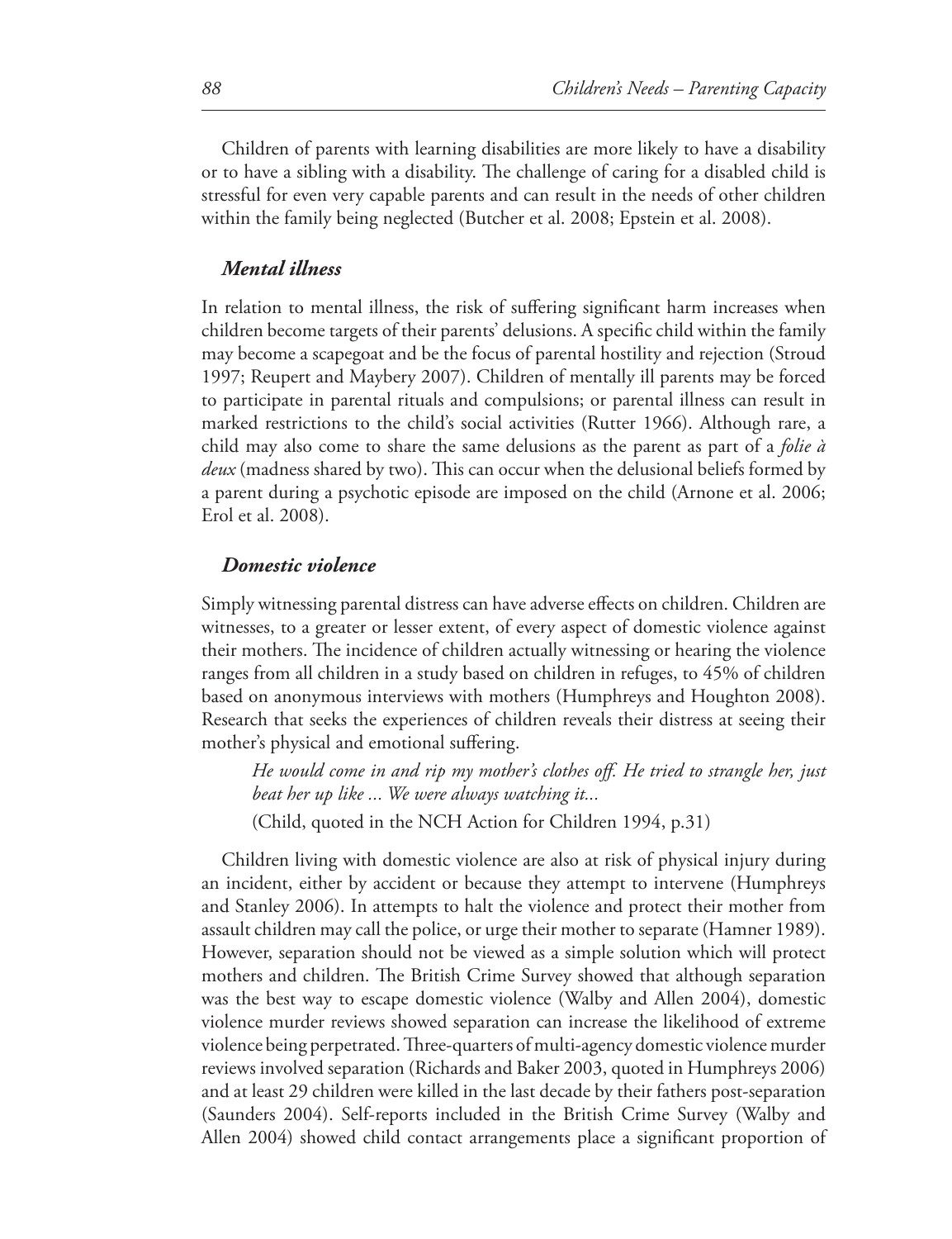women and children at risk of abuse; a third of women reported experiences of abuse and threats to themselves or their children during contact.

*He's nasty, verbally abusive through the children. He'll say things to the children and they'll come back and tell me ... even though the contact centre is public, it is not public enough.*

(Mother whose children had supported contact with their father, quoted in Humphreys and Stanley 2006, p.144)

The following serve as illustrations of more tragic cases.

*A man who is believed to have smothered his two young daughters while they were on a weekend custody visit telephoned their mother to say 'the children have gone to sleep forever' before killing himself, it emerged last night.* (The Guardian, 23 September 2008)

*A DAD going through a bitter custody battle killed himself and his children after telling friends he was barred from seeing them on Father's Day.* (Daily Post, 17 June 2008)

The impact of domestic violence on children is aggravated by the following factors:

- severity of the violence
- child being directly abused or neglected
- combination with problem drinking, drug misuse, mental illness or learning disability
- witnessing the parent's sexual and physical abuse
- being drawn into participating in the abuse of a parent
- colluding in the secrecy and concealment of the assaults
- lack of wider family and community support.

(Hamner 1989; Jaffe et al. 1990; Humphreys and Houghton 2008)

#### *Children trying to help*

Children may place themselves at risk of suffering significant harm because they are active participants within their families and may try to intervene in order to improve the dynamics and protect their parents. Although most parents try to shield their children from the effects of parental mental illness, domestic violence or substance misuse, unless the children are very young, parents believe that their problems affect their children's behaviour (Cleaver et al. 2007). For example, children may try to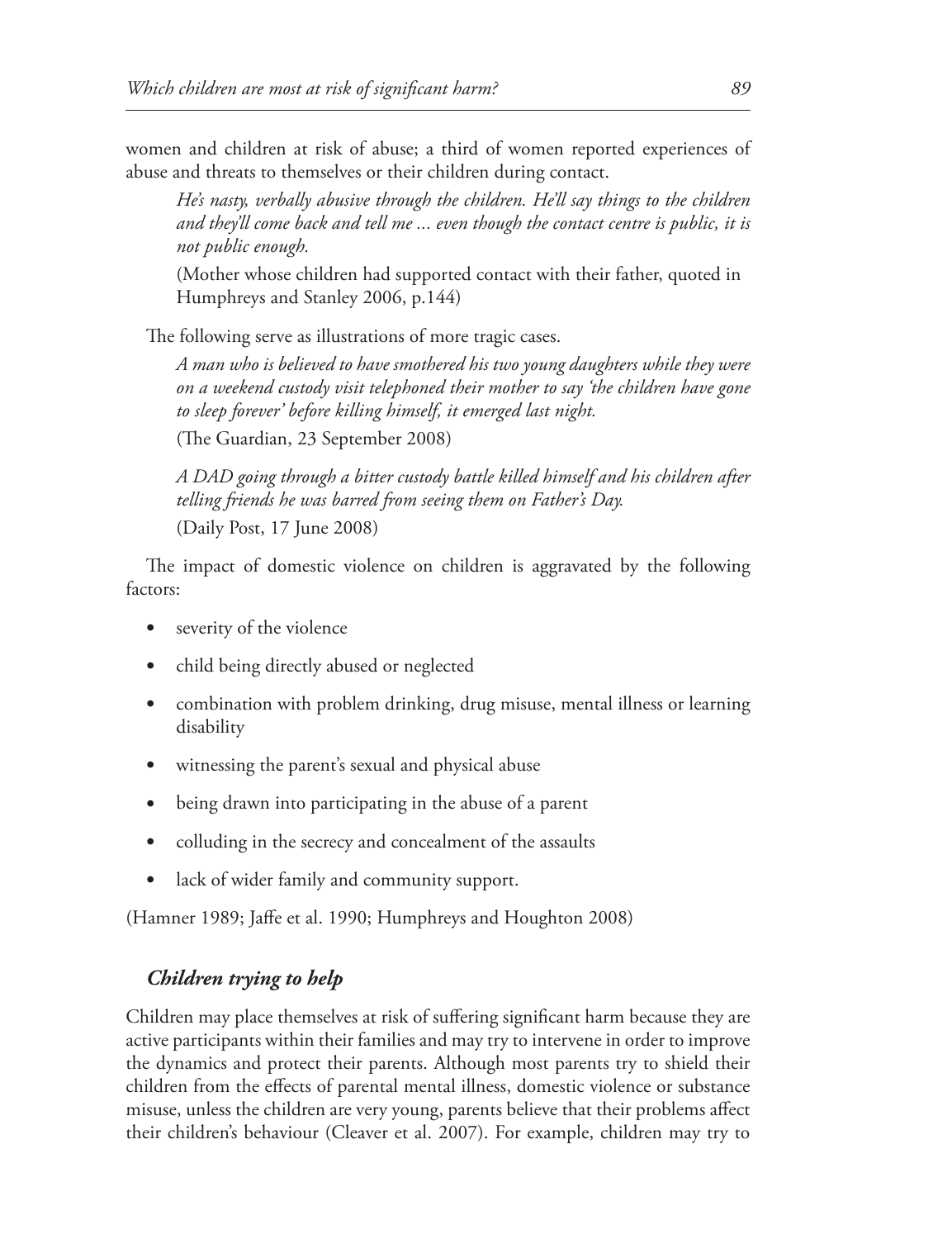protect and support their mothers by staying home from school in order to look after them, and in some cases with the specific aim of stopping them from taking drugs (Barnard 2007). Children of parents with learning disabilities or mental illness may also act as carers (Aldridge and Becker 2003; Cleaver and Nicholson 2007).

*The weekends – she can't bath herself you see properly – so at weekends when the carer doesn't come ... I bath my mum yeah and I wash her hair as well sometimes if I remember to wash it ...*

(Helen, 16, talking about her mother who has psychotic depression, quoted in Aldridge and Becker 2003, pp.70–71)

# **Protective factors**

*From a developmental perspective, deficits in early life would be expected to be more pervasive and severe in their effects than later parenting problems. The reason for this is because from this perspective, developmental competencies build up over time, each are dependent and reliant upon successful negotiation of previous stages.*

(Jones 2009, p.289)

No one age group of childhood seems either particularly protected from or damaged by the impact of parental mental illness (see for example d'Orban 1979), alcohol or drug problems (see for example Velleman 1996; Velleman and Templeton 2007) or domestic violence (see Centre de liaison sur l'intervention et la prévention psychosociales 2007 for a review of the research). However, a re-analysis of data<sup>10</sup> suggests parental learning disabilities may affect children aged 5 to 9 years referred to children's social care more than other age groups (Cleaver et al. 2007). Although the numbers are small, the findings reveal that 9 of the 10 children aged 5–9 years had severe developmental needs compared to half of those aged 10 years and over and 40% of those under the age of 5 years. Nonetheless, regardless of the age of the child, or the difficulties parents are experiencing, there is strong evidence to suggest that family and social support can act as a protective factor (Ghate and Hazel 2002; Vranceanu et al. 2007).

Children's ability to cope with parental adversity is related to their gender and individual personality. With regard to gender, findings from the US suggest boys are more likely than girls to have a learning disability; 10% of boys and 6% of girls aged 3 to 17 had a learning disability (Child Trends 2004). There is also some evidence to suggest that children of the same sex as a mentally ill parent are at greater risk of developing the disorder. This is particularly so with the development of depression in girls (Goodyer et al. 1993). There is also some evidence to suggest

<sup>&</sup>lt;sup>10</sup> The data was gathered for a study of children referred to children's social care services who were living with parents with learning disabilities: Cleaver and Nicholson 2007.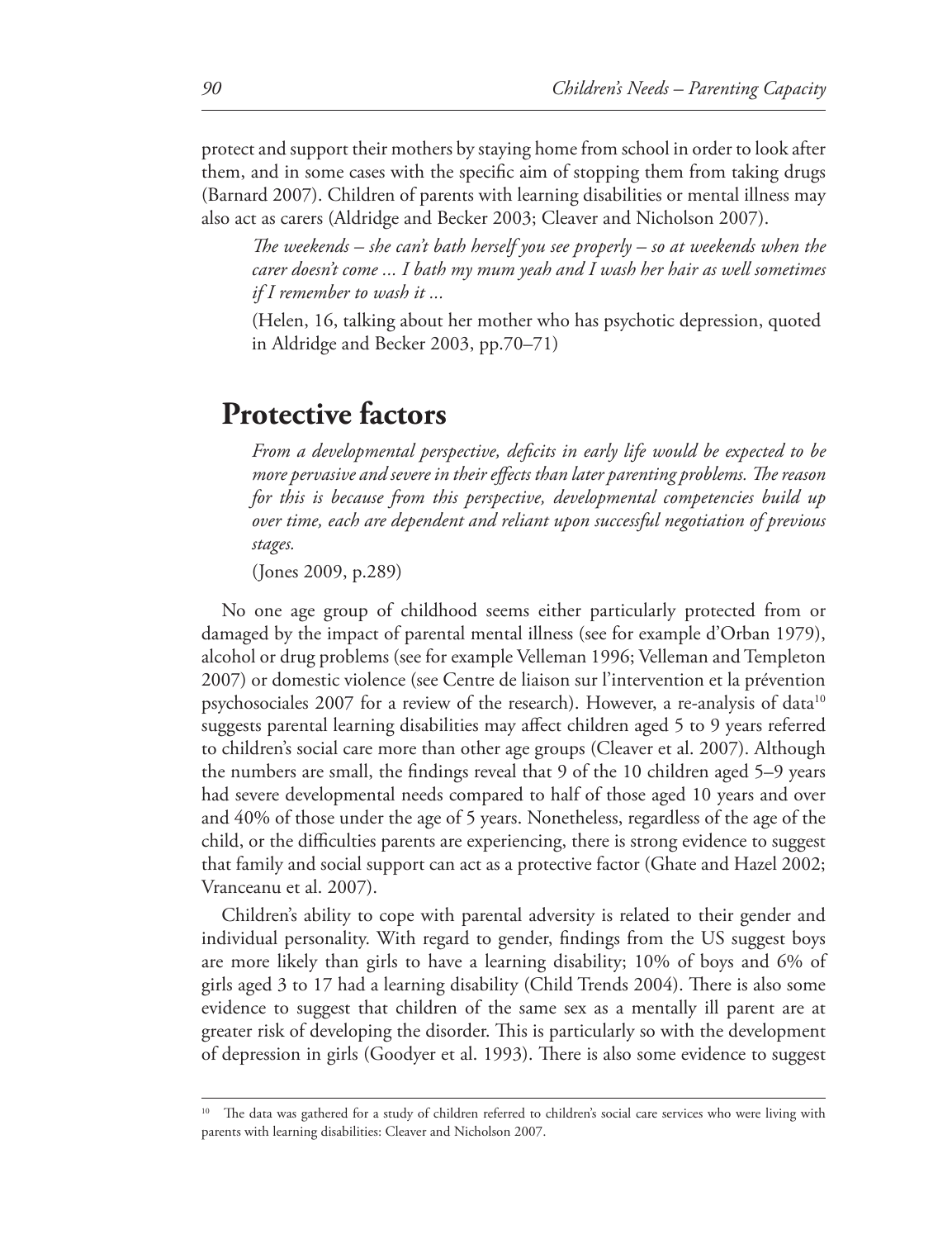that when exposed to domestic violence girls are more likely than boys to manifest internalising and externalising behaviour problems (Sternberg et al. 2006). A more widely applicable phenomenon is the finding that girls are less affected in the short term, but as parental problems continue they are just as likely to exhibit distress as boys (for domestic violence see Yates et al. 2003; with relation to problem alcohol and drug use see Werner 1986 and Tweed 1991; for parental mental illness see Rutter 1985 and Stewart et al. 1980). Finally, Moffitt and colleagues' (2007) prospectivelongitudinal study found that genes moderated an individual's response to stressful life events (see also Caspi et al. 2003; Rutter et al. 2006).

Individual variations in how children respond are, in part, a function of the severity, characteristics and social and cultural context of their parents' problems. Children are less likely to be affected adversely from parental mental illness when:

- $\bullet$  it is mild
- t it is of short duration
- one parent does not suffer from mental illness
- t it is unassociated with family discord, conflict and disorganisation
- it is unassociated with the family breaking up
- the children have good social networks, especially with adults.

#### (Rutter 1990; Smith 2004; Somers 2007)

In relation to parental alcohol and drug misuse, children are less likely to suffer significant harm when:

- one parent has no problems with alcohol or drug use
- treatment is being given to the parent $(s)$
- parents manage to maintain a cohesive relationship and present a united and caring front to the child
- other responsible adults are involved in child care
- family rituals and activities are maintained
- drugs, needles and syringes are out of reach of children
- the child is not present when drugs are taken
- substance misuse does not take place in the home
- the social environment does not expose children to contact with drug users or other criminal activity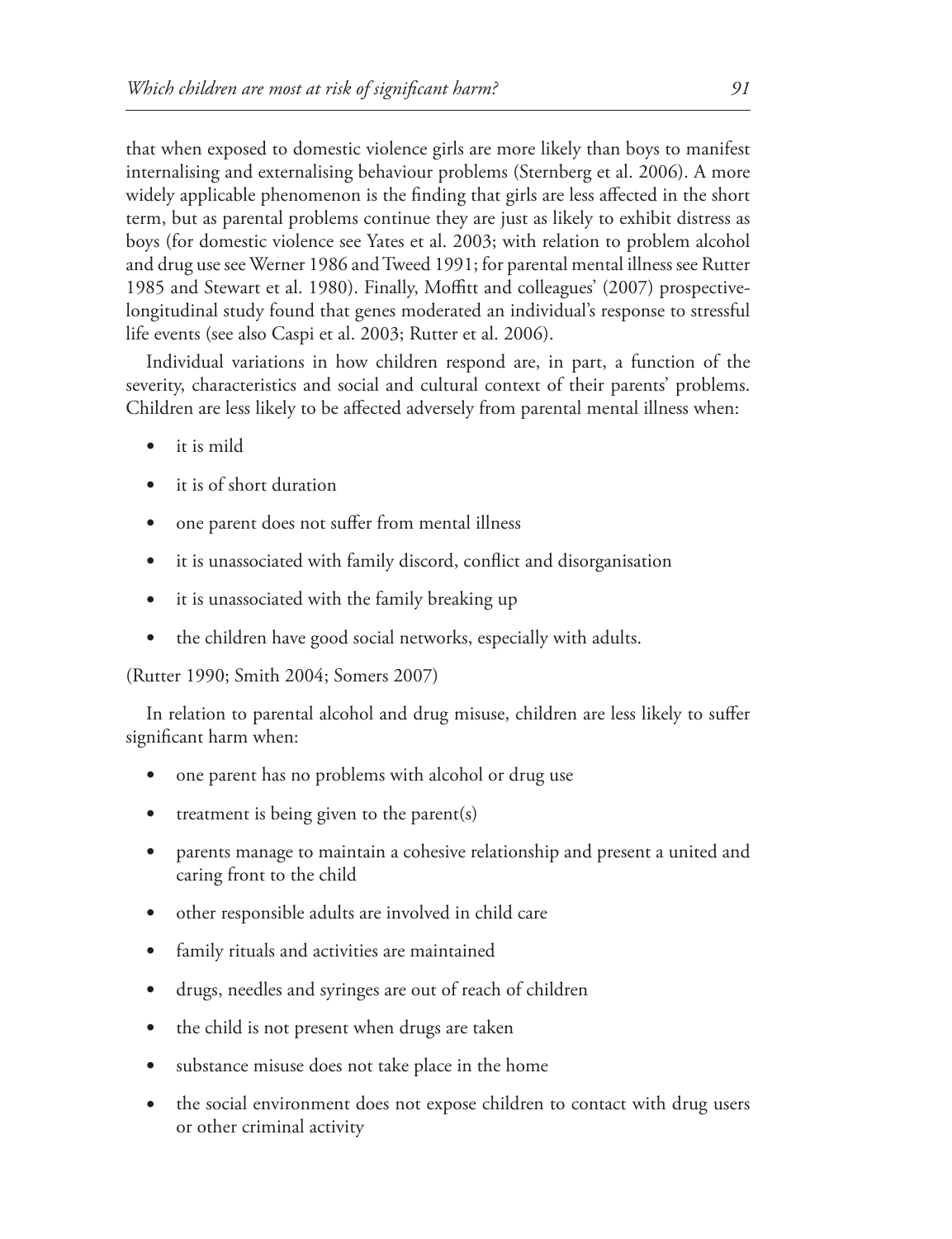- there is a stable home with adequate financial resources
- the child has a friend, relative or other responsible adult in whom they can confide
- the parents have the capacity to be effective
- there are strong bonds with the local community or there is community involvement.

(Hill et al. 1996; Kroll and Taylor 2003; Cleaver et al. 2007; Velleman and Reuber 2007; Velleman 2009a)

Many of these factors also apply to the impact of parental learning disabilities on children. For example, key to children's safety and the promotion of their welfare is:

- a lack of family violence
- $\bullet$  the presence of a non-abusive partner in the household
- other responsible adults, such as grandparents, involved in child care
- on-going support and training to enable parents to react appropriately to their child's changing needs and circumstances as they grow up
- parents with the capacity to act effectively in relation to themselves and their children
- community support
- a stable home and adequate financial resources.

(Booth and Booth 1996; Cleaver and Nicholson 2007)

A child's ability to cope with adversity is not the result of a specific factor or coping mechanism (Little et al. 2004; Collishaw et al. 2007; Jaffee et al. 2007). What is of importance is that children have developed the necessary strengths, which will enable them to find ways to cope with different situations.

*Key building blocks for developing resilience in children and parents come from a sense of security, a recognition of self-worth and the experience of control over one's immediate environment.*

(Parrott et al. 2008)

Velleman and Templeton (2007) raise a few notes of caution in relation to resilience. They argue that the processes that allow children and young people to become resilient to parental problem behaviour may not all be totally positive, either in the short or the long term. For example, strategies of detachment, avoidance and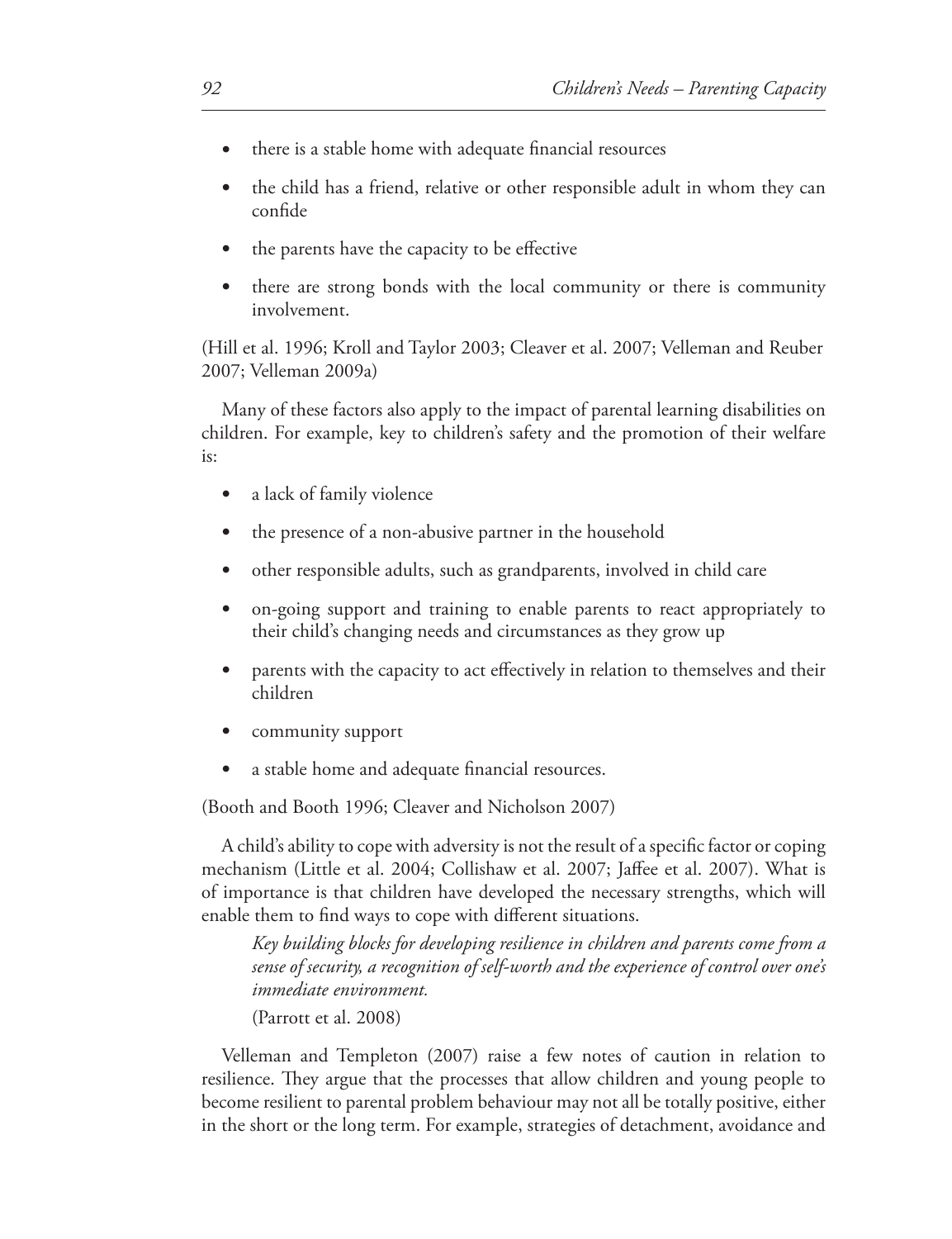withdrawal used for coping with domestic violence or parental substance misuse can result in later relationship difficulties.

Research has highlighted a variety of mechanisms that may explain why some children who have experienced childhood maltreatment reported no mental health problems in adult life. Collishaw and colleagues (2007, p.213) report 'resilient functioning appears to arise from the interaction between heritable factors, individual characteristics and experiential factors over time'. The study identified that goodquality relationships in childhood, adolescence and adulthood were especially important for adult psychological well-being for those who had experienced childhood abuse.

Resilience is related to children having:

- a sense of self-esteem and self-confidence
- a belief in one's self-efficacy and ability to deal with change and adaptation
- $\bullet$  a repertoire of social problem solving approaches.

#### Rutter (1985; 2007)

Protective factors which are likely to foster such a cognitive set include a secure, stable, affectionate relationship and experiences of success and achievement (Rutter 1985). See Collishaw et al. (2007) for a detailed discussion of resilience to adult psychopathology.

It is important that professionals do not pathologise all children who live in families where a parent suffers from mental illness or a learning disability, has problems with alcohol and drugs or is in a violent relationship. As we have already noted, although these issues serve to qualify children as 'in need' (HM Government 2006) a significant proportion show no long-term behavioural or emotional disturbance. Nonetheless, the health and development of a considerable number of children living in these circumstances are adversely affected and would benefit from services.

#### **To sum up**

#### *Factors which increase vulnerability*

- The potential for genetic transmission of mental illness, learning disability, substance misuse and alcohol problems.
- Children most at risk of suffering significant harm are those living in families exposed to a multiplicity of problems, such as a combination of one or more of the following: parental learning disability, mental illness, problem drinking or drug misuse and domestic violence.
- The risk of long-term harm, such as poor mental health when adult, increases when children are exposed to a multiplicity of adverse experiences.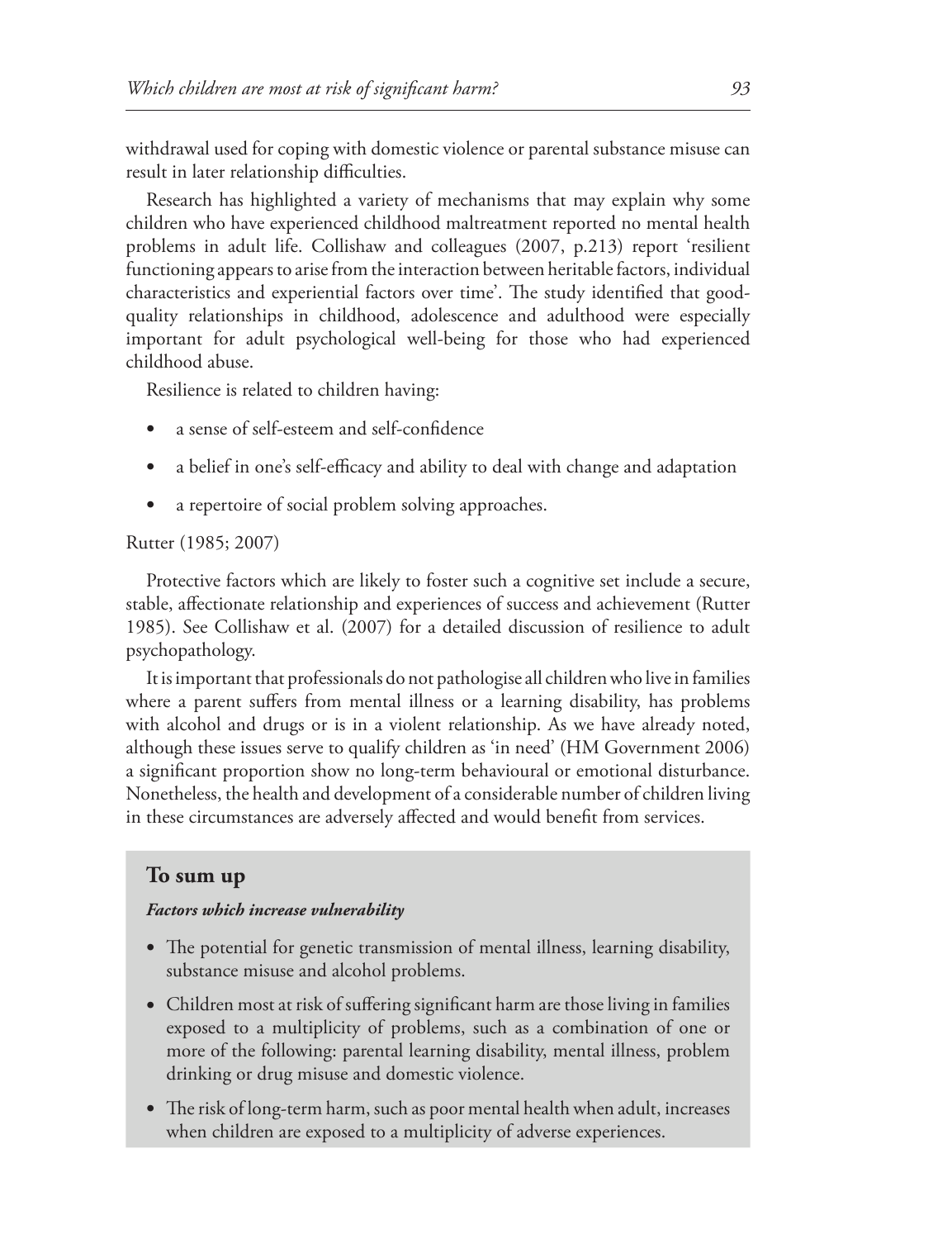- The risk of significant harm increases when children are involved in parental delusions, become targets for parental aggression or rejection, or are neglected for pathological reasons.
- Young children whose parents inject drugs are at risk of HIV/AIDS and hepatitis A, B and/or C from poorly stored used needles and syringes. Children may also be exposed to unsafe adults when their homes are used by other drug users and dealers.
- To witness parental distress and suffering can have an adverse psychological impact on children. Children are particularly vulnerable when exposed to domestic violence. Witnessing violence is extremely distressing to children and attempts to intervene can result in injuries.
- The negative impact of domestic violence is exacerbated when the violence is combined with drink or drug use or when children witness the abuse, are drawn into the abuse or collude in concealing the assaults.
- When parents separate as a consequence of domestic violence, children are at risk of being used as pawns in ongoing disputes between warring parents. In a few tragic cases this can result in the severe injury or death of a child.

#### *Protective factors*

- The adverse effects on children are less likely when parental problems are mild; of short duration; unassociated with family discord and disorganisation; and do not result in the family breaking up.
- Children may also be protected when the other parent or a family member responds to the child's developmental needs. The role of grandparents can be the key to children's safety and developmental progress when they live with parents with learning disabilities. In relation to problem drinking or drug use, children's safety also depends on drugs and alcohol, needles and syringes not being easily available.
- Children's ability to cope is related to their age, gender and individual personality. Children of the same gender as the parent experiencing difficulties may be at greater risk of developing emotional and behavioural problems. Children's ability to cope is related to a sense of self-esteem and self-confidence; feeling in control and capable of dealing with change; and having a range of approaches for solving problems. Such traits are fostered by secure, stable and affectionate relationships and experiences of success and achievement.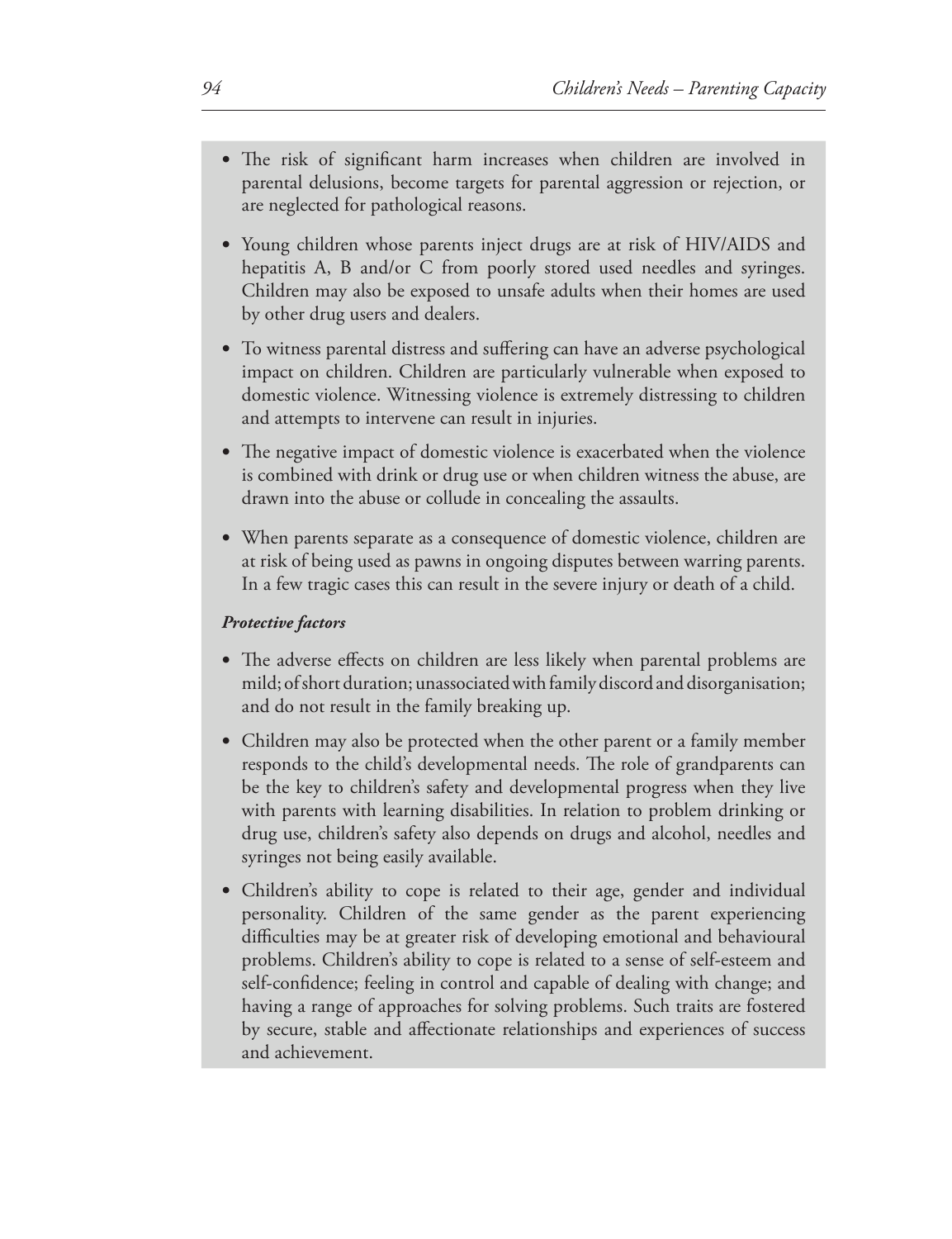• A significant proportion of children show no long-term behavioural or emotional disorders when exposed to parental mental illness, learning disability, problem drinking or drug use, or domestic violence. However, a considerable number of children do exhibit symptoms of disturbance during their childhood and would benefit from services to prevent their health or development being impaired.

# **Moving on to explore the impact on children at different stages of development**

Although there are, in general, factors that make children more or less vulnerable to the behaviours which result from their parents' problems, the impact on children will vary depending on their age and stage of development. Therefore, it seems appropriate to look in more detail at the different stages of development.

This review has been deliberately confined to the findings from research, which may mean that factors which are more readily identified from clinical and professional practice have been omitted. These are no less important as a source of evidence but are beyond the scope of this book.

In exploring the research findings, six stages of childhood are discussed in Part II. Chapter 4 looks at children under 5 years and includes pre-birth to 12 months, children aged 1 to 2 years and those aged 3 to 4 years. Chapter 5 focuses on middle childhood and explores the impact of parental problems on children aged 5 to 10 years. Chapter 6 looks at the adolescent years and includes teenagers aged 11 to 15 years and young people aged 16 and older.

To provide a context for the difficulties that children may experience as a result of their parents' problems, each chapter is prefaced with a discussion of expected development.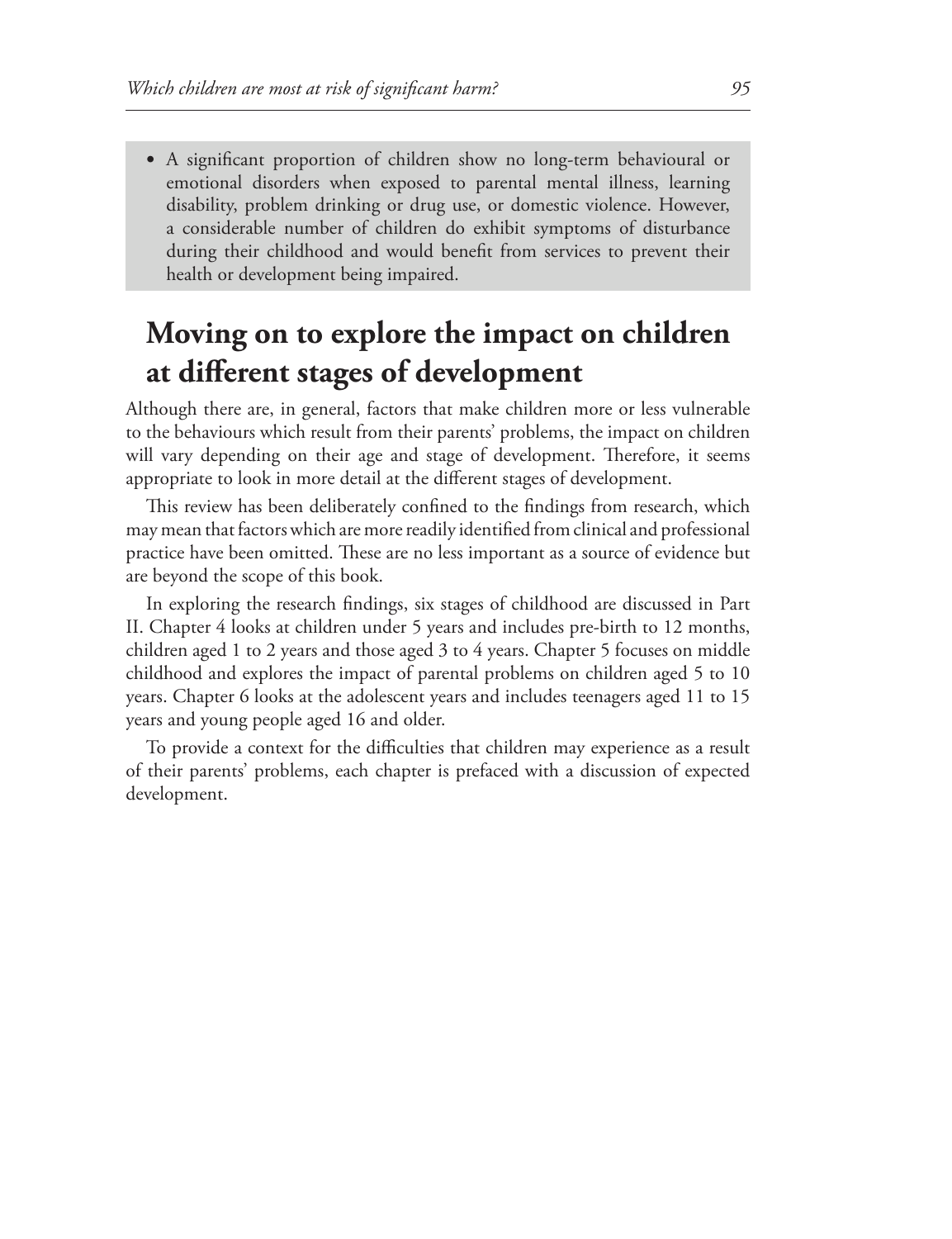# **PART II: ISSUES AFFECTING CHILDREN OF DIFFERENT AGES**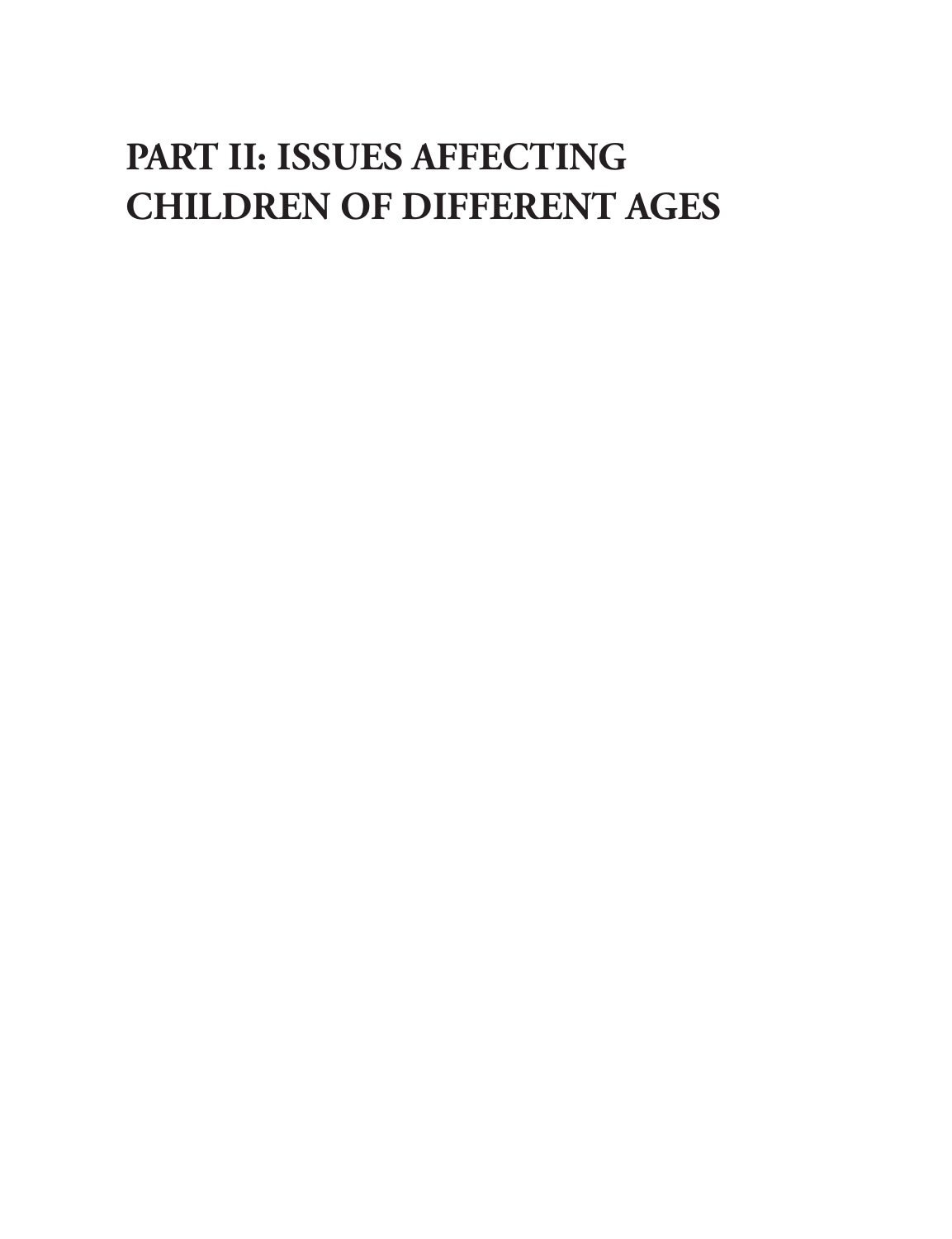# **Child development and parents' responses – children under 5 years** 4

This chapter includes three age bands: pre-birth to 12 months; 1 to 2 years; and 3 to 4 years. Pre-birth to 12 months has two sections, the first focuses on the unborn child and the second on infants from birth to 12 months. The section on the unborn child explores initially the conditions needed for optimal development before examining the possible impact of parental mental illness, learning disability, substance misuse and domestic violence.

The format for the section on infants from birth to 12 months follows the same style as is used for all other age groups. What might be expected for the child's health, education (cognitive and language development), emotional and behavioural development, and family and social relationships is described before identifying the possible impact of parental problems. For children aged one to two years and those aged three to four years the child's identity and social presentation is also included. Each age band ends with summary points of the key problems and the protective factors.

# **Pre-birth to 12 months**

This section looks initially at the unborn child before focusing on children from birth to 12 months.

# **Pre-birth to 12 months – the unborn child**

Clearly, it is not relevant in relation to the unborn child to explore the range of developmental dimensions for children once they are born. Instead, the focus is on the ways parental mental illness, learning disability, problem drinking or drug use and domestic violence affect the unborn child, through genetic transmission and environmental impact. Although there is considerable information concerning the effects on the unborn child of maternal alcohol and drug consumption, what is known about the impact of maternal mental illness, learning disability and domestic violence is more limited.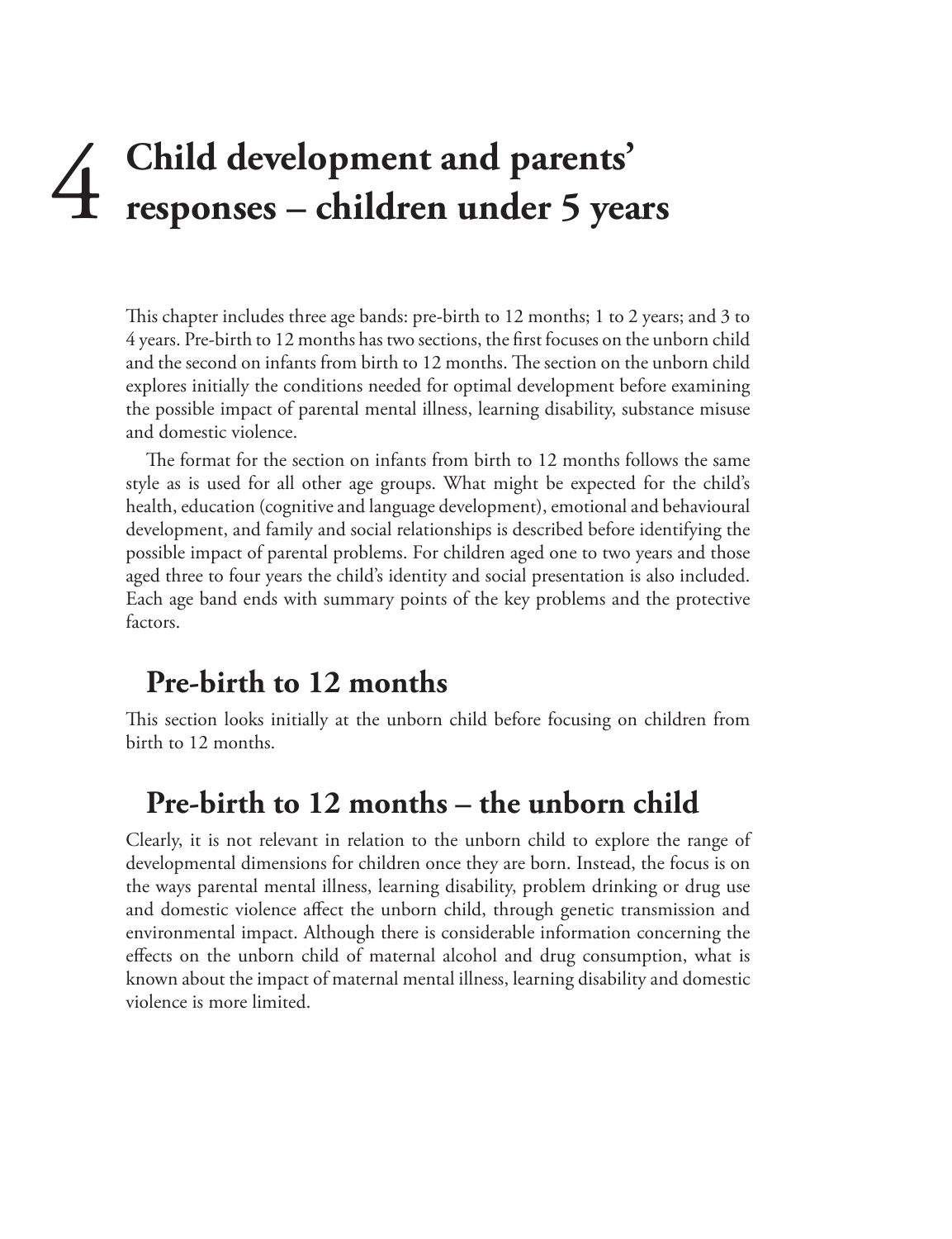# Conditions needed for optimal development of the unborn child

The unborn child needs nourishment and a safe environment in order to develop. Regular visits to the ante-natal clinic can help ensure that the health of the expectant mother and the developing child are monitored. To address the nutritional needs of the unborn baby the expectant mother needs an adequate diet. A safe environment requires that expectant mothers should avoid contact with viruses such as rubella and avoid unnecessary medication. The devastating effects on children of women who were prescribed thalidomide are still evident. In addition, there is increasing evidence that expectant mothers should not smoke tobacco excessively; smoking during pregnancy reduces babies' lung function. Babies born to heavy smokers are more likely than those born to non-smoking mothers to suffer a higher risk of spontaneous abortion, premature delivery, stillbirth, sudden infant death syndrome and the possibility of low birth weight with its consequent negative effects (Julien 1995; Surgeon General's Report 2004).

The environment in which the mother lives and works also has an impact on the growing foetus. Physical impacts, collisions, bumps or blows which may damage the placenta and harm the foetus need to be avoided. In addition, where the expectant mother lives may be important. Highly polluted cities, the routine discharge of dangerous chemicals or nuclear leaks may have adverse effects on the unborn child. Research shows that exposure to pollution during pregnancy affects the breathing of the newborn baby (Latzin et al 2008).

Finally, there is growing evidence to suggest that the mother's emotional condition may affect her unborn child, although the impact is moderated by the nature, duration and timing of the occurrence (Lou et al. 1994). Maternal anxiety can release stress hormones which pass through the placenta and have been shown to influence foetal brain development and functioning (Kinsella and Monk 2009). Severe stress can also increase the mother's blood pressure and by implication decrease uterine blood flow. The overall result can be lower birth weight (Wolkind 1981; Reading 1983). However, not all studies have consistently shown stress to be related to low birth weight (see Rondo 2007 for a review of the research findings).

Most women want the best for their unborn child and try to eat and drink healthily during pregnancy. However, modern Western society bombards women with ever more advice and guidance to ensure a healthy child, which may raise levels of anxiety as women try to comply.

*The modern Western pregnant woman must not drink more than four cups of coffee a day, drink alcohol, smoke cigarettes, change cat litter trays, eat soft cheese, uncooked eggs or packaged salads or go into the lambing sheds. They should not work too hard or too long, nor at night or be ambivalent about their pregnancies. Now it seems they must not become anxious either.*

(Oats 2002, p.502)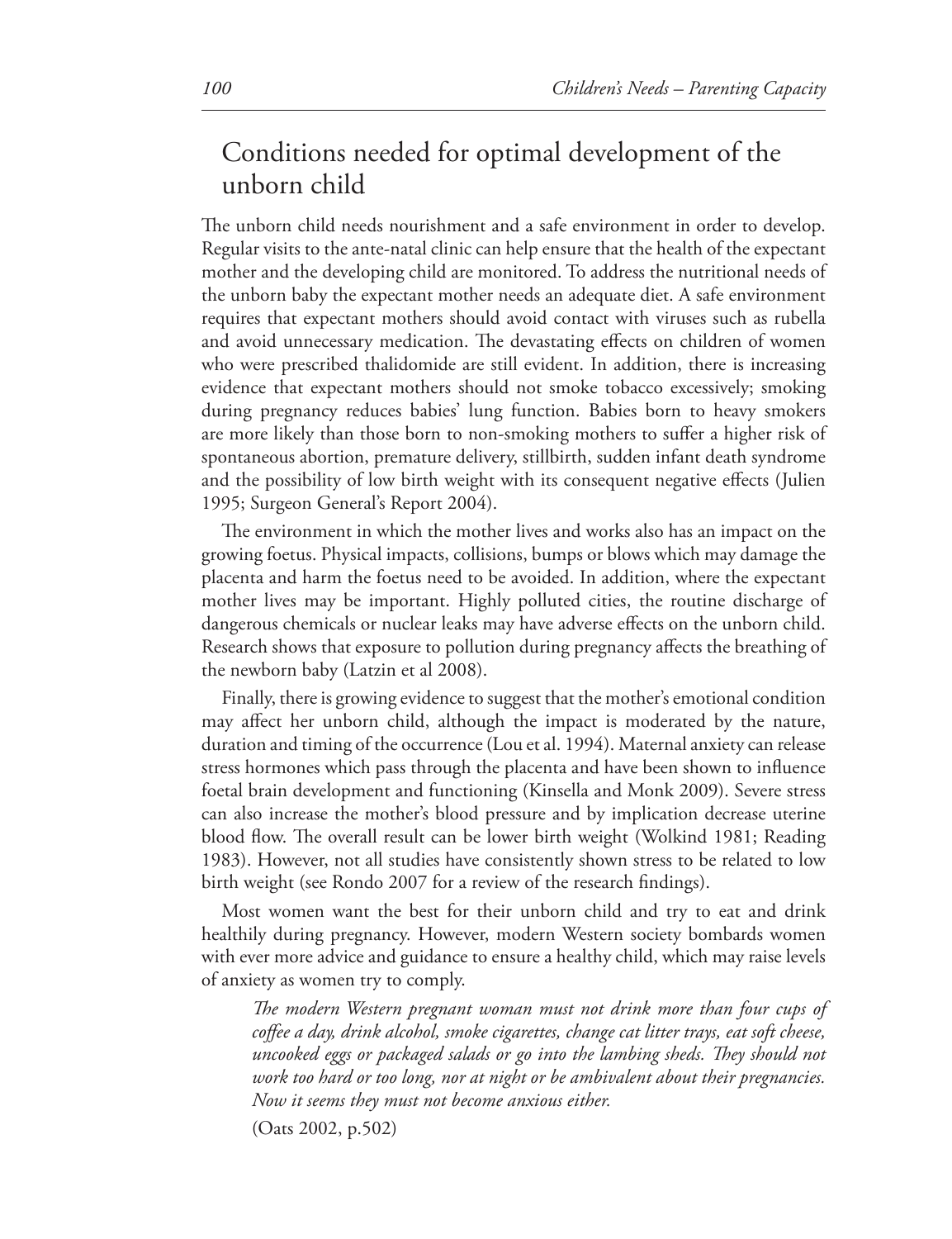Many pregnant women will not always be able to comply with this barrage of advice and will need to be reassured that, in general, women who, for example, smoke, drink and use drugs in moderation during pregnancy give birth to healthy infants.

A model of an intensive, nurse-led home-visiting programme for vulnerable, firsttime young mothers was developed in the US. Controlled studies carried out over three decades showed improved outcomes in relation to ante-natal health and the outcome of pregnancies, the child's health and development and parents' economic self-sufficiency (Olds et al. 2007). In England a pilot of the *Family Nurse Partnership Programme* was started 2007. The Partnership aims to provide intensive support from highly trained nurses for vulnerable young, first time mothers. This is to be achieved through building *'close, supportive relationships with families and guide young first time parents so that they adopt healthier lifestyles for themselves and their babies, provide good care for their babies and plan their future life goals'* (Department for Health and Department for Children Schools and Families 2009a, p27, paragraph 3.23). The Government has made a commitment to increase the numbers of families reached by the Family Nurse Partnership Programme (Cm 7985 2010).

# Impact of parental mental illness – genetics and the environment

Although issues affecting the unborn child relate to both genetics and environment, genetic transmission is shown to be a factor in cases of schizophrenia, major affective disorders and antisocial personality disorders.

However, recent research reveals the complex relationship between genetics and the environment. For example, as noted in Chapter 3, Rutter and colleagues (2006) found that exposure to high levels of stress and adversity increase the likelihood that a child born with a genetic predisposition to mental illness (for example a child with a close relative who suffers from schizophrenia) will develop symptoms at an early age. Similar conclusions come from a longitudinal Finnish study, which compared the adopted children of mothers with schizophrenia with adoptees without this genetic risk (Tienari et al. 2004; Wynne et al. 2006). This work found that children with a high genetic risk of schizophrenia adopted into families which were wellfunctioning were less likely to develop a psychotic illness than similar children adopted into families which had high levels of family difficulties. The results suggest that the risk of developing schizophrenia for children with a high genetic risk can be mediated by good-quality care.

Similarly, understanding how depression is transferred from parents to children must take account of both environmental and genetic factors. A discussion of recent research findings highlights the complexity and inter-relationship of environmental and genetic factors. The review concludes *'that maternal depression is a potent but malleable risk factor for child psychopathology, and there is reason to believe that early*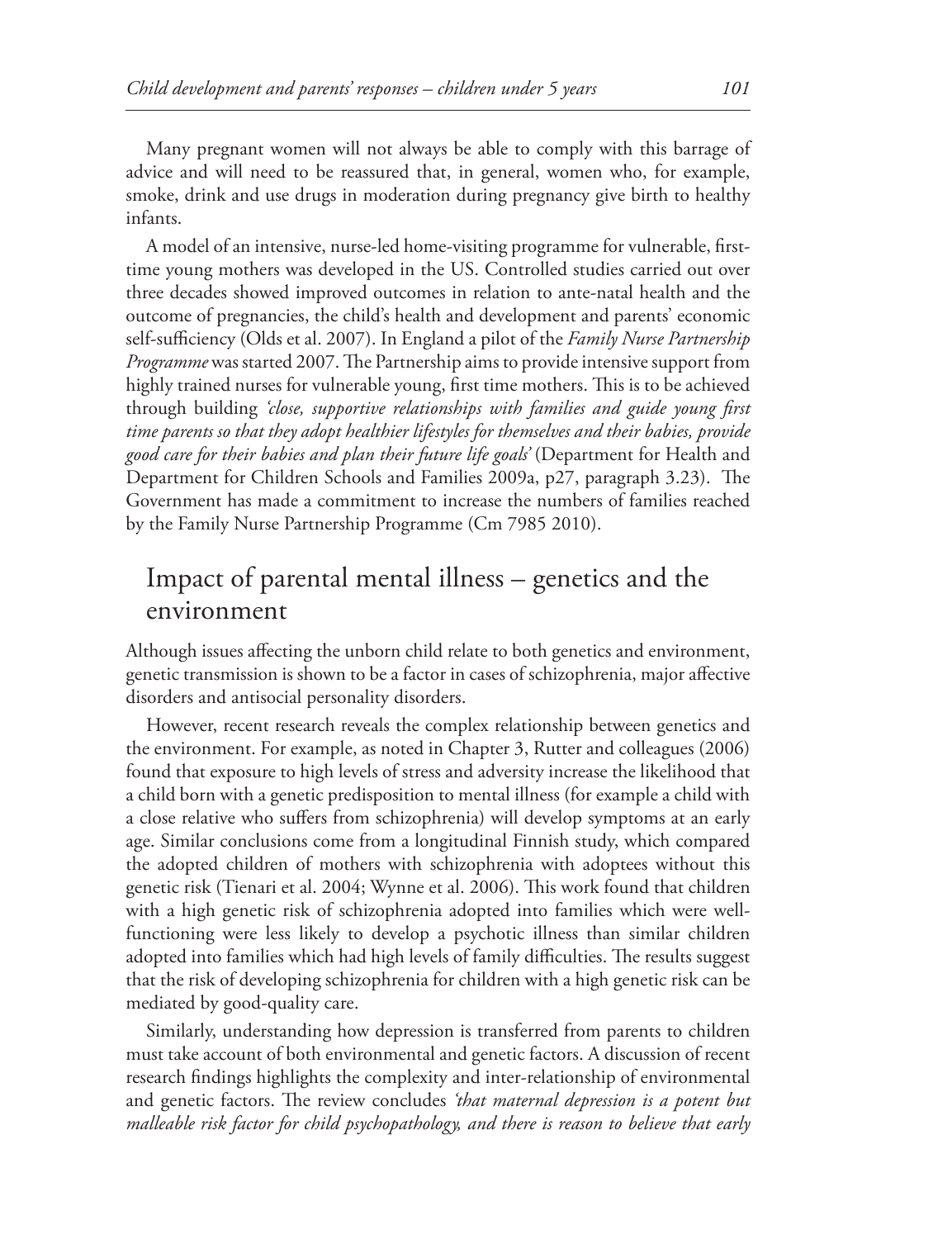*detection of depression in mothers, along with short-term support for their children, may prevent the development of disorders before they begin'* (Reiss 2008, p.1084).

A study by Wolkind (1981) found that babies born to mothers suffering a psychiatric illness during pregnancy were of a lower birth weight than babies born to mothers without a psychiatric illness during pregnancy. However, a direct causal link was difficult to establish because significantly more mothers in the psychiatric group smoked. Smoking rates among adults with depression are about twice as high as among adults without depression, and the rates for people with schizophrenia are three times those for people who are not affected. Moreover, smokers with mental health problems are more likely to smoke heavily than those without mental health problems (Mental Health Foundation 2007). A further complicating factor is that the effects of mental illness impact on the expectant mothers' attendance at antenatal clinics. Mothers suffering from schizophrenia, anxiety and depression find it more difficult to keep medical appointments.

# Impact of parental learning disability

Learning disability can affect parents in their decision making and preparation for the birth of their child. Many parents with learning disabilities are poorly informed about contraception and the significance of changes in their menstrual pattern, and as a result they may find it hard to take realistic and informed decisions about family planning; initially, they may fail to recognise their pregnancy (James 2004). Consequently, the quality of the woman's ante-natal care is often jeopardised by late presentation and poor attendance (McGaw and Sturmey 1993). When women with learning disabilities do attend ante-natal care, they may experience difficulty in understanding the information and advice they receive or have problems in putting it into practice.

#### *Genetics and the environment*

Genetics and the environment are both important factors in the understanding of how parental learning disability affects the unborn child. For example, the children of parents with learning disabilities have been found to be at increased risk from inherited learning disabilities, psychological and physical disorders (Rende and Plomin 1993; McGaw and Newman 2005). Research suggests that approximately 40% of children born to parents with learning disabilities experience developmental delay (Gath 1988). McConnell and Llewellyn, who examined the literature, conclude,

*'... there is a higher incidence of developmental delay in younger children, and learning difficulties and challenging behaviours in primary school aged children of parents with intellectual disability ... these difficulties cannot be attributed to poverty or parental intellectual disability per se, since these children are a heterogeneous group'.*

(McConnell and Llewellyn 2002, pp.304–305)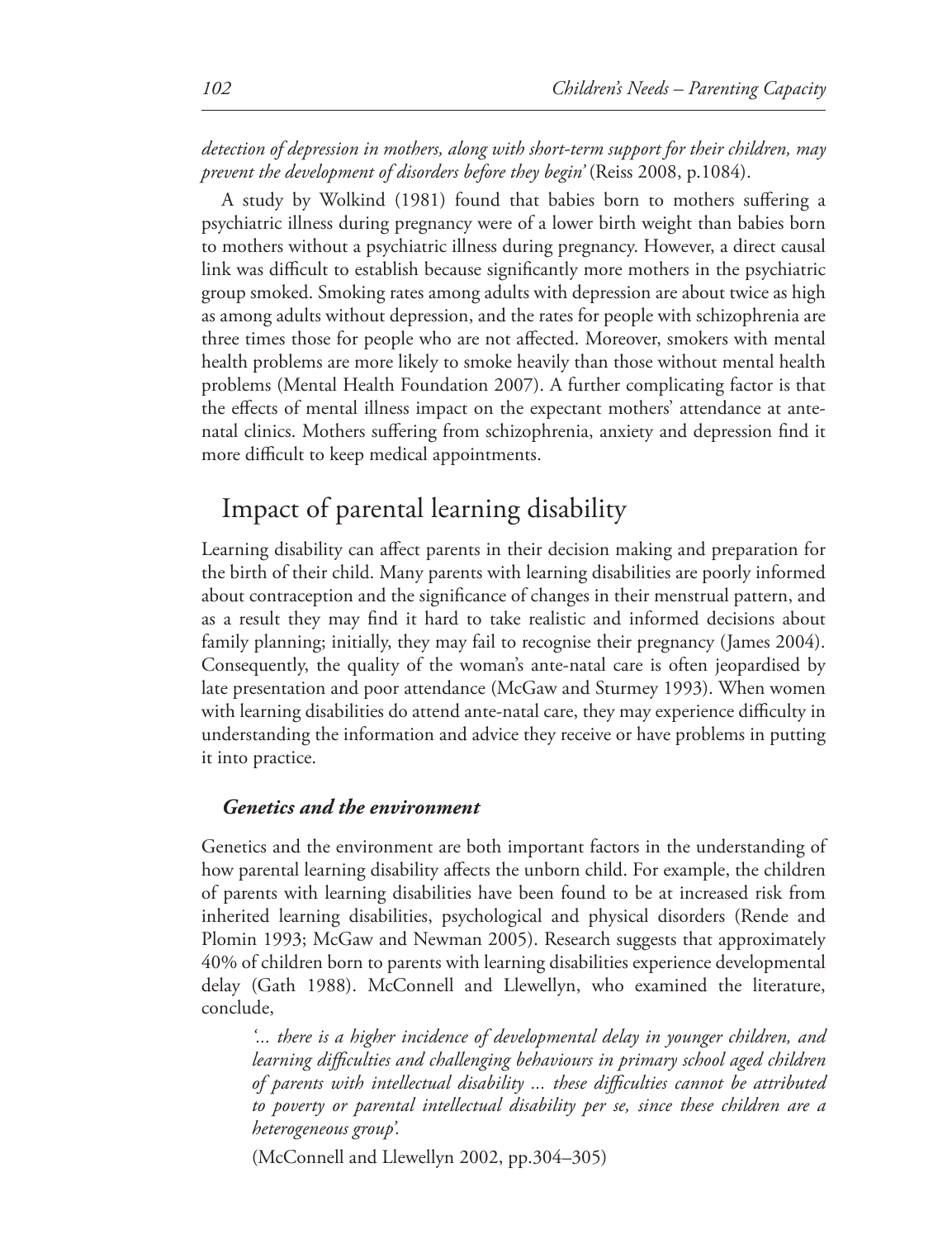Although a child may have inherited learning disabilities, the environment can still make a difference; children brought up in a warm and stimulating environment will have better outcomes than those who are not.

It can be argued that learning disability appears to run in families, because parents with learning disabilities experience difficulty in providing sufficient general stimulation for the child's development and learning. However, it would be dangerous to attribute this solely to parents' intellectual impairment. Parents with learning disabilities frequently experience a combination of stressors that will impact on their parenting, such as having a large number of offspring, marital disharmony and violence, poor mental health, childhood abuse, lack of social supports and poverty (Cleaver and Nicholson 2007).

## Impact of parental substance misuse

There is little dispute that excessive parental drinking or drug use negatively affects the unborn child (see Royal College of Obstetricians and Gynaecologists 2006 for the impact of alcohol; Avis 1999; Juliana and Goodman 1997 for the impact of illicit drugs). What is in dispute is the degree and nature of that impact.

The effect of drinking or drugs on the developing foetus is dependent on three inter-related factors (Julien 1995; Gerada 1996):

- the pharmacological make-up of the drug
- the gestation of pregnancy
- the route/amount/duration of drug use.

The foetus is most susceptible to structural damage during 4–12 weeks of gestation; drugs taken later generally affect growth or cause neonatal addiction (Julien 1995).

Two further complicating factors in gauging the impact of maternal substance use on the unborn child are the combination of substances taken and the pattern of alcohol or drug misuse. For example, women who use heroin may also use tobacco, cannabis, stimulants and tranquillisers. Moreover, the quantity and pattern of alcohol or drug use can vary from day to day (Plant 1985).

There is considerable evidence to suggest that the more frequent the use and the larger the quantities of alcohol or drugs ingested, the greater the impact on the unborn child (Rivinus 1991; Julien 1995). Even this agreed evidence must be tempered by further factors, which suggest how complex it may be to predict outcomes for individuals.

Most of the difficulties associated with problem alcohol and drug use could be ameliorated to some extent by good ante-natal care. However, many pregnant drug users do not come for ante-natal care until late in pregnancy because opiates, such as heroin, often affect menstruation and women are uncertain of dates (Department of Health et al. 2007). Others may fear that revealing their drug use to ante-natal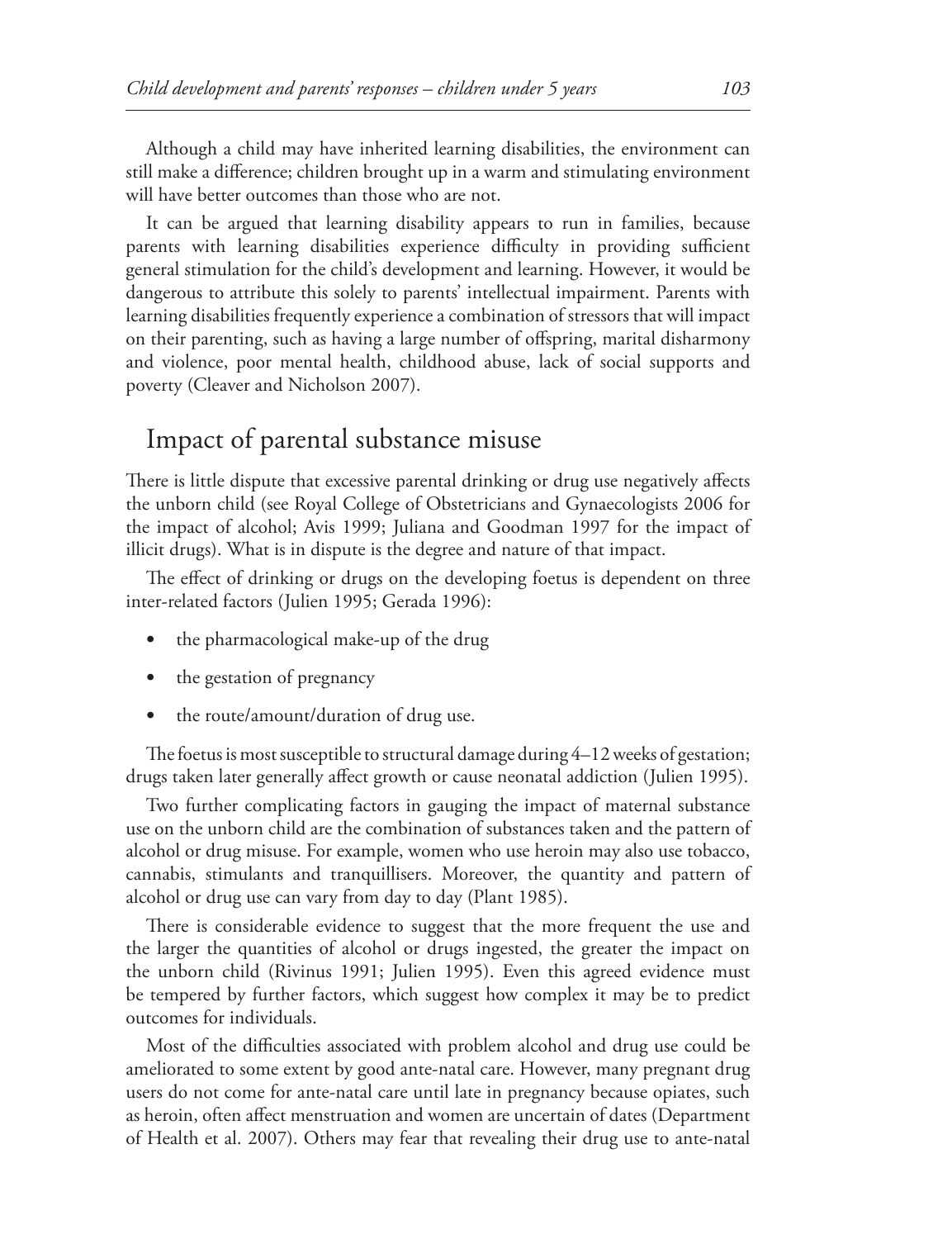care staff will result in judgemental attitudes, the involvement of children's social care services and the possible loss of the baby once it is born (Dore and Dore 1995; Burns 1996; Powell and Hart 2001). A review of the literature on child neglect found that substance misuse may also result in neglect during pregnancy (Daniel et al. 2009).

Finally, while there is general agreement that alcohol and drug use can increase the risk of impairment to the unborn child's healthy development, it is also probable that most mothers who use alcohol or drugs will give birth to healthy, normal children who suffer from no long-term effects (Powell and Hart 2001).

#### *Drugs*

For pregnant drug users in general, irrespective of the substance used, especially where poor social conditions prevail, there is an increased risk of low birth weight, premature delivery, perinatal mortality and cot death (Standing Conference on Drug Misuse 1997). A meta-analysis, which included only studies which controlled for maternal smoking although not for other lifestyle factors, found cocaine use during pregnancy caused low birth weight. The effect was greater with heavier use (Hulse et al. 1997).

Cocaine also increases the risk of a premature birth or miscarriage because its use can restrict the blood flow to the placenta and foetus. Babies may also be born with neonatal abstinence syndrome, although those born to mothers receiving methadone under medical supervision tend to have fewer complications than babies born to heroin addicts or methadone users who are not receiving medical care and adequate nutrition (McNamara et al. 1995). Good ante-natal care can help the newborn baby regain their weight deficiency and increase the likelihood that they will achieve their milestones.

Tetrahydrocannabinol (THC), the chemical in marijuana that produces a 'high', can easily cross the placental barrier, and when this happens it reduces the amount of oxygen present within the foetal blood. Research suggests this probably does not increase risk of miscarriages and stillbirths, nor is there adequate evidence to suggest it causes low birth weight (McNamara et al. 1995). The effects on the unborn child of newer drugs such as Ecstasy are not well researched.

In 2009 the overall prevalence of HIV among injecting drug users in England, Wales and Northern Ireland was 1.5%; twice the rate found in 2000 (Health Protection Agency 2010). The transmission of HIV infection across the placenta to the unborn child is a serious complication of intravenous drug use. When the expectant mother does not receive drug therapy, research suggests 22% of babies are HIV positive (Ene et al. 2007). However, in developed countries where the administration of drugs such as zidovudine is provided, the transmission of infection can be largely prevented (Gottlieb 2002). Clinical guidelines on the management of drug misuse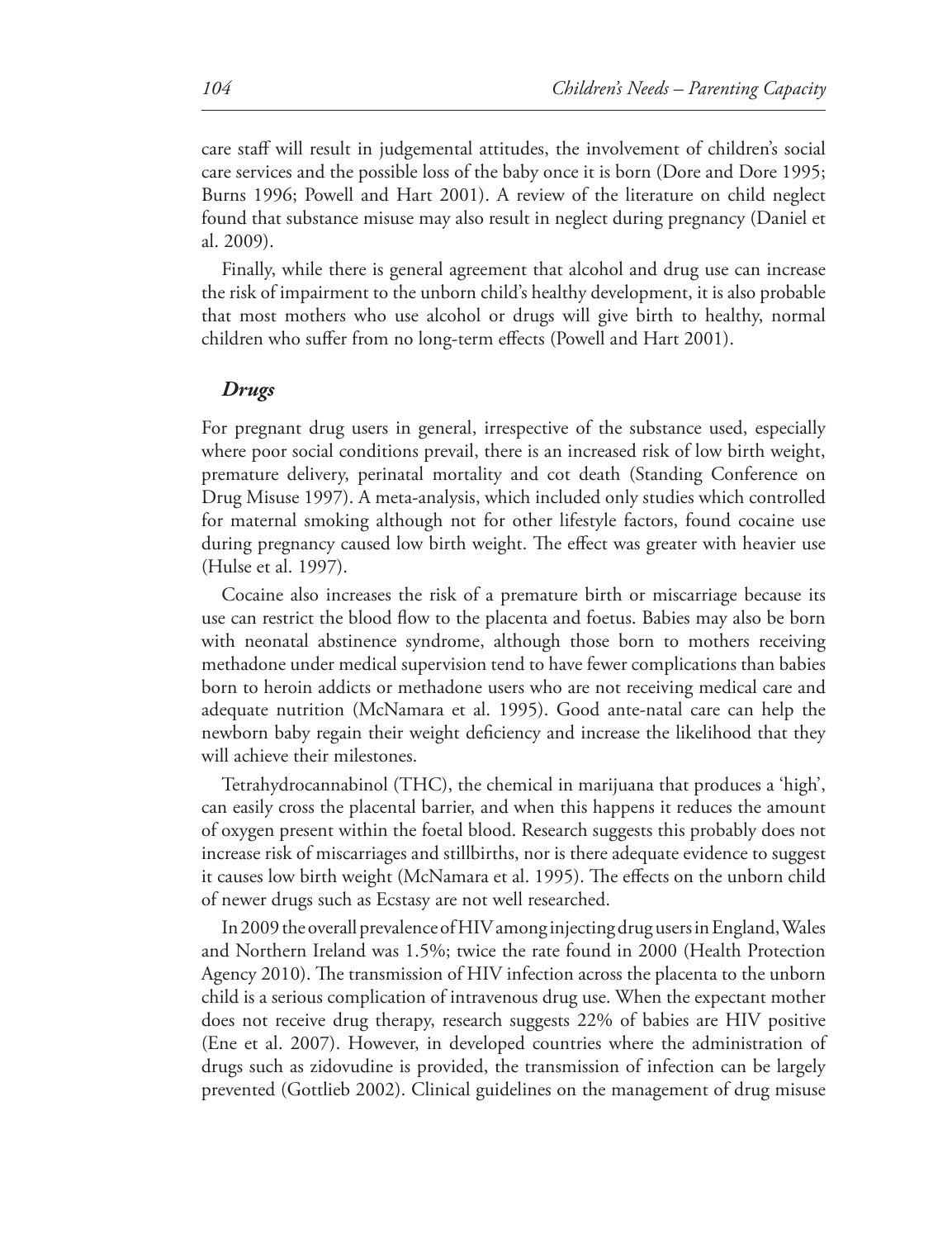and dependence is that specialist advice should be sought on breastfeeding when the mother is HIV positive (Department of Health and the devolved administrations 2007).

Almost half of injecting drug users are infected with hepatitis C (Health Protection Agency 2010). Vertical transmission rates of the virus from mother to infant have been reported to be about 4%. However, multiple virus infection can dramatically increase the risk of vertical transmission (Roberts and Latifa 2002; McMenamin et al. 2008).

#### *Alcohol*

Excessive drinking during pregnancy is associated with an increased rate of miscarriage and can cause Foetal Alcohol Syndrome, now often referred to as Foetal Alcohol Spectrum Disorder. Foetal Alcohol Spectrum Disorder describes a pattern of physical, behavioural, and intellectual characteristics children may display when prenatally exposed to alcohol. The foetus is most vulnerable to damage during the first three months. There are three categories of symptoms:

- growth deficiently for height and weight
- distinct pattern of facial features and physical characteristics
- central nervous system dysfunction.

Alcohol-related changes in brain structure can be identified by modern imaging techniques (Royal College of Obstetricians and Gynaecologists 2006).

Research into Foetal Alcohol Spectrum Disorder is difficult because much of the data rely upon women being able to remember how much they had to drink months or even years previously and even before they became pregnant. Some women may underestimate their drinking because of the stigma attached to drinking while pregnant (Alvik et al. 2006).

The impact on the unborn child is related to the amount and pattern of alcohol consumed by the mother. For example, research carried out in the United Kingdom found women who were light drinkers (defined as 1 to 2 drinks per week) during pregnancy did not have a higher risk of producing children (aged up to 5 years) with cognitive or behavioural problems compared to abstinent mothers (Kelly et al. 2010). There is growing evidence to suggest that moderate, regular alcohol consumption may be less harmful than binge drinking (Plant 1997). A small South African study on the drinking habits of women who had a diagnosed Foetal Alcohol Spectrum Disorder child also suggests that heavy-drinking episodes may be a better predictor of Foetal Alcohol Spectrum Disorder than average weekly consumption (Khaole et al. 2004). However, research on the impact of binge drinking on the unborn baby is inconclusive in relation to the risk of miscarriage, stillbirth, intrauterine restricted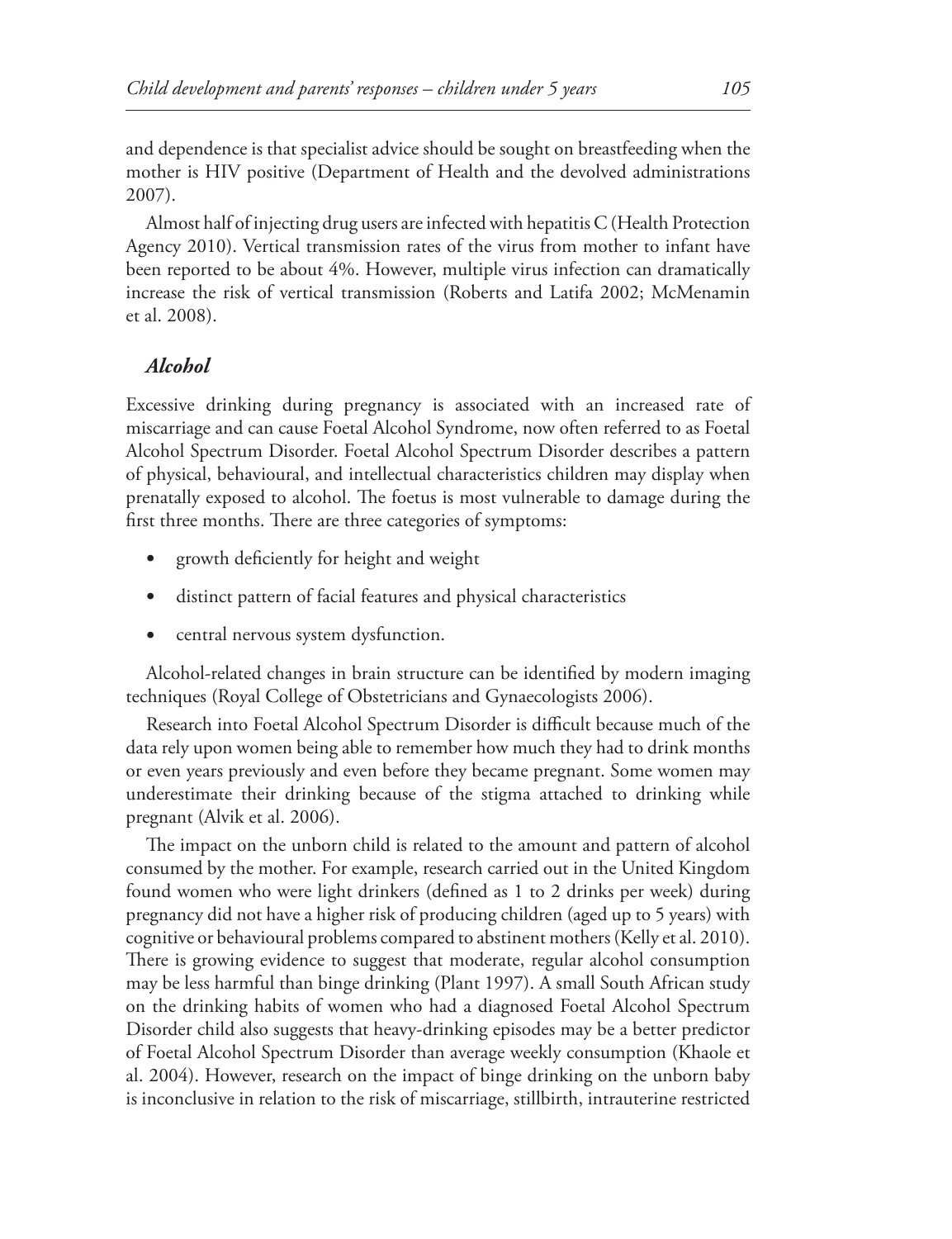growth, prematurity and birth weight, and is minimal for gestational age at birth and birth defects including Foetal Alcohol Spectrum Disorder (Henderson et al. 2007).

While there is little doubt that Foetal Alcohol Spectrum Disorder exists, it is becoming more apparent that exposure to high levels of alcohol may not be sufficient to explain the inconsistent data on the incidence and prevalence across countries and over time (Abel 1998). Abel also suggests that average national alcohol consumption is a poor predictor of Foetal Alcohol Spectrum Disorder, and he goes further by estimating that only 4% of heavy-drinking mothers give birth to a Foetal Alcohol Spectrum Disorder child.

Adverse effects on the unborn child are not confined to maternal drinking. There is some evidence to suggest that fathers who are heavy drinkers produce children with lower birth weight and increased risk of heart defects (Plant 1997). Furthermore, spontaneous abortion and neonatal deaths are associated with the excessive drinking of either parent (Royal College of Obstetricians and Gynaecologists 2006).

Research conducted in the US identifies a less severe manifestation of Foetal Alcohol Syndrome, labelled Foetal Alcohol Effect. Symptoms are fewer or less apparent, particularly physical characteristics. Typical symptoms include poor feeding, tremors, irritability, occasional seizures and increased risk of sudden death syndrome (Julien 1995; Avis 1999). Research from North America also suggests a link between any alcohol use in pregnancy and spontaneous abortion, but this evidence is refuted by European and Australian research (Abel and Sokol 1991).

Guidance to pregnant women in the United Kingdom, produced by the Department of Health (2009b) and the National Institute for Health and Clinical Excellence (2008) has erred on the side of safety by providing strong messages about alcohol consumption. The advice is that pregnant women and women planning a pregnancy should avoid drinking alcohol during the first three months of pregnancy or restrict their intake to no more than one or two United Kingdom units once or twice a week. The guidance also stresses the possible danger to the unborn baby of getting drunk or binge drinking during pregnancy. However, it is important not to alarm pregnant women who may have consumed more than the recommended limit because the evidence is still developing and the role of other risk factors is still not clear.

## Impact of domestic violence

Domestic violence can have a negative impact on the unborn child in three ways: through inherited traits, physical damage to the foetus and the effects of maternal stress.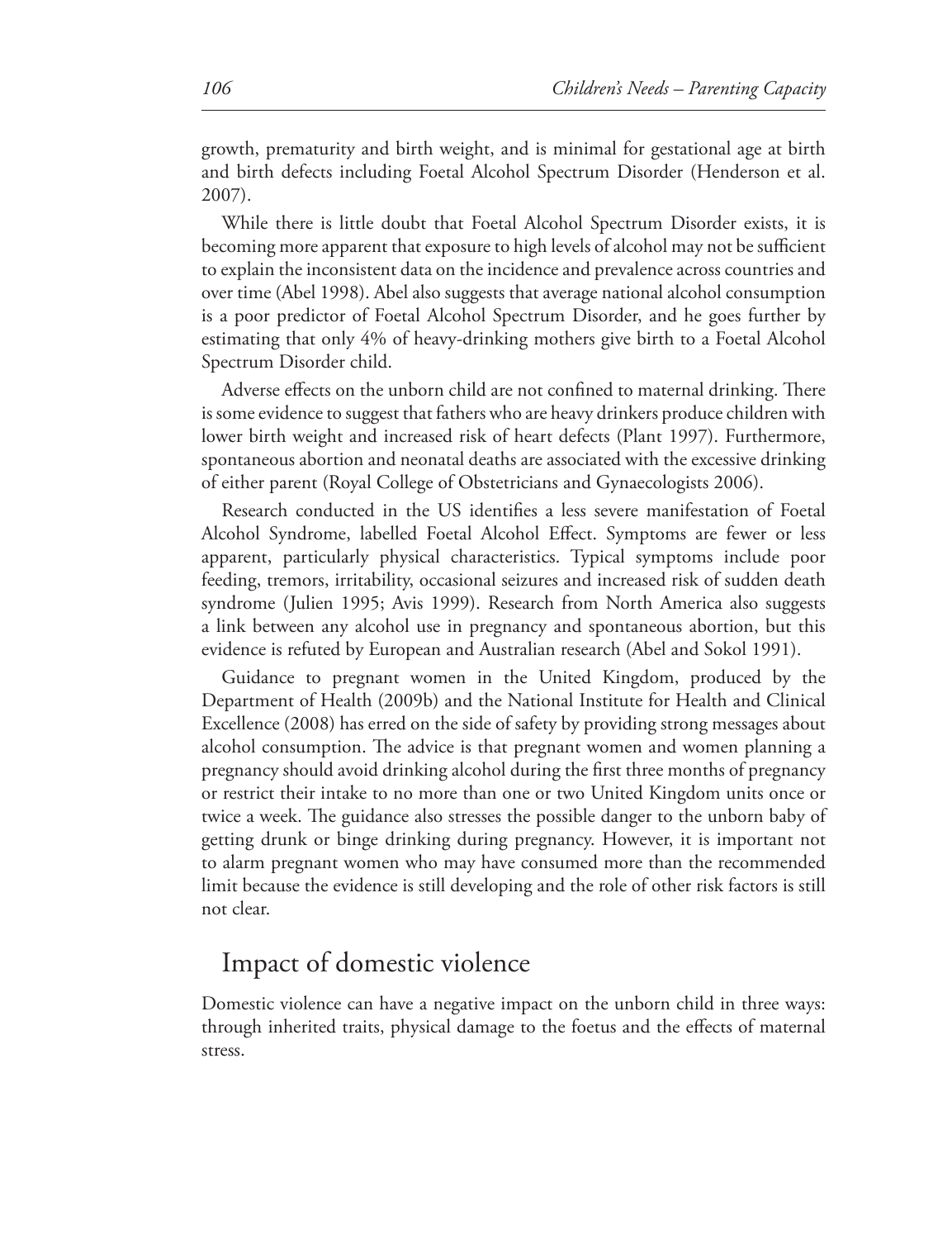Unlike for mental illness, there is no direct evidence to show that genetics play a role in the transmission of domestic violence. However, it might be argued that the evidence of an association between parental personality disorder, which may manifest itself in domestic violence, and conduct disturbance in boys stems from a single source (Rutter and Quinton 1984).

Domestic violence also poses a danger to the foetus; in fact the state of pregnancy can increase both the severity and frequency of abuse for women living in a violent relationship. The Confidential Maternal and Child Health Enquiry in England and Wales indicates that 30% of domestic abuse began during pregnancy (Humphreys and Houghton 2008).

*I was in a bad relationship, my partner was battering me black and blue; it started when I was pregnant.*

(Mother, quoted in Cleaver et al. 2007, p.216)

Women abused during pregnancy are more at risk of moderate to severe violence and homicide, including assaults such as beatings, choking, attacks with weapons and sexual assault (Humphreys 2006). Domestic violence threatens the unborn child because domestic assaults on pregnant women frequently include punches or kicks directed at the abdomen; there is more extensive injury to breasts and abdomen for women who are pregnant (BMA 2007). Research on domestic violence from both America (McFarlane quoted in Morley and Mullender 1994) and Northern Ireland (McWilliams and McKiernan 1993) suggests this was the experience of 40–60% of battered women during pregnancy. Such assaults can result in an increased rate of miscarriage, stillbirth, premature birth, foetal brain injury and fractures, placental separation, rupture of the mother's spleen, liver or uterus (Bewley et al. 1997; Mezey and Bewley 1997).

Studies of the effects on the unborn child of mother's stress suggest that marital disharmony is associated with increased childhood morbidity such as physical illness, developmental lag, neurological dysfunction and behavioural disturbance (Lou et al. 1994). The association may be indirect because domestic violence may lead mothers to become so depressed that they fail to look after their physical needs during pregnancy. *'I just didn't care. He was so cruel that I didn't take any pride in myself ... I lost the baby ... I was only seven stone'* (NCH Action for Children 1994, p.47). Domestic violence may place the unborn child at risk because women tend to be late or poor attendees for ante-natal care. Poor attendance may be the result of low self-esteem and maternal depression or due to abusive men controlling and restricting women's use of medical services (McFarlane et al. 1992; Hester and Radford 1995; Peckover 2001).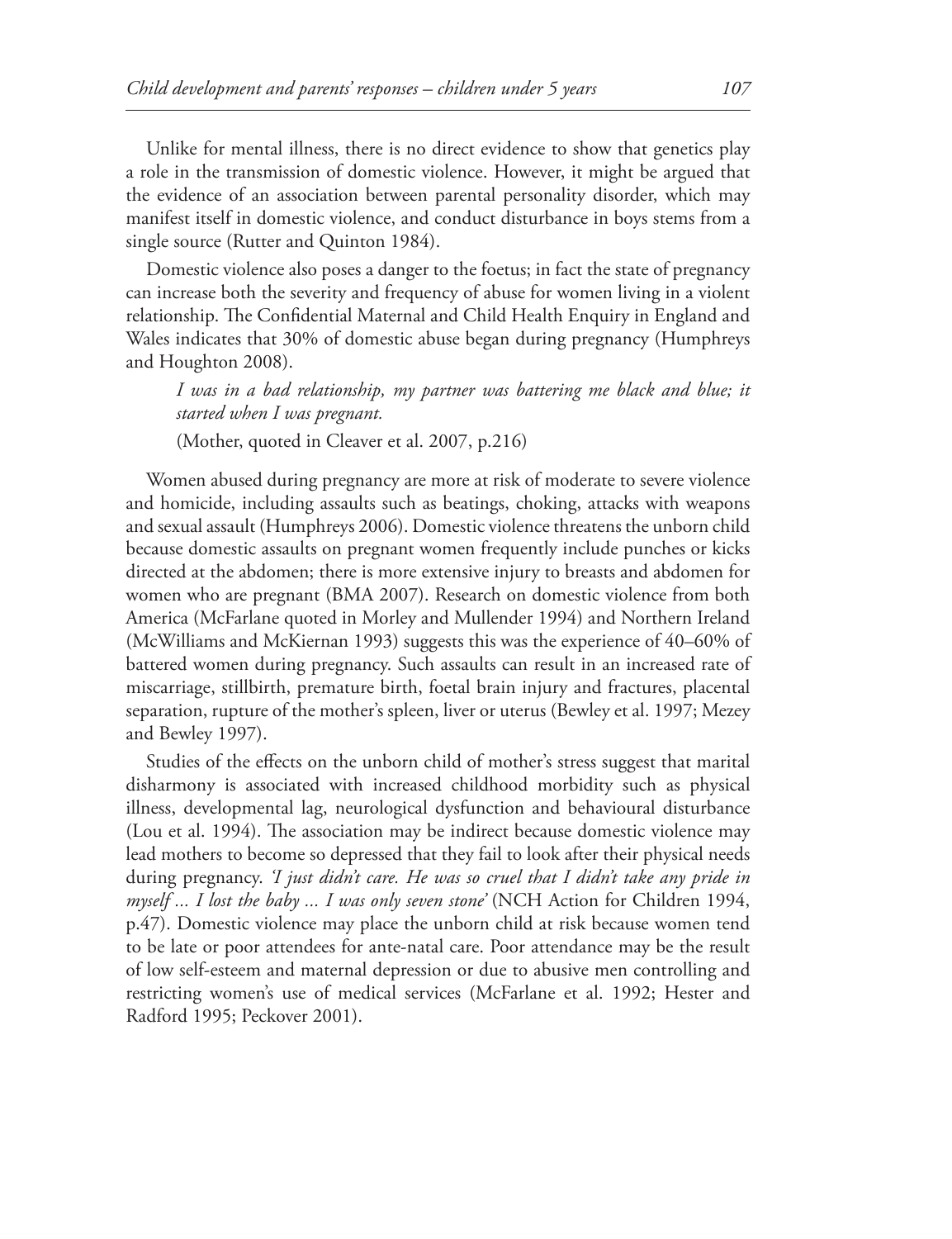#### **To sum up**

#### *Key problems for the unborn child*

- Genetic transmission of some forms of mental illness, learning disability, psychological and physical disorders.
- Foetal damage brought about by high levels of environmental pollution.
- Foetal damage through maternal intake of harmful substances. The impact will depend on which, and in what combination, substances are taken; the stage of the pregnancy when drugs and or alcohol are ingested; and the route, amount and duration of drug and alcohol use.
- Foetal damage as a result of physical violence directed at the expectant mother. This may include foetal fracture, brain injury and organ damage.
- Transmission from mother to the unborn baby of HIV and hepatitis C.
- Spontaneous abortion, premature birth, low birth weight and stillbirth.

#### *Protective factors*

- Good, regular ante-natal care.
- Adequate nutrition, income support and housing for the expectant mother.
- The avoidance of viruses, unnecessary medication, smoking and severe stress.
- Robust legislation to control dangerous environmental pollution.
- Support for the expectant mother of at least one caring adult.
- An alternative, safe and supportive residence for expectant mothers subject to violence and the threat of violence.

# **Pre-birth to 12 months – from birth to 12 months**

## Health

#### *Expected health*

During the first few weeks of life, babies are expected to achieve a balanced state with regard to feeding, sleeping and elimination. Parents or carers need to take babies regularly to clinics for immunisations and developmental reviews.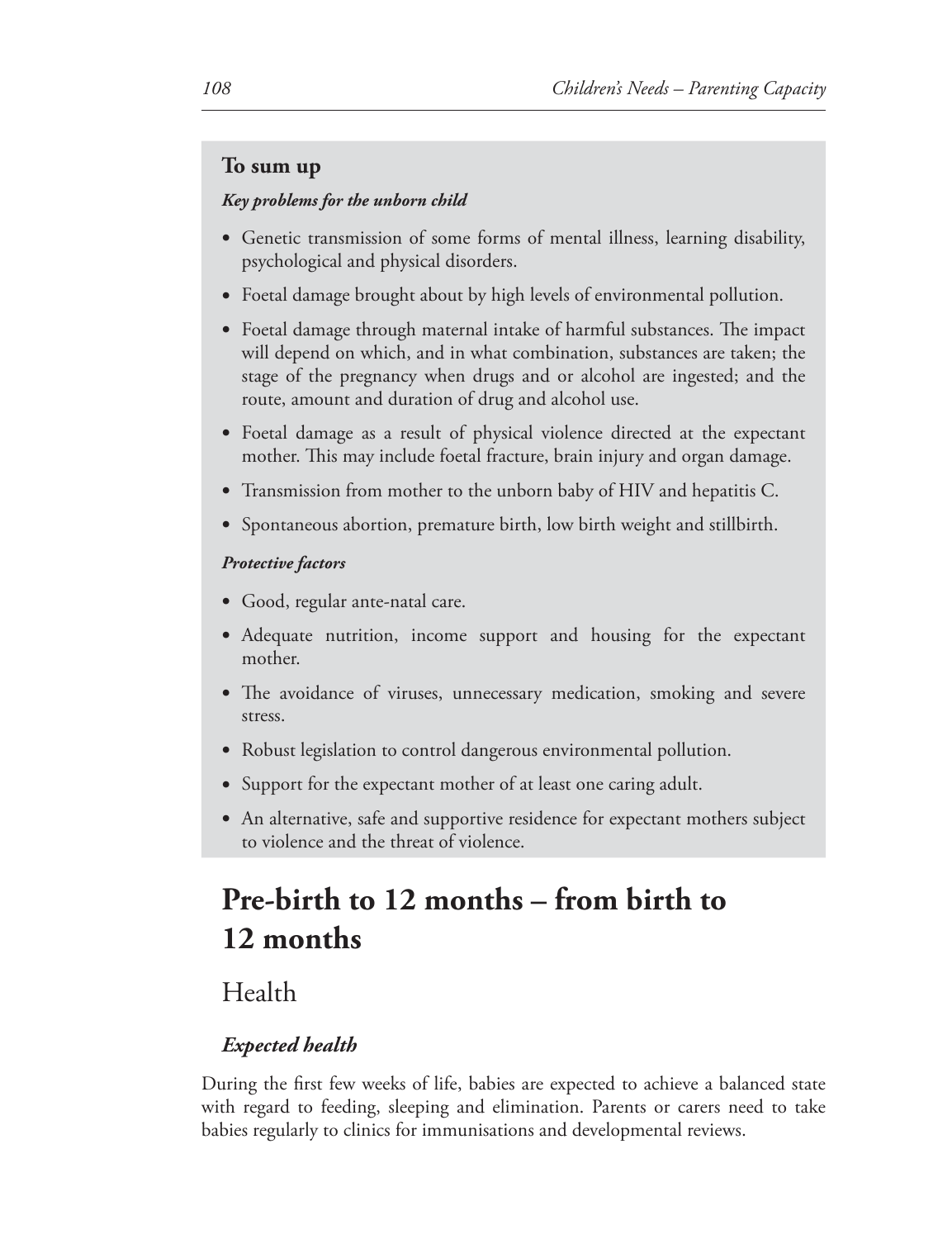A baby's development follows a recognised pattern and they generally achieve their milestones within the anticipated time frame. During the first year of life babies begin to gain control over their bodies. By 2 months they can lift their heads and shoulders off the mattress and by 4 months they can hold their heads up for an extended time. At 6 months most babies can roll from their back to their tummy and can sit in an adult's lap. Babies start to pull themselves up to stand by 7 to 9 months but getting down from standing takes rather longer. Many walk when led or held by 11 months. Babies develop motor skills by repetitively performing a limited range of movements. They kick, rock, wave, bounce, bang, rub, scratch or sway repeatedly and rhythmically. These repeated patterns are particularly prominent at about 6 or 7 months.

Fine motor control also begins to develop during the first few months of life. By 3 to 4 months babies play with their fingers and can grasp objects by 6 months. By 11 months most babies are able to feed themselves with their thumb and finger.

Babies with health problems, or with learning or physical disabilities, for example sight or hearing problems should receive appropriate and prompt professional attention.

The home should be suitable for the baby and offer adequate safety and protection. Babies who are ill or injured should get the attention they need, and periodic bouts of illness should generally have a recognised medical source.

#### *Possible impact on health*

Babies are vulnerable to injury, illness and neglect through living in a violent household, or because parental apathy, a lack of knowledge or interest means hygiene is neglected, illness and accidents are not promptly dealt with and routine health checks are missed.

Domestic violence places babies at risk of injury. For example, the baby may be in his or her mother's arms when an assault occurs (Mullender et al. 2002). Babies may also be harmed when parents' concentration is impaired because of mental illness, learning disability, excessive alcohol intake and drug misuse. When this happens parents may be less attentive to the baby's health needs (see Duncan and Reder 2000 for impact of mental illness). For example, the mother may not be able to concentrate for long enough to complete breastfeeding, nappy changing or bathing (Cassin 1996). However, there is little evidence to link babies who fail to thrive with poor mental health of the parent.

*...child growth was not found to be associated with mental health measures in the mother including parenting stress, depression, self-esteem, parenting competence, somatic symptoms, anxiety/insomnia or severe depression.*

(Dunne et al. 2007, p.290)

When alcohol or drugs become the prime focus of a parent's attention, mental illness blunts perceptions or learning disability impacts on parental awareness, the baby may be dressed inappropriately and hygiene grossly neglected. The baby may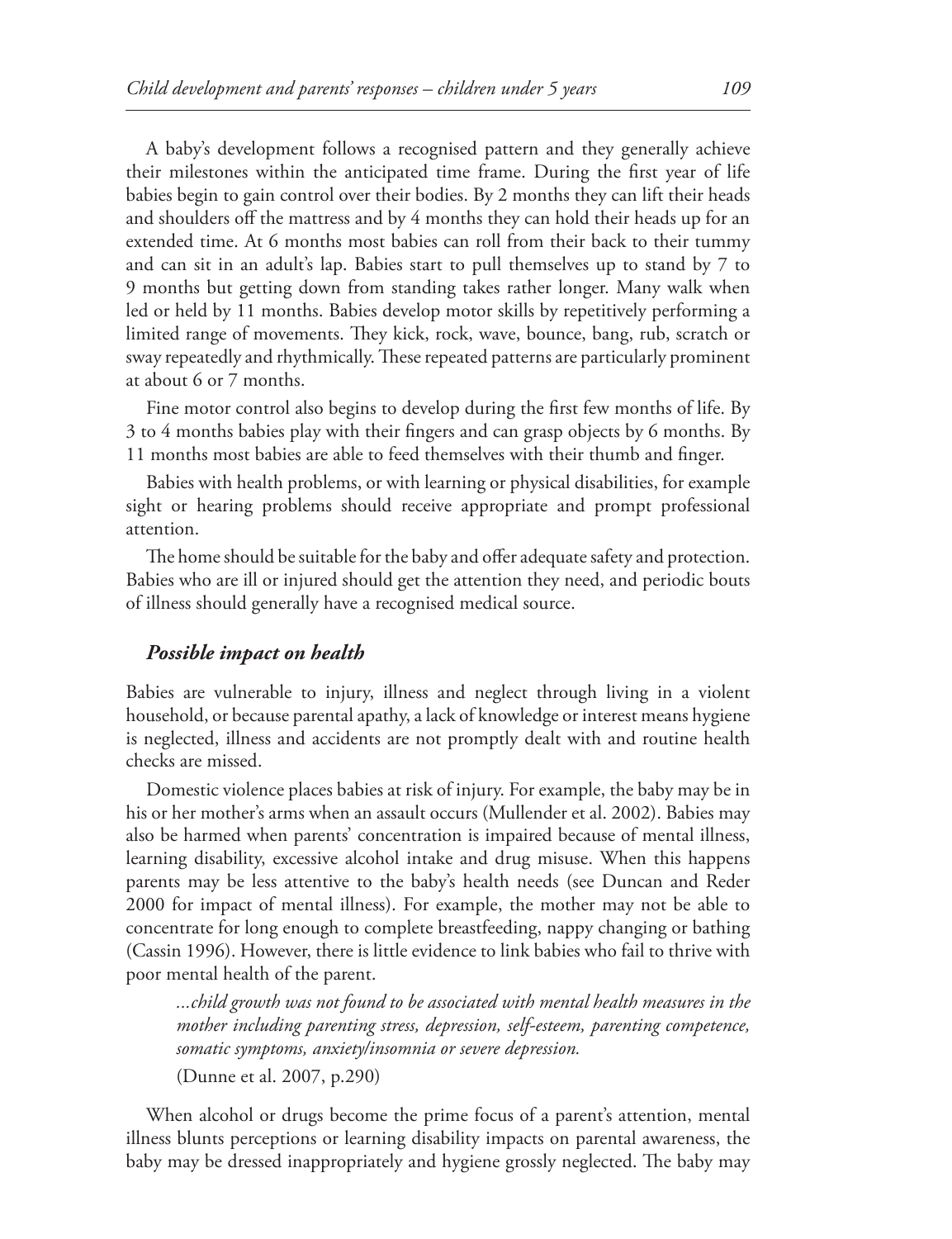not be given adequate nutrition because mothers with learning disabilities may not know what appropriate food for a baby is. Ongoing support and advice from health workers are essential because these parents may experience difficulties in adapting what they learn to the baby's changing needs (Cleaver and Nicholson 2007).

Furthermore, the disabling effects of mental illness, learning disability, problem drinking or drug use or domestic violence may result in routine health checks being missed and inadequate intervention being sought when the baby is unwell. Black families and those from minority ethnic communities may have less access to preventative and support services than white families.

Finally, it is important to remember the effects of social deprivation. There is a well-established association between poor material conditions and illness in small children (see Bradshaw 1990). The poor material conditions may not necessarily be the result of parental problems, but may have contributed significantly to parental stress (Brown and Harris 1978; Ghate and Hazel 2002).

## Education – cognitive and language development

#### *Expected ability*

Newborn babies are able to see well close up (approximately the distance between the baby's eyes and the mother's face during nursing) and by 1 month can discriminate colour.

Soon after birth, babies respond to sound and voices. The baby hears best in the range of the human voice, and can discriminate the mother (or regular carer) from others on the basis of smell, sight, or sound almost immediately. At approximately 1 month the baby will start to coo and gurgle – sounds which stem from pleasurable social interactions. At this time babies with a hearing loss will vocalise in a reflexive way, but if very deaf will not show a startle reflex to sudden noises. By 3 months coos and gurgles will be used as a form of interaction with a familiar person and they begin to respond to stimuli, such as hearing a familiar voice or seeing a familiar smiling face, with a full social smile. By 4 months babies begin to laugh, and at around 6 months many engage in social play such as 'peek-a-boo'. Babbling starts spontaneously at around 6 months. This is also the time when words such as 'bye-bye'; 'mama' and 'dada' are understood. By 9 months the baby will enjoy communicating with sounds and can shout for attention or scream with rage. They can now also understand the command 'no' (Smith and Cowie 1993). Interest in their surroundings starts at around 3 months. By 9 months babies look in the correct direction for fallen toys.

#### *Possible impact on cognitive and language development*

The main impact of parental problems on babies' cognitive and language development results from inconsistent or neglectful behaviour rather than any direct impact.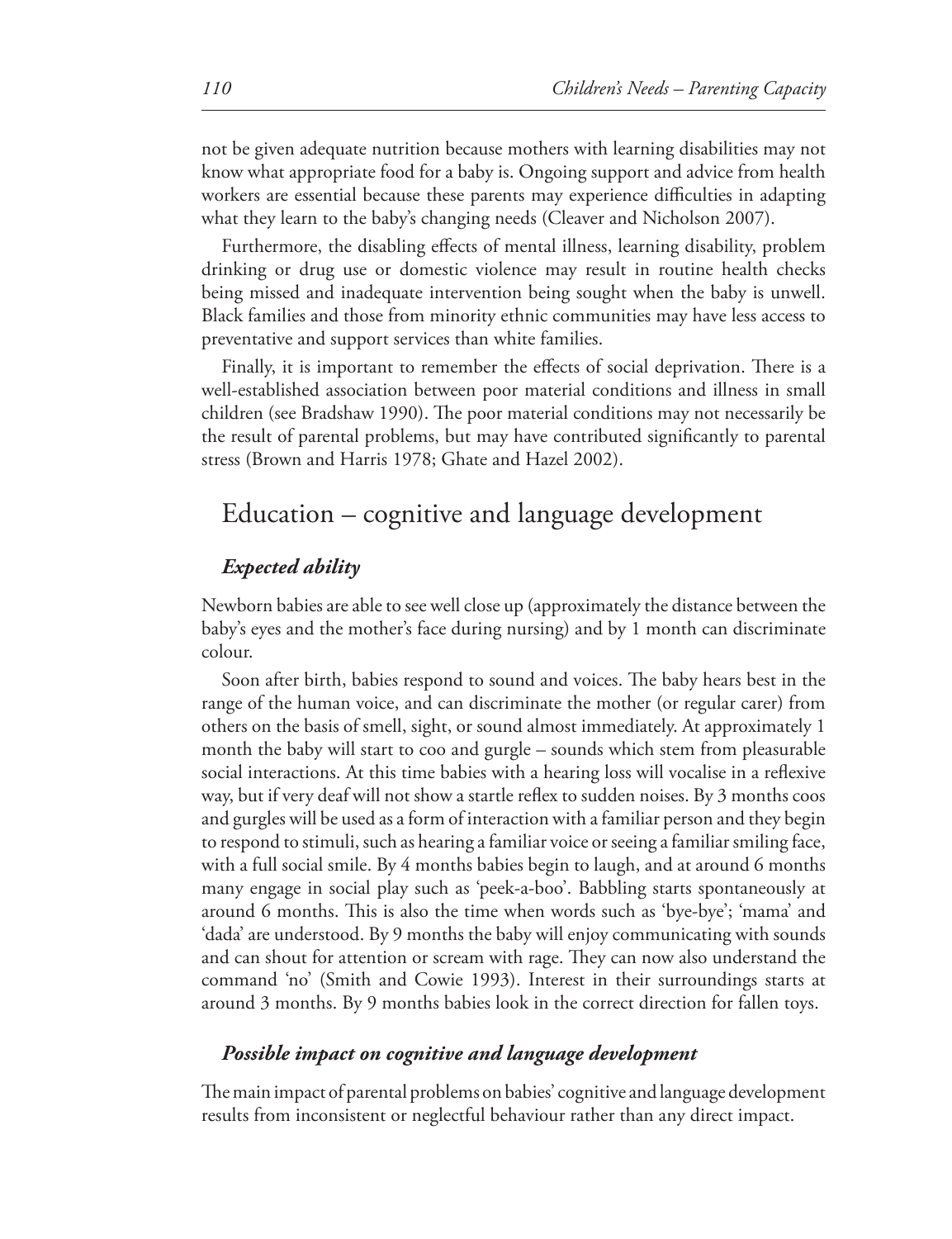Babies may be at risk of suffering significant harm when parents are preoccupied with their own feelings and emotions, find it difficult to notice the baby's feelings or wishes and fail to respond to them appropriately. In addition, feelings of exhaustion, physical illness, depression and a lack of self-confidence and self-worth – all factors associated with domestic violence, parental mental illness, learning disability and parental substance misuse – may result in limiting the mother's capacity to engage with and stimulate her baby.

*Parents* (both with learning disability) *have received advice and guidance in respect of stimulation from both health visitors and the family centre. Their ability to demonstrate and continue to offer appropriate stimulation is questionable.*

(Health visitor discussing parenting of an 8-month-old boy, quoted in Cleaver and Nicholson 2007, p.78)

Longitudinal studies have found no evidence to suggest that prenatal exposure to cocaine is associated with physical growth, cognitive development or the development of language skills (Frank et al. 2001; Messinger et al. 2004). However, there is some tentative evidence to suggest that premature exposure to alcohol is negatively associated with mental development among 12- to 13-month-old infants (Testa et al. 2003).

In relation to mental illness, the impact on cognitive development tends to result from parents' behaviour. For example, mothers who experience psychotic symptoms after giving birth are more likely to regard their babies as passive creatures and perceive their gestures and facial expressions negatively (Murray et al. 2001). When the mother suffers from depression the baby's cognitive development may be affected because interaction between mother and baby is reduced. Depressed mothers are also less likely to modify their behaviour according to the behaviour of their baby (Murray et al. 2001).

Depressed mothers, mothers with learning disabilities, or those with alcohol or drug problems have been shown to respond less frequently to their baby's cues, and when they did respond, were more likely to do so in a controlling rather than facilitative manner, *'it appears to be the manner or quality of this intrusive form of relatedness, that is most important for infant development'* (Hobson et al. 2005, p.342). For further information see: Cox et al. 1987, Murray et al. 2001 for mental health; Cleaver and Nicholson 2007 for parental learning disability; Hill et al. 1996 and Juliana and Goodman 1997 for alcohol and drugs.

## Emotional and behavioural development

#### *Expected development*

*'Babies are like the raw material for a self'* (Gerhardt 2004, p.18). During the first year and a half of life, the baby's brain is growing at its most rapid rate and requires the right conditions to develop adequately. At birth, emotions and feelings are at a very basic level and the baby relies on adults *'to reduce discomfort and distress and increase comfort and contentment'* (Gerhardt 2004, p.18).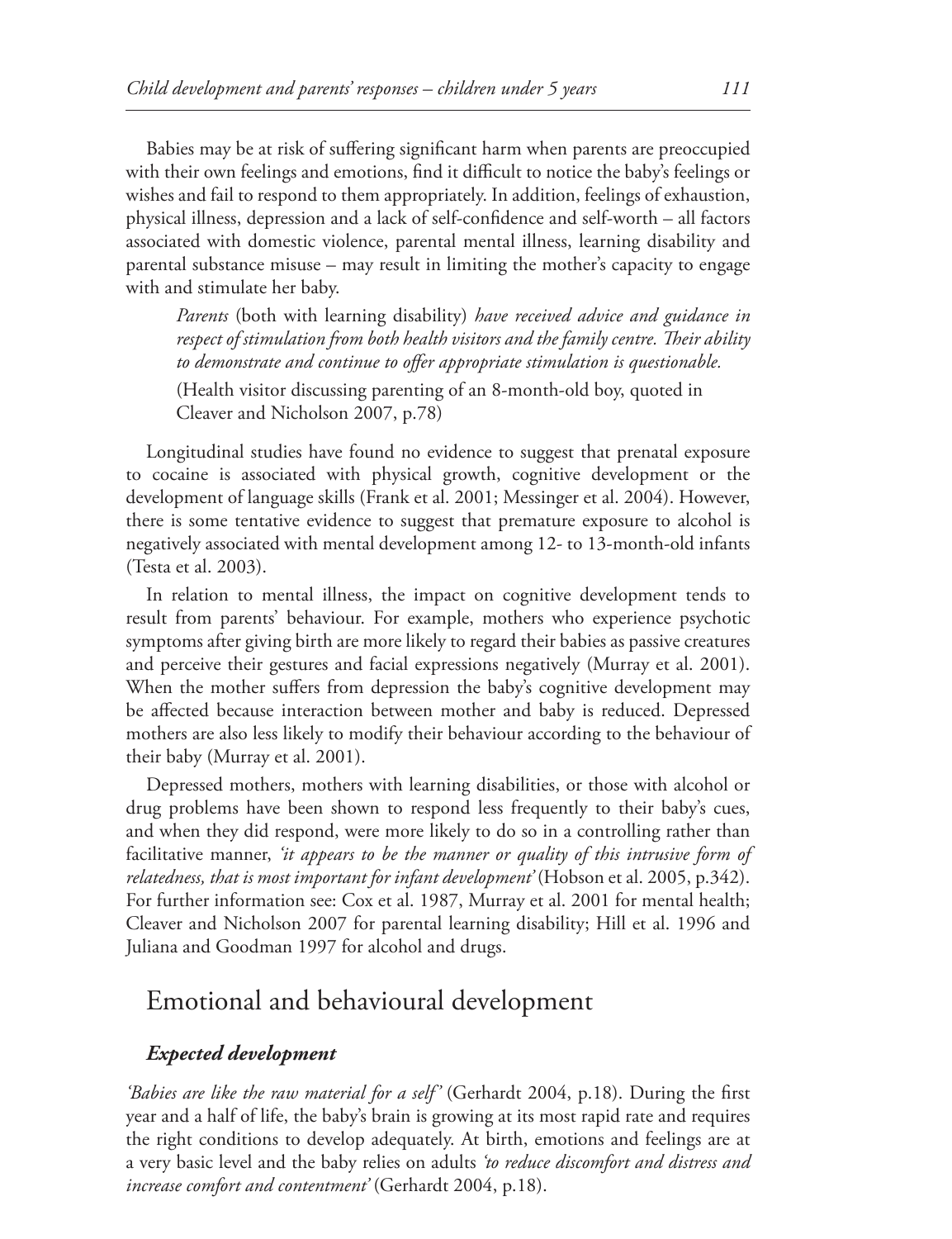*'The primary task to be accomplished during the first year of life is for the baby to develop trust in others'* (Fahlberg 1991, p.64). This is achieved when a baby's needs are regularly satisfied by a familiar carer. A baby's temperament, which may become apparent soon after birth, will affect the parents' or carers' reactions, but regardless of temperament, the key to good outcomes is the parents' capacity to adapt and respond appropriately to their baby's emotional and developmental needs (Belsky et al. 1998).

Attachment begins during the first year of life, and the major characteristic of this relationship is the presence of a consistent person who is able to reduce the baby's anxiety in stressful situations. Babies who become securely attached feel sufficiently confident to explore their world (Bowlby 1973). The process of attachment is not confined to a single adult. Babies can develop secure attachments to more than one adult as long as they are constant figures in the baby's life (Bowlby 1973; Rutter 1995; Thoburn 1996).

#### *Possible impact on emotional and behavioural development*

There are two main ways in which parents' problems may impact on babies' emotional and behavioural development. Attachment may be affected by the treatment babies need to counteract the effects of maternal drug and alcohol consumption during pregnancy, and by parental moods and displays of anger.

The effects of drugs and alcohol on the mother and the newborn baby can impact on the immediate bonding process in a number of ways. Babies may need to be placed in special care units, thus separating them from the immediate presence of their mother. The treatment for withdrawal symptoms in hospital may result in babies being sleepy and unresponsive to their mothers. These babies are at greater risk of attachment problems than other babies (Fahlberg 1991). Similarly, women who decide to undergo a process of rapid drug reduction or abstinence may find it difficult to respond appropriately to their baby. Over the last 10 years, the care for newborn babies suffering from opiate withdrawals has improved, due in part to more accurate withdrawal-symptom control with fewer side effects. In some parts of the United Kingdom foetal withdrawal syndrome is now mainly treated by enhanced close physical contact rather than the use of psychoactive drugs.

Because babies have little sense of self, they are very dependent on their parents or key carers for their psychological well-being (Fahlberg 1991). To a great extent the baby's emotions and subsequent behaviours are related to the moods and actions of those who are looking after them. Consequently, the depressed affect, emotional withdrawal and unpredictable mood swings that frequently accompany problem drinking or drug use, mental illness, learning disability or domestic violence may be mirrored by the baby. Babies and infants who are regularly rejected come to see themselves as unloved and unlovable (Fahlberg 1991).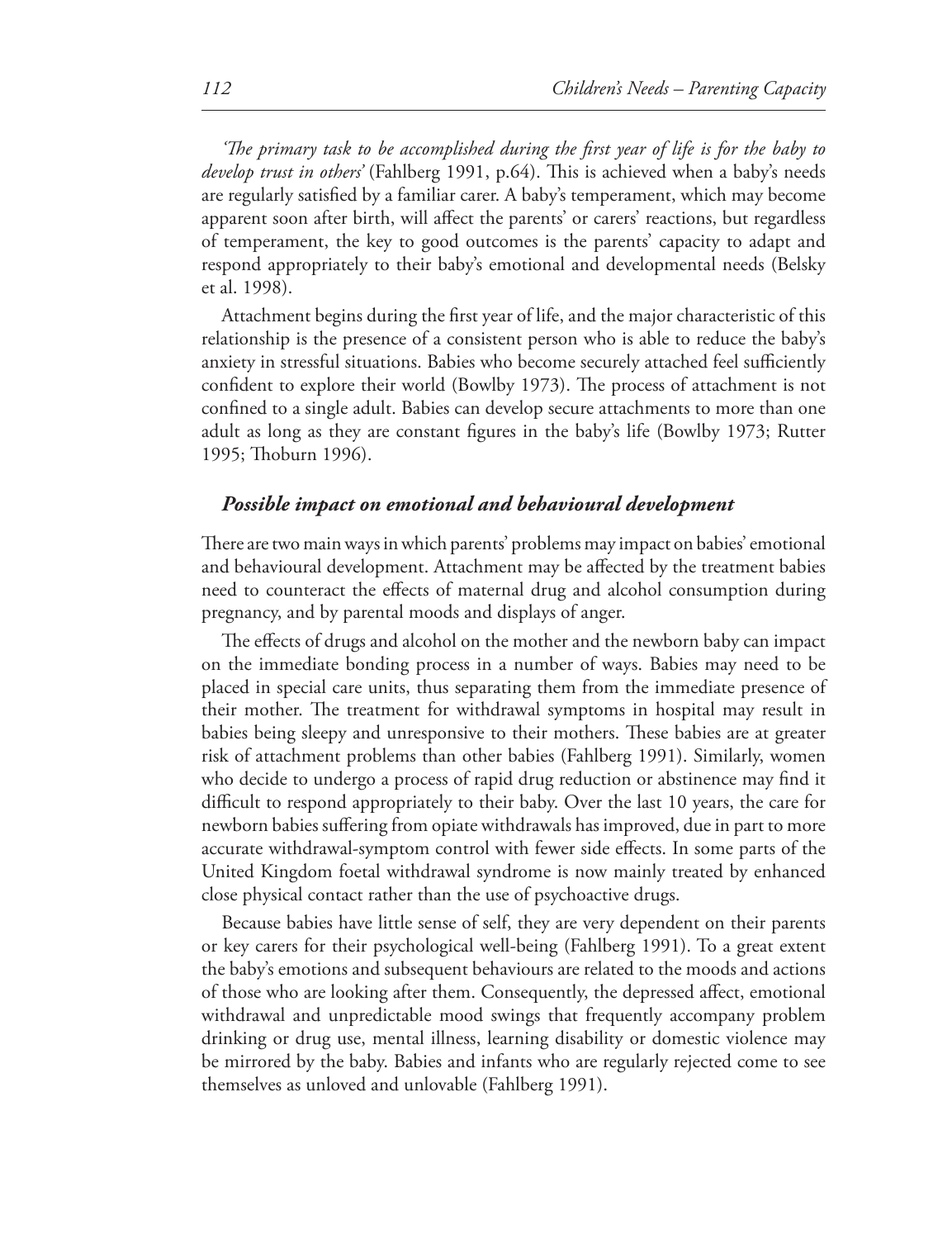Parental apathy and despair, which can result from mental illness, learning disability, alcohol and drug use, or domestic violence may hamper the ability of parents to empathise with and appropriately respond to their children's needs. For example, depending on the mother's state of mind, the baby's cries may be met with a smiling face and soothing words or a blank, unfocused or grimacing visage. A consistent lack of warmth and negative responses, even at this early stage, may result in the infant becoming insecurely attached. A study of 19 parents who were observed to be emotionally neglecting found that practically half the infants whose cries and pleas for warmth and comforting were ignored were anxiously attached at 12 months, and by 18 months of age this applied to all the infants (Egeland 2009).

Research which looked at the babies of depressed mothers found they had higher rates of insecure attachment (Hobson et al. 2005) and showed more emotional and behavioural disturbances than infants of well mothers (Cox et al. 1987). Domestic violence can also affect the attachment process through undermining the mother's capacity to provide her baby with a sense of safety and security, which may be demonstrated by the baby crying and resisting comfort, excessive irritability, sleep disturbances, despondence and anxiety (Humphreys and Houghton 2008).

## Family and social relationships

#### *Expected relationships*

From birth onwards babies start signalling their feelings, and parents can distinguish a variety of emotions in their infants in the first few months of life (Smith and Cowie 1993). During these months babies begin to distinguish important figures in their life and after about the age of 7 months, when the fear response increases, the infant becomes wary and fearful of unfamiliar persons and objects. Nonetheless, this is a time when most adults, even strangers, are able to comfort a distressed infant.

The early attachment or care-giving relationship between the baby and parent or carer, which begins during the first year of life, serves a number of functions including physical care, and soothing and stimulating emotions. It provides a secure base for the infant and child to explore his or her environment.

The process of attachment suggests a cognitive model, based on early attachment experiences, which influences the child's approach to all new relationships. What starts as the inter-relationship between mother (or other main carer) and infant becomes a characteristic of the child.

*...starting during his first months in his relation with both parents, he builds up working models of how attachment figures are likely to behave towards him in any of a variety of situations, and on those models are based all his expectations, and therefore all his plans, for the rest of his life.*

(Bowlby 1973, pp.78–79)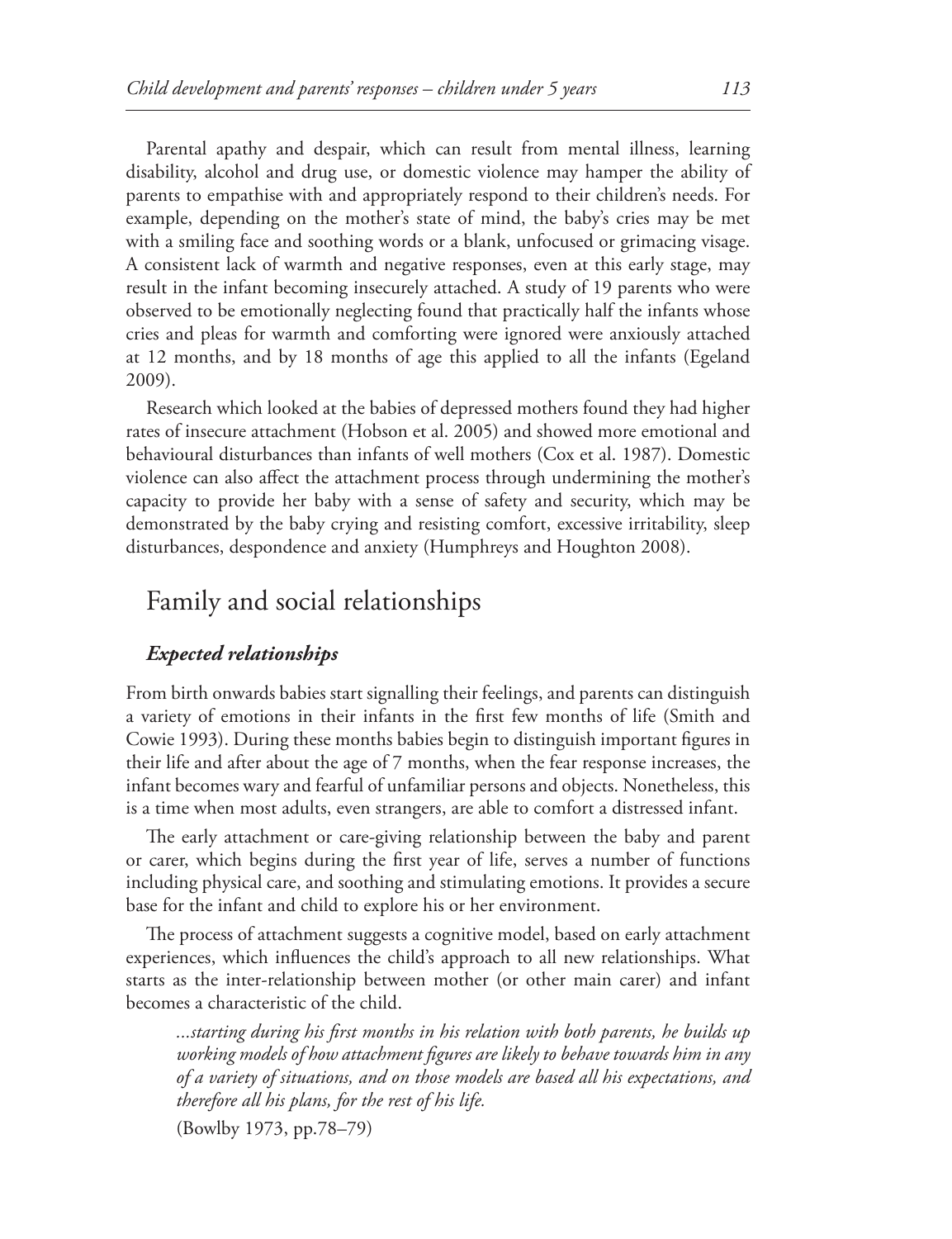The relationship between parent and child is usually reciprocal and works in a circular way, each player affecting the response of the other. There are, however some circumstances where reciprocity is not present; for example although the parent may be bonded to the child, severe autism or brain damage may result in the baby failing to attach to the parent (see Aldgate and Jones 2006 for a useful discussion on attachment and children's development).

#### *Possible impact on relationships*

There are a number of ways in which the relationship between parents and babies may be affected. Parents' behaviour may be inconsistent or disorganised, they may be emotionally detached or their commitment to their children may be reduced.

Mental illness, learning disability, problem alcohol or drug use or the psychological consequences of being a victim of domestic violence can all affect the ability of a parent to maintain consistency, predictability and a physical presence in relation to the child. In addition, parents with learning disabilities may experience difficulty identifying and interpreting their baby's cues (Cleaver and Nicholson 2007).

Research suggests that parents who experience these disorders display less aptitude in providing for the baby's needs for bodily contact and loving care. For example, research has found that many drug-using parents are often emotionally unavailable to their children when using heroin, particularly in the morning when parents feel physically ill and are worried about securing more drugs for that day (Hogan and Higgins 2001). Mothers who are alcohol dependent and suffer from depression can become overwhelmed by their own needs and find it difficult to bond with their children, often being disinterested and highly critical of them (Woodcock and Sheppard 2002). Domestic violence can lead to maternal stress and depression, and result in the mother being emotionally distant from her baby. Depression can cause mothers to be more disorganised, unhappy, tense and irritable than non-depressed mothers. They may be less effective, show more anger, be less playful with their infants and less emotionally available (Field et al. 1990; Reupert and Maybery 2007). There is evidence that mothers who remained depressed by 6 months postdelivery felt more overwhelmed by the care of their infant and saw their infant as more difficult (Campbell 1999). When parents have a psychotic illness, attachment may be affected because the ill parent is guided by hallucinations which may include the baby (Cassin 1996). It must, however, be remembered that it is difficult to distinguish the impact of parental disorders from other factors which may influence the mother/baby relationship such as poverty, unemployment and social deprivation (Marcenko et al. 2000).

Maternal insensitivity to the infant's signals and emotional unavailability are issues key to the attachment process. This point is reinforced by Murray's (1992) research on postnatal depression, which found those infants to be less securely attached to their mothers than children of well mothers, despite the fact that in most cases the depression had remitted by 3 or 4 months after the child was born.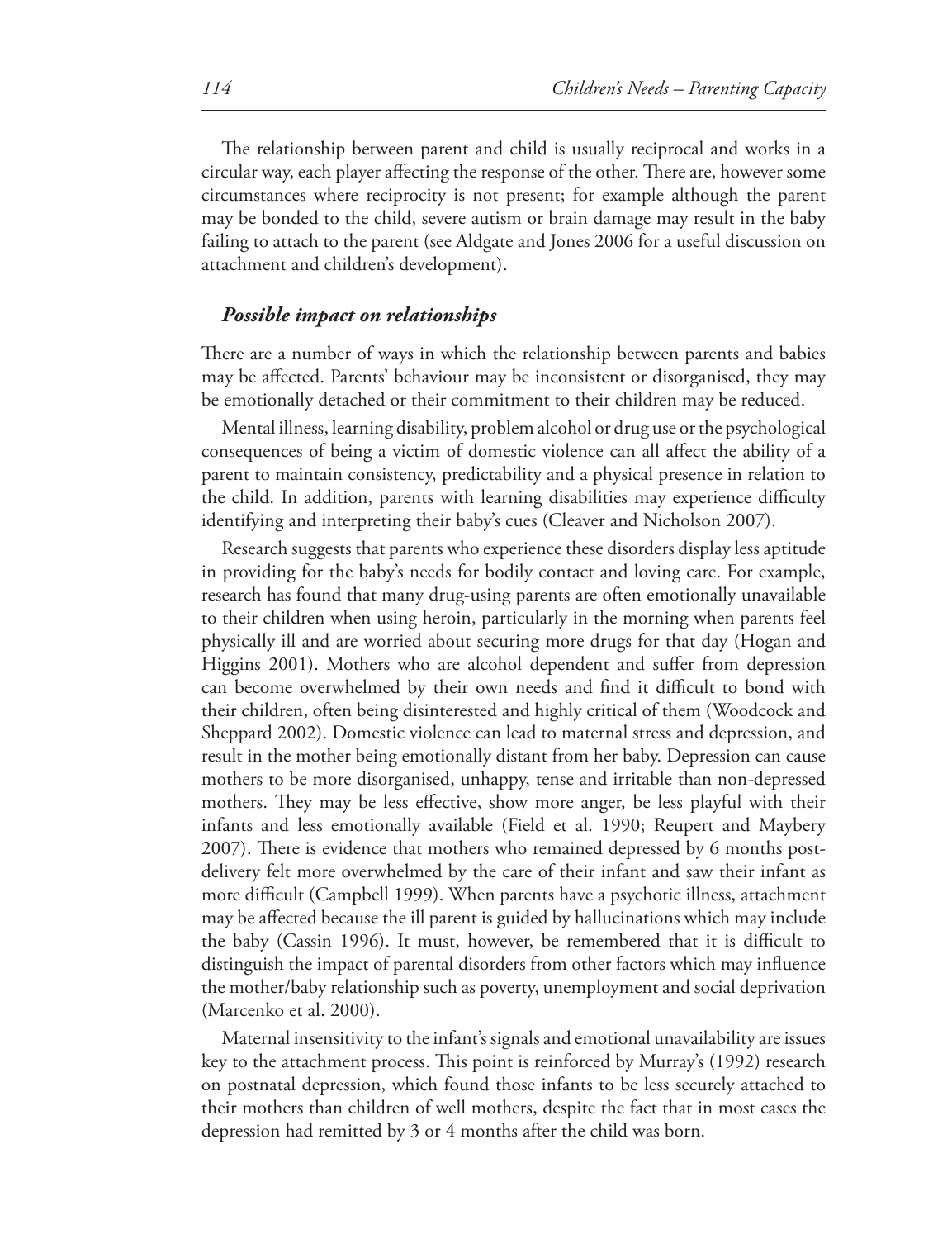Key to the well-being of the child when a parent suffers from mental illness, learning disability or substance misuse is the presence of a safe caring adult. However, the detrimental impact on attachment will be compounded if the mother is living in a violent relationship. Rather than being able to compensate, violent men often emotionally distance themselves from their children (Holden and Ritchie 1991).

When parents put their own needs above those of the infant, which may happen when parents have a learning disability, alcohol or drug problems or are mentally ill, this reduces their commitment and may interfere with the attachment process. However, this is not necessarily the case and many parents who experience such difficulties in fact prioritise their children's needs (Ackerson 2003).

Some parents with drug problems (as well as parents without drug or alcohol problems) may be tempted to use non-prescription drugs to calm their baby, especially when the baby is not sleeping or is agitated. Annually there are a few deaths of young babies attributed to problem drug-using parents giving them illicit drugs. While this is not common, it must be kept in mind that it is possible, and parents need to be given clear instructions on not medicating their babies without the close involvement of medical staff.

#### **To sum up**

#### *Key problems for children aged 0–1 year*

- Drug and alcohol use and violence during pregnancy may have caused neurological and physical damage to the baby.
- Babies suffering neonatal abstinence syndrome or foetal withdrawal symptoms may be difficult to manage.
- Babies may be born with the HIV or hepatitis B or C virus.
- Babies may be injured during incidents of domestic violence.
- Babies' health needs may not be recognised and they may be neglected physically and emotionally.
- Cognitive development and learning may be delayed through parents' inconsistent, under-stimulating and hostile behaviour.
- A lack of commitment and increased unhappiness, tension and irritability, insensitivity and emotional unavailability in parents may result in inappropriate responses which causes poor bonding and insecure attachment.
- Problems in relation to the baby's health and development may be exacerbated by living in an impoverished physical environment.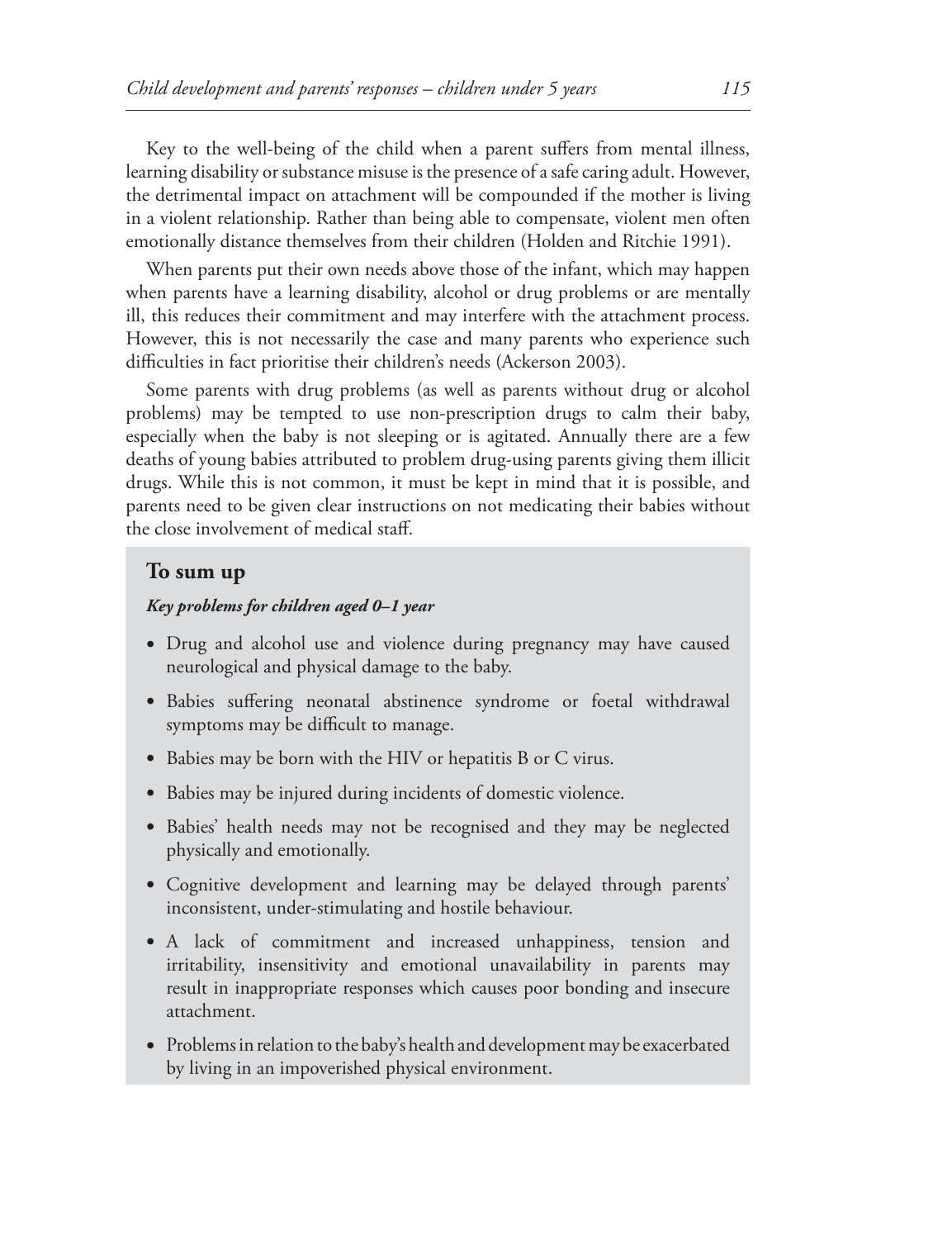#### *Protective factors*

- The input of specialist medical practitioners when babies are born with the HIV or hepatitis B or C virus.
- Attendance at clinic for immunisations and developmental reviews.
- The presence of an alternative or supplementary caring adult who can respond to the developmental needs of the baby.
- Wider family support and good community facilities.
- Sufficient income support and good physical standards in the home.
- The relevant parent acknowledges the difficulties and is able to access and accept treatment.
- Regular supportive help from primary health care team and social services, including consistent day care.
- An alternative, safe and supportive residence for mothers subject to violence and the threat of violence.

## **Children aged 1–2 years**

## Health

#### *Expected health*

It is expected that, taking into consideration any disability or chronic sickness, most children will be healthy and parents and carers will recognise and seek appropriate medical help for any sickness or injury. To ensure the child's long-term health, parents need to keep immunisations up to date.

Most infants achieve their milestones within the anticipated time frame. By 15 months many infants will be able to walk unassisted and by 18 months many can run. By 24 months infants have sufficient gross motor control to be able to climb onto furniture; fine motor control also continues to develop. By 15 months infants are generally able to manipulate small objects and can scribble with a pencil or crayon onto paper. By 18 months infants can use a spoon to feed themselves, and by 24 months, for many, the fine pincer grasp has developed sufficiently to allow tiny objects to be picked up. Physical or learning disability, sensory or auditory impairment may mean some or all of these milestones are not reached within the time frame. If the infant has not reached an expected developmental milestone, professional advice should be sought.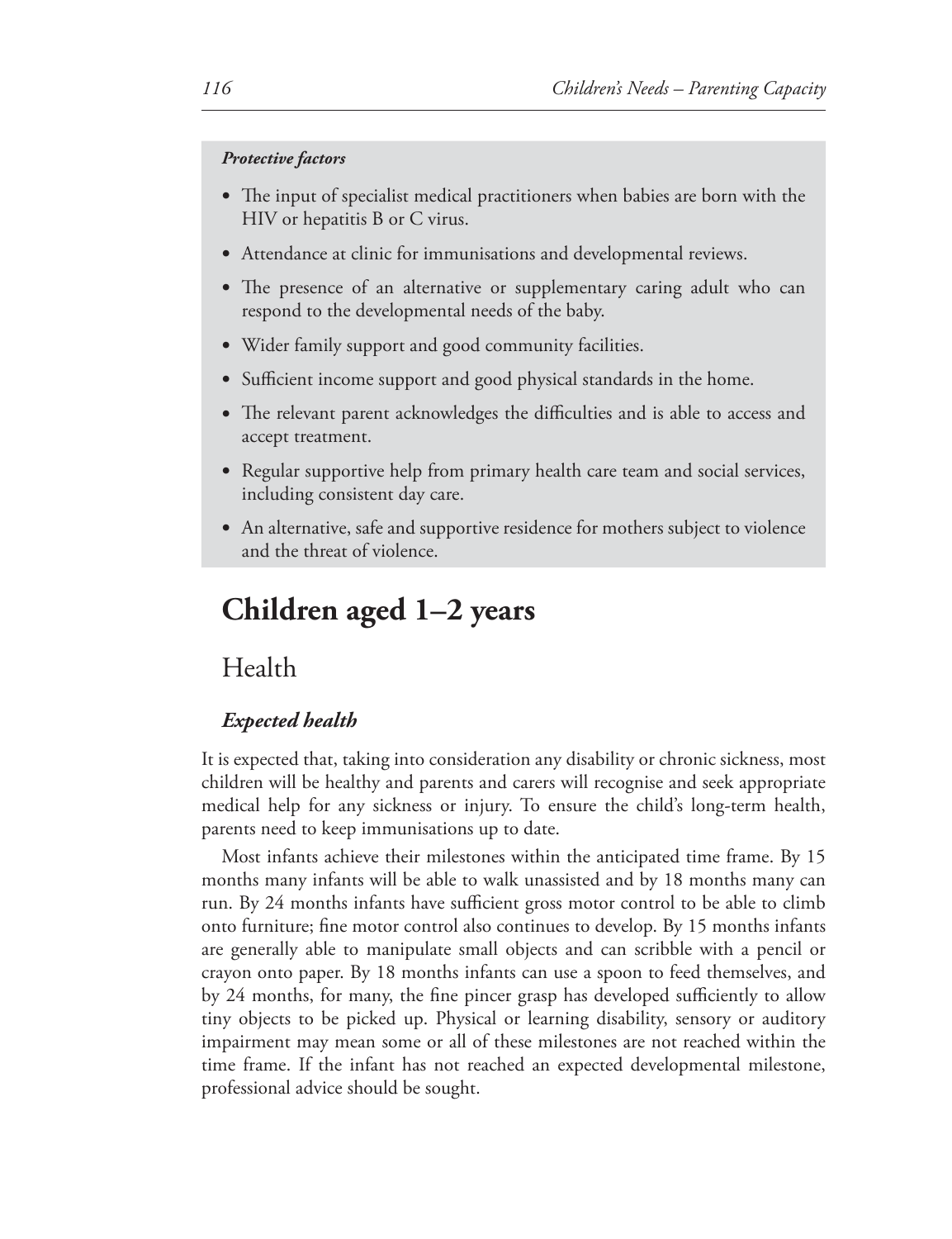Children of this age are curious and will have a natural desire to explore their immediate surroundings. To prevent accidents from occurring parents must ensure that the home is suitable for the infant and offers adequate safety and protection.

#### *Possible impact on health*

Infants of this age are vulnerable to injuries, inadvertently eating or drinking harmful substances, having illnesses or injuries which are not attended to promptly and being given an inadequate or inappropriate diet.

Parental mental illness, learning disability, the effects of domestic violence and excessive alcohol intake or drug misuse can affect parents' concentration and result in parents being less attentive to their infants. Children of this age are very mobile and curious, and parents must be vigilant to ensure bath times are safely supervised, that harmful substances, including alcohol and drugs, are stored securely, that stoves and fires do not present a danger and in general that the home provides a safe environment. Children of substance misusers are in more danger of inadvertently ingesting drugs because these substances are present in the home; methadone and cocaine are extremely dangerous to children. Newly mobile babies may be exposed to injecting equipment if insufficient care has not been taken. If infants are difficult to soothe, parents who use drugs may give the drug to their children to quieten them or make them sleep (Alison 2000).

Parents with a learning disability may not be fully aware of the potential dangers facing their mobile infants or how to put in place the necessary safety measures. The effects of mental illness, domestic violence and substance misuse may result in periods of unconsciousness, feelings of deep despair, or a preoccupation with drugs or alcohol.

*Charles* (father) *had been drinking and the home conditions weren't improving at all. Adam* (aged 2 years) *looked dirty and poorly. I asked Charles to pick up the dog excrement from the garden as the children were playing in it. Again asked them to start making some improvements to the children's rooms.*

(Information contained on the initial assessment: both parents had learning disabilities and the father had an alcohol problem, quoted in Cleaver and Nicholson 2007, p.32)

Infants need a well-balanced diet and may not be given adequate nutrition because mothers with learning disabilities may not know what appropriate food for a baby is and mental illness and substance misuse may result in parents neglecting their own and their children's need for a nourishing diet.

*See as long as your wean's got something to eat, you think that's the thing, whether it be a Mars bar or cereal or something, like, 'they're all right.'* 

(Mother with a drug problem, quoted in Barnard 2007, p.64)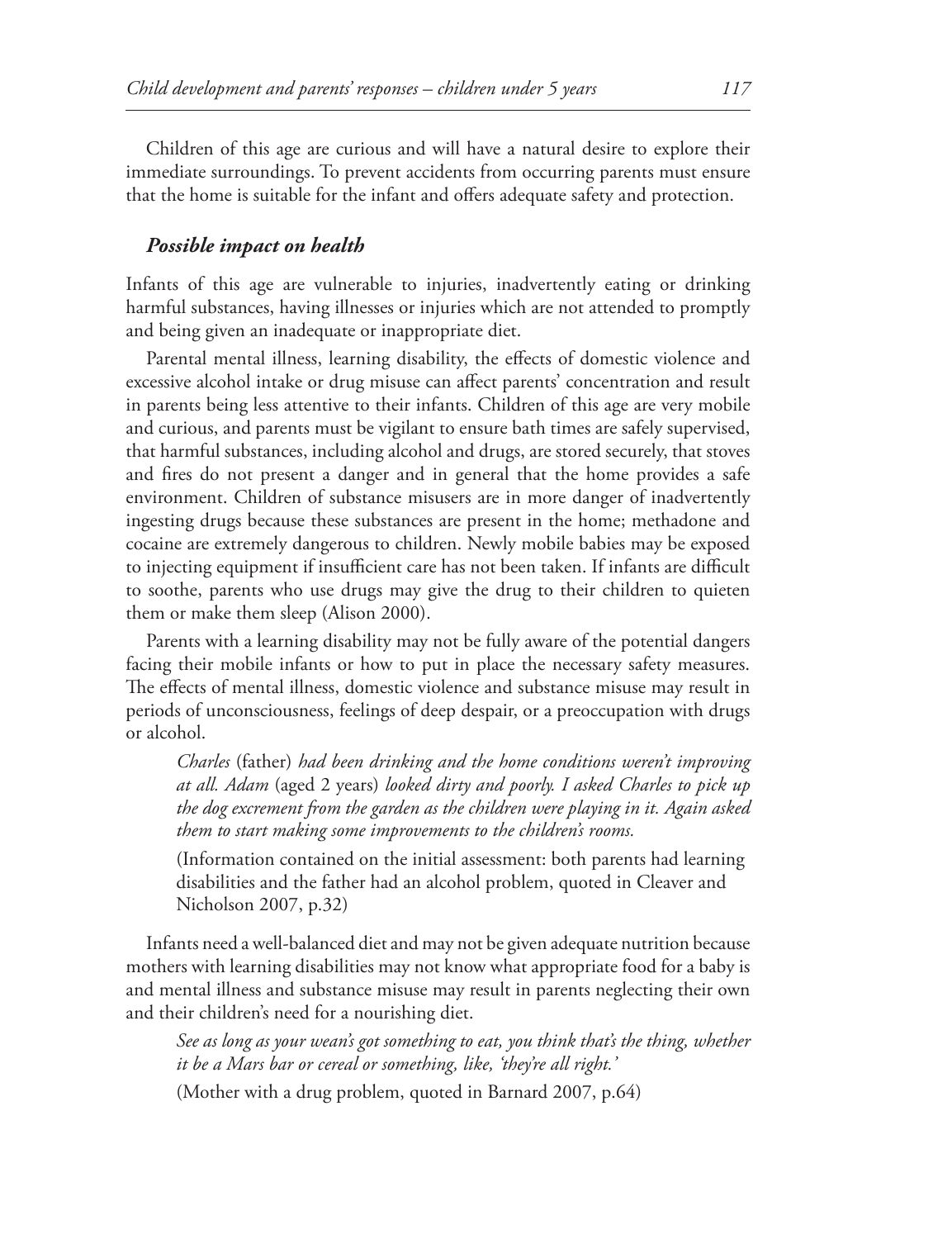Parents with learning disabilities are likely to be provided with considerable support from health visitors when their baby is very young; however, ongoing support and advice from wider family and/or professionals are essential because these parents may experience difficulties in adapting and coping with children as they grow up and require different types of food (Cleaver and Nicholson 2007).

Furthermore, the disabling effects of mental illness, learning disability, problem drinking or drug use or domestic violence may result in parents not recognising or not responding appropriately when the infant is unwell (Daniel et al. 2009). For example, all parents are stressed when their children are ill or injured and find it difficult to take in what medical practitioners say to them. When parents have the additional stress of mental illness, learning disability, domestic violence or substance misuse, information may be difficult to remember and hard to recall.

*Patrick* (aged two years) *has recently been in hospital as Sally* (mother) *felt he had a fever. However, the staff in the refuge felt concern as Sally had been giving Patrick too much medication and they felt his welfare was at risk.*

(Mother with a learning disability who had recently left her violent husband, quoted in Cleaver and Nicholson 2007, p.77)

Children are also placed at risk of injury when serious parental addiction to drugs results in children, including the very young, being left alone at home while the parent is out buying drugs, as the report by this mother shows.

*One morning I got up – Sam was sleeping right, and I was rattling. And I was like 'Oh no, I've got to wake him up and get through all this getting dressed carry on, get the clothes on and into the buggy ... he was sleeping by the time I got back and I was like 'that's alright then'. So the next morning, same thing happened.*

(Mother, quoted in Barnard 2007, p.72)

The effects of social deprivation exacerbate parental problems, and the link between poor material conditions and illness in small children is well established.

*Shortage of money, debt, unemployment, chronic housing problems, fraught relationships, the hardships of single parenthood, personal harassment, victimisation and skill deficits all contribute to their vulnerability.*

(Booth and Booth 1996, p.15)

## Education: cognitive and language development

#### *Expected ability*

Typically by about 12 to 13 months, infants start to say their first words. Early word learning is very slow and requires much repetition. Between the ages of 12 to 18 months the infant may learn no more than 30 words. After this slow start, however, most children begin to add new words rapidly although the majority of new words are names for things or people; verbs tend to be learnt later. Thus, children of this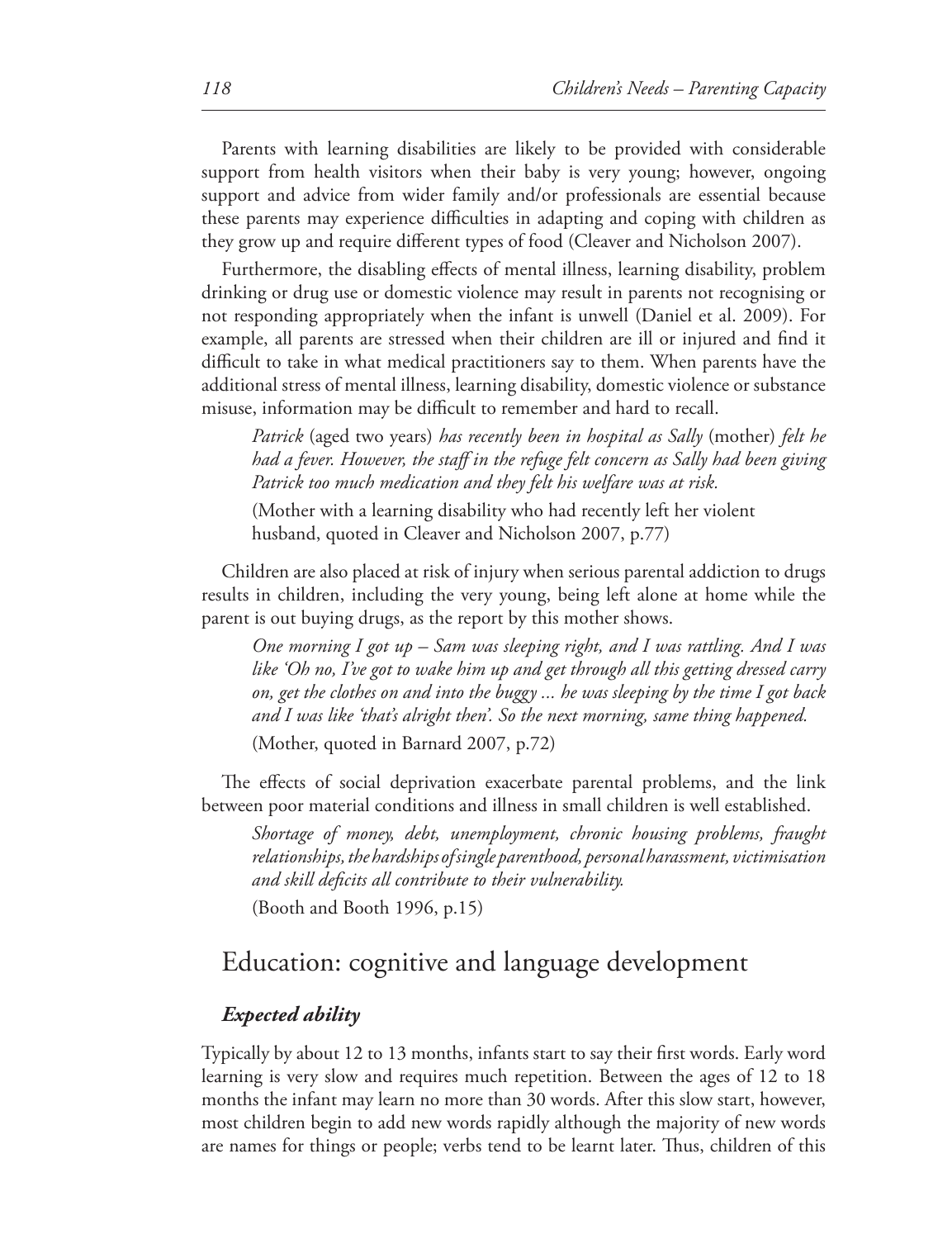age frequently use a sentence made up of two nouns such as 'mummy sock'. By two years, infants are able to follow simple instructions and are always asking questions. At about the age of two and a half years children's vocabulary has grown to some 600 words, a quarter of which are verbs (Fenson et al. 1994).

Children of 12 months are curious about their environment and spend much time exploring and manipulating objects, shaking them, moving them along the floor or putting them in and out of containers. By 18 months, infants are able to start to play matching and sorting games. By 24 months, physical games and pretend play are enjoyed.

#### *Possible impact on cognitive and language development*

Parental disorders may impact on children's cognitive and language development due to a lack of adequate stimulation, parental encouragement and support, or parents' inability to recognise and respond to their infants' cues.

The child's cognitive and language development may be negatively affected when parents are preoccupied with their own feelings and emotions and find it difficult to focus on their infants and prioritise their needs.

*I want to be able to ... just be like a normal young mother and be able to get up in the morning, get her ready first thing in the morning, take her up the park and feed the ducks and all that with her instead of getting up and thinking 'oh no', where am I going to get my next hit from before I can change her or do anything like that?'*

(Drug-abusing mother, quoted in Barnard 2007, p.67)

The effects of some drugs or mental illness can cause hyperactivity and make parents impatient with their children. *'You want people to hurry up ... kids can't and you can't be bothered sitting down and talking to them, like you are supposed to'* (Klee et al. 1998, p.14 quoted in Kroll and Taylor 2003, p.123). In contrast, feelings of exhaustion, physical illness, depression and a lack of self-confidence and self-worth may limit the parents' capacity to engage with their child, listen to what they say and offer praise and encouragement and foster learning. In such circumstances, instead of responding with interest and enjoyment to the infant's efforts to communicate, the impact of parental disorders may result in parents reacting with hostility and negativity; thus establishing difficult cycles of relating and longer-term conflictual interactions (in relation to depression see Murray et al. 2001; see Barnard 2007 in relation to drug addiction).

Parents with a learning disability may find it difficult to support the child's learning. For example, illiteracy curtails parents' ability to read simple stories to their children, and problems in learning and recalling information means the repertoire of nursery rhymes and other children's songs will be restricted. Parents with learning disabilities may not understand how to play and stimulate their child and will need considerable support from wider family, friends and professionals to ensure their child receives adequate stimulation.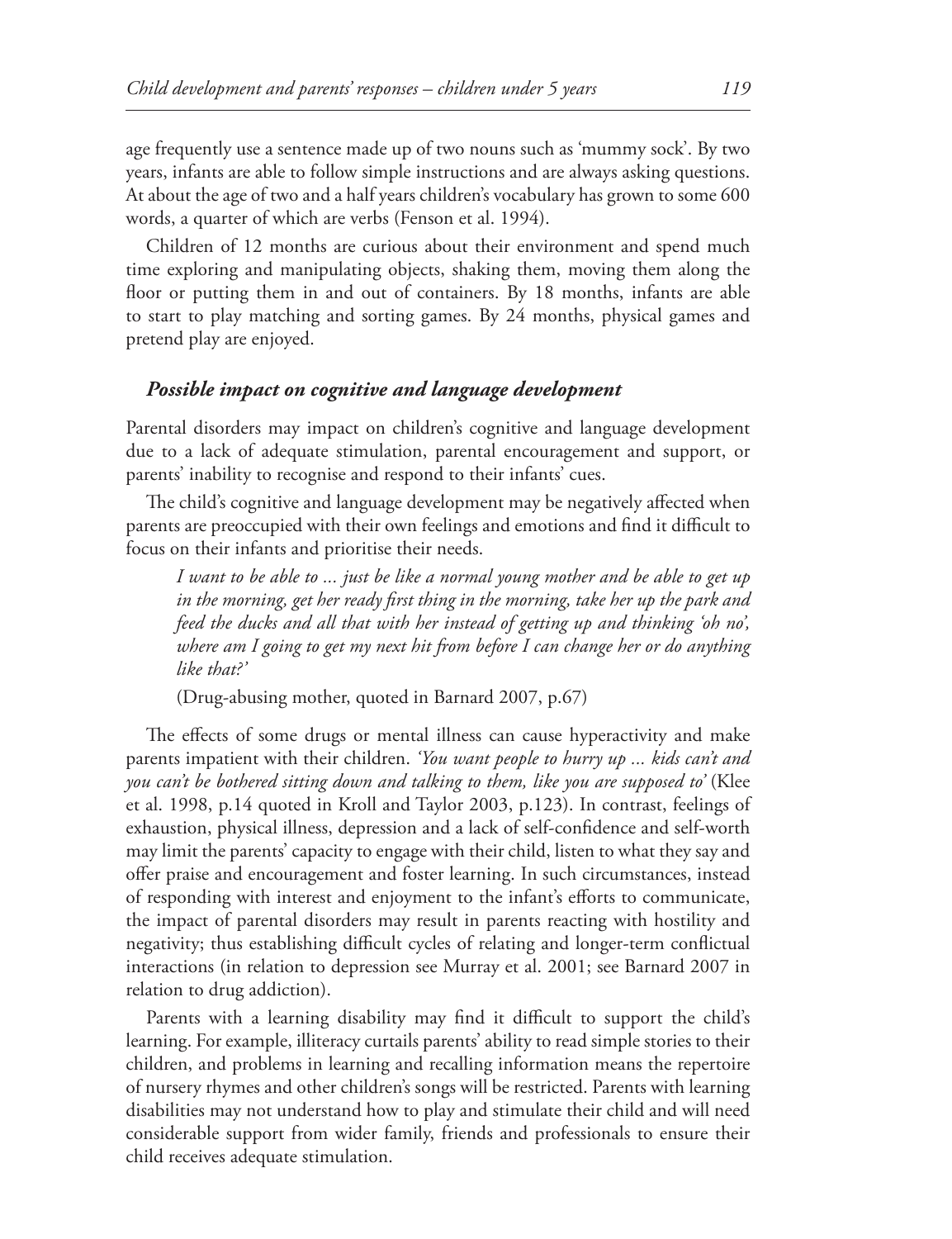The evidence on how maternal depression may impact on children's cognitive development is not clear. On the one hand, some research suggests that depression is associated with negative consequences for infants. Expressive language is delayed (Cox et al. 1987) and the child's ability to concentrate and complete simple tasks is worse than for children of well mothers (Breznitz and Friedman 1988). On the other hand, an observational study of 2- to 3-year-old infants of depressed and nondepressed mothers found no overall differences in terms of the child's temperament, language or mental state (Pound et al. 1988).

The 'ecological model' of parenting (Bronfenbrenner 1977, 1979; Belsky 1980) helps to set some of these seemingly inconsistent findings within a broader perspective. The model takes a systems perspective on family functioning and provides a framework for understanding how critical factors relate one to another within a hierarchy of four levels: the socio-cultural level; the community; the family; and the level of the individual parent or child. Thus, for example, stressors that impact on a mother and baby, such as learning disability, mental illness, substance misuse or domestic violence, may be ameliorated by the support of wider family and good community facilities.

## Emotional and behavioural development and self-care skills

#### *Expected development*

During the second year of life, attachment experiences will continue to influence the development of the infants' working model of how people are likely to behave towards them. Young children need to gain a sense of security and the confidence to explore their environment.

During this period of life infants' moods can fluctuate greatly and learning how to manage them depends upon the parent–infant relationship.

*To optimise the infant's capacity to manage his or her emotions it is essential that the infant has the experience of an attuned, responsive parent who can engage themselves in a detailed process of interaction with them.*

(Bentovim et al. 2009, p.43)

Although at 12 months the child is still the centre of his or her own world, by 2 years children have developed an awareness of others and the capacity to empathise.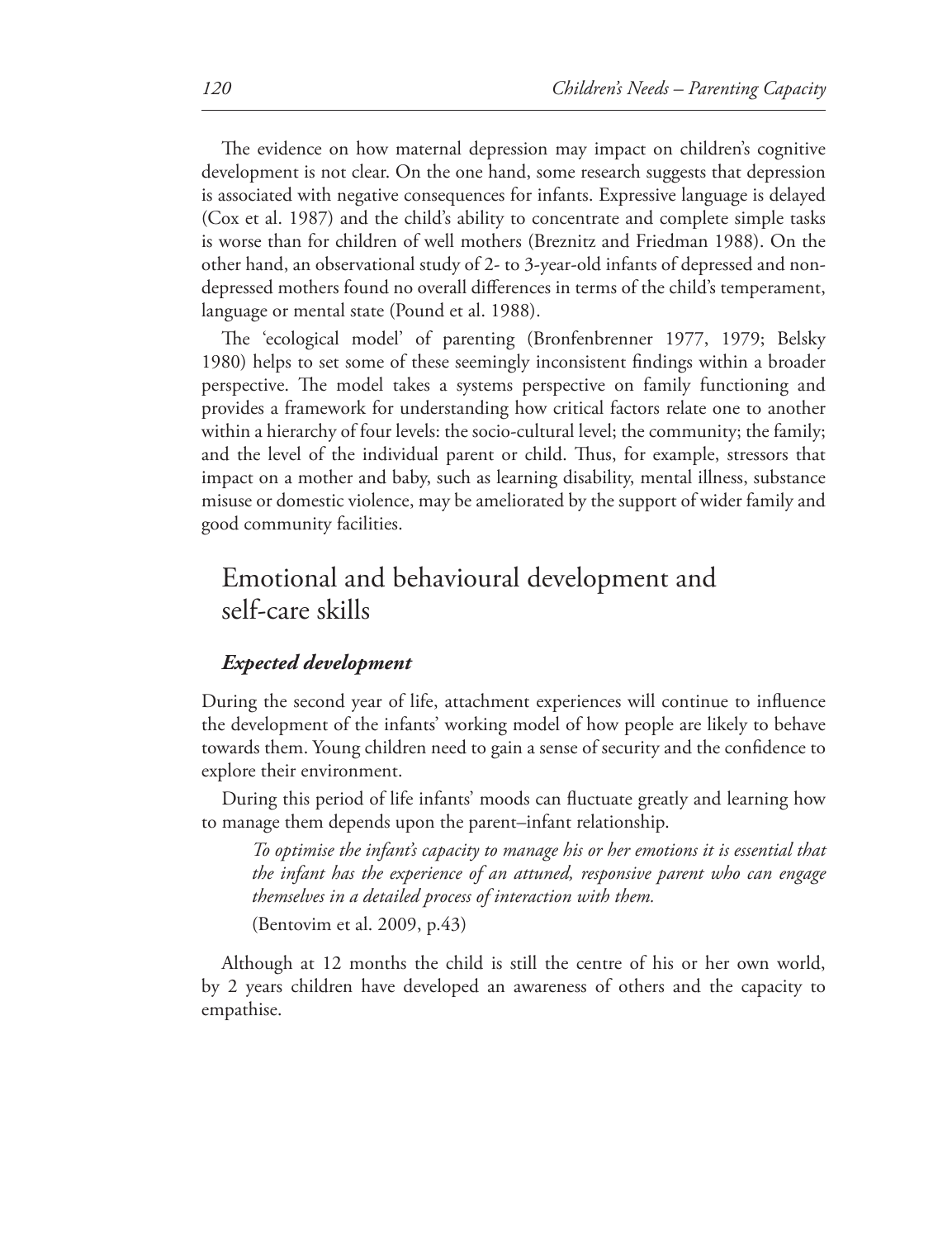Difficulties in communication and in fine motor control can be a frustrating experience, which may result in occasional temper tantrums. Two-year-olds often become insistently independent, and can appear contrary.

In relation to self-care skills children of this age are beginning to learn to dress and feed themselves, and meal times are generally hassle free.

#### *Possible impact on emotional and behavioural development*

Parents' preoccupation with their own problems to the exclusion of other priorities, the need to get and use drugs or alcohol, feelings of apathy and despair, and a sense of worthlessness will impact on children's sense of emotional security. Parents who are unavailable emotionally will evoke feelings of separation anxiety. Inconsistency and a lack of routine increase a child's sense of insecurity and fearfulness and may result in infants being extremely clingy.

Children may be separated from their parents when, for example, parents go for residential treatment, are arrested because of violence or drug-related crimes or detained under the Mental Health Act 2007. When partings are unplanned, or parents fail to return or return in a confused state, children may become extremely anxious. Planning the separation and ensuring the presence of a caring and familiar adult can ensure continuity of care and reduce the impact of separation on infants.

Parental mental illness, learning disability, substance misuse and domestic violence can result in parents behaving in unpredictable and frightening ways.

*...One minute Mammy's wanting to play with you all happy and the next minute she's 'GRRR', screaming at you, running you up the hall and throwing you in your room, know what I mean, and shut the door, 'STAY THERE'...*

(Mother, quoted in Barnard 2007, p.77)

Very young children find it difficult to express fears and anxieties in words and may display aberrant behaviours such as rocking, disturbed sleep patterns and bed wetting.

## Identity and social presentation

#### *Expected development*

A sense of identity starts around the age of 1 year and is demonstrated by children's ability to recognise their own reflection in a mirror and to respond to their own name. By the age of 2 years children are able to give their full name and gender, and identify their own image in a photograph.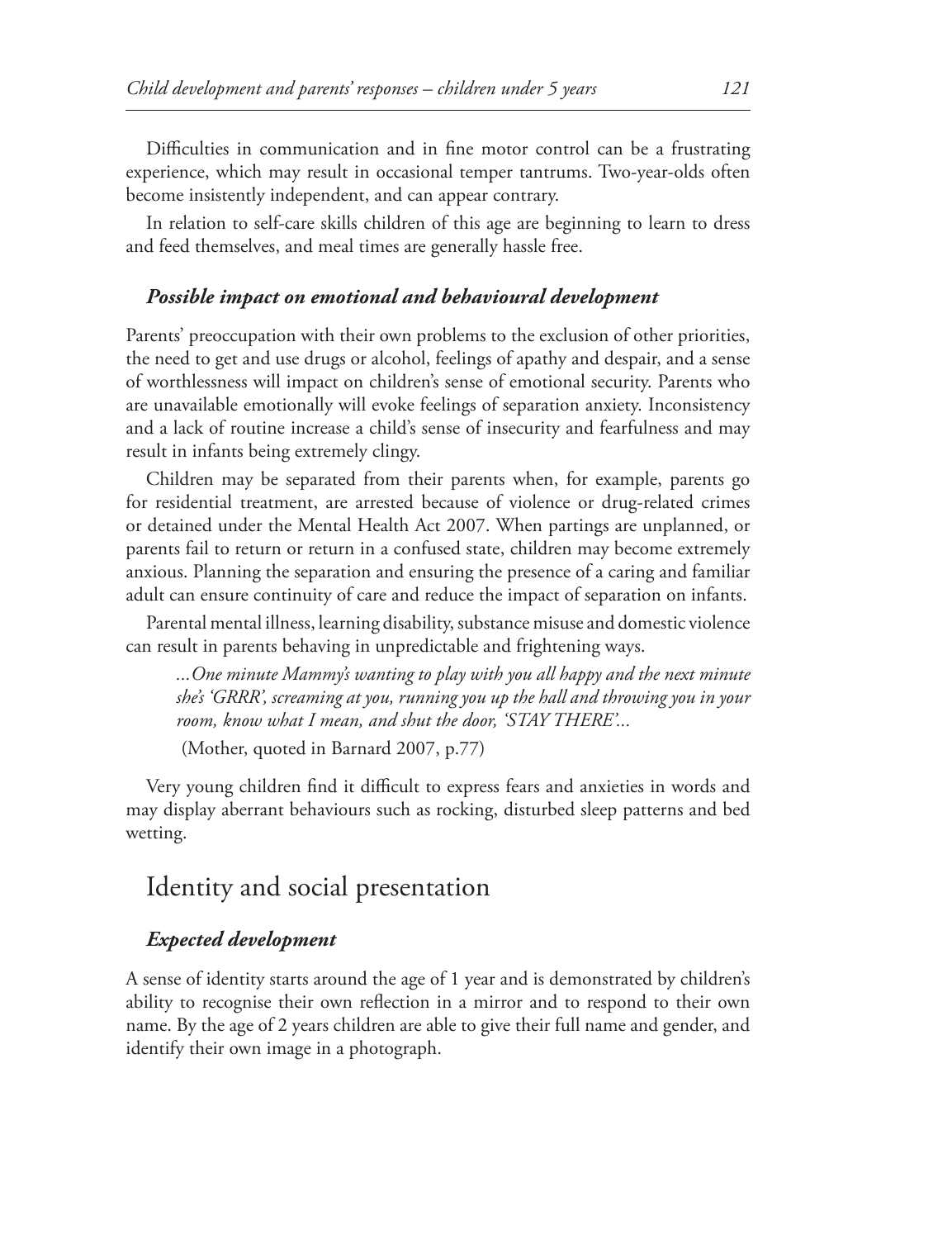This is the stage when children gain a sense of ownership, an understanding of 'me' and 'mine'. The ability to differentiate self from others is also reflected in children becoming aware of physical differences between themselves and others. An independent sense of self-differentiation is thought to be gained half way through a baby's second year of life (Bee 2000).

Infants who receive sufficient love and attention develop a positive sense of self, and at 2 years are relatively confident in themselves and take a pride in their achievements. Children of this age expect to be liked by adults, and see adults as dependable and trustworthy (Smith and Cowie 1993). In relation to social presentation, most mothers will take a pride in ensuring their child is clean and dressed appropriately.

#### *Possible impact on identity and social presentation*

When alcohol or drugs become the prime focus of a parent's attention, or mental illness blunts perceptions, or a learning disability impacts on parental awareness, the infant may be dressed inappropriately and hygiene grossly neglected. Parental disorders may inhibit the ability to care about themselves or their infants.

Parents with learning disabilities may need support to learn how to keep their infant clean, and what constitutes appropriate clothing to suit the weather or the occasion. Children who grow up in families which experience many stresses and problems will need positive messages to avoid developing a negative self-image and poor self-esteem.

Parental mental illness or other parenting problems can result in a child being shown little warmth, being physically and emotionally rejected or held responsible for the difficulties within the family. Children need to be respected, valued for themselves and included in family gatherings and outings. Identity problems can develop if parents or carers call the child by a different name or if they are highly critical of the child and show little warmth. Infants who are regularly rejected come to see themselves as unloved and unlovable (Fahlberg 1991).

## Family and social relationships

#### *Expected relationships*

The fear of strangers and separation anxiety, which began during the latter end of the first year of life, continues to rise until approximately the age of 16 months. Practically all infants show at least mild forms of these two types of distress, regardless of whether they have been looked after by their parents or have attended regularly a day-care facility (Bee 2000).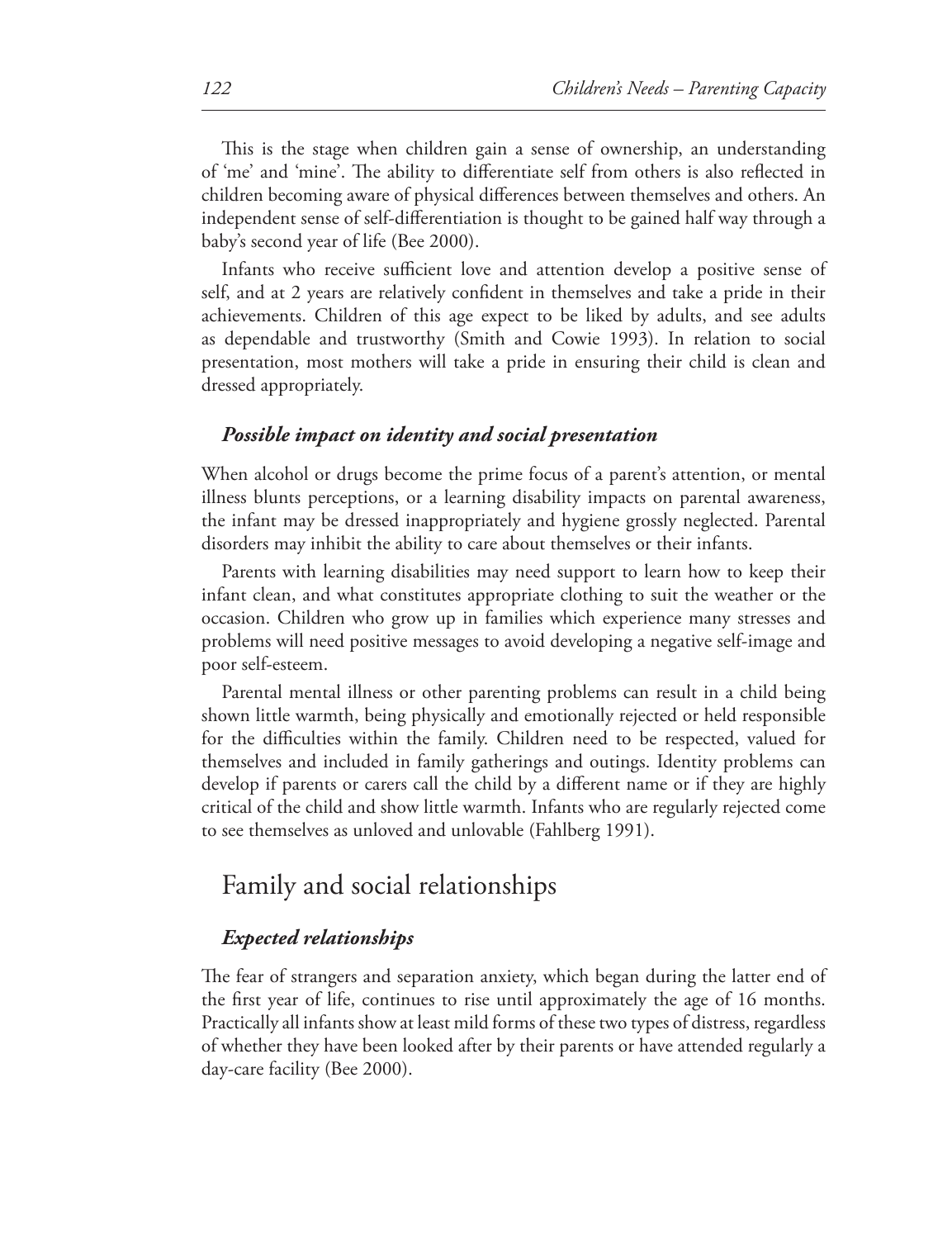Infants from 14 months onwards start to show interest in one another, gazing at or making noises at each other. Although infants will play side by side at the age of 2 years, co-operative play and pro-social behaviour tends to start between the ages of 2 and 3 years.

After 2 years, children start to show signs of favouring a particular child as a playmate. There is some evidence that children as young as 2 years are more likely to choose friends of the same sex (Bee 2000).

#### *Possible impact on relationships*

Of central importance to all children is a loving and protective relationship with a consistent and safe parent or carer. Parents or carers need to spend sufficient time with their child to reinforce emotional bonds.

Mental illness, learning disability, substance misuse and domestic violence can all affect the attachment process. Inconsistent parenting, unplanned separations, erratic and frightening behaviour or emotional unavailability – all possible characteristics of such parental disorders – can result in disrupting the attachment process and leave children insecurely attached (see Ainsworth et al. 1978 for details on attachment).

Exposure to domestic violence may result in infants displaying excessive irritability, regression in terms of language and toilet training, sleep disturbances, emotional distress and fear of being left alone. Children's inability to verbalise the powerful emotions they are experiencing may manifest itself in temper tantrums and aggression, crying and resisting comfort, or despondency and anxiety (Holt et al. 2008). Parents in these circumstances are not always able to provide the comfort and reassurance that children need to cope adequately with such experiences.

When parents place their own needs above those of the children they may leave them unattended, thus putting them at risk of injury, illness or fire. Children may also be left in the care of unsuitable and unsafe people. For example, some children will be at risk of abuse and neglect because their home is used as a base for selling drugs, as a place for other drug users to ingest drugs, or for prostitution to fund a severe drug or alcohol habit. Children of parents with learning disabilities may be similarly at risk from unsafe adults because parents may not recognise the threat they pose, or lack the self-confidence to prevent them having access to their children.

Witnessing domestic violence and cruelty to animals (a feature frequently found in violent homes) may cause children to suffer feelings of helplessness through their inability to protect their mother or their much-loved pet, or they may come to see such cruelty as acceptable behaviour (Lipinski 2001). While some children of this age may cause pain to an animal through innocent exploration, calculated animal cruelty is rare and may be the result of witnessing domestic violence or threats to, or abuse of, family pets (Hackett and Uprichard 2007).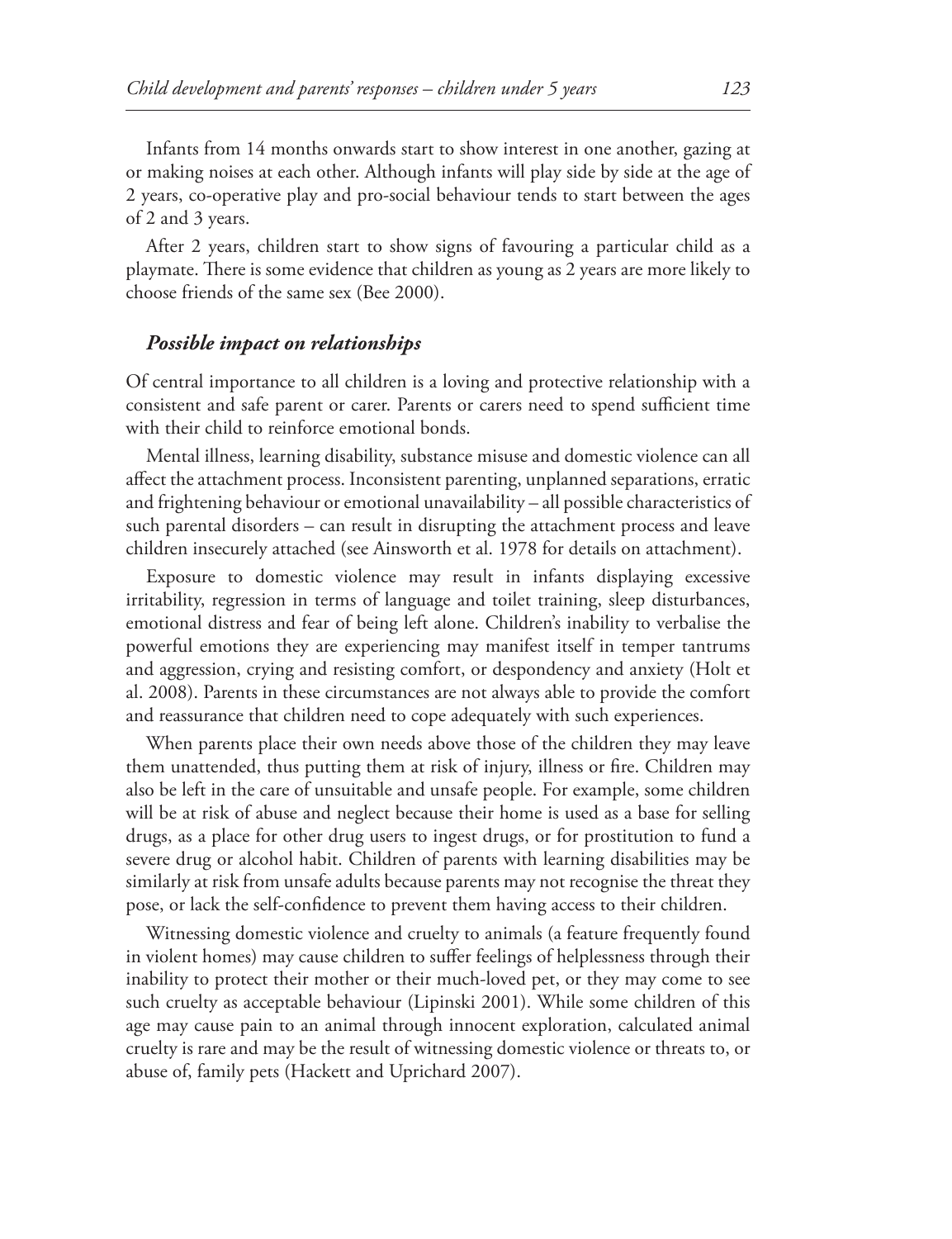Children may be isolated because parents who experience mental illness, learning disabilities, substance misuse and domestic violence frequently distance themselves from family and friends. There is a danger that children within such households are rarely taken out of the house, do not visit relatives and friends or get taken with parents to shops and playgrounds; as a result they may lead very restricted and isolated lives.

*I used to take the children to the park and feed the ducks, but I can't do that now because I might have a fit. I can't let them play on swings and things like that because I might have a fit. I have a hard time with them and keeping them from doing things.*

(Mother with a learning disability with four children the youngest being two years, quoted in Cleaver and Nicholson 2007, p.100)

#### **To sum up**

#### *Key problems for children aged 1–2 years*

- Health may be affected because illness and injury are not recognised and adequate and timely medical help not sought.
- Risk of accidents, injuries and abuse may be increased because parental awareness and supervision is inadequate.
- Diet may be inadequate and unsuitable.
- Health problems can be exacerbated by living in impoverished physical environments.
- Cognitive and language development may be delayed because of a lack of parental encouragement and praise, or because parents react negatively and with hostility.
- Insecure attachment and longer-term emotional and behavioural problems may arise as a result of unpredictable and frightening parental behaviour. This may be exacerbated by unplanned separations or when parents are emotionally unavailable.
- Development of a positive identity could be difficult because children are rejected and uncertain of who they are.
- Witnessing violence and frightening behaviour may result in children feeling helpless and in some cases coming to view cruelty and aggression as acceptable.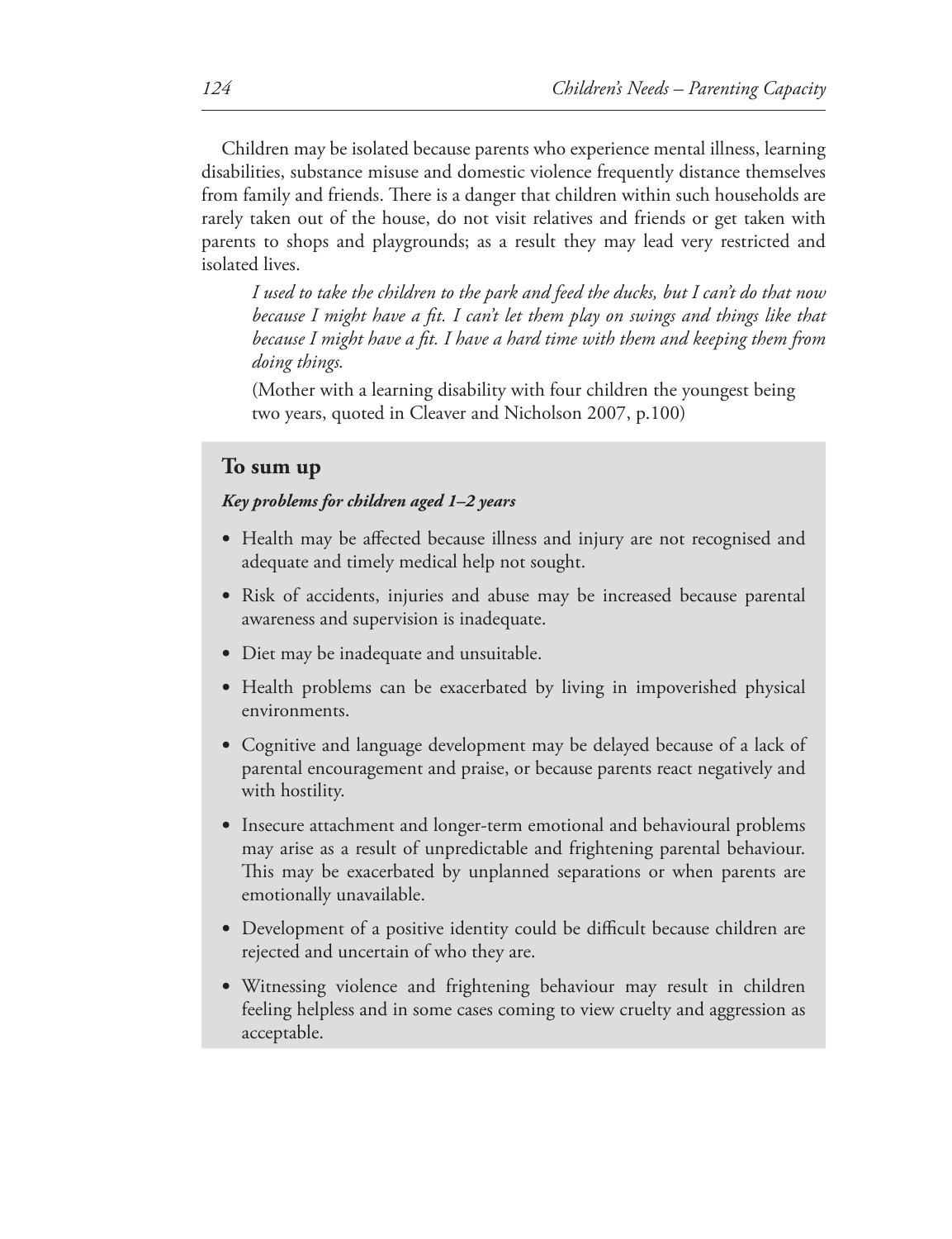#### *Protective factors*

- The presence of an alternative or supplementary caring adult who can respond to the child's developmental needs and provide continuity of care.
- Wider family support and good community facilities.
- Sufficient income support and good physical standards in the home.
- The relevant parent acknowledging the difficulties and being able to access and accept treatment.
- Regular supportive help from primary health care team and social services.
- Regular attendance at nursery or similar day care facility.
- An alternative, safe and supportive residence for mothers subject to violence and the threat of violence.

# **Children aged 3–4 years**

## Health

#### *Expected health*

Children of this age should be generally well and illnesses should have a medically recognised cause. Parents and carers need to ensure immunisations are up to date and the child's weight and height are within the expected range. Children who do not have learning or physical disabilities should be achieving their developmental milestones. In terms of gross motor development children around the age of 3 years are able to ride a tricycle or stabilised bicycle using pedals and climb stairs with one foot on each step. By 4 years they can generally catch, kick, throw and bounce a ball and enjoy climbing on frames. In terms of fine motor control children of 3 years can control a pencil using their thumb and first two fingers, and are able to draw a person as a head with legs and arms coming out of it. By 4 years they can thread small beads on a lace and copy some letters.

When children have not reached their expected developmental milestones parents should seek professional advice. Children with learning or physical disabilities should get continued professional attention. Illnesses and injuries should be given appropriate and prompt treatment.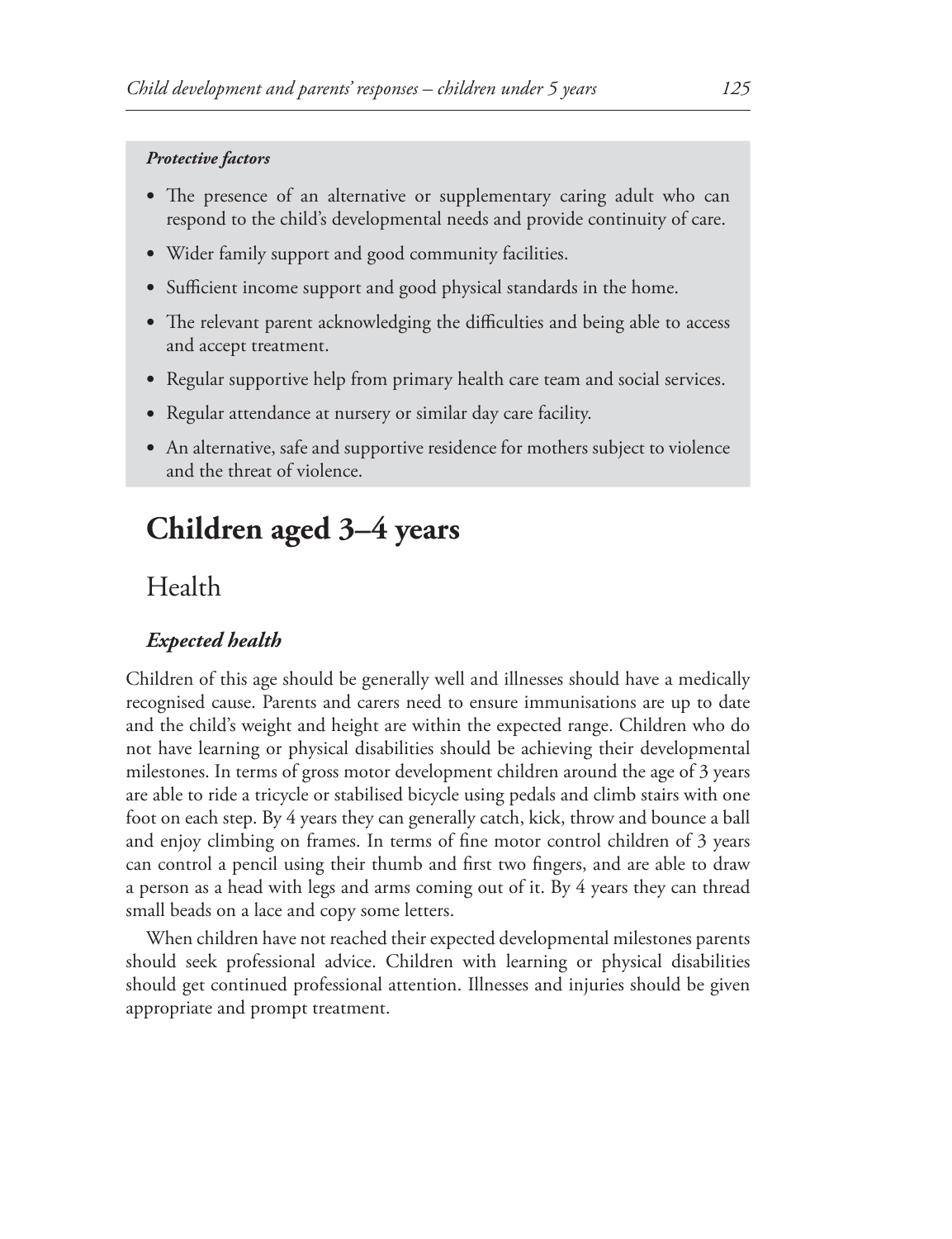#### *Possible impact on health*

Parents need to understand what constitutes a danger to children of this age and be able to protect the child. Children should not be left alone; their physical needs should be met and they need to be protected from physical or sexual abuse.

In order to protect children from harm, parents of pre-school children need to be able to anticipate danger. The paraphernalia of drug use, as well as more mundane poisonous household substances and medicines, must be stored safely out of the reach of enquiring and inquisitive young hands. Similarly, to prevent accidents it is important to ensure young children are supervised while playing in the home and not allowed to leave the house or play on the street unattended (Alison 2000). Substance misuse, mental illness, learning disability or domestic violence may make parents reluctant to take their child for medical treatment for minor injuries if these resulted from a lack of supervision.

Living with domestic violence may necessitate mothers spending considerable time placating and forestalling potential violence to themselves and their children. Most children of this age are aware of the violence and some may become injured in the crossfire or be deliberately targeted (Cleaver et al. 2007).

Serious alcohol or drug use may lead parents to leave children with multiple and unsuitable carers in order to raise the necessary money or to buy alcohol or drugs (Barnard 2007).

*...B was 3 years old. One night, S was arrested by the police for soliciting. At the station she told the police that she had left B on her own at home ... S was financing her habit through prostitution. She said that her craving for crack cocaine was so overwhelming that she did not care what she did to raise the money ... B was seriously underweight and had marked developmental problems, especially in language.*

(Case example, quoted in Swadi 1994, p.241)

This example also suggests that when parents are taken up with their own needs, ensuring that young children are adequately fed and kept clean may not always be a priority. Drug taking and high levels of alcohol consumption, or the medication needed to stabilise mental illness, can depress appetite and parents may fail to respond to their child's need for food. Alternatively, children may not be adequately fed because too much of the family's income is used to buy alcohol or drugs. Moreover, meals may be missed because parents oversleep due to the effects of drugs or alcohol, mental illness or the aftermath of violence. Finally, parents with learning disabilities who do not have adequate support or training may not understand what constitutes adequate nutrition for a child of this age.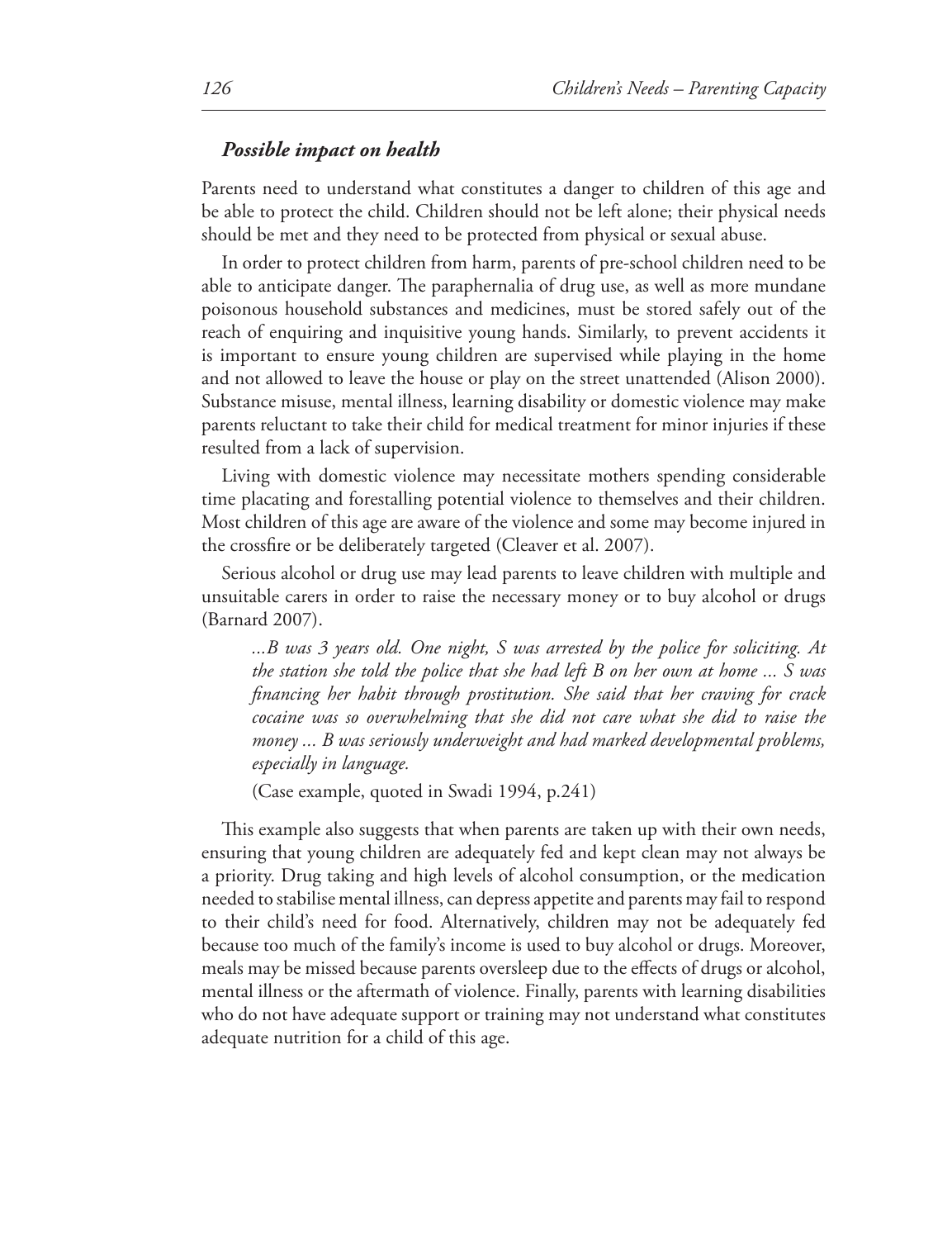## Education – cognitive and language development

#### *Expected ability*

Most children of 3 and 4 years can concentrate well and benefit from a variety of play, drawing and writing materials. Although children enjoy playing by themselves, they are beginning to be able to 'take turns'. Pretend play is developing and it is not unusual for pre-school children to have an imaginary friend (Smith and Cowie 1993; Bee 2000).

During the infant years a child's vocabulary increases significantly. However, children need encouragement to continue in the development of their language skills and they should be listened to and helped to take part in conversations. Reading to children helps them increase their knowledge and understanding of words and language. When children's development is delayed a parent or carer should seek relevant information and professional advice. If children have little or no speech, with help they may learn to communicate non-verbally.

By this age many children benefit from regular attendance at some form of preschool facility. Attendance enables the child to play with other children and interact with a variety of adults. It is with this type of interaction that children learn about other people's feelings and reactions, a process which is considered key to cognitive development (Bee 2000). As Fahlberg aptly notes *'Play is the work of the pre school child'* (Fahlberg 1991, p.73). Research found parents whose children attended nursery reported emotional and interpersonal gains for them (Kelly 1995). *'Those who have been to nursery or play group start school with several advantages: they find it easier to settle and to make friends and they are better prepared to cope with academic work'* (Department of Health 1995b). Early learning is promoted in England and Wales through the Early Years Foundation Stage www.standards.dfes.gov.uk/eyfs/ site/about/index.htm.

#### *Possible impact on cognitive and language development*

The effects of parental mental illness, learning disability, substance misuse and domestic violence may result in parents not having the practical or emotional reserves to engage with their children or provide the stimulation needed to support their cognitive development (Barnard 2007). Key to a child's learning is the praise and encouragement of a loved adult.

Learning disability may mean parents do not know how best to encourage their child's learning, particularly in relation to early literacy and numeracy. Although only 15% of children of parents with learning disabilities are similarly affected, a lack of stimulation and encouragement can, nonetheless, mean children fall behind their peers in acquiring new skills.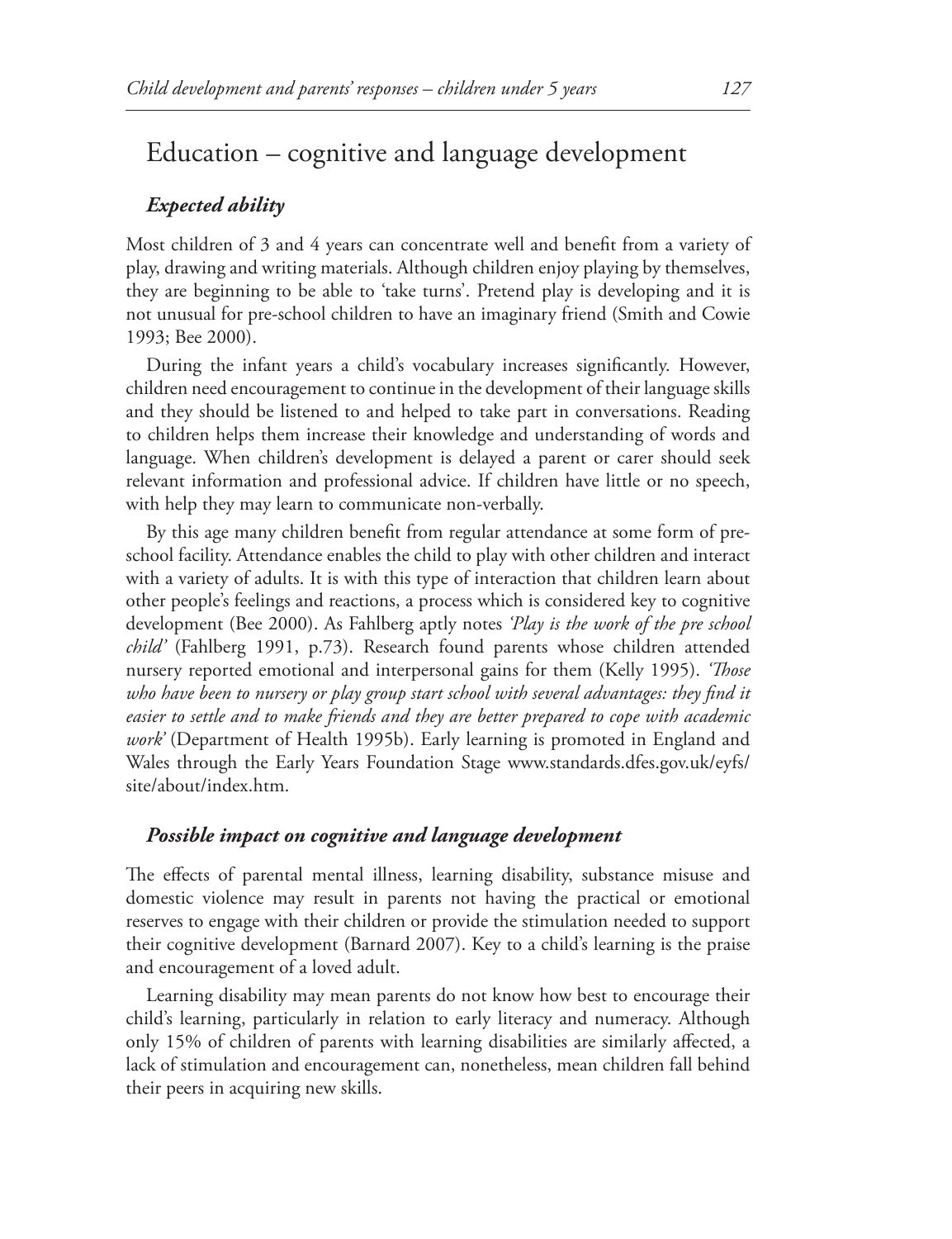The conflicting findings around the impact of maternal depression on children's education and cognitive development, discussed in the section for children aged 1 to 2 years, remains unresolved in studies which focus on older infants. For example, Sharp and colleagues' (1995) findings suggest that postnatal depression is associated with poorer intellectual development in boys at the age of 3 years 10 months, while the work of Hammen (1988) found no such relationship.

Children's cognitive development may also be affected by parental problem drinking. Research using developmental tests shows educational deficits in preschool children (Royal College of Physicians 1995). *'Children of problem drinkers studied both in childhood and adulthood reveal cognitive deficits when compared with children of non drinkers'* (Royal College of Physicians 1995, p.18).

Domestic violence has also been shown to be associated with children showing a lack of interest in their environment and poorer intellectual development (Humphreys and Mullender 1999). A possible explanation may be that growing up in violent households results in children being too frightened to show inquisitiveness or to attempt to explore their environment. A further interpretation of apathy and disinterest in young children is that it indicates insecure attachments (see section on family and social relationships for this age group).

Children's experiences of their parents' problems may also interfere with children's ability to concentrate.

*Some days she is obviously upset coming to school and does very little work those*  days. She is an able, bright child who is not realising her full potential. She is *bringing a lot of 'baggage' to school with her, which is causing concentration problems.*

(Teacher of a 4-year-old girl with a drug-using mother, quoted in Hogan and Higgins 2001, p.19)

Children's learning may also be affected because the disorganisation and torpor resulting from mental illness, learning disability or problem alcohol or drug use (or the psychological consequences of domestic violence) may mean parents fail to regularly take children to nursery or other pre-school facilities (Hogan and Higgins 2001). Attendance may also be curtailed because a mother may not wish to go out in public, hoping to conceal the evidence of domestic violence or her drinking or drug taking.

## Emotional and behavioural development and self-care skills

#### *Expected development*

At the age of 3 and 4 years children are gradually gaining greater control over their behaviour. Although at this age children are usually friendly and helpful, outbursts of temper are not unusual and can include both verbal expressions of anger and frustration, as well as physical ones such as biting, hitting and scratching (Fahlberg 1991).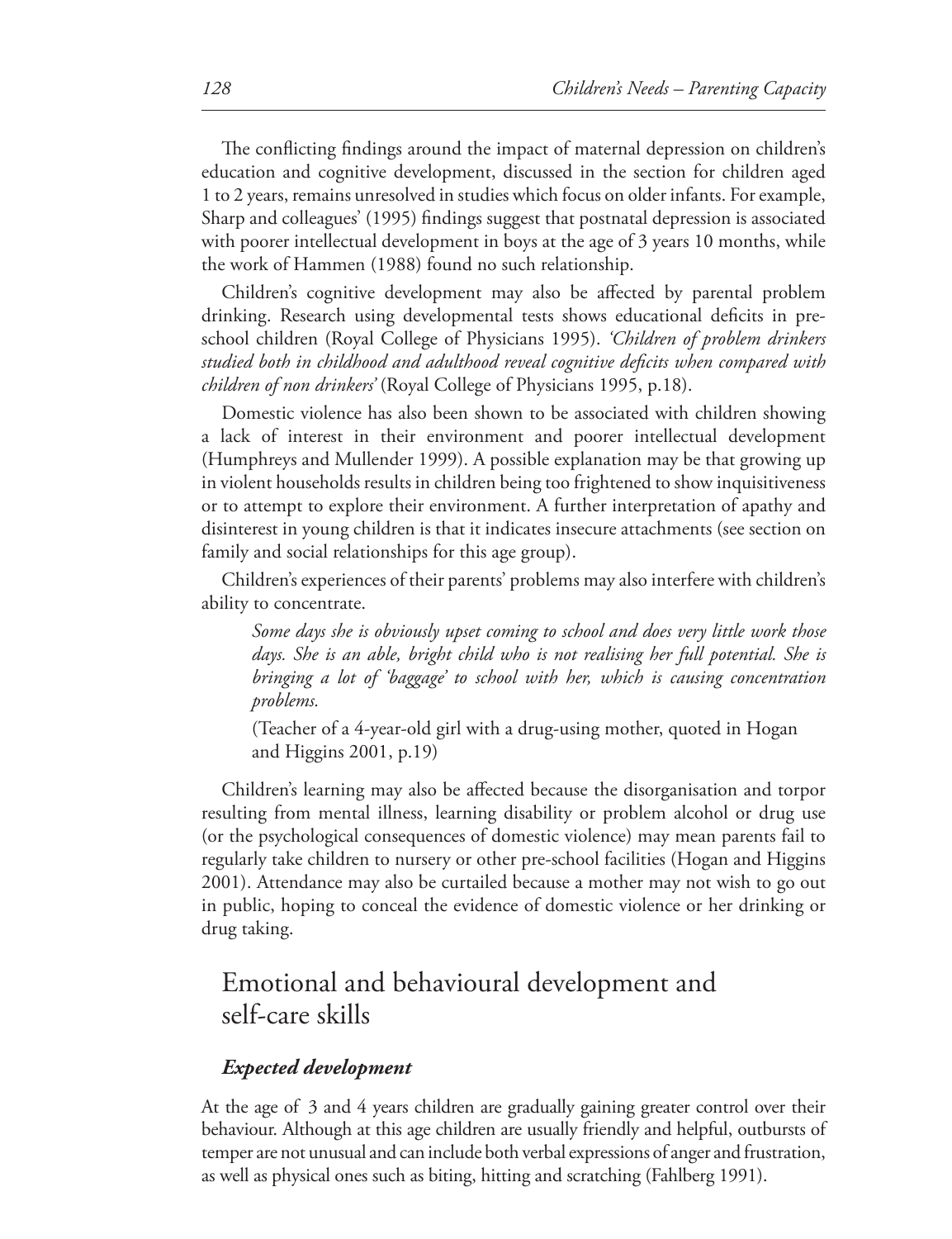This is an age when children are plagued with irrational fears. For example, many are frightened of the dark or of loud noises (Fahlberg 1991). However, as mentioned earlier, the main fear of young children is that of abandonment, perhaps not so irrational in today's world (Owusu-Bempah 2006).

Children are pleased to be able to do some things for themselves, and by 4 years many are able to dress and undress themselves although they generally enjoy being helped. With maturation children normally learn to have control over bladder and bowels (Smith and Cowie 1993).

#### *Possible impact on emotional and behavioural development*

This age group is very vulnerable to the development of emotional and behavioural disturbance. The extent of their distress may be missed because young children cannot easily articulate their feelings, and their observable reactions may not tally with their emotional state.

Parental mental illness places children at significantly greater risk of behavioural and emotional problems when compared with the general community (Oyserman et al. 2000; Covell and Howe 2009). Some observational studies of depressed mothers, however, suggest this may reflect the mother's negative perceptions of her child rather than real differences in behaviour (Lang et al. 1996).

Alcohol or drug addiction, domestic violence and mental illness may result in parents showing little warmth towards their children, leaving them feeling unloved and rejected (VanDeMark et al. 2005). Alternatively, the use of substances may enable some parents to more easily demonstrate their emotions.

*In many cases parents may only express emotions when they have been drinking, which leaves children deprived of affection and afraid that their parents don't love them.*

(Turning Point 2006, p.9)

Drug or alcohol addiction or mental illness may result in parents being inconsistent in expressing emotions to their children. As a result children learn to alter their behaviour according to their parents' state of mind.

*She knew not to go near me in the morning 'till I had me foil, then Mammy would play. In the mornings the sickness was the worst ... I'd just be telling her to get away. Once I had the gear into me I'd be the best mother on the earth.*

(Drug-using mother of 4-year-old girl, quoted in Hogan and Higgins 2001, p.22)

Problem drug-using parents also felt that they were not as available to their children (aged 4–12 years) as other parents who did not have drug problems. They recognised that their lifestyle – time spent obtaining money for drugs, time in treatment and custodial sentences – had a negative impact on their children (Hogan and Higgins 2001).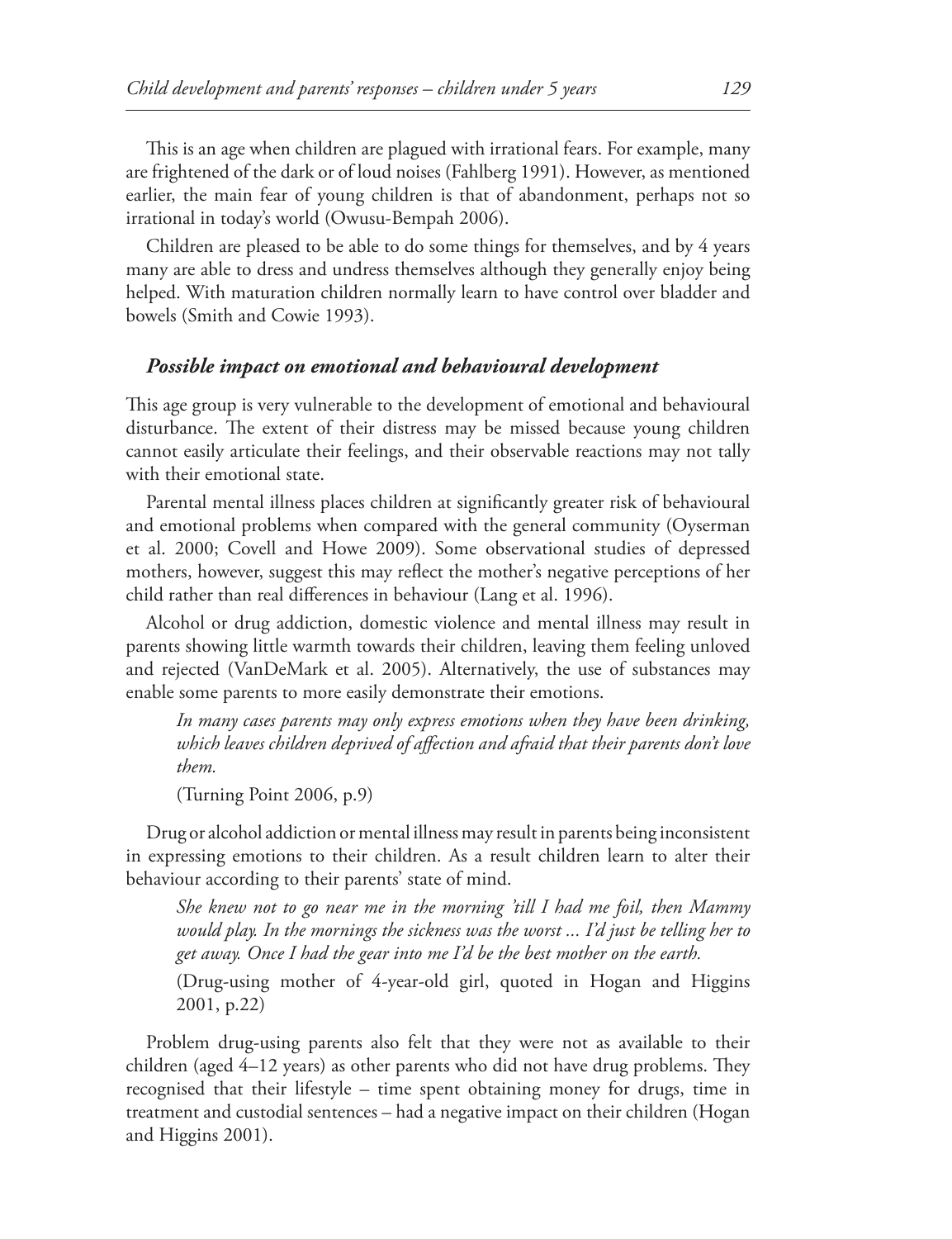When parents' behaviour is unpredictable and frightening, research suggests children react with symptoms similar to those identified in post-traumatic stress disorder. These include sleep disturbance, bed-wetting and rocking (Holt et al. 2008; Humphreys and Houghton 2008). Children who witness domestic violence have generally been found to have more frequent behavioural and emotional problems than children who do not (Humphreys and Mullender 1999). Extreme anxiety and fear may result from children seeing their parents as powerless or untrustworthy. They may react by withdrawing or, alternatively, by always trying to please (Fahlberg 1991). These symptoms are noted in the NCH Action for Children study of children who experience domestic violence (NCH Action for Children 1994). Many mothers talked about their children's fear, *'They would wake up screaming and crying'* (p.35). Other children showed their fear by being unnaturally quiet or withdrawn, while over a third developed bed-wetting problems. Practically two-thirds of mothers mentioned other disturbing reactions, particularly children's fear of any type of separation.

*My daughter used to like walking in the street by herself. But now, I have to be holding her hand constantly or pick her up. Even on the bus, she sits on me, she do not want to sit by herself. Inside the house, she sitting on me all the time. It's like she's just scared.*

(Mother subjected to domestic violence, quoted in DeVoe and Smith 2002, p.1088)

Finally, research suggests that those children who had both witnessed violence directed towards their mother and been the direct victims of violence experienced significantly more behavioural problems than those who had only witnessed the violence or those who had neither witnessed nor been a victim (Hughes 1988; Hughes et al. 2001).

## Identity and social presentation

#### *Expected identity and social presentation*

Children of 3 and 4 years are clear about their gender and have some understanding of their race and culture, depending on their family's approach and attitude (Bee 2000). Most children know who their parents and siblings are and have a sense of who belongs to their immediate family. Children can generally give their first name and last name and know how old they are.

Definitions of self tend to focus on concrete, visible characteristics: whether they are boys or girls, what colour hair they have or what they are good at doing, rather than more enduring inner qualities (Bee 2000). The children's perceptions of themselves tend to be tied to specific settings or tasks and they have yet to develop a more global sense of self (Quinton 2006).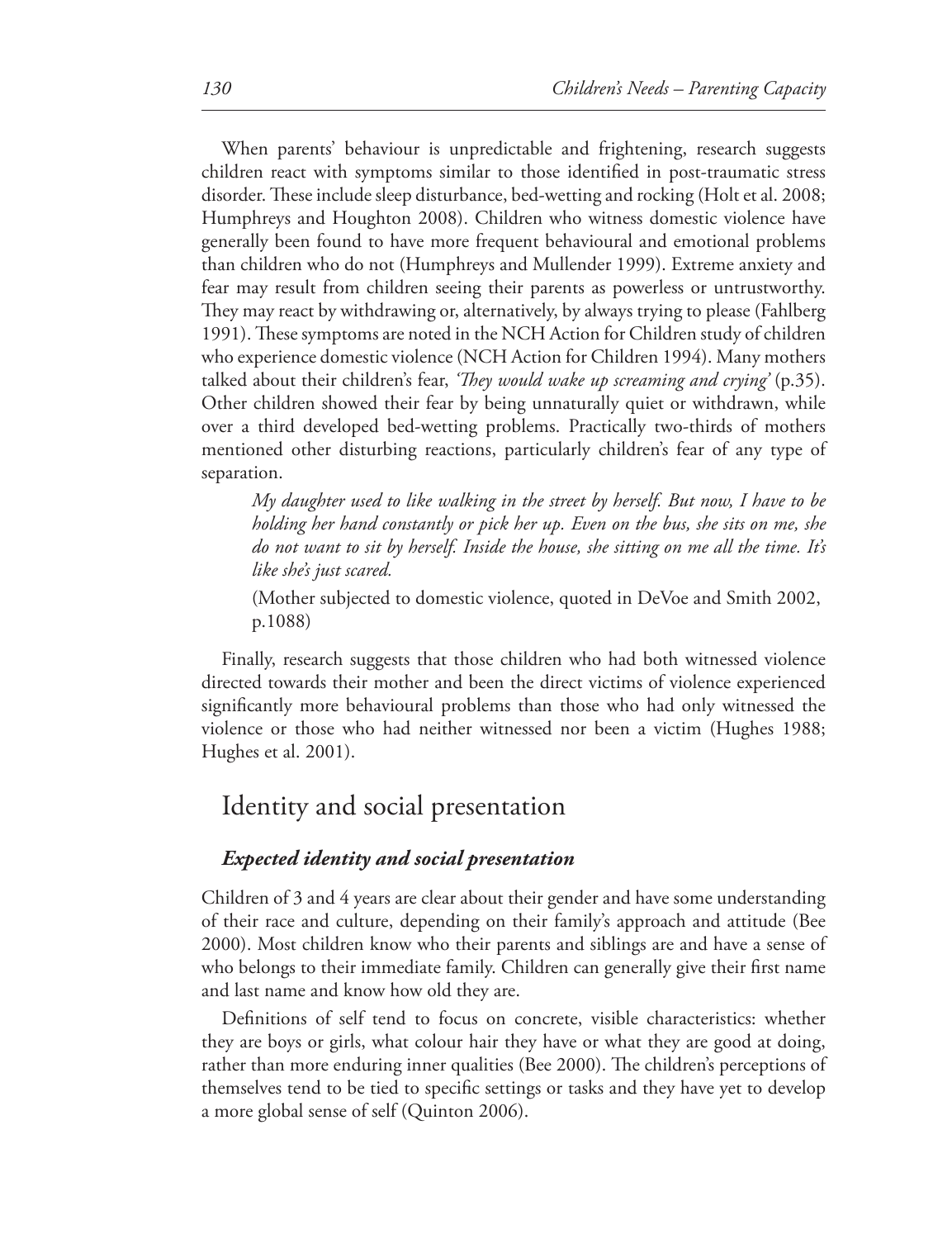Pre-school children are at the stage of integrating the 'good' and 'bad' aspects of self. Through adults telling them about the way they behave, children can learn that sometimes their behaviour is good, while at other times it is not. The expectation is that by integrating these two aspects of themselves they will come to believe that *'they are good people who sometimes do "not good" things'* (Fahlberg 1991, p.74).

#### *Possible impact on identity and social presentation*

The impact of adverse parenting for this age group is more damaging in some areas than in others. The most likely damage will result from children blaming themselves for parents' problems, taking on too much responsibility, and being emotionally and physically neglected.

As will be shown for older children, even children of this age can learn to act beyond their years. For example, a 4-year-old may attempt to make a cup of tea for a parent who is drowsy or irritable as a result of drugs or alcohol, or for a parent with learning disabilities who does not understand that such activity has inherent dangers for a child of this age.

There are also surprising examples of how even very young children see themselves as responsible for their parents' behaviour and make attempts to put things right. Reports from mothers who are victims of domestic violence suggest that infants who witness the violence try to protect their mother.

*He smashed my head against the wall because (the baby) was making a mess ... I just collapsed on the floor. (The baby) was trying to pull me across the floor crying ... saying 'Mummy get up'.*

(Mother, quoted in NCH Action for Children 1994, p.32)

Parents may neglect their own and their children's physical care because of a lack of knowledge and understanding or as a result of the effects of drugs or alcohol, or because they are depressed. In some extreme cases the impact of parents' problems may be such that basic hygiene is neglected and children are unwashed, hair is infested and clothing dirty and unkempt. At this age few children are sufficiently skilled to see to their own needs.

Children living with a parent who is suffering hallucinations may be vulnerable to physical harm or emotional damage. Quinton and Rutter (1985) have suggested that drawing children into parents' fantasies may place them at risk in all areas of development, and in extreme cases this may result in the child's death (see Falkov 1996; Brandon et al. 2008).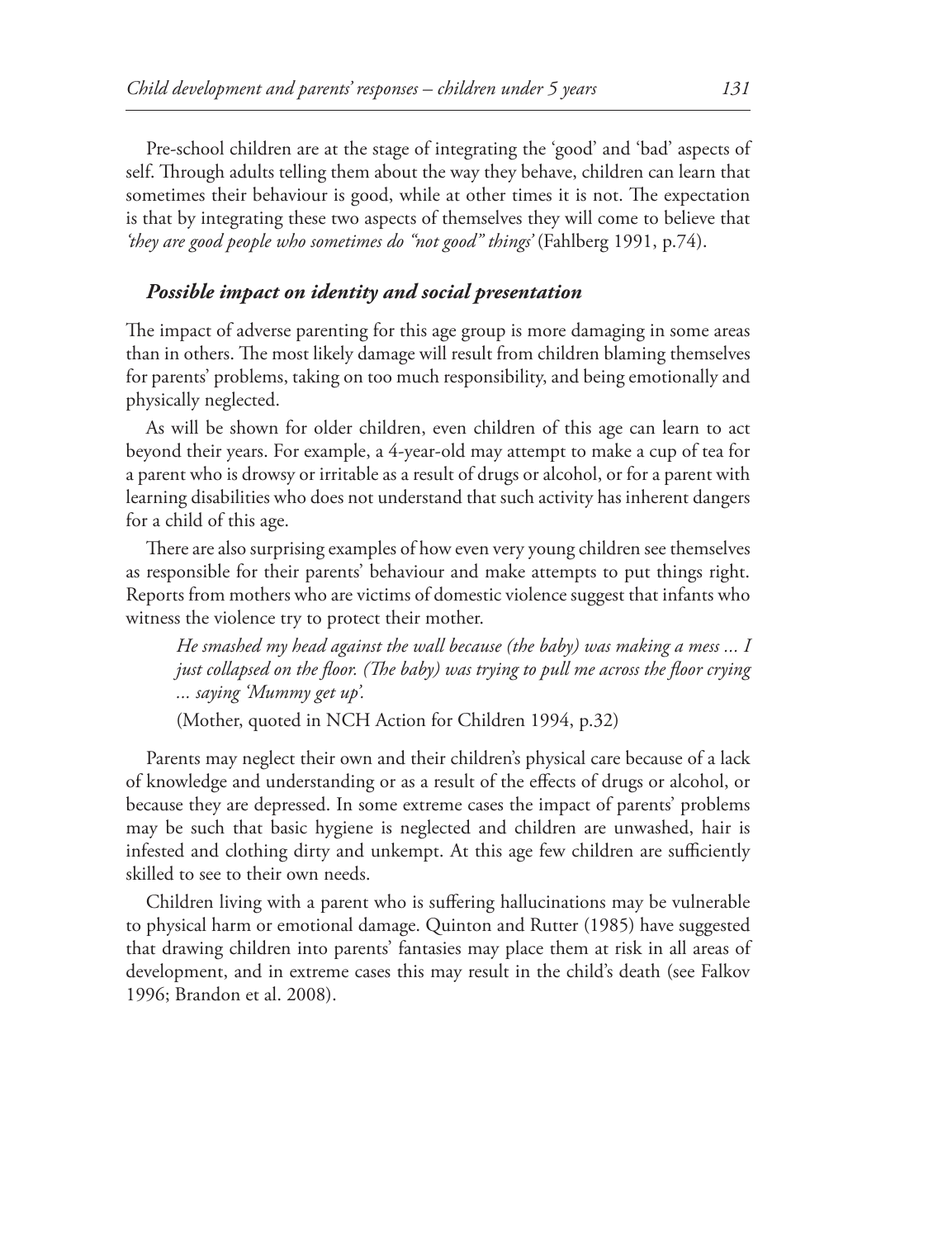## Family and social relationships

#### *Expected relationships*

Between the ages of 3 and 4 years, the fear of strangers gradually diminishes and the need to be physically near a parent is no longer so urgent. After the age of 3 years children begin to more easily understand why a parent or carer has to leave them and are less distressed by short separations. The child no longer requires the constant presence of their parent and understands that the parent continues to exist when absent, as does their relationship (Bee 2000). This enables the child and parent to plan for separation (such as attending nursery school), agree on when and how they will be reunited, what the child should do if frightened and who to turn to for comfort.

It is generally accepted that children can cope well with having more than one adult look after them, provided that they are the same care givers over time and that child and carers have a secure attachment relationship (Aldgate and Jones 2006). However, this is a fearful age: the greatest of which is a fear that parents will abandon them (Fahlberg 1991).

Pre-school children start to establish relationships with peers and develop social skills. By the age of 3 or 4, over half of children have at least one mutual friendship, more often than not with a child of the same sex (Bee 2000). Research has shown that children of this age show pro-social behaviour such as sharing, helping or comforting. The development of pro-social behaviour is thought to be influenced by parental reinforcement or punishment for not being helpful, modelling of altruistic behaviour, and moral exhortation (Smith and Cowie 1993).

#### *Possible impact on relationships*

The impact of parental mental illness, learning disability, problem alcohol or drug use or domestic violence on children of this age results from inconsistent parenting, emotional unavailability, fear of violence and parental conflict, unexpected and unplanned for separations, exposure to unsafe carers, and learning to imitate inappropriate behaviour.

Young children living in families where at least one parent has a mood disorder, learning disability, a problem with drink or drugs, or where there is domestic violence, are more likely to experience inconsistent parenting, which can be frightening. As a result, children never know what will happen or whether their needs will be met. In such situations children may become fearful and unnaturally vigilant believing they are in continual danger (Stallard et al. 2004).

A problem already discussed in relation to younger infants is that parents may become unavailable emotionally, causing children to develop insecure attachments. Children of 3 and 4 years may respond by showing apathy and disinterest in their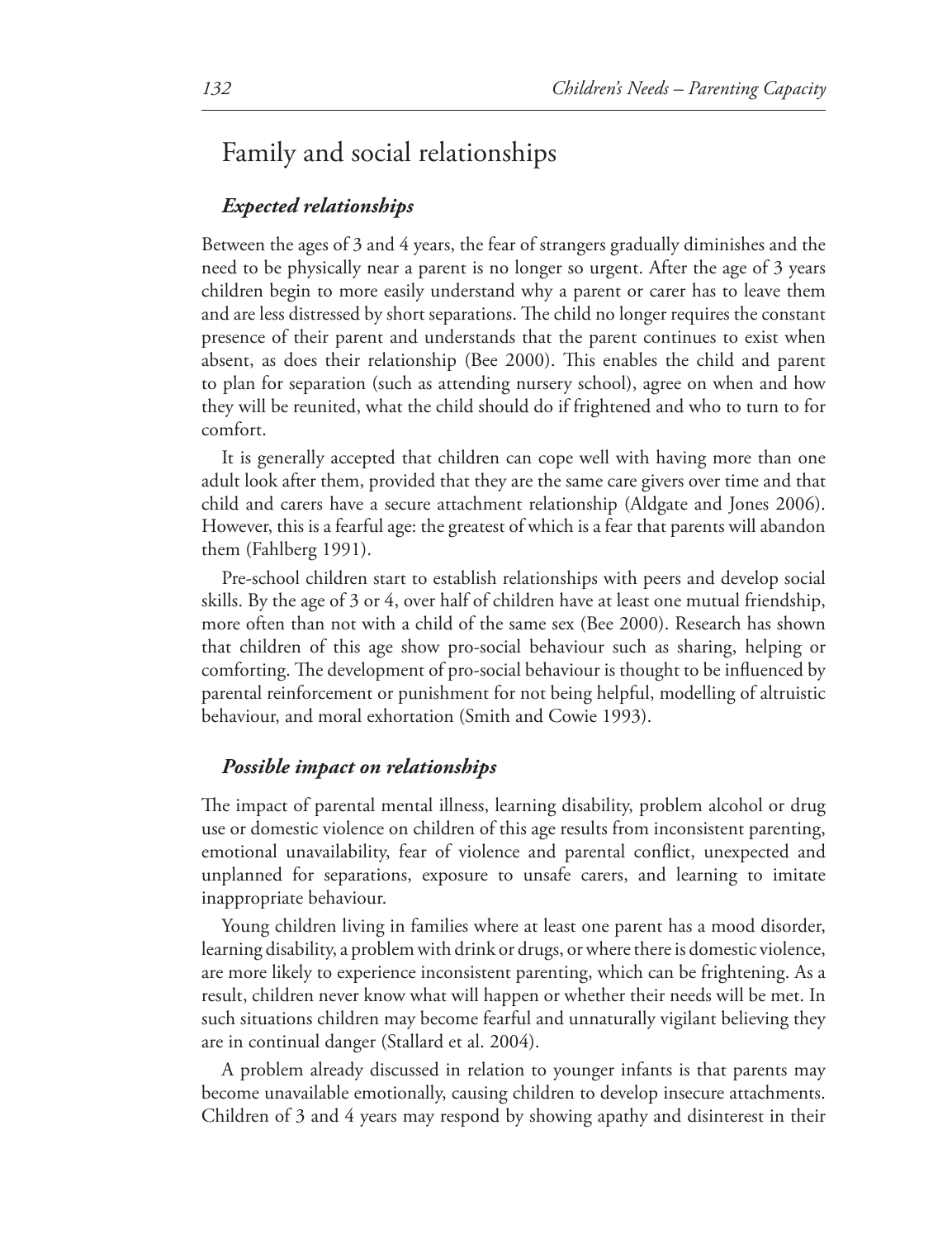environment. Alternatively, they may exhibit controlling behaviour, which is often accompanied by a good deal of inner turmoil. Children who cope with disturbing parental behaviours by apparently not responding can appear more competent in dealing with adverse parental behaviours, but in reality they are attempting to prevent further frightening responses from the parent (Jones et al. 1991).

The further problem is that young children model their parents' behaviour. Research indicates that children as young as 3 and 4 years who are exposed to domestic violence are more likely to display significantly more anger, peer aggression and behaviour problems than non-exposed children (Covell and Howe 2009). Aggressive and acting-out behaviour may result both from children learning to resolve conflict through violence and from mirroring what they see. *'Like my son, he had this thing with hitting little girls, I would just see him hitting on little girls'* (DeVoe and Smith 2002, p.1086). Research also found that mothers in violent relationships worried that their children would grow up to be violent in their adult relationships.

*I discipline him every time he needs to be disciplined. Cause he's 4 years old, and I feel at this point that – he told me once, 'When I get bigger, I'm gonna hit you like my dad.' So I feel if I don't stop it now, he'll walk all over me by the time he's 13 'cause I'm a single parent.*

(Mother, quoted in DeVoe and Smith 2002, p.1086)

When parents' problems require hospitalisation or are so extreme that children need to be looked after full-time by others, children of this age will find separation bewildering and frightening. This is because of their inability to think beyond the immediate and the concrete. Unlike older children, the cognitive ability of children aged 3–4 years is less developed, which makes it difficult for them to grasp explanations for the long-term absence of a parent (see Aldgate 1992). In situations of domestic violence which has resulted in family separation, some children may have conflicting feelings of relief and a sense of greater safety, mixed with sadness and a sense of loss (McGee 2000).

Many parents with learning disabilities have the additional challenge of parenting a disabled child. The challenge is enormous for even the most skilful of parents, but can overwhelm parents with learning disabilities.

*It was about Sammie, how to cope with him. We needed help with him. They said he had autism. I had never heard of it, they said it was some form of brain damage. I was very upset, it would go on forever.*

(Mother, from unpublished material gathered for the Cleaver and Nicholson 2007 study)

Parents who are preoccupied with their own needs may leave children in the care of inappropriate adults, thus exposing them to the possibility of abuse. For example, parents with learning disabilities who experienced familial sexual abuse as children may find it difficult to protect their own children; grandparents and other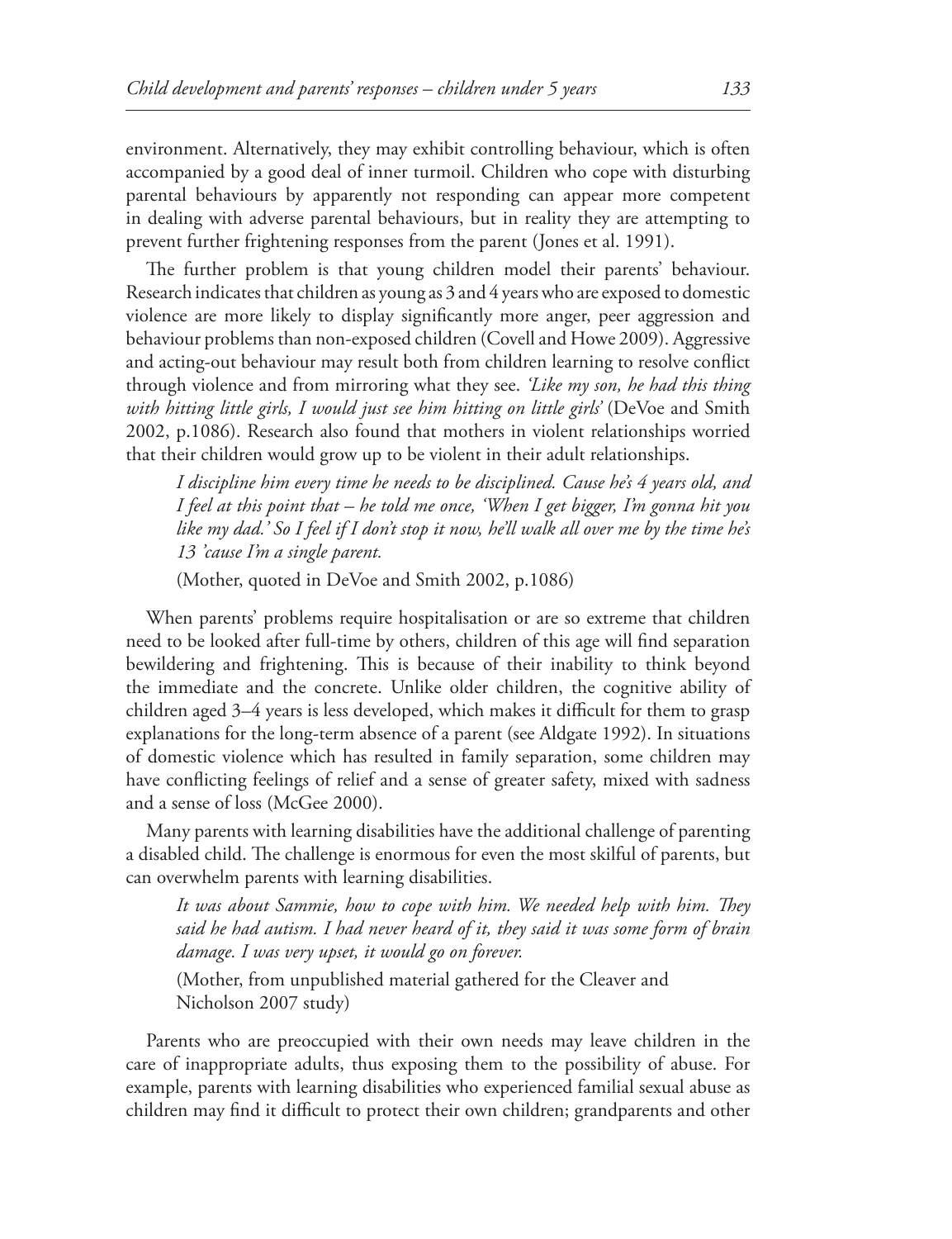relatives frequently provide much valuable practical support including looking after the children.

*The children should not have any unsupervised contact with their maternal grandfather due to a history of sexual abuse. Mum has allowed her father and Jade's step father to influence her, allowing Jade to have contact with them. Mum is confused by her feelings for her father who abused her in the past.*

(Social worker's notes, from unpublished material for Cleaver and Nicholson 2007)

In addition, some mothers with learning disabilities may be targeted by men who wish to gain sexual access to the children.

#### **To sum up**

#### *Key problems for children aged 3–4 years*

- Physical needs may be neglected. For example, children may be not adequately fed or kept clean.
- Risk of direct physical violence may be increased.
- Cognitive development and learning may be delayed because fear and anxiety prevents children from exploring their environment.
- t Cognitive and language development may also suffer due to a lack of stimulation and encouragement; and parental disorganisation may mean children fail to regularly attend pre-school facilities.
- Trauma and stress may result in children regressing in their behavioural and emotional development.
- Attachment relationships may be insecure due to inconsistent parenting.
- Inappropriate behavioural responses may be learnt through witnessing domestic violence.
- When parents' behaviour is unpredictable and frightening, children may display emotional symptoms similar to those of post-traumatic stress disorder.
- Children may assume responsibilities beyond their years because of parental incapacity.
- Children could be left in the care of unsuitable and unsafe people, including relatives.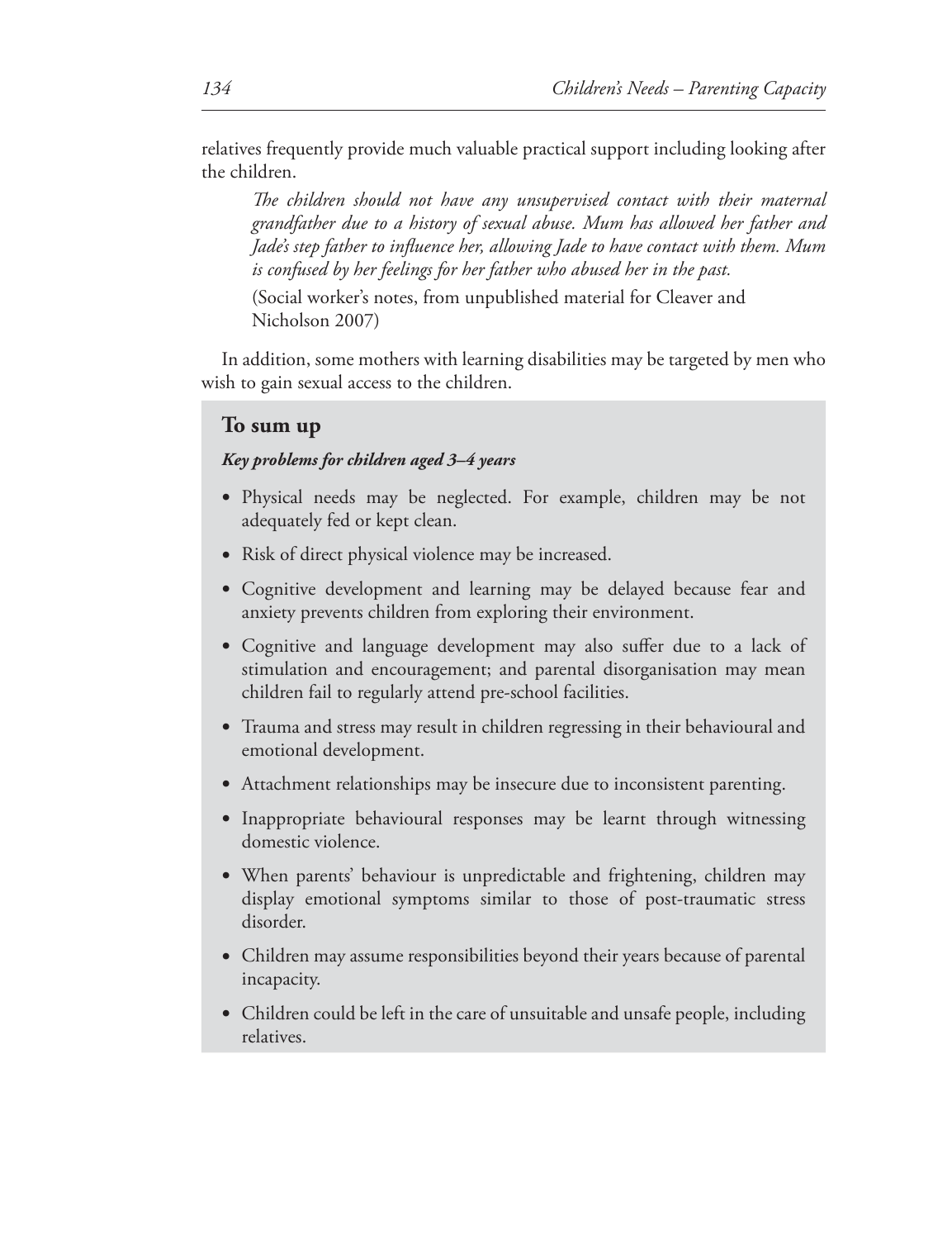#### *Protective factors*

- The presence of an alternative, consistent caring adult who can respond to the cognitive and emotional needs of the child.
- Sufficient income support and good physical standards in the home.
- Regular attendance at pre-school facilities.
- A safe adult who listens to the child, observes their behaviour and acts appropriately to ensure the child's safety and welfare.
- Regular, long-term support for the family from the primary health care team, adult social services and children's social care, and community-based services.
- A long-term package of services to meet the diverse and enduring, complex and multiple needs of some families.
- An alternative, safe and supportive residence for mothers subject to violence and the threat of violence.
- Parent(s) receiving treatment for their drug, alcohol or mental health problem.

# **Identified unmet developmental needs in children under 5 years**

The information shown in Table 4.1 is the result of a re-analysis of data gathered for two research studies carried out by Hedy Cleaver, one of the authors. The first explored parental substance misuse and domestic violence (Cleaver et al. 2007) and the other looked at parental learning disability (Cleaver and Nicholson 2007); neither included parental mental illness. Both studies involved children who had been referred to children's social care, and social workers identified children's developmental needs at the initial assessment stage.

In the majority of cases families were experiencing a multitude of difficulties such as the co-existence of domestic violence and learning disability, poor mental health, poverty, and deprivation. It should, therefore, not be assumed that children's needs were solely the result of a single parental disorder.

Moreover, because the sample size for the age group is not large (particularly for the group of children living with parents with learning disabilities) caution should be used before making any extrapolations.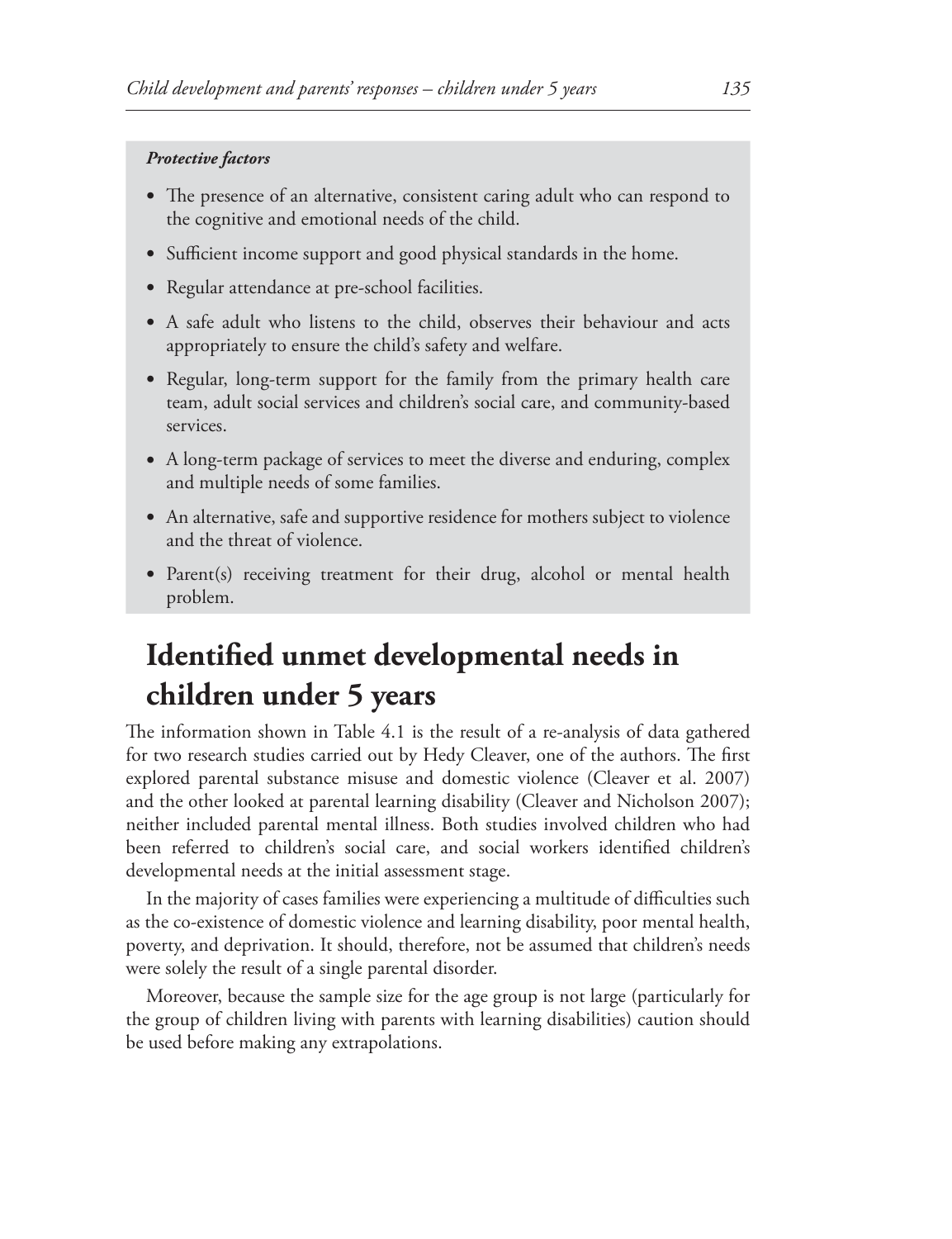| <b>Dimension</b>                            | <b>Parental substance</b><br>misuse $n = 66$ | <b>Parental learning</b><br>disability $n=24$ | <b>Domestic violence</b><br>$n = 70$ |
|---------------------------------------------|----------------------------------------------|-----------------------------------------------|--------------------------------------|
| Health                                      | 46%                                          | 51%                                           | 65%                                  |
| Education                                   | 23%                                          | 53%                                           | 18%                                  |
| Emotional and<br>behavioural<br>development | 35%                                          | 38%                                           | 32%                                  |
| Identity                                    | 21%                                          | 38%                                           | 18%                                  |
| Family and social<br>relationships          | 58%                                          | 73%                                           | 61%                                  |

Table 4.1: **Proportion of children with identified unmet needs – children under 5 years**

These findings suggest that young children are more likely to experience unmet needs in relation to their health and with regard to family and social relationships. It is also of concern that over half the children living with parents with learning disabilities had educational needs, which suggests that many of these parents experienced difficulty in supporting and stimulating their children's learning.

In the original two studies, children were classified as having severe unmet needs when social workers identified developmental needs in three or more of the five dimensions – for example, severe need in relation to the child's health, education, and family and social relationships. A re-analysis of the original data suggests that a quarter (25%) of children under five years who were living with parental substance misuse or domestic violence (24%) had severe developmental needs, whereas 42% of those living with a parent with learning disabilities met the criteria.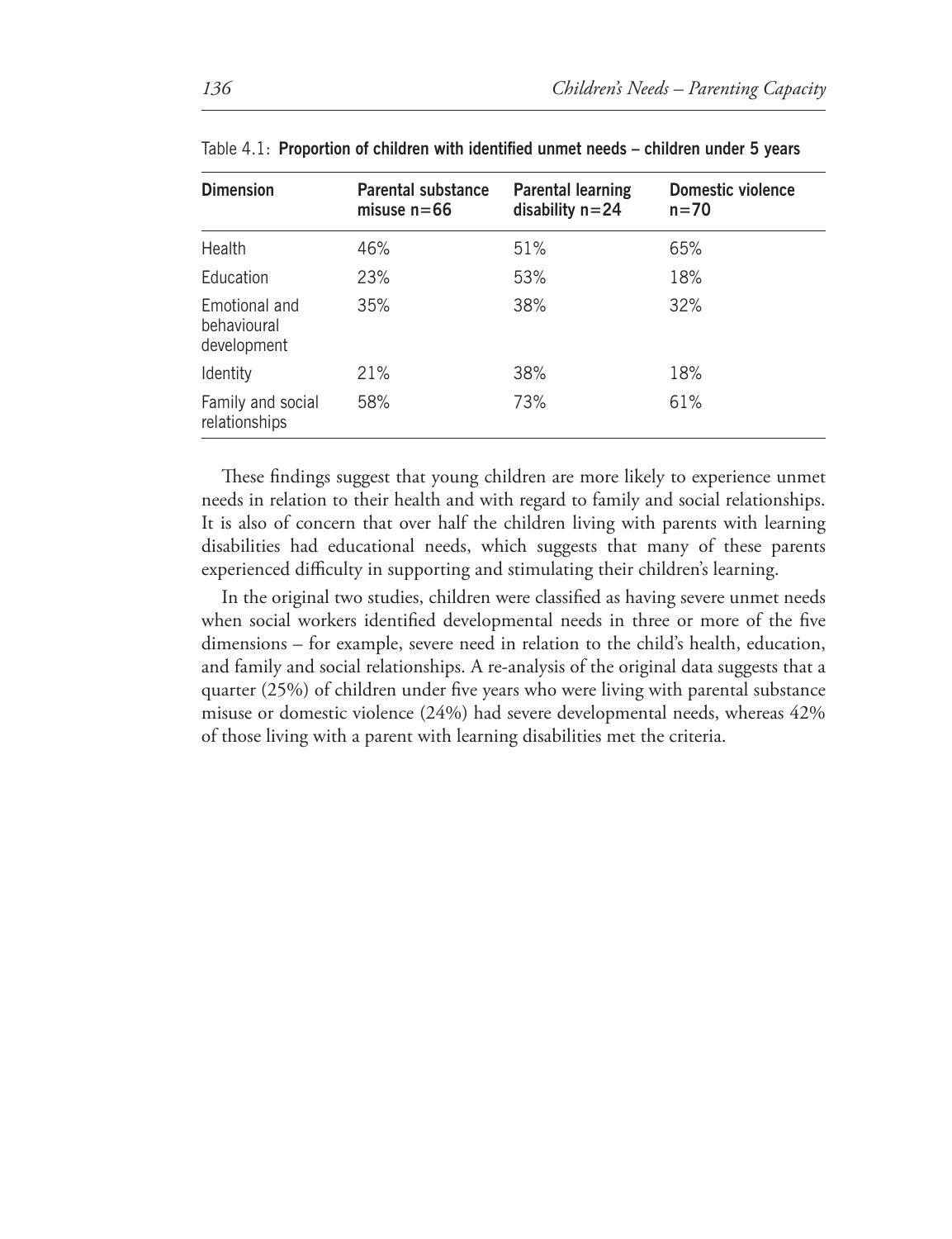# **Child development and parents' responses – middle childhood** 5

Chapter 5 focuses on children aged 5 to 10 years. The format is consistent with the younger age groups. The following developmental dimensions: health; education; emotional and behavioural development; identity; family and social relationships; social presentation; and self-care skills are prefaced by what might be expected for this age group, based on research findings. This is followed by the possible consequences of living with a parent experiencing mental illness, learning disability, problem substance use and domestic violence. Summary points at the end of the chapter identify the key problems and the protective factors.

# **Children aged 5–10 years**

## Health

#### *Expected health*

Children aged 5–10 years should have regular medical and dental examinations, either as part of routine school medical checks or with the family doctor and dentist. These check-ups should ensure that the child's height and weight are within normal limits, and that problems with hearing and sight, physical dexterity and mobility are identified and addressed. Although children's co-ordination is improving, at 5 and 6 years they frequently overestimate their ability and injure themselves during normal play. Convulsions are rare at this age unless associated with high fevers or a recognised physical condition.

During these years boys are more likely than girls to have some form of mental disorder; 10% of boys and 5% of girls aged 5 to 10 years were found to have a mental disorder in 2004 (Green et al 2005).

Some health problems for this age group are on the increase. For example, a large-scale study of 8- to 9-year-old children found the prevalence of ever having experienced asthma rose from 19.9% of children in 1991 to 29.7% in 1999 (Ng Man Kwong et al. 2001). Eating disorders have also increased. Obesity among children aged 2 to 10 years rose from 9.9% in 1995 to 13.7% in 2003, and the proportion of children of this age group being overweight rose from 22.7% in 1995 to 27.7% in 2003. Obesity and being overweight was greatest for children aged 8 to 10 years; 16.5% were found to be obese in 2003 (Jotangia et al. 2006). However, more recent research comparing data from 2006/7 to 2008/9 suggests this upward trend in childhood obesity appears to have flattening out (Dinsdale et al 2010).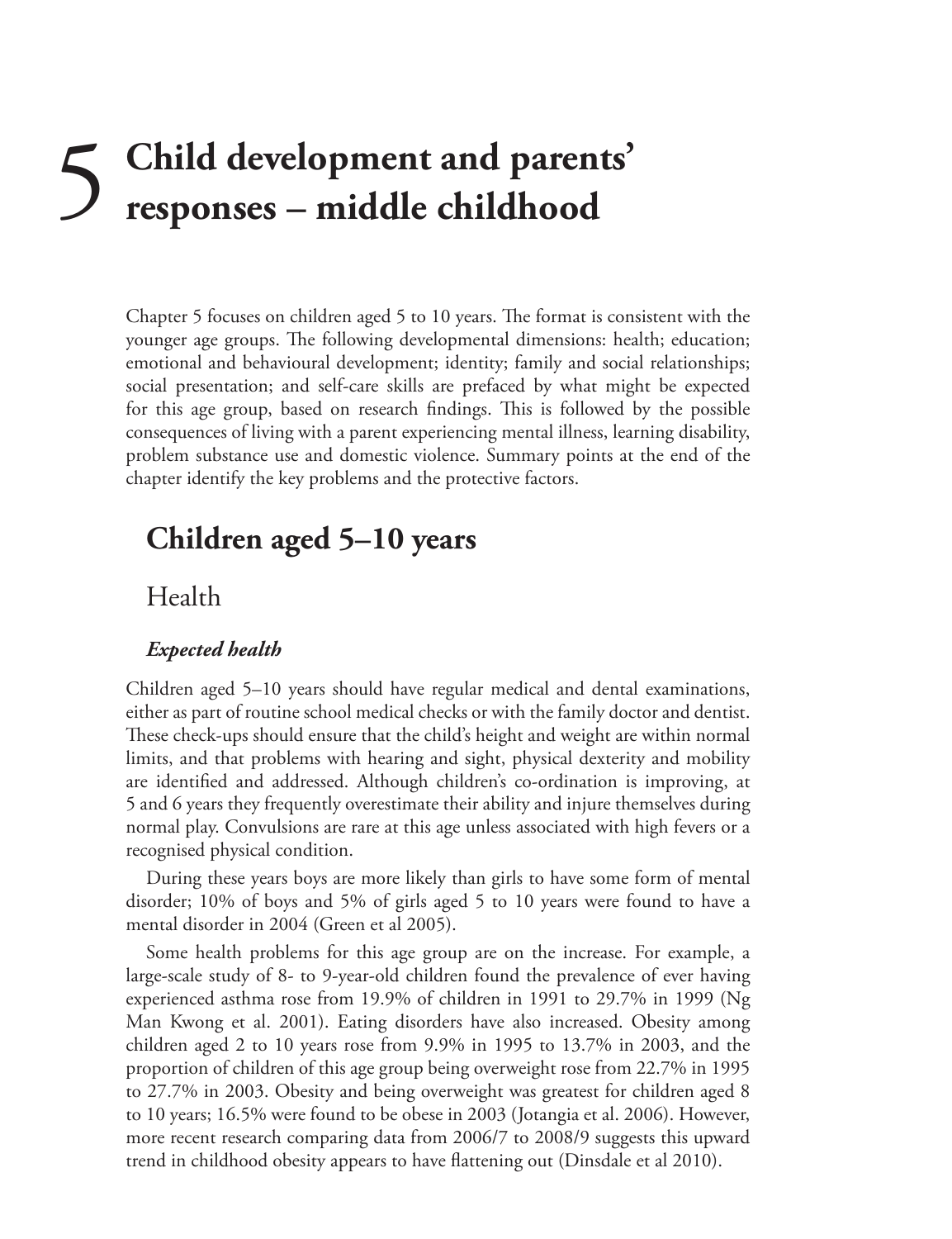At this age children who do not have speech or hearing problems or a learning disability should have a well-developed vocabulary and communicate easily with adults and children. When there is a permanent hearing loss or physical disability which interferes with verbal communication, children should be communicating using a form of signing. Children with physical disabilities are more able to understand their condition and talk about it. Many children with disabilities take part in specialised group activities.

Children 10 years and younger rarely smoke cigarettes and, although some children will experiment with smoking, regular smoking is negligible (Scottish Executive Department of Health 1998).

#### *Possible impact on health*

There are two issues with relation to the impact of parental disorders on children's health: an increased risk of physical injury and extreme anxiety and fear.

The increased risk of physical injury can result from the well-established link between domestic violence and physical child abuse (Humphreys and Mullender 1999; Onyskiw 2003; Covell and Howe 2009).

*Among parents who engaged in serious spouse abuse, half of the fathers and a quarter of the mothers said they had also engaged in serious child abuse.* (Moffitt and Caspi 1998, p.142)

*I have seen him hit all the members of the family at least once.*

(Ten-year-old boy, quoted in Humphreys and Mullender 1999, p.9)

Children may also be injured because they are caught in the cross-fire or have tried to intervene to protect their mothers.

*Me and my sister would jump on his back (to stop him hurting Mum), but he would just hit you off ... Then you would go flying because he was so big.* (Child, quoted in Abrahams 1994, p.33)

There is gathering evidence to show a link between domestic violence and elevated levels of child sexual abuse, with research suggesting approximately half of children who have been sexually abused were living with domestic violence (Humphreys and Stanley 2006; Hester et al. 2007).

In a large study, Macleod and colleagues (2008) found that children's smoking at age 10 years was related to family adversity, parental smoking, manual parental social class and material disadvantage. Maternal drinking was associated with an increased risk of children aged 10 drinking alcohol, but paternal drinking was associated with a lower risk of children drinking. Overall though, even in families experiencing adversity, smoking, drinking or drug use was not common among children aged 10 years.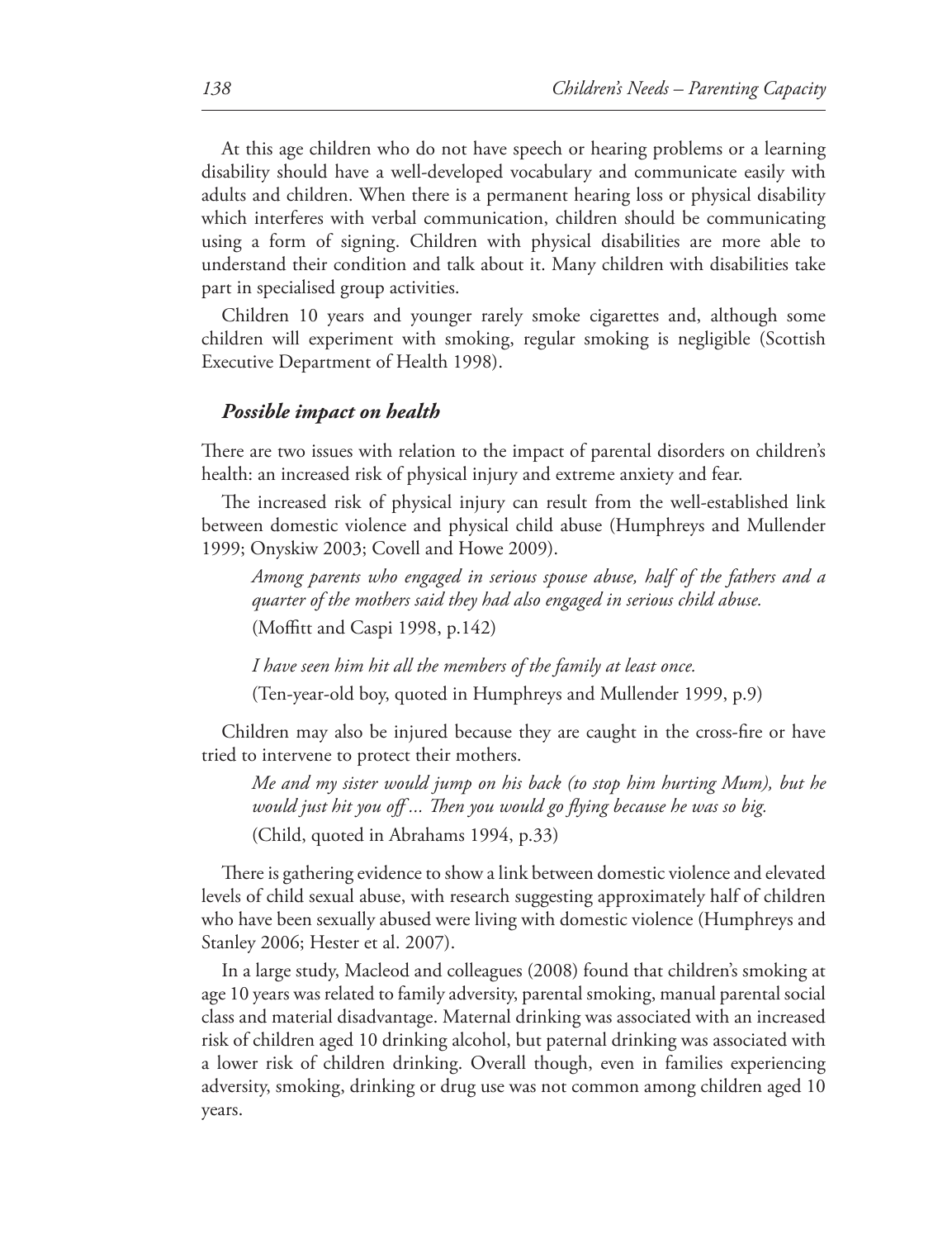Children whose parents suffer from mental illness, learning disability, parental drug or alcohol problems or who are in a violent relationship have an increased risk of medical problems, including injuries, convulsive disorders and increased frequency of hospitalisation. For example, children living with domestic violence or with parental substance misuse are more likely than children who do not live in such circumstances to experience allergies and respiratory tract infections, psychosomatic complaints such as headaches and stomach aches, stomach disorders such as nausea and diarrhoea, and sleep disturbances such as insomnia, nightmares and sleepwalking (Lewis and Bucholz 1991; Onyskiw 2003).

Children of parents suffering mental health problems have an increased risk of experiencing depression and anxiety disorders (Tunnard 2004), although there is no evidence to suggest children's physical health is affected (Somers 2007). A study by Dave and colleagues (2008) found that when fathers suffered major depression their children aged 4–6 years were more likely to demonstrate pro-social behavioural difficulties.

The health of children of parents with learning disabilities may suffer because of a lack of hygiene. In addition, health problems may not be recognised or adequately dealt with.

*The school said that Steven [a boy aged 10 years] was coming into school very smelly, dirty and that he had lice. He was also having dental problems and dental appointments were not being kept.*

(Social worker, quoted in Cleaver and Nicholson 2007, p.61)

Children may also be likely to suffer harm because when they have severe health problems, parental mental illness, learning disabilities, substance misuse and the effects of domestic violence may result in parents not fully understanding the importance of attending medical appointments and ensuring that instructions are systematically carried out.

*There was a downward slide in her caring for the child – she was missing important appointments and I was not getting access to the home. I was concerned about Danielle not getting the regular treatment she needed.*

(Health visitor's report on Danielle aged 8 years living with her mother who was depressed and had a serious drug problem, quoted in Cleaver et al. 2007, p.86)

Finally, children's health problems may go unrecognised because school absenteeism as a result of parenting disorders may mean routine school medicals are missed.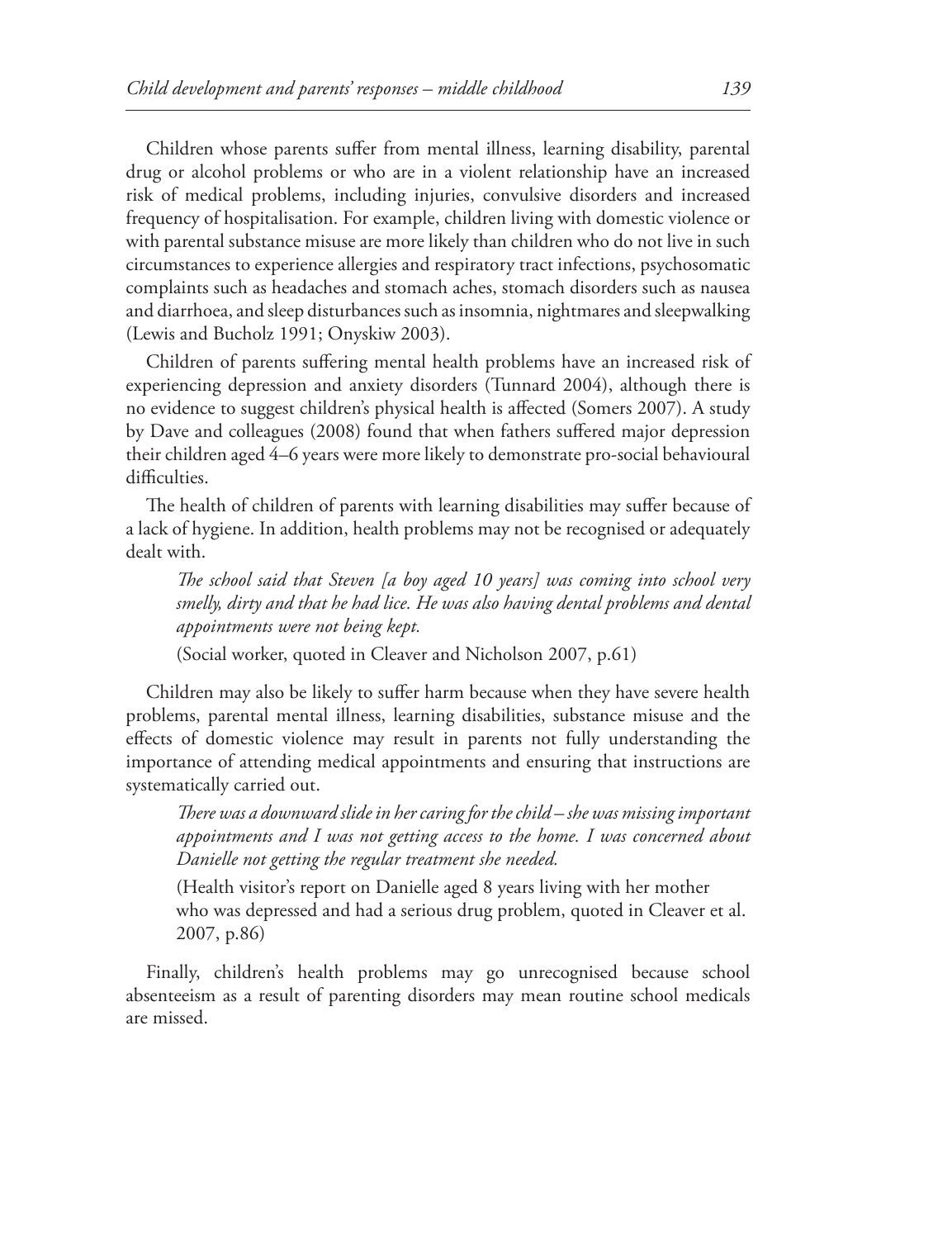## Education and cognitive ability

#### *Expected ability*

Children in this age group typically attend school regularly and on the whole enjoy the experience. Teachers are generally liked and most children have at least one friend. However, bullying is not uncommon among primary school children. The findings from a survey of schools in England found 28% of primary school children reported having been bullied during the previous term (Oliver and Candappa 2003).

Children of 5 and 6 years frequently aspire to do more than they can achieve and easily become frustrated. There is an increasing ability to concentrate, as children are able to screen out distractions and focus on a single issue. By 9 years, children are capable of long periods of concentration; they should be proficient in school subjects, able to read, use basic maths and write.

Notions of truth and fairness are increasingly understood.

#### *Possible impact on education and cognitive ability*

The issues for children of this age relate to academic attainment and learning and behaviour in school.

Research findings on the impact of parental learning disability suggest that delays in a child's cognitive development and learning may arise because genetic factors affect the child's capacity to learn, or because of inadequate stimulation and poor school attendance (Cleaver and Nicholson 2007). Parents with literacy and numeracy problems will have difficulty in reading stories to children, helping with their school work and encouraging learning in general. A caring adult, for example a relative, friend or sympathetic teacher, can provide additional support for learning, and children's education need not be negatively affected.

Maternal depression early in a child's life has been shown to be a strong predictor of behaviour problems; the more chronic the maternal depression the greater the child's behavioural problems (Covell and Howe 2009). A comparison of 5- to 6-yearold children of hospitalised schizophrenic and depressed women with a control group found the children whose mothers were depressed showed most failures on tests of attention and greatest impairment in intellectual ability (Cohler et al. 1977). Further evidence comes from Weissman and colleagues (1986) who noted that teachers reported children of depressed mothers to be more likely to require special educational classes than those whose mothers were not depressed.

A review of the research on the impact of domestic violence on children's school performance for this age group shows conflicting results (Onyskiw 2003). To counteract previous methodological limitations Koenen and colleagues (2003) carried out a large-scale study of twins aged 5 years who were exposed to domestic violence in England. They found strong evidence that domestic violence was associated with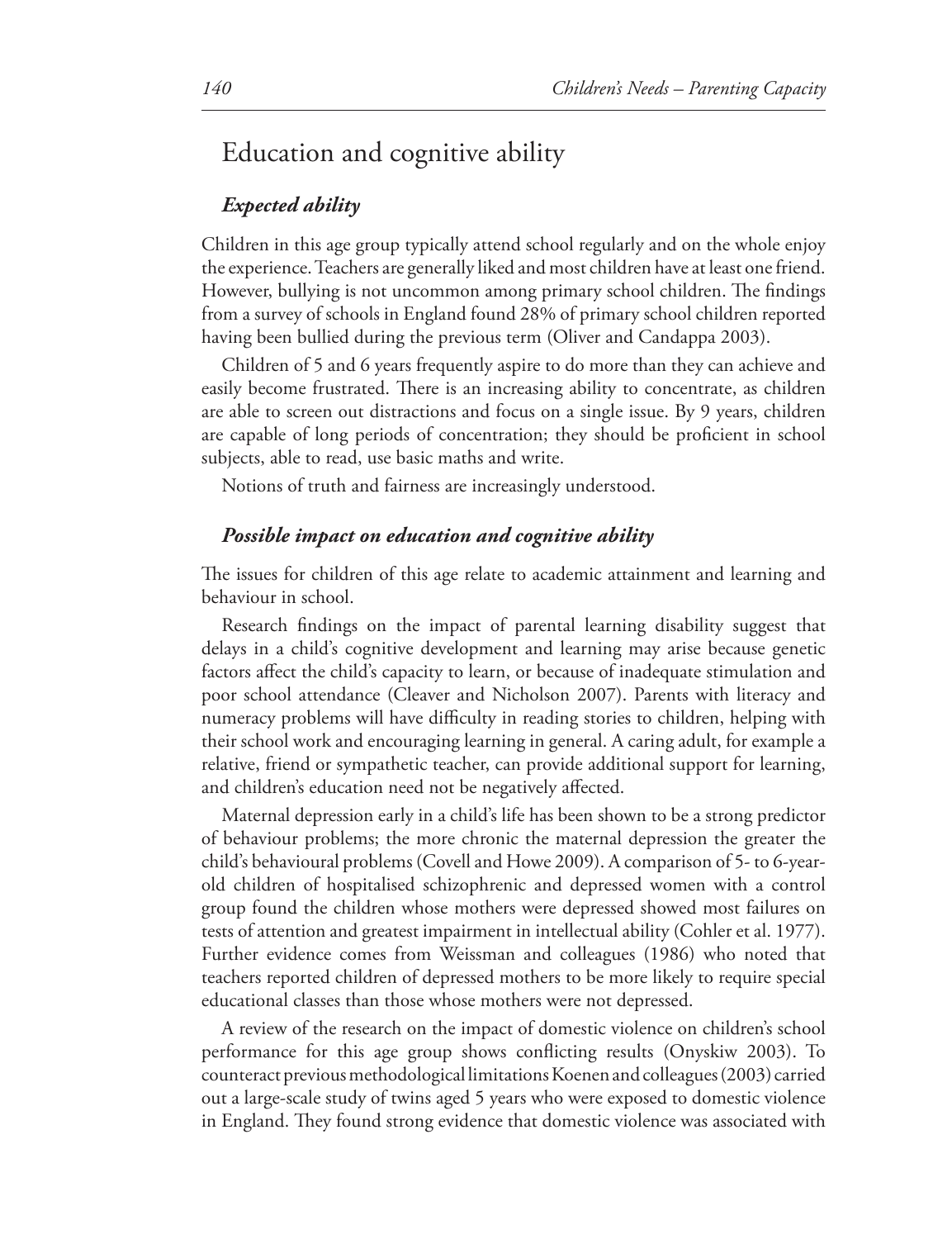children's delayed intellectual development, independent of genetic effects. A further key finding was the relationship between delays in cognitive development and the level of domestic violence; children exposed to high levels of domestic violence had IQs that were, on average, 8 points lower than unexposed children.

Research also suggests that parental substance misuse negatively affects children's cognitive development and education. Children of parents with chronic alcohol problems are likely to experience learning difficulties, reading problems, poor concentration and low performance (Velleman and Orford 2001; Cleaver et al. 2007). Other research focuses on academic performance in school and out of six studies, five reported the children of alcoholics to have a significantly lower performance than children of parents who did not have alcohol problems (reviewed in West and Prinz 1987). Similar results have been found for the children of drugmisusing parents (see Hogan 1998; Hogan and Higgins 2001; Cleaver et al. 2007). When parents are intoxicated or suffering withdrawals they may not be able to provide sufficient support with schooling. For example, parents may fail to attend school open days, or meet regularly with teachers. A reluctance to become involved in their child's school may be compounded by the stigma of being known to the school as problem drug or alcohol users.

Children's education may also suffer because their parents' problems and their home circumstances may dominate the child's thoughts and affect his or her ability to concentrate, which will have negative consequences for learning. *'His work is suffering at school ... his reading is suffering ... he can't concentrate'* (child experiencing domestic violence, quoted in NCH Action for Children 1994, p.57).

Parental problems can also affect children's cognitive development and learning due to poor school attendance.

*At the time of the referral concerns expressed at lack of attendance at school and poor time-keeping, signs of neglect, dirty clothes, hungry and smelling of body odour ... Lynn's speech is a matter of concern...*

(Social worker's recorded notes about Lynn, aged 8 years, whose parents had a learning disability, quoted in Cleaver and Nicholson 2007, p.74)

Children may also experience difficulties in attending school regularly or on time because parental disorders mean they must often take care of themselves, including getting to school.

*Danielle* (aged 8 years) *had to do a lot of her own care, her schooling was affected as Danielle had to get herself up and ready for school which made her late a lot...*

(Mother who used heroin and cocaine, suffered depression and was exposed to domestic violence, quoted in Cleaver et al. 2007, p.212)

Schooling may also be disrupted because families have unplanned moves which necessitate a change of school. As a result, children may miss out on coursework and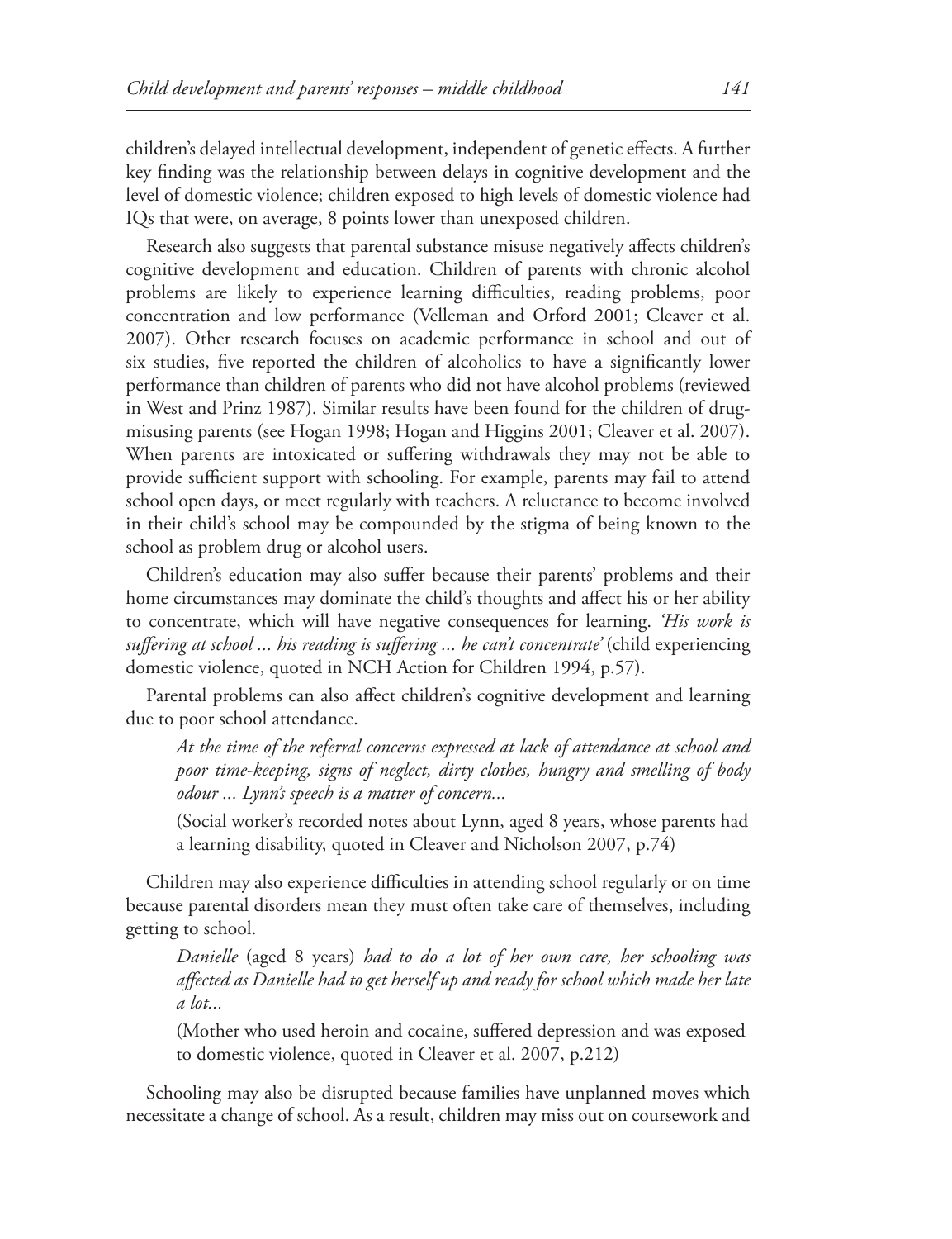lose touch with friends. Children may also stay away from school or miss classes because they are worried about their parents; for example they may be concerned about their mother's mental health and wish to be there to help (Maybery et al. 2005) or anxious over their mother's safety (NCH Action for Children 1994). When parental problems result in parents needing residential treatment, children report that this affects their school attendance (Maybery et al. 2005).

The other issue in relation to education is the child's behaviour in school. Emery and colleagues (1982) found that parental schizophrenia was associated with problematic school behaviour in children. The same direct relationship was not obtained in cases of maternal depression unless marital discord was also present. Children of parents with alcohol or drug problems, compared with children whose parents did not abuse substances, have been shown to experience higher levels of *'fighting, teasing, irritability, and anger, and of interpersonal difficulties at school'*  (Covell and Howe 2009, p.117). Similarly, there is evidence that children exposed to domestic violence are more likely to be aggressive and have difficulty in adhering to school rules (Holt et al. 2008). However, it is important not to pathologise all children of parents with problems. Research by VanDeMark and colleagues (2005) found that in a study of children of women entering treatment for drug abuse, most did not evidence behavioural problems. Cleaver and colleagues (2007) found education was not a cause for concern for two-thirds of children aged 5 to 9 years who were living with domestic violence. Research suggests that it is the co-morbidity of child abuse and exposure to domestic violence that accounts for behavioural problems amongst children of substance abusers (Nicholas and Rasmussen 2006; Cleaver et al. 2007).

Research also shows that not only do the majority of children whose parents have problems not evidence any behavioural problems at school, but for some children school offers respite and a safe haven from troubled home circumstances. Children can use school as an escape and gain a sense of accomplishment through sport or academic achievement (Joseph et al. 2006).

# Emotional and behavioural development

### *Expected development*

Children trust and confide in adults and seek comfort from them when distressed. In most situations children are able to manage their emotions when upset through drawing on an internal working model that represents them as loved and effective (Schofield 2006).

Children aged 5–6 years are frequently very active with a poor ability to modulate their behaviour. Concepts of ownership are not yet fully established and it is not unusual for 6-year-olds to take things that belong to others. For example, children in infant school may come home having 'found' pencils or small toys.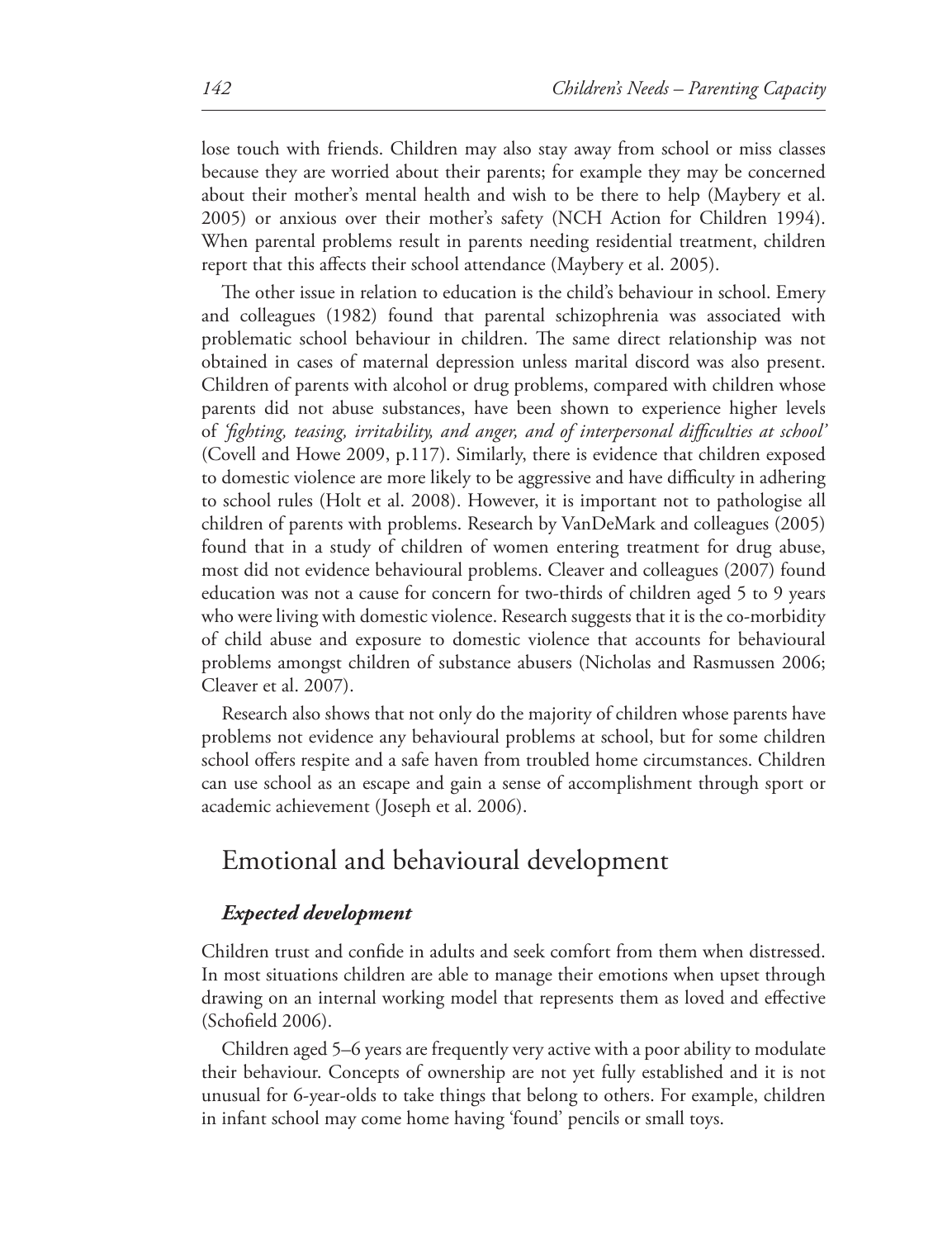When stressed, children of 5 and 6 years may revert to behaviours normal for earlier years, for example sucking a thumb, or communicating through baby talk. When children are frustrated, temper tantrums involve name calling which often is lavatorial in nature.

By the age of 8 and 9 years family values become incorporated and the child increasingly relies on internal, as opposed to external, controls. For example, the child's behaviour is no longer entirely dependent upon the immediate presence of an adult. Nonetheless, children in middle childhood frequently test out the boundaries which, for most, results in confirming their core knowledge of the rules and their ability to manage their behaviour under the circumstances (Schofield 2006). When they are frustrated or angry, boys in particular may talk of fighting and 'beating up' other children. Actual aggression though is more likely to be verbal rather than physical. Swearing shifts from elimination-related words to a vocabulary associated with sex.

### *Possible impact on emotional and behavioural development*

There are several ways in which parental problems can have an adverse affect on the emotions and behaviour of children aged 5–10 years. Children show their distress through conduct disorders and emotional distress, uncontrolled behaviour and fear.

When parents suffer mental illness, learning disabilities, misuse alcohol or drugs or are violent to one another, children may become extremely fearful. The accounts of children of this age provide clear evidence of the fear and anxiety which these parental disorders can generate:

*I was scared that mummy would kill herself with the drink.* (Quoted from Brisby et al. 1997, p.14)

*If anything happened to daddy where would we be ... who would mind us?*  (Child whose father had poor mental health, quoted in Somers 2007, p.1327)

Research suggests that school-aged children of depressed parents generally show higher levels of problem behaviours than control children (Downey and Coyne 1990). There is considerable dispute, however, over how children manifest their problems. Work by Hammen et al. (1978), Beardsley et al. (1987) and Klein et al. (1988) all found a significantly higher rate of conduct disorder in children of depressed parents. In contrast, Lee and Gotlib (1989) found maternal depression was related to emotional disorders in children aged 7–12, such as greater fear and mood disturbances, which were likely to continue after the mother's depression had abated, but failed to show an association between maternal depression and conduct disorders in children.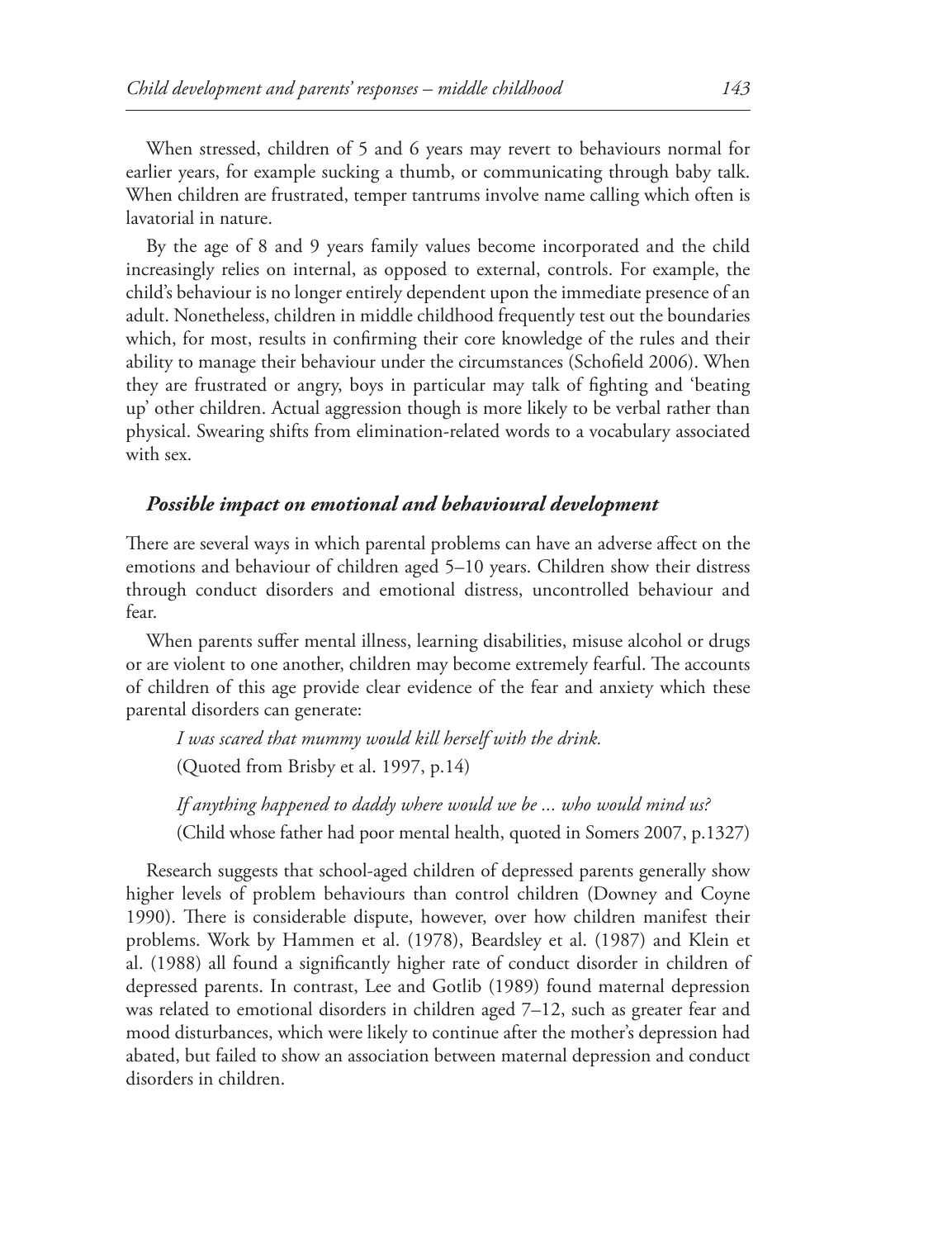Children whose parents misuse substances or are violent towards one another are found to show higher levels of aggressive, non-compliant, disruptive, destructive and antisocial behaviours compared with children from non-violent homes and those whose parents do not misuse drugs (Covell and Howe 2009).

*[He] can be very aggressive in school. The slightest offence can lead to an argument. He can't control his temper.*

(Teacher of 9-year-old boy with a drug-misusing mother, quoted in Hogan and Higgins 2001, p.21)

Non-compliant behaviour may result in law breaking.

*I went to live with my foster-carer because my mum didn't look after us properly and she didn't have a house and she didn't know what we were doing at night and things ... me and my young brother we were stealing out the Asda 'em, smashing windows and not listening to what my mum was saying...*

(Ten-year-old boy of problem drug-using parent, quoted in Barnard 2007 p.93)

Children living with parents with learning disabilities, who have been referred to children's social care have higher levels of emotional and behavioural problems than comparable children whose parents do not have a learning disability (Cleaver and Nicholson 2007). Behaviour problems may be exacerbated because when faced with the emotional demands of middle childhood, parents with learning disabilities may find it difficult to assert their authority.

*Roger says he doesn't like school and sometimes will not go. I tell him I don't want to go to prison because he will not go to school. Julian [stepfather] can be a bit hard on him and shouts and sends him to bed early if he will not go to school.*

(Mother with a learning disability discussing her son, quoted in Cleaver and Nicholson 2007, p.88)

Moreover, when children demonstrate emotional and behavioural problems, parents with learning disabilities are less likely to seek and use professional help than parents of average ability (Dowdney and Skuse 1993).

Exposure to domestic violence is also found to be associated with children being more anxious, sad, worried, fearful and withdrawn than children not exposed (Onyskiw 2003; Hogan and Higgins 2001). Research suggests also that children who witness anger or violence have problems in controlling their emotions and behaviour (Cicchetti and Toth 1995). Exposure to male-to-female domestic violence has also been shown to be correlated with animal cruelty by children (Currie 2006). Temper tantrums, aggression or extreme passivity with sudden outbursts are the frequently recorded behaviours of children living in situations of domestic violence (Brandon and Lewis 1996). For example, these authors quote a paediatric nurse's comments about a 6-year-old,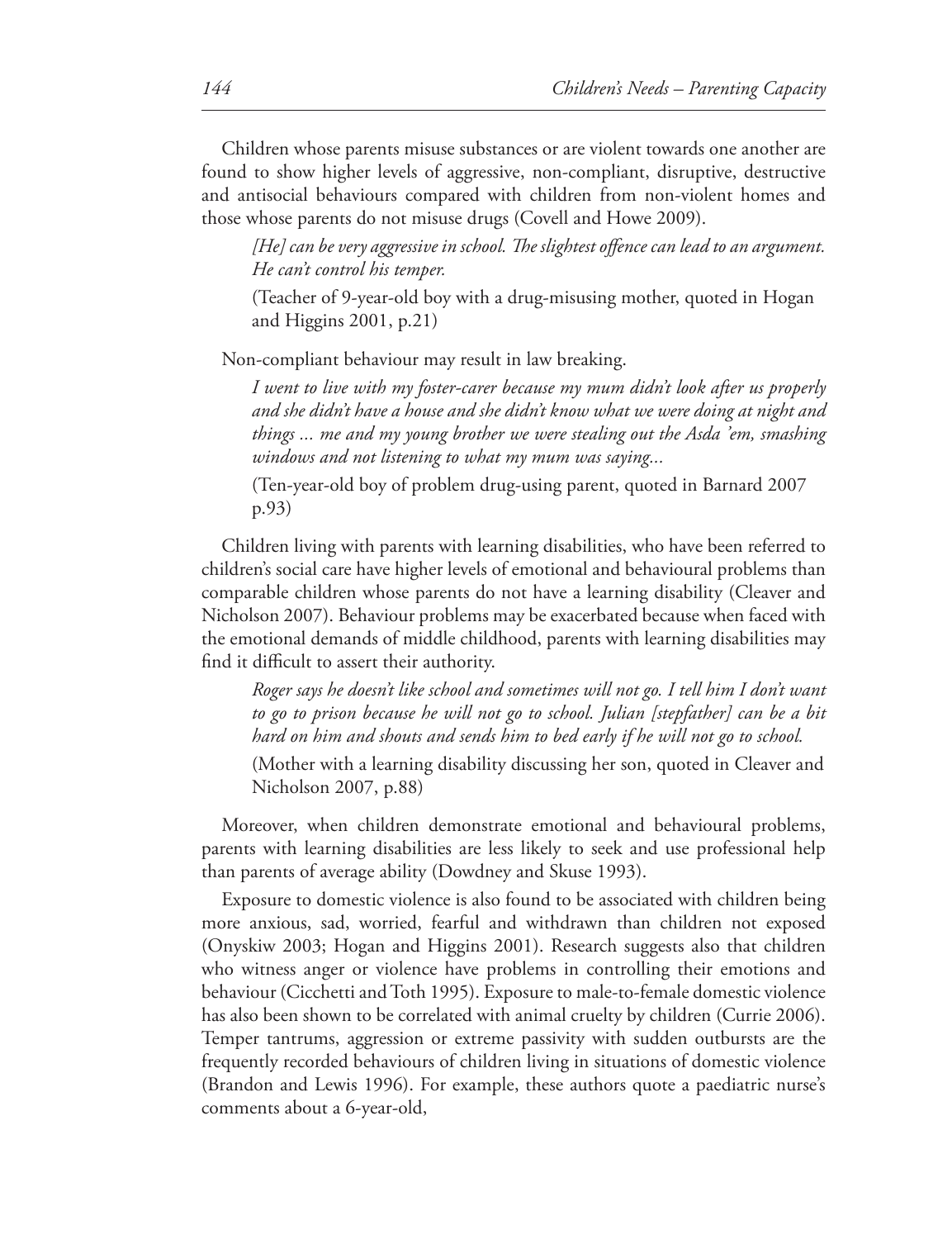*I've seen her very upset on the ward literally running up the curtains when her father got violent on the ward.*

(Brandon and Lewis 1996, p.61)

However, it is important to stress that not all children whose parents are experiencing mental illness, learning disability, substance misuse or domestic violence display emotional and behavioural problems (VanDeMark et al. 2005). What is identified in much research is that children are more at risk of experiencing difficulties when parental substance misuse, mental illness or learning disability coexist or when children are also exposed to domestic violence (Velleman and Orford 2001; Cleaver et al. 2007; Covell and Howe 2009). Time and again, it seems that the combination of problems is much more likely to have a detrimental impact on children than a parental disorder which exists in isolation.

Children cope with parents' frightening and unpredictable behaviour in different ways depending on their personality, age, gender, level of self-esteem and the opportunities open to them (Gorin 2004). For example, although boys and girls are thought to be equally affected by their parents' problems, their response tends to differ. It is widely accepted that boys are more likely to act out their distress with antisocial and aggressive behaviours such as stealing, lying, attention seeking and attacks on peers. In contrast, girls tend to respond by internalising their worries, showing symptoms of depression, anxiety and withdrawal (Bentovim and Williams 1998; Velleman and Orford 2001).

*We didn't notice Kylie's [aged 8 years] difficulties at first. We noticed with her brother – he was aggressive with her, copying his dad.*

(Disabled mother experiencing domestic violence quoted in Cleaver et al. 2007 p.89)

Temperament of the child is also an issue. When parents became irritable, aggressive and quarrelsome this does not impinge equally on all children in the family. For example, parental annoyance may be directed towards the child who is regarded by their parents as being temperamentally 'difficult' (Rutter and Quinton 1984).

Some children may cope with the stress produced by unpredictable, unexpected and irrational parental behaviour by seeking to escape. They may do this through fantasy and make-believe, where the frightening behaviour of their parents is reinterpreted in acceptable ways.

*Sometimes, when my parents were raging at each other in the kitchen, Lecia and I would talk about finding a shack on the beach to live in. We'd sit cross-legged under the blue cotton quilt with a flashlight, doing parodies of their fights. 'Reel Six, Tape Fifty One. Let her roll,' Lecia would say ... as if what we were listening to was only one more take in a long movie we were shooting.*

(Karr 1995, p.38)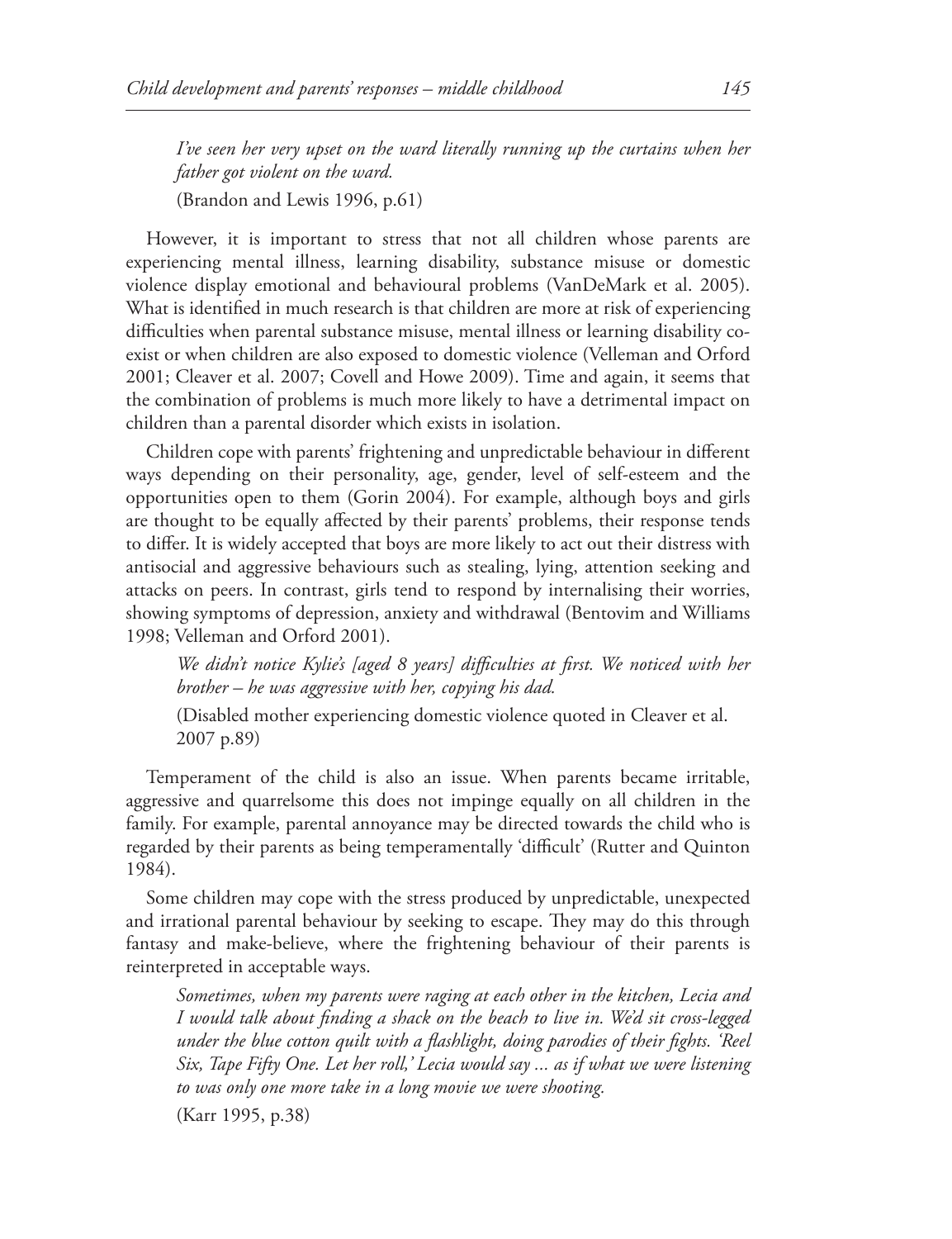Other children may cope by withdrawing into themselves. In Maybery and colleagues' study (2005) of children of parents with a mental illness, one child described how she coped when her mother was unwell, *'My dog is the closest thing I have to human contact for days when mum is in hospital'* (p.6). For other children a vivid sense of fear for their own safety was the overarching response and children withdrew to a place of safety. *'I thought that he was going to hit me too ... I ran into the other room and shut the door'* (child, quoted in Joseph et al. 2006, p.34).

# **Identity**

### *Expected identity*

Children are developing a more global sense of self and self-worth. For example, by 6 years instead of giving a concrete and discrete description of themselves such as 'I am good at drawing' children may use more global terms to describe themselves such as 'I'm a clever girl'. By 10 years of age children are able to compare themselves to other children: 'I'm better at drawing than most of my friends' (Bee 2000). Comparisons with others make it possible for children to develop views of themselves as good, adequate or failing in one thing or another, which is the grounding for developing the child's self-esteem (Quinton 2006). *'With proper help and encouragement, they can make sense of these comparisons and learn to see themselves as good at some things and not so good at others at the moment rather than forever'* (Quinton 2006, p.103). Self-esteem usually refers to the global evaluation of one's own worth. A child's level of self-esteem is the discrepancy between the child's ideal self and what the child perceives to be his real self (Bee 2000).

Children in middle childhood see themselves as autonomous and separate individuals from their parents. In general they are at ease with themselves and accept their gender, race and physical attributes. They expect to be liked by both peers and adults, and see adults as dependable and trustworthy (Smith and Cowie 1993). The family is valued and the child knows important members. Their own history intrigues them and there is an interest in photos and stories from earlier years (Fahlberg 1991).

Magical and egocentric thinking characterise this age. Children believe that wishes and ritualised behaviour can make things happen (Fahlberg 1991).

### *Possible impact on identity*

For this age group there are three issues with regard to the impact of parental problems on the child's developing identity: gender, self-esteem and guilt.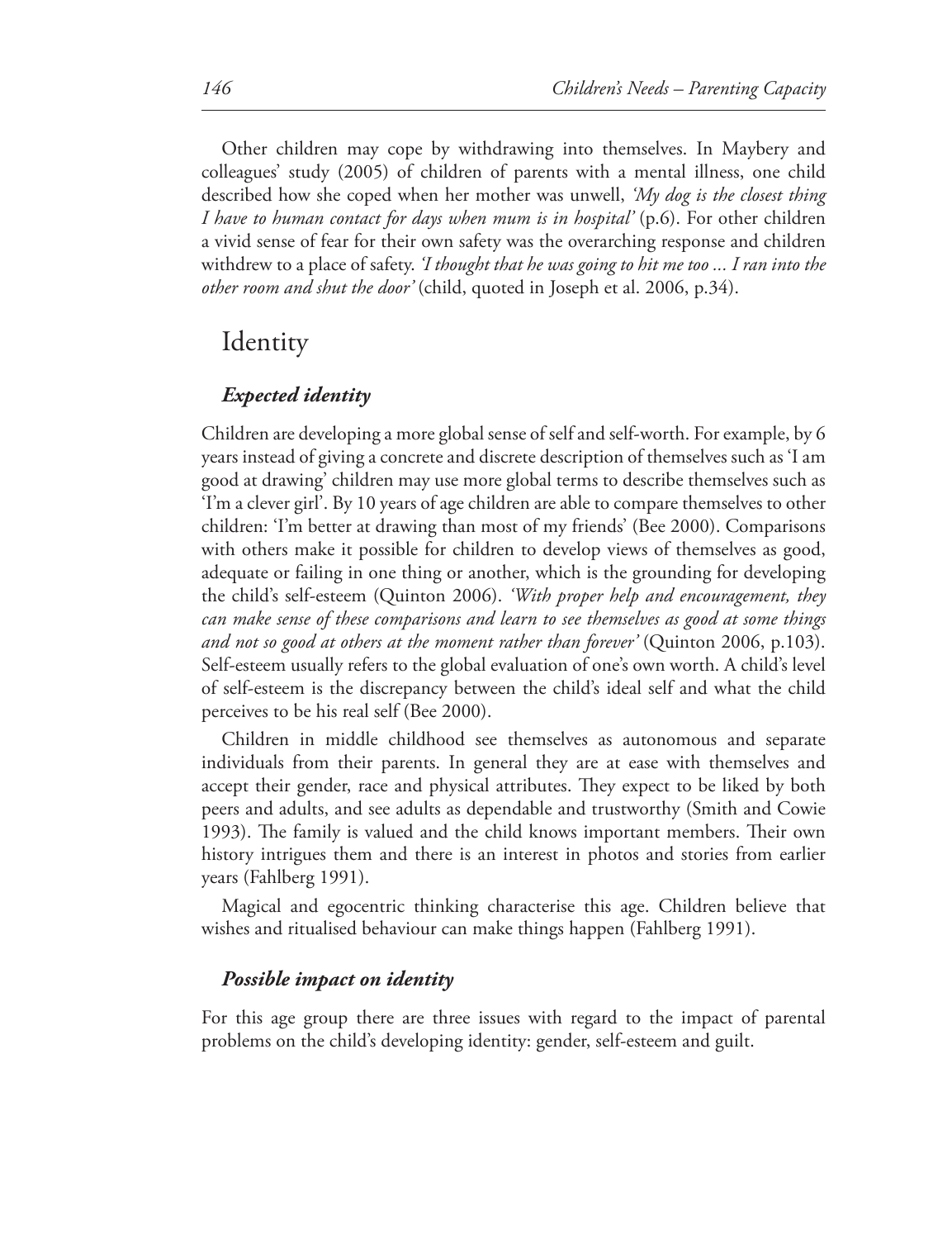*If parents are unavailable to provide positive reinforcement of who and what their children are, celebrate their skills and express confidence in their potential, or are inconsistent in their responses, it is easy for children to feel rejected, uncertain and undermined.*

(Kroll and Taylor 2003, p.210)

There is some evidence to suggest that the child's relationship to the parent with problems affects the child's self-esteem. Being of the same gender as a parent with a disorder appears to be more traumatising and psychologically distressing than for children of the opposite sex (for domestic violence see Fantuzzo and Lindquist 1989; for mental illness see Rutter and Quinton 1984).

In cases of domestic violence the abusers' relationship to the child may also be pertinent. Qualitative research (Sullivan et al. 2000) suggests children are more affected when domestic violence was perpetrated by the child's biological fathers or stepfathers rather than by a more recent partner. The authors suggest that there *'may be something especially painful in the experience of witnessing one's own father abuse one's own mother'* (p.598).

Children's self-esteem and sense of identity can suffer when parents have a mental illness, learning disability, problems with substance misuse or domestic violence. For example, children living with domestic violence are shown to have lower selfesteem than children who do not (Onyskiw 2003). Other research suggests children of this age who live with a mentally ill parent have a more negative self-image and poorer self-esteem than their peers. Svedin and colleagues' (1996) longitudinal study of 156 pregnant women in Sweden found that by the age of 8 years, children of mothers categorised as 'mentally insufficient' (this included both psychiatric illness and learning disabilities) were faring less well than children in the reference group. More recent research showed similar findings; social workers reported problems in relation to identity for the majority of children aged 5 to 9 years who were living with a parent with a learning disability (Cleaver and Nicholson 2007).

There is considerable evidence which suggests that when parental problems coincide with other stressors, parents' capacity to value a child's inherent differences is much greater (Aldridge and Becker 2003; Cleaver and Walker with Meadows 2004). In the following case it was clear that a number of issues were affecting the parents' capacity to help their children develop a sense of self. Seven-year-old Paul lived with two sisters and a brother, his depressed and learning-disabled mother and his stepfather who had an alcohol problem. The social worker described the difficulties.

*Parents do not appear to understand the importance of recognising the individuality of their children nor the extra effort they should be making due to mother's special needs, lack of birth father, poor relationship with step dad and the arrival of a new baby girl.*

(Cleaver and Nicholson 2007, p.75)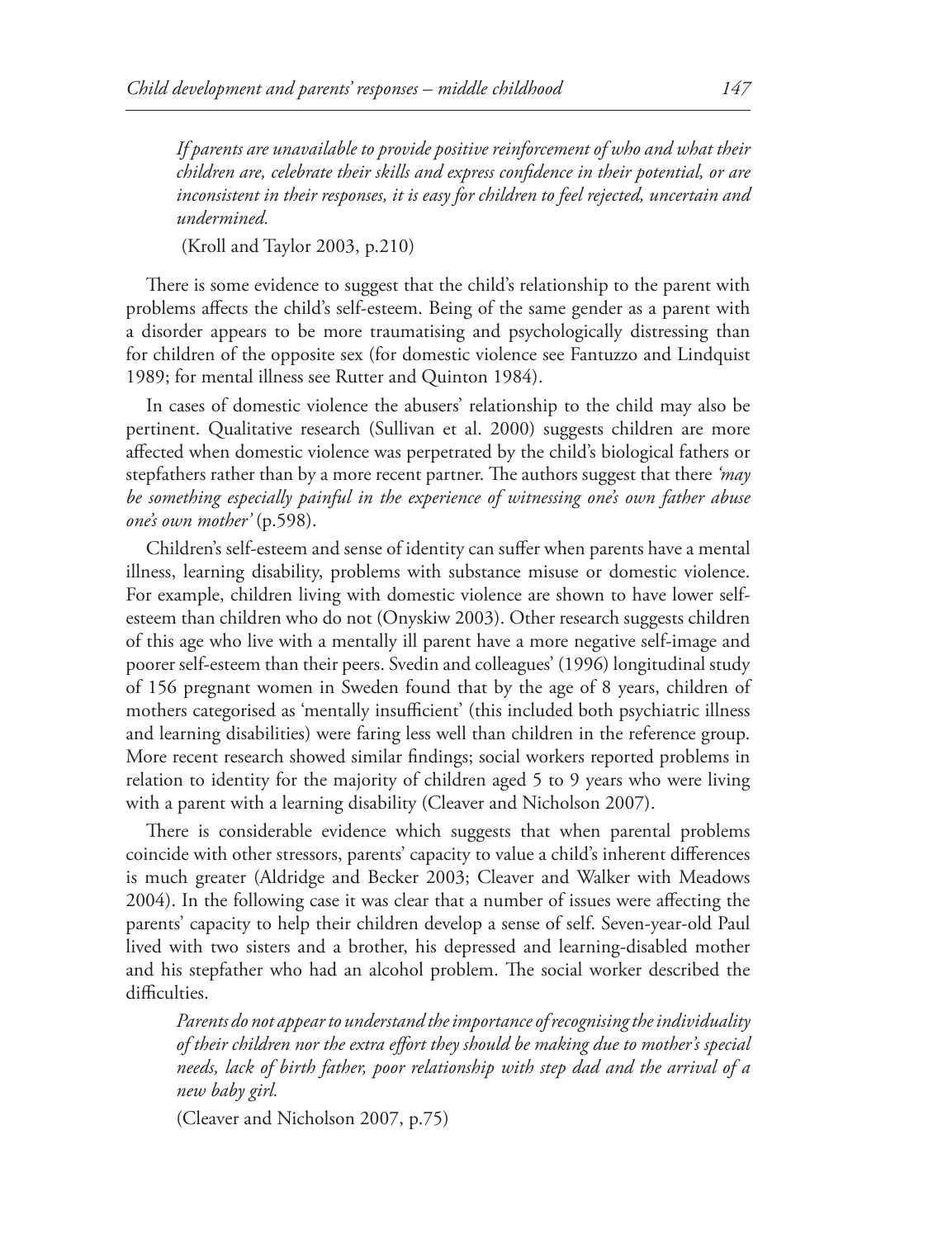Experiencing domestic violence or seeing parents who appear unable to control themselves or their circumstances may leave children of this age group feeling helpless and confused.

*I was really scared when I first heard my Mum and Dad shouting. I was afraid to go downstairs, and when I realised it was a fight I didn't know what to do. I tried to forget all about it and go to sleep, but I couldn't because of all the things in my head. I didn't know what to do – should I say something, stand up and speak out, or lay here and let it unfold? One night I went downstairs but they told me to go back to my room, and when I woke up the next morning it was all back to normal again. I didn't know what to do...*

(Silas aged 11 years, quoted in Barron 2007, p.13)

Children's sense of helplessness and low self-esteem is compounded when the perpetrator of the violence and controlling behaviour also targets them.

*My father did not let me sit on the sofa with my brother, I had to sit on the floor. When he got angry he held my head in the toilet.*

(Seven-year-old boy, quoted in Greenwich Asian Women's Project 1996)

A third problem is that children may assume they are responsible for their parents' actions. It is commonly reported that children of substance-misusing parents, or whose parents are violent to each other, feel that they are somehow at fault for what is happening. Children may believe that what they do triggers their parents' drinking, drug use or violence, or that they should be able to find a way of stopping it. Children's ways of coping included attempts to shut out the exposure to the traumatic episode and wishful thinking (Joseph et al. 2006). *'I wished this horrible situation would go away'* (young girl, quoted in Joseph et al. 2006, p.32). To try and stop their parents' drinking, drug use or violence children may use '*methods containing a magical element, for example finding exactly the right words'* (Brisby et al. 1997, p.11).

Doyle illustrates well the belief in the magical quality of words.

*People were talking, kind of shouting. I stopped. It was cold...*

*The television was on; that meant my Ma and Da weren't in bed. They were still downstairs. It wasn't burglars in the kitchen...*

*– Stop.*

*I only whispered it.*

*For a while I thought it was only Da, shouting in the way people did when they were trying not to, but sometimes forgot; a bit like screamed whispers...*

*But Ma was shouting as well...*

*I did it again.*

*– Stop.*

*There was a gap. It had worked; I'd forced them to stop.* (Doyle 1994, p.42)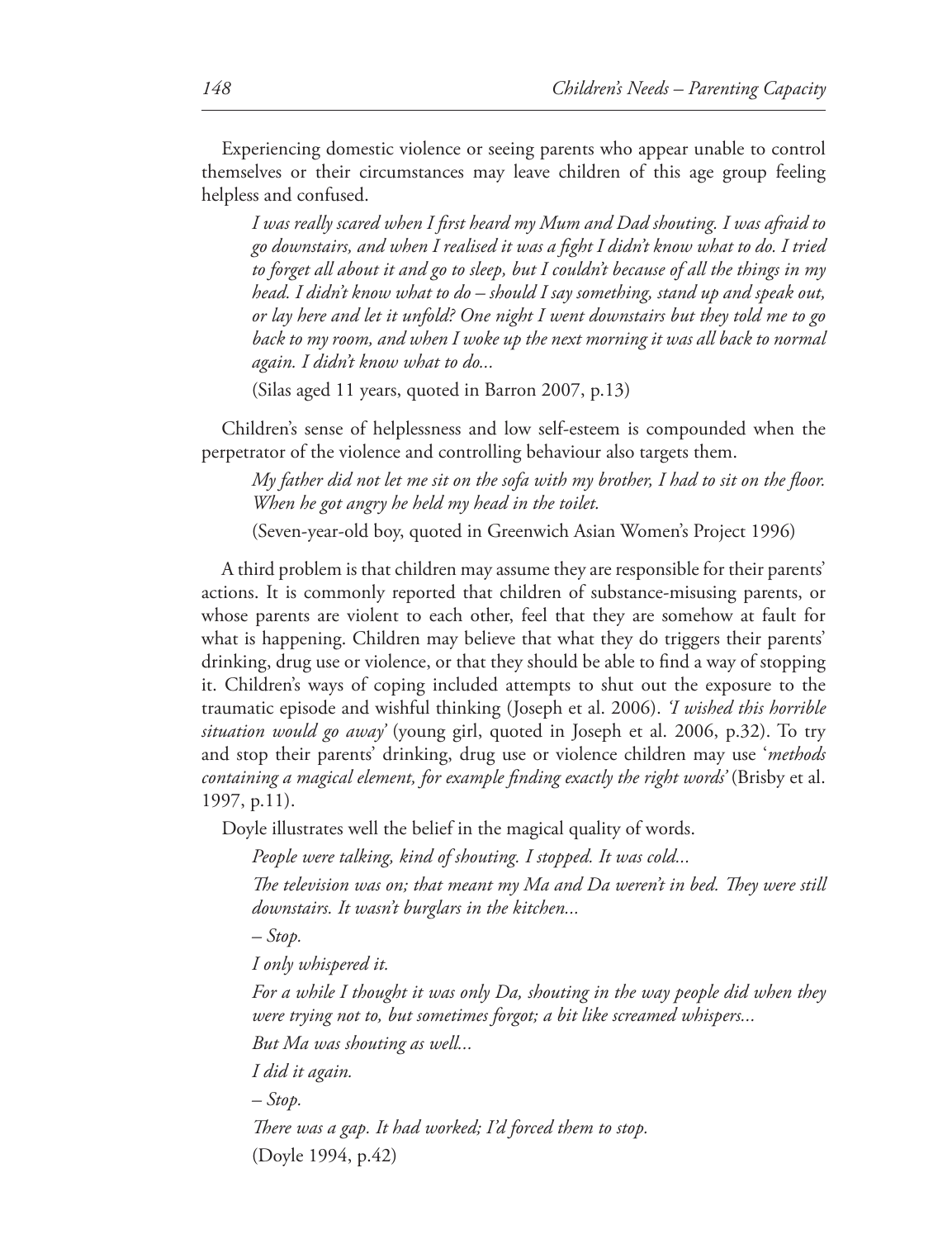Children may also feel inadequate and guilty when they are unable to prevent or stop their parents' violence, drinking or drug abuse. *'One time, I tried to stop him from hitting her, and he nearly hit me ... so I never tried after that...'* (child, quoted in Joseph et al. 2006, p.37).

The extent to which children blame themselves for their parents' problems seems to depend on parents' ability to help children recognise that the problems lie with themselves rather than with the child. For example, Christensen (1997) found that children were more likely to feel guilty about parents' problem drinking if parents denied the problem. But difficulties can arise because parents may find it hard to know how to talk to children and feel too upset themselves to talk about their problems (Gorin 2004). However, not all studies found evidence of children blaming themselves for their parents' problems (Hill et al. 1996; Laybourn et al. 1996).

The notion that children sometimes feel responsible for their parent's drinking is not surprising, as the partners of adults with drink or drug problems often say the same thing.

*Many family members, and especially parents, ask themselves if something they have done has caused drug/alcohol use, and commonly experience guilt. Many regret past actions or reactions.*

(ADFAM 2010)

# Family and social relationships

### *Expected relationships*

Children in middle childhood enjoy physical closeness and generally have a confiding relationship with a parent. They may have difficulty talking about their feelings and find it easier to discuss them in retrospect.

Children in this age group have developed the ability to understand time, which means they can cope well with short separations from a parent.

Peers are increasingly important and friends are valued for their physical attributes. At this age children develop the ability to put themselves in the shoes of others and understand the impact their behaviour may have on other people. As a result, children are able to sustain friendships and to function within a group. School-age children gradually develop a collection of reciprocal friendships – pairs in which each child names the other as a friend (Bee 2000).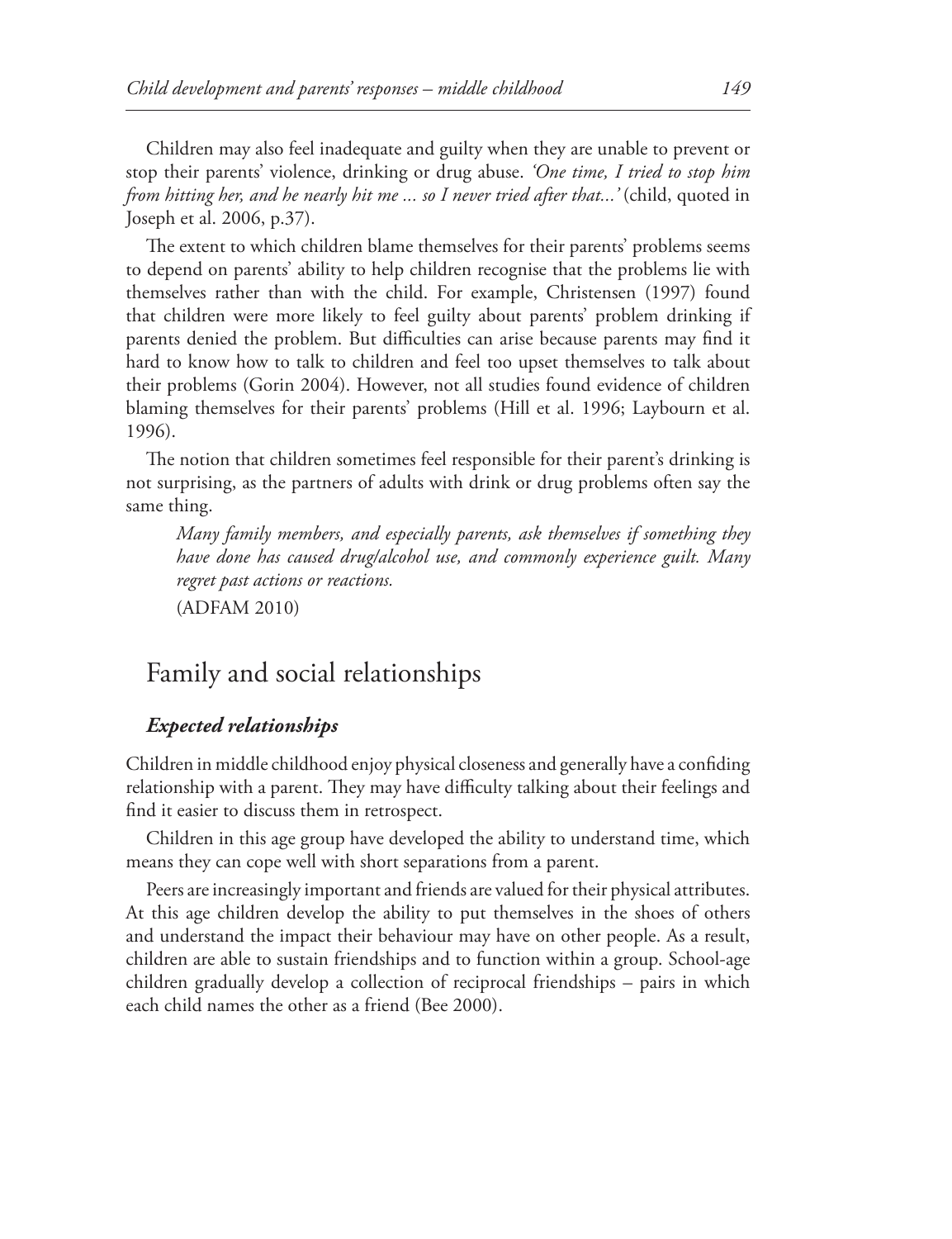### *Possible impact on relationships*

The main problems for children are inconsistent parental behaviour which may cause anxiety and faulty attachments, fear of hostility and feelings of helplessness, and unplanned separation. In some cases children assume a role beyond their years.

A major problem for children is that mental illness, learning disability, problem alcohol or drug use or the psychological consequences of domestic violence can cause parents to behave in inconsistent and unexpected ways. This is difficult for children to understand, and as one 9-year-old boy said to his problem-drinking mother *'I didn't know whether you loved me'* (quoted in Brisby et al. 1997, p.14).

A second issue for children is the fear and helplessness in the face of parental violence.

*(My daughter) would just sit there frozen, I mean, she didn't know what to do because if she got up to move ... he would maybe have gone for her. So she was just, like, sitting there, trembling and crying and stuff.*

(Mother, quoted in NCH Action for Children 1994, p.36)

The child's fear may also be the result of anticipated hostility. In situations of domestic violence or parental substance misuse, children may find that the everyday aspects of their lives are subjected to a frightening and pervasive control.

A third issue is the undermining of the parent–child relationship. Children's expectations of their parents for care and protection are not always met, and they can feel betrayed, let down and angry.

*I used to feel angry like when my mum was on drugs 'cos I used to think how could this have happened to me, it was just sad all the time and then I would get angry ... and we would have arguments all the time...*

(Eleven-year-old child of drug-using parents, quoted in Barnard 2007, p.91)

The parent–child relationship can also be undermined when, in cases of domestic violence, male perpetrators insist that children witness their mothers' abuse; 10% of women interviewed in McGee's (2000) study reported that they had been raped with their children present. Many mothers exposed to domestic violence reported that it had eroded their self-esteem and left them with little confidence in their own parenting abilities.

*He (my partner) always used to say I was a bad mother ... my way of coping was to start drinking, not to the level of an alcoholic, but it wasn't very good ... he used to tell everyone how awful I was.*

(Mother, quoted in NCH Action for Children 1994, pp.45–46)

To see their mother sexually assaulted and humiliated undermines the relationship between mother and child, not to mention the impact on fathering (Humphreys 2006).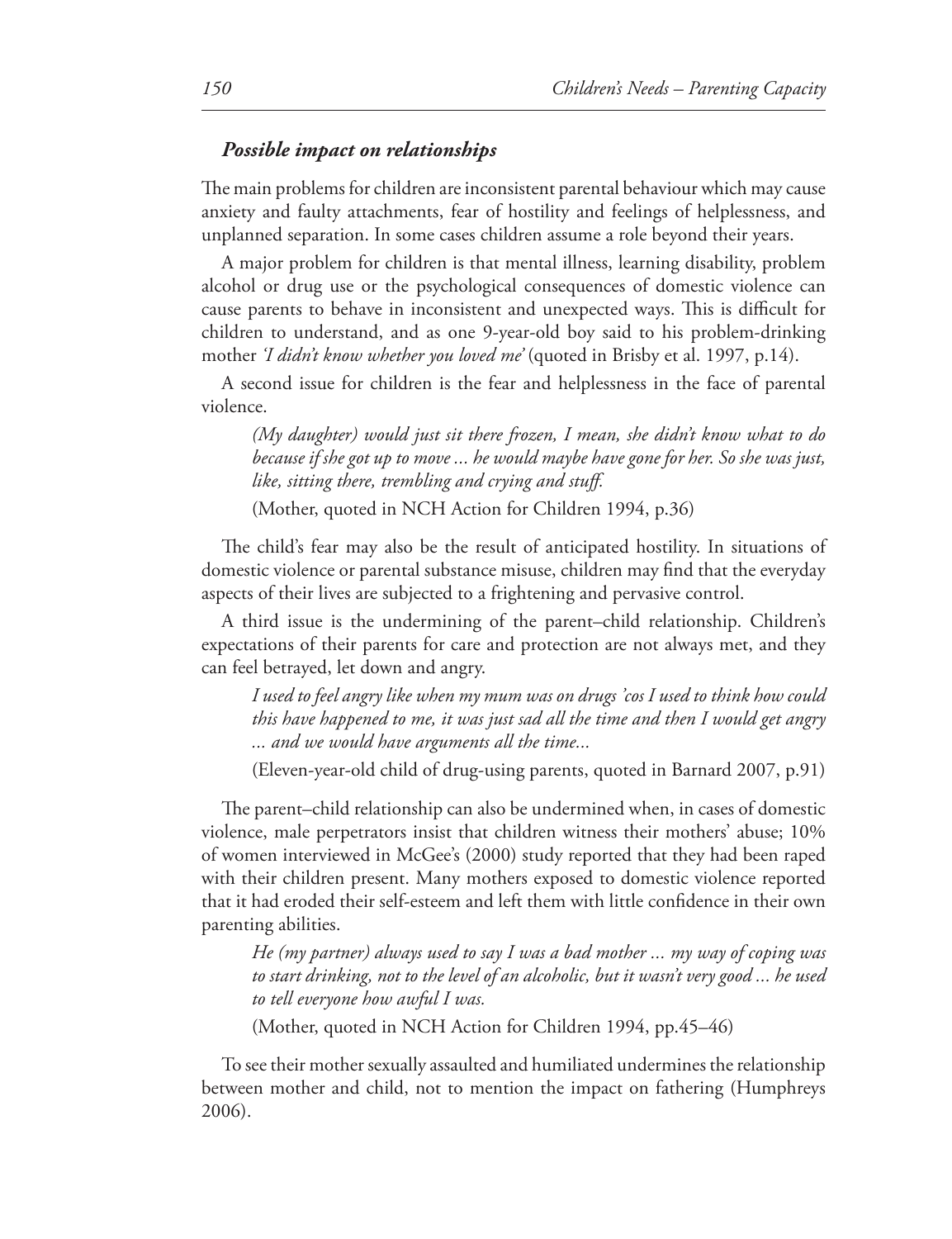*I am mad with my daddy for hurting my mummy and me and my sisters and brother...*

(Tara 8 years, quoted in Barron 2007, p.14)

*Sometimes, y'know, I get really angry with my father ... I just want him to go and never come back.*

(Child, quoted in Joseph et al. 2006, p.36)

Children, even at this young age, may try to protect or look after the parent. For example, they may call the police or doctor, adopt a caring role or mediate between warring parents (Dobash and Dobash 1984; Hamner 1989; Cleaver and Nicholson 2007). *'At the age of eight I became like my daddy's wife, not in a sexual way but in all the other things'* (quoted in Brisby et al. 1997, p.14). Children of parents who are having problems with mental health, drugs or alcohol use, domestic violence and learning disability may assume many adult responsibilities and consequently miss out on their childhood, neglect school work, have erratic school attendance and be prevented from making friends with children of their own age.

Parental mental illness, particularly depression, is also associated with increased levels of hostility directed at children. Panaccione and Wahler (1986) found a strong association between the mothers' depressive symptoms and hostile child-directed behaviour which included shouting and slapping.

Siblings can be an enormous support for children when parents have problems. In particular, children identify brothers and sisters as key sources of support and comfort, the people they could rely on when things are not going well (McGee 2000; Velleman and Orford 2001; Maybery et al. 2005).

Relatives, particularly grandparents, can also provide children and families with emotional and practical support (McGee 2000). The help and support of the extended family has been identified as an important factor in ensuring the welfare of children, particularly those who live with parents with learning disabilities (Booth and Booth 1997; McGee 2000; Cleaver and Nicholson 2007; Cleaver et al. 2007).

*The grandmother has a primary role, and with the children of school going age, in a lot of cases they are responsible for the child going to school ... They also make sure that the child has a good meal, that it's not just a packet of crisps.*

(Child care worker in a drug treatment clinic, quoted in Hogan and Higgins 2001, p.25)

Children value greatly their friends, and play is used as an escape from the pressures of home. *'...I wouldn't say anything [about the domestic violence], but when we're playing I forget all of this [the abuse] for a while'* (child, quoted in Joseph et al. 2006, p.32). Research has shown the value of same-age friendships for vulnerable children; they can play a key supportive role and children with a friend suffer less loneliness than those without (Cleaver 2000; Dunn 2004).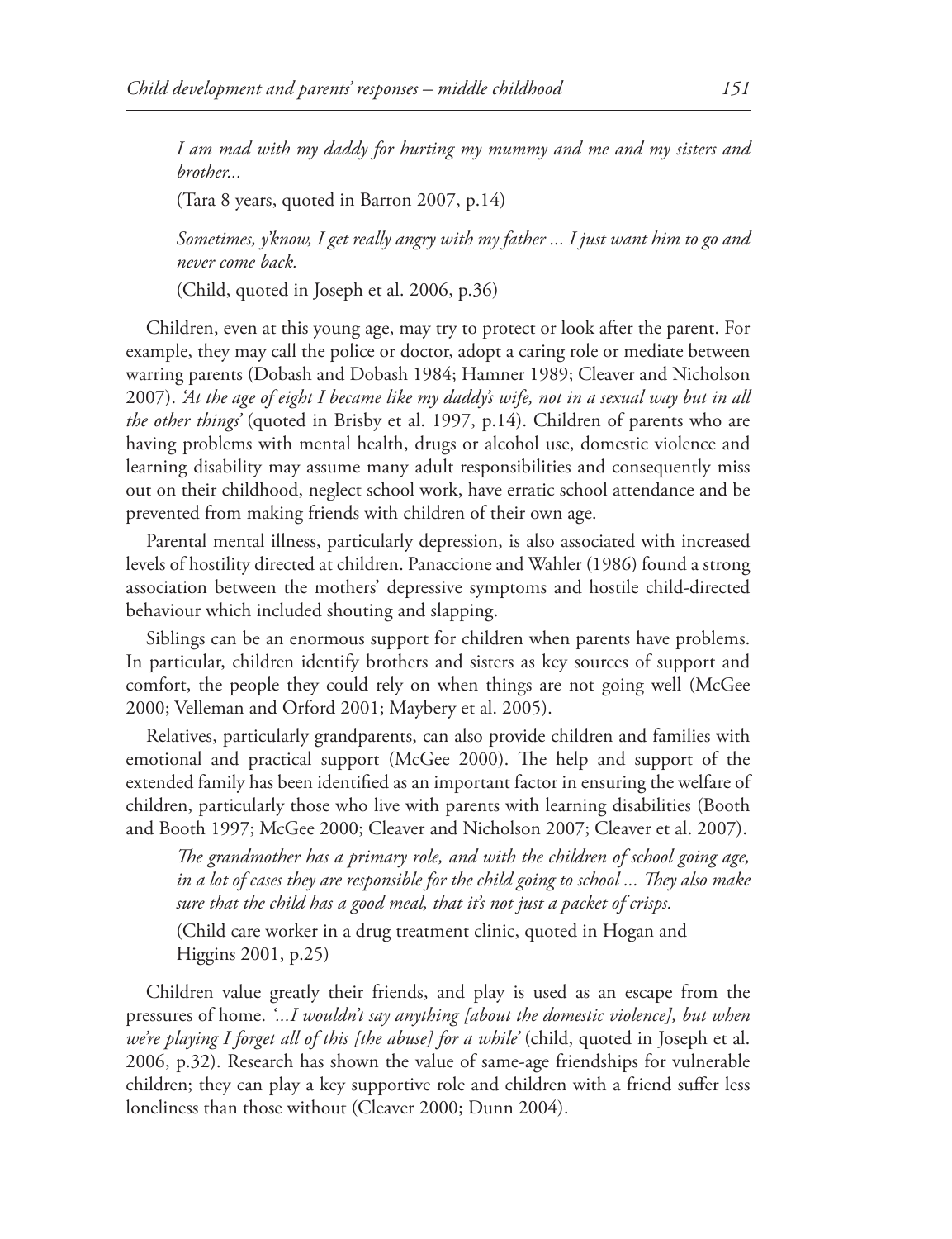But not all children have this opportunity for friendships. Research suggests children who grow up with domestic violence have poorer peer relationships and often suffer peer rejection. Bullying is also a feature identified by many children of parents with learning disabilities, mental illness and domestic violence (Aldridge and Becker 2003; Department of Health and Department for Education and Skills 2007; Holt et al. 2008). This may be the result of an impaired ability to handle frustration and regulate emotions. These children appear more likely to lack effective problem-solving skills and conflict resolution strategies (Onyskiw 2003; Holt et al. 2008).

Few children of this age discuss family problems with friends or relatives because they fear disbelief, separation, or negative repercussions for themselves and/or their parents. Boys in particular may find it harder than girls to talk about parental problems and difficulties within the home. *'If Daddy finds out that I told anyone, he might hit me too ... I was scared he would hurt me too'* (girl, quoted in Joseph et al. 2006, p.35).

Moreover, children are acutely aware of social stigma and sense that mental illness, learning disability, alcohol or drug misuse and domestic violence should not be talked about, even when parents have not explicitly told them not to do so (Humphreys and Mullender 1999; Aldridge and Becker 2003; Gorin 2004). For example, Karr (1995) describes the shame experienced by a 6-year-old girl whose parents were violent towards one another.

*I felt like the neighbours' stares had bored so many imaginary holes in our walls that the whole house was rotten as wormy wood. I never quite got over thinking that folks looked at us funny on mornings after Mother and Daddy had fought.* (Karr 1995, p.39)

A fear of ridicule keeps many children from discussing their family with friends. For example, when one little girl was asked if she ever talked about what was happening at home her response was *'No! My friends will think my family is screwed up. I wouldn't be able to face them if they knew'* (quoted in Joseph et al. 2006, p.35).

Although children tend to protect their parents by erecting a wall of silence, they are more likely to open up and talk about difficulties at home when they perceive an adult, such as their teacher or school nurse, to be approachable, trustworthy, nonjudgemental and willing to listen to what they have to say (Daniel et al. 2009).

Unfortunately, childhood friendships and the support of wider family and professionals may be disrupted because families flee their home and neighbourhood as a result of unpaid drug-related debts, evictions, or to escape a violent partner; unplanned moves were also a common feature in the lives of children who live with parents with learning disabilities (Cleaver and Nicholson 2007). *'He made me leave my home. He made me leave all my best friends. He made me leave all my things behind'* (9-year-old girl, quoted in Mullender et al. 2002, p.108).

Finally, there is the impact on children when separation from an attachment figure is unavoidable. Because children of this age have a greater understanding of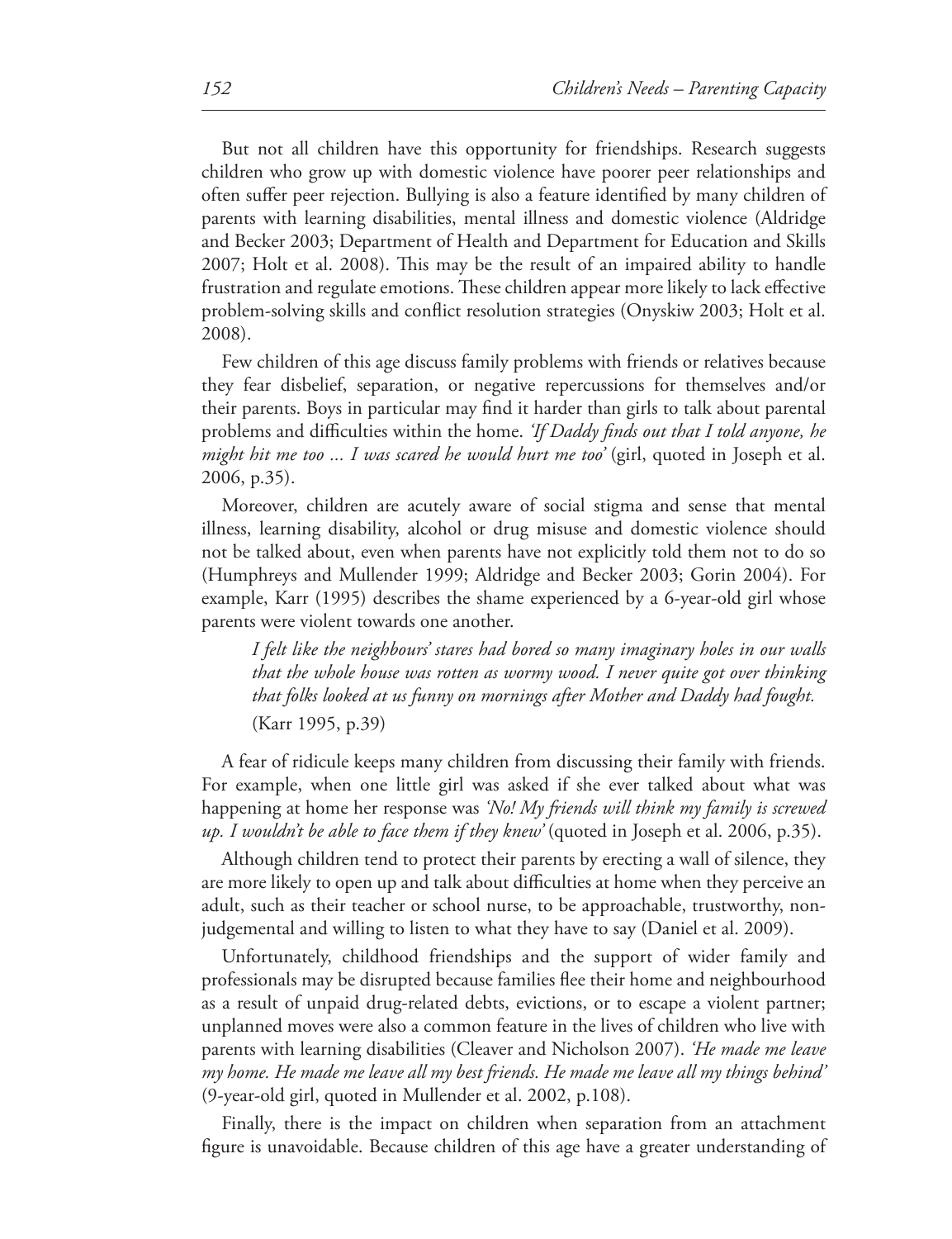time, they are less likely to show the high levels of distress expected from younger children. *'Nonetheless, if parents' departure seems capricious, unexplained, unacceptable or frightening in context, separation anxiety will be manifest'* (Rutter and Rutter 1992, p.113).

# Social presentation

### *Expected presentation*

Children of this age generally appear well cared for and are appropriately dressed. Children can make themselves understood by people outside the family and many of those without verbal ability have begun to use a form of non-verbal communication.

In general, children have learnt appropriate social skills and can adjust their behaviour and conversation to suit an increasingly wide range of situations including with peers, teachers and family.

### *Possible impact on social presentation*

The main impact of parental problems confronting children of this age group is feelings of shame, embarrassment, fear of ridicule and social isolation.

Mental illness, learning disability, problem drinking or drug use or the effects of domestic violence may cause apathy and low self-esteem, which may result in parents struggling to exert sufficient authority to ensure that children behave appropriately and their appearance is acceptable. *'Jade's (aged 10 years) hygiene continues to be poor and in the home bath nights are Tuesdays, Thursdays and Sundays, but Jade will not cooperate'* (social worker's report, quoted in Cleaver and Nicholson 2007, p.74).

Parents' problems can cause children shame and embarrassment (McGee 2000; Mullender et al. 2002). For example, some caring responsibilities, particularly undertaking intimate care tasks, can embarrass children.

 *Sometimes I help her to get dressed and undressed to go to bed, if she goes to bed before me ... it's slightly embarrassing helping your mum when she hasn't exactly got clothes on.*

(Dearden and Becker 1996, p.22)

Children want to belong to ordinary families. When parents' problems lead them to behave in unpredictable or embarrassing ways, children want to keep it secret. The description in Deane's book of his early childhood experiences of living with a mentally ill mother offers a touching description of such childhood anxiety.

*We were all frightened. Also, I was ashamed. When I saw her wandering around the house, touching the walls, tracing out the scrolls of varnish on the sitting-room door with her finger, or climbing wearily up the stairs to gaze out of the window,*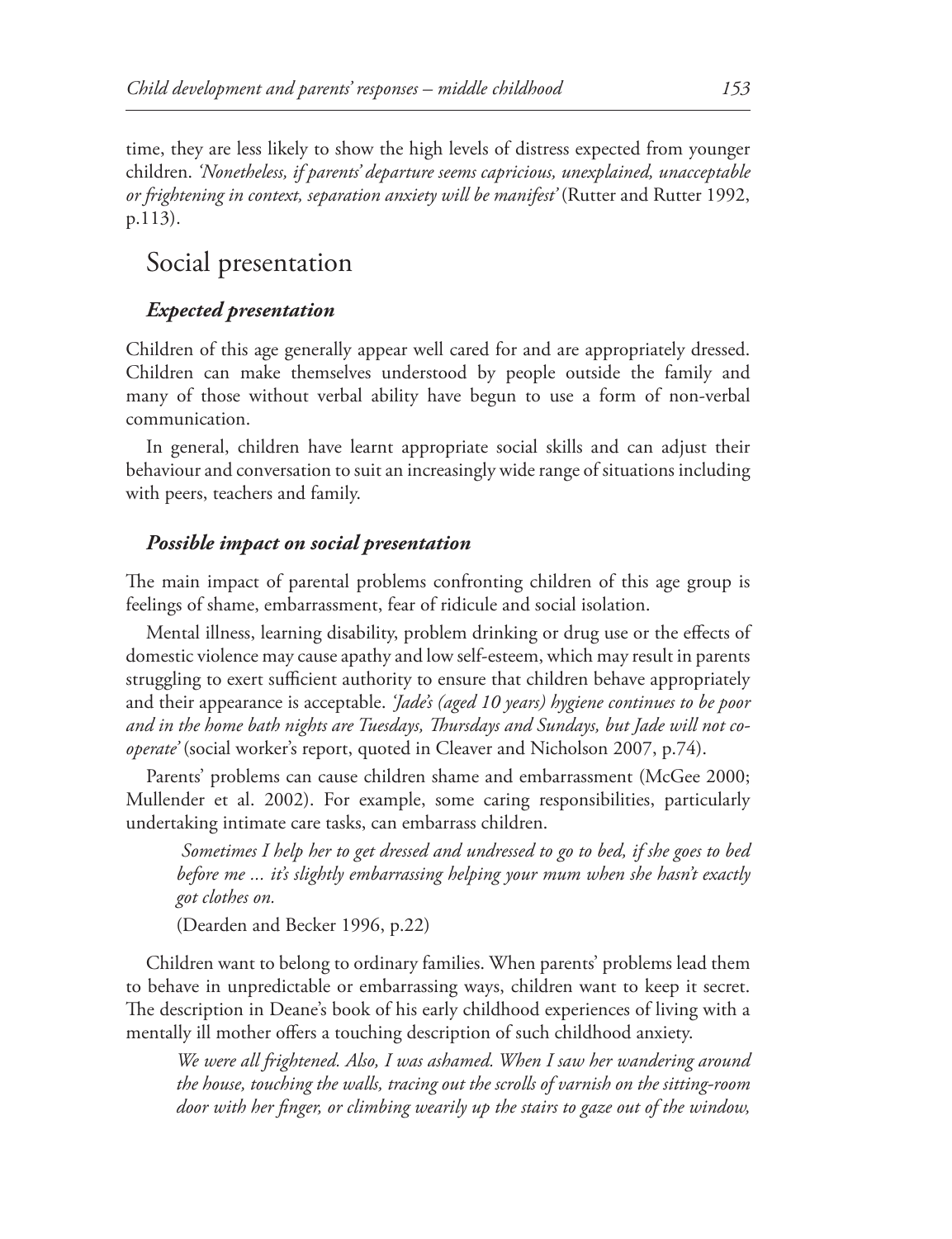*my cheeks burnt and the semi-darkness seemed to be full of eyes. She was going out from us, becoming strange, becoming possessed, and I didn't want anyone else outside the family to know or notice.*

(Deane 1997, pp.140–141)

A consequence of this wish to keep the family's distress and disintegration hidden is that children are less willing to risk social encounters. Friendships and social interaction are restricted. Often families, including children, adopt roles to try to control and deal with the difficult behaviour of the drug- or alcohol-using parent. These roles may seem to be a way of coping but can be destructive.

Keeping information about parents' difficulties contained within the family is not always possible, or indeed wise. Sadly, when information leaks out children's fear of discrimination and stigma can become a reality.

*...They were picking on me because they just thought, I think they thought that I was different and that's it. Sometimes like they start saying 'Look at your mum she's got bad problems and she...', stuff I can't repeat, it gets me really upset. They kept on saying that she was a tramp.*

(Girl aged 11 years, quoted in Aldridge and Becker 2003, p.81)

### Self-care skills

### *Expected self-care skills*

Children of this age will be able to help adults or older siblings with household chores. Similarly, children are able to help look after younger siblings or assist in the care of sick or disabled parents. However, children between the ages of 5 and 10 years are still too young to adequately shoulder the parental role and an adult should always retain responsibility for their own and their children's care.

### *Possible impact on self-care skills*

While all children help their parents in a range of ways, when parents' problems are severe children may be expected to assume too much responsibility for themselves and others within the family.

*Charles* (aged 10 years) *is a resilient boy, but he was having to behave like a much older child: he had to look after himself, take responsibility for getting to school and to generally care for himself because of his dad's serious drinking. Dad was unable to offer reasonable parenting ... The son and father had in effect changed roles – Charles had become the carer, with Dad the dependent person.*

(Social worker, quoted in Cleaver et al. 2007, p.205)

Parental problems may mean that children have to grow up quickly and take responsibility for a parent who may often be unwell, incapacitated or in danger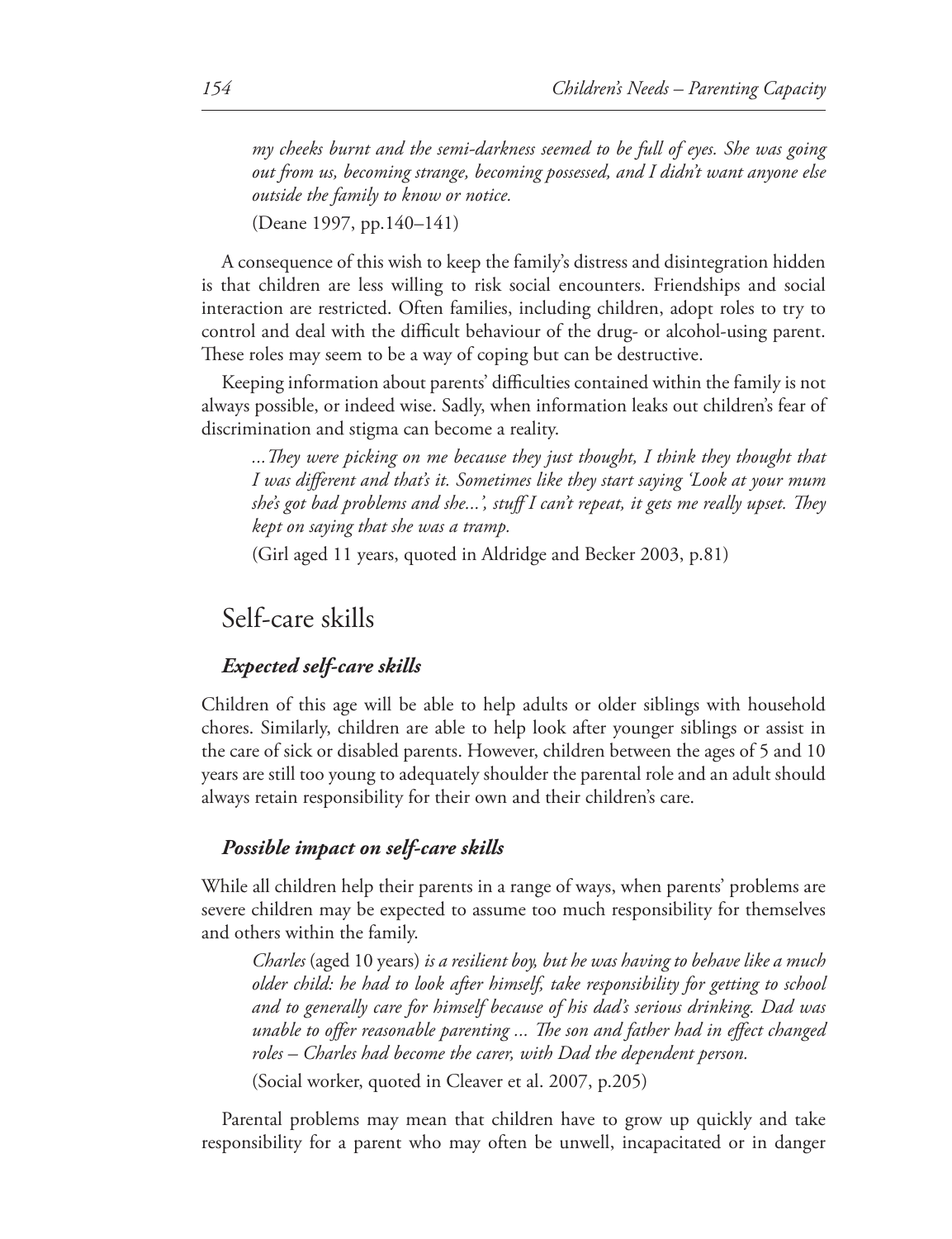(Kroll and Taylor 2003; Maybery et al. 2005). For example, in cases of domestic violence children may assume the role of protector.

*Sam (9 years) took responsibility for protecting their mother from assaults by telephoning the police from a public call box, or by shouting until the neighbours came to help.*

(A case study of domestic violence, quoted in Brandon and Lewis 1996)

When children grow up with parents with learning disabilities, the eldest child may assume a major caring role.

*Three of the four children in this family are severely disabled and the older child [James aged 10 years] is acting as carer. Mother has learning disabilities. There has been a long history of domestic violence and mum has been assaulted by dad. There is also a history of dad's misuse of alcohol, which is associated with the domestic violence.*

(Social worker, quoted in Cleaver and Nicholson 2007, p.52)

Although children may find caring for parents and young siblings burdensome and wish for help and support, many do not wish to relinquish this role, and describe their relationship with their parents in very positive terms. As Gorin (2004) points out, *'The strength of children's love and loyalty to their parent comes across in many children's accounts. Children and young people often want to be able to help their parents in any way they can'* (p.29).

### **To sum up**

#### *Key problems for children aged 5–10 years*

- An increased risk of physical injury; children may show symptoms of extreme anxiety and fear.
- Academic attainment may be negatively affected and children's behaviour in school can become problematic.
- Identity, age and gender may affect outcomes. Boys more quickly exhibit problematic behaviour but girls are also affected if parental problems endure.
- Poor self-esteem; children may blame themselves for their parents' problems.
- Inconsistent parental behaviour may cause anxiety and faulty attachments.
- Unplanned separation can cause distress and disrupt education and friendship patterns.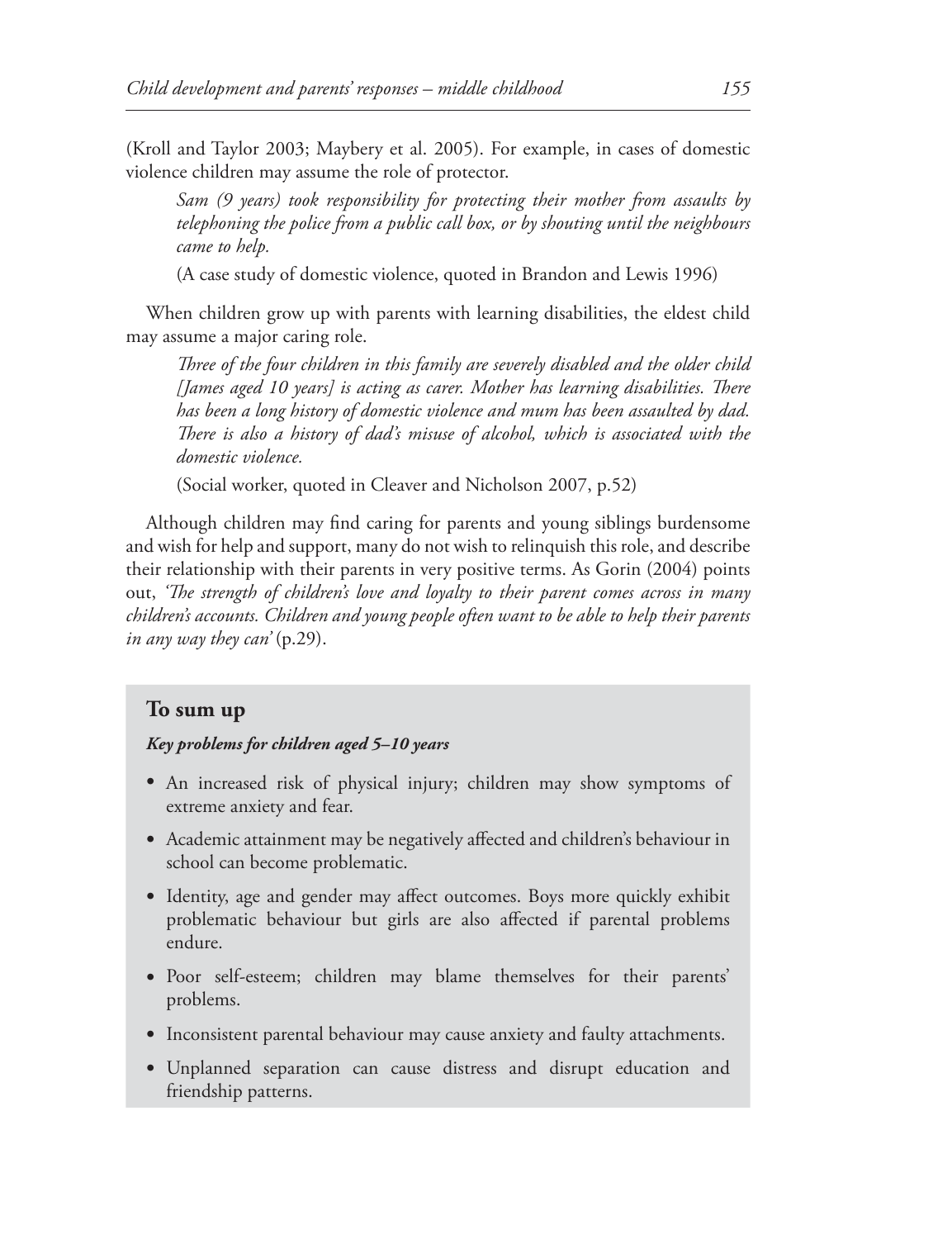- Embarrassment and shame over parents' behaviour. As a consequence children may curtail friendships and social interaction.
- The assumption of too much responsibility for themselves, their parents and younger siblings.

### *Protective factors*

- The cognitive ability to rationalise drug and alcohol problems in terms of illness. This enables children to accept and cope with parents' behaviour more easily.
- The presence of an alternative, consistent caring adult who can respond to the cognitive and emotional needs of children.
- Sufficient income support and good physical standards in the home.
- Regular supportive help from a primary health care team and social services and community-based resources, including respite care and accommodation.
- Regular attendance at school.
- Positive school climate and sympathetic, empathic and vigilant teachers.
- Attendance at school medicals.
- An alternative, safe and supportive residence for mothers and children subject to violence and the threat of violence.
- Peer acceptance and friendship.
- A supportive older sibling.
- An effective anti-bullying policy within schools.
- Social networks outside the family, especially with a sympathetic adult of the same sex.
- · Belonging to organised, out-of-school activities, including homework clubs.
- Being taught different ways of coping and being sufficiently confident to know what to do when parents are incapacitated.
- An ability to separate, either psychologically or physically, from the stressful situation.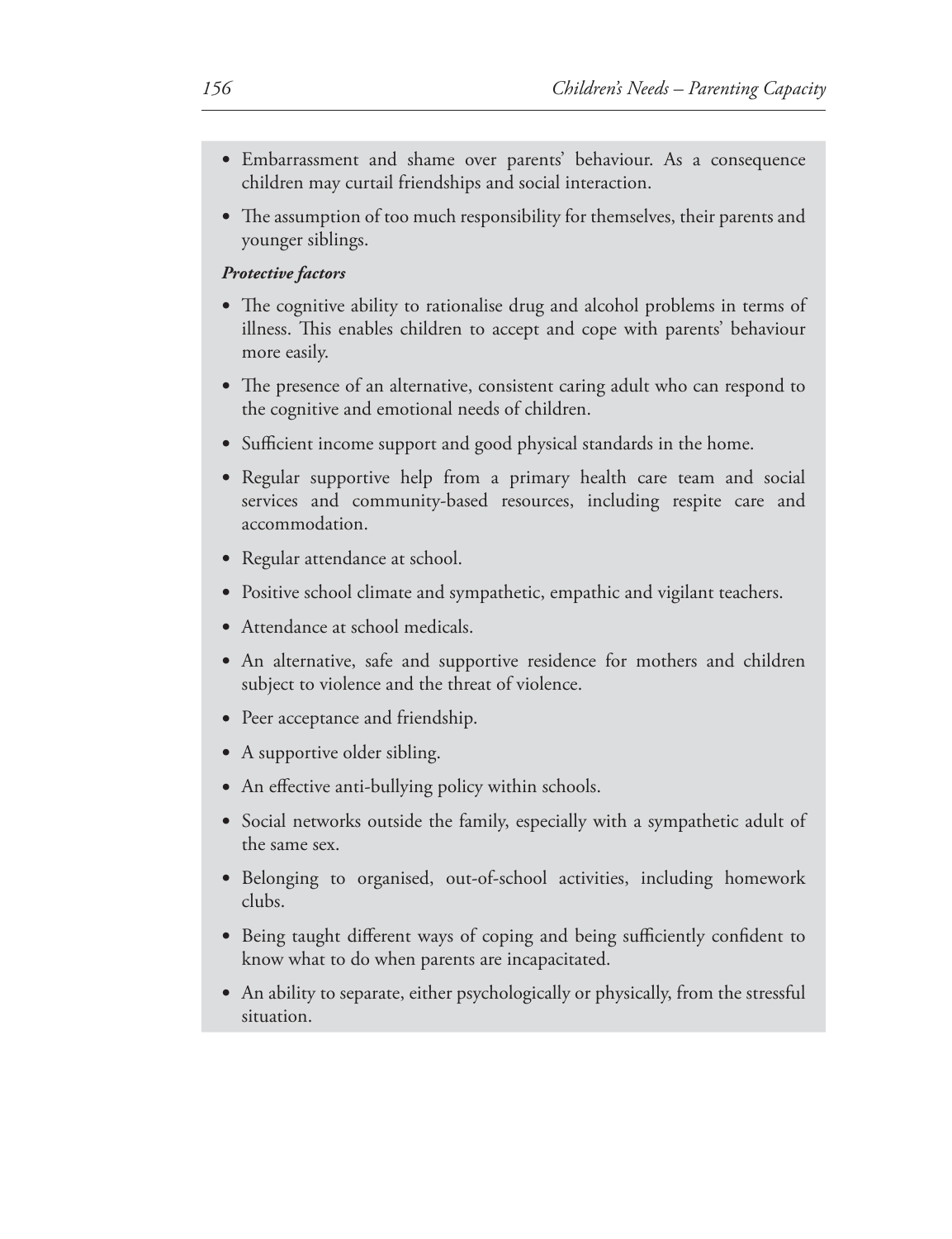# **Identified unmet developmental needs in middle childhood**

Finally, a re-analysis of data on children referred to children's social care (Cleaver et al. 2007 and Cleaver and Nicholson 2007) was undertaken for children aged 5 to 9 years. $11$ 

| <b>Dimension</b>                                   | <b>Parental substance</b><br>misuse $n=40$ | <b>Parental learning</b><br>disability $n=10$ | <b>Domestic violence</b><br>$n = 43$ |
|----------------------------------------------------|--------------------------------------------|-----------------------------------------------|--------------------------------------|
| Health                                             | 27%                                        | 89%                                           | 27%                                  |
| <b>F</b> ducation                                  | 57%                                        | 78%                                           | 33%                                  |
| <b>Fmotional and</b><br>behavioural<br>development | 56%                                        | 67%                                           | 55%                                  |
| Identity and social<br>presentation                | 39%                                        | 89%                                           | 35%                                  |
| Family and social<br>relationships                 | 69%                                        | 100%                                          | 63%                                  |

|  |  |  |  |  |  | Table $5.1$ : Proportion of children with identified unmet needs – middle childhood |
|--|--|--|--|--|--|-------------------------------------------------------------------------------------|
|--|--|--|--|--|--|-------------------------------------------------------------------------------------|

The findings, shown in Table 5.1, show that a greater proportion of children living with domestic violence or parental substance misuse experience unmet needs in relation to their emotional and behavioural development and with regard to family and social relationships. It is also of concern that over half the children (57%) living with parental substance misuse also had unmet needs with regard to their education. Although numbers are very small, the pattern is not replicated for children living with parents with learning disabilities, indeed the figures suggested they are more likely to have unmet needs in relation to every aspect of their development. The extent of their vulnerability is also highlighted when considering severe needs.

Children were classified as having severe unmet needs when social workers identified developmental needs in three or more of the five dimensions. The data show a similar but more extreme pattern to that found for younger children. A smaller proportion of children living with parental substance misuse or domestic violence had severe developmental needs compared with those living with a parent

<sup>&</sup>lt;sup>11</sup> All information given in this section on the impact of parental disorders on children's developmental needs is the result of a re-analysis of data: Cleaver and Nicholson 2007 and Cleaver et al. 2007. The research did not cover children living with mentally ill parents and, consequently, such detailed information is not available.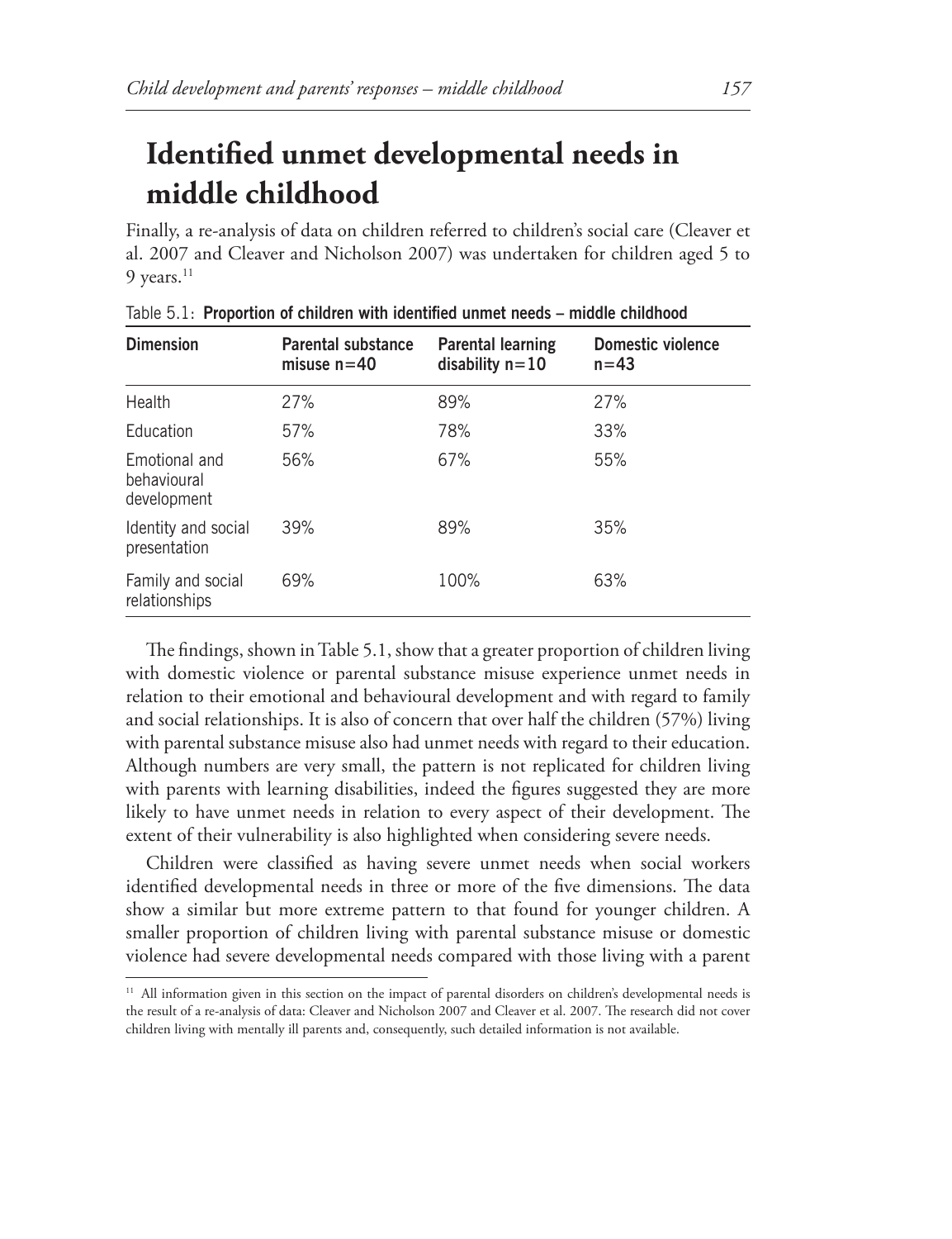with learning disabilities. Forty-one per cent of children aged 5 to 9 years living with parental substance misuse had severe developmental needs and 35% of children living with domestic violence. However, practically all children in middle childhood (90%) met the criteria for severe developmental needs when living with a parent with learning disabilities.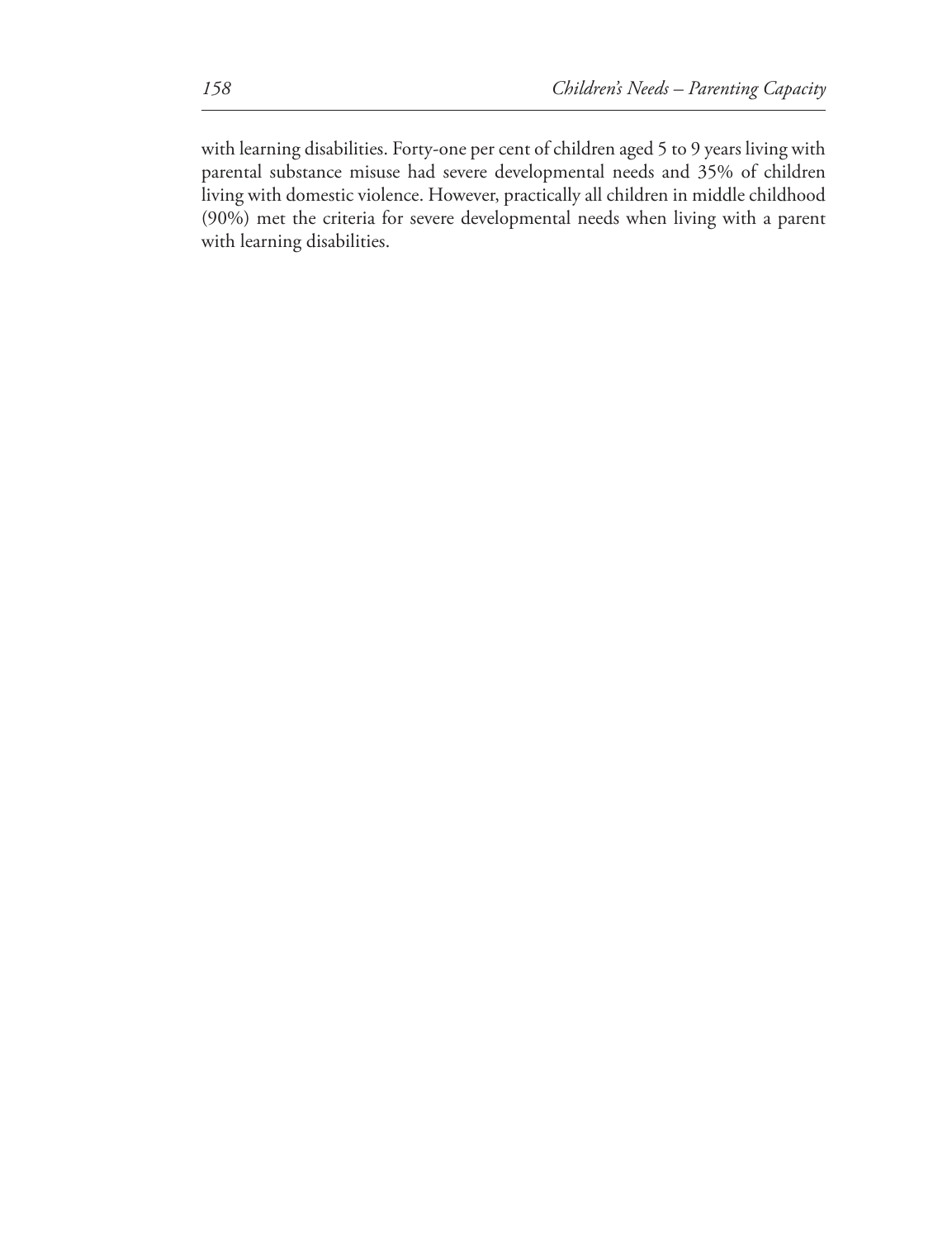# **Child development and parents' 6** Child development and<br>responses – adolescence

Chapter 6 focuses on adolescence and includes two sections. The first looks at children aged 11 to 15 years and the second young people aged 16 years and over, and as for all age groups the information is research-based. Although there is considerable information for children up to the age of 15 years, less is known about the needs and experiences of older adolescents.

The same format used for younger children is followed here. The expected development for the age group is covered prior to exploring the possible consequences of parental mental illness, learning disability, problem substance use and domestic violence. Summary points at the end of each age group identify the key problems and the protective factors.

# **Children aged 11–15 years**

# Health

### *Expected health*

Children and young people should have regular medical and dental checks. Immunisations need to be up to date: BCG for all those at risk of tuberculosis and immunisation against rubella for girls.

The body changes which take place at this age can confuse and distress children. The main health concerns for teenagers are those related to appearance such as skin and weight issues, and those linked to sexual health including contraception (Gleeson, Robinson and Neal 2002). For example, some girls dislike the changes puberty brings and seek to reverse them through dieting. One in every 150 fifteen year old girls in the United Kingdom is affected by anorexia nervosa (Royal College of Psychiatrists 2008). The rate is negligible among teenage boys. However, most adolescents generally eat a sufficiently balanced diet to ensure their physical development. Of greater concern are the rising levels of obesity among this age group. Around one in four 11- to 15-year-olds is considered obese. This is an increase for the period 1995 to 2004 from 14% to 24% for boys and from 15% to 26% for girls (NHS Information Centre 2006).

Health needs for this age group are mainly due to chronic illness and mental health problems. A survey of children's mental health suggested 11% of children aged 11–16 years have a mental disorder, with boys (13%) being more at risk of experiencing poor mental health than girls (10%) (Green et al. 2005).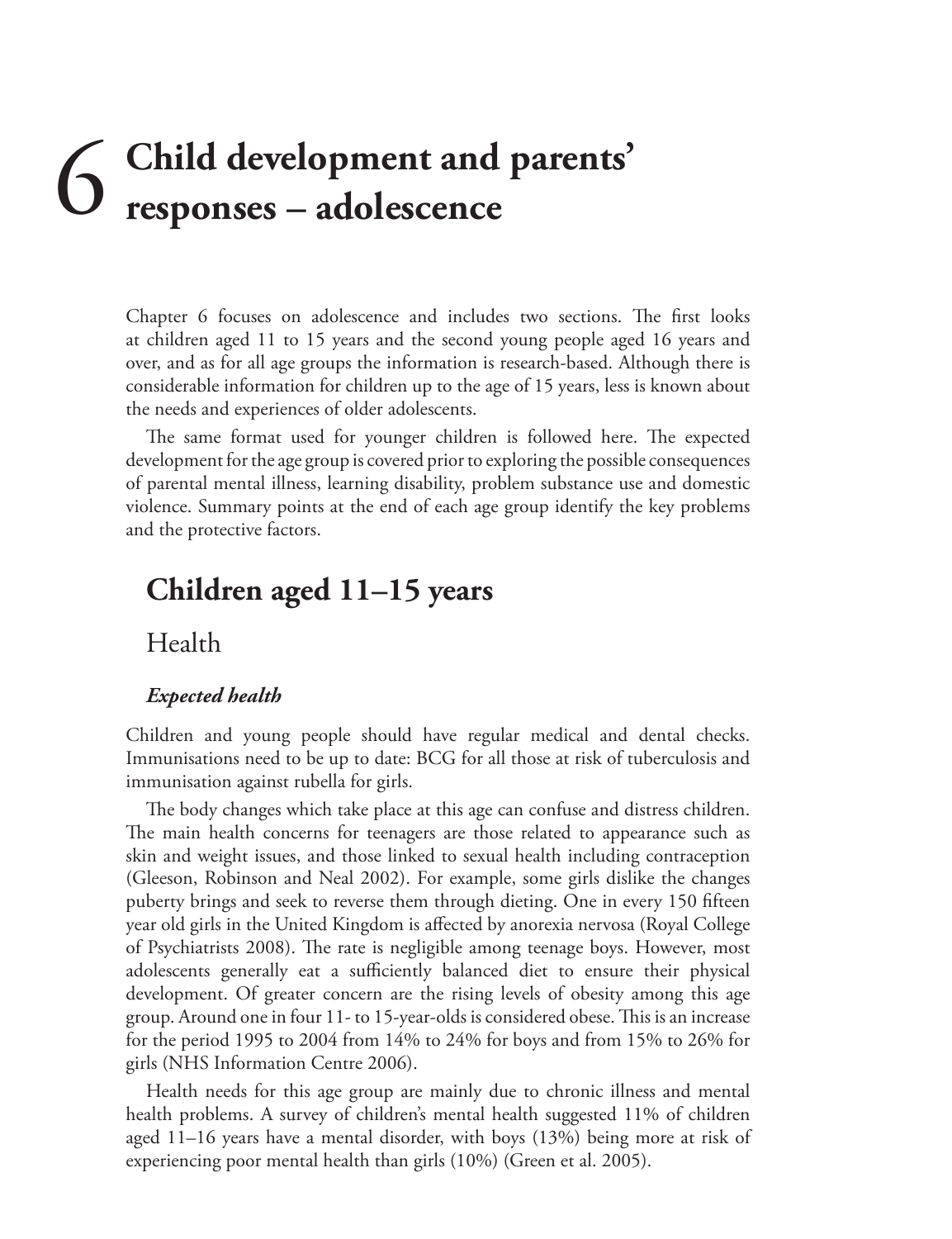Between the ages of 11 and 14 years some children experiment with their first sexual encounter. Children need accurate factual knowledge about puberty, sex and contraception. The conception rate for girls aged 13–15 in 2009 was 7.5 per thousand girls (Department for Education 2011). Although the rate of teenage pregnancy in England is on the decline, it remains one of the highest in Europe. Teenage pregnancy is associated with higher rates of infant mortality and increased low birth weight. Moreover, teenage mothers are three times more likely to suffer from postnatal depression, and teen parents and their children are at greater risk of living in poverty. The Government's strategy for public health aims to strengthen young people's ability to *'take control of their lives, within clear boundaries, and help reduce their susceptibility to harmful influences, in areas such as sexual health, teenage pregnancy, drugs and alcohol'* (Cm 7985 2010, p.35, paragraph 3.17).

Teenagers are also likely to experiment in other ways. For example, a survey in 2009 of 7674 secondary-school pupils (11 to 15 years) in 247 schools in England found that 6% were regular cigarette smokers (defined as smoking at least one cigarette a week). A lower proportion than at any time since pupil smoking was first surveyed in 1982. The likelihood of smoking was strongly related to age. At 11 years, less than 0.5% of children were regular smokers, but this figure steadily increased and by 15 years 15% of youngsters admitted to being regular smokers. In comparison with the early 1980s, when boys and girls were equally likely to smoke, a higher proportion of girls now smoke than boys. In 2009, 7% of girls were regular smokers, compared with 5% of boys. Compared to white pupils, those of mixed ethnicity and black pupils were less likely to be regular smokers (Fuller and Sanchez 2010).

The proportion of young people drinking or using drugs shows a similar decline. The 2009 survey (Fuller and Sanchez 2010) found 51% of pupils admitted to having ever drunk alcohol, a fall from the 61% noted in the 2003 survey. A decline was also recorded in the number of pupils who admitted having had an alcoholic drink in the previous week – 18% as opposed to 26% found in the 2001 survey. The likelihood of alcohol consumption was related to age; only 3% of 11-year-olds had drunk alcohol in the previous week compared to 38% of 15 year olds. There is no significant difference overall in the proportion of boys and girls who drink. White pupils were more likely to have drunk alcohol recently than those from minority ethnic groups (Fuller and Sanchez 2010).

The 2009 survey also showed drug use among this age group was on the decline. In 2009, 22% of pupils aged 11–15 admitted ever using drugs (compared to 29% in 2001) and 15% to having taken any drugs in the last year (again a fall from the 20% in 2001). More problematic use, i.e. drugs used in the previous month, had also fallen in the same period, from 12% to 8%. Boys are more likely to have taken drugs than girls, (16% and 14% in the last year respectively). Drug use increases with age; for example in the year prior to the survey 4% of children aged 11 years had taken drugs compared to 30% of 15 year olds. Sniffing volatile substances was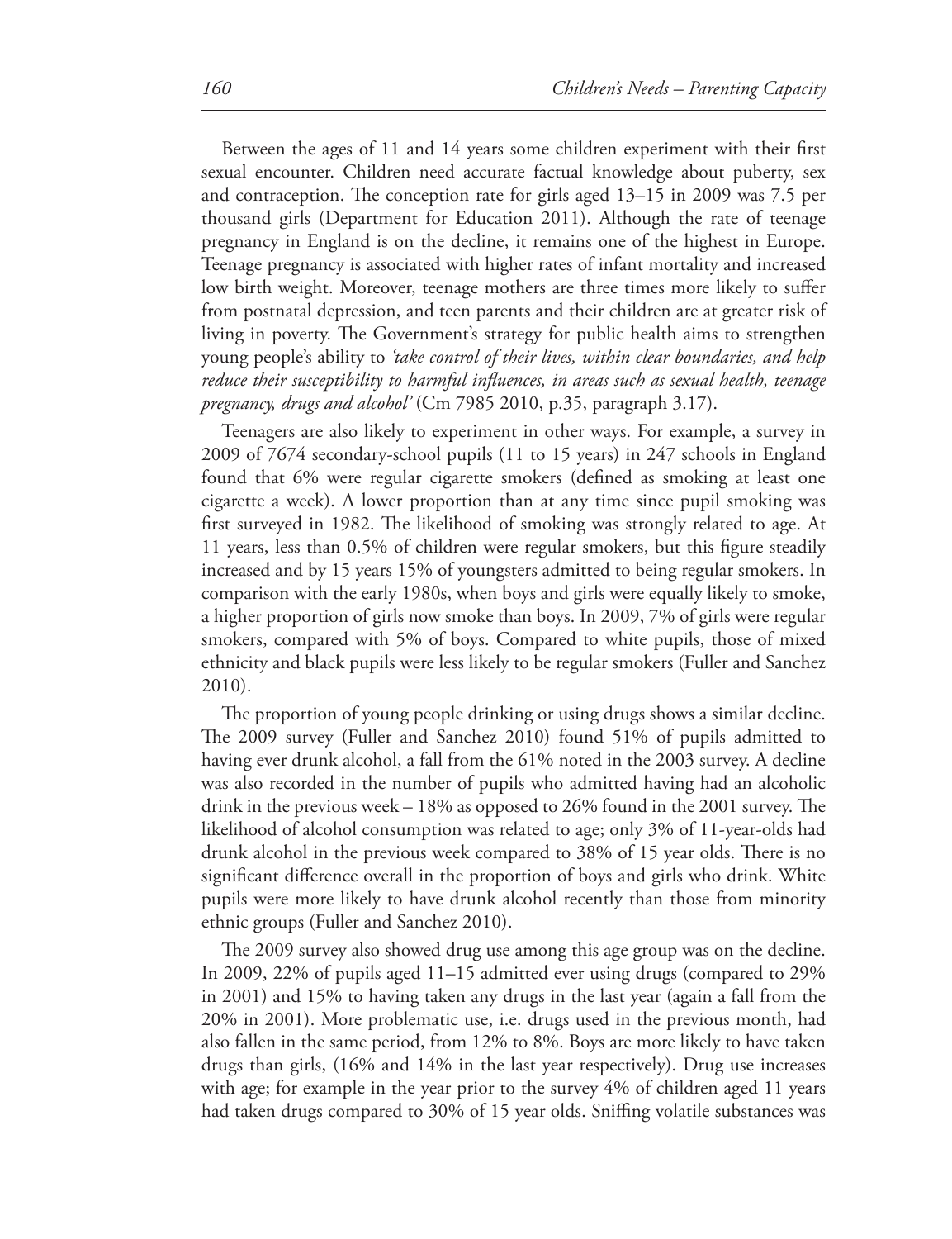more popular among 11- and 12-year-old pupils than taking cannabis, whereas the reverse was true for older pupils (Fuller and Sanchez 2010).

Accidental physical injuries among this age group are commonplace because many children participate in sports and physical activities.

Children with permanent hearing loss or physical disability which interferes with verbal communication should be using a form of signing. Those who have a health condition need information about it and opportunities to talk about how it affects them.

### *Possible impact on health*

There are several ways in which children's health may be affected by their parents' problems. The first is that youngsters have to cope with puberty without support. Second, there is an increased risk of psychological problems. Third, there is a risk of physical abuse and neglect: a risk of actually being hurt, the fear of being hurt or anxiety about how to compensate for physical neglect.

The first issue is that youngsters may be left to cope alone with the physical changes which accompany the onset of puberty. The emotional unavailability which can accompany parental mental illness, learning disability, problem drinking and drug use or domestic violence may mean that parents are unaware of children's worries about their changing bodies (Advisory Council on the Misuse of Drugs 2003). Moreover, parents may be so absorbed in their own problems that little attention is given to ensuring that children attend routine medical and dental appointments.

Parents with learning disabilities may not understand the physical changes that result from puberty and fail to educate, support or protect their children.

*Cathy (15 years) has little knowledge of sex and contraception. Has previously received treatment for two sexually transmitted diseases. Cathy's understanding of her own health and safety is limited and her mother appears to have a similar low understanding.*

(Social work case notes on Cathy whose mother has a learning disability, quoted in Cleaver and Nicholson 2007, p.89)

Parental mental illness does not appear to affect children's physical health (Somers 2007). However, research which focused on the mental health of children and young people found that approximately a quarter of parents of children with conduct or emotional disorder had a serious mental illness, compared to 7% of parents whose children did not (Green et al. 2005). This is in line with earlier research which found an association between parental depression and psychological symptoms in adolescents. The risk of major depression at this age was found to increase linearly if both parents were psychiatrically ill compared to only one or neither parent having a psychiatric illness (Weissman et al. 1984).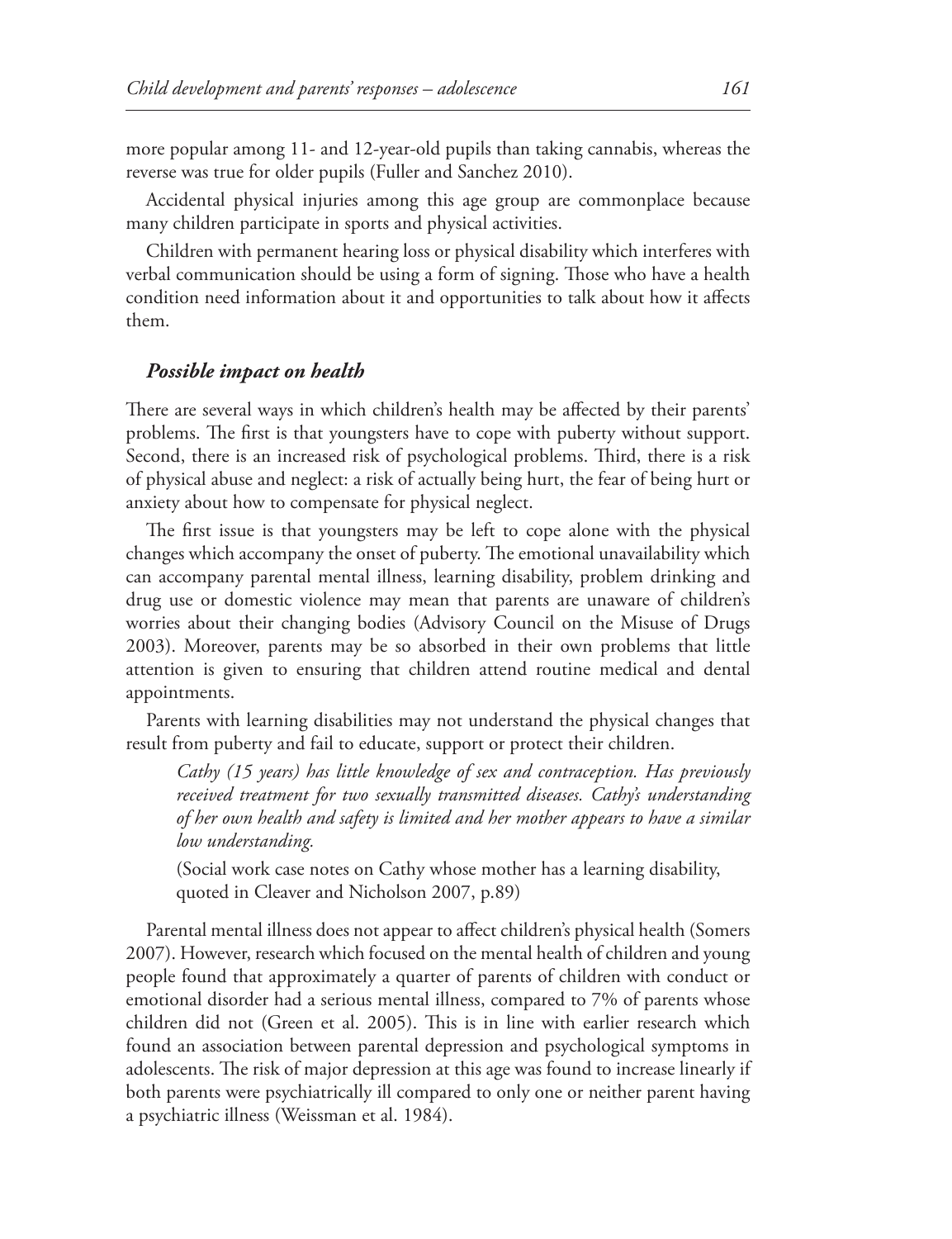Research suggests that parental drug and alcohol misuse increases the likelihood of children having a problem with alcohol and drugs. For example, children aged 11–12 years used more alcohol, cannabis and tobacco if their parents had drug or alcohol problems. Parental problem drug and alcohol use also made children more susceptible to peer influence; if parents were abstinent it decreased the influence of peers (Li et al. 2002). A similar relationship was found in a large-scale Finnish study which focused on 15-year-old children (Seljamo et al. 2006). Finally, research would suggest that mothers' prenatal cannabis and tobacco use increased the chance of their children using cannabis at age 14 years (Day et al. 2006). A longitudinal Canadian study reported similar findings in relation to prenatal cannabis use but also showed this was more strongly associated with male rather than female offspring (Porath and Fried 2005). But the relationship is complex, and most children of parents with substance misuse problems do not themselves become problem drinkers or drug users (Velleman 1993). For some children, growing up observing the devastating impact that problematic drugs or alcohol use had on their family was a sufficient deterrent.

*Never, never in my life, no ... no way, after what happened with my mum and dad, no way, nothing, I'd never touch nothing. I know a lot of folk just say that, but from experience, like what's happened; never ever.*

(Child of problem drug-using parents, quoted in Barnard 2007, p.131)

Adolescents may be at risk of physical assaults when parental problems result in violence and unpredictable behaviour. Children report *'the fear of constant arguments, actual physical violence or the threat of it, either to a parent (usually the mother) or to themselves and, at times, fear of sexual abuse'* (Kroll and Taylor 2003, p.169). Three out of five children with a problem-drinking father and two out of five with a problem-drinking mother spoke of their own physical abuse (ChildLine 1997). A non-drinking parent may not always be able to protect the child because the parent with the alcohol problem may assault both the child and the non-drinking parent. *'Dad gets drunk every day, he hits me and Mum ... we don't provoke him ... he broke my arm once'* (Tracy aged 12, quoted in ChildLine 1997, p.23). When parents fail to protect the child it may undermine the child's confidence in, and respect for, the parent concerned.

Adolescents may also be at risk of physical harm if they are routinely left in the care of the drinking or drug-misusing parent. This can engender feelings of betrayal and not being cared about.

*Mum works at night. Dad comes home drunk and beats me up. I dread the nights.*

(Jane aged 12, quoted in ChildLine 1997, p31)

In situations of domestic violence children may get injured when they try to protect one parent from the other.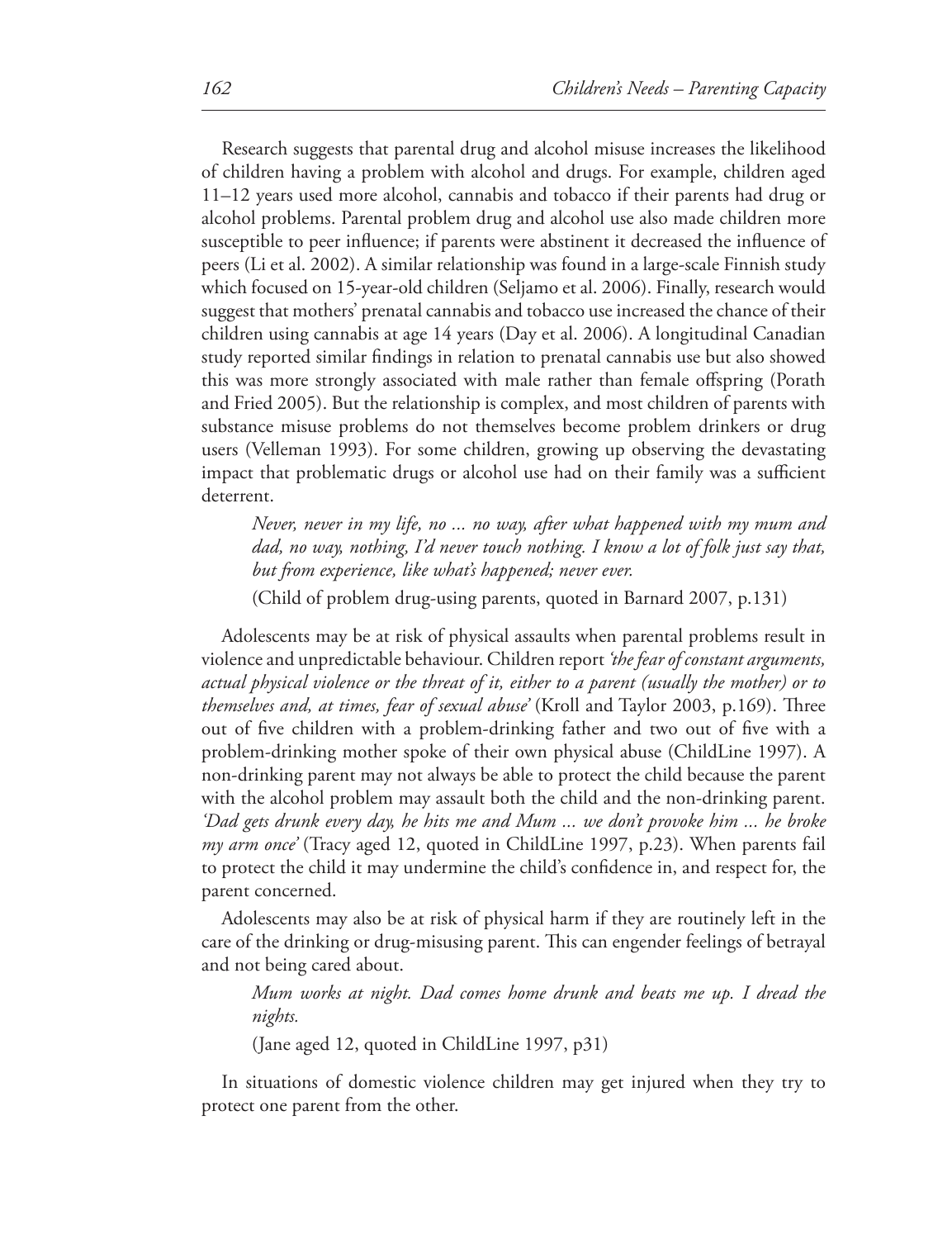*Joanne (13) said that her mum's partner hits her mum all the time. The last time it happened Joanne went to help her mum but she was also beaten.* (Quoted in ChildLine 1997, p.35)

Finally, adolescents may feel anxious about how to compensate for the physical neglect they are experiencing. Research shows that when parents' problem drinking or drug use absorbs most of the family's income, children are fearful that they will go without basic necessities such as food and clothing (ChildLine 1997).

Parental neglect, in the form of inadequate supervision, is related to an increased likelihood that young people will engage in risky behaviour outside the home, such as drug taking, which will endanger their health. This is exacerbated if the young people are also living in poor neighbourhoods where the availability of alcohol and drugs is higher than average (Stein et al. 2009).

# Education and cognitive ability

### *Expected education*

Most parents recognise the importance of education and school attendance and their commitment to their child's education is reflected in attending school events such as parents' evenings and meetings. The majority of adolescents go to school regularly and absence is unusual for this age group. Schagen and colleagues' (2004) study for the National Audit Office, based on data obtained from 3,078 secondary schools in England, showed that for the year 2002/3 the average attendance rate was 91.6%; a similar rate was found in Scotland (Scottish Government 2009). Absence from school can be for a variety of reasons with illness being the most common. Less than 1% (0.7%) of non-attendance in English schools was unauthorised, and although overall attendance is improving, the rate of unauthorised absence remains steady (National Audit Office 2005). The 2009 practice guidance for schools on setting educational targets included targeting absenteeism in secondary schools (Department for Children, Schools and Families 2009).

GCSE options are generally chosen during year group 9 (when children are aged 13 years) and course work started the next year. Homework is the norm and children need encouragement, relative quiet and a suitable place to study. When the children's school work is not commensurate with their ability or there are other school-related problems, most parents or carers take appropriate action. Parents and teachers are usually aware if a child has special educational needs and ensure the relevant resources are available.

Bullying is not uncommon at this age. A survey of 12 English schools found 28% of secondary-school pupils in year 8 reported *'that they had been bullied during the term'* (Oliver and Candappa, 2003, p.6). Occasional bullying of others was reported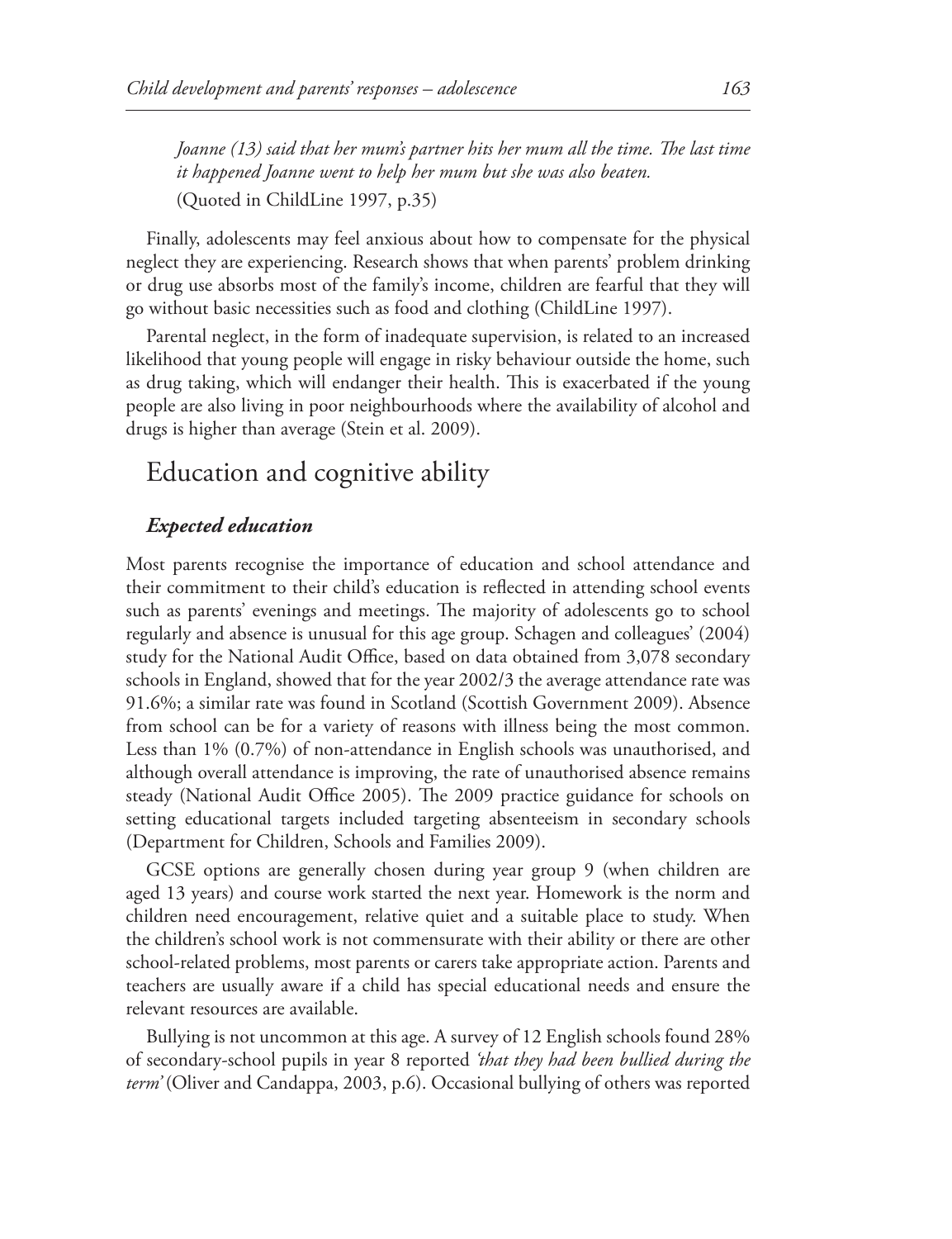by 8% of children of this age and 1.7% admitted to regular bullying (Smith and Thompson 1991).

Learning does not only take place at school. Many children are involved in outof-school activities such as football, boxing, swimming or playing music.

### *Possible impact on educational and cognitive ability*

The negative impact of parental mental illness, learning disability, problem alcohol or drug use, or domestic violence on youngsters' education results from a lack of parental support; an inability to concentrate; performing below expected ability; and missing school because of the need to look after parents or siblings.

Parental problems can result in parents not attending meetings and other school events or failing to support and encourage learning at home. Parental involvement in the form of interest in the child, particularly parent–child discussions, has been shown to have a positive effect on children's behaviour and achievement, irrespective of factors such as social class or family size (Desforges with Abouchaar 2003). The opposite is also true and an overview of the available research suggests that parental neglect is associated with adolescents and young people having poorer educational engagement, conduct and achievement in school (Stein et al. 2009).

The impact on children's education and academic competence is varied. Children of parents with learning disabilities, mental illness, alcohol or drug problems and domestic violence are more likely to develop problems at school, including learning difficulties, loss of concentration and general poor performance (for parental alcohol misuse, see Velleman and Orford 2001; Girling et al. 2002; for learning disability, see Cleaver and Nicholson 2007; for parental substance misuse and domestic violence, see Cleaver et al. 2007 and Barnard 2007; for parental mental illness, see Downey and Coyne 1990). Education and learning may also be impaired because family problems preoccupy the child's thinking.

*I can't get on with my work at school because I'm always thinking about what's going on at home ... Mum drinks and Dad left.*

(Sam 11 years, quoted in ChildLine 1997, p.37)

In contrast, other children and some parents see school as a source of help and a sanctuary from problems at home (Joseph et al. 2006). For this group school is the one area of their lives which is 'normal' and academic or sports achievement and school friends are viewed as an escape route. Indeed, one US study of the children of opiate users found practically three-quarters of the children participated in afterschool activities and a similar proportion received academic awards (Kolar et al. 1994).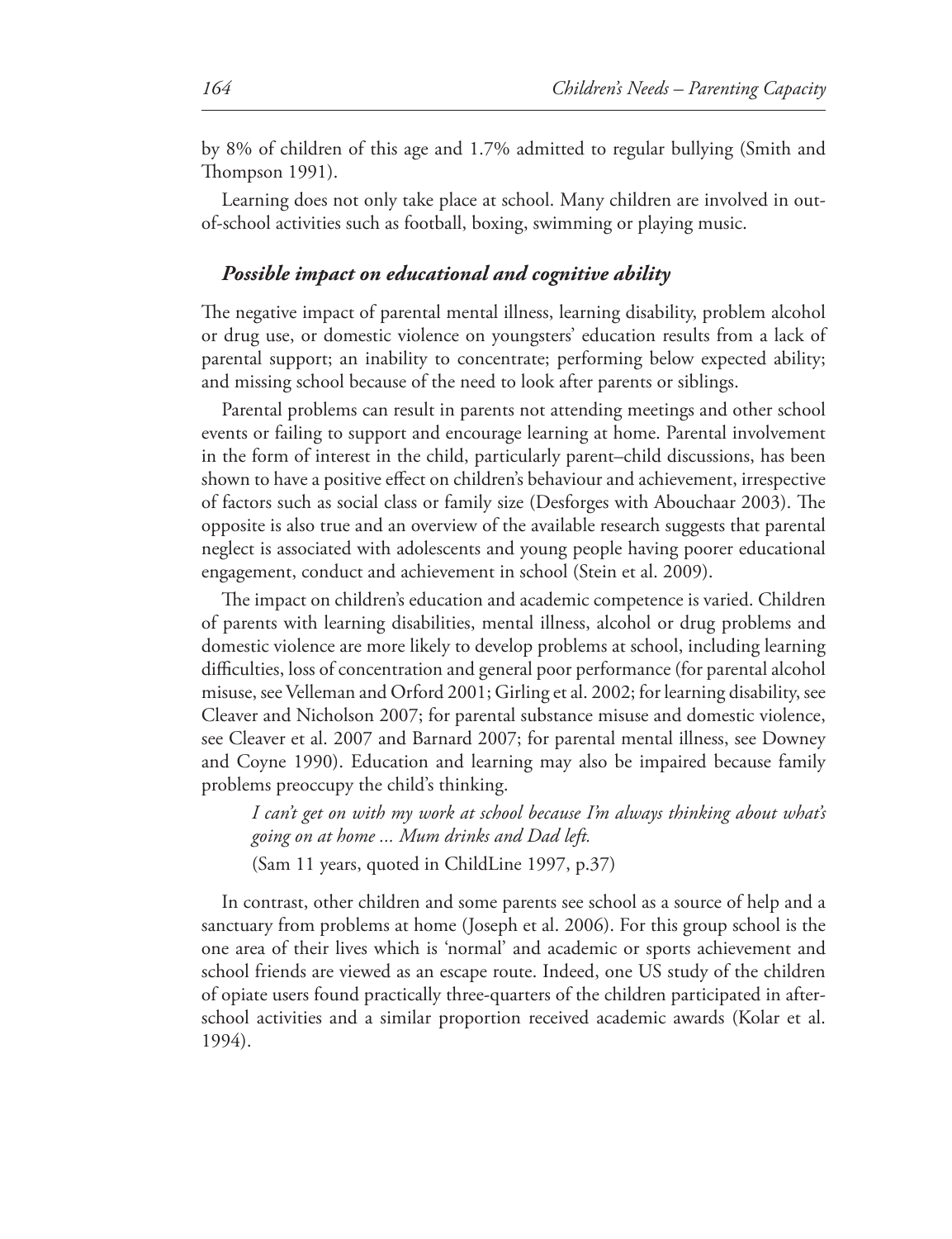*I always remember thinking like she's got to get to school, she's got to get to school because I knew she'd get her dinner there and she'd be away, she wouldn't really see anything during the day.*

(Parent, quoted in Barnard 2007, p.69)

Although teenagers may value school and learning, their education may be interrupted because they feel impelled to stay at home to look after a sick or incapable parent or younger siblings (Aldridge and Becker 2003).

*Anthony said that he is left to look after his baby brother. He hasn't been to school all week.*

(Quoted in ChildLine 1997, p.24)

Others were frightened for the safety of their parent and stayed at home or missed classes.

*Because I was scared in case, like, he battered her and she went away and then I went home and she wasnae there and it was just me left and him. Ye ken what I mean? So I was scared.*

(Girl, quoted in Stafford et al. 2007, p.13)

In recent years awareness of the roles and responsibilities of young carers has been raised within schools and as a result there has been an overall decrease in the incidence of educational difficulties. A national survey of young carers shows missing school or experiencing educational difficulties fell from 42% of young carers of secondary-school age in 1995 to 27% in 2003 (Dearden and Becker 2004). The survey also revealed that young carers who were looking after a relative with drug or alcohol problems were more likely to experience educational difficulties; 40% were missing school or had other indicators of educational difficulties. Many young carers believe that looking after a parent meant they lost opportunities for learning which subsequently limited their horizons (Edwards and Smith 1997). The majority of young carers don't want to relinquish their role but do want support to enable them to attend school regularly and participate in extra-curricular activities. Targeted Youth Support provided practice guidance and a toolkit aimed at ensuring that the needs of vulnerable teenagers were identified early and met by agencies working together effectively in ways shaped by the views and experiences of young people (Department for Children, Schools and Families 2008). Finally, parental problems can result in families having to move to a new neighbourhood, resulting in a change of school. This can cause an interruption in learning, missed course work, and loss of friends, familiar teachers and community.

*[I've moved] about eight times ... went to eight different schools. Whenever I went into a school, they'd either be like behind me or ahead of me, so I'd either have to wait for them or catch up or stuff like that, em, with my work but I found it hard*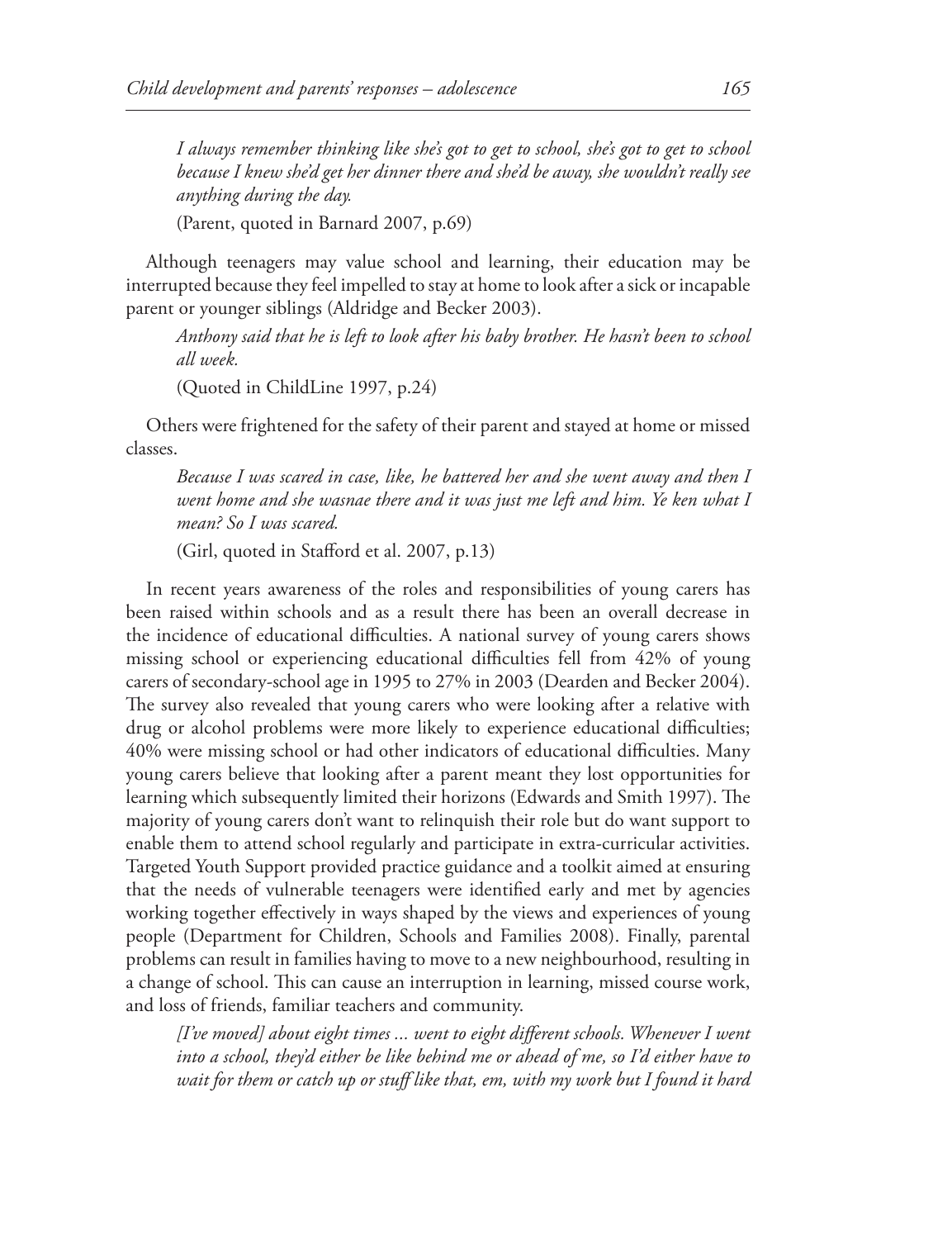*having to make new pals all the time, really, I couldn't handle that, it was just pure nerve-wracking every time I went to a new school.*

(Child of problem drug-using parent, quoted in Barnard 2007, p.86)

# Emotional and behavioural development

### *Expected development*

Adolescence is a period when children are striving for independence, which may involve them in conflicts with parents. To be able to experiment and stretch themselves, children of this age need the secure base of close, stable attachments (Daniel et al. 2000).

In early adolescence emotions are frequently unstable and poorly controlled. *'They can fly into a rage at short notice and burst out laughing with little provocation*' (Fahlberg 1991, p.102). There may be considerable strife with parents but on the whole children are loved and trusted, and adults in general are viewed as trustworthy.

Children may assert themselves by talking back to parents, or striking out physically or by throwing things. As children get older, verbal responses become more frequent; as teenagers gain greater control over their emotions they can appear undemonstrative. Physical responses to anger are less common, and increasingly the child resorts to swearing, name calling and sarcasm. Although the teenage years are assumed to be a period of heightened stress, a survey carried out in 1999 found only 11.5% of young people aged 11-15 years had any mental disorder (Meltzer et al 2000).

Scottish-based research suggests 13.8% of young people aged 15–16 years in Scotland admitted to self-harm – a rate in line with that identified for England. Girls were approximately 3.4 times more likely to self-harm than boys. In addition, almost one in four of those who reported self-harm also said they wanted to die (O'Connor et al. 2009).

Leaving children of any age in the sole care of adolescents under the age of 16 is strongly discouraged in Britain. Nonetheless, in many families older siblings occasionally look after younger brothers and sisters. Research from Scandinavian countries suggests some 70% of young children with older siblings have been looked after by them. Although caretaking by older siblings is shown to lack the quality of parental care, both the looked-after child and the caretaker can benefit from the occasional experience (Kosonen 1996).

Adolescent worries and fears tend to centre on school and social issues. Concerns about appearance, friends, exams and performing in public are commonplace. Teenagers may also worry about their health, and minor ailments or blemishes can be interpreted as a crisis.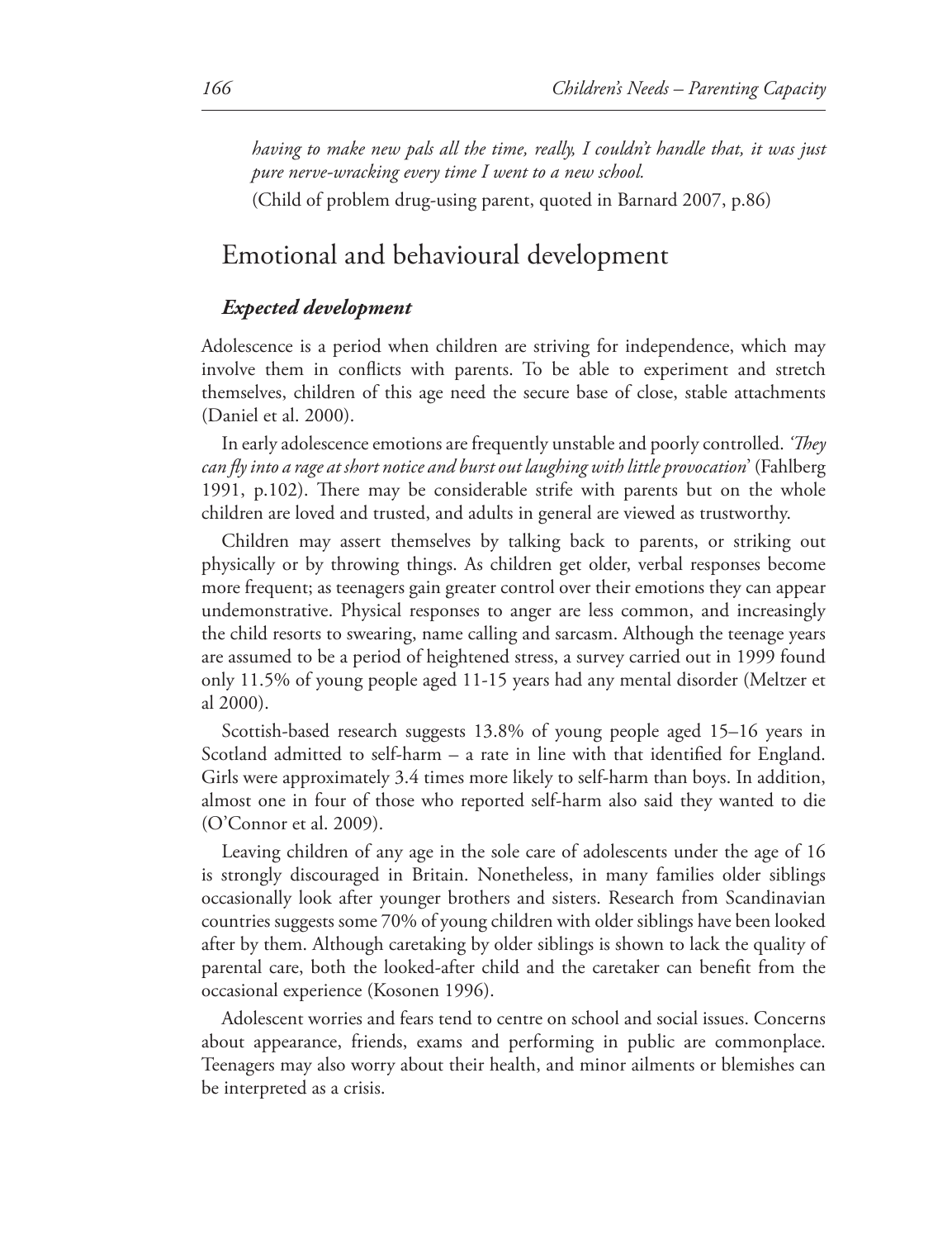In addition many teenagers worry about becoming the victims of crime. Around half of 11- to 16-year-olds are victims of crime every year. A school-based survey of secondary-school pupils found that this age group were most likely to be victims of threats (26%), bullying (23%), theft (15%), destruction of property (14%) and physical attacks (13%) (MORI 2004).

Research suggests that teenage males are the most likely group to have been involved in crime (Self and Zealey 2007). A quarter of secondary-school pupils in mainstream schools (26%) said they had committed a criminal offence in the last 12 months: 31% of teenage boys compared with 20% of girls. Offending peaks at 14 years (MORI 2004). Most adolescent offending was minor and carried out in the company of friends.

### *Possible impact on emotional and behavioural development*

There are five major issues for this age group: emotional disturbances, conduct disorders including bullying, sexual abuse, caring responsibilities and denial of own needs and feelings.

The volatility of this age group means that the impact of parental problems, while similar to that at a younger age group, is more intense. Mothers' mental health problems (and in particular depression) may result in teenagers showing more behaviour problems than those whose mothers are well (Downey and Coyne 1990). Parents with poor mental health reported more behavioural problems in their adolescent children than well parents, in particular anger and strange behaviours (Somers 2007). Other research suggests that problems do not only exhibit themselves in terms of conduct disorders (see for example Beardsley et al. 1987; Klein et al. 1988) but can also be manifest in emotional disturbances (see for example Lee and Gotlib 1989).

Domestic violence may also lead to both emotional and behavioural problems for adolescents. The reports of children illustrate the emotional impact of experiencing domestic violence. Alexander and colleagues' (2005) survey of 254 secondary pupils found that of those experiencing domestic abuse, a fifth (21%) reported feelings of fear, 15% sadness, 10% felt lonely and isolated and 9% suicidal. Others reported different feelings including anger, worthlessness and depression, 'like they're going mad', worry or helplessness.

Although girls are more likely to turn their feelings of anger onto themselves, boys are more likely to express anger outwardly. For example, when having witnessed domestic violence boys may wish to carry out retaliatory acts of violence towards the perpetrator. *'I want to catch him alone ... and I want to hit him hard ... break all his teeth...'* (12-year-old boy, quoted in Joseph et al. 2006, p.31).

When children feel things are out of control, their aberrant behaviour is frequently a cry for help. Booth and Booth's (1997) study of the adult children of parents with learning disabilities found widespread experience of social isolation, victimisation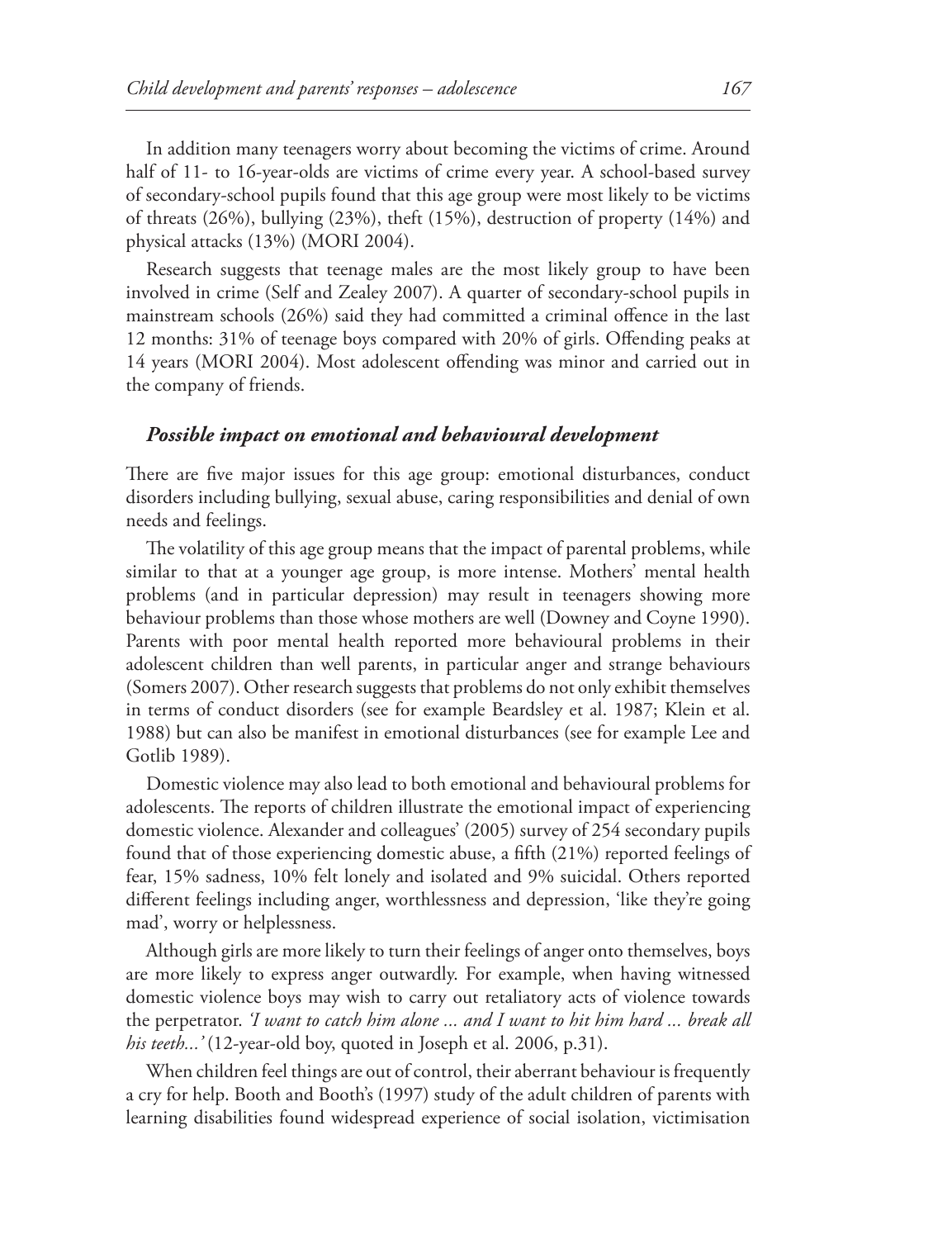and problems at school, including being suspended, truancy, frequent punishment, being bullied and having few friends. Children want adults to recognise the difficulties they are experiencing and help them sort things out, as the following illustration shows.

*Did go through a time when I was cutting myself when I was about 13 or 14. At the time mum was struggling and getting annoyed with the social worker – someone telling her how to run her life. I helped out more than I should. I was getting bullied at school. Had no one to talk to. Was getting really aggressive. Talked to grandma who helped said I must go to school as I was getting mum into trouble. Now I've got friends. Best mate also had trouble with social services – we're now dead close. I now do less around the house Mum does more than she used to.*

(Girl aged 16 years living with parents with learning disabilities, unpublished interview Cleaver and Nicholson 2007)

A similar experience is reported by Jane (aged 16 years) who lived with her mentally ill father. *'I felt ashamed ... and when someone who was supposed to be my friend told others at school about dad, I then started to get bullied'* (Barnardo's 2005, p.16). As the bullying got worse Jane started to self-harm. An attempt at suicide brought her to the attention of professionals and also introduced her to the Barnardo's Young Carers project, which she valued greatly. Since 1995 when the first national survey of young carers was carried out, the number of young carers' projects has grown rapidly from 36 in 1995 to more than 200 in 2004 enabling many more young people who are looking after a relative to gain the support they need (Dearden and Becker 2004).

Family violence may also result in children exhibiting behavioural problems. Wolfe et al. (1985) found serious behavioural problems were 17 times higher for boys and 10 times higher for girls who witnessed the abuse of their mother than a comparative group who did not. Some children from violent homes may react to frustration with aggression and force. In school and at home this may take the form of bullying, which the child sees as an effective and acceptable way of solving problems.

*Roger (13 years) and Lucy (6 years) have a poor relationship. His mother explains*  that he was 'lashing out at her (Lucy), and jumping on top of her, sometimes *until she can't breathe, and has to be pulled off'. Mum also said that Lucy is very vulnerable outside the home as she will approach men in cars and talk to them.*

(Mother and stepfather both with learning disabilities and four children, quoted in Cleaver and Nicholson 2007, p.93)

In addition to findings on bullying, there is evidence from clinical studies of an association between young perpetrators of sexual abuse and childhood experiences of family violence (Monck and New 1996; Bentovim and Williams 1998; Skuse et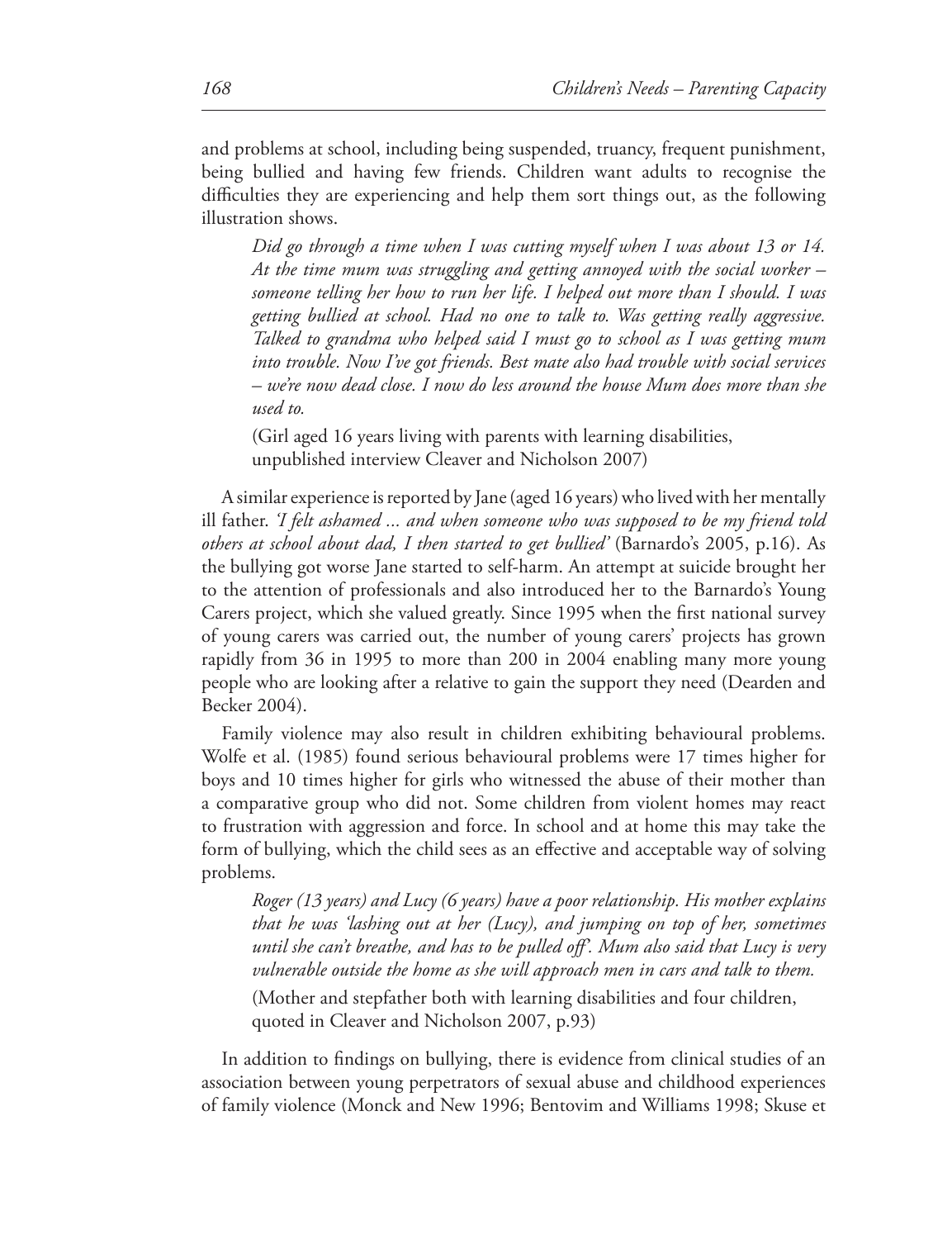al. 1998). Research by Skuse and colleagues (1998) found the experience of physical violence, both as victim and as witness, was common among sexually abusing adolescent boys, irrespective of whether or not they had been victims of sexual abuse. But caution must be attached to making simple causal links between being brought up in violent and abusive homes and becoming an abuser (see Morley and Mullender 1994).

The adolescent years are a challenge to most parents, but those with learning disabilities may experience greater difficulty in empathising with their children and understanding the emotional changes they are undergoing. *'When children are more intellectually able than their parents, it can become increasingly difficult for parents to act effectively in making decisions and setting boundaries for the child'* (James 2004, p.34). This can be made much worse when children need support and understanding because they have been exposed to childhood abuse and neglect; parents may have difficulty in managing their child's behaviour and providing the necessary support.

*My stepfather was sexually assaulting me. He touched me up from 6 years to 14 years. He raped me up the back passage. My mother would not believe me. I reported him to the police but nothing happened. He was also touching up my sister. My mum would not believe us. I wanted my mum to believe me but she loved him that much that she wouldn't.*

(Eighteen-year-old girl, reflecting on her childhood; mother had a learning disability and was herself abused during her childhood, quoted in Cleaver and Nicholson 2007, p.89)

A further problem for children whose parents are unable to look after them adequately is that the normal pace of emotional maturity can be accelerated. For some young carers this results in a loss of childhood. As well as having to take on practical household tasks which are normally carried out by an adult, some adolescents have to assume emotional responsibility for a parent or younger siblings. The national survey of young carers shows 82% provide emotional support (Dearden and Becker 2004).

*The worst thing about my childhood? I think the fact it was as if she was the child and I was the mum, it was the way it was kind of reversed.*

(Child of drug-using parent, quoted in Barnard 2007, p.93)

Marie (14) describes to ChildLine how she had to look after her mother who was a problem drinker.

*I have to tell her when to go to bed, I have to undress her. She is covered in cuts and bruises and never knows where she gets them ... She used to be pretty but now she is bloated and lined and looks terrible.*

(Quoted in ChildLine 1997, p.38)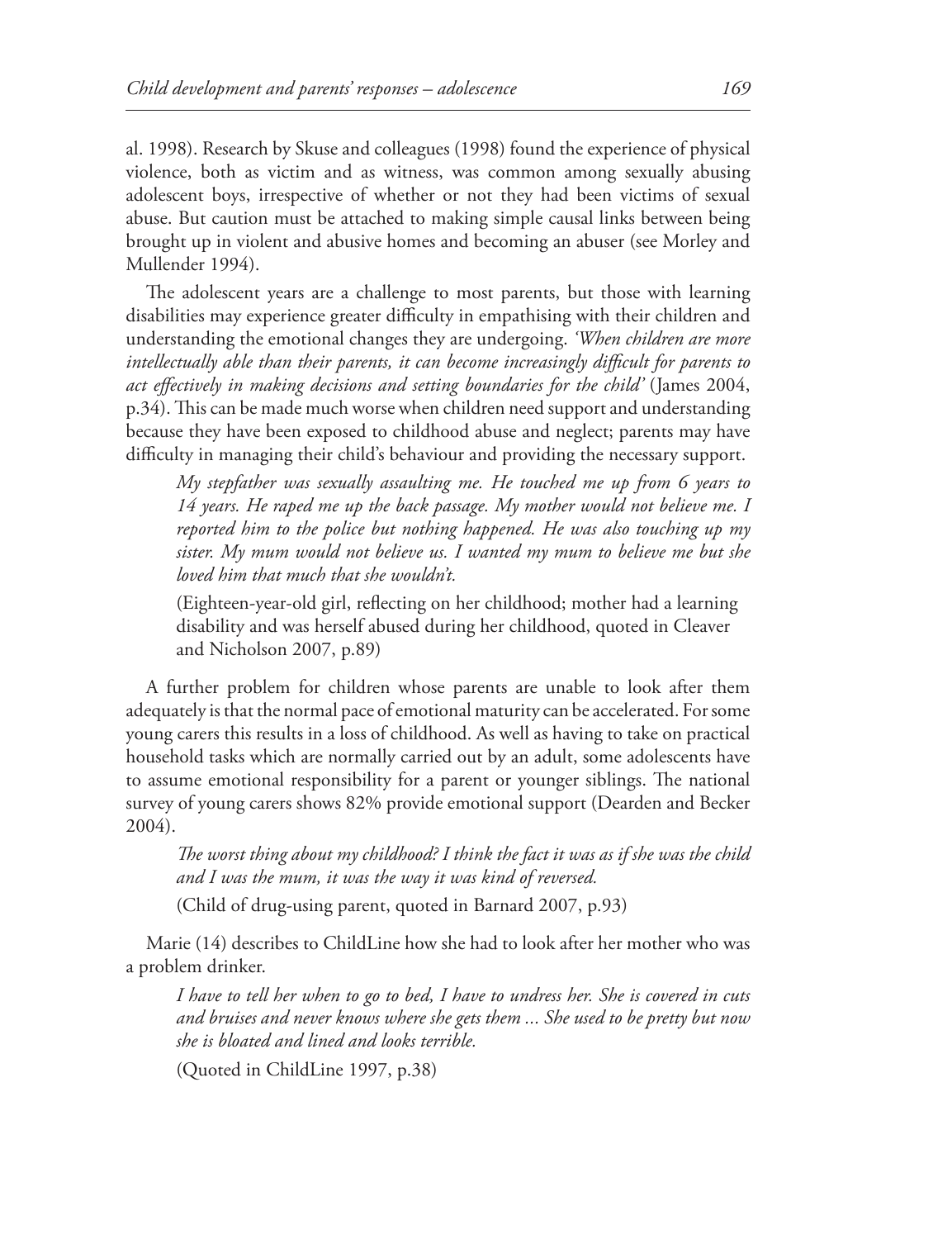Conflict between the caring role and the child's own needs can lead to feelings of guilt and resentment (Edwards and Smith 1997; Barnett and Parker 1998). Children may be so wrapped up in the needs and feelings of a parent that they find it hard to think or talk about themselves. This preoccupation with their parents can mean that they deny their own needs and feelings (ChildLine 1997). The needs of young carers can be assessed under the Children Act 1989, the Carers (Recognition and Services) Act 1995 or under the Carers and Disabled Children Act 2000. There should, however, be no cause for complacency. A survey of young carers carried out by Dearden and Becker (2004) found only 18% of young carers had received an assessment, with the majority of these having been carried out under the Children Act 1989. The Government's Carers' Strategy acknowledges the role of young carers and the difficulties they may have in identifying themselves *'because of family fears that they will be taken into care or because the young people themselves are concerned about the reaction of others and bullying by their peers'* (HM Government 2010d, p.8, paragraph 103)

# **Identity**

### *Expected identity*

As children reach adolescence they define themselves less and less by what they look like and more and more by what they believe or feel (Bee 2000). For most young people, self-esteem has been shown to change gradually, both on a daily and on a yearly basis. However, a small number of teenagers experience very fluctuating feelings (Smith and Cowie 1993).

As children enter adolescence they frequently question the belief system with which they were brought up. Although, in general, teenagers remain strongly identified with the values of the family, new models provided by a more diverse group such as teachers and peers become increasingly important. With the psychological separation from parents it is likely that family rules, values and expectations will be temporarily opposed. Although at times teenagers can be rebellious and moody they still have a strong need to belong to the family and to be taken seriously (Fahlberg 1991).

Most teenagers remain integrated within the family culture and participate in important family events. Key relatives are generally known and the child understands the make-up of their family and their place in it.

Children of different ethnic origins and cultural groups have an important additional identity task in their adolescent years. Those who have migrated from a country with very dissimilar cultural values face the challenge of reconciling the expectations of their parents' cultural beliefs and their own wish to fit in with the resident teenage culture (Bailey 2006). Generally, adolescents are aware of, and feel comfortable about, their race and ethnic background.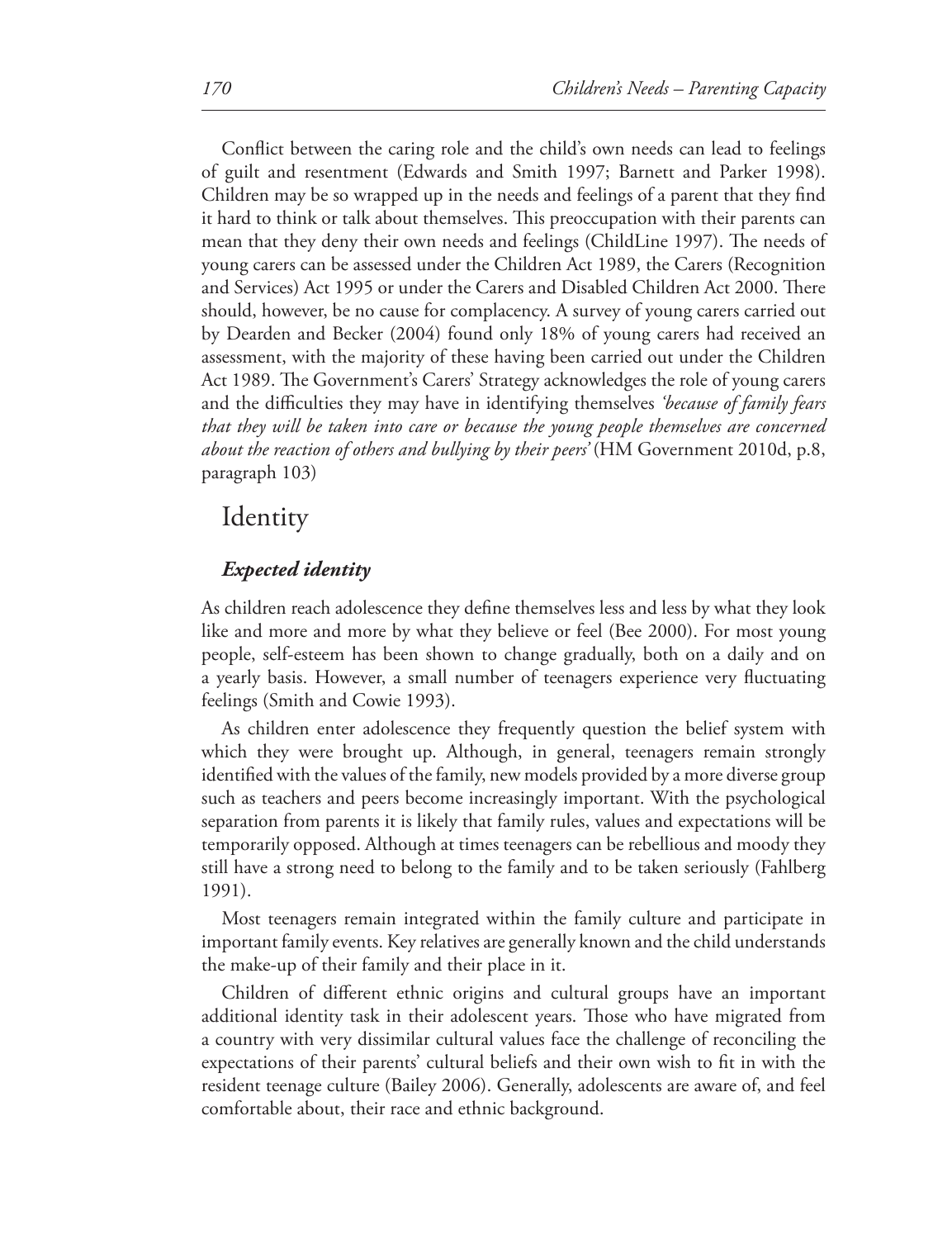Young people's anxiety about being racially targeted differs depending on their ethnic group. Over half (53%) of Asian young people said they worried about racism compared with 42% of black young people and a quarter of white young people. Fear of racism was greatest among 11-year-olds and declined as children grew older (MORI 2004).

### *Possible impact on identity*

Children's attitudes and behaviours are shaped by their families. Problems for adolescents result from them being rejected by their families and from low selfesteem.

Parents and close relatives act as role models and their values and beliefs are absorbed. This is an age when children begin to question their parents' values and beliefs. Rigid family thinking, which can accompany parental learning disability, or extreme behaviours such as domestic violence or problem drug or alcohol use, may lead to wholesale rejection. Although there is strong evidence to show that problem drinking causes family disharmony which has negative outcomes for children, whether parental drinking causes early drinking problems in children is not clear cut (Velleman and Orford 2001).

Parents with learning disabilities may have greater difficulty in presenting positive role models because illiteracy means they are dependent on their children for sorting out everyday issues.

*Geoff (social worker) describes mother as a very independent lady, but one who needs considerable support. She is learning disabled with an IQ of about 60, unable to read or write or tell the time, had absolutely no education and when her children were at home she was dependent on them reading letters and other communications.*

(Unpublished interview Cleaver and Nicholson 2007)

The lifestyle of many teenagers of parents with learning disabilities suggests that early negative childhood experiences have left them with very low self-esteem.

*She had a pregnancy terminated at 14 and after that her school attendance dropped*  off. She is under educated, has low self confidence and low self esteem. After the *termination she was taken to a gynaecologist and was given a contraceptive implant which lasted three years and then Joanne wanted it removed.*

(Unpublished interview Cleaver and Nicholson 2007)

It would be wrong to assume that parental learning disability in itself is the issue. In the majority of cases teenagers of parents with learning disabilities who exhibit problems grew up in families where there were a multitude of difficulties.

When parental problems take precedence within the family, children are more likely to have a poor self-image and low self-esteem.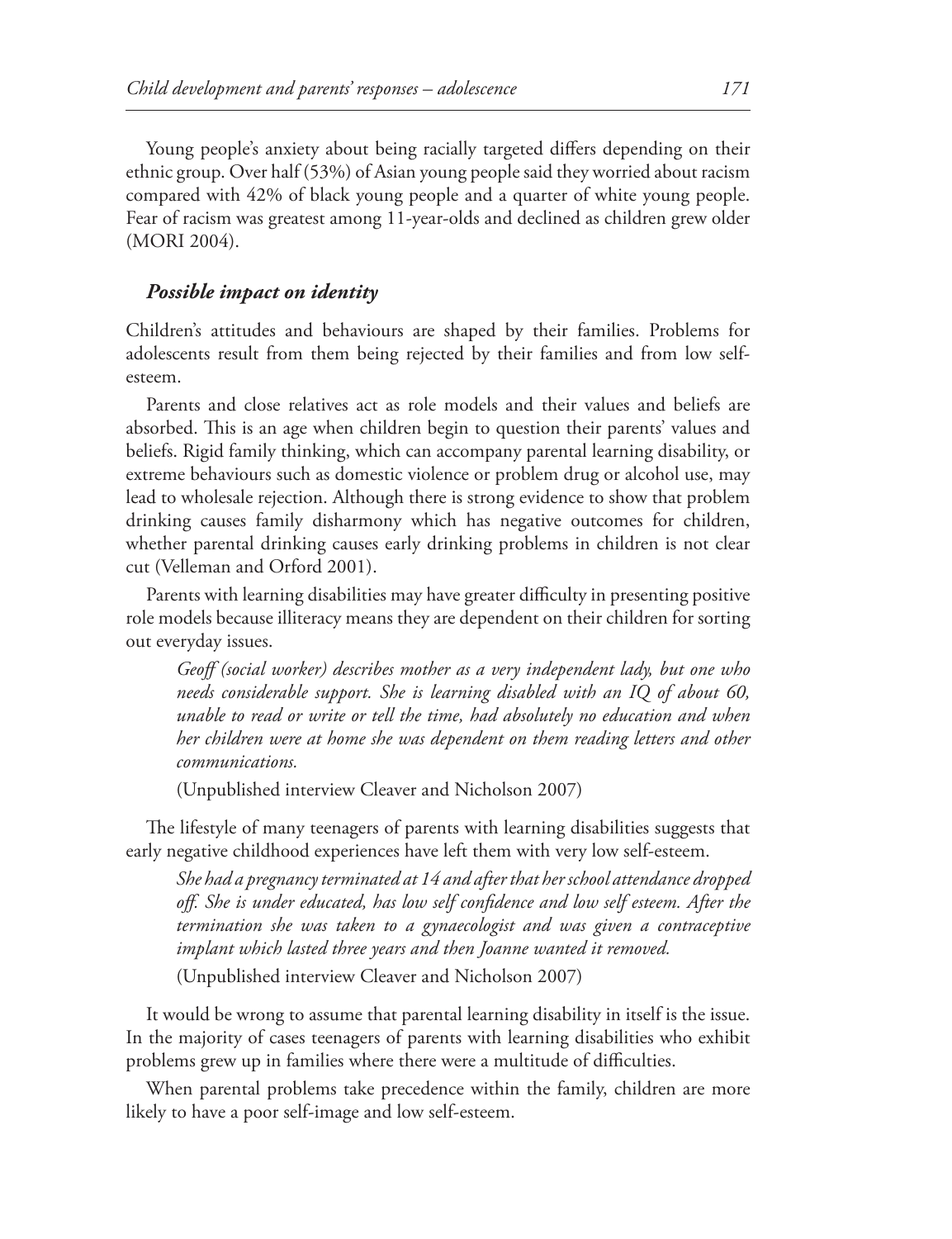*You feel like you're always put on the second shelf. You feel like you're not number one in your parents' life and that makes you feel horrible ... When you see 'em do drugs long enough you know you're not number one; you know you're always put second. And the drugs are put first...*

(Howard Thompson 1998, p.34 – quoted in Kroll and Taylor 2003, p.165)

As with younger children, teenagers may blame themselves for their parents' alcohol or drug use, domestic violence or mental illness.

*Sometimes it is [scary] yeah because you think what is really happening in her head? And you know, is it my fault that this is, that she is like this you know, have I done something bad?*

(Eleven-year-old Leilah, quoted in Aldridge and Becker 2003, p.91)

Finally, the problems of being a young carer may affect children's self-esteem. Those who take on the role of looking after and supporting a relative often feel stigmatised. They believe they get little recognition, praise or respect for their contribution either from parents or other adults outside the family (Aldridge and Becker 1993). This is supported by research which found that young carers' views rarely informed assessments of their disabled parents (Ofsted 2009) However, many young people who have to care for a parent value the support offered by young carers' projects, particularly the opportunity to share their experiences.

*When we thought my mum was the only one, we did all that [caring] you know we was really, really depressed and everything and then we went to Barnardos [young carers project] and, you know, [caring is] very common isn't it?*

(Fifteen-year-old Julia, quoted in Aldridge and Becker 2003, p.91)

# Family and social relationships

### *Expected relationships*

Early adolescence is a stage when the child starts to gain a degree of autonomy and independence. Time is increasingly spent with friends and most children have at least one 'best friend'. Children of this age have the ability to empathise with others and friends are valued for their personal characteristics rather than solely for their physical attributes.

But independence takes time to accomplish and the self-assured young teenager may quickly dissolve into childish tears and temper tantrums when things don't go according to plan. This see-sawing of emotions can take its toll on relationships with parents. At times these may be turbulent, but regardless of the stage of independence, young teenagers need a caring parent who understands them, offers unqualified love and allows them to retreat into childhood when necessary.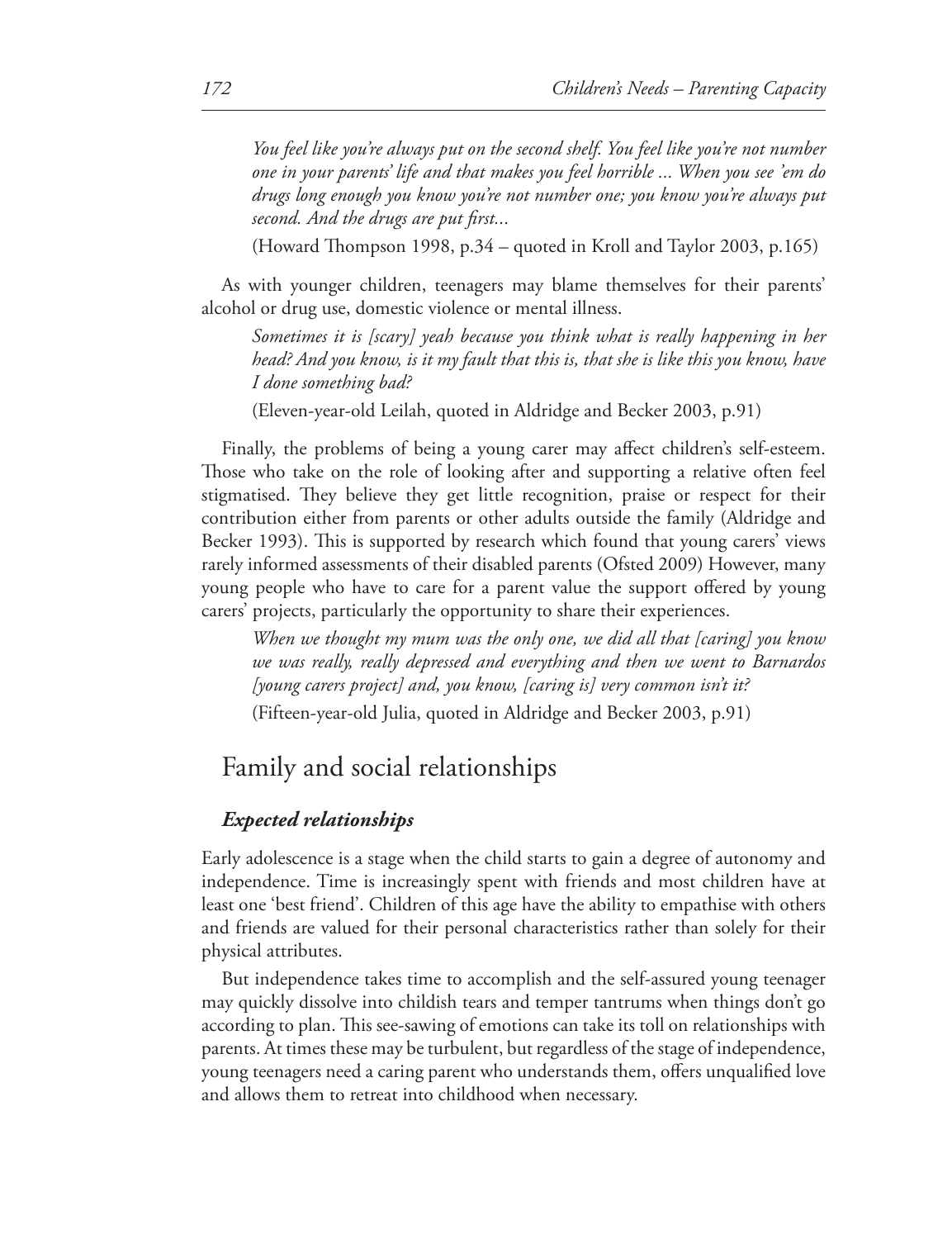Samantha (quoted by Fahlberg 1991) provides a good illustration of the stresses which are frequently involved in parent–child relationships at this stage.

*Fourteen-year-old Samantha and her mum have a fairly normal relationship. Occasionally, when Sam's mother has been very supportive of her daughter's feelings, the teenager comments, 'You are the best mum in the world. You understand everything'. Mum replies, 'I'm glad I'm doing a good job, Mums of fourteen-yearolds are supposed to be understanding'. However, just as frequently, when Mum sets limits that her daughter does not like, Sam will scream, 'you don't understand anything'. Calmly Mum responds, 'I'm glad I'm doing a good job. Mothers of fourteen-year-olds aren't supposed to understand everything.*

(Fahlberg 1991, p.111)

#### *Possible impact on relationships*

Parental problems can affect every aspect of family and social relationships. Relationships with parents may be poor and parents may be unreliable. Teenagers are cautious of exposing family life to outside scrutiny, fearing ridicule and the possible breakup of the family; as a result friendships are restricted and teenagers can become very isolated.

Relationships between parents and children are affected by their parents' own childhood experiences; positive experiences provide a secure base for good future parent–child relationships. However, a common feature in the lives of parents with learning disabilities is being brought up in care, and/or being the victim of emotional, physical or sexual abuse (James 2004). Moreover, parents with learning disabilities can experience more difficulty in reflecting on these experiences and dealing with them, which as a result may continue to affect their capacity to relate to others, including their own children.

Substance misuse and mental illness may result in episodic or intermittent loss of parenting function. However, it could be argued that the wider social and educational networks of older children and teenagers and their greater experience of their parents' problems may act as protective factors. *'In general older children will be better equipped to cope with their parents' mental illness'* (Falkov 1998, p.57).

In many cases, although parents may want to put their children first, their own pressing problems take priority.

*And when you've got children dependent on you it's very difficult to answer their needs because you're so wrapped up in your own. I don't want to be, I want to put them first, but I haven't been able to do that...*

(Parent suffering mental illness, quoted in Aldridge and Becker 2003, p.57)

When parents put their own needs above those of their children it can result in feelings of exclusion and worthlessness.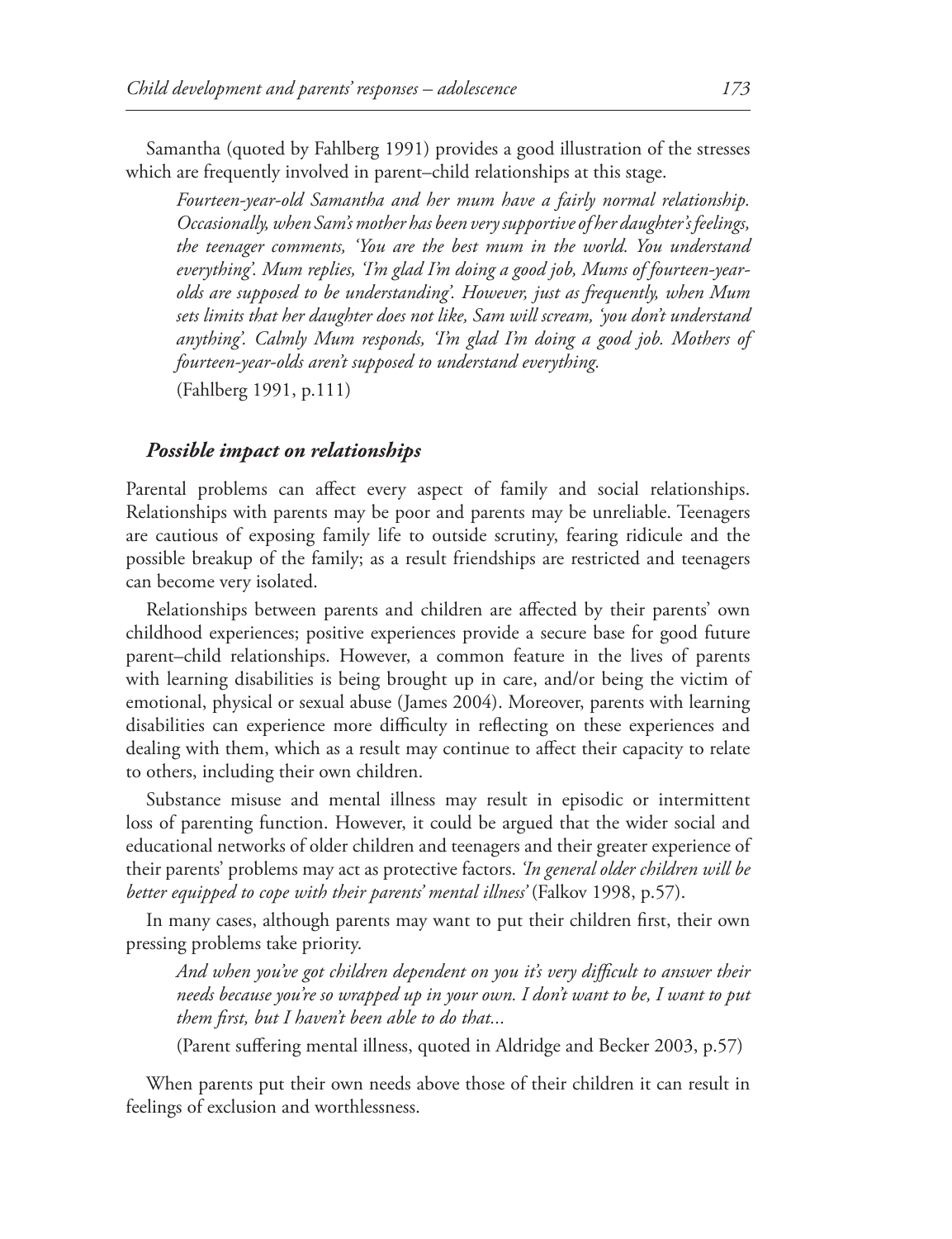*When my mum is using drugs it just makes me feel as if I am here myself – not got anyone else here.*

(Jenny 15 years, quoted in Barnard 2007, p.88)

Parents' behaviour may also affect the relationship with their children because children feel let down, angry and embarrassed.

*It annoys me and it makes me feel dead hurt, I feel as if I just want to batter her ... The way she just sits about and all that, when she's full of it and she just annoys me and she ... like a pure idiot man ... I pure hate it when she does it and then she tried to deny it and that's one of the worst things I hate about her...*

(Jane 14 years, child of problem drug-using parent, quoted in Barnard 2007, p.89)

Witnessing domestic violence can have devastating effects on children's relationship with both their parents. In most cases adolescents express strong disapproval of the behaviour of the abuser. But feelings of anger may be directed at both abuser and abused. For example, children may react angrily towards their abusive father. *'Sometimes, y'know, I get really angry with my father ... I just want him to go and never come back'* (quoted in Joseph et al. 2006, p.36). But they may also feel anger towards their mother for accepting the behaviour. *'I don't know why she stays with him ... I don't understand why she doesn't leave him...'* (quoted in Joseph et al. 2006, p.36). In addition, most children continue to love their parents regardless of their behaviour, thus they are left with ambivalent and conflicting emotions.

Children's accounts of their lives exemplify the paucity of relationships and their unreliability (for maternal depression see Aldridge and Becker 2003; for problem drinking see Velleman and Orford 2001; for drug addiction see Barnard 2007; for learning disability see Cleaver and Nicholson 2007; for domestic violence see Covell and Howe 2009).

*Conflict and threats were commonplace, and love or warmth too often given in a drunken haze and felt to be intrusive and unreliable.* (ChildLine 1997, p.32)

Teenagers' friendships can be restricted when parents' unreliable behaviour makes them cautious of exposing their family life to outside scrutiny. Parents who drink excessively, have mental health problems or have a problem with drugs can become a source of embarrassment or shame (Kroll and Taylor 2003; Bancroft et al. 2004). As a result teenagers feel unable to bring friends home, wanting to keep their situation secret and fearing the state their parent might be in. This means that friendships are curtailed or restricted, leading to increasing isolation.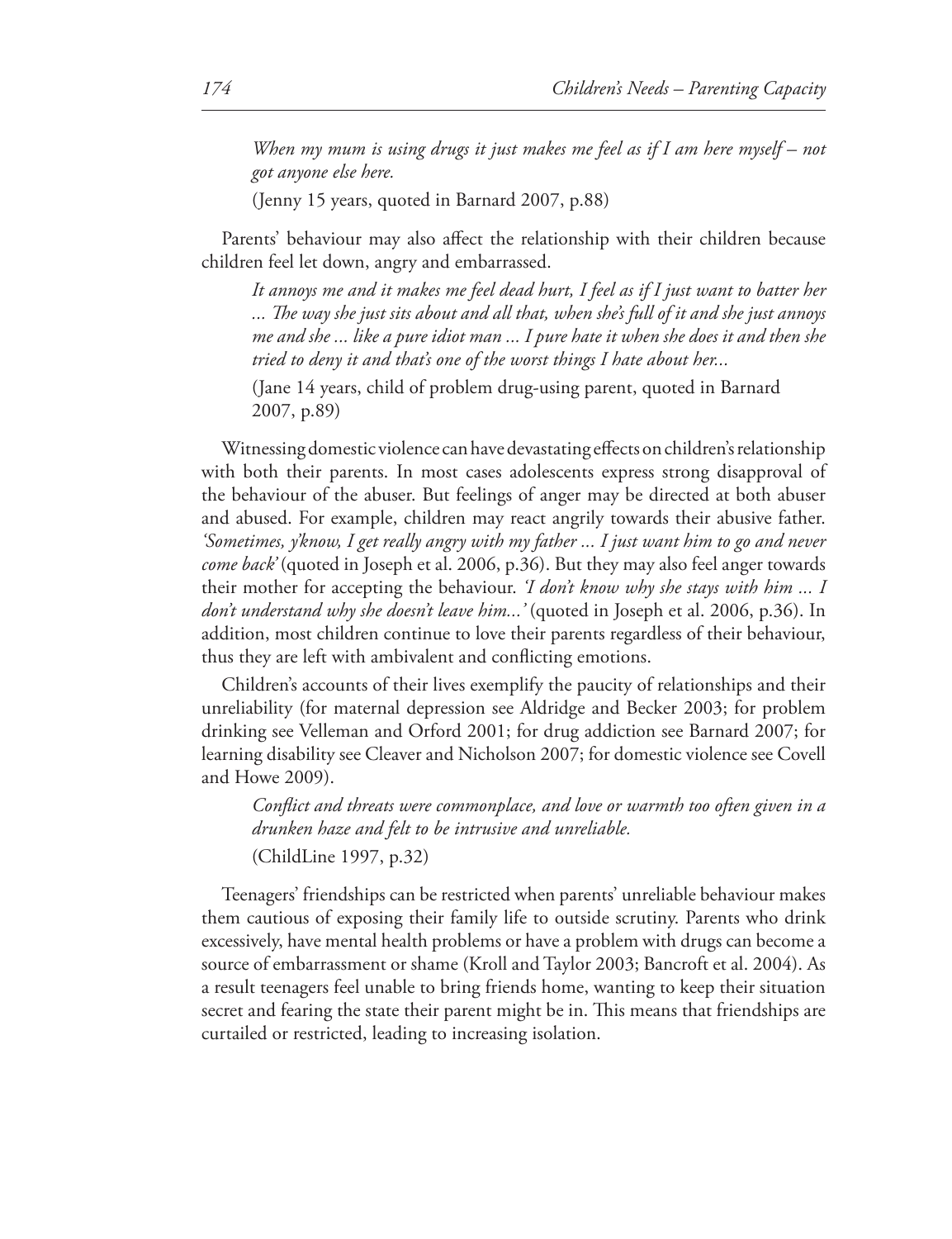*Mum gets drunk and she always leaves me to look after my two brothers. I had friends round one time and she came downstairs naked. All my friends make fun of me at school now.*

(Jan, aged 11 years, whose mother had a drink problem, quoted in ChildLine 1997, p.25)

*My friends have been there when he's hit my Mum ... I mean, in front of me it's not so bad, but he shouldn't do it in front of my friends.*

(Child, quoted in NCH Action for Children 1994, p.39)

Alternatively, the silence about family difficulties may be self-imposed, or children and parents can collude to keep the family secret. In many instances children fear that if their family problems become known they will be stigmatised and their situation will deteriorate (Bancroft et al. 2004). A common fear is that the family will be broken up or that people will reject them. *'I didn't want to tell anyone because I was afraid of what social services would do'* (child's view, reported in Brisby 1997, p.14). Isolation from peers, extended family or outsiders may also be imposed by a parent. *'He says that if we ever tell anyone he will kill us ... I'm scared ... it's getting worse'* (Tracy, aged 12, whose father drank and was violent, quoted in ChildLine 1997, p.23).

By contrast some teenagers were able to use friends and relatives as confidants and sources of support. Research suggests that positive features in one relationship can compensate for negative qualities in another, and mutual friendships are associated with feelings of self-worth (Stocker 1994). US research has also highlighted the importance of friends in counteracting the negative impact of domestic violence on young people's mental health. A study involving 111 adolescents aged 14 to 16 years who had experienced family violence found the perceived support of friends was a significant protective factor (Levendosky et al. 2002).

Teenagers may also cope with the stress of parental neglect or violence by distancing themselves from their parents and home. For example, they may withdraw emotionally by listening to music, reading, playing video games, participating in online virtual worlds or watching TV. Or withdrawal may take a physical form, staying in their room, spending more and more time away from home or running away (Velleman and Orford 2001). The majority of adolescents (approximately 70%) who run away from home believe that their parents or carers do not care about them (Rees and Lee 2005). It must also be acknowledged that although some young people run away to escape the difficulties of home life, others are forced to leave by parents or carers (Rees and Siakeu 2004). Many children in these circumstances have started the pattern of going missing from home in early adolescence; 30% of runaways reported staying away overnight before the age of 13 years and 10% before their 11th birthday. Although the majority stay with friends or relatives, a small proportion (16%) of young people aged 14–16 reported sleeping rough (Rees and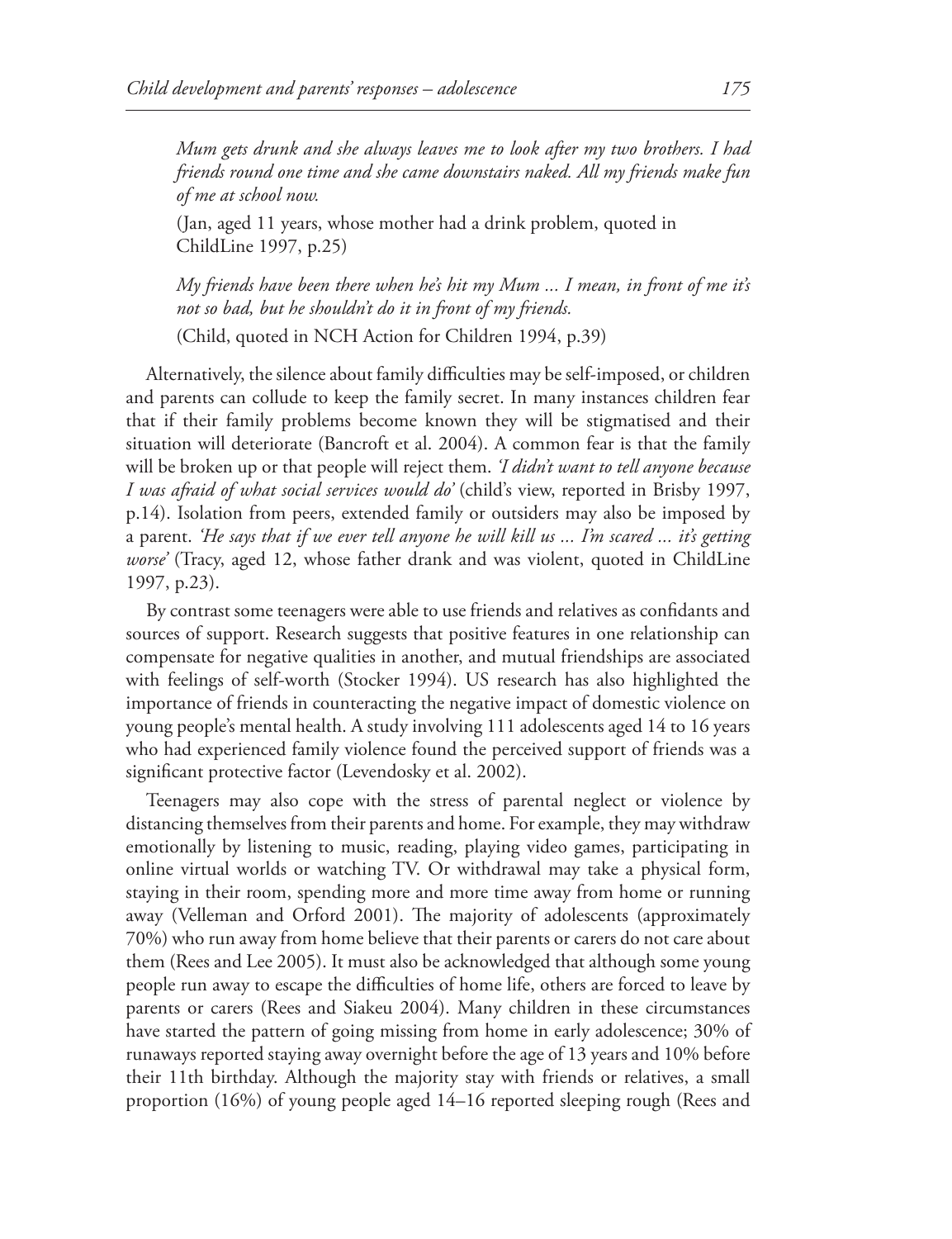Lee 2005). Children who wander the streets are shown to be very much at risk of detachment from school and involvement in crime (Wade et al. 1998).

The isolation (whether self-imposed or due to parental threats) can leave young people in a particularly vulnerable position. Edwards and Smith (1997) in their study reported that young carers felt there was nobody there for them and that professionals were working exclusively with the adults. They wanted someone to listen to their experiences and understand their difficulties. Despite the practice guidance for a more holistic family approach to assessment, which includes addressing the needs of young carers, research suggests that little has changed. Apart from the support received from young carers' projects, statutory professionals from mental health teams continue to adopt a patient-oriented approach (Aldridge and Becker 2003).

Although some teenagers may separate themselves from their families, for others parental problems may mean that separation is thrust upon them. When this happens, some adolescents may visit their parents when in treatment, an experience which can be extremely distressing and for which they may need considerable support to understand what they have observed.

*I went once [to visit mum] and she was in this, in this like, it looked like a wacko room. It was all mats and everywhere ... It had a door that could be locked from the outside you know what I'm saying? It looked depressing and I mean I know she was in a stage where she was going about, you know going all funny but the way they pin 'em down, pin 'em down onto the floor ... They need help, they don't need to be locked away.*

(Girl aged 14, quoted in Aldridge and Becker 2003, p. 50)

# Social presentation

### *Expected presentation*

Physical appearance becomes increasingly important. Much time is spent in front of the mirror scrutinising the changes which puberty has brought. Teenagers become very conscious about their appearance, want to choose their own clothes and their hair style and are sensitive to criticism, particularly from peers. Adolescents without handicapping disabilities are able to look after their own personal hygiene.

Children in this age group can communicate easily with both adults and peers and are able to regulate their language and non-verbal behaviour to be appropriate to the situation.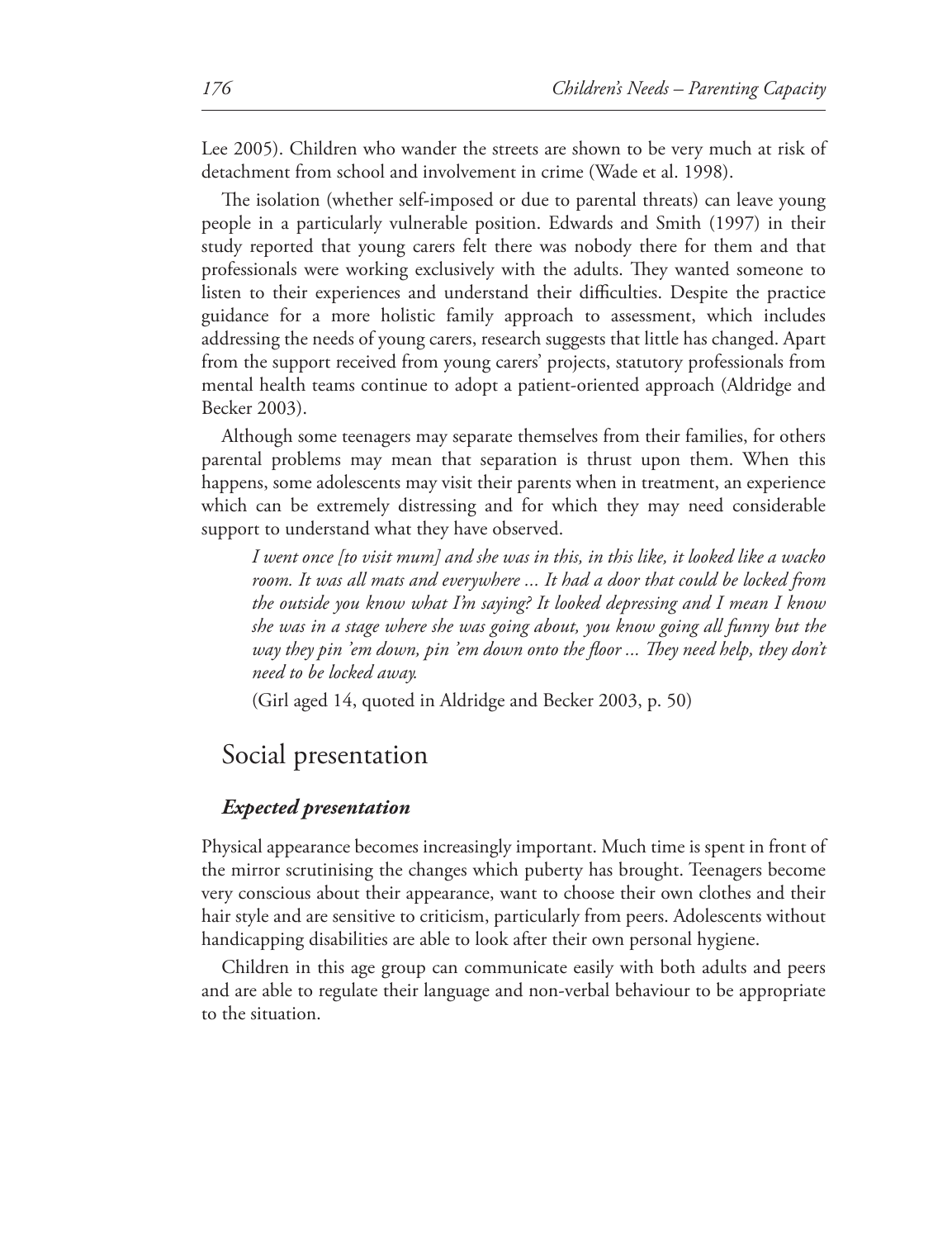### *Possible impact on social presentation*

There are two major issues for this age group: the stigma and bullying which may result from the consequences of physical neglect, and learnt inappropriate behaviour such as violence, bullying and sexual abuse.

The first problem described is that of physical neglect. For example, when parents have learning disabilities and care for a child with profound learning and physical disabilities, they may not have the resources or capacities to meet the child's needs. Substance misuse, mental illness and domestic violence may also affect parents' capacity to care for their own and their children's needs. Although this can have devastating effects on young children, teenagers are not immune.

*At one time I went through a depression that went on for about a year where I didn't bother do the housework, and I didn't bother to wash myself ... I didn't give a shit about who said what about how the children looked ... People must have known, people must have seen the way I was looking and the way the children were looking ... but it's almost like once you get yourself into that, it's like you just sit and watch it.*

(Mother, quoted in NCH Action for Children 1994, p.47)

Perhaps equally important is the stigma associated with neglect. This may be acutely felt by children of this age because they are self-conscious about their appearance and sensitive to how others see them. When parental drinking or drug use diverts monies which would ordinarily be used for household essentials and clothes, or mental illness and learning disabilities restrict parenting capacity, children may find it difficult to keep up an acceptable appearance and friendships may be jeopardised.

*They spend all the money on drink. There's no soap in the house and all my clothes are too small. I lost my girlfriend because she said I smell. Others call me names and make fun of me. It hurts.*

(Paul aged 14, quoted in ChildLine 1997, p.37)

Children are acutely aware of the stigma of mental illness, learning disability, problem substance misuse and domestic violence and most believe that it should be kept hidden within the family. Children's feelings of shame and a wish to keep it secret were clearly illustrated in Somers' (2007) study of parental mental illness, *'Keep it in the house, if people outside knew you would get a bad name'* (Somers 2007, p.1326).

A further problem results from children not learning the accepted social skills of interaction with adults outside the family. Growing up in families where violence is an accepted way of dealing with problems can result in some teenagers using violent or aggressive language and behaviour towards peers and adults. When children are unable to deal successfully with teachers, this can result in negative interactions and reinforces learning deficits and feelings of alienation (Gray 1993).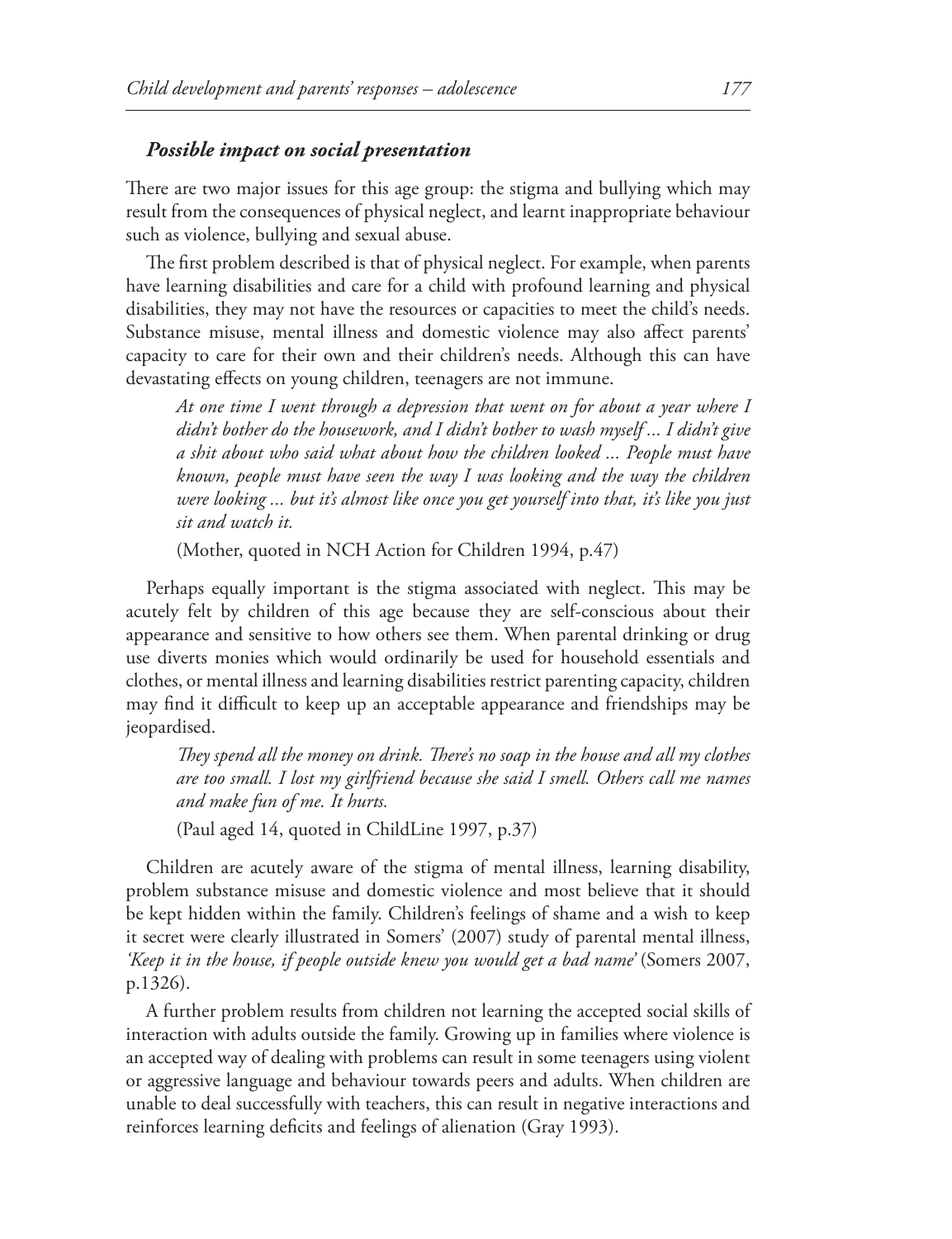*He's got problems at school 'cause he won't do what he's told at school, and on the bus going to school there's a problem there as well with it because he's just hitting other children on the bus and things like that you know.*

(Grandparent, quoted in Barnard 2007, p.115)

## Self-care skills

## *Expected self-care skills*

At this age children are becoming increasingly competent. For example, when shopping for clothes 11-year-olds may still want a parent to accompany them, but by 13 the majority wish to shop with friends. Although they may not always do it willingly, the majority of adolescents are capable of clearing up their own rooms and carrying out simple household tasks.

Children of this age group feel confident in staying away from home for short periods and cope adequately with the routines and cultures of other families. They are increasingly able to prepare simple meals, look after themselves in many basic ways, and react appropriately in an emergency.

## *Possible impact on self-care skills*

The impact of parental mental illness, learning disability, problem alcohol or drug use or domestic violence on adolescents' self-care skills is that they are forced to assume too much responsibility for themselves and other family members. As a result of parental problems the traditional roles of caring and being cared for may have been reversed and young carers may fail to look after their own developmental needs.

*I would always have to mind the boys and tidy you know the whole house like. In a way it prepared us for later on, we learnt to cook and we're all tidy you know ... Because most girls our age – you know I mean we're only 15 – but a lot of girls do go clubbing and sneak out clubbing but like we don't.*

(Girl of a mother with serious mental health problems, quoted in Aldridge and Becker 2003, p.66)

The experience of being a young carer may mean that children are extremely skilled in carrying out everyday household chores and looking after themselves. However, the feeling of overall responsibility and continual fear of what might happen in their absence results in some teenagers believing they must remain continually vigilant. As a result they are absent from home as little as possible and everyday events such as having lunch at school, visiting friends or joining school trips are forgone.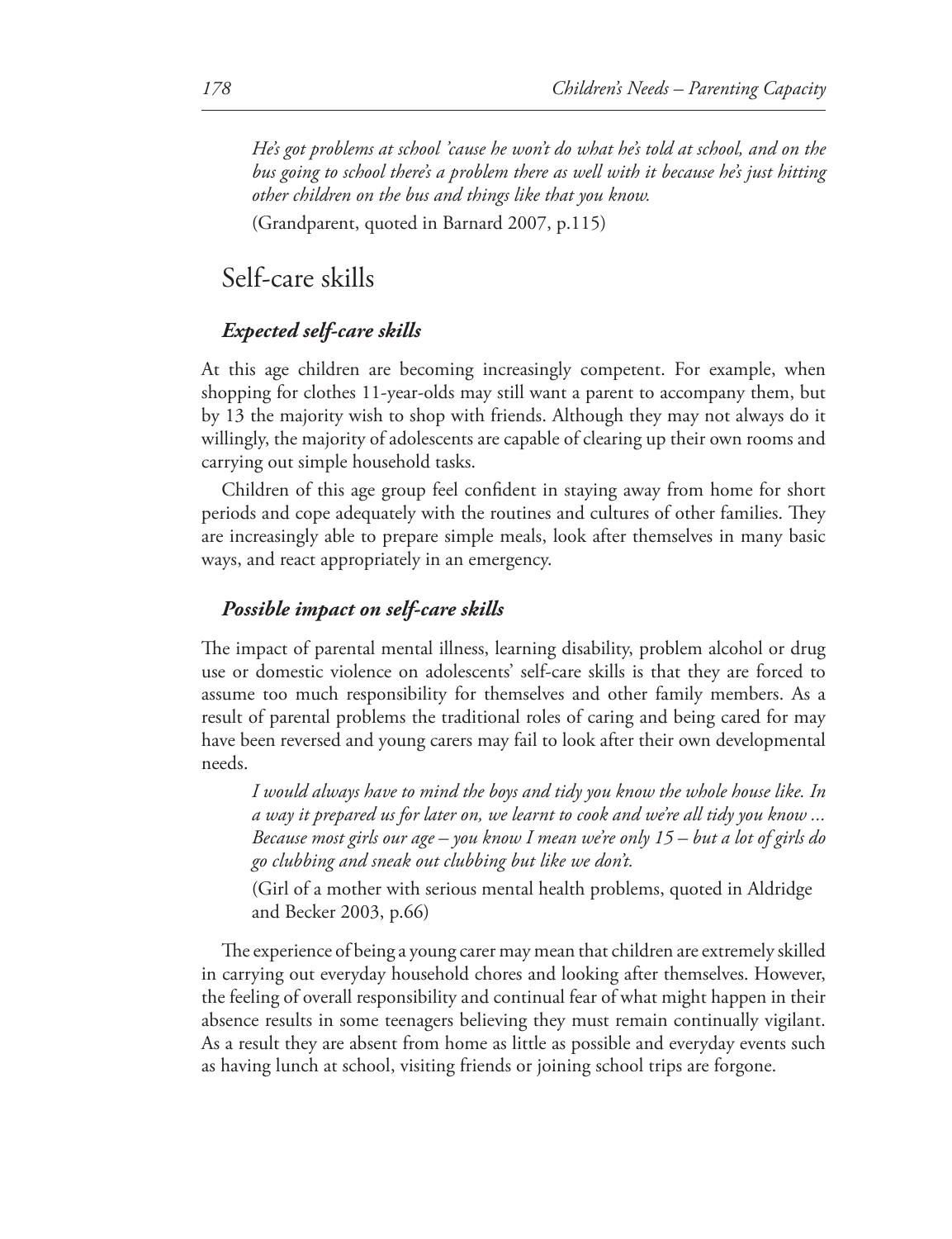## **To sum up**

## *Key problems for children aged 11–15 years*

- Coping with puberty without support.
- An increased risk of mental health problems, alcohol and drug use.
- Education and learning not supported by parents.
- · Education adversely affected by worries about the safety and welfare of parents and younger siblings, which mean that adolescents find it difficult concentrate.
- School is missed to look after parents or siblings.
- Education disrupted because of changes of school.
- Greater likelihood of emotional disturbance, including self-harm.
- Increased risk of social isolation and being bullied.
- Increased risk of conduct disorders including bullying.
- Increased risk for adolescent boys of being sexually abusive.
- Poor or ambivalent relationships with parents.
- Lack of positive role models.
- Poor self-image and low self-esteem.
- Friendships restricted or lost.
- Feelings of isolation and having no one to turn to.
- Increased responsibilities of being a young carer.
- Denial of own needs and feelings.

## *Protective factors*

- Sufficient income support and good physical standards in the home.
- Practical and domestic help.
- Regular medical and dental checks including school medicals.
- Factual information about puberty, sex and contraception.
- Regular attendance at school.
- Sympathetic, empathic and vigilant teachers.
- t Participation in organised, out-of-school activities, including homework clubs.
- A mentor or trusted adult with whom the child is able to discuss sensitive issues.
- An adult who assumes the role of champion and is committed to the child and *'acts vigorously, persistently and painstakingly on their behalf '*. (Cleaver 1996, p.24).
- $\bullet$  A mutual friend.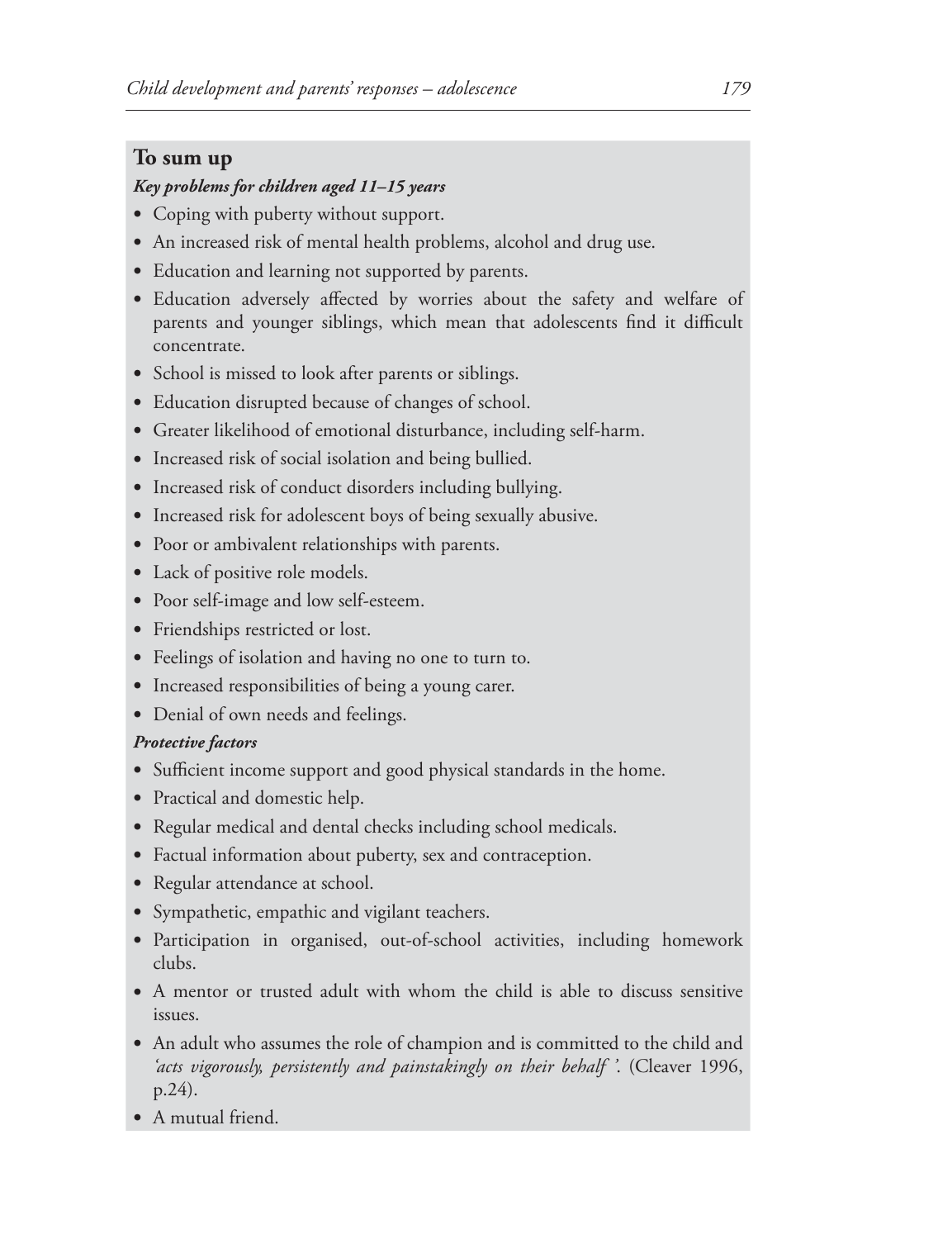- The acquisition of a range of coping strategies and being sufficiently confident to know what to do when parents are incapacitated.
- An ability to separate, either psychologically or physically, from the stressful situation.
- Information on how to contact relevant professionals and a contact person in the event of a crisis regarding the parent.
- Non-judgemental support from relevant professionals. Some children derive satisfaction from the caring role and their responsibility for and influence within the family. However, many feel that their role is not sufficiently recognised.
- An alternative, safe and supportive residence for mothers and children subject to violence and the threat of violence.

## **Children aged 16 years and over**

## Health

## *Expected health*

Taking account of limitations due to disability or an ongoing health condition, there is an expectation that adolescents aged 16 or more can manage their own health needs. Young people should certainly be able to seek advice from parents, carers or doctors.

Many young women are unhappy about the shape of their bodies *'...by late teens and early twenties, up to half of girls have dieted, usually without success'* (Leffert and Petersen 1995, p.69). Research suggests the average prevalence rates for anorexia nervosa and bulimia nervosa among young females 15 to 24 years are 0.3 and 1%, respectively. Anorexia nervosa is a common disorder among young white women, but is extremely rare among young black women (Hoek 2006).

Illicit drug use increases with late adolescence. Hoare and Moon (2010) analysis of the British Crime Survey 2009/10 found around 2 in 5 young people aged 16 to 24 years had used illicit drugs at some stage in their lifetime. About 1 in 5 (20%) had used one or more illicit drugs in the year prior to the survey and 1 in 9 (11.6%) in the month prior to the survey. However, drug use among this age group had fallen. For example, young people using any illicit drugs in the previous year fell from 29.7% in 1996 to 20% in 2009/10. Cannabis was the most popular drug. Drug use is associated with social class. The higher the social class the more likely it is that the young person will have experimented with illicit drugs (Leitner et al. 1993).

Late adolescence is also a period of sexual experimentation. It is a time when many young people embark on their first sexual relationship. Provisional data for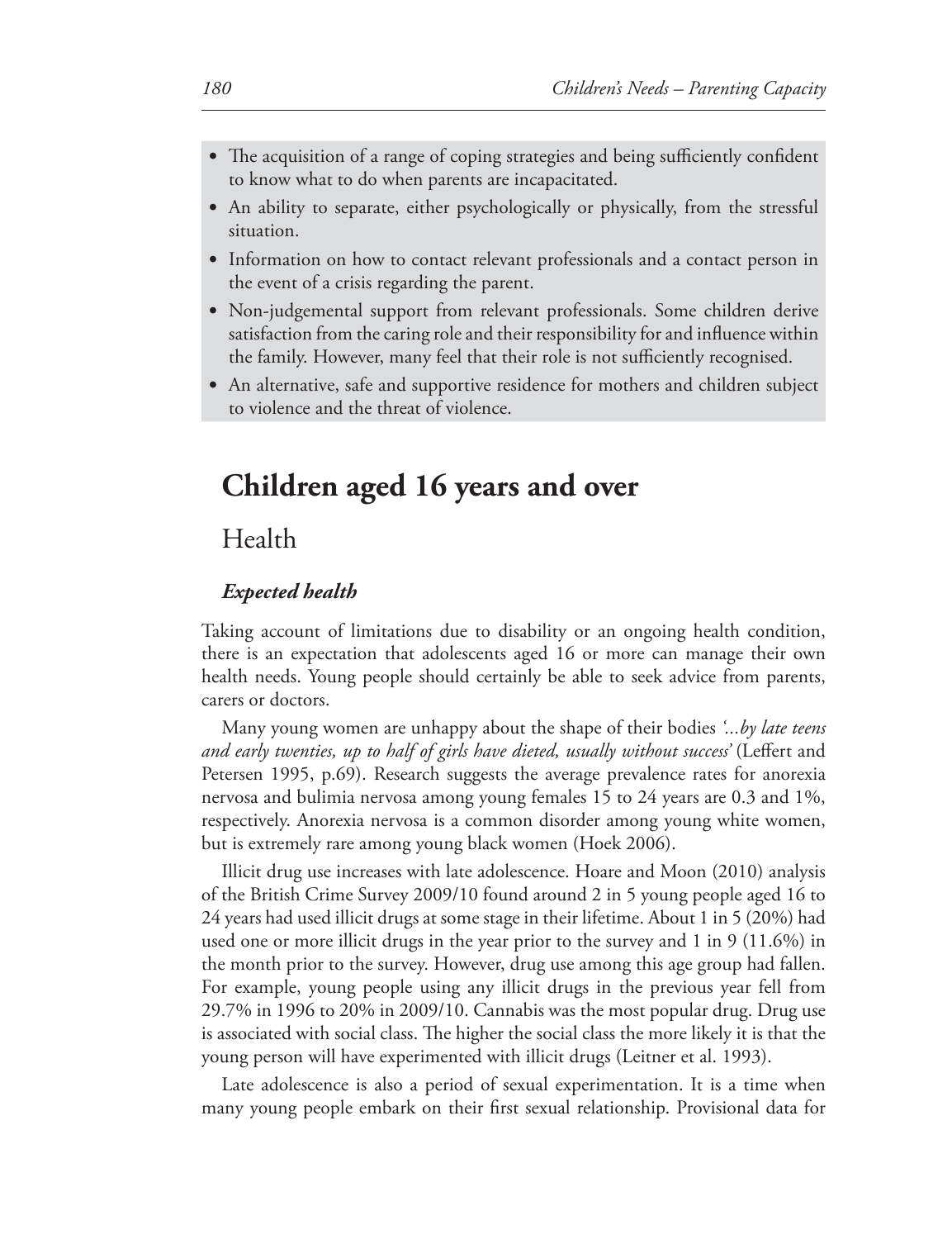2008 show conception rates for girls aged 15–17 years in England were 40.5 per 1,000 girls, a decrease of 3.1% from the 2007 rate and the lowest rate for over 20 years. Half (49.7%) of conceptions to this age group led to a legal abortion. The rate of conceptions for girls aged 15-17 years has declined by 6.1% since 1998 but, as already noted in relation to girls aged 11–15 years, the conception rate in England remains one of the highest teenage conception rates in Western Europe (Department for Education 2011). Teenage pregnancy is associated with negative outcomes for mothers and children. As noted earlier in the section for children aged 11-15 years, guidance to tackle the issue was put in place in 2010 (Department for Children, Schools and Families and Department of Health 2010).

#### *Possible impact on health*

There are three main health issues for older adolescents whose parents have problems: inappropriate role models, greater risk of accidents, and difficulties related to sexual relationships.

Parents are powerful role models for their children. There is considerable research which suggests that young people whose parents misuse substances develop a similar pattern of alcohol and drug use as a strategy to cope with difficult situations and negative feelings (Kroll and Taylor 2003; Covell and Howe 2009). For example, in a study of young heroin users half identified that a member of the family had a substance-misuse problem (Wisely et al. 1997 referred to in Kroll and Taylor 2003, p.181). What is less clear is the relative role and significance of genetic and environmental factors. For example, genetics may play a role in determining levels of consumption and metabolism of alcohol. Nonetheless, many young people are fearful that they will become their parents and find it hard to believe that they have choices. There is also some evidence to suggest that a father's alcohol misuse is more associated, than the mother's, with their child's alcohol use (Dunn et al. 2002).

*I've been involved with drinking, drugs, fighting. I'm desperate to change. I don't want to be like dad.*

(Roy aged 16 years, quoted in ChildLine 1997, p.33)

It is generally accepted that alcohol and drug use is the result of a combination of many factors such as culture, childhood experiences and social circumstances. Research has identified three issues which are significant predictors of young people's vulnerability to tobacco, alcohol and cannabis use: the affiliation with a delinquent or drug-using subculture, the wish for novelty, and parental illicit drug use (Velleman and Orford 2001). The picture is further complicated because parental attitudes may be more relevant to the adolescent's drug use than actual parental behaviour. Indeed, the relationship between extreme parental attitudes and behaviours and children's reactions is complex. For example, children may adopt equally extreme but opposite positions (Velleman 1993).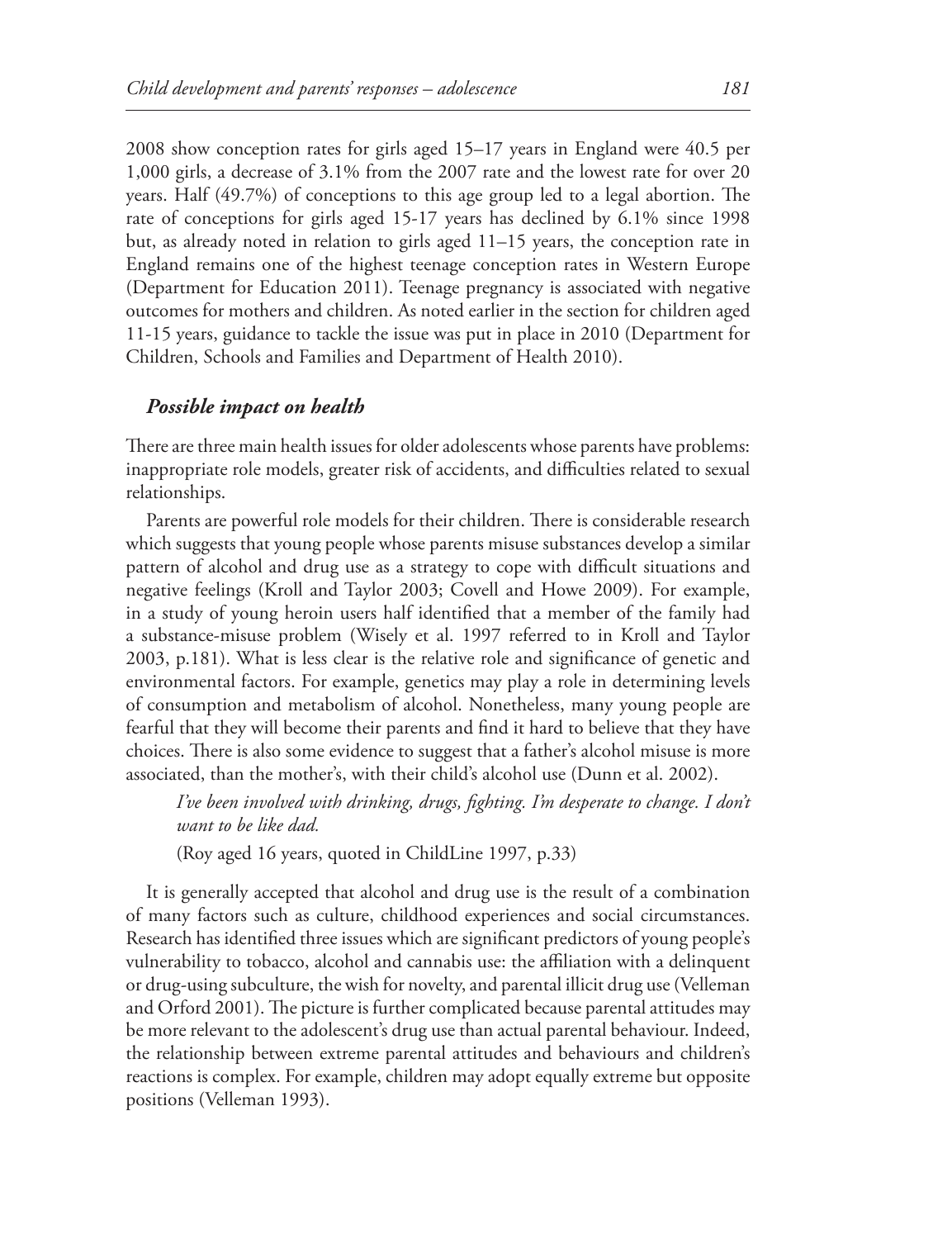*It (the parental situation) hasn't made me not drink, I still like to go out and have a laugh with my mates. But it has made me more aware of what happens when you take it too far, I've seen what it can do. I won't do that, I know my limits, I'm sensible.*

(Gemma aged 18 years, quoted in Turning Point 2006, p.11)

Velleman and Orford (2001) found that evidence to support the 'Parental Modelling Theory' was rather less than anticipated. Comparing a group of offspring of drinking parents with a control group they found the offspring group were more likely to be involved in heavy, risky or problematic drug use (alcohol, tobacco, drugs or all three) but that the difference was not as great as expected. The authors conclude that *'In general they are as mentally healthy and as satisfied with themselves and their lives as young adults as are other people who have not had parents with drinking problems'* (Velleman and Orford 2001, p.249).

Excessive parental drinking may have an indirect impact on young people's health if it results in young people mirroring their parents' behaviour. Research has shown that children who start drinking at an early age are at greater risk of poor health and of being involved in accidents and accidental injury.

*He smokes between 16–25 cigarettes a day, and has unsuccessfully tried to stop. At 16 he sniffed glue regularly (more than weekly) for a year ... At 18 he once took amphetamines and once LSD, and has taken hash monthly until the present ... At 17 he drank two pints once a week, and from 18, 2–4 pints three times a week with more on occasions ... Quite a few times in the last year he would have drunk roughly 15 pints, and he has ended up in hospital in intensive care.*

(Velleman and Orford 2001, p.164)

Drinking is a contributory factor in 70% of all injuries resulting from assaults presented in accident and emergency departments in the United Kingdom (Institute of Alcohol Studies 2009). In addition, *'Young, inexperienced drivers are over-represented in deaths from drink-driving; nearly a third of pedestrians killed aged 16 to 19 had been drinking'* (Walker 1995).

US research that involved 710 respondents taken from a national survey found that witnessing domestic violence increased significantly the likelihood of adolescent girls aged 14 to 17 years engaging in 'risky' sexual activity (Elliott et al. 2002). Adolescents whose parents are absorbed in their own problems and are emotionally unavailable, insensitive or unaware of their children's needs may be at increased risk of pregnancy, getting someone pregnant or catching a sexually transmitted disease.

*I am not that well. I have epilepsy and asthma, and I have throat problems. I am not on medication but I want to be. I smoke and drink. I don't eat proper meals. My sister and friends give me something. I have taken drugs in the past, and I use contraceptive injections. But my sister thinks I am pregnant, I've got a bump in my tummy. I don't know if I am pregnant. I haven't seen a doctor. I haven't got*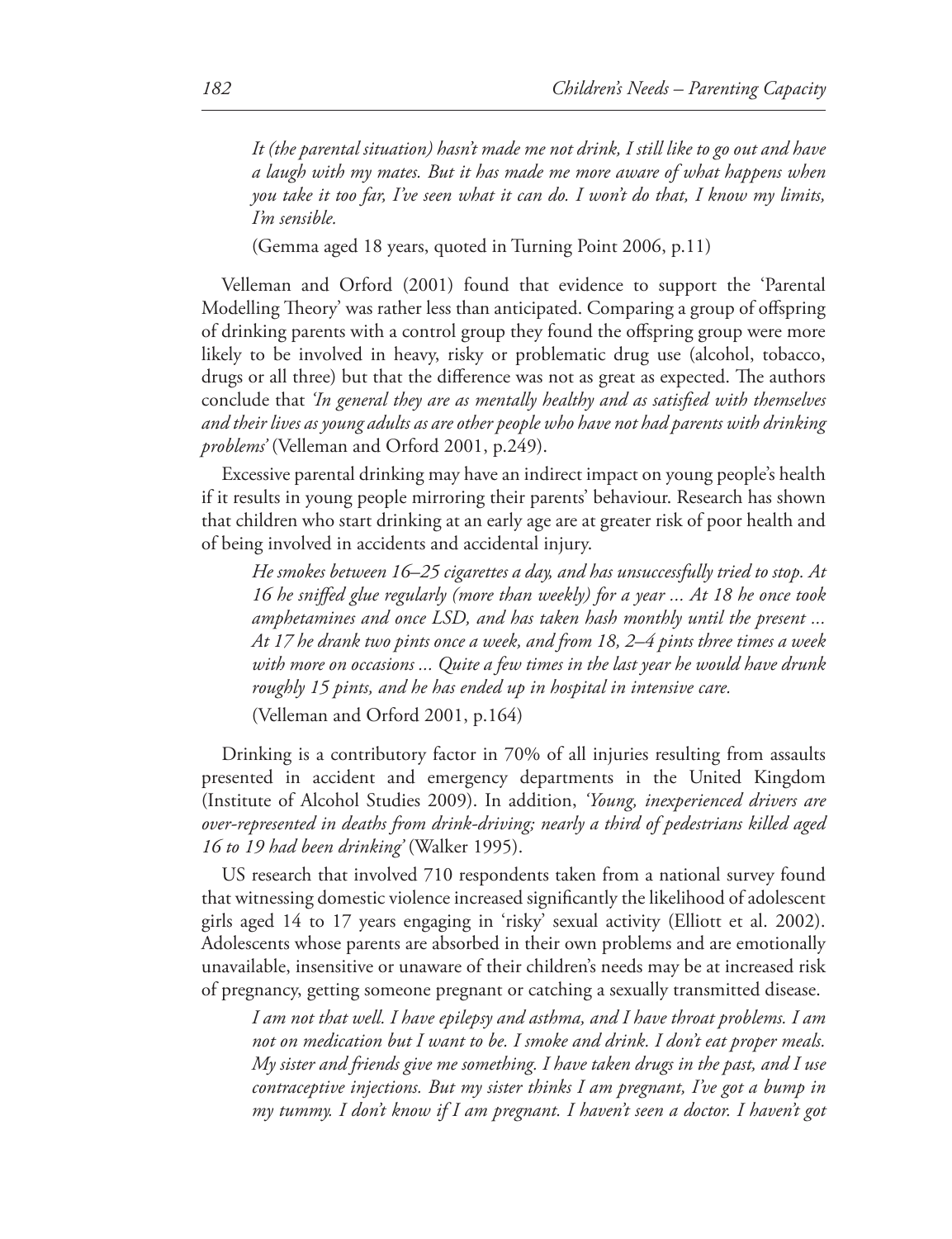*a boyfriend any more. He was 24 and I saw him for three years. He treated me like a pig, he wanted a baby but I wasn't ready. I hope I am not pregnant, but we will see.*

(Eighteen-year-old daughter of mother with a learning disability, quoted in Cleaver and Nicholson 2007, p.89)

Having parents who are not physically or emotionally available or have learning disabilities can mean young people have not had the opportunity to discuss contraception or, equally important, how to develop strategies to act effectively in close personal relationships. Similarly, young people need a degree of self-confidence to be able to influence what happens to them in a sexual relationship. Growing up in a situation of domestic violence or with parents with alcohol or drug problems, learning disabilities or mental illness may have a negative impact on young people's self-confidence, which makes it more difficult for them to ensure their views are respected in intimate relationships.

## Education and cognitive ability

## *Expected ability*

The Education and Skills Act 2008 places a duty on young people to participate in education or training until the age of 18 (or until attaining a level 3 qualification).

National statistics showed that in 2007 the majority (78.7%) of young people aged 16 to 18 years were in full-time education or attended some form of training; however, 9.4% were still outside education, training or work (Department for Children, Schools and Families and Department for Innovation, Universities and Skills 2008). Most young people in compulsory education attend school regularly. Young people are more likely to be absent if they are from a deprived background. Young people need guidance to ensure their education is properly planned and suits their ambitions and abilities.

Examinations can cause many teenagers, particularly those who are prone to anxiety, considerable stress. Although the majority cope well, a mentor in the form of a parent or teacher who offers support (both academic and emotional) can obviate negative outcomes (Hodge et al. 1997).

#### *Possible impact on education*

There are several areas where parental problems can impact upon young people's performance at school: a failure to achieve their potential; behaviour which leads to school exclusion; and a lack of attainment which may affect long-term life chances.

Parental problems may mean that parents do not have the capacity to support older teenagers with their school work and during the stressful period of examinations.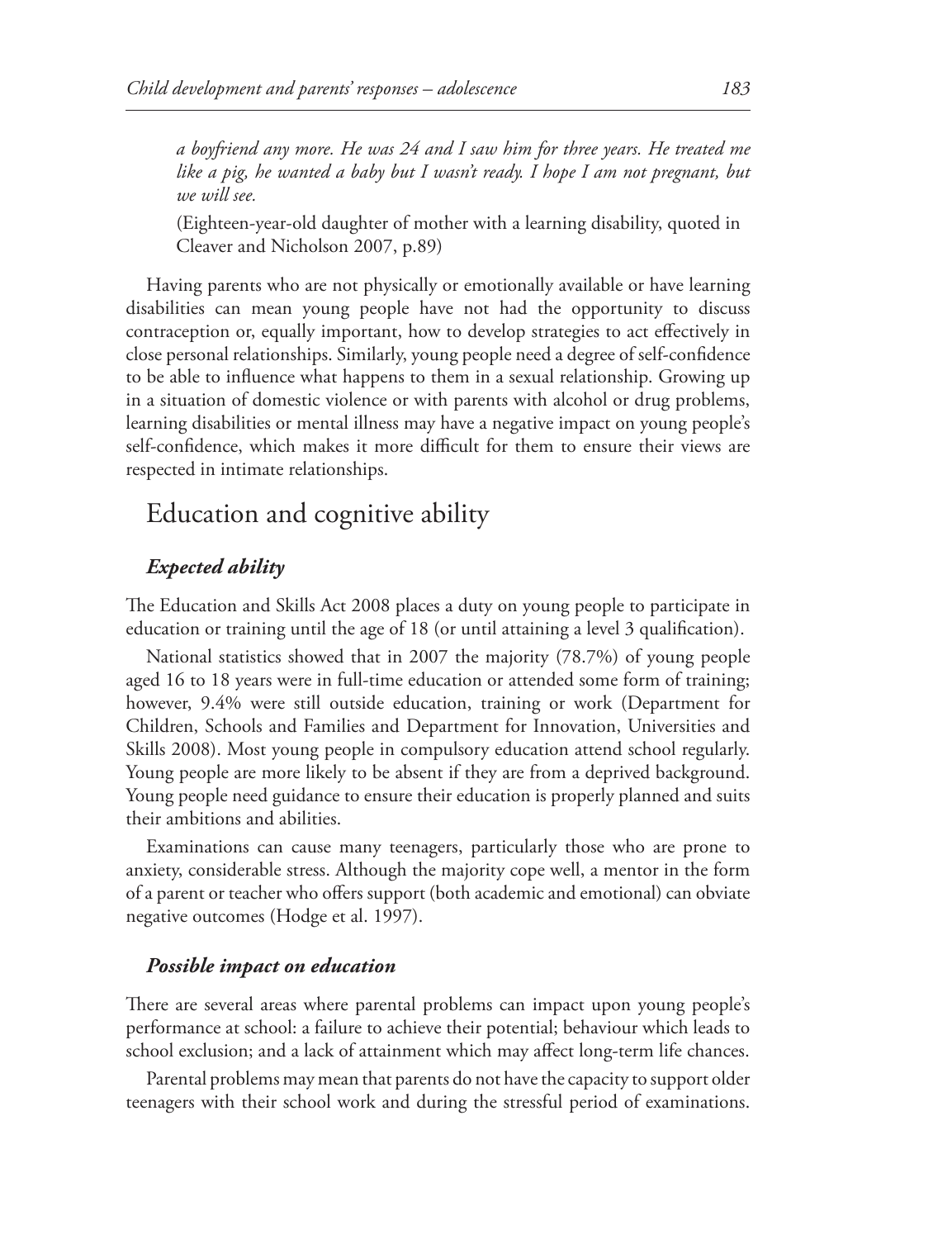Moreover, when parental attention is focused on themselves, they may be unaware of what is going on in relation to young people's education and schooling.

*I didn't really get anywhere at school. I missed loads 'cause they (her parents) didn't bother telling me to go and then when I did go, I'd be worrying what was happening at home. When it came to exams, I never did any revision – you couldn't in our house, there was always something going on. I remember one exam, I'd been up 'til four in the morning 'cause the police were round and then they were fighting. It's no wonder I'm thick now.*

(Fiona 17 years, quoted in Turning Point 2006, p.11)

For other young people school and education can offer a way out of their present situation, an opportunity to build a different life from what they are experiencing at home.

*My parents' drinking ... I guess it did me a favour in one way ... made me not*  want to be like them, do something positive with my life. I knew I didn't want *to turn out like that, on the social and everything. I got my exams and got a job straight after school.*

(Gemma 18 years, quoted in Turning Point 2006, p.11)

The stresses of coping with parental problems and undertaking the care of younger siblings can take its toll on young people's education. Research suggests many young carers find it difficult to strike the right balance between home and education, and although some go on to further education, it is more common for young carers to have poor qualifications or none at all (Dearden and Becker 2003). As a result, although young carers often have greater maturity and coping ability, the consequences for their education and exam results of caring for a parent with severe problems tends to restrict them to lower-paid jobs.

When behaviour within school results in exclusion, young people need an adult to champion their cause, strive for their re-entry into education or ensure their learning continues (Cleaver 1996). This is important not only because academic and skill-based qualifications are strong predictors of future careers (Banks et al. 1992), but also because many excluded pupils have few if any friends (Galloway et al. 1982). However, securing a mentor may be hampered because many young people whose parents have mental illness, learning disabilities, drug or alcohol problems or live with domestic violence have mixed feelings about discussing their families with teachers.

*I didn't like talking about things at school, I always thought they'd talk to other people, that everyone would know.*

(Laura 17 years, quoted in Turning Point 2006, p.19)

Finally, a lack of educational attainment has long-term effects on children's life chances. Early school leavers who are unemployed have been shown to have much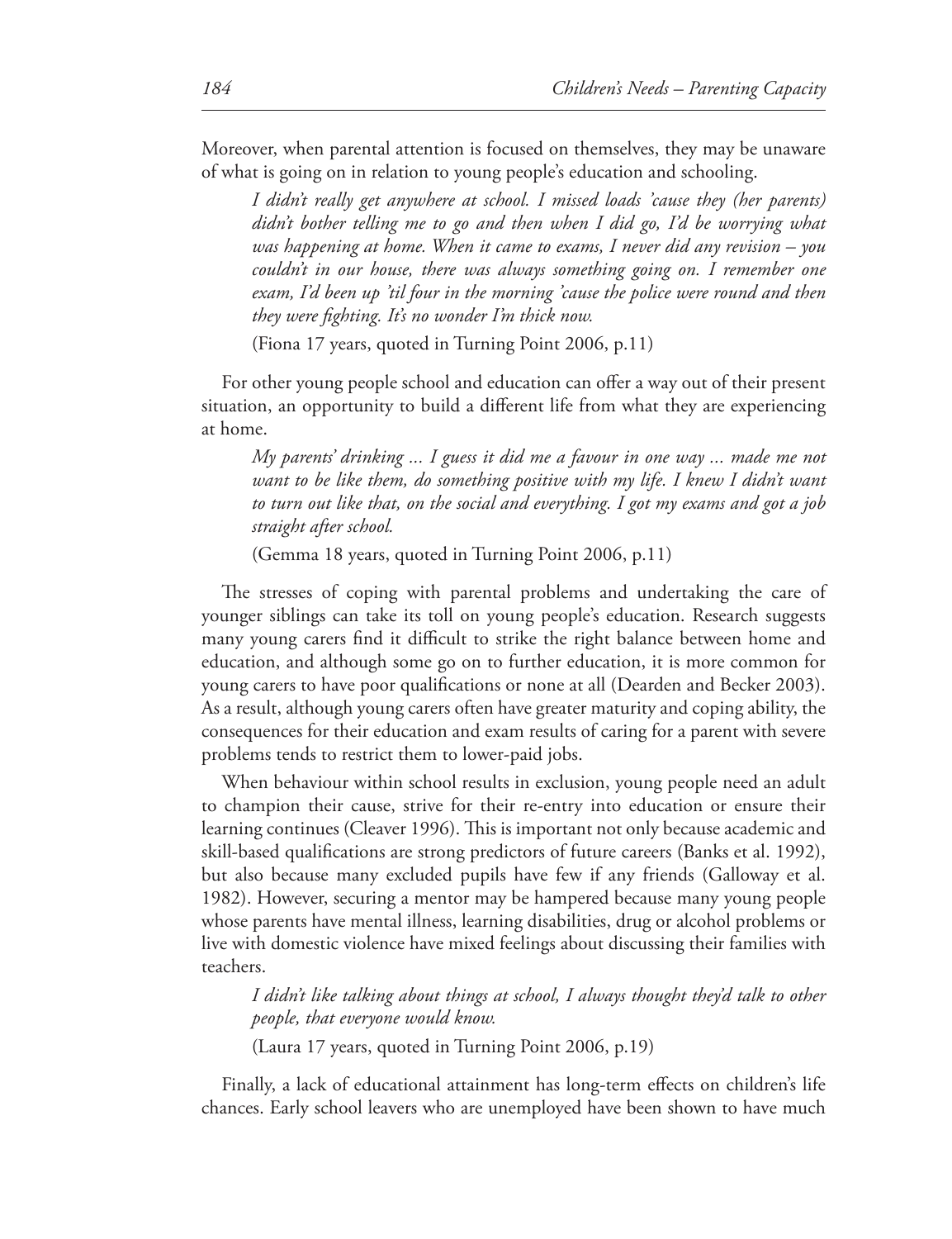poorer mental health than those who have a job (Lakey 2001). Unemployment is also associated with increased likelihood of suicide, disability and obesity (Berry 2006). Practically half of all 16-year-olds who do not continue their education are unemployed (Department for Education and Employment 1997).

## Emotional and behavioural development

## *Expected development*

There is a considerable body of research which indicates that depressive feelings and depressive disorders increase during late adolescence (see Fombonne 1995 for an overview of this research). An American study of young people aged 19 to 25 years found practically 12% had a mood disorder (Blanco et al. 2008).

Emotional and mental distress can lead young people to self-harm. A survey of 818 young people in the United Kingdom found 22% of those aged 11 to 19 years admitted to self-harm. Young women are more likely than young men to harm themselves; practically one in three (32%) young women of this age group admitted to self-harm (Affinity Health Care 2008).

Suicide is also more common during adolescence. An analysis of the World Health Organisation mortality database showed global suicide rates to be 7.4 per 100,000 among adolescents aged 15 to 19 years of age. Gender appears to influence the outcome of suicide attempts; the rate for young men was 10.5 per 100,000 compared with 4.1 per 100,000 for young women (Wasserman et al. 2005). In contrast, girls outnumber boys in suicidal behaviour (Fombonne 1995). Suicide rates vary dramatically depending on the country studied and the time frame. For example, data for Scotland show a 42% reduction in suicide rates among 15–29 year-old men, from 42.5 per 100,000 in 2000 to 24.5 per 100,000 in 2004. The decrease was associated with a reduction in hanging deaths (Stark et al. 2008).

#### *Possible impact on emotional and behavioural development*

There are three major areas that affect young people's emotional and behavioural development: the emotional problems that result from self-blame and guilt and a possible increased risk of suicidal behaviour; vulnerability to conduct disorders and crime; and modelling parental behaviour.

The tendency to blame oneself, an issue already discussed in relation to younger children, remains throughout late adolescence. Young people continue to feel responsible for their parents' behaviour and believe they are unloved and unlovable.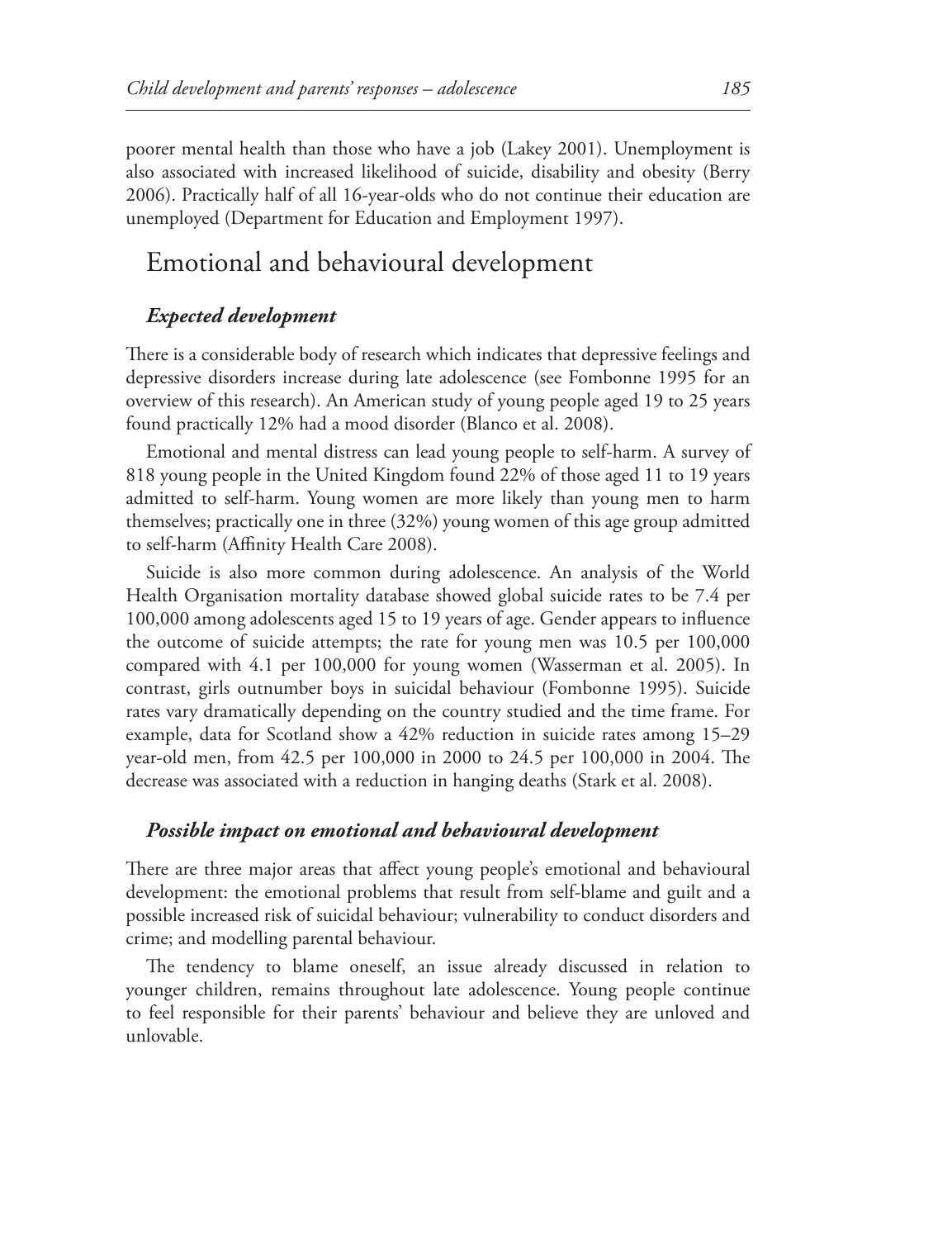*...when I done things in school, it used to be, phew, well, nobody cares, my ma doesn't care, so...*

(Nineteen-year-old girl of drug-using parent, quoted in Barnard 2007, p.92)

Self-harm is associated with feeling isolated, academic pressures, suicide or self-harm by someone close, family problems, being bullied and low self-esteem (Mental Health Foundation 2006). Many of these factors are issues confronting the children of parents with mental illness, learning disabilities, alcohol and drug misuse and domestic violence. Similarly, suicide in young people is related to an array of coexisting problems rather than a single issue such as parental mental illness or parental alcohol problems. For example, increased risk of suicide in young people is found to be associated with parental suicide or early death, hospitalisation for mental illness, unemployment, low income, poor schooling and divorce (Agerbo et al. 2002). More recent research by Brent and colleagues (2007) shows similar results; a family history of both depression and substance abuse and lifetime history of parent–child discord were most closely associated with adolescent suicide.

Young people whose parents have a multiplicity of serious problems are more at risk of coming into contact with the law. This may result because young people feel the need to acquire funds for what are seen as essential purchases. When money for everyday household goods is spent on gratifying parental drinking or drug needs, young people may resort to illegitimate methods to obtain money. Alternatively, they may come in contact with the law because of their antisocial behaviour. It could be argued that because young people feel bad about themselves they are less likely to care about the consequences of their behaviour. As a result they are more at risk of conduct disorders and criminal behaviour. *'I go and do something – get caught ... it just started me being bad and all that'* (Laybourn et al. 1996, p.81).

Not all young people feel that they have enduring problems as a result of their own parents' disorders. Young people cope in different ways depending on a multitude of factors including personality or disposition, the presence of a supportive and harmonious family environment and an external support system such as schools, career and other important adults (Velleman and Orford 2001). The following quotation illustrates how different members of one family coped with their parents' substance misuse.

*We all coped differently ... I coped by believing everything my mother said was right ... my dad was bad. My brother coped by rebelling but he might have rebelled anyway ... My sister just kept herself to herself and studied incessantly.*

(Young adult, quoted in Laybourn et al. 1996, p.82)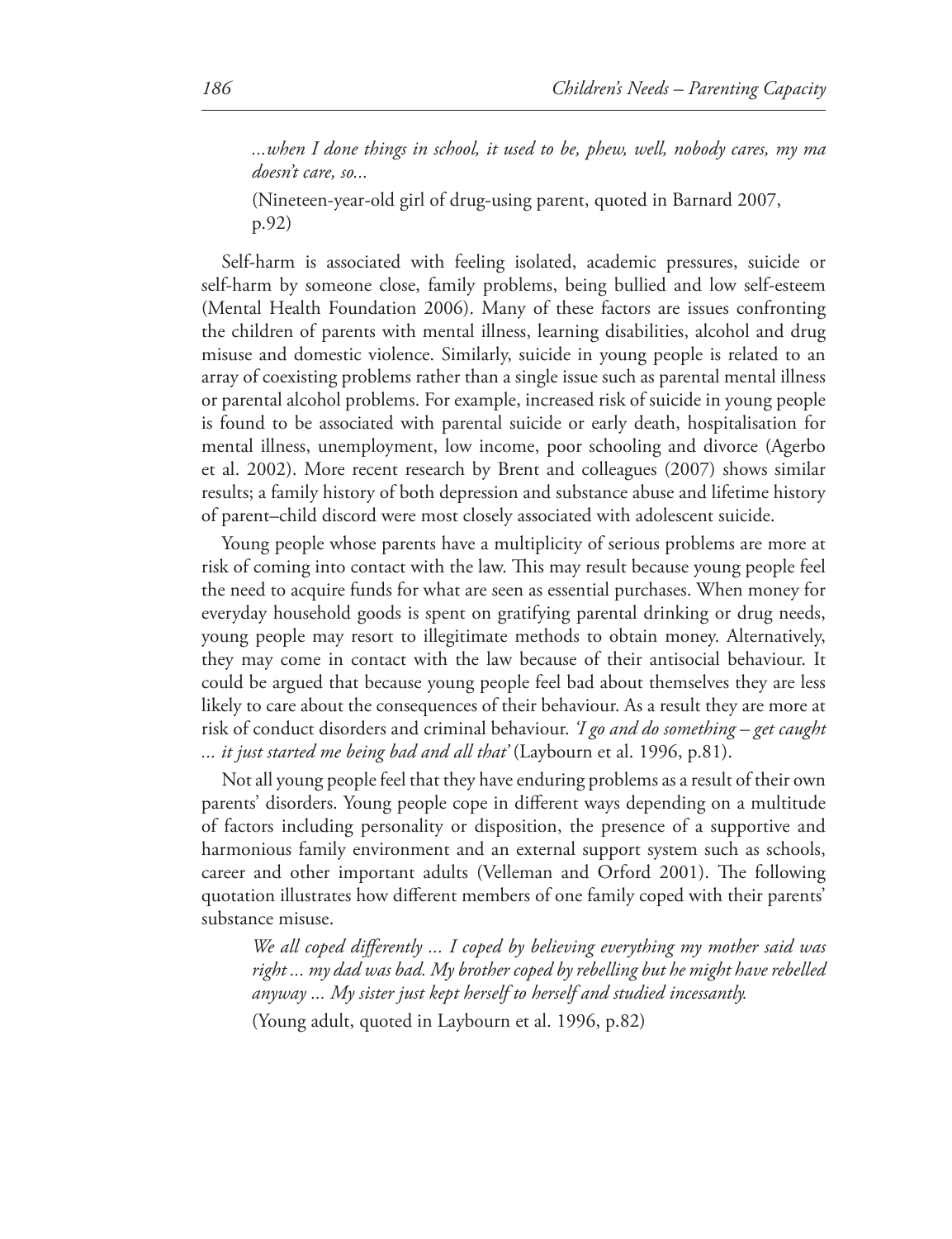## **Identity**

## *Expected identity*

Young people aged 16 to 18 experience a growing self-awareness and struggle to sort out their own potential and limitations. Their sense of identity is made up of a combination of 'given' elements, an understanding and interpretation of past events, and the impact of present incidents and expectations for the future. Many young people experiment with a range of different identities, some of which may come into conflict with parental expectations.

The young person's sense of identity is linked to a feeling of belonging to their family. Even when young people reject family values and culture, long-lasting rifts are unusual (Rutter et al. 1976).

## *Possible impact on identity*

There are two main issues in relation to the impact of parental mental illness, learning disability, problem alcohol or drug use and domestic violence on young people's sense of identity: low self-esteem and the consequences of inconsistent parenting.

The realisation and acceptance that they are not first in the lives of their parents continues, leaving many young people feeling isolated, unwanted and alone – emotions which compound feelings of low self-esteem.

*That's how I'd feel all the time: I'd feel alone. Drugs were more important than me. I didn't come first in my mother's life ... she was more worried about drugs.*

(Felicia aged 17 years, quoted in Howard Thompson 1998, p.34)

*I would feel like killing myself because I would think it's my fault, 'cos he drilled it in my head.*

(Seventeen-year-old woman, quoted in Mullender 2006, p.59)

However, research suggests that many children of problem drinkers, drug users, parents with mental illness or learning disability, and those who were raised in violent households, outgrow their problems.

*...there is no evidence here that offspring [of problems drinkers] would describe their marriages and their lives overall in more negative terms than comparisons. Nor was there any support for the prediction that offspring would have lower selfesteem than comparisons.*

(Velleman and Orford 2001, p.180)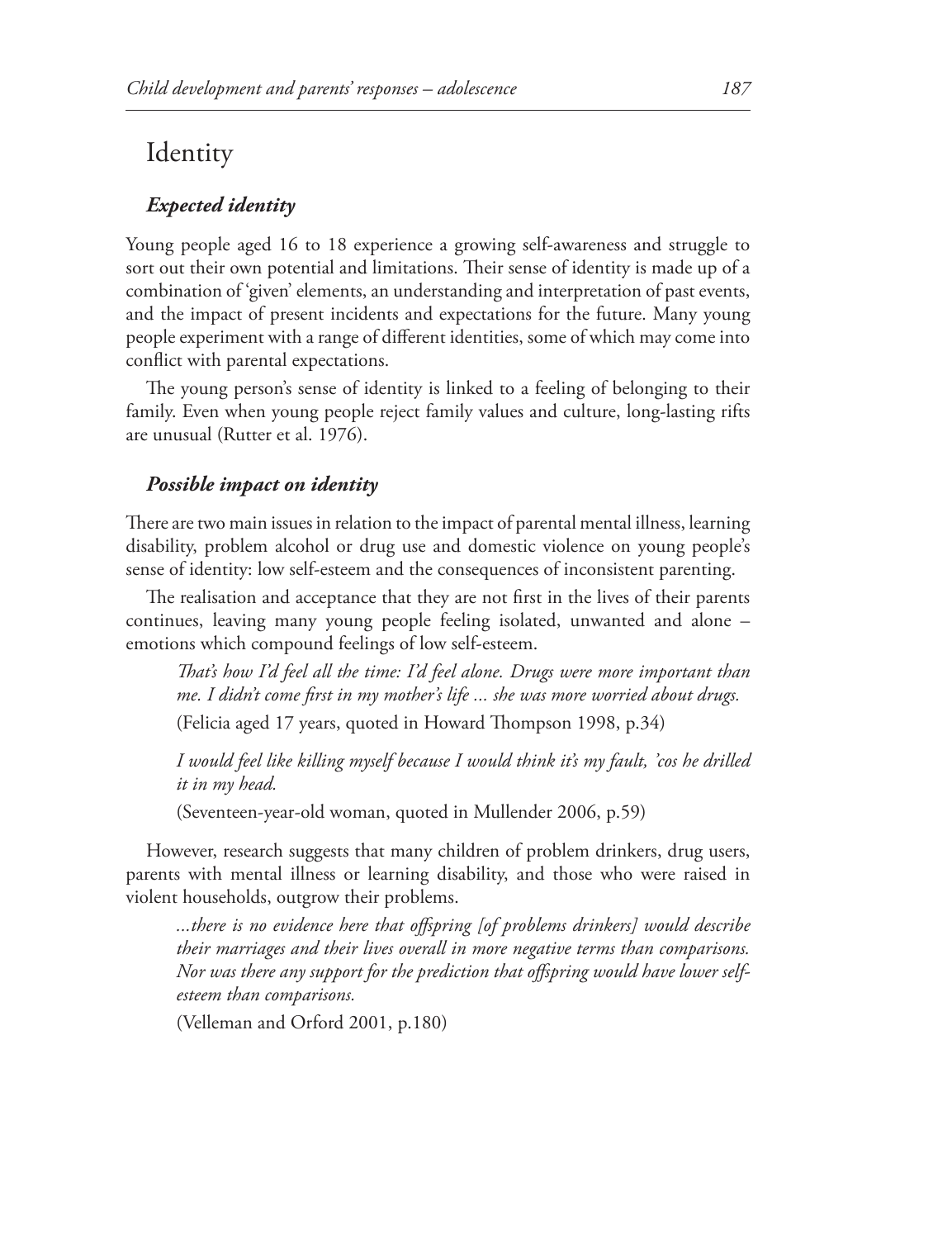## Family and social relationships

## *Expected relationships*

Relationships with parents remain strong, although they undergo considerable change as the young person increasingly strives for more autonomy and parents demand greater levels of responsible behaviour. Parent-regulated behaviour tends to diminish and co-regulation and autonomous functioning presides (Leffert and Petersen 1995). Nonetheless, young people wish for harmonious relationships with parents and these remain an important source of emotional support and help in the transition to adulthood (Bailey 2006). Adulthood and independence (economic or otherwise) is a variable concept. For example, in England the age of criminal responsibility is 10 years, the age of consent 16, but you need to be 17.5 years to join the armed forces and 18 years to vote, buy or drink alcohol.

Friends become increasingly important and influential in the lives of young people, but this is not necessarily at the expense of parents. Rather, each is important in relation to different aspects of life. For example, young people will be more influenced by their peers in relation to fashion and music but are more likely to discuss careers and morality with their parents (Bailey 2006). Relationships with friends differ in quality from those of middle childhood and early adolescence. Friendships tend to be more intimate and involve more mutual exchanges of thoughts and feelings, and shared activities. Single-sex peer groups are on the decline.

Most late adolescents are striving to become confident in their sexual orientation. It is the age when many young people fall in love and embark on their first sexual encounter. The results of a survey of 11,161 young people found that 30% of young men and 26% of young women reported having intercourse before their 16th birthday. By the age of 20 years the vast majority of young people reported having had their first sexual intercourse (Wellings et al. 2001). The first love affair constitutes a most important emotional experience for teenagers and its break-up engenders considerable stress.

#### *Possible impact on relationships*

There are three issues with regard to the impact of parental disorders and young people's relationships. First, the experience of domestic violence and emotional neglect may affect young people's own dating behaviour. Second, young people report feelings of isolation from both friends and adults outside the family. Third, the wish to escape can place young people in dangerous situations.

Research suggests that witnessing the abuse of their mothers is associated with young men taking an aggressive, angry and abusing role during dates. Dating violence among young males is linked to a childhood experience of domestic violence (Moffitt 1993; Covell and Howe 2009). Teenage girls are also more susceptible to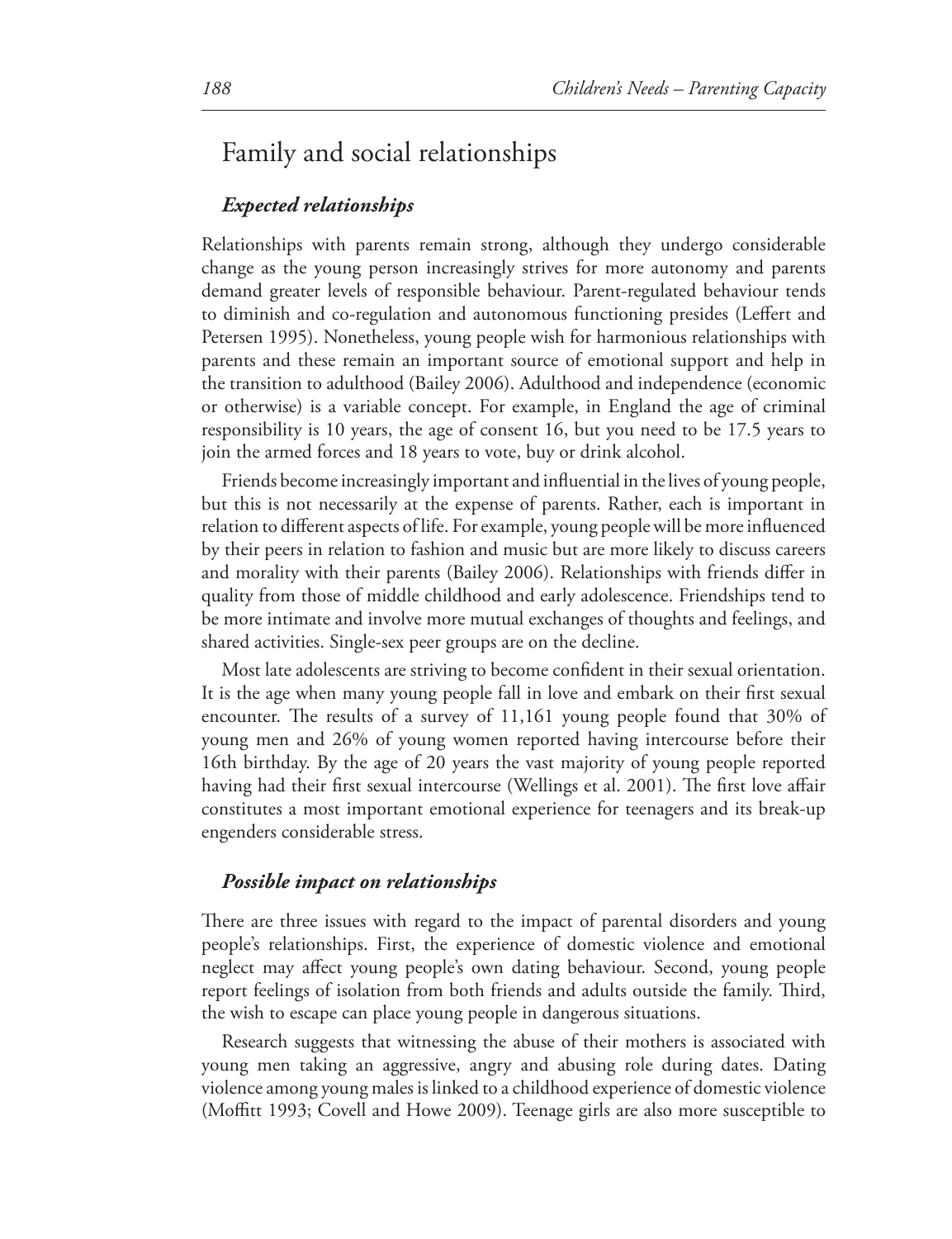violence within intimate relationships when they have experienced a history of family violence (Barter et al. 2009).

The impact of emotional neglect (the likely result of the parental disorders under discussion) is illustrated by US research which involved a random sample of 402 young people receiving child protection services. The findings show that child emotional maltreatment was associated with heightened levels of post-traumatic stress symptoms and dating violence. Patterns differed for males and females, with post-traumatic symptoms accounting for dating violence perpetration among males and victimisation among females (Wekerle et al. 2009).

Parental problems may result in young people developing low self-esteem, making it more difficult for them to make friends. Young people also distance themselves from their peers because they wish to hide what is happening at home, or restrict their friendship patterns because they do not wish to burden friends with their problems. Research has shown that when reaching adulthood the offspring of problem drinkers socialise less than the comparison group (Velleman and Orford 2001).

*I didn't really like to talk to my friends about it ... They didn't understand and anyway it was embarrassing, who wants to admit their families are alkies? I used to make things up to make it sound alright...*

(Ellie 18 years, quoted in Turning Point 2006, p.12)

Young people may also lose contact with friends, and their potential for support, when parental problems result in the need to move house and neighbourhood, whether planned or unplanned.

 *The hardest thing for me has been leaving my friends and knowing I have to make new ones where I live now. I also miss my belongings that I was unable to bring such as teddy bears from when I was born, clothes, jewellery and CDs and player, and really important my computer with all my course work on it...*

(Sophie aged 16 having entered a refuge, quoted in Barron 2007, p.17)

As discussed in relation to younger adolescents, relationships with peers may also be restricted because young people need to care for parents or younger siblings. For example, when young people fear for their parents' safety they may curtail substantially their leisure time, returning home during lunch breaks, immediately after school, college or work, and decline to join after-school activities or evening outings. Similarly, the need to look after younger siblings will restrict the ability to socialise.

*I had to look after my brother, make sure he got up and went to school, had his tea ... if I didn't he wouldn't have. I couldn't go out after school 'cause he finished before me and I knew he'd be waiting, wanting to get in at home and my mum ... she wasn't always there or if she was, she'd be in bed.*

(Fiona 17 years, quoted in Turning Point 2006, p.15)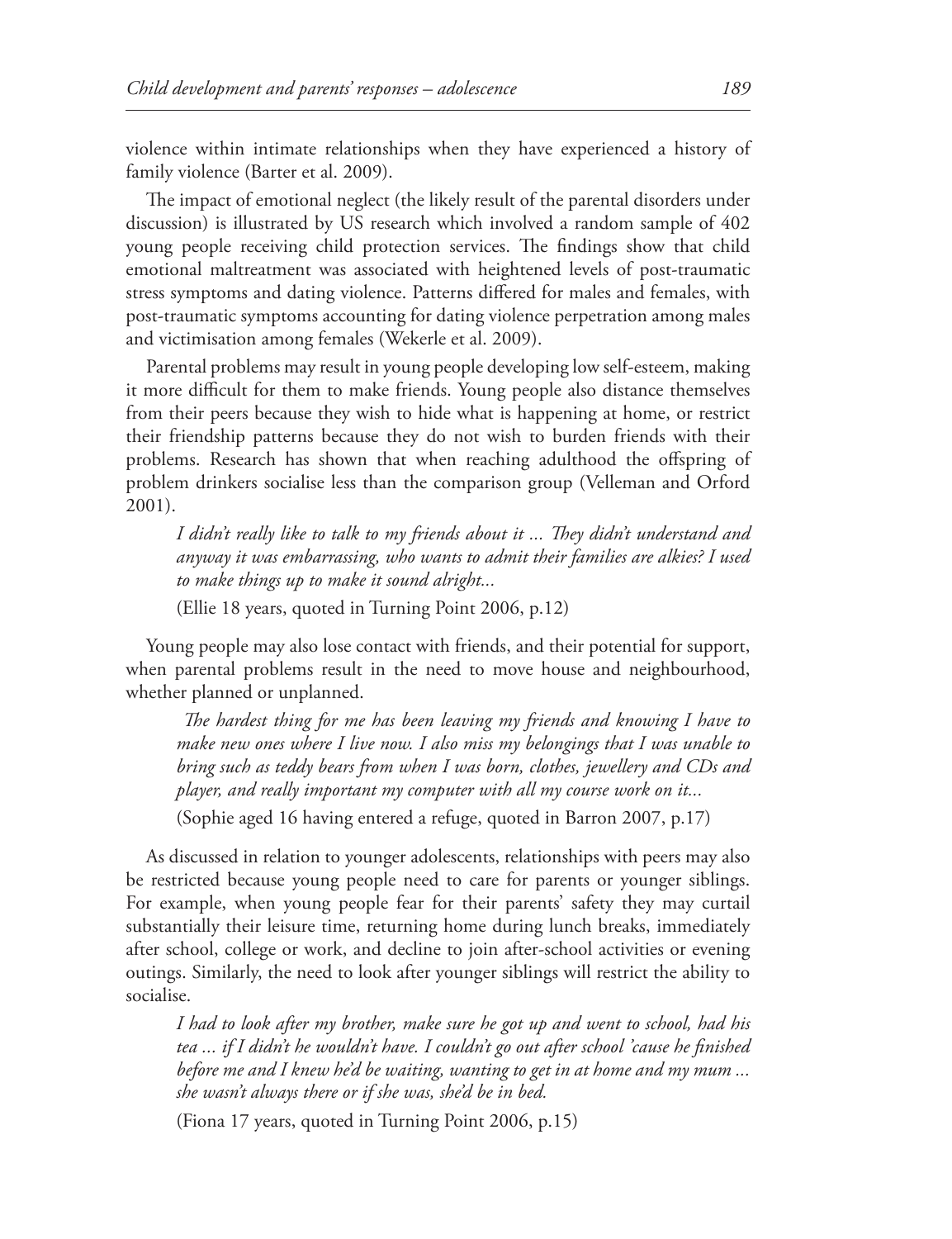They may escape by withdrawing into themselves, characterised by long periods of day-dreaming, or time spent in their own room or out of the house.

In general, the most frequent ways of coping that these young people told us were *that they: leave the room where fighting takes place (or sometimes they leave the house/apartment), they go to their room to listen to music, they visit friends, they lock themselves in their room, they cry with anger, or they take their anger and frustration out by hitting or breaking something.*

(Velleman and Reuber 2007, p. 41)

A more risky method of escape is to leave home altogether. The most common reason for a young person to run away from home is a background of neglect associated with parental problem drinking or drug use (Wade et al. 1998). The reports of young people whose parents are problem drinkers reinforce this finding; 37% left home by the age of 17 years compared to 23% of the comparison group (Velleman and Orford 2001). Growing up with domestic violence is also associated with youth homelessness. Hester and Radford (1996) found a quarter (26%) of homeless 16- to 25-year-olds left home due to domestic violence. Moreover, the poor relationships between young people and parents with learning disabilities, which may result from childhood abuse and neglect, can result in young people leaving home early.

*I can look after myself. I sleep around wherever I can when I am not at mum's, which is not often now. I sleep at friends and sometimes at my sisters. I think I drink too much because I am around all over the place. I don't get on with my mum. She keeps on telling lies about me. I would like to get into a relationship with my mum. But I don't think it will happen now. My mum has problems, she has a disability, and she can't read or write. She can be nice when she wants to. I get on really well with my sister; she is really good to me. My brother doesn't like me, but I am OK with four of my step brothers. I hate my step-father; he assaulted me and got away with it. He should not be free to do it to other children. I was only 6 when he started. Most of my friends are men. I prefer to be with men than women.*

(Cathy aged 18 years, unpublished material Cleaver and Nicholson 2008)

It was estimated that there were 75,000 young people experiencing homelessness in the United Kingdom in 2006/7. Young people who are homeless have poorer health, particularly mental health and are more likely to misuse drugs and alcohol. The experience of homelessness compounds these problems and impedes participation in employment, education or training (Quilgars et al. 2008).

Alternatively, young people may seek escape and solace from family problems in drugs and alcohol. Establishing a relationship with a caring person that is characterised by mutual trust and respect can help young people to find less damaging ways of coping with family stress. Unfortunately, many who have grown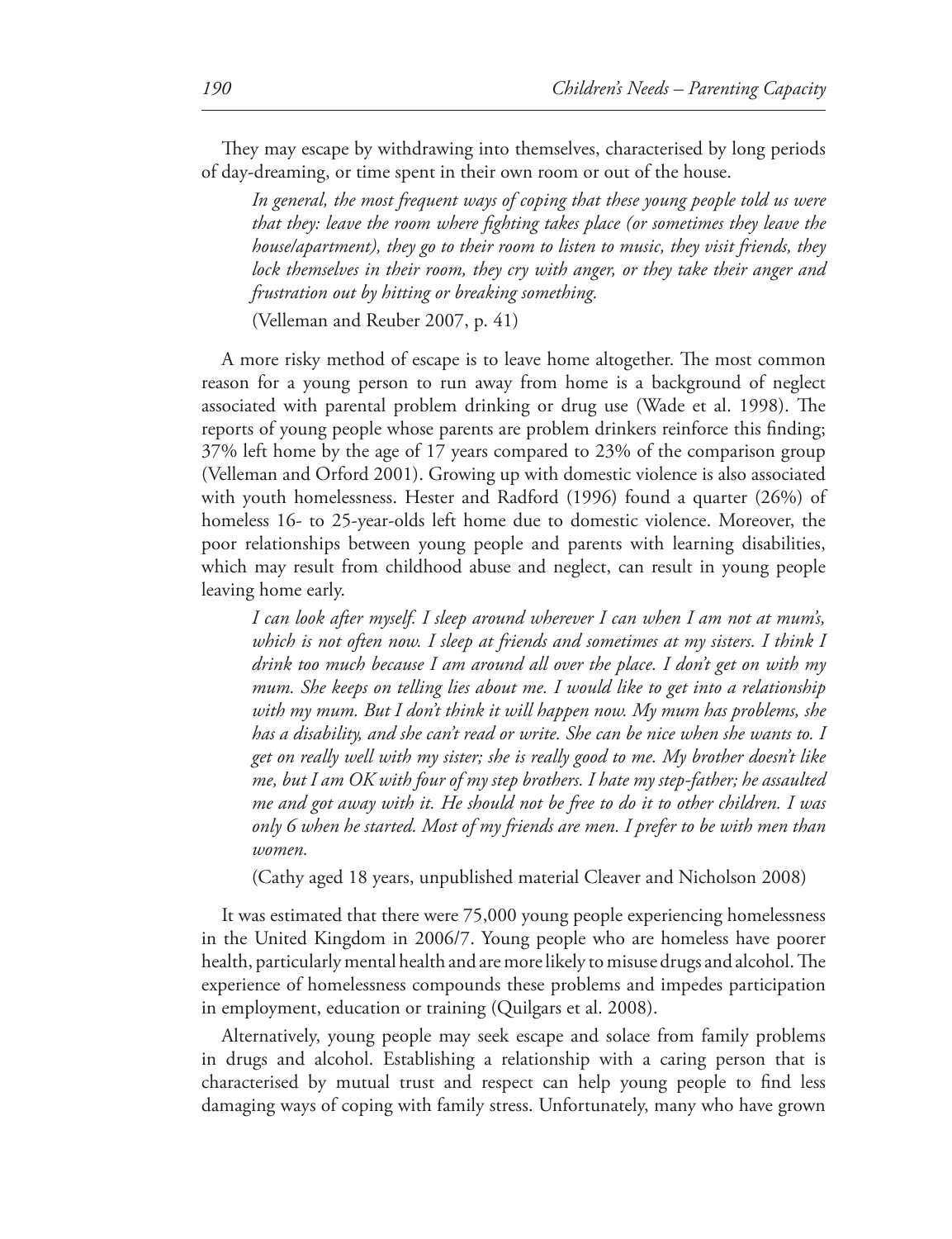up in very dysfunctional families have learnt to distrust adults (Cleaver and Walker with Meadows 2004).

Not all young people suffer isolation and loneliness when their parents have a serious disorder. Some teenagers do find a friend or relative in whom they can confide. Research which includes the views of young people highlights how friends and relatives, if carefully selected, can provide social support and help young people cope with the difficulties they experience (Bancroft et al. 2004; Velleman and Reuber 2007).

*I speak to my aunt, who listens and calms me down.*

*My friend cheers me up. And I know someone who has been through a similar experience, and that's helpful. And my teacher is trained to help – he listens and gives advice, which is great.*

(Two young people, quoted in Velleman and Reuber 2007, p.41)

Although relationships between parents and children can suffer because of parents' difficulties, this is not always the case. Indeed, research on parental mental illness has found that parents and children may report strong and positive relationships.

*We are still the best of friends. We do really have a strong relationship and also I feel that I've matured a lot quicker which to me I think is a good thing because I've got a different outlook to a lot of other girls that are my age...*

(Ruth 18, quoted in Aldridge and Becker 2003, p.84)

## Social presentation

### *Expected presentation*

Young people aged 16 to 18 years are able to take care of themselves. They can take control for their own clothes, hair and skin care and rarely take advice on what to wear. Young people's appearance continues to be an extremely important issue and many spend a considerable proportion of their disposable income on clothing and toiletries.

Young people are increasingly competent in adjusting their behaviour, conversation and dress to different situations.

#### *Possible impact on social presentation*

The problems for social presentation are a lack of guidance to moderate the extremes of dress and presentation, insufficient funds for adequate or appropriate clothing and toiletries, and the use of aggression inappropriately to solve problems.

When young people feel rejected or alienated from their families they may resort to extreme modes of dress, body mutilation or adornment in a gesture of independence.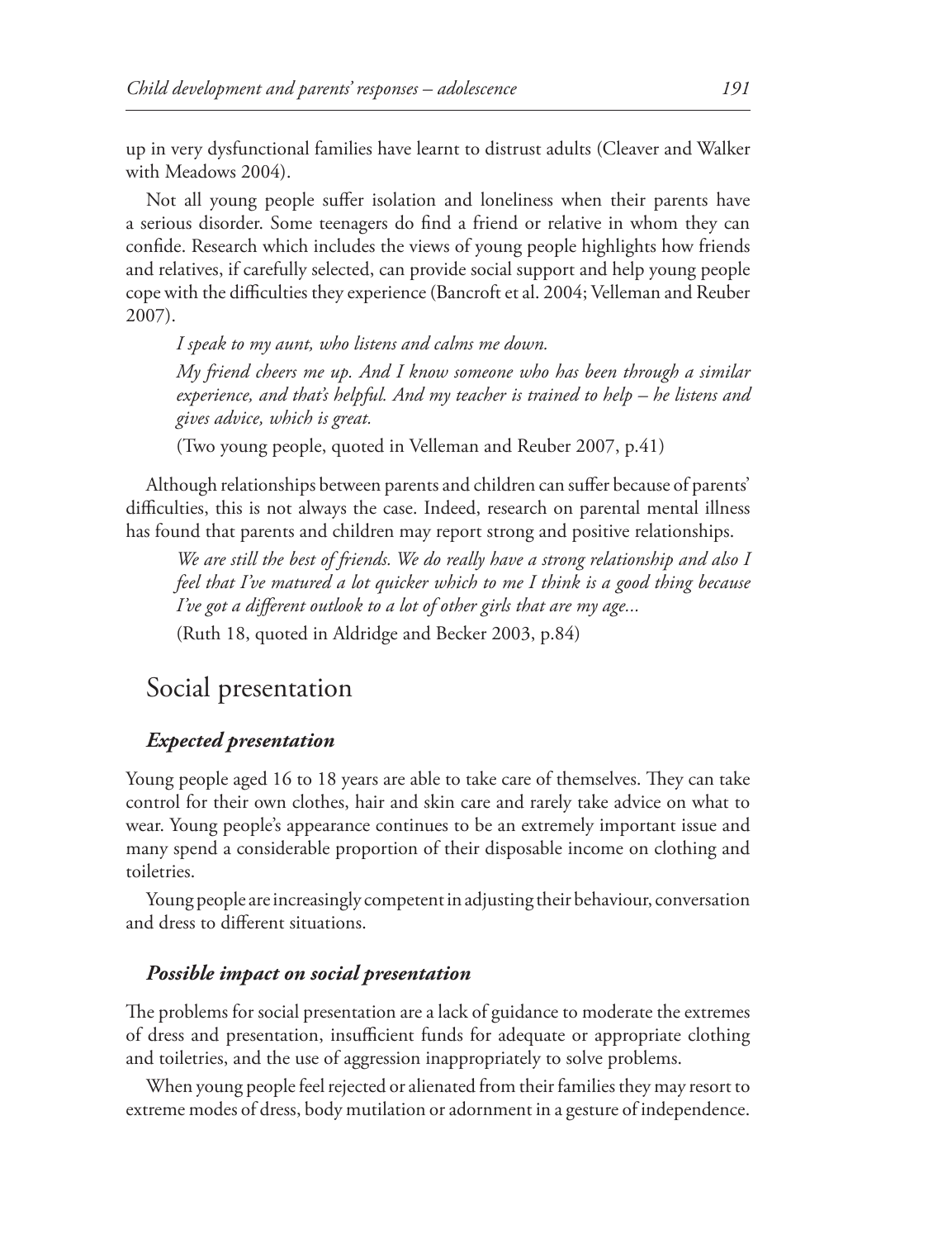Research in the US suggests body piercing is not uncommon among young men and women. A survey of undergraduates found 42% of men and 60% of women had body piercing. The majority of piercing, both for young men and women, was to the ears and for women the naval. More extreme piercing to the genitals or lips was rare. Infections and complications occurred in 17% of cases (Mayers et al. 2002). Parents with learning disabilities and those who are overwhelmed with their own problems may not be able to offer the necessary reassurance or guidance to moderate such extremes.

When money and household resources are used to satisfy parental needs for alcohol or illicit drugs, the remaining funds may be insufficient to ensure that young people can 'keep up appearances'. Because appearance is a priority and pressure from peers can be intense, those with little parental guidance may avoid peer ridicule by resorting to stealing what clothing, jewellery or other items they perceive to be essential.

To have grown up in a culture of family violence may result in young people resorting to aggression as a method of solving their own problems. Young people who cannot control their emotions and react aggressively to peers or adults not only jeopardise their friendships but place their school or work careers at risk through exclusion or encounters with the law.

## Self-care skills

### *Expected self-care skills*

By 16 years most young people are capable of looking after their own basic needs. For example, they can wash up, shop, cook a simple meal and look after their clothes. The majority of young people will know how to use public transport and can organise travel arrangements for themselves.

Young people should be able to function independently at a level appropriate to their age and cognitive and physical ability. But, however well they appear to cope, young people need an adult to whom they can turn to for help and advice when necessary.

### *Possible impact on self-care skills*

As we have already noted for children aged 11–15 years, being a young carer results in the acquisition of practical skills well beyond their years. As adulthood approaches many young people feel increasingly responsible for their parents and younger siblings. The degree to which they assume the parenting role will fluctuate depending on the parent's mental and physical health, the level of alcohol or drug intake, and the extent of additional familial support.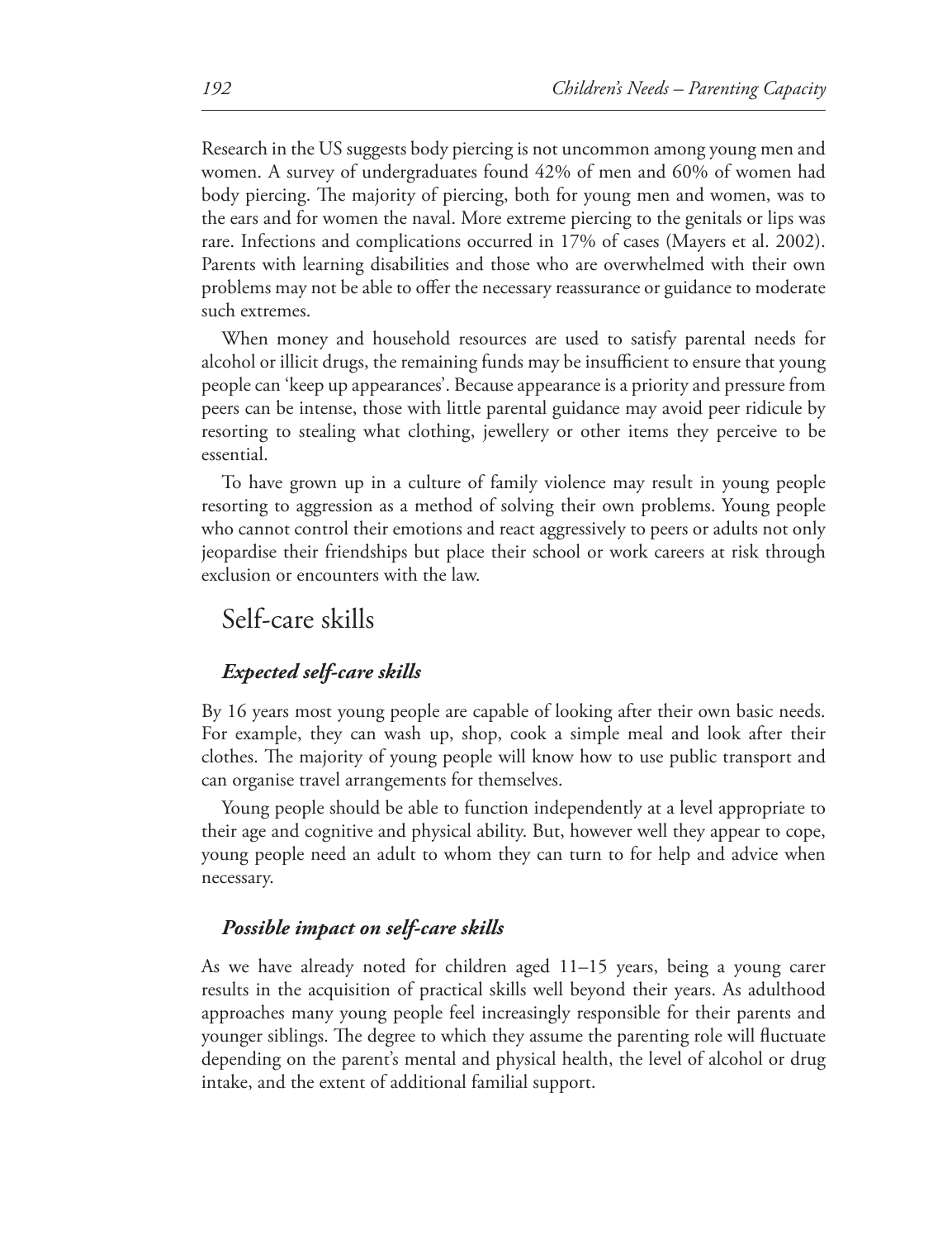*When she [my mother] come back out of hospital and I was doing everything and I had the three kids as well and she went, what was it, she said something to me like 'Have we swapped roles?' I went, 'What do you mean?' and she went 'Well I'm not the mum anymore, you are'. I went, 'Well what do you mean?' She went 'Well look at all the things you're doing, I'm meant to be doing all them'.*

(Debbie 18 years, quoted in Aldridge and Becker 2003, p.88)

Although young people are often very able to care for their parents and younger siblings, the effects can be all-pervasive and influence every aspect of their lives. In most cases young people do not wish to surrender the role of carer and may see it not as a burden but as a source of pride (Roberts et al. 2008). Nonetheless, they want their contribution to be recognised, to be able to get practical help when needed, to have access to reliable and relevant information, and for professionals to involve and include them in their parents' treatment and care (Aldridge and Becker 2003).

In many cases, however, their contribution is unknown because, despite policy and guidance to encourage greater inter-agency working, divisions between adults' and children's services continue, and professional oversight of the needs of young carers is not uncommon (Cleaver et al. 2007). Research suggests that most professionals working in the statutory sector assume that the needs of children and young people are met by young carers' projects or that children are accustomed to their circumstances and roles and so don't need any additional support. *'I judged he [young carer] was coping well enough'* (intensive support worker, quoted in Aldridge and Becker 2003, p.121). Indeed, young carers' projects are particularly valued by young people, but sadly their experiences of other services are more mixed and many young people are left without practical or emotional support (Aldridge and Becker 2003). Sadly, research shows that because young carers' projects are primarily for children, young people aged 16 years and more are less likely to access their support (Dearden and Becker 2004). Services for young carers, particularly those looking after parents with alcohol or drug problems, will benefit from the  $£1$  million grants programme 2006/7 and 2007/8 given by Comic Relief to the Princess Royal Trust for Carers (Princess Royal Trust for Carers 2009).

### **To sum up**

### *Key problems for young people aged 16 years and over*

- Inappropriate role models.
- Increased likelihood of early drinking, smoking and drug use.
- Greater risk of poor health, injuries and accidents as a result of early substance misuse.
- Pregnancy and teenage motherhood.
- Problems related to sexual relationships.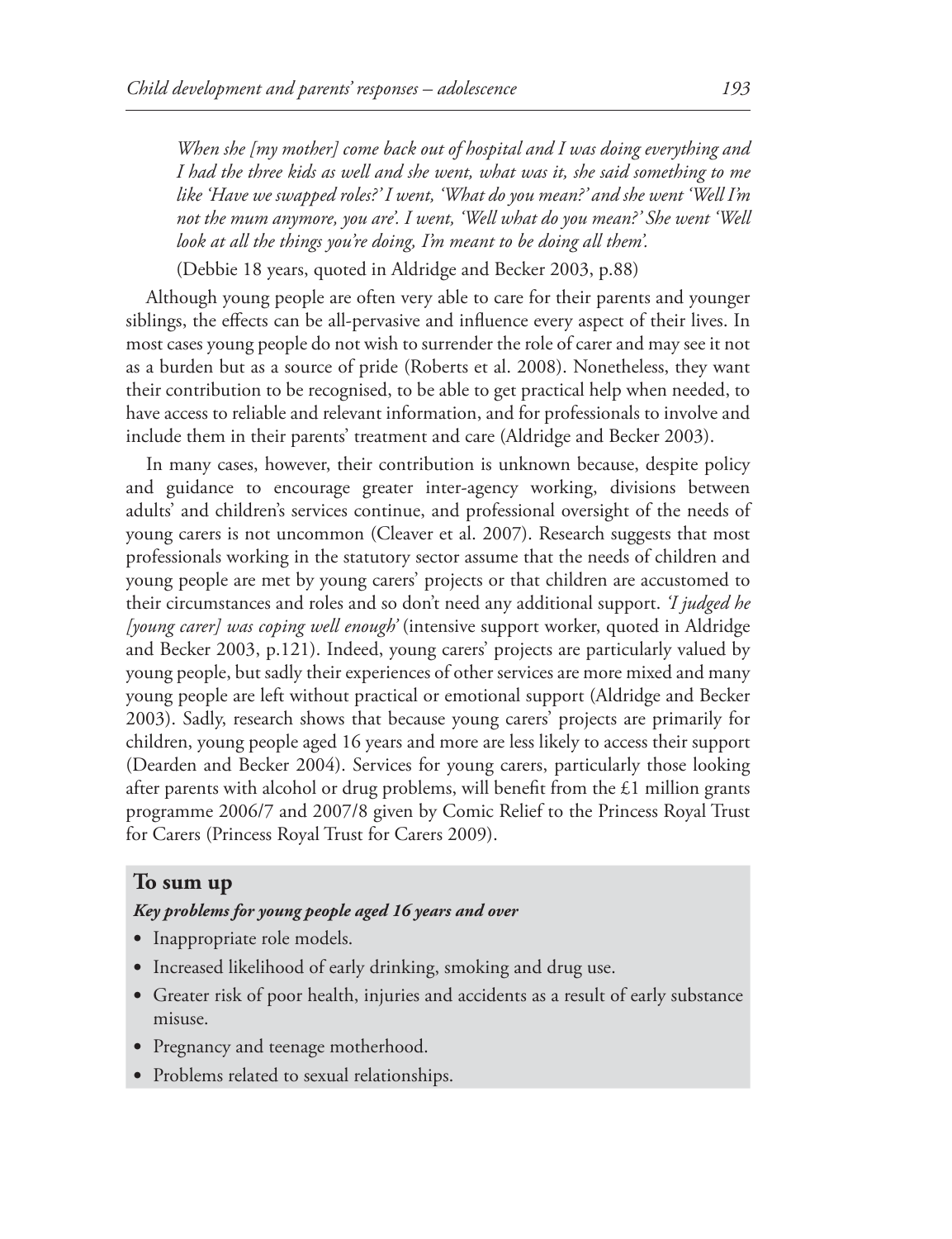- A failure to achieve their potential because of a lack of parental support and difficulties in concentration.
- Absence from school due to caring for parents and younger siblings.
- Increased risk of school exclusion.
- Poor life chances due to exclusion and poor school attainment.
- Emotional problems as a result of self-blame and guilt.
- Increased risk of self-harm and suicide.
- Greater vulnerability to conduct disorders and crime.
- Low self-esteem as a consequence of neglect and/or inconsistent parenting.
- Increased isolation from both friends and adults outside the home.
- Young men at greater risk of taking an aggressive and abusive role within intimate sexual relationships.
- Inappropriate and extremes of dress and body ornamentation, and inappropriate behaviour alienating other young people and adults and jeopardising educational and work careers.
- Young carers' own needs and wishes sacrificed to meet the needs of their parents and young siblings.

## *Protective factors*

- Sufficient income support and good physical standards in the home.
- Practical and domestic help.
- Regular medical and dental checks and prompt attention for any injuries or accidents.
- Factual information about sex and contraception.
- A trusted adult with whom the young person is able to discuss sensitive issues including how to act effectively in sexual and other close relationships.
- Regular attendance at school, further education or work-based training.
- Sympathetic, empathic and vigilant teachers.
- For those who are no longer in full-time education or training, a job.
- An adult who acts as a champion for the young person.
- A caring adult who establishes a relationship characterised by mutual trust and respect.
- A mutual friend.
- The acquisition of a range of coping strategies and sufficient confidence to know what to do when parents are ill or incapacitated.
- An ability to separate, either psychologically or physically, from the stressful situation.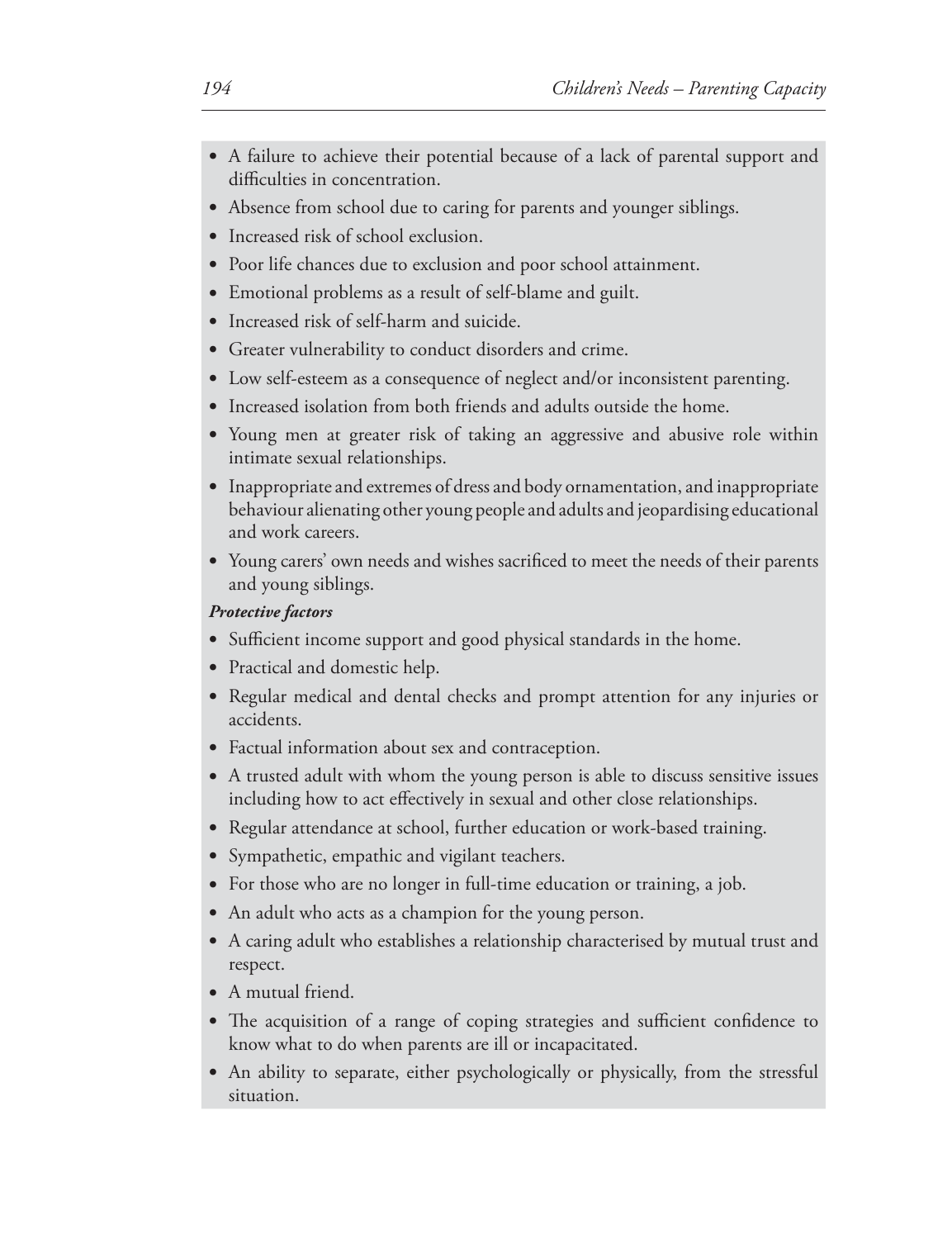- Information on how to contact relevant professionals and a named contact person in the event of a crisis regarding the parent.
- Un-stigmatised support from relevant professionals who recognise and value their role as a young carer.
- Assessments under the Children Act 1989 for young carers.
- Access to young carers' projects.
- Specialist support for 'older' young carers.
- An alternative, safe and supportive residence for young people subject to violence and the threat of violence and those who wish to leave home at an early age.

# **Identified unmet developmental needs in adolescence**

As for the other age groups, a re-analysis of data of children referred to children's social care (Cleaver et al. 2007 and Cleaver and Nicholson 2007) was undertaken for adolescents, i.e. children aged 10 years and over.<sup>12</sup>

| Dimension                                   | Parental substance | Parental learning   | Domestic violence |
|---------------------------------------------|--------------------|---------------------|-------------------|
|                                             | misuse $n = 55$    | disability $n = 16$ | $n = 51$          |
| Health                                      | 20%                | 62%                 | 20%               |
| Education                                   | 61%                | 63%                 | 61%               |
| Emotional and<br>behavioural<br>development | 73%                | 73%                 | 69%               |
| Identity                                    | 31%                | 28%                 | 44%               |
| Family and social<br>relationships          | 65%                | 79%                 | 63%               |

Table 6.1: **Proportion of adolescents with identified unmet needs**

The findings shown in Table 6.1 suggest a similar pattern of unmet developmental needs regardless of the parental disorder. A greater proportion of adolescents experience unmet needs in relation to their education, emotional and behavioural development and with regard to family and social relationships. Although, once again, the findings suggest parents with learning disabilities experience difficulty in meeting the educational needs of their adolescent children.

<sup>&</sup>lt;sup>12</sup> All information given in this section on the impact of parental disorders on children's developmental needs is the result of a re-analysis of data: Cleaver and Nicholson 2007 and Cleaver et al. 2007. The research did not cover children living with mentally ill parents and, consequently, such detailed information is not available.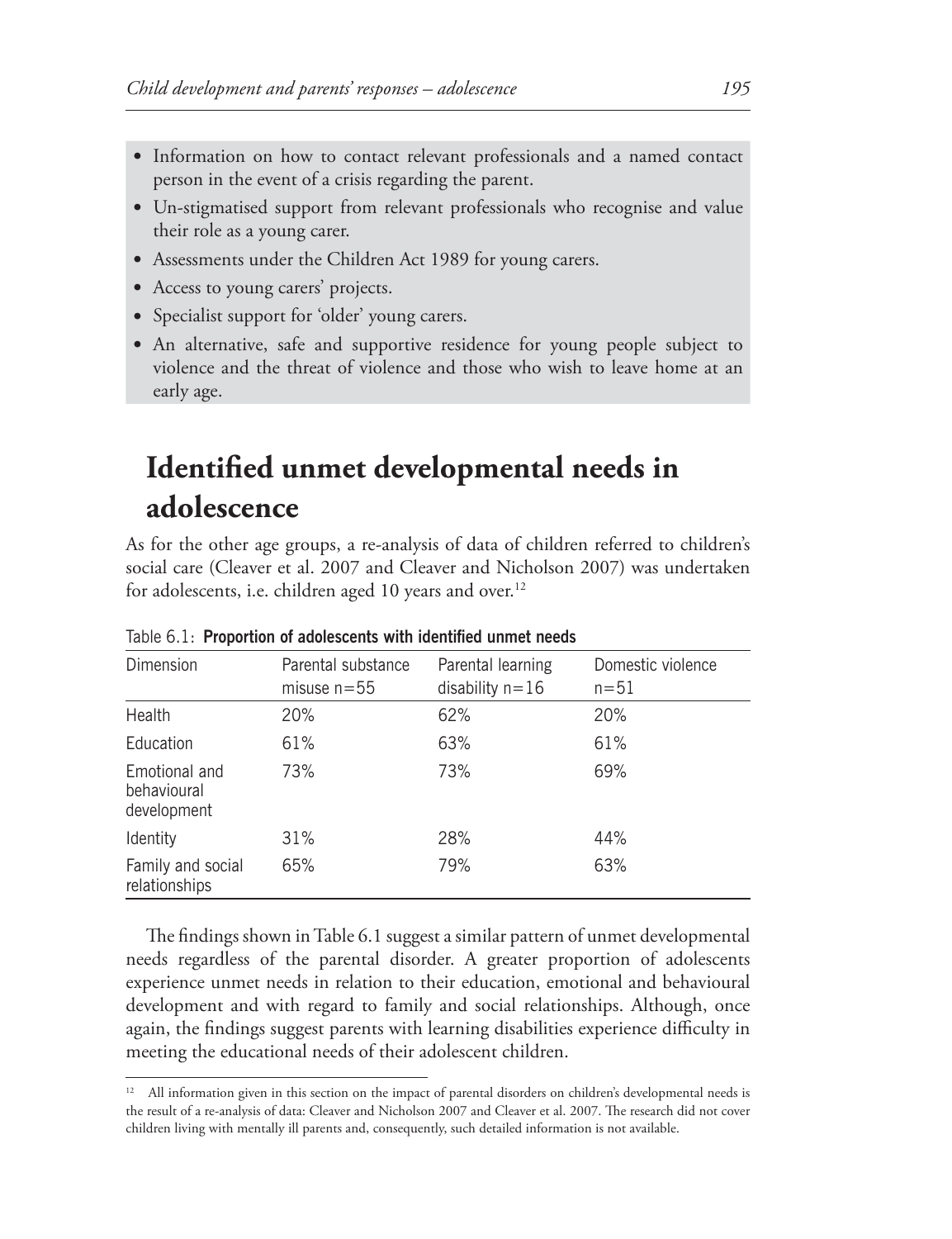Young people were classified as having severe needs when social workers identified unmet developmental needs in three or more of the five dimensions. The data suggest teenagers are likely to experience approximately the same degree of overall difficulty regardless of whether they are living with parents with alcohol or drug problems, domestic violence or with parents with learning disabilities. Results show that 42% of adolescents living with parental substance misuse, 48% of those living with domestic violence, and 54% of those living with a parent with a learning disability had severe developmental needs.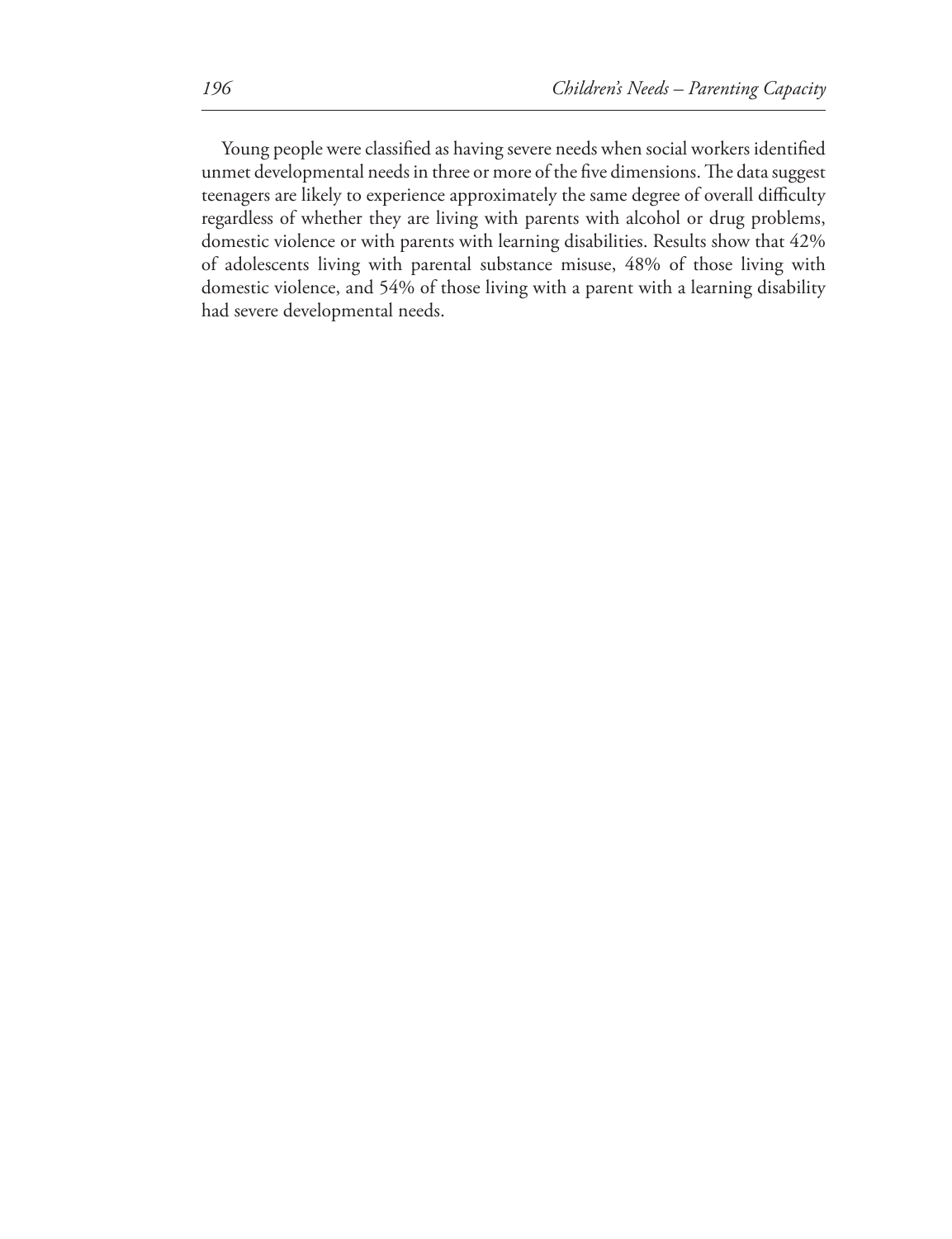# **PART III: CONCLUSIONS AND IMPLICATIONS FOR POLICY AND PRACTICE**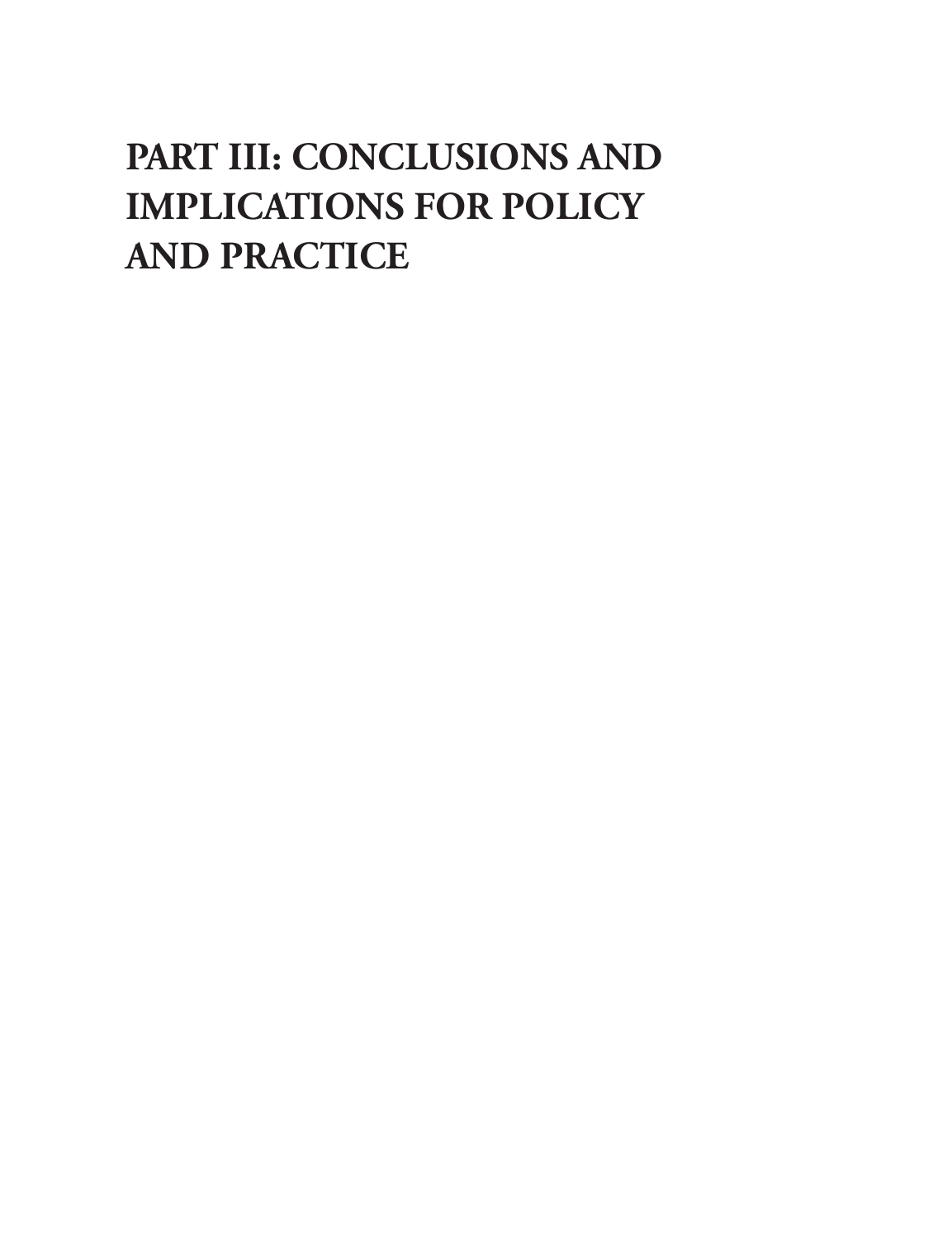# **Conclusions** 7

Mental health problems, learning disability, substance misuse and domestic violence are problems that may affect any one of us. This overview suggests that 16.6% of adults experience some form of mental disorder in any one week, approximately 2% of the adult population has a learning disability, 7% of men and 5% of women are higher risk drinkers, and 3.7% of the population are drug dependent. One in four women is subjected to domestic violence at some point in their lives.

Sadly, these issues do not generally exist in isolation and many with mental disorders also report alcohol or drug problems. Similarly, the majority of those with chronic alcohol or drug problems suffer poor mental health, as do some 40% of adults with a learning disability. Moreover, half of the perpetrators of domestic violence have a history of problem alcohol use. A single disorder can negatively affect parents' capacity to meet their children's needs, but the co-existence of these types of problems has a much greater impact on parenting capacity.

The impact may leave parents with a sense of apathy, blunted emotions and low self-esteem. The ability to control emotions may also be affected, leading to extreme mood swings, unpredictable violence and irritability, unresponsiveness and anger. These are all factors that affect the parent–child relationship and particularly the attachment process. Parents may also experience difficulty in organising their lives and fail to sustain family rituals and routines – events key to cementing family relationships. Feelings of depression and despair and the effects of alcohol or drugs may result in parents neglecting their own and their children's physical needs. When problems become extreme, hospitalisation, imprisonment or residential treatment will also interrupt the parenting process.

The impact on children may be exacerbated through the social consequences of parental problems. Children's welfare may be compromised because too much family income is used to satisfy parental needs and the home and possessions damaged as a result of violent outbursts. Obtaining and sustaining a job can be difficult, and as a result parents may turn to criminal activities such as drug dealing or prostitution to obtain the necessary income. Such activities can expose children to unsafe adults and a criminal lifestyle.

The negative consequences for children of parental mental illness, learning disability, substance misuse and domestic violence are not a foregone conclusion. A detailed exploration of the impact of parental problems on children's health and development at different stages of life highlights the importance of looking at children, parents and other key family members as individuals. The short- and longterm consequences for children of growing up in a family where at least one parent is experiencing extreme difficulties will depend on the combination of resilience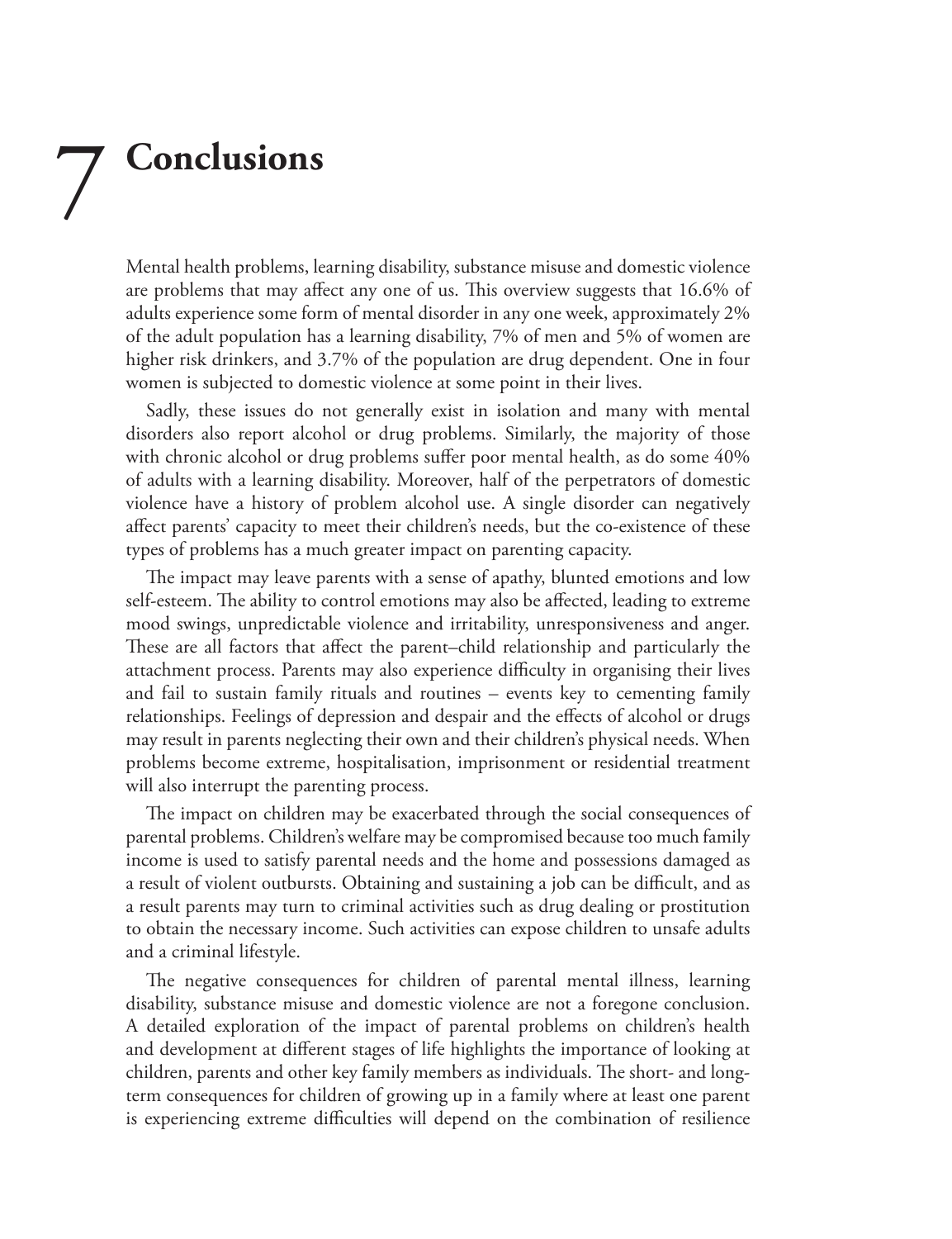and protective mechanisms. For example, when parental mental illness, learning disability or problem drinking coexist, or are accompanied by domestic violence, or associated with poverty and social isolation, children are particularly vulnerable.

However, other factors, such as the availability of another caring adult in the home who does not experience a disorder, other relatives who act as agents of social control and provide a safe refuge for the child, and for older children the support of friends, can cushion the negative consequences. It is therefore important not to pathologise all children who live in families where a parent suffers from mental illness, a learning disability, problem drinking or drug use or domestic violence. However, these parental problems often result in an estrangement from family and friends, leaving children either with a lone parent who has difficulties or two parents who both suffer problems. The isolation of the family may be compounded because parents' behaviour may have led to stigma and rejection by the local community.

The challenge for practitioners is to identify both the strengths and difficulties within the family by carrying out a holistic assessment which covers the child's development, the parents' capacity to meet the child's needs, and the impact of wider family and environmental factors (Department of Health et al. 2000). Of primary importance is to identify whether the child is suffering, or likely to suffer, significant harm (HM Government 2010a).

In addition, practitioners need to identify:

- Which children need help and the level of concern are they 'children in need'?
- Which aspects of development are being adversely affected and how?
- What are the strengths and resources within each child?
- What disorders and other difficulties are the parents experiencing and how are these affecting their parenting capacity?
- What are the strengths within the family, in what aspects are they doing well, and how can these be built on?
- What support is available within the wider family and community?
- What services are needed (and from which agencies and organisations) to help both the child and the family?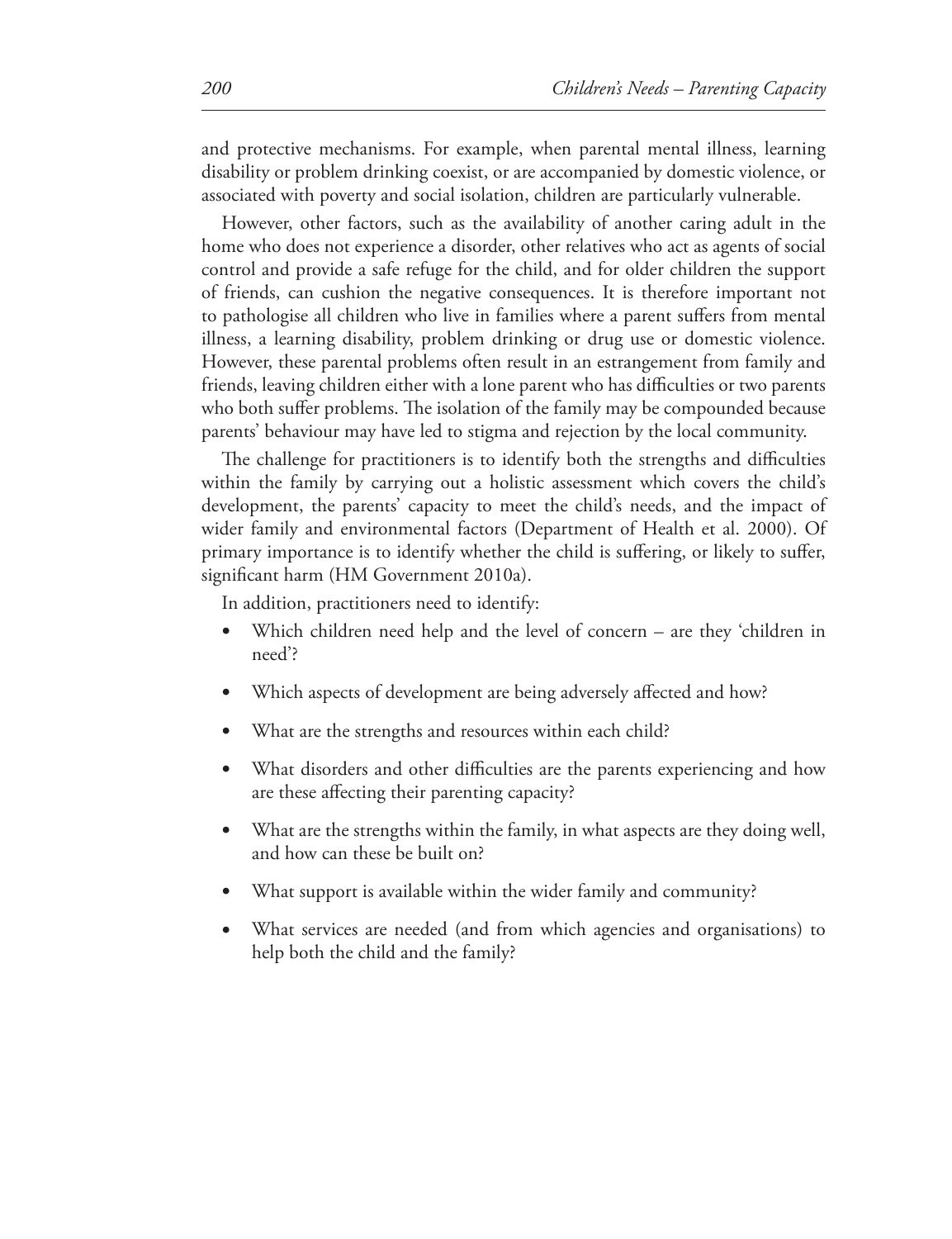# **Implications for policy and practice** 8

# **Early identification and assessment**

- Growing up with parental mental illness, learning disability, substance misuse or domestic violence will have an impact on individual children differently; children's needs vary. While some cope well, others will benefit from advice, assistance and counselling. For a minority who experience a multitude of behavioural and emotional difficulties, intensive therapeutic intervention will be necessary to overcome the traumatic effect of parental disorders. Identifying children who would benefit from support may be difficult because children are ashamed of their circumstances and wish to keep the family problems secret, or are frightened of the consequences of revealing information about their family. As a result, some children may not have their needs for basic care, love and affection from their parents or carers adequately met and are left in dangerous and abusive situations.
- It is important to provide children and young people with opportunities to discuss their concerns and worries with adults whom they trust. ChildLine (a well-established organisation) has helped many children talk about abuse and neglect and, more recently, bullying. However, this method of communication may not suit all children and young people, and schools and other community services working with children should consider providing an identified worker with the necessary skills to listen to what children say in a non-judgemental way, and act appropriately. Targeted youth support, including youth mentors and befriending schemes, can also provide muchneeded help.
- Insufficient understanding and information about the impact of these parental issues on children may result in professionals either unconsciously not seeing the child's problems (because they are not sure what to do if they do acknowledge them) or, if they are aware of the child's problems, referring them directly to children's social care. In many cases what the child needs is for that professional, be it a teacher, health worker or youth worker, to take an interest in the child and provide a listening and caring ear. Resources for practitioners continue to be developed (see for example www.alcoholandfamilies.org.uk/ toolkits.htm).
- Safeguarding and promoting the welfare of children and young people is everyone's responsibility (HM Government 2010a). Collaborative working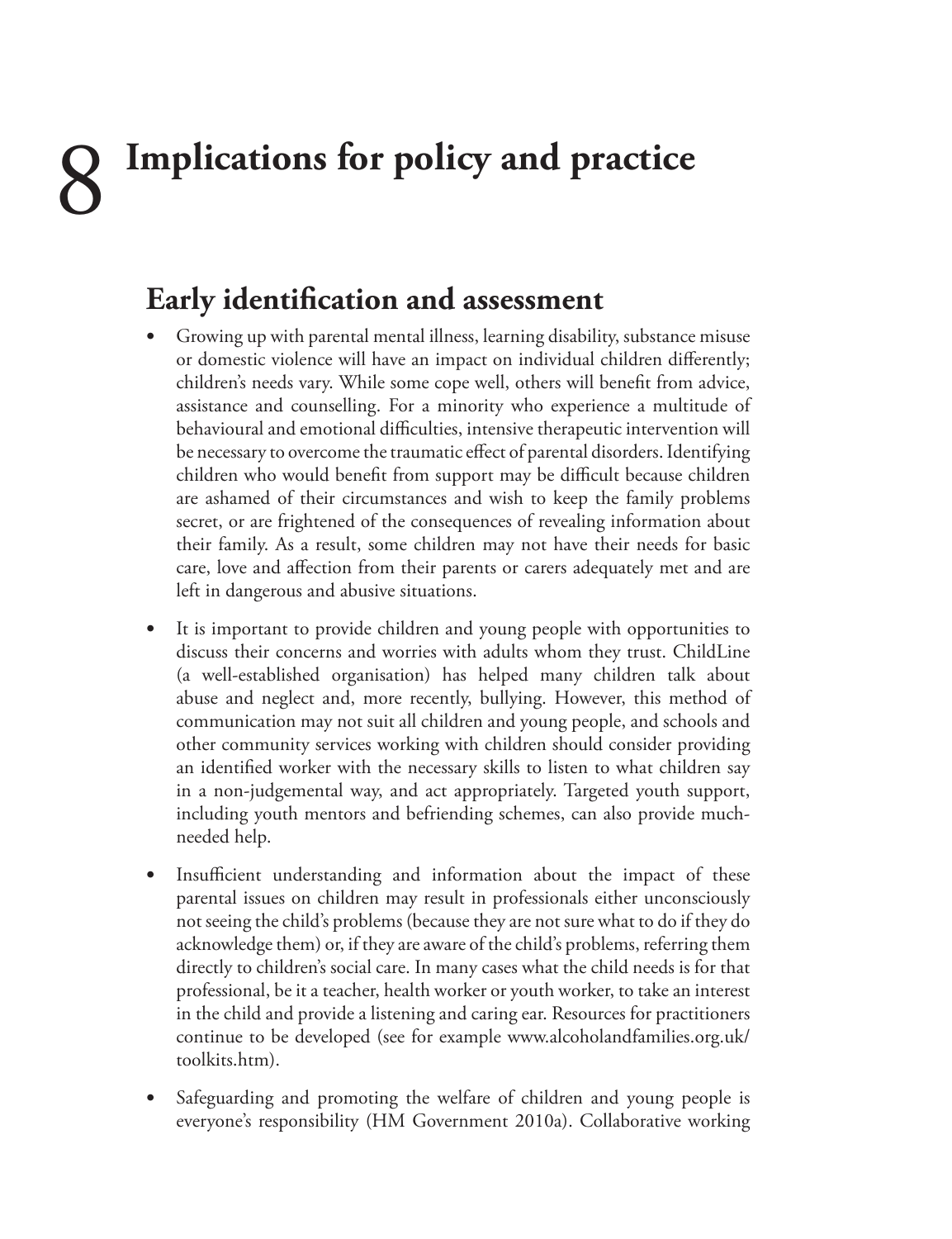and information sharing is supported by legislation, statutory and practice guidance on the misuse of drugs and alcohol, domestic violence and learning disability, and new multi-agency methods of working. Use of the Common Assessment Framework (CAF) (Children's Workforce Development Council 2010) and the guide to target youth support (Department for Education and Skills 2007) should promote more effective, earlier identification of children's additional needs, including when parents' problems are affecting the child's welfare. Those working with children need to be vigilant in observing and acting upon any concerns they may have (Allen 2011). Managers in agencies working with children need to ensure statutory guidance on what to do when concerned that a child is being abused or neglected (HM Government 2010a) is followed.

- Mental illness, learning disability, problem alcohol and drug use and domestic violence affect adults' parenting capacity and impact on their children in variable ways. Skilled, holistic assessments which focus on the outcomes for children, involve children and family members and place equal emphasis on the child, family and their environment are essential (Department of Health et al. 2000; Department for Education 2010c; Children's Workforce Development Council 2010). Assessments should identify not only the child's developmental needs but also parents' acute and chronic difficulties which have an impact on their parenting capacity.
- Most practitioners in children's social care services are skilled in assessing children's developmental needs but may experience more difficulty in judging how learning disability, mental illness, substance misuse or domestic violence have an impact on parenting capacity. To safeguard and promote the welfare of children, assess their needs (including their role as young carers) and fully understand the family's circumstances, children's services practitioners should seek the expertise of adult services. Collaboration should be given greater priority because practitioners in domestic violence units, alcohol and drug services, mental health and learning disability services will have a better understanding than those working in children's services of how these issues impact on adult family members and family functioning.
- Collaboration between children's and adults' services will allow the expertise of practitioners in these specialist services to inform assessments, judgements and plans. Joint working is likely to result in a more proactive and integrated approach to the delivery of relevant and timely services for both children and parents. To ensure joined-up service provision, specific attention should be given to creating robust professional links between children's and adults' services.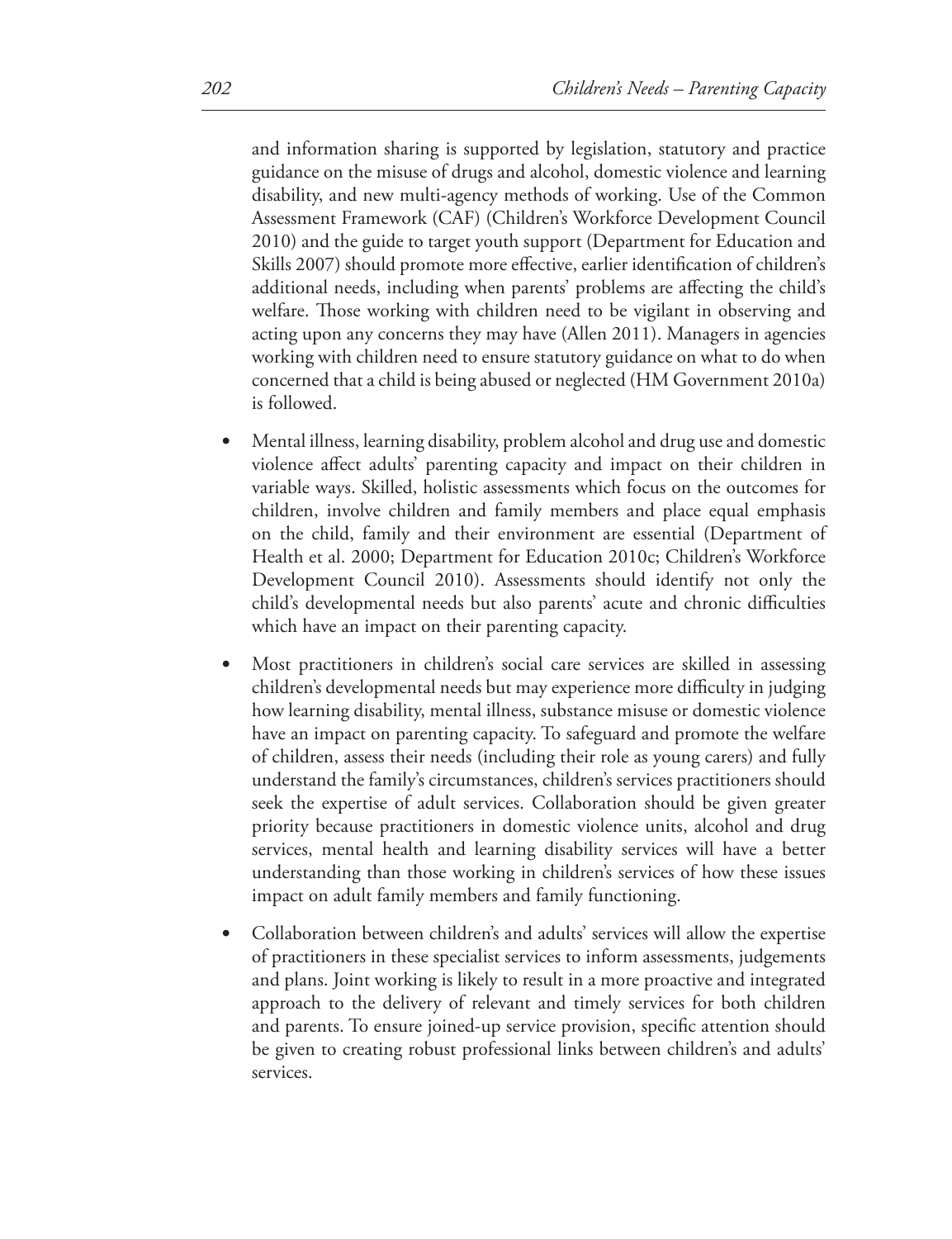- The varying effects of parental mental illness, learning disability, problem drinking and drug use and domestic violence demands the careful assessment of each child's developmental needs. For example, some children may take on caring responsibilities. Young carers' projects can enable access to services, support young people in key decisions, build self-esteem and confidence and put young people in touch with others in similar circumstances. These projects are greatly valued by young carers and often represent the only access to dedicated support that children have as carers. However, the majority are located within the voluntary sector and will require stable funding to ensure their continuity. Most young carers' projects focus on children; local authorities should consider providing some form of specialist support for young carers over the age of 16 years.
- Too often little attention is paid to identifying the needs of young carers. There are at present two ways whereby young carers may have their needs assessed. Firstly, they may be defined as children in need under the Children Act 1989, which would allow their needs to be assessed and services such as befriending, counselling, respite care and recreational facilities to be provided. Second, the Carers and Disabled Children Act 2000 offers an opportunity for carers over the age of 16 to receive an assessment and services, including payments, in their own right. The practice guidance for carers introduced in 2008 (HM Government 2008) was developed to help professionals identify the needs of young carers through a commitment to increase awareness of caring and the issues it raises across children's settings. There is insufficient training and training materials for relevant professionals. Service intervention should be designed to support children and young people and to minimise the burden and negative effects of being a young carer.
- Many parents and adult family members fear that revealing their problems will lead to punitive reactions by service providers. Practitioners should work with great delicacy to ensure that they do not alienate parents and are sensitive to parents' reactions so that they can be both supportive and robust in the messages they give.
- Interventions which reduce the stress that parents experience are likely to benefit children indirectly. 'Community mothers' programmes, voluntary befriending schemes, and other social support interventions for mothers of young children, such as those provided at Sure Start children's centres and Family Nurse Partnerships, can provide essential help. These more targeted community-based programmes are often funded by short-term grants. Stable funding streams would allow such projects and others which focus on supporting children and parents with specific issues such as mental health problems or learning disability, and community-based drug and alcohol services, to provide the necessary long-term ongoing support for families.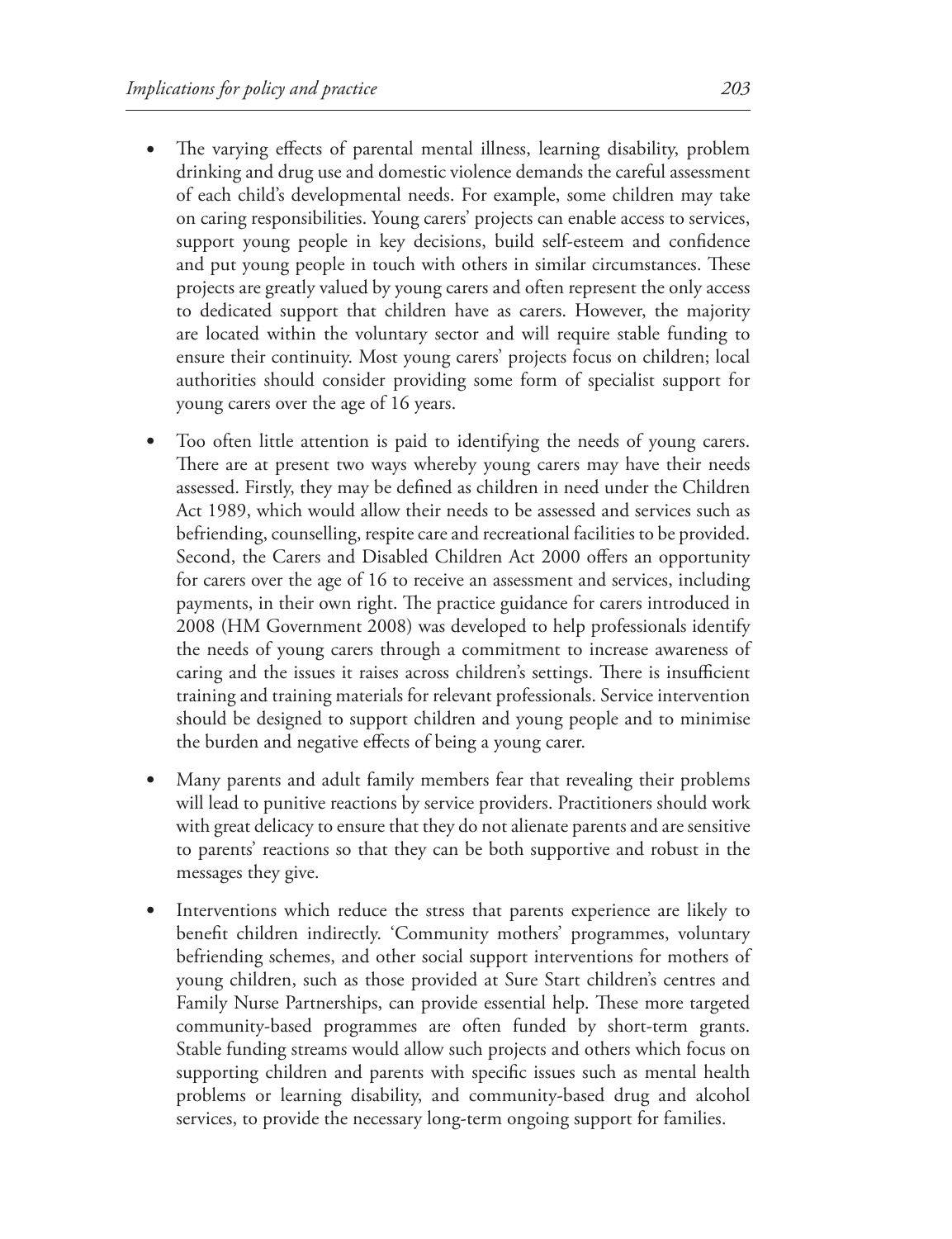# **Joint working**

- Professionals tend to focus on the needs of their specific client group. When these needs are at odds with those of others in the family, professionals may be persuaded to advocate on their client's behalf. This can result in polarised views which block effective joint working. It is vital that every service gives due consideration to the needs of all family members.
- In some cases the complexity, co-morbidity and longevity of parental problems means no single agency will be able to provide all the services and support necessary to address the parents' problems, keep children safe and promote their welfare while living at home. A number of different agencies serving both children and adults will need to work together alongside community-based services. For this to happen, local authorities need to ensure that thresholds for services and the diverse legal and ethical considerations do not hamper collaboration.
- Greater priority should be given to collaboration and inter-agency working between organisations providing services for adults (such as domestic violence, substance misuse, learning disability and mental illness) and those working with children. An organisational barrier to working together is the different understanding of confidentiality and data protection held by various professionals and agencies. Relevant authorities, such as local authorities, strategic health authorities and police authorities, need to build on existing inter-agency protocols for information sharing and ensure that agencies working with adults are included (HM Government 2010a). The development of joint protocols and procedures which cross the divide between adults' and children's services will support inter-agency working (see for example Department for Children, Schools and Families et al 2009). Protocols are important in guiding practitioners when making professional judgements about what to share, in what circumstances and for what purposes.
- The extent to which parents experience a number of different disorders such as mental illness and learning disability, substance misuse and domestic violence, means that it is equally imperative that protocols for information sharing and joint working are developed between agencies providing different types of services for adults.
- Children should be given a higher priority in all strategic local authority plans whose primary focus is adults, such as those produced by the Domestic Violence Forum, the Drug and Alcohol Action Team and the Community Safety Plan.
- Senior managers and those commissioning services should ensure the provision of services for children of parents with poor mental health, learning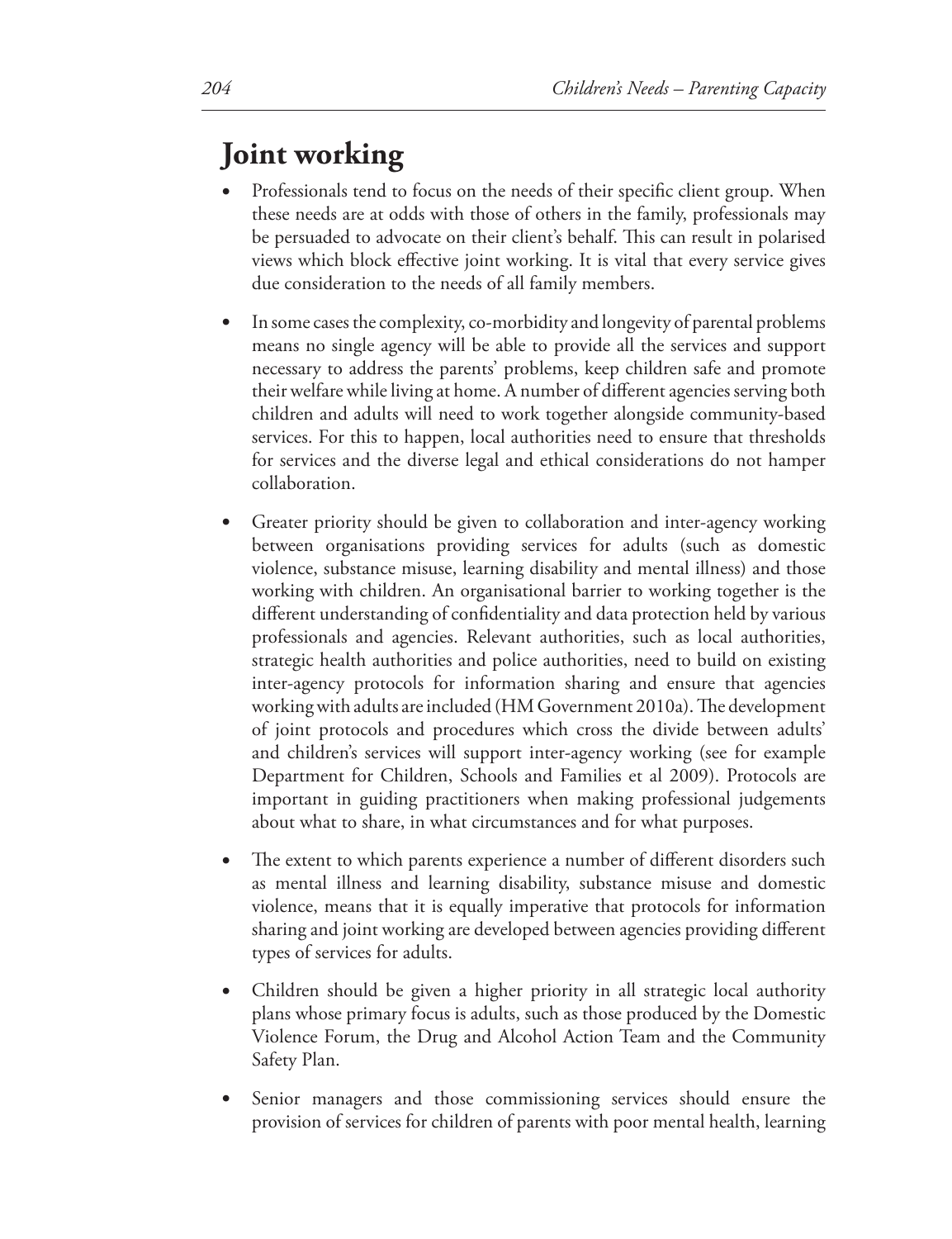disabilities, substance misuse and domestic violence. It is equally important that business plans produced by the local safeguarding children boards address adequately the needs of these children and young people.

## **Flexible time frames**

- Some children and families may require long-term support services. When families have diverse and enduring, complex and multiple needs which cross agency boundaries, short-term interventions are rarely effective. For example, when parents have a learning disability and other disorders such as problem alcohol abuse and depression, to ensure that children are safe and their welfare is promoted resources must be committed for the duration of the individual's childhood. A review of British research suggests outcomes for children can be improved where foster or residential care is provided as family support rather than a permanent alternative to living at home (Forrester et al. 2009). Local authorities need to take account of the resources required to ensure that support services, including good-quality out-of-home care, can be provided.
- Not all families will require long-term support from statutory services. For example, when parental disorders build up over time and overwhelm family resources, a package of time-limited services targeted at addressing specific needs can be very effective.
- In families where there may be no other problems except for the presenting one (for example, the recurrence of mental illness or a relapse into problem drinking) the presence of another caring adult within the household and the support of family members and friends may ensure that children are safe and their welfare is promoted. In these cases the input of a single agency may be all that is required. Nonetheless, the active agency should be alert to the needs of each family member.
- Following a referral to children's social care, the initial assessment should explore the strengths and difficulties within the family in order to decide whether a more in-depth core assessment is required. The analysis of the findings from the assessment should enable social workers, together with other professionals, to judge whether the child is suffering, or likely to suffer, significant harm. Research findings that have informed this book suggest that a significant proportion of children living in families who are experiencing complex and enduring problems do not currently have their needs adequately met and a proportion are experiencing abuse and neglect. Managers should ensure that the 'child/young person's plan' is based on an analysis of the findings from the assessment and has clear objectives. These should identify what actions are necessary to address the needs of the child and family, who is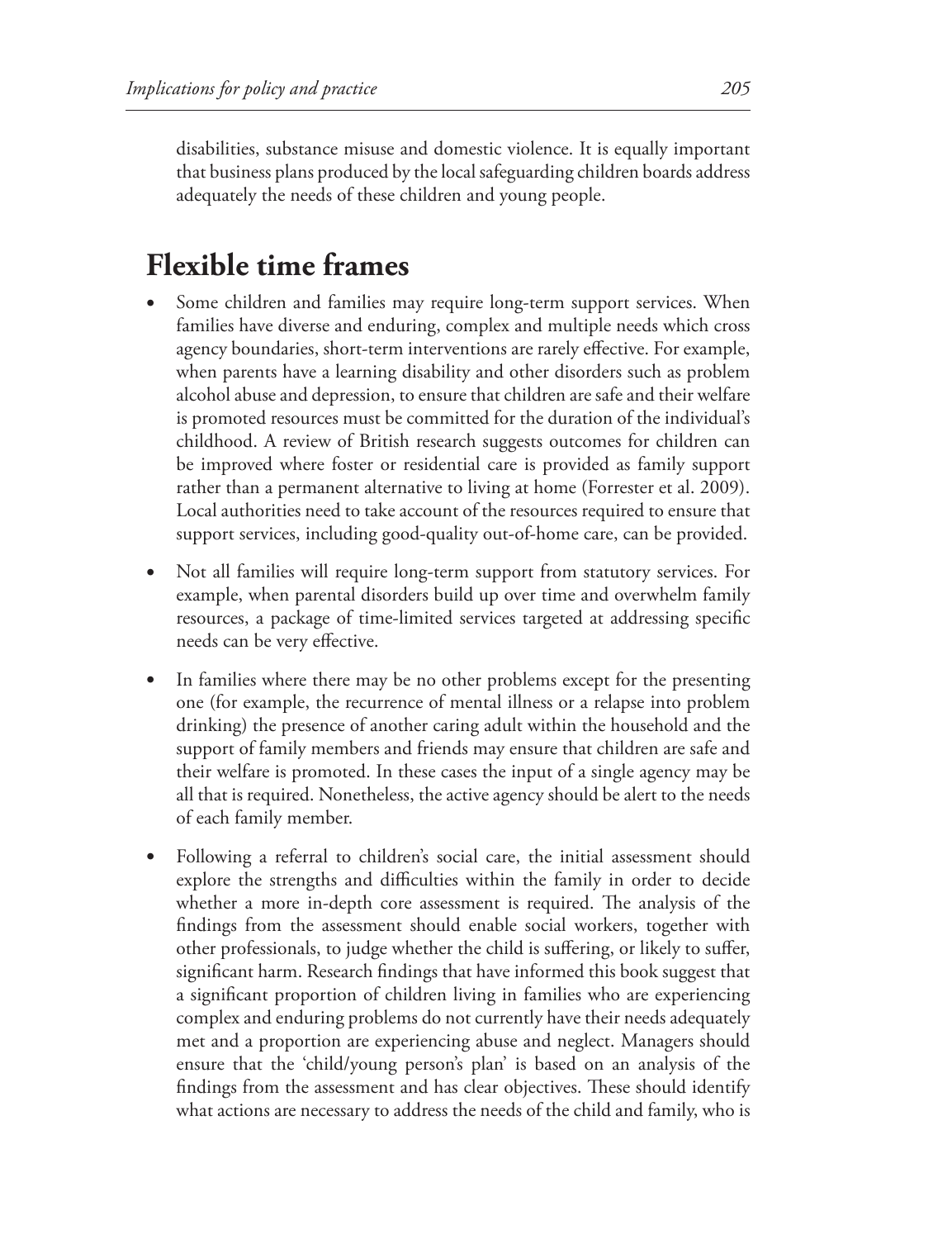responsible for carrying these out, and what services or resources are required to meet the objectives within the agreed time frame.

- The best-laid plans of mice and men often go awry. Planned services may not materialise, children and parents may not attend the services provided, and even when services are taken up they may not necessarily be successful in improving the outcomes for children and young people. Social work managers should ensure that children in need plans are regularly reviewed and that children's progress is closely monitored to try and prevent children being left in circumstances likely to impair their emotional and physical health and which place them at risk of suffering significant harm.
- When the child protection conference review suggests that parenting capacity has improved, children's needs are being met, and families are able to cope, the case might be closed to children's social care. However, because in many cases the characteristics of the parents' disorders are that there is a likelihood of relapse, contingency planning is essential (Davies and Ward, 2011). Ongoing support may be provided by other statutory and community-based services. When parents experience difficulty in sustaining progress, when conditions deteriorate or crises occur, family members need to know that they can come back and ask for help from children's social care or other relevant agencies without feeling that they have failed.

## **Information for children and families**

- Families and especially children and young carers require sensitively developed information telling them about the disorders that are affecting their parents, the circumstances in which they find themselves, and the implications of the disorders (HM Government 2010d).
- A key factor in safeguarding children when parents suffer mental illness, learning disabilities, substance misuse or domestic violence is the take-up of services. Families need to know what services are available in their local community, including how the interface between adults' and children's services can be bridged. The local authority directory of services makes this information available to all practitioners and those working in community and voluntary agencies, and in many local authorities to the general public. Practitioners need to work in partnership with families to ensure that parents understand what is available and are happy and able to attend the relevant specialist services.
- Information about services should be widely available, written in relevant languages, and produced in accessible formats. Additional consideration should be given to ensuring that information is produced in a form accessible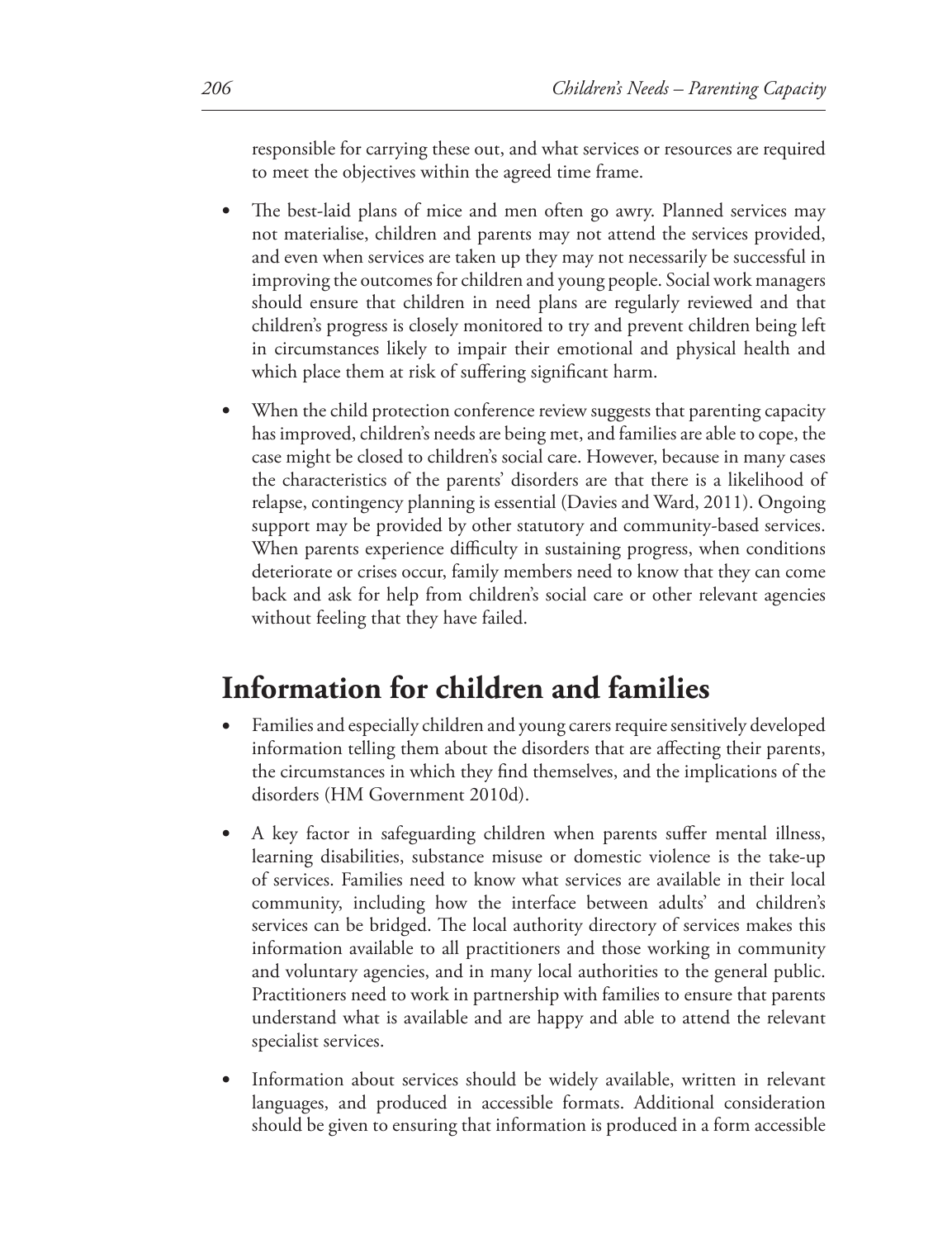to those with communication impairments and those with learning disabilities (for both adults and children).

- Knowing what to expect when approaching agencies for help can be very reassuring to families. Children and parents need information on how to gain access to services and what to expect when entering service systems.
- Some families are likely to have specialised requirements for information. For example, children who become young carers need an identified person as an 'anchor' who they can contact easily in times of crisis or for information when worried.

# **Training and educational requirements**

- The general public should be better educated on the issues for families experiencing parental mental illness, learning disability, alcohol and drug problems and domestic violence. A higher level of understanding should encourage communities and extended family networks to provide more support to the children and their parents.
- Professionals who work with children need training to recognise and identify parents' problems, understand how different issues can co-exist and appreciate the impact that these issues may have on various aspects of children's and young people's lives.
- Local authorities and health authorities should ensure that practitioners working with adults understand the importance of identifying clients who are parents or carers of children. Managers should ensure staff routinely attend training courses that link safeguarding and promoting children's welfare with parental mental illness, learning disability, substance misuse or domestic violence. A key factor in safeguarding and promoting the child's welfare is the ability to understand the situation from the child's point of view. Training should also ensure practitioners in adult services have the necessary skills in communicating with children.
- Inter-agency training in safeguarding and promoting the welfare of children should include practitioners from statutory and third-sector agencies who are in regular contact with children and young people and with adults who are parents or carers, as well as those with a particular responsibility for safeguarding and promoting the welfare of children (HM Government 2007; HM Government 2010a). It is essential that practitioners providing mental health and learning disability services, those working with adults who have alcohol or drug problems and those providing services for domestic violence, are included.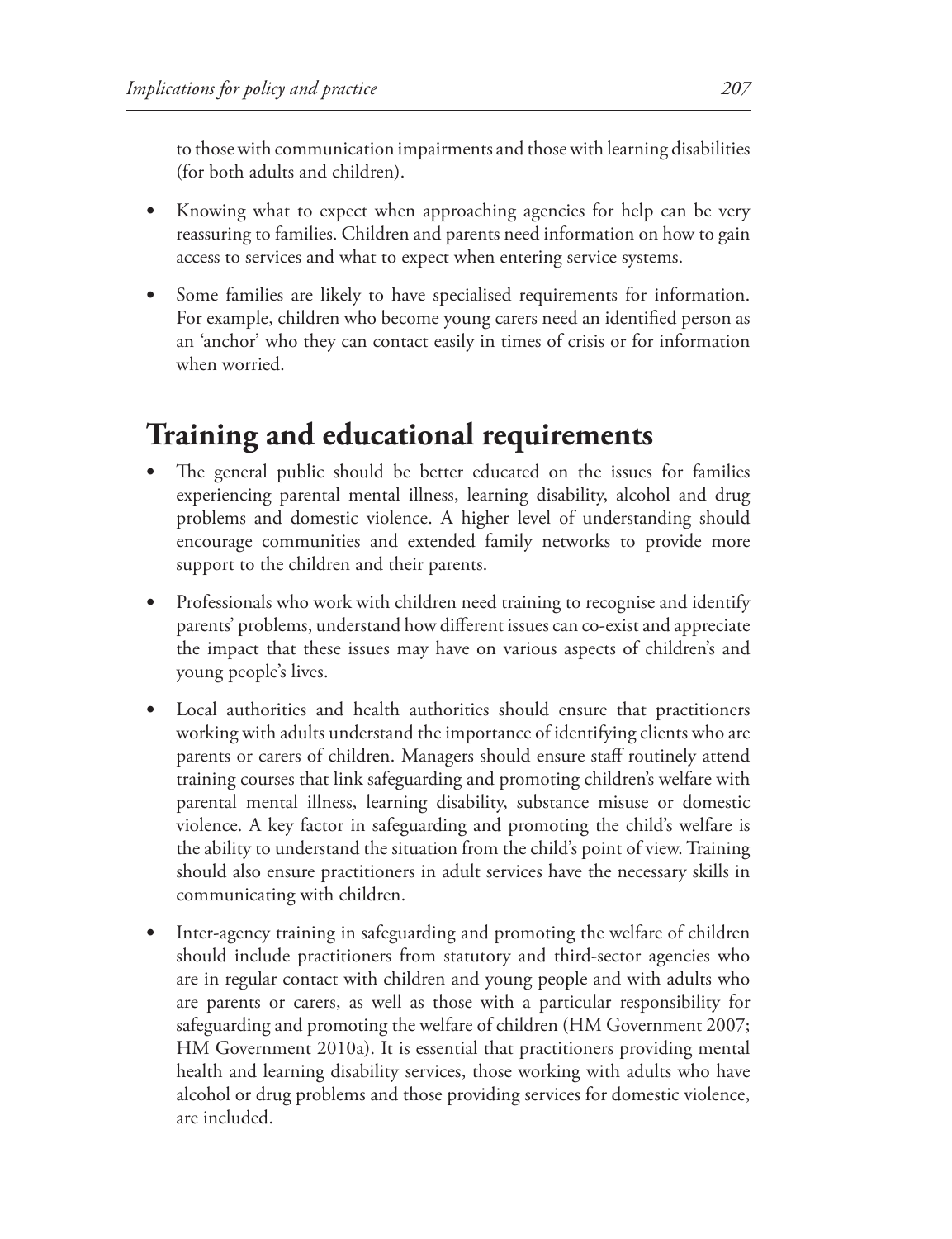- t It has been established that many families experience a number of difficulties. For example, a parent with a learning disability may also experience poor mental health and live in a violent relationship; a mother living with domestic violence may also be self-medicating and suffer from depression; a violent man may have a problem with alcohol. There is little training which brings together practitioners from different agencies that provide services to adults. Practitioners need to understand how different disorders may interact, how co-morbidity may affect parenting capacity and how this may impede children's developmental progress. Greater priority should be given to providing specialist training targeted at practitioners both from children's services and from the many relevant agencies providing services for adults.
- Inter-agency training involving adults' and children's statutory and thirdsector services is necessary to support the development and use of a common language; a better understanding of the roles and responsibilities of professionals working in different organisations; thresholds for services; the legal framework in which they each work; and issues surrounding confidentiality and information sharing. Training will be necessary to ensure that issues of race, culture and disability are taken into account so that sensitive ways of working are developed and taken forward into practice.

## **To sum up**

- Early identification and assessment are essential to ensure children and young people living with parental mental illness, learning disability, substance misuse and domestic violence, are not left in dangerous and abusive situations. Early identification depends on ensuring children and young people have opportunities to discuss their experiences with a trusted adult.
- In complex cases the involvement in assessments of practitioners from specialist adult services will result in a better understanding of how parental problems impact on family functioning and parenting capacity. Robust professional links, joint protocols and procedures between children's and adults' services will help to ensure collaboration during assessments and service provision.
- Assessments should focus on the needs of each child within the family, and identify those who have assumed a caring role. Older young people may not be eligible for young carers' projects and other forms of local support may need to be developed.
- Stable funding for voluntary and community based programmes is required to provide the necessary long-term support to ensure children living with families with complex needs are safe.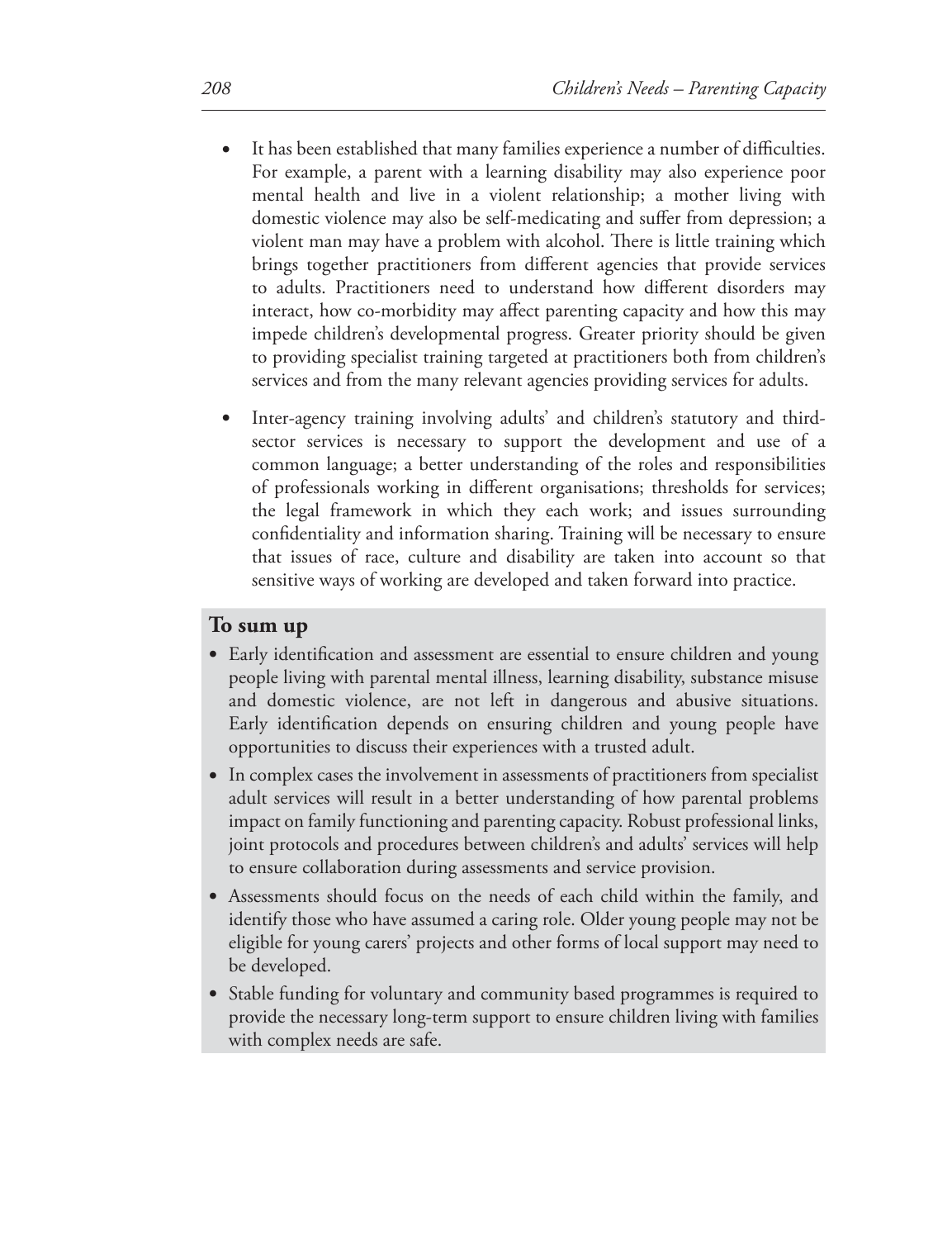- It is essential that professionals who work with a specific client group consider the needs of all family members, particularly the children. A higher priority should be given to children in all strategic local authority plans whose primary focus is adults.
- Flexible time–frames when working with children in need and their families are essential. Local authorities should take account of the resources required to supply both long-term support as well as more focussed time-limited services. When services are provided, children's progress should always be closely monitored. Improvements in parents' disorders do not always result in improved parenting.
- Families, including the children, require information about the disorders affecting parents and the services available to them. The information should be widely available and produced in a range of different formats.
- Educating the general public on the impact on children and families of parental mental illness, learning disability, substance misuse and domestic violence should encourage communities and extended families to provide more support.
- Key to the safeguarding and promoting of a child's welfare is the ability to understand the situation from the child's viewpoint. Practitioners from statutory and third-sector agencies who are in regular contact with children and adults who are parents (including those providing services for adults) should be included in inter-agency training. Training should link safeguarding and promoting the children's welfare with parental issues, and ensure practitioners in adult services have the skills to communicate with children. Training should encompass the development of sensitive ways of working to ensure issues of race, culture and disability are addressed.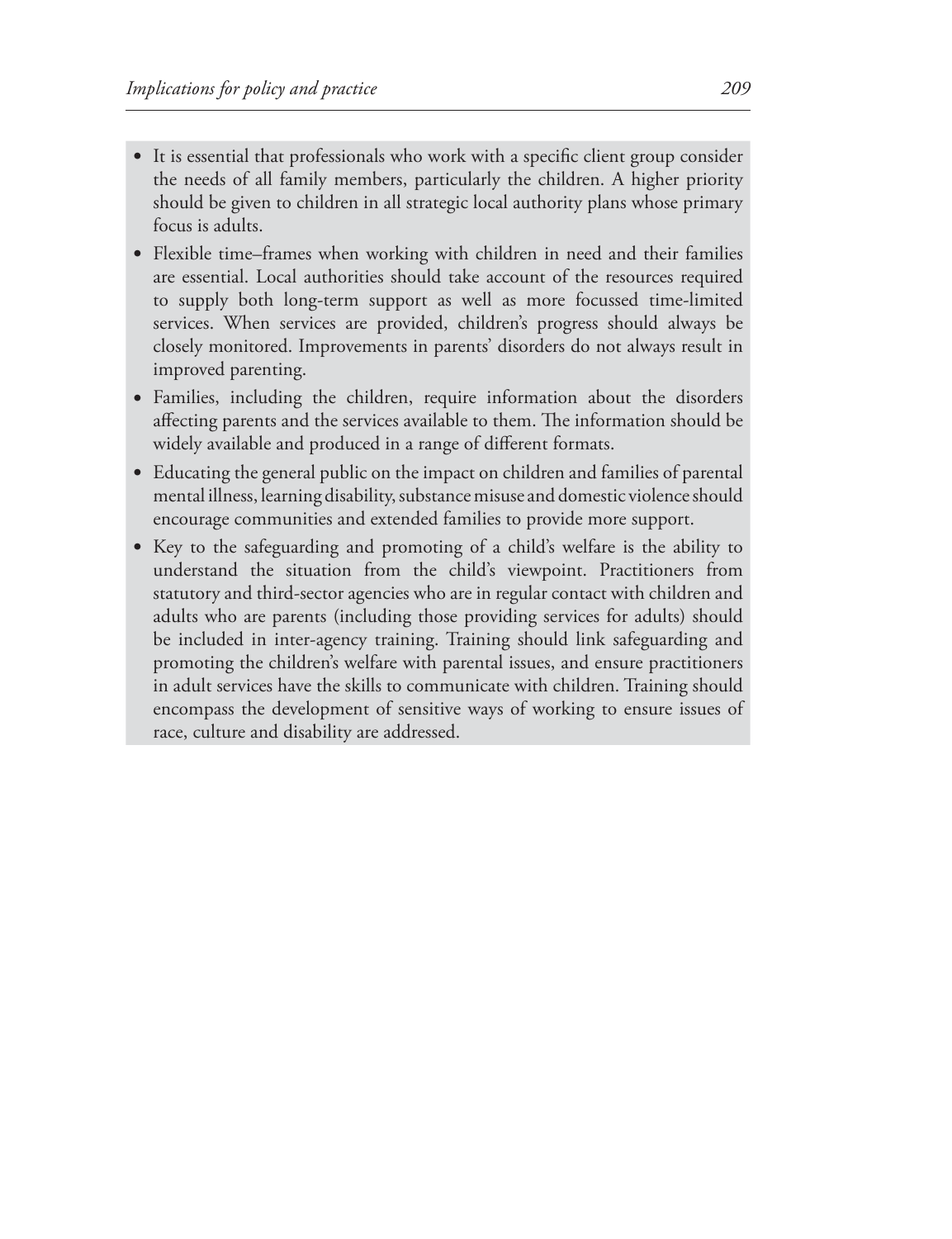# **Bibliography**

Abel, E.L. (1998) 'Fetal Alcohol Syndrome: The American paradox.' *Alcohol and Alcoholism* 33, 3, 195–201.

Abel, E.L. and Sokol, R. (1991) 'A revised conservative estimate of the incidence of Foetal Alcohol Syndrome and its economic impact.' *Alcoholism: Clinical and Experimental Research* 15, 514–524.

Abrahams, C. (1994) *The Hidden Victims: Children and Domestic Violence*. London: NCH Action for Children.

Ackerson, B.J. (2003) 'Coping with the dual demands of severe mental illness and parenting: The parents' perspective.' *Families in Society* 84, 1, 109–119.

ADFAM: Families, drugs and alcohol (2008) *What should I do?* (www.adfam.org. uk/find\_help/what\_should\_i\_do/is\_it\_my\_fault\_) assessed 03.03.2011.

Advisory Council on the Misuse of Drugs (2003) *Hidden Harm: Responding to the Needs of Children of Problem Drug Users.* London: Home Office.

Affinity Health Care (2008) *New Survey Reveals Almost One in Three Young Females Have Tried to Self-Harm* (www.affinityhealth.co.uk/pdf/SHS.pdf) accessed 03.03.2011.

Agarwal, D.P. (1996) 'Racial/ethnic and gender differences in alcohol use and misuse', in Peters, T.J. (ed) *Psychological Medicine*. New Jersey: Harwood Academic Publishers.

Agerbo, E., Nordentorf, M. and Mortensen, P. (2002) 'Familial, psychiatric, and socioeconomic risk factors for suicide in young people: nested case-control study.' *British Medical Journal* 325, 74–79.

Ainsworth, M.D.S., Blehar, M., Waters, E. and Wall, S. (1978) *Patterns of Attachment*. Hillsdale, NJ: Erlbaum.

Alcohol Concern (2010) *Swept under the carpet: Children affected by parental alcohol misuse.* (www.alcoholconcern.org.uk/) accessed 03.03.2011.

Aldgate, J. (1992) 'Work with children experiencing separation and loss', in Aldgate, J. and Simmonds, J. (eds) *Direct Work with Children.* London: Batsford.

Aldgate, J. and Jones, D. (2006) 'The place of attachment in children's development', in Aldgate, J., Jones, D., Rose, W. and Jeffery, C. (eds) *The Developing World of the Child.* London: Jessica Kingsley Publishers.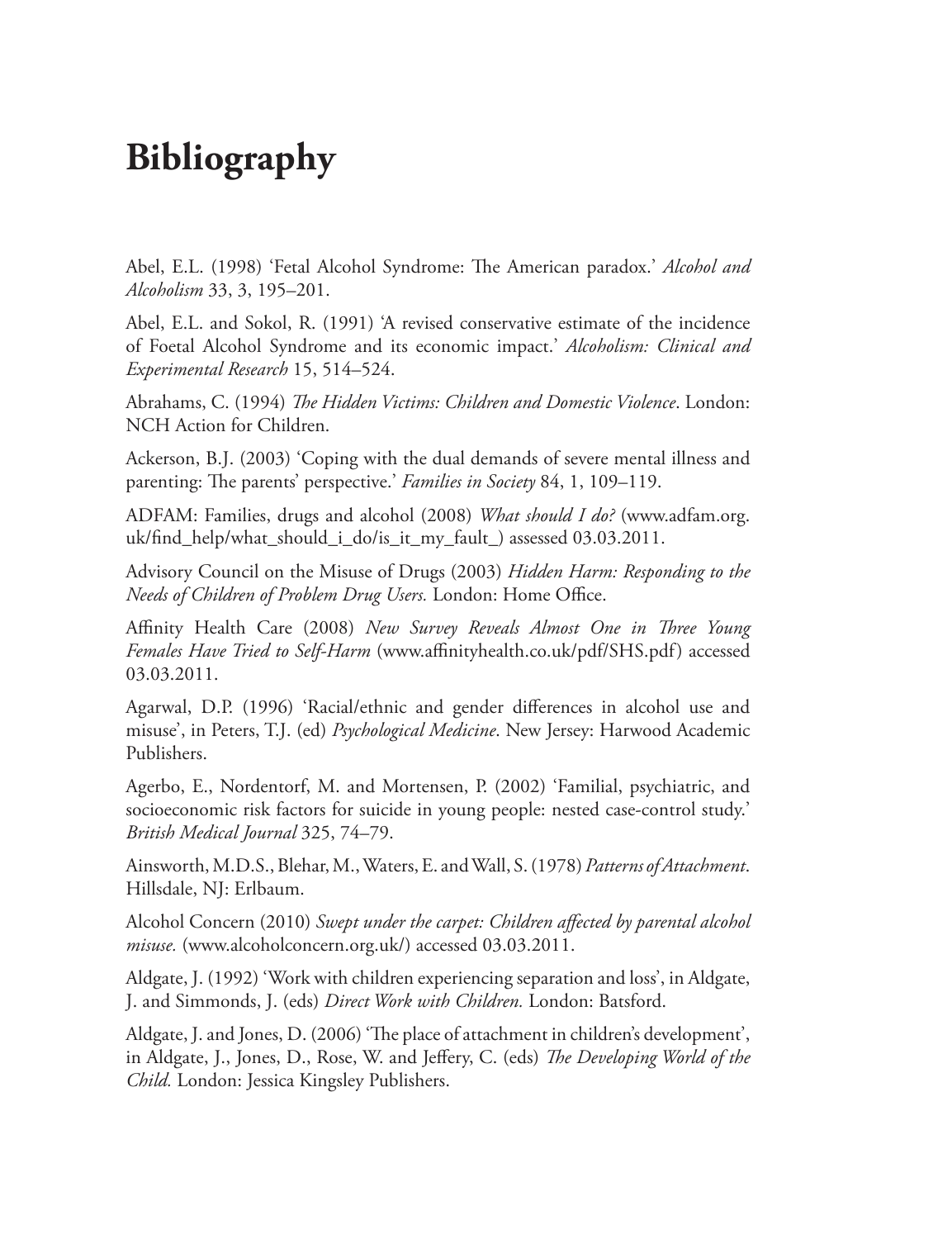Aldridge, J. and Becker, S. (1993) *Children Who Care: Inside the World of Young Carers.* Department of Social Sciences: Loughborough University.

Aldridge, J. and Becker, S. (2003) *Children caring for parents with mental illness: Perspectives of young carers, parents and professionals.* Bristol: The Policy Press.

Alexander, H., Macdonald, E. and Paton, S. (2005) 'Raising the issue of domestic abuse in school.' *Children and Society* 19, 3, 187–198.

Alison, L. (2000) 'What are the risks to children of parental substance misuse?', in Harbin, F. and Murphy, M. (eds) *Substance Misuse and Child Care.* Dorset: Russell House Publishing.

Allen, G. (2011) *Early Intervention: The Next Steps.* London: Cabinet Office.

Alvik, A., Heyerdahl, S., Haldorsen, T. and Lindemann, R. (2006) 'Alcohol use before and during pregnancy: A population-based study.' *Acta Obstetricia et Gynecologica Scandinavica* 85, 11, 1292–8.

American Psychiatric Association (2000) *Diagnostic and Statistical Manual of Mental Disorders* (DSM-IV-TR). Michigan: American Psychiatric Association.

Anglin, D., Lonk, B. and Phelan, J. (2006) 'Racial Differences in Stigmatizing Attitudes Toward People With Mental Illness.' *Psychiatric Services* 57, 6. (http:// psychservices.psychiatryonline.org/cgi/reprint/57/6/857) accessed 03.03.2011.

Armitage, M. and Walker, S. (2009) 'Approaching Someone for Help', in Cleaver, H., Cawson, P., Gorin, S., and Walker, S. (eds) *Safeguarding Children: A Shared Responsibility.* Chichester: Wiley-Blackwell.

Arnone, D., Patel, A. and Tan, G.M. (2006) 'The nosological significance of Folie à Deux: a review of the literature.' *Annals of General Psychiatry* 5:11.

Avis, H. (1999) *Drugs and Life, 3rd edition.* Boston: McGraw-Hill.

Bailey, S. (2006) 'Adolescence and Beyond: Twelve Years Onwards', in Aldgate, J., Jones, D., Rose, W., and Jeffery, C. (eds) *The Developing World of the Child.* London: Jessica Kingsley Publishers.

Baladerian, N. (1990). *Overview of Abuse and Persons with Disabilities.* Culver City, CA: Disability, Abuse and Personal Rights Project, SPECTRUM Institute.

Bancroft, A., Wilson, S., Cunningham-Burley, S., Backett-Milburn, K. and Masters, H. (2004) *Parental drug and alcohol misuse: Resilience and transition among young people.* York: Joseph Rowntree Foundation.

Banks, M., Bates, I., Breakwell, G., Bynner, J., Emler, W., Jamieson, L. and Roberts, K. (1992) *Careers and Identities.* Buckingham: Open University Press.

Barnard, M. (2007) *Drug Addiction and Families.* London: Jessica Kingsley Publishers.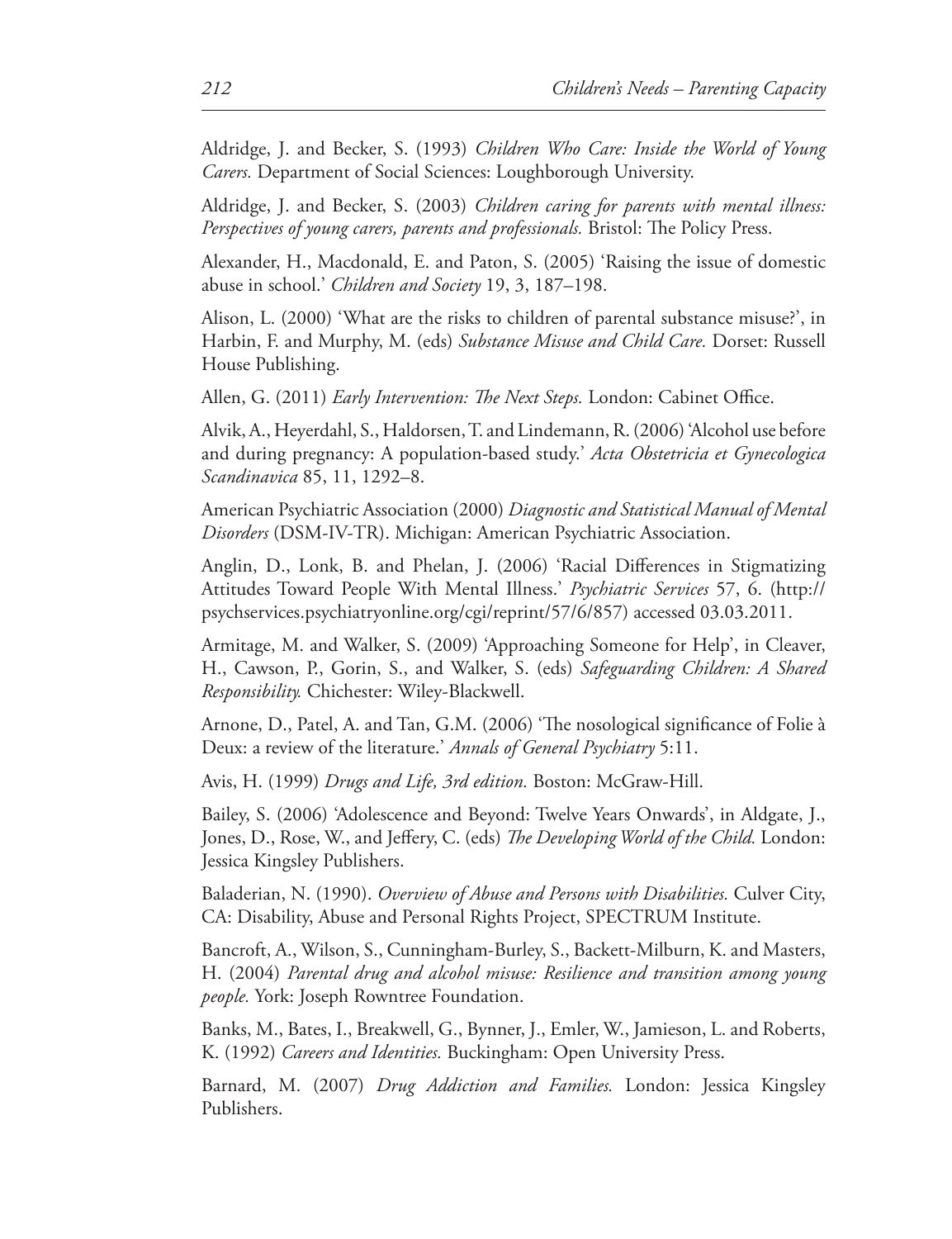Barnardo's (2005) *Keeping family in mind: a briefing on young carers whose parents have mental health problems.* Essex: Barnardo's.

Barnett, B. and Parker, G. (1998) 'The parentified child: Early competence or childhood deprivation.' *Child Psychology & Psychiatry,* Review 3, 4, 146–155.

Barnow, S., Spitzer, C., Grane, H.J., Kessler, C. and Freyberger, H. (2006) 'Individual characteristics, familial experience, and psychopathology in children of mothers with borderline personality disorder.' *Journal of American Academy of Child & Adolescent Psychiatry* 45, 8, 965–972.

Barron, J. (2007) *Kidspeak: Giving Children and Young People a Voice on Domestic Violence.* Bristol: Women's Aid Federation England.

Barter, C., McCarry, M., Berridge, D. and Evans, K. (2009) *Partner exploitation and violence in teenage intimate relationships.* Executive Summary. London: NSPCC.

Beardsley, W.R., Schultz, L.H. and Selman, R.L. (1987) 'Level of social cognitive development, adaptive functioning and DSM-111 diagnoses in adolescent offspring of parents with affective disorder: Implications of the development of capacity for mutuality.' *Developmental Psychology* 23, 807–815.

Beckwith, L., Howard, J., Espinosa, M. and Tyler, R. (1999) 'Psychopathology, mother-child interaction, and infant development: Substance-abusing mothers and their offspring.' *Development and Psychopathology* 11, 4, 715–725.

Bee, H. (2000) *The Developing Child*. London: Allyn and Bacon.

Bell, M. (2001) 'Child protection case conferences', in James, A. and Wilson, K. (eds) *The Child Protection Handbook*. London: Ballerie Tindall.

Belsky, J. (1980) 'Child maltreatment: an ecological integration.' *American Psychologist* 35, 4, 320–335.

Belsky, J., Hsief, K. and Crnic, K. (1998) 'Mothering, fathering and infant negativity at age 3 years: Differential susceptibility to rearing experience?' *Development and Psychopathology* 10, 301–319.

Bentovim, A., Cox, A., Bingley-Miller, L. and Pizzey, S. (2009) *Safeguarding Children Living with Trauma and Family Violence*. London: Jessica Kingsley Publishers.

Bentovim, A. and Williams, B. (1998) 'Children and adolescents: Victims who become perpetrators.' *Advances in Psychiatric Treatment* 4, 101–107.

Berger, L.M. (2005) 'Income, family characteristics, and physical violence towards children.' *Child Abuse & Neglect* 29, 2, 107–133.

Berk, M., Dodd, S., Berk, L. and Opie, J. (2005) 'Diagnosis and management of patients with bipolar disorder in primary care.' *The British Journal of General Practice* 55, 518, 662–664.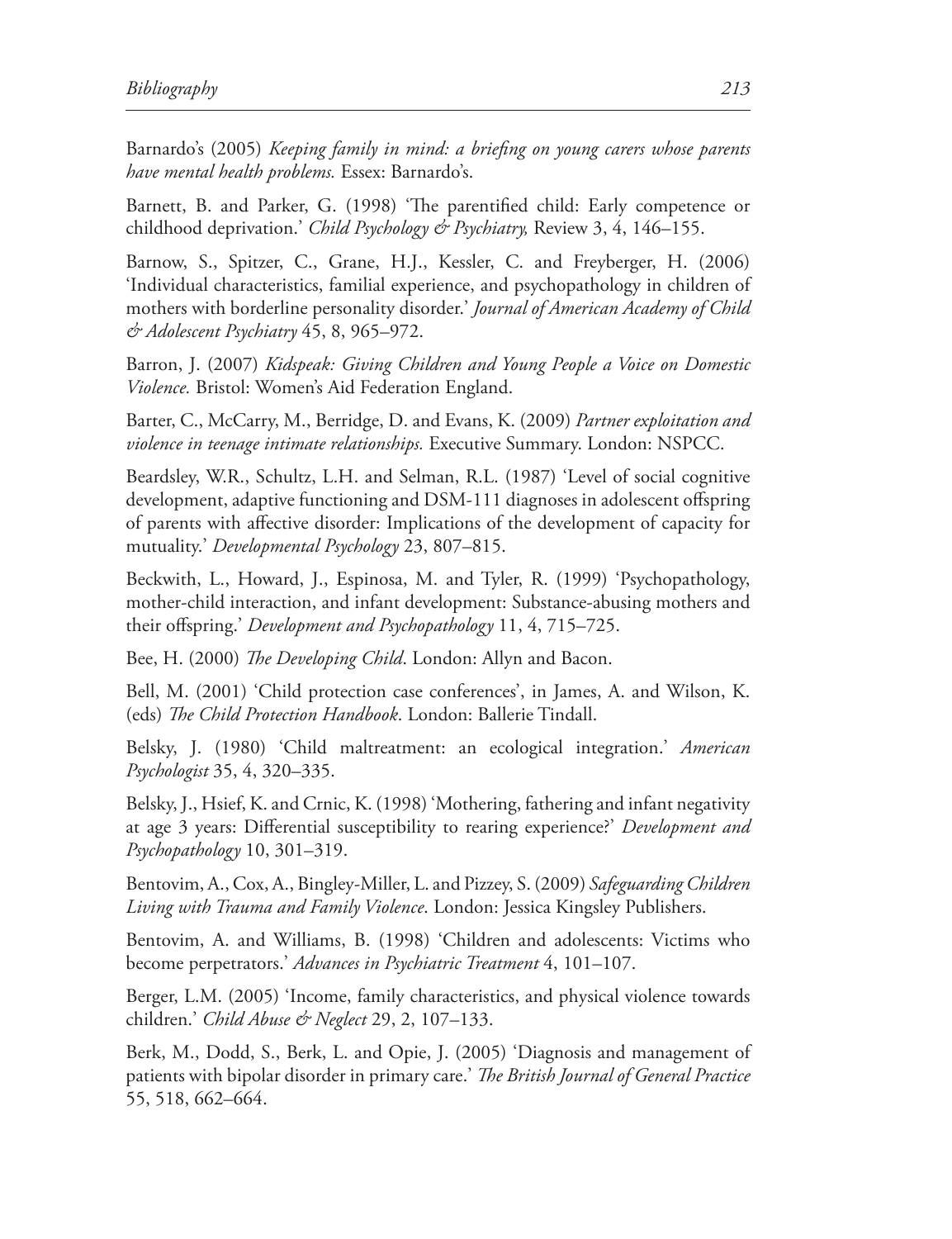Berry, M. (2006) 'Unemployment damages physical and mental health.' *Personnel Today Magazine.* (www.personneltoday.com/articles/2006/09/07/37084/ unemployment-damages-physical-and-mental-health.html) accessed 03.03.2011.

Bewley, S., Friend, J. and Mezey, G. (eds) (1997) *Violence Against Women.* London: Royal College of Obstetricians and Gynaecologists Press.

Bifulco, A. and Moran, P. (1998) *Wednesday's Child: Research into Women's Experiences of Neglect and Abuse in Childhood and Adult Depression.* London: Routledge.

Blanco, C., Okuda, M., Wright, C., Hasin, D.S., Grant, B.F., Liu, S. and Olfson, M. (2008) 'Mental health of college students and their non-college attending peers.' *Archives of General Psychiatry* 65, 12, 1429–1437.

BMA (2007) *Domestic Abuse – A Report from the BMA Board of Science.* BMA: London. (www.bma.org.uk/health\_promotion\_ethics/domestic\_abuse) accessed 03.03.2011.

Booth, T. and Booth, W. (1996) *Parenting under Pressure: Mothers and Fathers with Learning Difficulties.* Buckingham: Open University Press.

Booth, T. and Booth, W. (1997) *Exceptional Childhoods, Unexceptional Children: Growing Up with Parents who have Learning Difficulties.* London: Family Policy Studies Centre.

Booth, T. and Booth W. (2002) 'Men in the lives of mothers with intellectual disabilities.' *Journal of Applied Research in Intellectual Disabilities* 15, 187–199.

Booth, T. and Booth, W. (2004) 'Parents with learning difficulties, child protection and the courts.' *Representing Children* 13, 3, 175–188.

Booth, T., Booth, W. and McConnell, D. (2005) 'The prevalence and outcomes of care proceedings involving parents with learning difficulties in the family courts.' *Journal of Applied Research in Intellectual Disabilities* 18, 7–17.

Bowker, L.H., Arbitell, M. and McFerron, J.K.R. (1988) 'On the relationship between wife beating and child abuse', in Yllo, K. and Bograd, M. (eds) *Feminist Perspectives on Wife Abuse.* Newbury Park, California: Sage.

Bowlby, J. (1973) *Attachment and Loss, Volume 11, Separation, anxiety and anger.* London: Hogarth Press.

Boydell, J., van Os, J., McKenzie, K., Allardyce, J., Goel, R., McCreadie, R.G. and Murray, R.M. (2001) 'Incidence of schizophrenia in ethnic minorities in London: Ecological study into interactions with environment.' *British Medical Journal* 323, 1336–1338.

Bradshaw, J. (1990) *Child Poverty and Deprivation in the UK*. London, National Children's Bureau.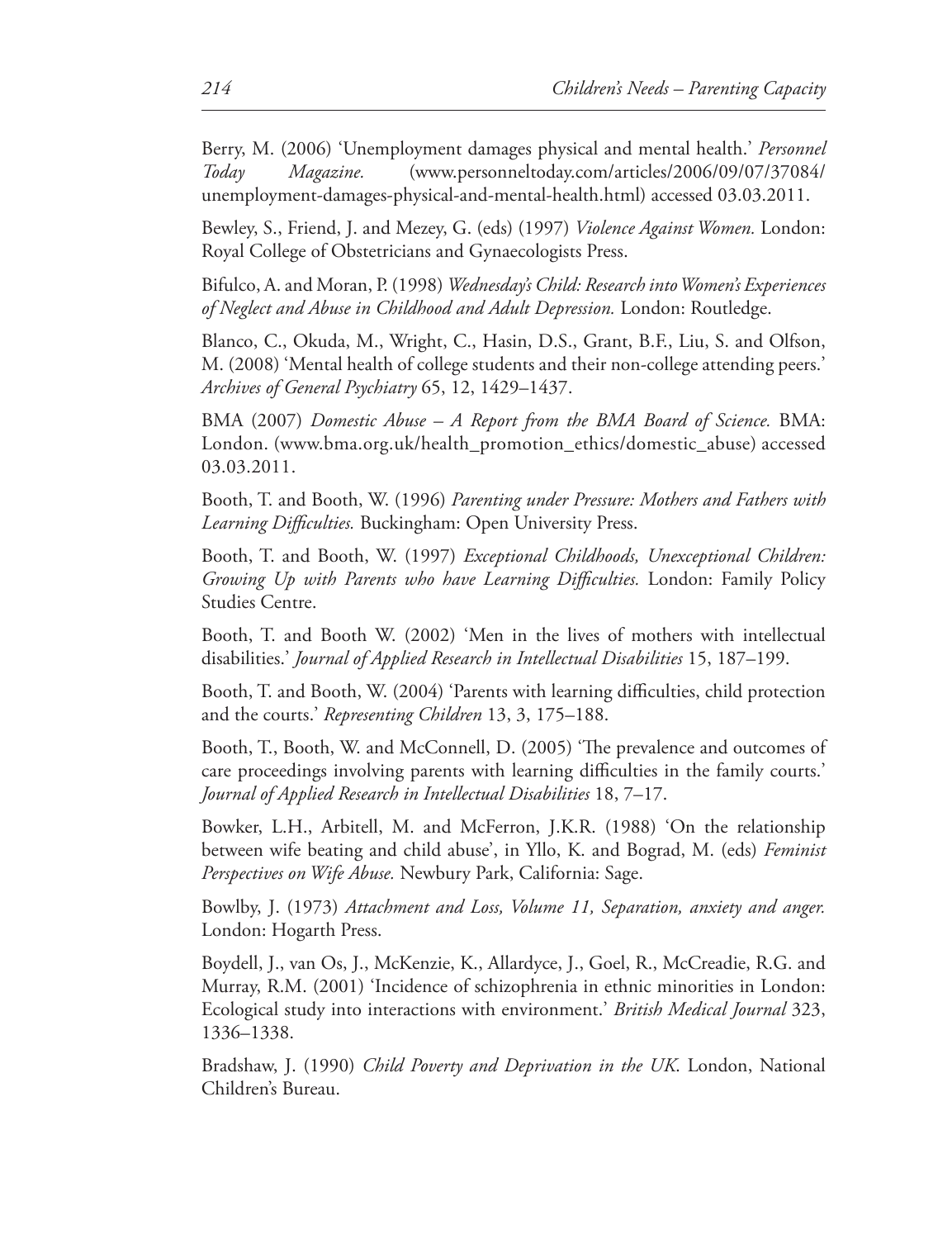Brandon, M., Bailey, S., Belderson, P., Gardner, R., Sidebottom, P., Dodsworth, J., Warren, C. and Black, J. (2009) *Understanding Serious Case Reviews and their Impact: A Biennial Analysis of Serious Case Reviews 2005–7*. London: Department for Children, Schools and Families.

Brandon, M., Bailey, S. and Belderson, P. (2010) *Building on the learning from serious case reviews: a two-year analysis of child protection database notifications 2007-2009: research brief.* London: Department for Education.

Brandon, M., Belderson, P., Warren, C., Howe, D., Gardner, R., Dodsworth, J., and Black, J. (2008) *Analysing child deaths and serious injury through abuse and neglect: what can we learn? A biennial analysis of serious case reviews 2003–2005*. London: Department for Children, Schools and Families.

Brandon, M. and Lewis, A. (1996) 'Significant harm and children's experiences of domestic violence.' *Child and Family Social Work* 1, 1, 33–42.

Brent, D.A., Perper, J.A., Moritz, G., Liotus, L., Schweers, J., Balach, L. and Roth, C. (2007) 'Familial risk factors for adolescent suicide: A case-control study.' *Acta Psychiatrica Scandinavica* 89, 1, 52–58.

Breznitz, Z. and Friedman, S.L. (1988) 'Toddlers' concentration: Does maternal depression make a difference.' *Journal of Child Psychology and Psychiatry and Allied Disciplines* 29, 3, 267–279.

Brisby, T., Baker, S. and Hedderwick, T. (1997) *Under the Influence: Coping with parents who drink too much*. London: Alcohol Concern.

*British Crime Survey* (1996) London: Home Office.

Bronfenbrenner, U. (1977) 'Towards an experimental ecology of human development.' *American Psychologist* 32, 513–531.

Bronfenbrenner, U. (1979) *The Ecology of Human Development*. Cambridge. M.A: Harvard University Press.

Brophy, J. (2006) *Research Review: Child Care Proceedings under the Children Act 1989*. London: Department for Constitutional Affairs.

Brophy, J., Jhutti-Johal, J. and Owen, C. (2003) 'Assessing and documenting child ill-treatment in minority ethnic households.' *Family Law* 33, 756–764.

Brown, G.W. and Harris, T. (1978) *Social Origins of Depression*. London: Tavistock.

Burns, E.C. (1996) 'The health and development of children whose mothers are on methadone maintenance.' *Child Abuse Review* 5, 113–122.

Butcher, P.R., Wind, T. and Bouma, A. (2008) 'Parenting stress in mothers and fathers of a child with a hemiparesis: Sources of stress, intervening factors and longterm expressions of stress.' *Child Care Health and Development* 34, 4, 530–541.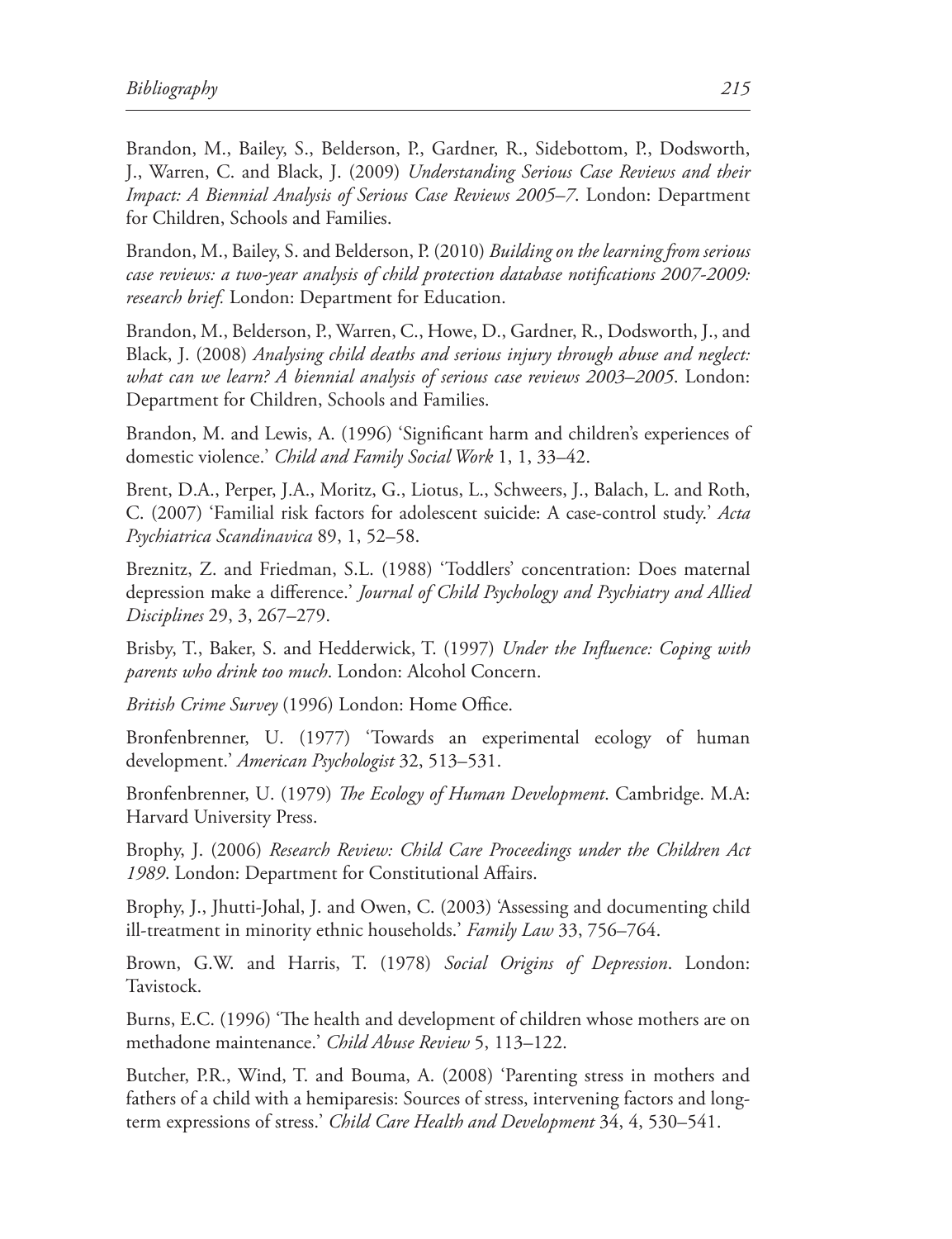C4EO (2010) *Effective practice to protect children living in highly resistant families.*  London: Centre for Excellence and Outcomes in Children and Young People's Services (C4EO).

Campbell, S.B. (1999) 'The timing and chronicity of postpartum depression: Implications for infant development', in Murray, L. and Cooper, P.J. (eds) *Postpartum Depression and Child Development*. London: Guilford Press.

*Carers and Disabled Children Act 2000.* London: The Stationery Office.

*Carers (Recognition and Services) Act 1995.* Office of Public Sector Information (www.legislation.gov.uk/ukpga/1995/12/contents) accessed 03.03.2011.

Casanueva, C., Martin, S.L. and Runyan, D.K. (2009) 'Repeated reports for child maltreatment among intimate partner violence victims: Findings from the National Survey of Child and Adolescent Well-Being.' *Child Abuse* & Neglect 33, 2, 84–93.

Caspi, A., Sugden, K., Moffitt, T.E., Taylor, A., Craig, I.W., Harrington, H., McClay, J., Hill, J., Martin, J., Braithwaite, A. and Poulton, R. (2003) 'Influence of life stress on depression: Moderation by a polymorphism in the 5-HTT gene.' *Science* 18, 301 (5631), 291–293.

Cassin, A.L. (1996) 'Acute maternal mental illness – infants at risk: A community focus.' *Psychiatric Care* 2, 6, 202–205.

Cavanagh, K., Dobash, E. R. and Dobash, R.P. (2007) 'The murder of children by fathers in the context of child abuse.' *Child Abuse & Neglect* 31, 7, 731–746.

Centre de liaison sur l'intervention et la prévention psychosociales (2007) *Children Exposed to Domestic Violence. 2nd Edition Revised and Augmented*. Montreal: CLIPP.

Centre for Disease Control and Prevention (2004) *Pregnancy Risk Assessment Monitoring System (PRAMS): PRAMS and Postpartum Depression* (www.cdc.gov/ prams/PPD.htm) accessed 03.03.2011.

CHANGE (2005) *Report of National Gathering of Parents with Learning Disabilities*. Leeds.

ChildLine (1997) *Beyond the Limit: Children who Live with Parental Alcohol Misuse*. London: ChildLine.

Child Trends (2004) *Learning Disabilities.* (www.childtrendsdatabank.org/ archivepgs/65.htm) accessed 03.03.2011.

*Children Act 1989.* London: HMSO.

*Children Act 2004.* London: The Stationery Office.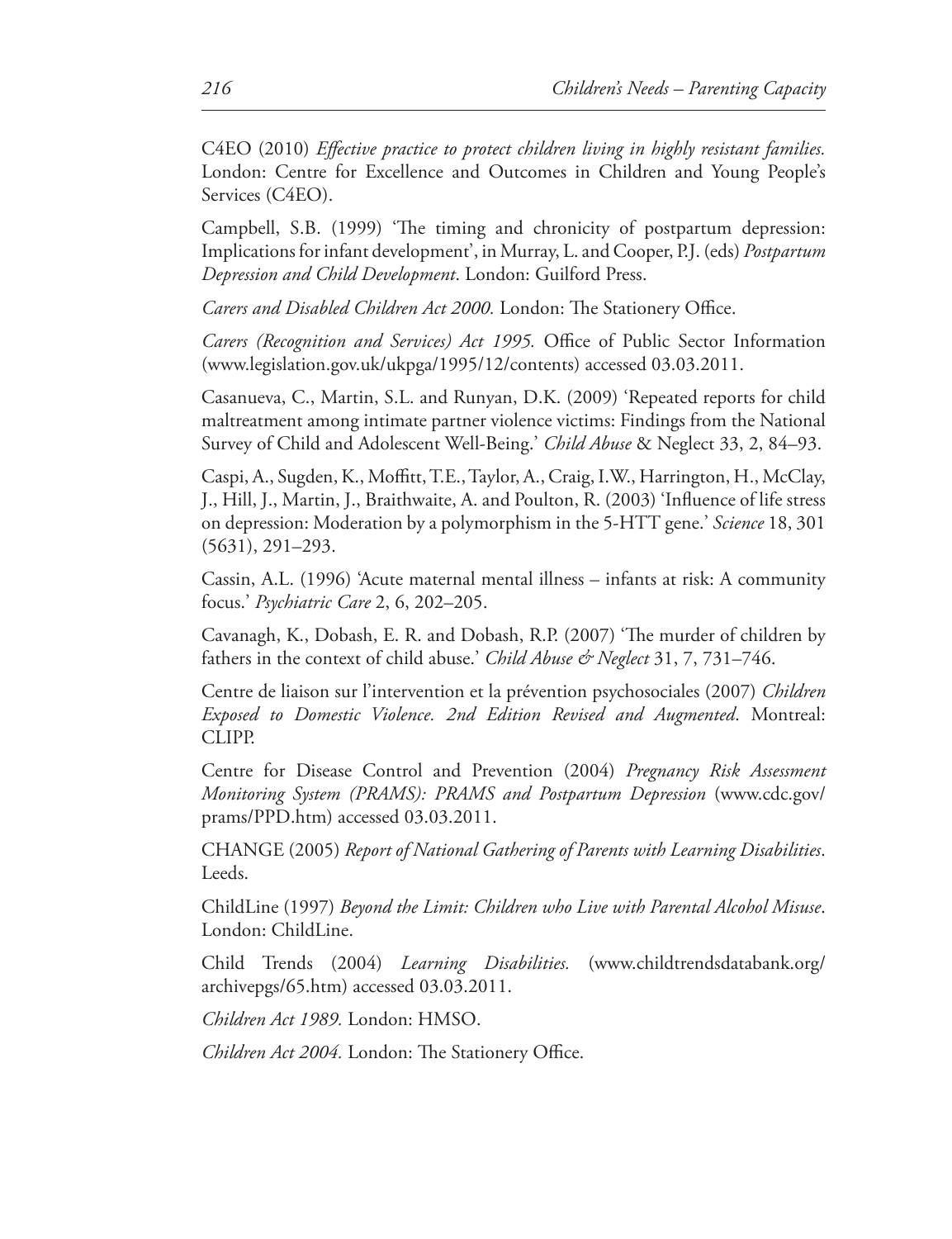Children's Workforce Development Council (2010) *The Common Assessment Framework (CAF).* Leeds: Children's Workforce Development Council. (www. cwdcouncil.org.uk/caf) accessed 03.03.2011.

Christensen, E. (1997) 'Aspects of a preventative approach to support children of alcoholics.' *Child Abuse Review* 6, 24–34.

Cicchetti, D., and Toth, S.L. (1995) 'A developmental psychopathology perspective on child abuse and neglect.' *Journal of the American Academy of Child Adolescent Psychiatry* 34, 5, 541–565.

Cleaver, H. (1996) *Focus on Teenagers: Research into Practice*. London: HMSO.

Cleaver, H. (2000) *Fostering Family Contact*. London: The Stationery Office.

Cleaver, H, and Freeman, P. (1995) *Parental Perspectives in Cases of Suspected Child Abuse*. London: HMSO.

Cleaver, H. and Nicholson, D. (2007) *Parental Learning Disability and Children's Needs: Family Experiences and Effective Practice*. London: Jessica Kingsley Publishers.

Cleaver, H., Nicholson, D., Tarr, S. and Cleaver, D. (2007) *Child Protection, Domestic Violence and Parental Substance Misuse: Family Experiences and Effective Practice*. London: Jessica Kingsley Publishers.

Cleaver, H. and Walker, S. with Meadows, P. (2004) *Assessing Children's Needs and Circumstances: The Impact of the Assessment Framework*. London: Jessica Kingsley Publishers.

Cm 5730 (2003) *The Victoria Climbié Inquiry Report of an Inquiry by Lord Laming*. London: The Stationery Office.

Cm 7589 (2009) *The Protection of Children in England: Action Plan. The Government's Response to Lord Laming*. London: The Stationery Office.

Cm 7985 (2010) *Healthy Lives – Healthy People: Our strategy for public health in England.* Norwich: The Stationery Office.

Cohler, B., Grunebaum, H., Weiss, J., Gamer, E. and Gallant, D. (1977) 'Disturbance of attention among schizophrenic, depressed, and well mothers and their young children.' *Journal of Child Psychology and Psychiatry* 18, 115–164.

Coid, J. and Yang, M. (2006) 'Prevalence and correlates of personality disorder in Great Britain.' *British Journal of Psychiatry* 188, 423–431.

Coldwell, J., Pike, A. and Dunn, J. (2006) 'Household chaos – links with parenting and child behaviour.' *Journal of Child Psychology and Psychiatry* 47, 11, 1116– 1122.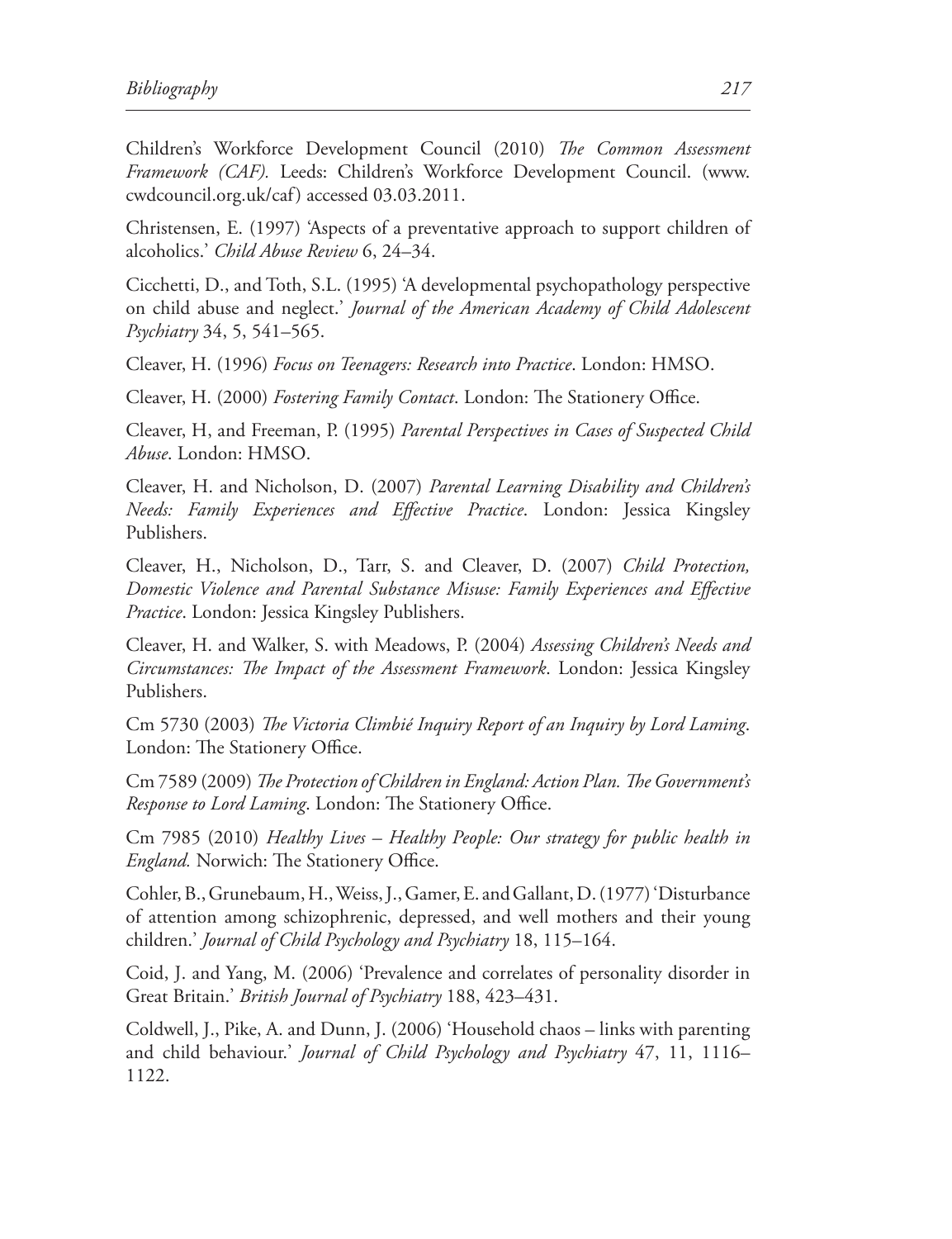Coleman, R. and Cassell, D. (1995) 'Parents who misuse drugs and alcohol', in Reder, P. and Lucey, C. (eds) *Assessment of Parenting: Psychiatric and Psychological Contributions*. London: Routledge.

Collishaw, S., Pickles, A., Messer, J., Rutter, M., Shearer, C. and Maughan, B. (2007) 'Resilience to adult psychopathology following childhood maltreatment: Evidence from a community sample.' *Child Abuse & Neglect* 31, 3, 211–230.

Community Care (2006) 'Set up to fail as parents?' *Community Care* 8 June 2006.

Community Care (2009) 'Inspectors point to lack of help for disabled parents.' *Community Care* 26 February 2009.

Cook, P.W. (1997) *Abused Men: The Hidden Side of Domestic Violence*. Westport: Praeger.

Cooke, P. (2005) *ACTing to Support Parents with Learning Disabilities*. Nottingham: Ann Croft Trust.

Courtney, M.E., Barth, R.P., Berrick, J.D., Brooks, D., Needell, B. and Park, L. (1996) 'Race and child welfare services: Past research and future directions.' *Child Welfare League of America* LXXV, 2. 99–137.

Covell, K. and Howe, R.B. (2009) *Children, Families and Violence: Challenges for Children's Rights*. London: Jessica Kingsley Publishers.

Cox, C.E., Kotch, J.B. and Everson, M. A. (2003) 'A longitudinal study of modifying influences in the relationship between domestic violence and child maltreatment.' *Journal of Family Violence* 18, 1, 5–17.

Cox, T.A., Puckering, C., Pound, A. and Mills, M, (1987) 'The impact of maternal depression in young children.' *Journal of Child Psychiatry* 28, 917–928.

Craft, A. (1993) *Parents with Learning Disabilities*. Kidderminster: British Institute for Mental Handicap.

*Crime and Security Act 2010.* London: The Stationery Office.

Currie, C.L. (2006) 'Animal cruelty by children exposed to domestic violence.' *Child Abuse & Neglect* 30, 4, 425–435.

Daniel, B., Taylor, J. and Scott, J. (2009) 'Noticing and Helping the Neglected Child: Summary of a Systematic Literature Review.' *International Journal of Child and Family Welfare* 12, 4, 120.

Daniel, B., Wassell, S. and Gilligan, R. (2000) *Child Development for Child Care and Protection Workers*. London: Jessica Kingsley Publishers.

Dave, S., Sherr, L., Senior, R. and Nazareth, I. (2008) 'Associations between paternal depression and behaviour problems in children of 4–6 years.' *European Child and Adolescent Psychiatry* 17, 306–315.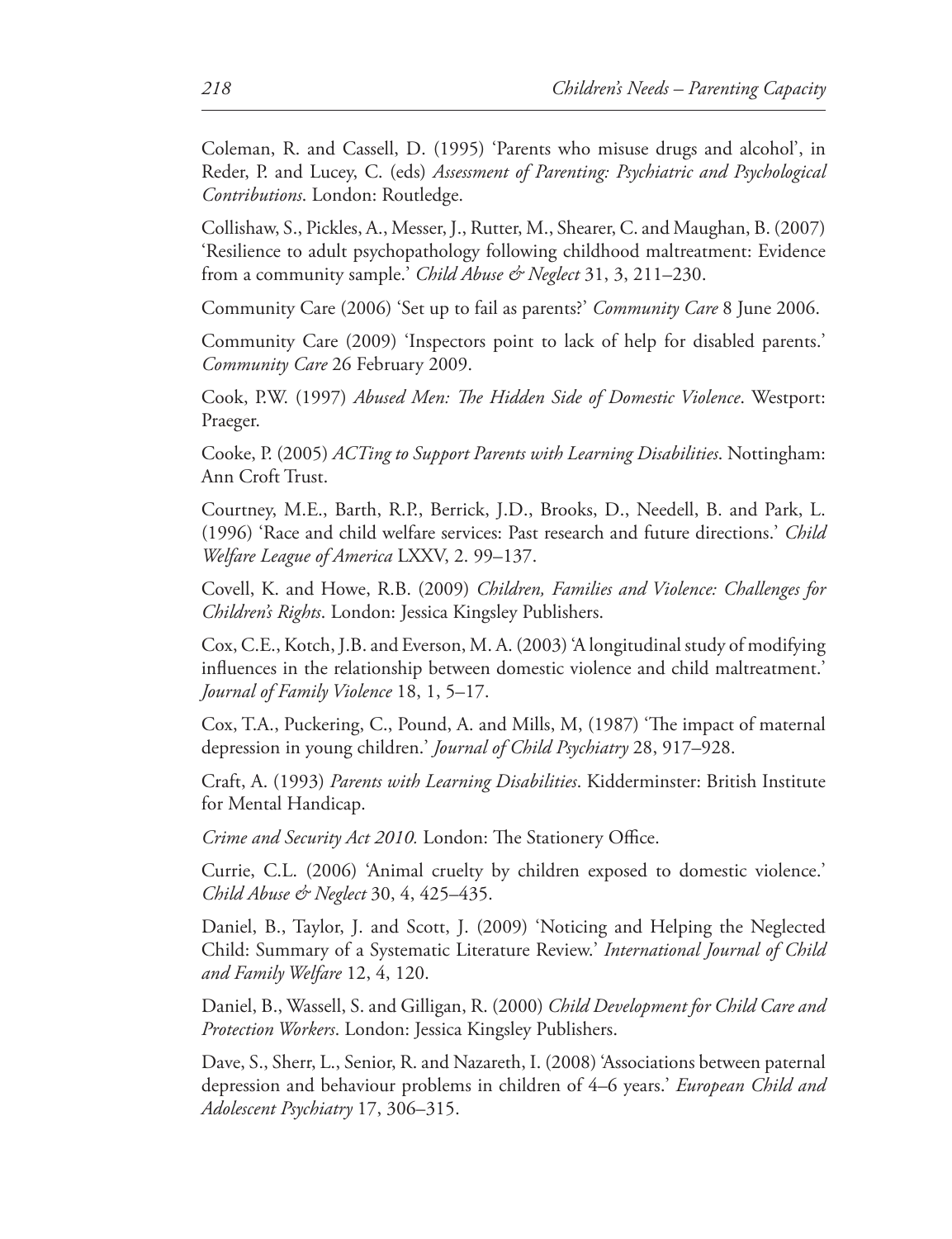Davies, C. and Ward, H. (2011) *Safeguarding Children Across Services: Messages from Research on Identifying and Responding to Child Maltreatment*. London: Jessica Kingsley Publishers.

Day, N.L., Goldschmidt, L. and Thomas, C.A. (2006) 'Prenatal marijuana exposure contributes to the prediction of marijuana use at age 14.' *Addiction* 101, 1313–1322.

Deane, S. (1977) *Reading in the Dark*. London: Vintage.

Dearden, C. and Becker, S. (1996) *Young Carers at the Crossroads: An Evaluation of Nottingham Young Carers Project*. Nottingham: Young Carers Research Group/ Crossroads.

Dearden, C. and Becker, S. (2003) *Young Carers and Education*. London: Carers UK.

Dearden, C. and Becker, S. (2004) *Young Carers in the UK: The 2004 Report*. London: Carers UK.

Denny, D. (2005) *Risk and Society*. London: Sage.

D'Orban, P.T. (1979) 'Women who kill their children.' *British Journal of Psychiatry*  134, 560–571.

Department for Children, Schools and Families (2008) *Targeted Youth Support: Integrated support for vulnerable young people.* A Guide. Nottingham: Department for Children, Schools and Families.

Department for Children, Schools and Families (2009) *Referrals, Assessments and Children and Young People who are the Subject of a Child Protection Plan, England – year ending 31 March 2008.* (www.education.gov.uk/rsgateway/DB/SFR/s000811/ index.shtml) accessed 03.03 2011.

Department for Children, Schools and Families (2010) *ICS improvement: ICS guidance package 2010.* (www.education.gov.uk/childrenandyoungpeople/ safeguarding/socialworkreform/b0071081/integrated-childrens-system-icsimprovement/ics-guidance-packagemarch-2010) accessed 03.03.2011.

Department for Children, Schools and Families and Department of Health (2010) *Teenage Pregnancy Strategy: Beyond 2010.* Nottingham: Department for Children Schools and Families.

Department for Children, Schools and Families, Department for Health and National Treatment Agency for Substance Misuse (2009) *Joint Guidance on Development of Local protocols between Drug and alcohol Treatment Services and Local Safeguarding and Family Services.* London: Department for Children Schools and Families.

Department for Children, Schools and Families and Department for Innovation, Universities & Skills (2008) *Participation in Education, Training and Employment by 16-18 Year Olds in England.* (www.education.gov.uk/rsgateway/DB/SFR/s000792/ index.shtml) accessed 03.03.2011.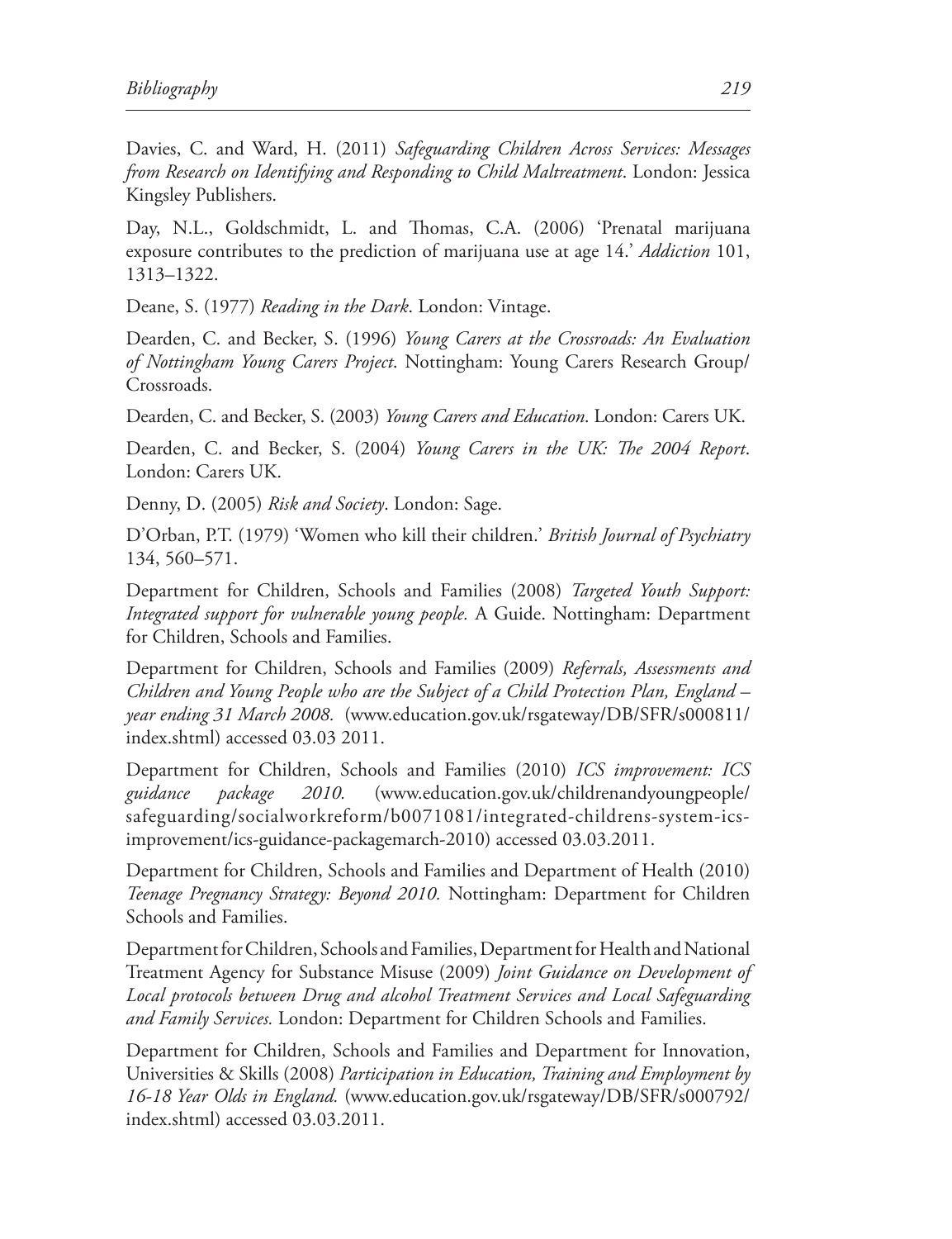Department for Education (2010a) *Guidance for local authorities and schools on setting education performance targets for 2012*. Nottingham: Department for Education.

Department for Education (2010b) *Statistical Release: Referrals, Assessments and Children who were the Subject of a Child Protection Plan (Children in Need Census – Provisional) Year Ending 31 March 2010.* London: Department for Education.

Department for Education (2010c) *Haringey Local Safeguarding Children Board; Serious Case Review 'Child A'.* London: Department for Education. (www.education. gov.uk/childrenandyoungpeople/safeguarding/a0065483/serious-case-review) accessed 03.03.2011.

Department for Education (2011) Under-18 and under-16 conception statistics. (www.education.gov.uk/childrenandyoungpeople/healthandwellbeing/ teenagepregnancy/a0064898/under-18-and-under-16-conception-statistics) accessed 03.03.2011.

Department for Education and Employment (1997) S*chool Leavers Destinations Surveys: Careers Service Activity Survey*. Darlington: Department for Education and Employment.

Department for Education and Skills (2007) *Targeted Youth Support: A Guide*. London: The Stationery Office.

Department of Health (1991) *The Care of Children: Principles and Practice in Guidance and Legislation*. London: HMSO.

Department of Health (1995a) *Child Protection: Messages from Research*. London: HMSO.

Department of Health (1995b) *Looking After Children: Assessment and Action Records, Age Three and Four Years*. London: HMSO.

Department of Health (2002a) *Mental Health Policy Implementation Guide: Dual Diagnosis Good Practice Guide*. London: HMSO (www.dh.gov.uk/en/ Publicationsandstatistics/Publications/PublicationsPolicyAndGuidance/ DH\_4009058) accessed 03.03.2011.

Department of Health (2005) *Alcohol Needs Assessment Research Project (ANARP): The 2004 National Alcohol Needs Assessment for England*. London: DH Publications. (www.dh.gov.uk/en/Publicationsandstatistics/Publications/ PublicationsPolicyAndGuidance/DH\_4122341) accessed 03.03.2011.

Department of Health (2008) *Code of Practice: Mental Health Act 1983*. London: The Stationery Office.

Department of Health (2009b) *Alcohol Advice.* (http://webarchive.nationalarchives. gov.uk/+/www.dh.gov.uk/en/Publichealth/Healthimprovement/Alcoholmisuse/ DH\_085385) accessed 03.03.2011.

Department for Health (2010a) *Improving services for women and child victims of violence: The Department of Health Action Plan.* London: Department of Health.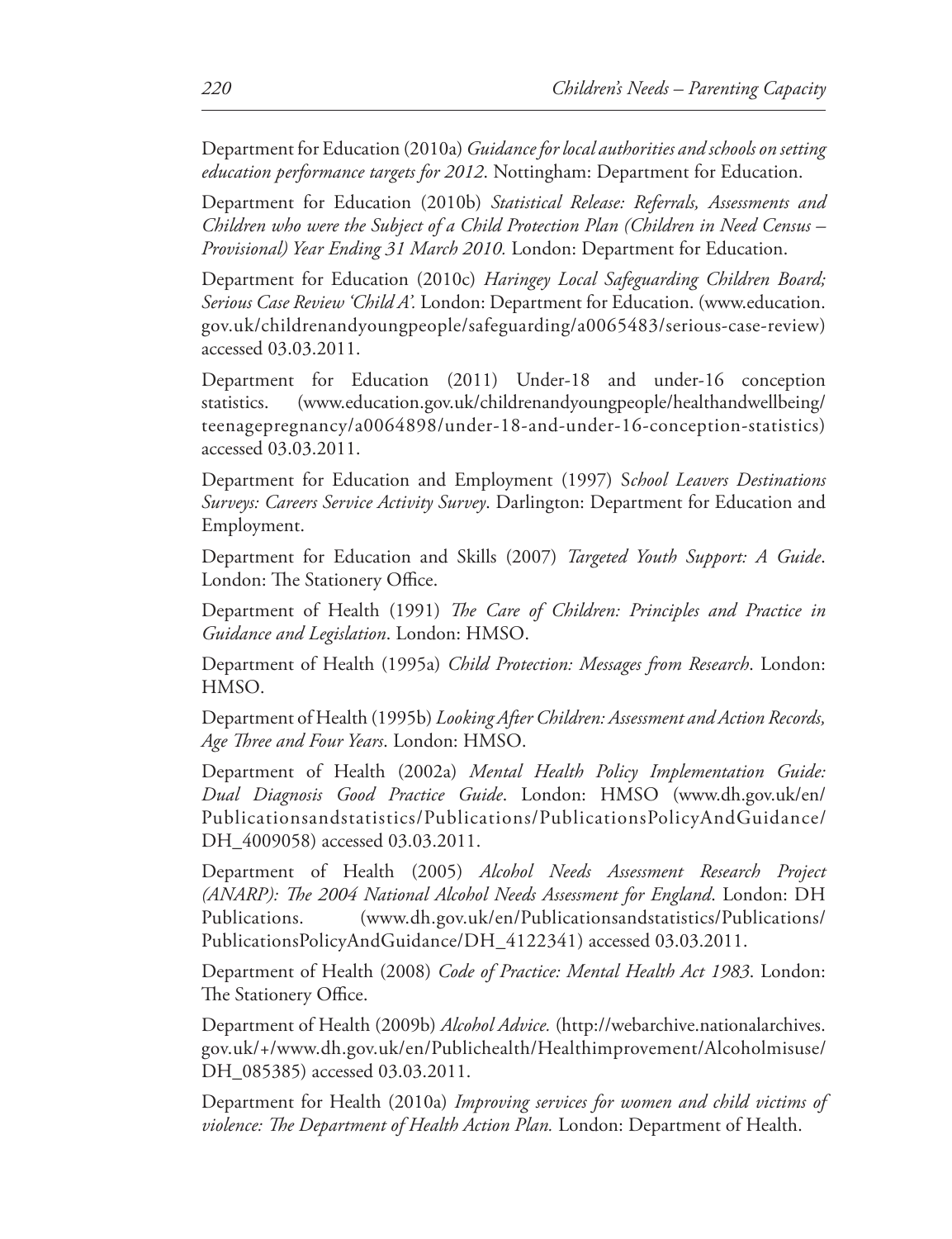Department for Health (2010b) *A Vision for Adult Social Care: Capable Communities and Active Citizens.* London: Social Care Policy Division.

Department of Health, Department for Education and Employment and Home Office (2000) *Framework for the Assessment of Children in Need and their Families*. London: The Stationery Office.

Department of Health and Department for Education and Skills (2004) *National Service Framework for Children, Young People and Maternity Services*. London: Department of Health.

Department of Health and Department for Education and Skills (2007) *Good Practice Guidance on Working with Parents with a Learning Disability*. London: Department of Health.

Department of Health (England) and the devolved administrations (2007) *Drug Misuse and Dependence: UK Guidelines on Clinical Management*. London: Department of Health (England), the Scottish Government, Welsh Assembly Government and Northern Ireland Executive.

Department of Health and National Treatment Agency for Substance Misuse (2006) *Models of Care for Alcohol Misusers (MoCAM)*. London: Department of Health.

Department of Health, Home Office, Department for Education and Skills and Department for Culture, Media and Sport (2007) *Safe. Sensible. Social. The next steps in the National Alcohol Strategy*. London: Department of Health and Home Office.

Department of Health, Scottish Office Department of Health, Welsh Office, Department of Health and Social Service, Northern Ireland (1999) *Drug Misuse and Dependence – Guidelines on Clinical Management*. London: The Stationery Office.

Desforges, C. with Abouchaar, A. (2003) *The Impact of Parental Involvement, Parental support and Family Education on Pupil Achievements and Adjustment: A Literature Review.* Nottingham: Dfes Publications.

DeVoe, E. and Smith, E.L. (2002) 'The impact of domestic violence on urban preschool children.' *Journal of Interpersonal Violence* 17, 10, 1075–1101.

Dingwell, R., Eekelaar, J. and Murray, T. (1983) *Protection of Children: State Intervention and Family Life*. Oxford: Blackwell.

Dinsdale,l H., Ridler, C., Rutter, H. and Mathrani, S. (2010) *National Child Measurement Programme: Changes in children's body mass index between 2006/7 and 2008/9.* Oxford: National Obesity Observatory.

Dixon, L., Browne, K.D., Hamilton-Giacritsis, C. (2005a) 'Risk factors of parents abused as children national analysis of the intergenerational continuity of child maltreatment (part 1).' *Journal of Psychology and Psychiatry* 46, 1, 47–57.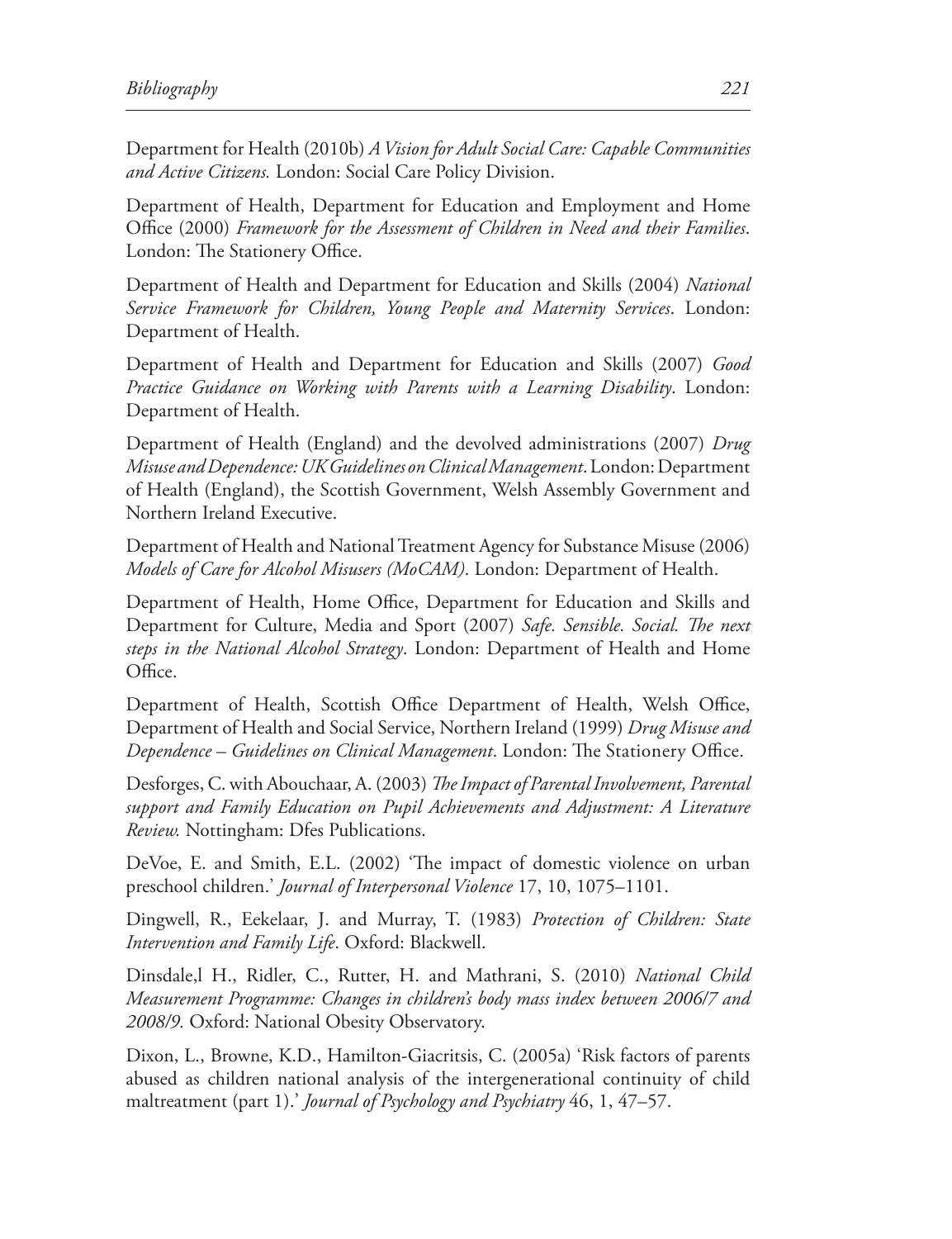Dixon, L., Hamilton-Giacritsis, C. and Browne, K.D. (2005b) 'Risk factors and behavioural measures of abused as children: a meditational analysis of the intergenerational continuity of child maltreatment (part 11).' *Journal of Child Psychology and Psychiatry* 46, 1, 58–68.

Dobash, R.E. and Dobash, R.P. (1980) *Violence against Wives*. Sussex: Open Books.

Dobash, R.E. and Dobash, R.P. (1984) 'The nature and antecedents of violent events.' *British Journal of Criminology* 24, 3, 269–288.

Dobash, R.E. and Dobash, R.P. (1992) *Women, Violence and Social Change*. London: Routledge.

*Domestic Violence, Crime and Victims Act 2004*. Office of Public Sector Information (www.opsi.gov.uk/ACTS/acts2004/ukpga\_20040028\_en\_1) accessed 03.03.2011.

Dominy, N. and Radford, L. (1996) *Domestic Violence in Surrey: Towards an Effective Inter-Agency Response*. London: Roehampton Institutes/Surrey Social Services.

Dore, M.M. and Dore, J.M. (1995) 'Identifying substance abuse in maltreating families: A child welfare challenge.' *Child Abuse & Neglect* 19, 5, 531–543.

Dowdney, L. and Skuse, D. (1993) 'Parenting provided by adults with mental retardation.' *Journal of Child Psychology and Psychiatry* 34, 1, 25–47.

Downey, G. and Coyne, J.C. (1990) 'Children of depressed parents: An integrative review.' *Psychological Bulletin* 108, 50–76.

Doyle, R. (1994) *Paddy Clarke Ha Ha Ha*. Berkshire: Minerva.

Duncan, S. and Reder. P, (2000) 'Children's experience of major psychiatric disorder in their parent: An overview', in Reder, P., McClure, M. and Jolley, A. (eds) *Family Matters: Interfaces Between Child and Adult Mental Health*. London: Routledge.

Dunn, J. (2004). *Children's Friendships: The Beginnings of Intimacy*. Oxford: Blackwell publishers.

Dunne, L., Sneddon, H., Iwaniec, D. and Stewart, M.C. (2007) 'Maternal mental health and faltering growth in infants.' *Child Abuse Review* 16, 5, 283–295.

Dunn, M.G., Tarter, R.E., Mezzich, A.C., Vanyukov, M., Kirisci, L. and Kirillova, G. (2002) 'Origins and consequences of child neglect in substance abuse families.' *Clinical Psychology Review* 22, 1063–90.

Dutt, R. and Phillips, M. (2000) 'Assessing black children in need and their families', in Department of Health, *Assessing Children in Need and their Families, Practice Guidance*. London: The Stationery Office.

*Education and Skills Act 2008.* London: The Stationery Office (www.opsi.gov.uk/ acts/acts2008/ukpga\_20080025\_en\_1) accessed 03.03.2011.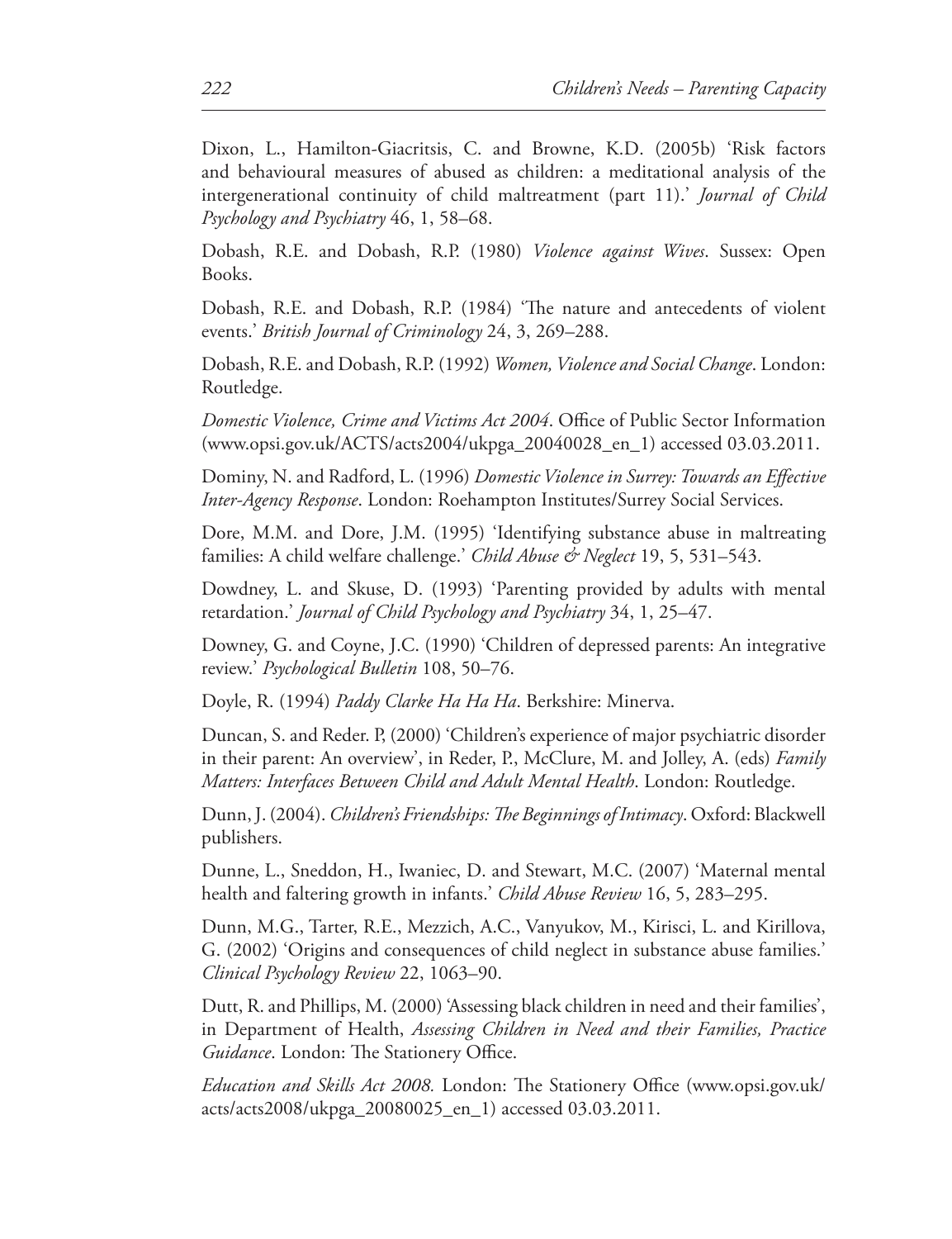Edwards, A. and Smith, P. (1997) 'Young carers and their parents with long term psychiatric disorders.' *Keeping Children in Mind: Balancing Children's Needs with Parents' Mental Health.* Report of the 12th Annual Conference hosted by the Michael Sieff Foundation. (www.michaelsieff-foundation.org.uk/content/ confkeepinfchild14.pdf) accessed 03.03.2011.

Eekelaar, J. and Clive, E. (1977) *Custody after Divorce.* Oxford: Oxford Centre for Socio-Legal Studies, Wolfson College.

Egeland, B. (2009) 'Taking stock: Childhood emotional maltreatment and developmental psychopathology.' *Child Abuse & Neglect* 33, 1, 22–27.

Egeland, B. and Scroufe, L.A. (1981) 'Developmental sequelae of maltreatment in infancy.' *New Directions in Child Development* 11, 77–92.

Elliott, G.C., Avery, R., Fishman, E. and Hoshiko, B. (2002) 'The encounter with family violence and risky sexual activity among young adolescent females.' *Violence and Victims* 17, 95, 569–592.

Emerson E. and Hatton, C. (2008) *People with Learning Disabilities in England.*  Lancaster: Centre for Disability Research, Lancaster University.

Emerson, E., Malam, S., Davies, I. and Spencer, K. (2005) *Adults with Learning Disabilities in England 2003/4.* Leeds: Health and Social Care Information Centre.

Emery, R.E. (1982) 'Interparental conflict and the children of discord and divorce.' *Psychological Bulletin* 92, 310–330.

Emery, R., Weintraub, S. and Neale, J.M. (1982) 'Effects of marital discord on the school behaviour of children of schizophrenic, affectively disordered, and normal parents.' *Journal of Abnormal Psychology* 11, 2, 215-228.

Ene, A.C., Ajayi, B.B. and Nwankwo, E.A. (2007) 'Prevalence of HIV neonatal infection amongst babies born to HIV positive parents in Maiduguri north-eastern Nigeria.' *International Journal of Virology* 3, 11, 41–44.

Epstein, T., Saltzman-Benaiah, J., O'Hare, A., Goll, J.C. and Tuck, S. (2008) 'Associated features of Asperger Syndrome and their relationship to parenting stress.' *Child Care, Health and Development* 34, 4, 503–511.

*Equality Act 2010.* Government Equalities Office. London: The Stationery Office.

Erol, A., Ersoy, B., Gulpek, D. and Mete, L. (2008) 'Folie a famille: case report.' *Anatolian Journal of Psychiatry* 9, 261–264.

Fahlberg, V.I. (1991) *A Child's Journey through Placement.* BAAF: London.

Falkov, A. (1996) *Fatal Child Abuse and Parental Psychiatric Disorder.* London: Department of Health.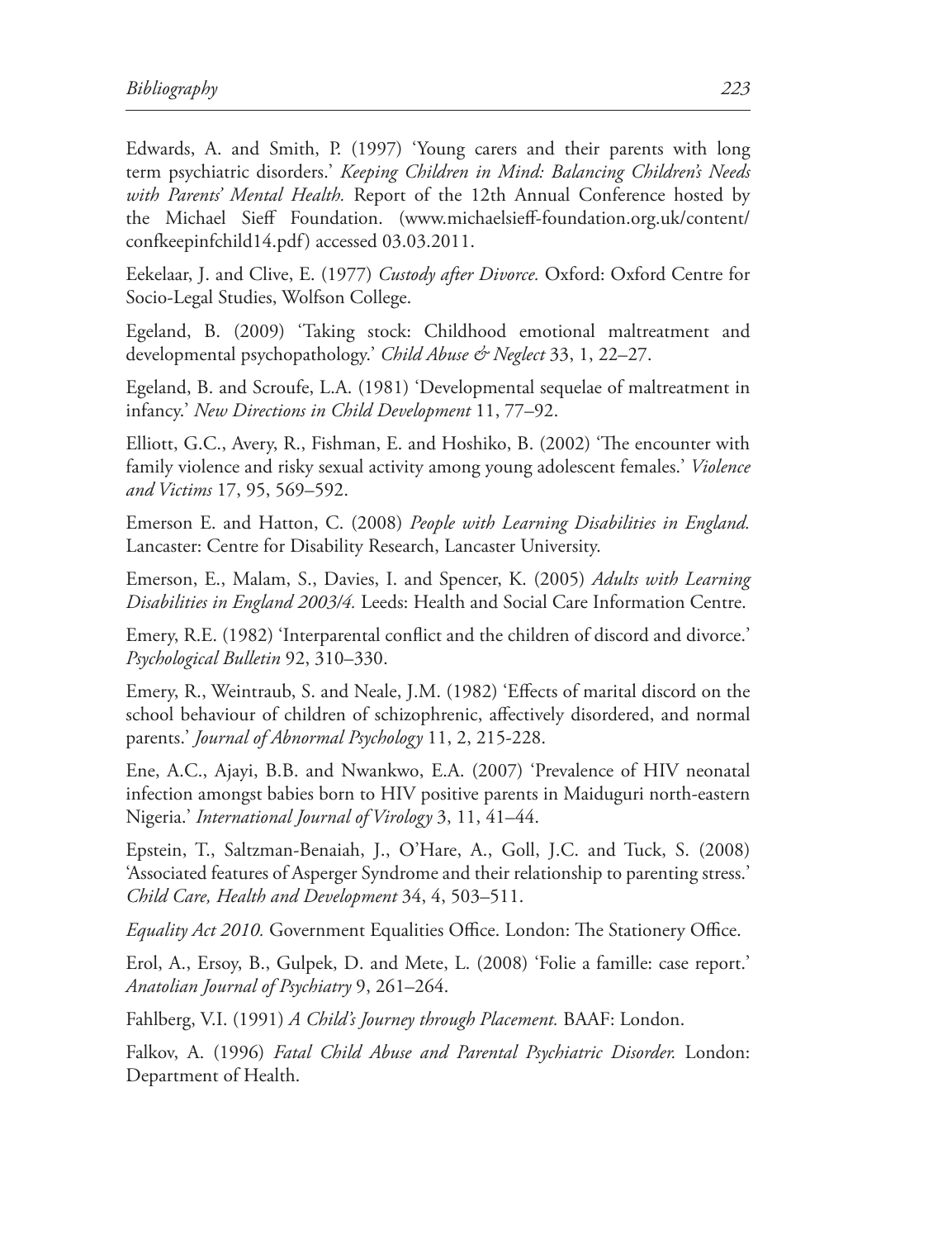Falkov, A. (1997) 'Adult psychiatry – Missing link in the child protection network: A response to Reder and Duncan.' *Child Abuse Review* 6, 41–45.

Falkov, A. (1998) *Crossing Bridges: Training Resources for Working with Mentally Ill Parents and their Children.* London: Department of Health.

Falkov, A. (2002) 'Addressing family needs when a parent is mentally ill', in Ward, H. and Rose, W. (eds) *Approaches to Needs Assessment in Children's Services*. London: Jessica Kingsley Publishers.

*Family Law Act 1996.* London: HMSO.

Famularo, R., Kinscherff, R. and Fenton, T. (1992) 'Parental substance abuse and the nature of child maltreatment.' *Child Abuse and Neglect* 16, 475–483.

Fantuzzo, J. and Fusco, R. (2007) 'Children's direct sensory exposure to substantiated domestic violence crimes.' *Violence and Victims* 22, 2, 158–171.

Fantuzzo, J.W. and Lindquist, C.U. (1989) 'The effects of observing conjugal violence on children: A review and analysis of research methodology.' *Journal of Family Violence* 4, 1, 77–94.

Farmer, E. (2006) 'Using research to develop practice', in Humphreys, C. and Stanley, N. (eds) *Domestic Violence and Child Protection: Directions for Good Practice*. London: Jessica Kingsley Publishers.

Farmer, E. and Owen, M. (1995) *Child Protection Practice: Private Risks and Public Remedies*. London: HMSO.

Farmer, E. and Pollock, S. (1998) *Substitute Care for Sexually Abused and Abusing Children*. Chichester: John Wiley and Sons.

Fenson, L., Dale, P.S., Reznick, J.S., Bates, E., Thal, D.J. and Pethick, S.J. (1994) 'Variability in early communication development.' *Monographs of the Society for Research in Child Development* 59 (5, Serial No. 242).

Fergusson, D.M., Horwood, I.J. and Lynskey, M.T. (1995) 'Maternal depressive symptoms and depressive symptoms in adolescents.' *Journal of Child Psychology and Psychiatry* 36, 7, 1161–1178.

Fergusson, D.M., Horwood, L.J. and Ridder, E.M. (2005) 'Partner violence and mental health outcomes in a New Zealand Cohort.' *Journal of Marriage and the Family* 67, 1103–19.

Field, T., Healy, B., Goldstein, S. and Guthertz, M. (1990) 'Behaviour-state matching and synchrony in mother-infant interactions of nondepressed versus depressed 'dyads'.' *Developmental Psychology* 26, 7–14.

Finney A (2004) *Alcohol and Intimate Partner Violence: Key Findings from the Research*. London: Home Office.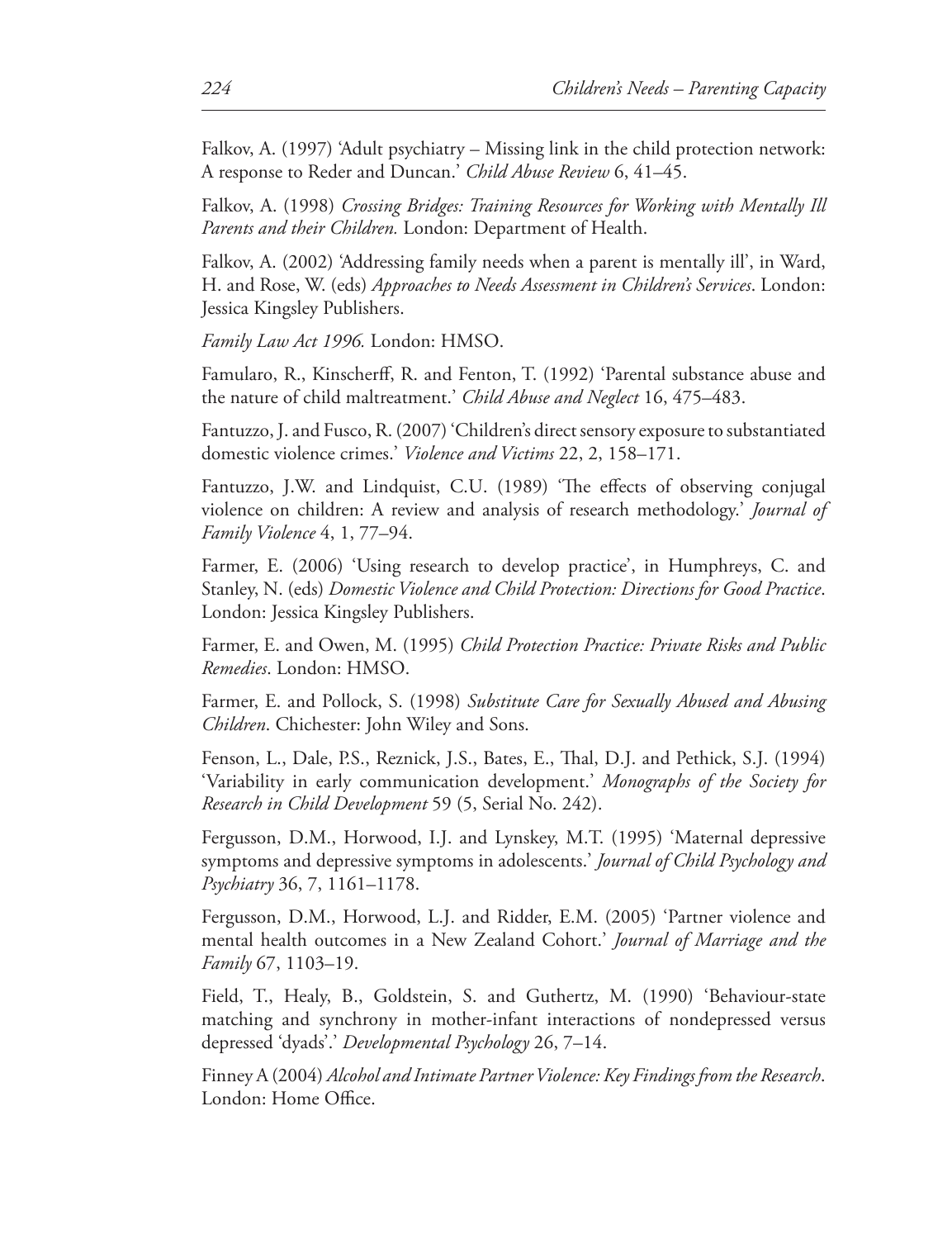Flately, J., Kershaw, C., Smith, K., Chaplin, R. and Moon, D. (2010) *Crime in England and Wales 2009/10.* (http://rds.homeoffice.gov.uk/rds/pdfs10/hosb1210. pdf) accessed 03.03.2011.

Fombonne, E. (1995) 'Depressive disorders: Time trends and possible explanatory mechanisms', in Rutter, M. and Smith, D.J. (eds) *Psycholosocial Disorders in Young People: Time Trends and Their Causes.* Chichester: Wiley.

Fonagy, P., Target, M., Gergely, G., Allen, J.G. and Bateman, A.W. (2003) 'The developmental roots of borderline personality disorder in early attachment relationships: A theory and some evidence.' *Psychoanalytic Inquiry* 23, 412–459.

Forrester, D. (2000) 'Parental substance misuse and child protection in a British sample. A survey of children on the child protection register in an inner London district office.' *Child Abuse Review* 9, 4, 235–246.

Forrester, D., Goodman, K., Cocker, C., Binnie, C. and Jensch, G. (2009) 'What is the impact of public care on children's welfare? A review of research findings from England and Wales and their policy implications.' *Journal of Social Policy* 38, 3, 439–456.

Foster, G. (2008) 'Injecting drug users with chronic hepatitis C: Should they be offered antiviral therapy.' *Addiction* 103, 9, 1412–13.

Foundation for People with Learning Disabilities (2009) *Statistics about people with learning disabilities.* Glasgow: The Foundation for People with Learning Disabilities. (www.learningdisabilities.org.uk/) accessed 03.03.2011.

Frank, D.A., Augustyn, M., Knight, W.G., Pell, T. and Zuckerman, B. (2001) 'Growth, development and behaviour in early childhood following prenatal cocaine exposure. A systematic review.' *Journal of the American Medical Association* 285, 12, 1613–1625.

Fuller, E. and Sanchez, M. (ed) (2010) *Smoking, drinking and drug use among young people in England in 2009*. London: National Centre for Social Research.

Galloway, D.M., Ball, T., Blomfield, D. and Seyd, R. (1982) *Schools and Disruptive Behaviour*. London, Longman.

Galvani, S. (2004) 'Responsible disinhibition: alcohol, men and violence to women.' *Addiction Research and Theory* 12, 4, 357–374.

Galvani, S. and Forrester, D. (2009) *What works in training social workers about drug and alcohol use? A survey of student learning and readiness to practice*. Universities of Warwick and Bedfordshire (www.communitycare.co.uk/smstudy) accessed 03.03.2011.

Gardner, R. and Cleaver, H. (2009) 'Working effectively with parents', in Cleaver, H., Cawson, P., Gorin, S., and Walker, S. (eds) *Safeguarding Children: A Shared Responsibility.* Chichester: Wiley-Blackwell.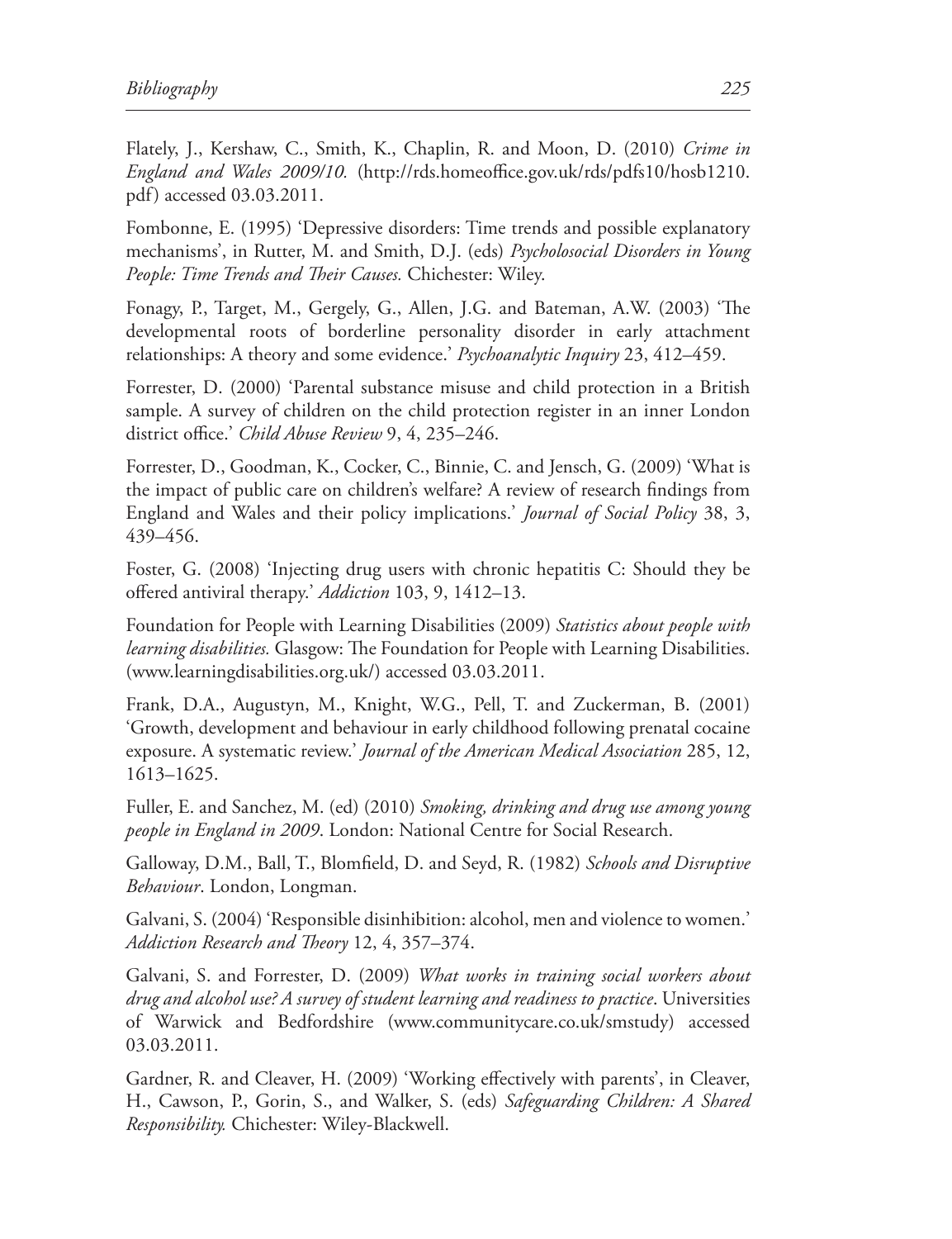Gath, A. (1988) 'Mentally handicapped people as parents.' *Journal of Child Psychology and Psychiatry* 29, 6, 739–744.

Gerada, C. (1996) 'The drug-addicted mother: pregnancy and lactation', in Gopfert, M., Webster, J. and Seeman, M.V. (eds) *Parental Psychiatric Disorder: Distressed Parents and their Families*. Cambridge: Cambridge Universities Press.

Gerhardt, S. (2004) *Why Love Matters: How Affection Shapes a Baby's Brain*. Hove: Brunner-Routledge.

Gharial, N. (2007) 'Alcohol as a problem for south Asian community.' *Alcohol Alert* 1, 20–22. Institute of Alcohol Studies.

Ghate, D. and Hazel, N. (2002) *Parenting in Poor Environments: Stress, Support and Coping*. London: Jessica Kingsley Publishers.

Gibbons, J., Conroy, S. and Bell, C. (1995) *Operating the Child Protection System: A Study of Child Protection Practices in English Local Authorities*. London: HMSO.

Gibson, E. (1975) 'Homicide in England and Wales 1967–1971'. *Home Office research study No.31*. London: HMSO.

Gilchrist, E., Johnson, R., Takriti, R., Weston, S., Beech, A. and Kebbell, M. (2003) *Domestic Violence Offenders: Characteristics and Offending Related Needs. Home Office findings 217* (www.homeoffice.gov.uk/rds/pdfs2/r217.pdf) accessed 03.03.2011.

Girling, M., Huakau, J., Casswell, S. and Conway, K. (2002) *Families and Heavy Drinking: Impacts on Children's Wellbeing – Systematic Review.* Wellington: Blue Skies Fund.

Glaser, D. and Prior, V. (1997) 'Is the term child protection applicable to emotional abuse?' *Child Abuse Review* 6, 315–329.

Gleeson, C., Robinson, M. and Neal, R. (2002) 'A review of teenagers' perceived needs and access to primary healthcare – implications for school health services.' *Primary Health Care Research and Development* 3, 184–193.

Goldberg, D.P. and Williams, P. (1988) *A User's Guide to the General Health Questionnaire.* Windsor: NFER-Nelson.

Goldsmith, T.D. and Vera, M. (2000) *The Physical and Emotional Injuries of Domestic Violence.* (www.achievesolutions.net/achievesolutions/en/Content. do?contentId=1927) accessed 03.03.2011.

Goodyer, I.M., Cooper, P.J., Vize, C.M. and Ashby, L. (1993) 'Depression in 11–16-year-old girls: The role of past parental psychopathology and exposure to recent life events.' *Journal of Child Psychology and Psychiatry* 34, 1103–1115.

Gorin, S. (2004) *Understanding what children say; Children's experiences of domestic violence, parental substance misuse and parental health problems.* London: National Children's Bureau.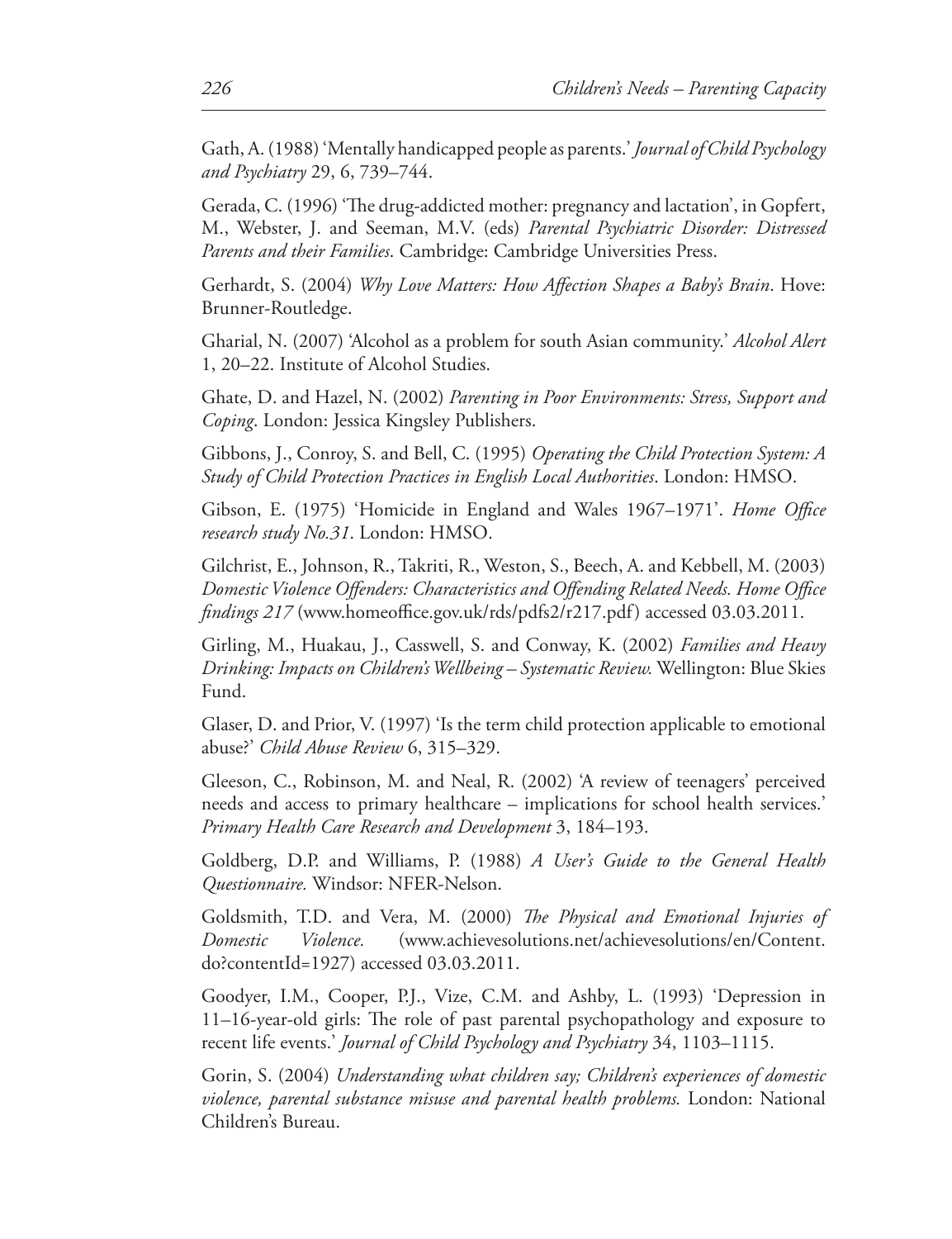Gottlieb, S. (2002) 'Drug therapy reduces birth rate of HIV infected babies from 19% to 3%.' *British Medical Journal* 324, 381.

Graham, P., Rawlings, E. and Rimini, W. (1988) 'Survivors of terror: Battered women, hostages and the Stockholm syndrome', in Yllo, K. and Bograd, M. (eds) *Feminist Perspectives on Wife Abuse.* London: Sage.

Gray, J. (1993) 'Coping with unhappy children who exhibit emotional and behaviour problems in the classroom', in Varma, V. (ed) *Coping with Unhappy Children.* London: Cassell.

Green, H., McGinnity, A., Meltzer, H., Ford, T. and Goodman, R. (2005) *Mental Health of Children and Young People in Great Britain, 2004.* London: Office for National Statistics.

Greenwich Asian Women's Project (1996) *Annual Report.* London: Greenwich Asian Women's Project.

Hackett, S. and Uprichard E. (2007) *Animal Abuse and Child Maltreatment: A Review of the Literature and Findings from a UK Study.* London: NSPCC.

Hague, G. and Malos, E. (1994) 'Children, domestic violence and housing; the impact of homelessness', in Mullender, A. and Morley, R. (eds) *Children Living with Domestic Violence.* Bournemouth: Whiting and Birch.

Hammen, C. (1988) 'Self cognitions, stressful events and the prediction of depression in children of depressed mothers.' *Journal of Abnormal Child Psychology* 16, 347–60.

Hammen, C., Gordon, D., Burge, D., Adrian, C., Jaenicke, C. and Hiroto, G. (1978) 'Communication patterns of mothers with affective disorders and their relationship to children's status and social functioning', in Hahlweg, K. and Goldstein, M.J. (eds) *Understanding Major Mental Disorder: The Contribution of Family Interaction Research.* New York: Family Process Press.

Hamner, J. (1989) 'Women and policing in Britain', in Hamner, J., Radford, J. and Stanko, E.A. (eds) *Women, Policing and Male Violence: International Perspectives.*  London: Routledge.

Haringey Local Safeguarding Children Board (2009) *Serious Case Review: Baby Peter.* (www.haringeylscb.org/executive\_summary\_peter\_final.pdf) accessed 03.03.2011.

Hassiotis, A., Barron, P. and O'Hara, J. (2000) 'Mental health services for people with learning disabilities.' *British Medical Journal* 321, 583–584.

Health and Safety Executive (2010) *Health and Safety Statistics 2009/10.* (www.hse. gov.uk/) assessed 03.03.2011.

Health Protection Agency (2010) *Shooting Up: Infections among injecting drug users in the UK. An update: November 2010*. London: Health Protection Agency.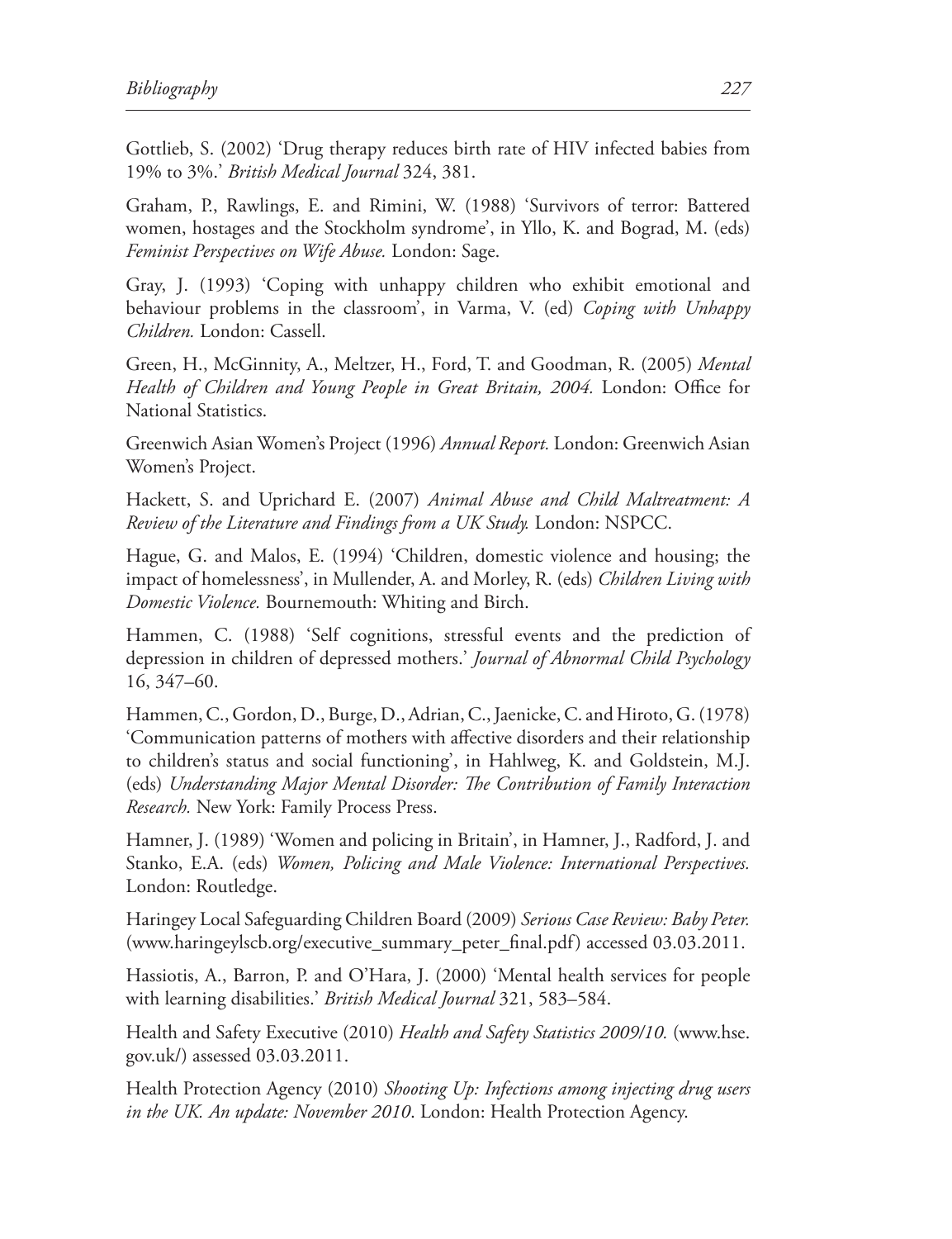Henderson, J., Kesmodel, U. and Gray, R. (2007) 'Systematic review of the fetal effects of prenatal binge-drinking.' *Journal of Epidemiology and Community Health* 61, 1069–073

Her Majesty's Court Service, Home Office, Criminal Justice Service (2008) *Justice with Safety: Special Domestic Violence Courts Review 2007–8* (www.cps.gov.uk/ publications/equality/sdvc\_review\_exec\_sum.html) accessed 03.03.2011.

Hester, M., Pearson, C. and Harwin, N. with Abrahams, H. (2007). *Making an Impact: Children and Domestic Violence.* A reader. 2nd ed. London: Jessica Kingsley Publishers.

Hester, M. and Radford, L. (1995) 'Safety matters! Domestic violence and child contact, towards an inter-disciplinary response.' *Representing Children* 8, 4, 49–60.

Hester, M. and Radford, L. (1996) *Domestic Violence and Child Contact Arrangements in England and Denmark.* Bristol: Policy Press.

Hill, J., Swales, M. and Byatt, M. (2005) 'Personality disorders', in Gillberg, C., Harrington, R. and Steinhausen, H. (eds) *A Clinician's Handbook of Child and Adolescent Psychiatry.* Cambridge: Cambridge University Press.

Hill, M., Leybourn, A. and Brown, J. (1996) 'Children whose parents misuse alcohol: a study of services and needs.' *Child and Family Social Work* 1, 3, 159–167.

HM Government (2006) *What to do if you're worried a child is being abused.* London: Department for Education and Skills.

HM Government (2007) *Statutory guidance on making arrangements to safeguard and promote the welfare of children under section 11 of the Children Act 2004.* London: Department for Education and Skills.

HM Government (2008) *Carers at the heart of 21st-century families and communities. 'A caring system on your side. A life of your own'.* London: Department of Health.

HM Government (2010a) *Working Together to Safeguard Children: A guide to inter-agency working to safeguard and promote the welfare of children*. London: The Department for Children, Schools and Families.

HM Government (2010b) *Drug Strategy 2010 Reducing Demand, Restricting Supply, Building Recovery: Supporting people to live a drug free life.* London: Home Office. (www.homeoffice.gov.uk/drugs/drug-strategy-2010/) accessed 03.03.2011.

HM Government (2010c) *Call to End Violence against Women and Girls.* (www. homeoffice.gov.uk/publications/crime/call-end-violence-women-girls/vawg-paper.) accessed 03.03.2011.

HM Government (2010d) *Recognised, Valued and Supported: Next Steps for the Carers Strategy.* (www.dh.gov.uk/en/Publicationsandstatistics/Publications/ PublicationsPolicyAndGuidance/DH\_122077) accessed 03.03.2011.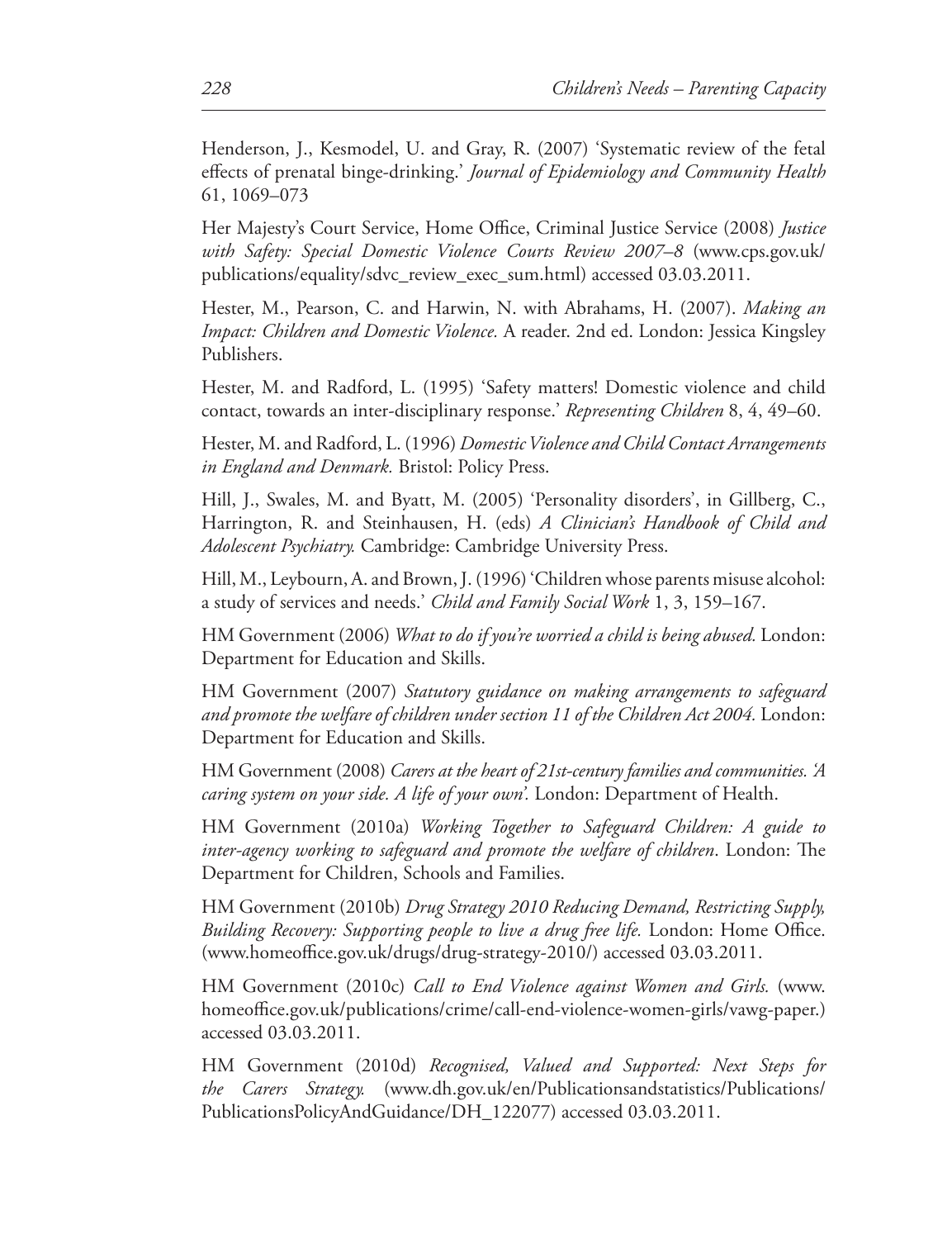HM Government (2011) *No Health Without Mental Health: A Cross-Government Mental Health Outcomes Strategy for People of All Ages.* London: Department of Health. (www.dh.gov.uk/mentalhealthstrategy) accessed 03.03.2011.

Hoare, J. and Moon, D. (eds) (2010) *Drug Misuse Declared: Findings from the 2009/10 British Crime Survey, England and Wales*. London: Home Office Statistical Bulletin.

Hobson, R.P., Patrick, M., Crandell, l., García-Pérez, R. and Lee, A. (2005) 'Personal relatedness and attachment in infants of mothers with borderline personality disorder.' *Development and Psychopathology* 17, 329–347.

Hodge, G.M., McCormick, J. and Elliott, R. (1997) 'Examination-induced distress in a public examination at the completion of secondary schooling.' *British Journal of Educational Psychology* 67, 2, 185–198.

Hoek, H.W. (2006) 'Incidence, prevalence and mortality of anorexia nervosa and other eating disorders.' *Current Opinion in Psychiatry* 19, 4, 389–394.

Hoff, L.A. (1990) *Battered Women as Survivors*. London: Routledge.

Hogan, D. (1998) 'Annotation: the psychological development and welfare of children of opiate and cocaine users – review and research needs.' *Journal of Child Psychology and Psychiatry* 39, 609–619.

Hogan, D.M. (2003) 'Parenting beliefs and practices of opiate-addicted parents: Concealment and taboo.' *European Addiction Research* 9, 113–119.

Hogan, D. and Higgins L. (2001) *When Parents Use Drugs: Key Findings from a Study of Children in the Care of Drug-using Parents*. Dublin: The Children's Research Centre.

Holden, G.W. and Ritchie, K.L. (1991) 'Linking extreme marital discord, child rearing, and child behaviour problems: Evidence from battered women.' *Child Development* 62, 311–327.

Hollander, E. (1997) 'Obsessive-compulsive disorder: the hidden epidemic.' *Journal of Clinical Psychiatry* 58 (suppl 12): 3–6.

Holt, S., Buckley, H. and Whelan, S. (2008) 'The impact of exposure to domestic violence on children and young people: A review of the literature.' *Child Abuse & Neglect* 32, 8, 797–810.

Home Office (2002) *Statistics on Women and the Criminal Justice System*. London: Home Office.

Home Office (2009a) *National Support Framework. Delivering Safer and Confident Communities: Information sharing for community safety: Guidance and Practice advice.* London: Home Office. (http://www.homeoffice.gov.uk/publications/crime/infosharing-community-safety/guidance?view=Binary) accessed 03.03.2011.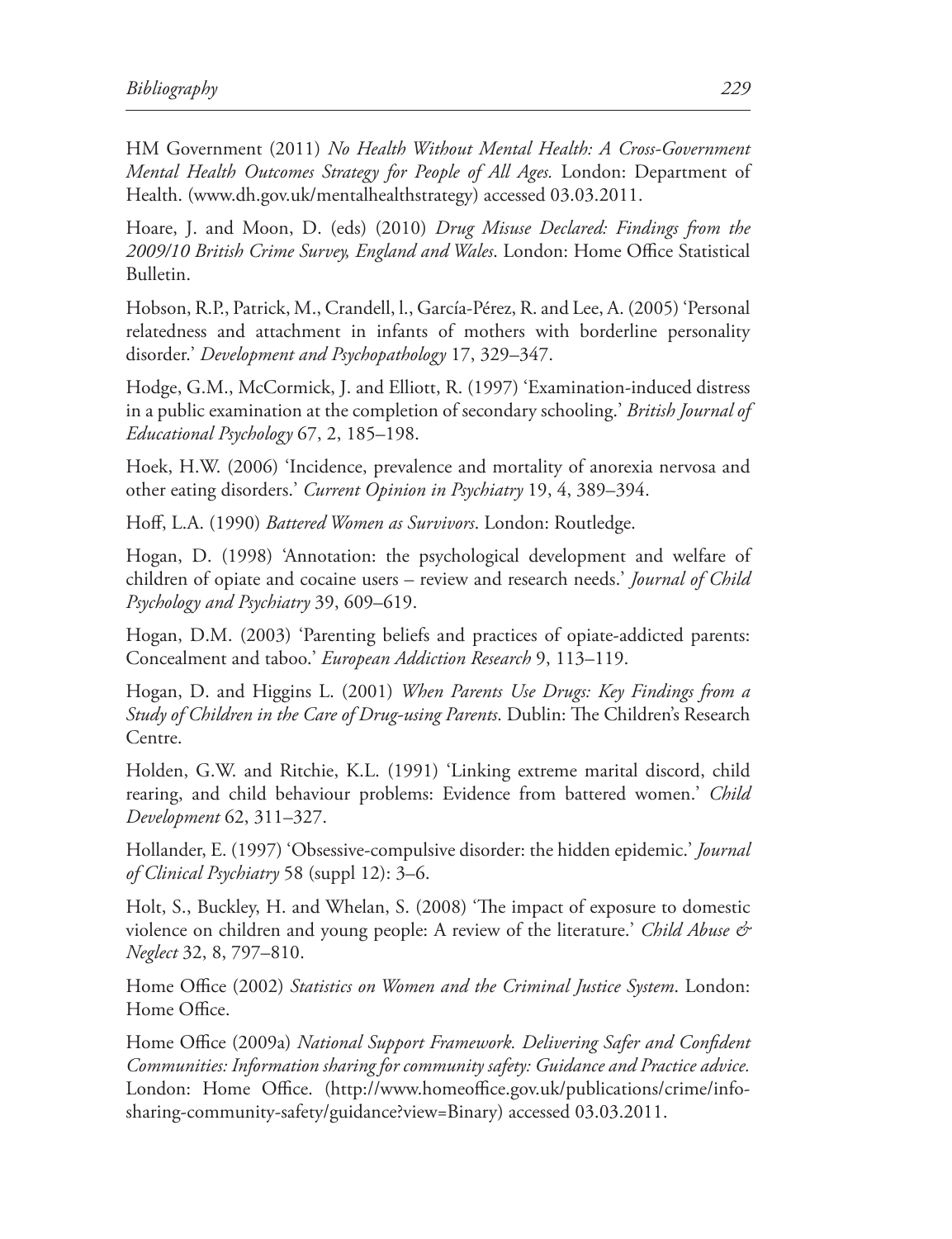Home Office (2009b) *Domestic Violence*. London: Home Office (http://rds. homeoffice.gov.uk/rds/violencewomen.html) accessed 03.03.2011.

Howard Thompson, S. (1998) 'Working with children of substance-abusing parents.' *Young Children* 53, 1, 34–37.

Howe, D. (1995) *Attachment Theory for Social Work Practice*. London: Macmillan.

Hughes, H. (1988) 'Psychological and behavioural correlates of family violence in child witnesses and victims.' *American Journal of Orthopsychiatry* 58, 77–90.

Hughes, H., Graham-Bermann, S. and Gruber, G. (2001) 'Resilience in Children Exposed to Domestic Violence', in Graham-Bermann, S. and Edleson, J. (eds) *Domestic Violence in the Lives of Children: The Future of Research, Intervention and Social Policy*. Washington DC: American Psychological Society.

Hulse, G.K., English, D.R., Milne, E., Holman, C.D.J. and Bower, C.I. (1997) 'Maternal cocaine use and low birth weight newborns: A meta analysis.' *Addiction* 92, 11, 1561–1570.

Humphreys, C. (2006) 'Relevant evidence for practice', in Humphreys, C. and Stanley, N. (eds) *Domestic Violence and Child Protection*. London: Jessica Kingsley Publishers.

Humphreys, C. and Houghton, C. (2008) 'The Research Evidence on Children and Young People Experiencing Domestic Violence', in Humphreys, C., Houghton, C. and Ellis, J. (eds) *Literature Review: Better Outcomes for Children and Young People Experiencing Domestic Abuse – Directions for Good Practice*. Edinburgh: The Scottish Government.

Humphreys, C. and Mullender, A. (1999) *Children and Domestic Violence*. Dartington: Research in Practice.

Humphreys, C., Mullender, A., Thiara, R.K. and Skamballis, A. (2006) 'Talking to my Mum: Developing communication between mothers and children in the aftermath of domestic violence.' *Journal of Social Work* 6, 1, 53–64.

Humphreys, C. and Stanley, N. (eds) (2006) *Domestic Violence and Child Protection*. London: Jessica Kingsley Publishers.

Hunt, J., Macleod, A. and Thomas, C. (1999) *The Last Resort: Child Protection, the Courts and the 1989 Children Act*. London: The Stationery Office.

Hyton, C. (1997) *Black Families' Survival Strategies: Ways of coping in UK society*. York: Joseph Rowntree Foundation.

Institute of Alcohol Studies (2009) *Alcohol and Accidents IAS Factsheet* (www.ias.org. uk/resources/factsheets/factsheets.html) accessed 03.03.2011.

International Schizophrenia Consortium, The (2008) 'Rare chromosomal deletions and duplications increase risk of schizophrenia'. *Nature* 455, 237–241.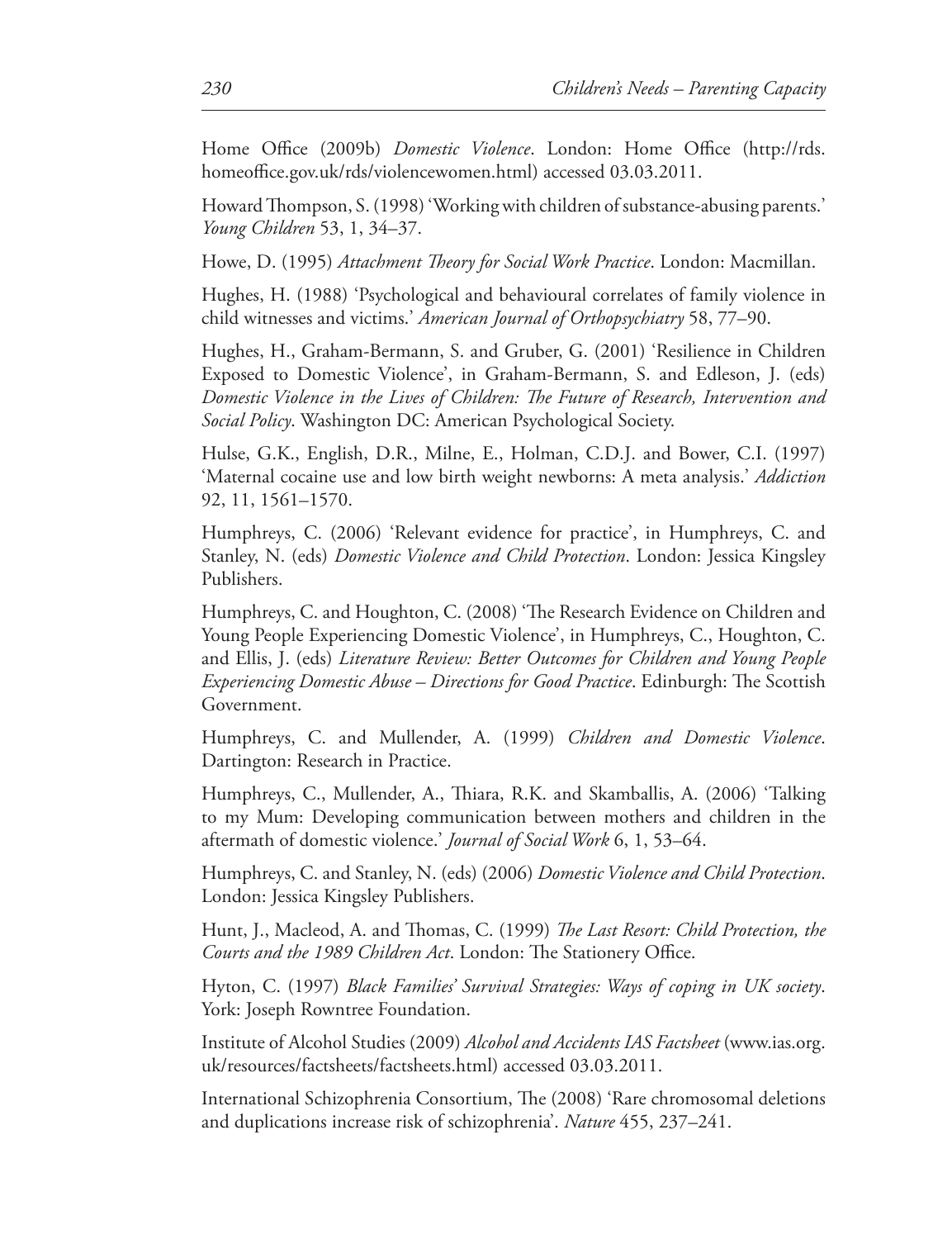Jaffe, P., Wolfe, D.A. and Wilson, S. (1990) *Children of Battered Women*. London: Sage.

Jaffee, S.R., Caspi, A., Moffitt., T.E., Polo-Tomás, M. and Taylor, A. (2007) 'Individual, family and neighbourhood factors distinguish resilient from nonresilient maltreated children: A cumulative stressors model.' *Child Abuse & Neglect*  31, 3, 231–253.

James, G. (1994) *Department of Health Discussion Report for ACPC Conference: Study of Working Together 'Part 8' Reports*. London: Department of Health.

James, H. (2004) 'Promoting effective working with parents with learning disabilities.' *Child Abuse Review* 13, 1, 31–41.

Jenkins, J.M. and Smith, M.A. (1990) 'Factors protecting children living in disharmonious homes: Maternal reports.' *Journal of the American Academy of Child and Adolescent Psychiatry* 29, 1, 60–69.

Jones, D.P.H. (2009) 'Assessment of parenting', in Horwath, J. (ed.) *The Child's World: The Comprehensive Guide to Assessing Children in Need.* 2nd edition. London: Jessica Kingsley Publishers.

Jones, D., Bentovim, A., Cameron, H., Vizard, E. and Wolkind, S. (1991) 'Signficant harm in context: The child psychiatrist's contribution', in Adcock, M., White, R. and Hollows, A. (eds) *Significant Harm*. Croydon: Significant Publications.

Joseph, S., Govender, K. and Bhagwanjee, A. (2006) '"I can't see him hit her again, I just want to run away ... hide and block my ears": A phenomenological analysis of a sample of children's coping responses to exposure to domestic violence.' *Journal of Emotional Abuse* 16, 4, 23–45.

Jotangia, D., Moody, A., Stamatakis, E. and Wardle, H. (2006) *Obesity among Children under 11.* (www.dh.gov.uk/en/Publicationsandstatistics/Publications/ PublicationsStatistics/DH\_4109245) accessed 03.03.2011.

Juliana, P. and Goodman, C. (1997) 'Children of substance abusing parents', in Lowinson, J.H. (ed) *Substance Abuse: A Comprehensive Textbook.* Baltimore: Williams and Wilkins.

Julien, R.M. (1995) *A Primer of Drug Action: A Concise, Non-Technical Guide to the Actions, Uses, and Side Effects of Psychoactive Drugs, 7th Edition.* New York: W.H. Freeman and Co.

Kandal, E.R., Schwartz, J.H. and Jessell, T.M. (2000) *Principles of Neural Science, 4th edition.* New York: McGraw-Hill.

Karr, M. (1995) *The Liars' Club.* Harmondsworth: Penguin.

Kelly, B. (1995) 'Children, families and nursery provision.' *Early Child Development and Care* 108, 1, 115–136.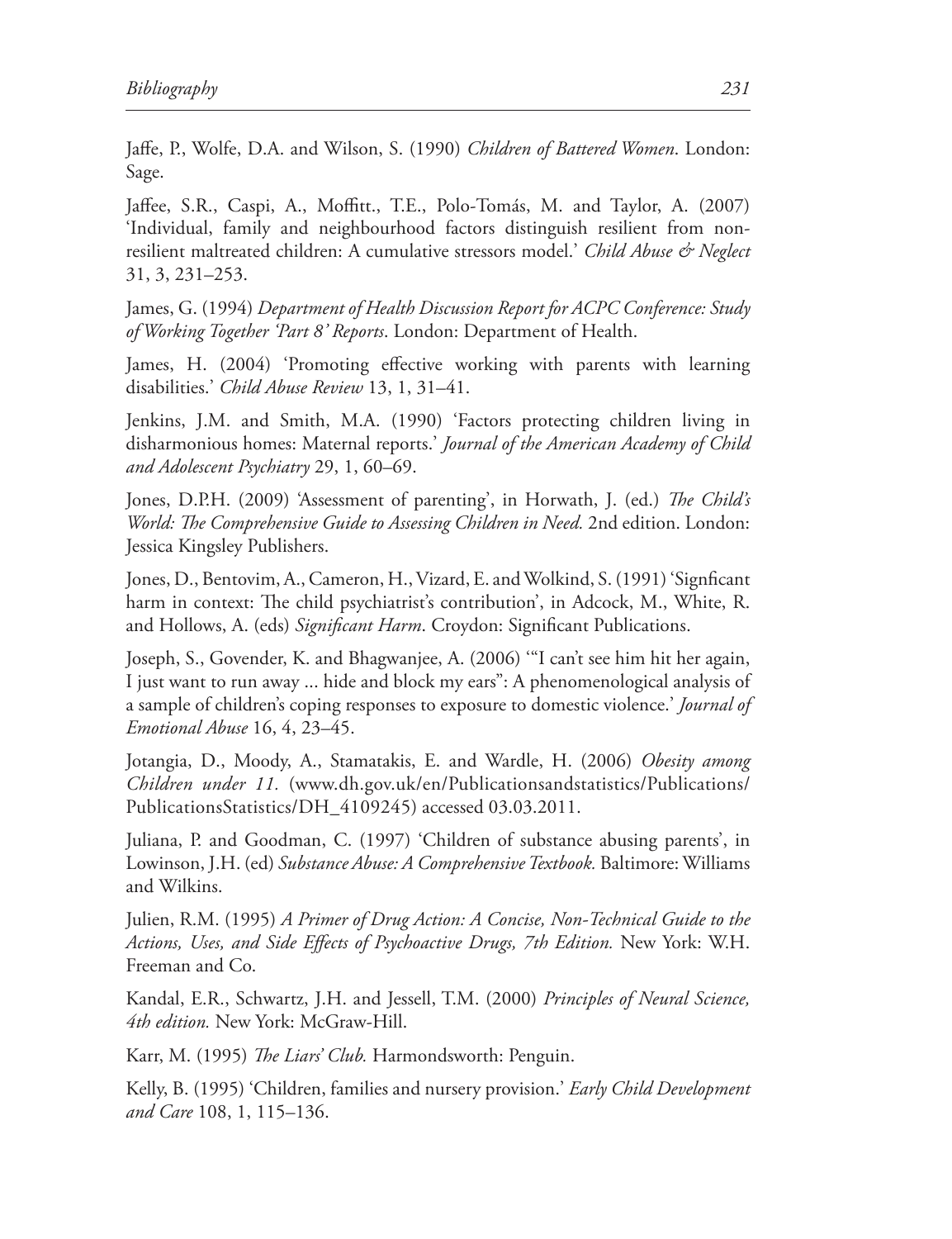Kelly, L. (1988) *Surviving Sexual Violence.* Cambridge: Policy Press.

Kelly, Y., Sacker, A., Gray, R., Kelly, J., Wolke, D., Head, J. and Quigley, M.A. (2010) 'Light drinking during pregnancy: still no increased risk for socioemotional difficulties or cognitive deficits at 5 years of age?' *Journal of Epidemiology and Community Health.* (http://jech.bmj.com/content/early/2010/09/13/jech.2009.103002.abstract) accessed on 03.03.2011.

Kendell, R.E. (2002) 'The distinction between personality disorder and mental illness.' *British Journal of Psychiatry* 180, 2, 110–115.

Kendler, K.S., Aggen, S.H., Tambs, K. and Reichborn-Kjennerud, T. (2006) 'Illicit psychoactive substance use, abuse and dependence in a population-based sample of Norwegian twins.' *Psychological Medicine* 36, 7, 955–962.

Kershaw, C., Nicholas, S. and Walker, A. (2008) *Crime in England and Wales 2007/8: Findings from the British Crime Survey and Police Recorded Crime.* London: Home Office (http://rds.homeoffice.gov.uk/rds/pdfs08/hosb0708.pdf) accessed 03.03.2011.

Kessler, R.C., Berglund, P., Demler, O., Jin, R., Koretz, D., Merikangas, K.R., Rush, A.J., Walters, E.E. and Wang, P.S. (2003) 'The epidemiology of major depressive disorder.' *The Journal of the American Medical Association* 289, 23, 3095–3105.

Khaole, N., Ramchanddani, V., Viljoen, D. and Ting-Kai, L. (2004) 'A pilot study of alcohol exposure and pharmacokinetics in women with or without children with fetal alcohol syndrome.' *Alcohol and Alcoholism* 39, 6, 503–508.

Kidd, K.K. (1978) 'A Genetic Perspective on Schizophrenia', in Wynne, L.C., Cromwell, R.L. and Matthysse, S. (eds) *The Nature of Schizophrenia.* Chichester: John Wiley & Sons.

Kinsella, M.T. and Monk, C. (2009) 'Impact of Maternal Stress, Depression and Anxiety on Fetal Neurobehavioral Development.' *Clinical Obstetrics and Gynecology* 52, 3, 425–440.

Kirkwood, C. (1993) *Leaving Abusive Partners: From the Scars of Survival to the Wisdom for Change.* London: Sage.

Klee, H., Jackson, M. and Lewis, S. (2002) *Drug Misuse and Motherhood.* London: Routledge.

Klein, D., Clark, D., Dansky, L. and Margolis, E.T. (1988) 'Dysthymia in the offspring of parents with primary unipolar affective disorder.' *Journal of Abnormal Psychology* 94, 1155–1127.

Koenen, K.C., Moffitt, T.E., Caspi, A., Taylor, A. and Purcell, S. (2003) 'Domestic violence is associated with environmental suppression of IQ in young children.' *Development and Psychopathology* 15, 2, 297–311.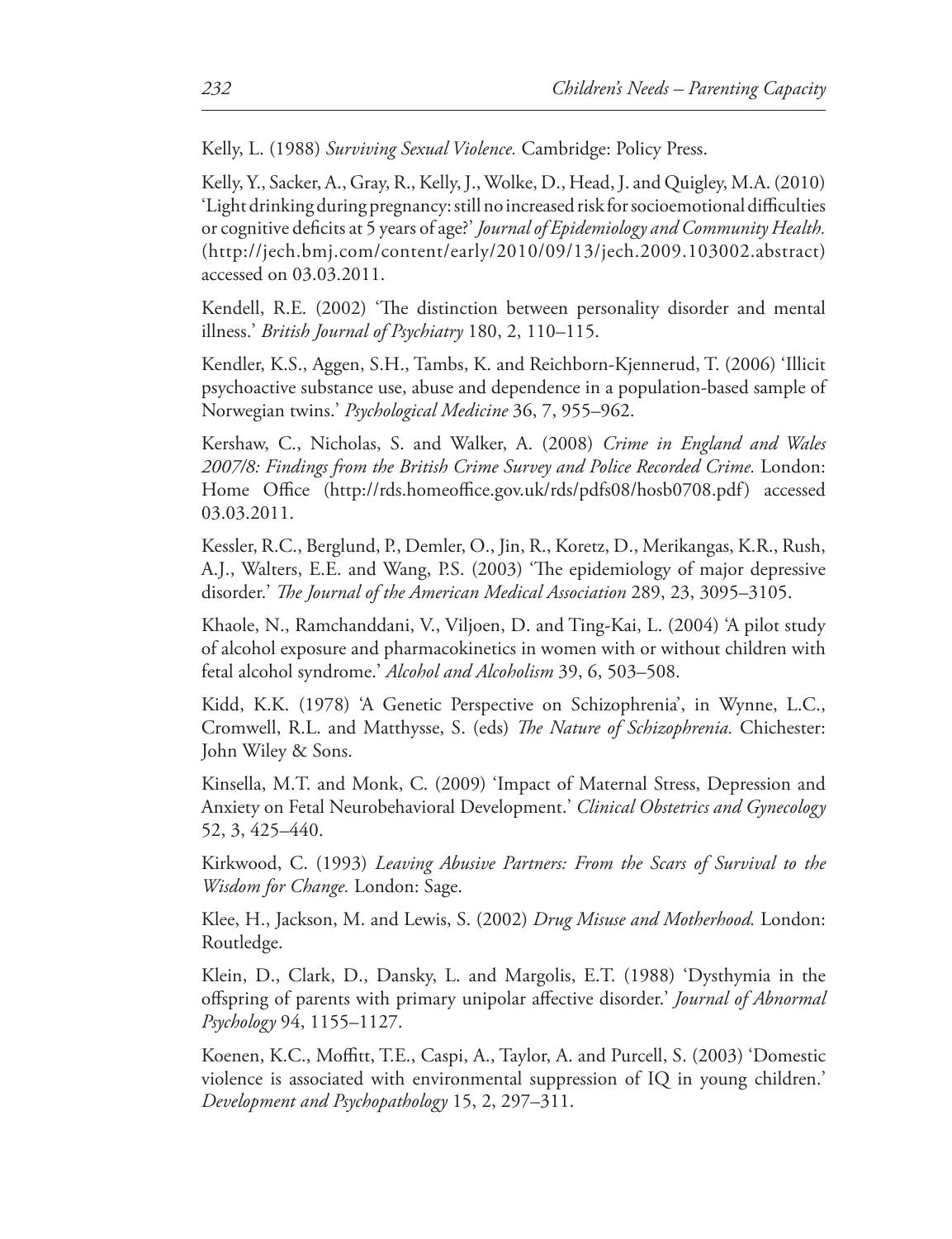Kolar, A., Brown, B., Haertzen, C. and Michaelson, B. (1994) 'Children of substance abusers: The life experiences of children of opiate addicts in methadone maintenance.' *American Journal of Drug and Alcohol Abuse* 20, 159–171.

Komulainen, S. and Haines, L. (2009) *Understanding Parents' Information Needs and Experiences where Professional Concerns Regarding Non-accidental Injury were not Substantiated.* London: Royal College of Paediatrics and Child Health.

Kosonen, M. (1996) 'Siblings as providers of support and care during middle childhood: Children's perceptions.' *Children and Society* 10, 4, 267–279.

Kroll, B. and Taylor, A. (2003) *Parental Substance Misuse and Child Welfare.* London: Jessica Kingsley Publishers.

Kumar, R., Marks, M., Platz, C. and Yoshida, K. (1995). 'Clinical audit of a psychiatric mother and baby unit: Characteristics of 100 consecutive admissions.' *Journal of Affective Disorders* 33, 11–22.

Lakey, J. (2001) *Youth Employment, Labour Market Programmes and Health: A review of the literature.* London: Policy Studies Unit.

The Lord Laming (2009) *The Protection of Children in England: Progress Report.*  London: The Stationery Office.

Lang, C., Field, T., Pickens, J., Martinez, A., Bendell, D., Yando, R. and Routh, D. (1996) 'Preschoolers of dysphoric mothers.' *The Journal of Child Psychology and Psychiatry* 37, 2, 221–224.

Latzin P., Röösli M., Huss A., Kuehnil C.E. and Frey U. (2008) *Air Pollution During Pregnancy and Lung Functions in Newborns: A Birth Cohort Study*. (http:// erj.ersjournals.com/cgi/content/abstract/09031936.00084008v1) accessed 03.03.2011.

Laybourn, A., Brown, J. and Hill, M. (1996) *Hurting on the Inside: Children's Experiences of Parental Alcohol Misuse.* Aldershot: Avebury.

Lee, C.M. and Gotlib, I.H. (1989) 'Maternal depression and child adjustment: a longitudinal analysis.' *Journal of Abnormal Psychology* 98, 78–85.

Leffert, N. and Petersen, A.C. (1995) 'Patterns of development in adolescence', in Rutter, M. and Smith, D.J. (eds) *Psycho-social Disorders in Young People: Time Trends and their Causes.* Chichester: Wiley.

Leitner, M., Shaplan, J. and Wiles, P. (1993) *Drug Use and Drugs Prevention: The View and Habits of the General Public.* London: HMSO.

Leslie, B. (1993) 'Casework and client characteristics of cocaine crack using parents in a child welfare setting.' *The Journal of The Ontario Association of Children's Aid Societies* 17, 17–24.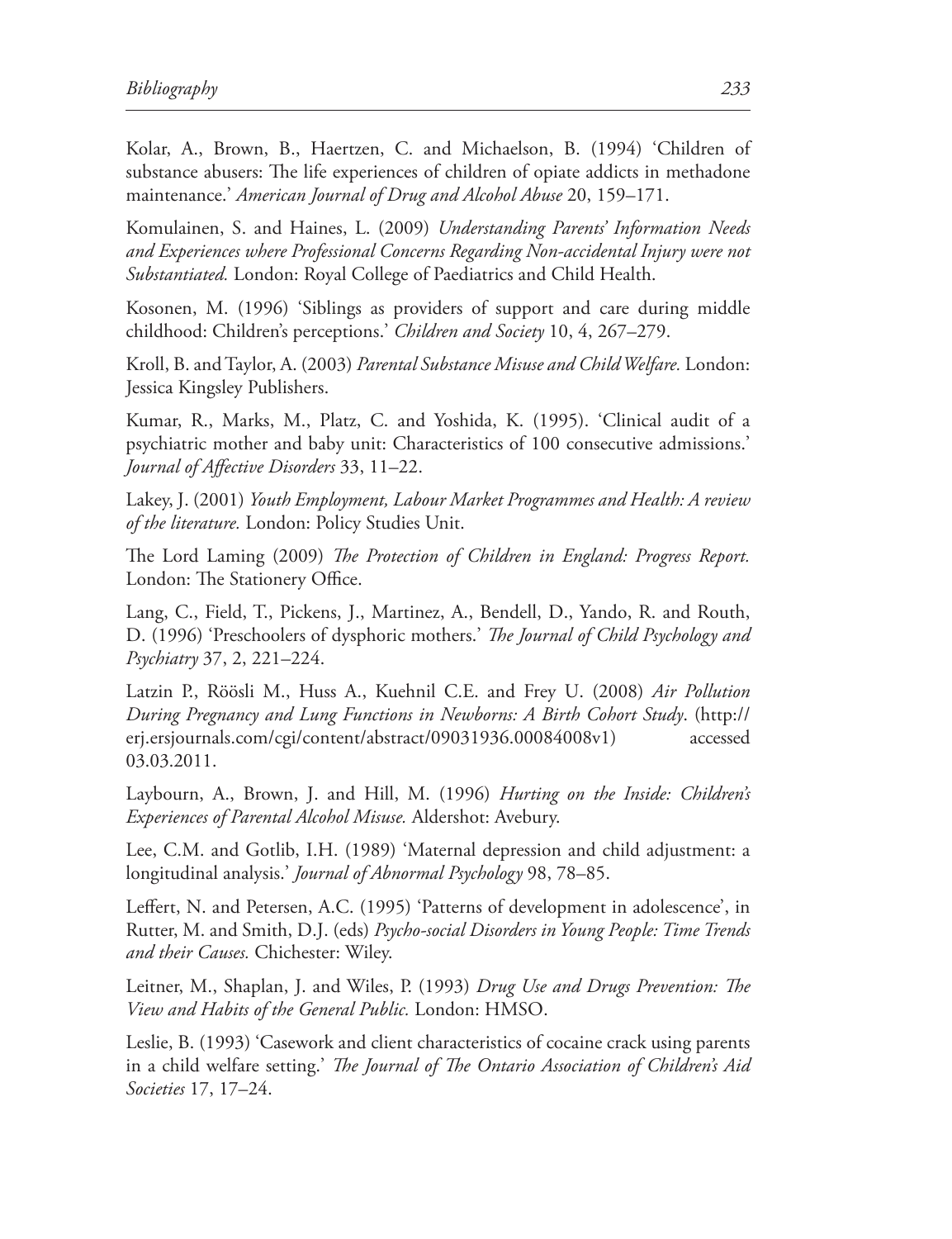Levendosky, A.A., Huth-Bocks, A.C. and Semel, M.A. (2002) 'Adolescent peer relationships and mental health functioning in families with domestic violence.' *Journal of Clinical Child and Adolescent Psychology* 31, 2, 206–218.

Lewis, C.E. and Bucholz, K.K. (1991) 'Alcoholism, antisocial behaviour and family history.' *British Journal of Addiction* 86, 177–194.

Li, C., Pentz, A. and Chou, C-P. (2002) 'Parental substance use as a modifier of adolescent substance use risk.' *Addiction* 97, 1537–50.

Lipinski, B. (2001) *Heed The Call: Psychological Perspectives on Child Abuse.* Los Angeles: Sojourner Press.

Little, M., Axford, N. and Morpeth, L. (2004) 'Research review: Risk and protection in the context of services for children in need.' *Child and Family Social Work* 9, 105- 117.

Littlewood, R. and Lipsedge, M. (1997) *Aliens and Alienists: Ethnic Minorities and Psychiatry.* London: Routledge.

Loewenthal, K.M., MacLoed, A.K. and Cook, S. (2003) 'Alcohol and Suicide-Related Ideas and Behaviour Among Jews and Protestants.' *Israel Journal of Psychiatry* 40, 174–181.

Lou, H.C., Hansen, D., Nordentoft, M., Pyrds, O., Jensenn, F. and Nim, J. (1994) 'Prenatal Stressors of human life affect fetal brain development.' *Developmental Medicine and Child Neurology* 36, 9, 826–832.

Macleod, J., Hickman, M., Bowen, E., Alati, R., Tilling, K. and Davey Smith, G. (2008) 'Parental drug use, early adversities, later childhood problems and children's use of tobacco and alcohol at age 10: Birth cohort study.' *Addiction* 103, 1731–43.

Maidment, S. (1976) 'A study of child custody.' *Family Law* 6, 195–22 and 236- 241.

Maitra, B. (1995) 'Giving due consideration to the family's racial and cultural background', in Reder, P. and Lucey, C. (eds) *Assessment of Parenting: Psychiatric and Psychological Contributions.* London: Routledge.

Malos, E. and Hague, G. (1997) 'Women, housing, homelessness and domestic violence.' *Women's Studies International Forum* 20, 3.

Manning, V., Best, D.W., Falulkner, N. and Titherington, E. (2009) 'New estimates of the number of children living with substance misusing parents: results from UK national household surveys'. *BMC Public Health* 9, 377*.* (www.ncbi.nlm.nih.gov/ pmc/articles/PMC2762991/) accessed 03.03.2011.

Marcenko, M.O., Kemp, S. and Larson, N.C. (2000) 'Childhood experiences of abuse, later adolescent substance abuse and parenting outcomes among low-income mothers.' *American Journal of Orthopsychiatry* 70, 3, 316–326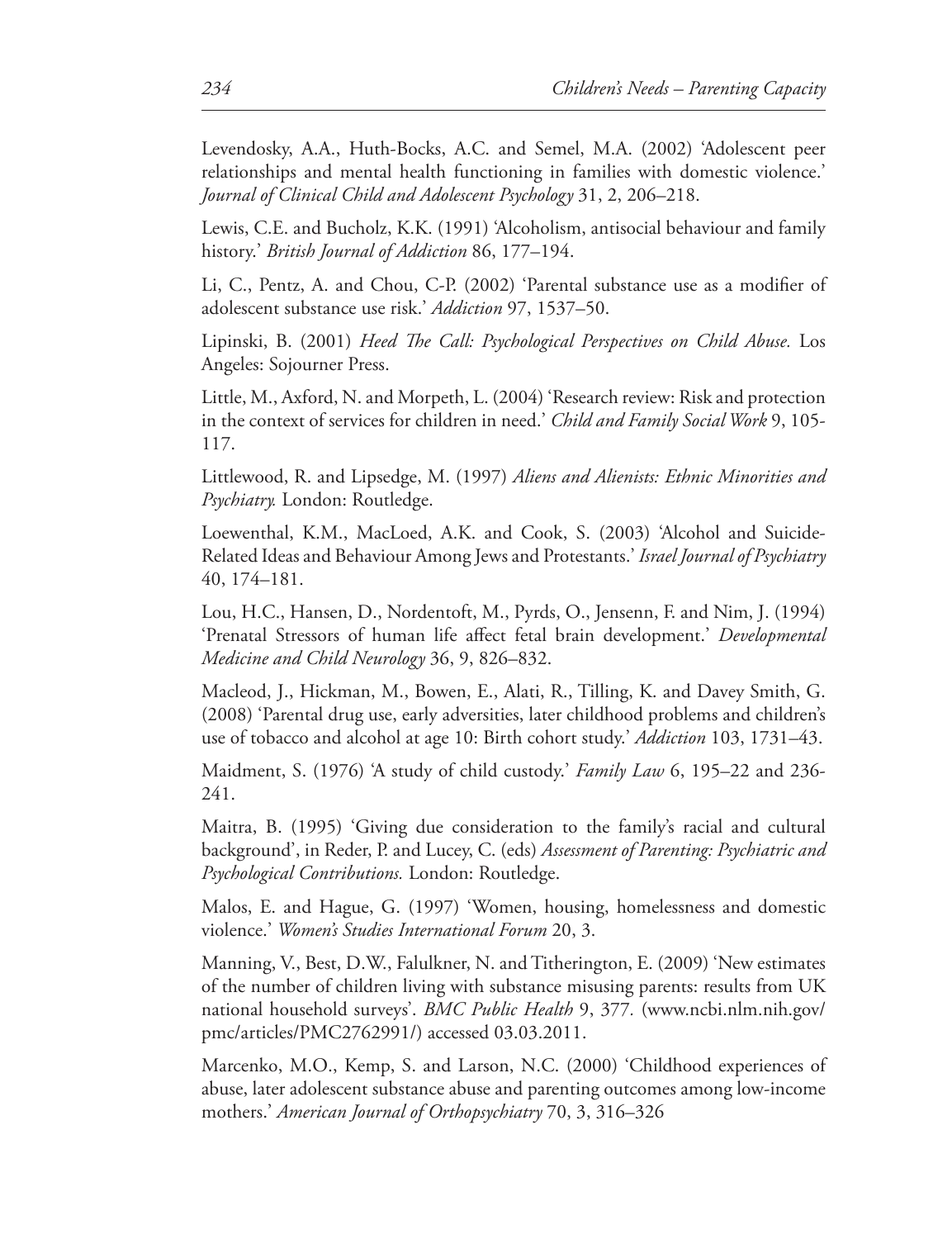Margison, F. and Brockington, I. (1982) 'Psychiatric mother and baby units', in Brockington, I. and Kumar, R. (eds) *Motherhood and Mental Illness.* London: Academic Press.

Marks, M. and Kumar, R. (1996) 'Infanticide in Scotland.' *Medicine, Science and the Law* 36, 4, 299–305.

Marmot Review (2010) *Fair Society, Healthy Lives.* (www.marmotreview.org/) accessed 03.03.2011.

Martins, C. and Gaffan, E.A. (2000) 'Effects of early maternal depression on patterns of infant-mother attachment: a meta-analytic investigation.' *Journal of Child Psychology and Psychiatry* 41, 6, 737–746.

Maybery, D., Ling, L., Szakacs, E. and Reupert, A. (2005) 'Children of a parent with a mental illness: Perspectives on need.' *Australian e-Journal for the Advancement of Mental Health (AeJAMH)* 4, 2, 1–11.

Mayers, L.B., Judelson, D.A., Moriaty, B.W. and Rundell, K.W. (2002) 'Prevalence of body art (piercing and tattooing) in university undergraduates and incidence of medical complications.' *Mayo Clinic Proceeding* 17,1, 29–34.

McCarthy, M. (1999) *Sexuality and Women with Learning Disabilities.* London: Jessica Kingsley Publishers.

McConnell, D. and Llewellyn, G. (2000) 'Disability and discrimination in statutory child protection proceedings.' *Disability and Society* 15, 6, 883–895.

McConnell, D. and Llewellyn, G. (2002) 'Stereotypes, parents with intellectual disability and child protection.' *Journal of Social Welfare and Family Law* 24, 3, 297–317.

McConnell, D., Llewellyn, G., Mayes, R. and Russo, D. (2003) 'Developmental profiles of children born to mothers with intellectual disability.' *Journal of Intellectual and Developmental Disability* 28, 2, 1–14.

McDonald, R., Jouriles, E.N., Tart, C.D. and Minze, L.C. (2009) 'Children's adjustment problems in families characterized by men's severe violence toward women: Does other family violence matter?' *Child Abuse & Neglect* 33, 2, 94–101.

McFarlane, J., Parker, B., Soeken, K. and Bullock, L. (1992) 'Assessing for abuse during pregnancy.' *Journal of American Medical Association* 267, 23, 3176–3178.

McGaw, S. and Newman, T. (2005) *What Works for Parents with Learning Disabilities*? Essex: Barnardo's.

McGaw, S., Scully, T. and Pritchard, C. (2010) 'Predicting the unpredictable? Identifying high risk versus low risk parents with intellectual disabilities.' *Child Abuse & Neglect* 9, 34, 699-710.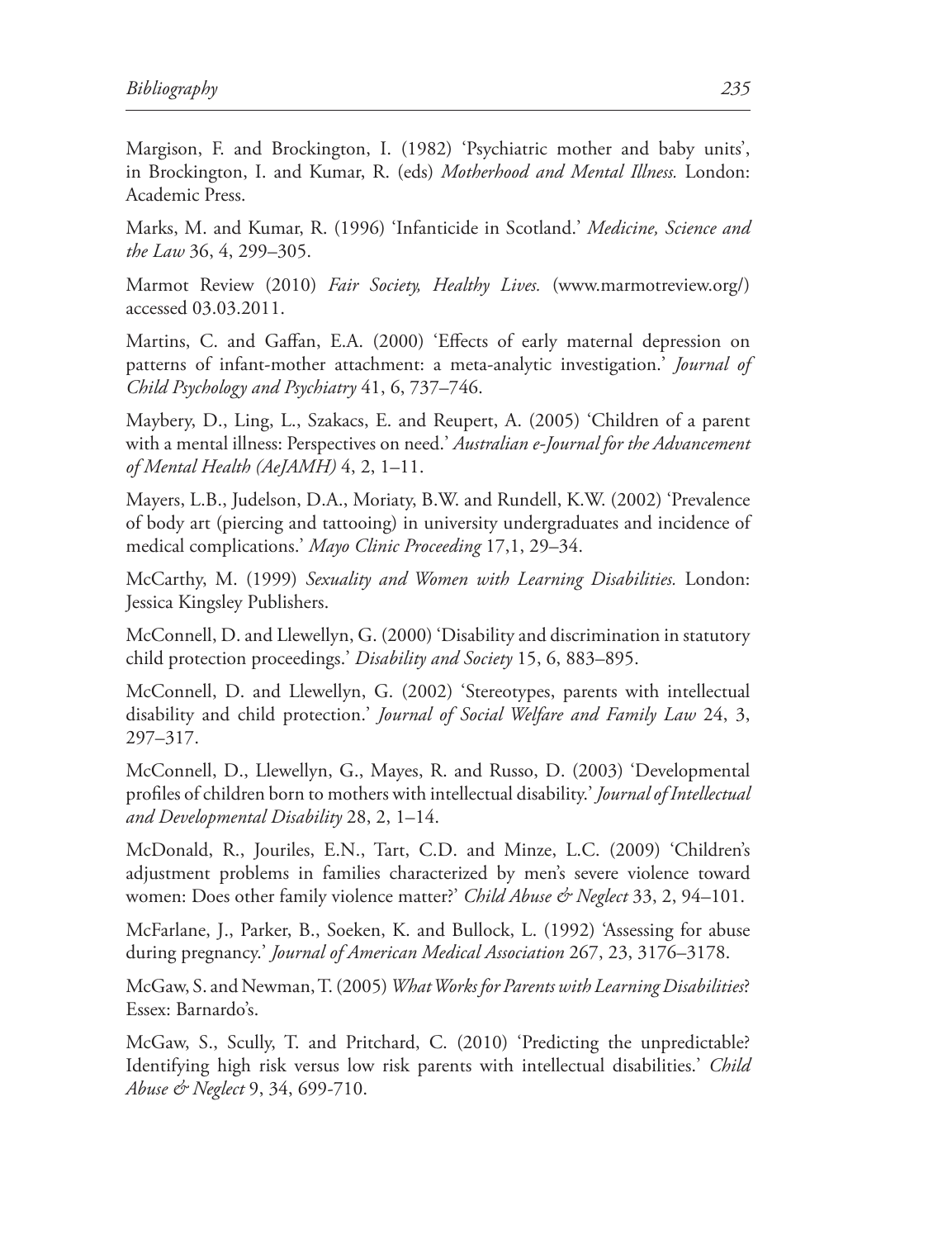McGaw, S., Shaw, T. and Beckley, K. (2007) 'Prevalence of psychopathology across a service population of parents with intellectual disabilities and the children.' *Policy, Practice in Intellectual Disabilities* 4, 11–22.

McGaw, S. and Sturmey, P. (1993) 'Identifying the needs of parents with learning disabilities: A review.' *Child Abuse Review* 2, 101–117.

McGee, C. (1996) *Children's and Mother's Experiences of Child Protection Following Domestic Violence*. A paper given at the Brighton Conference: Violence, Abuse and Women's Citizenship International Conference.

McGee, C. (2000) *Childhood Experiences of Domestic Violence*, London: Jessica Kingsley Publishers.

McMenamin, M., Jackson, A., Lambert, J., Hall, W., Butler, K., Coulter-Smith, S. and McAuliffe, F. (2008) 'Obstetric management of hepatitis C-positive mothers: analysis of vertical transmission in 559 infant-mother pairs.' *American Journal of Obstetrics and Gynecology* 199, 3, 315e1–315e5, September.

McNamara, J., Bullock, A. and Grimes, E. (1995) *Bruised before Birth: Parenting Children Exposed to Parental Substance Abuse*. London: British Agencies for Adoption and Fostering.

McWilliams, M. and McKiernan, J. (1993). *Bringing it out in the Open: Women and Domestic Violence in Northern Ireland*. Belfast: HMSO.

Meier, P., Donmall, M. and McElduff, P. (2004) 'Characteristics of drug users who do or do not have care of their children.' *Addiction* 99, 8, 955–61.

Melzer, D. (2003) 'Inequalities in mental health: A systematic review.' *The Research Findings Register, Summary No. 1063*. London: Department of Health.

Meltzer, H., Gatward, R. with Goodman, R. and Ford, T. (2000) *The Mental health of children and Adolescents in Great Britain.* London: National Statistics.

Mencap (2008) *Facts About Learning Disability* (www.mencap.org.uk/page. asp?id=1703) accessed 03.03.2011.

*Mental Health Act 1983.* London: HMSO.

*Mental Health Act 2007.* London: HMSO.

Mental Health Foundation (2006) *Self Harm*. London: Mental Health Foundation. (www.mhf.org.uk/information/mental-health-a-z/self-harm/) accessed 03.03.2011.

Mental Health Foundation (2007) *Smoking and Mental Health.* (www.mentalhealth. org.uk/information/mental-health-a-z/smoking). accessed 03.03.2011.

Mental Health Foundation (2010) *MyCare: the challenges facing young carers of parents with a severe mental illness.* (www.mentalhealth.org.uk/publications/?entryid =38571&entryid5=83759&cord=DESC&char=M) accessed 03.03.2011.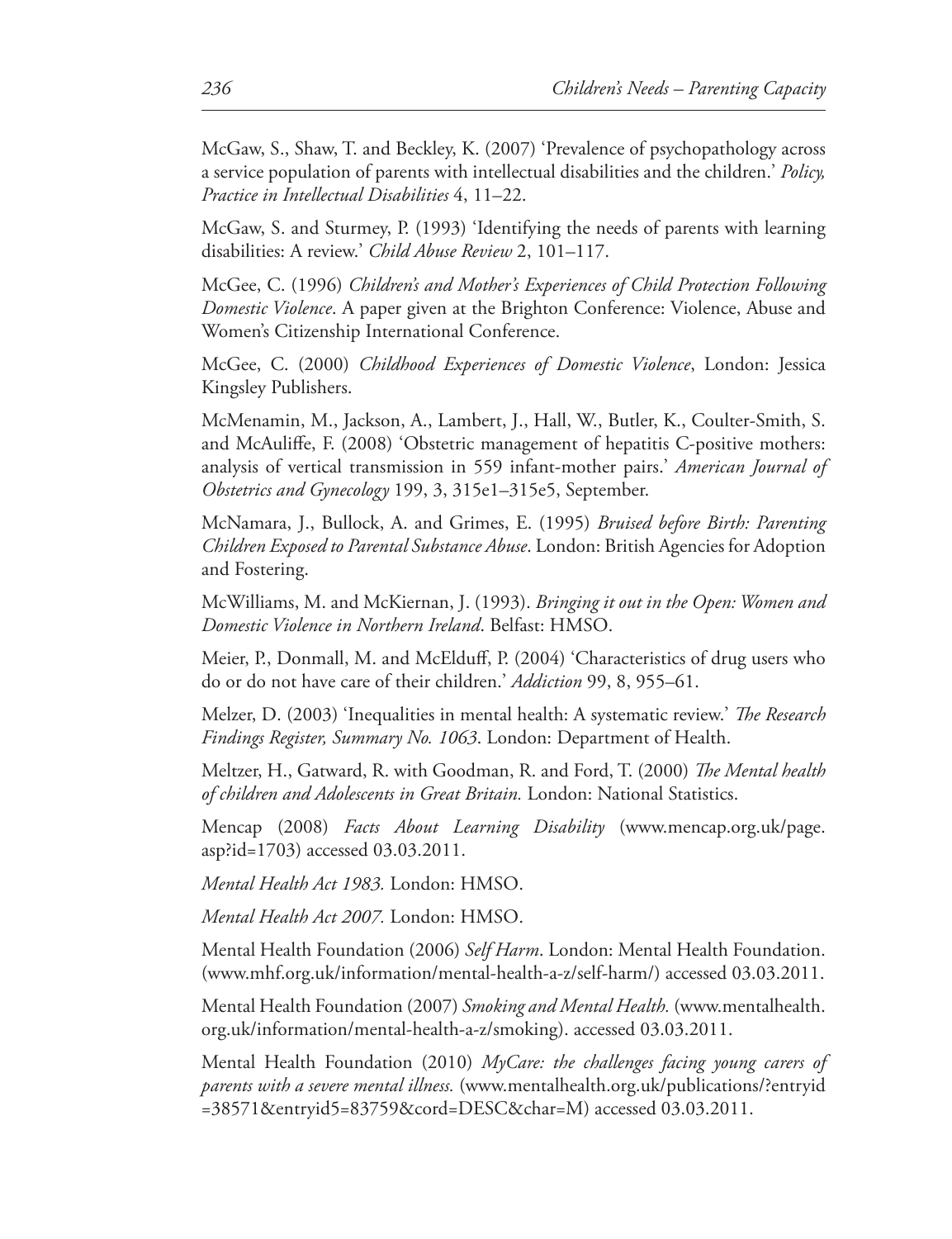Merikangas, K., Dierker, L.C. and Szatmari (1998) 'Psychopathology among offspring of parents with substance abuse and/or anxiety disorders: a high-risk study.' *Journal of Child Psychology and Psychiatry* 39, 5, 711–720.

Merikangas, K. and Spiker, D.G. (1982) 'Assortative mating among in-patients with primary affective disorder.' *Psychological Medicine* 212, 753–764.

Messinger, D.S., Bauer, C.R., Das, A., Seifer, R., Lester, B.M., Lagasse, L.L., Wright, L.L., Shankaran, S., Bada, H.S., Smerigilio, V.L., Langer, J.C., Beeghley, M. and Pooles, W.K. (2004) 'The maternal lifestyle study; cognitive, motor and behavioural outcomes of cocaine-exposed and opiate-exposed infants through three years of age.' *Pediatrics* 113, 6, 1677–1685.

Mezey, G. and Bewley, S. (1997) 'Domestic violence and pregnancy.' *British Journal of Obstetrics and Gynaecology* 104, 528–531.

Michael, J. (2008) *Healthcare for All: Report of the Independent Inquiry into Access to Healthcare for People with Learning Disabilities.* (www.dh.gov.uk/ en/Publicationsandstatistics/Publications/PublicationsPolicyAndGuidance/ DH 099255) accessed 03.03.2011.

Miller-Perrin, C.L., Perrin, R.A., and Kocur, J.L. (2009) 'Parental physical and psychological aggression: Psychological symptoms in young adults.' *Child Abuse & Neglect* 33, 1, 1–11.

Milne, A.A. (1971) *Now We Are Six*. London: Methuen Children's Books.

MIND (2007) *Statistics 1: How common is mental distress?* (www.mind.org.uk/ help/research\_and\_policy/statistics\_1\_how\_common\_is\_mental\_distress) accessed 03.03.2011.

Mirrlees-Black and Byron, C. (1999) *Domestic Violence: Findings from the British Crime Survey self-completion questionnaire.* Research Findings No. 86. London: Home Office.

*Misuse of Drugs Act 1971.* London: HMSO.

Moffitt, T.E. (1993) 'Adolescent-limited and life-course-persistent antisocial behavior: A developmental taxonomy.' *Psychological Review* 4, 674–701.

Moffitt, T.E. and Caspi A. (1998) 'Implications of violence between intimate partners for child psychologists and psychiatrists.' *Journal of Child Psychology and Psychiatry* 39, 2, 137–144.

Moffit, T.E., Caspi, A., Harrington, H., Milne, B.J., Melchior, M., Goldberg, D. and Poulton, R. (2007) 'Generalized anxiety disorder and depression: childhood risk factors in a birth cohort followed to age 32.' *Psychological Medicine* 37, 3, 441– 452.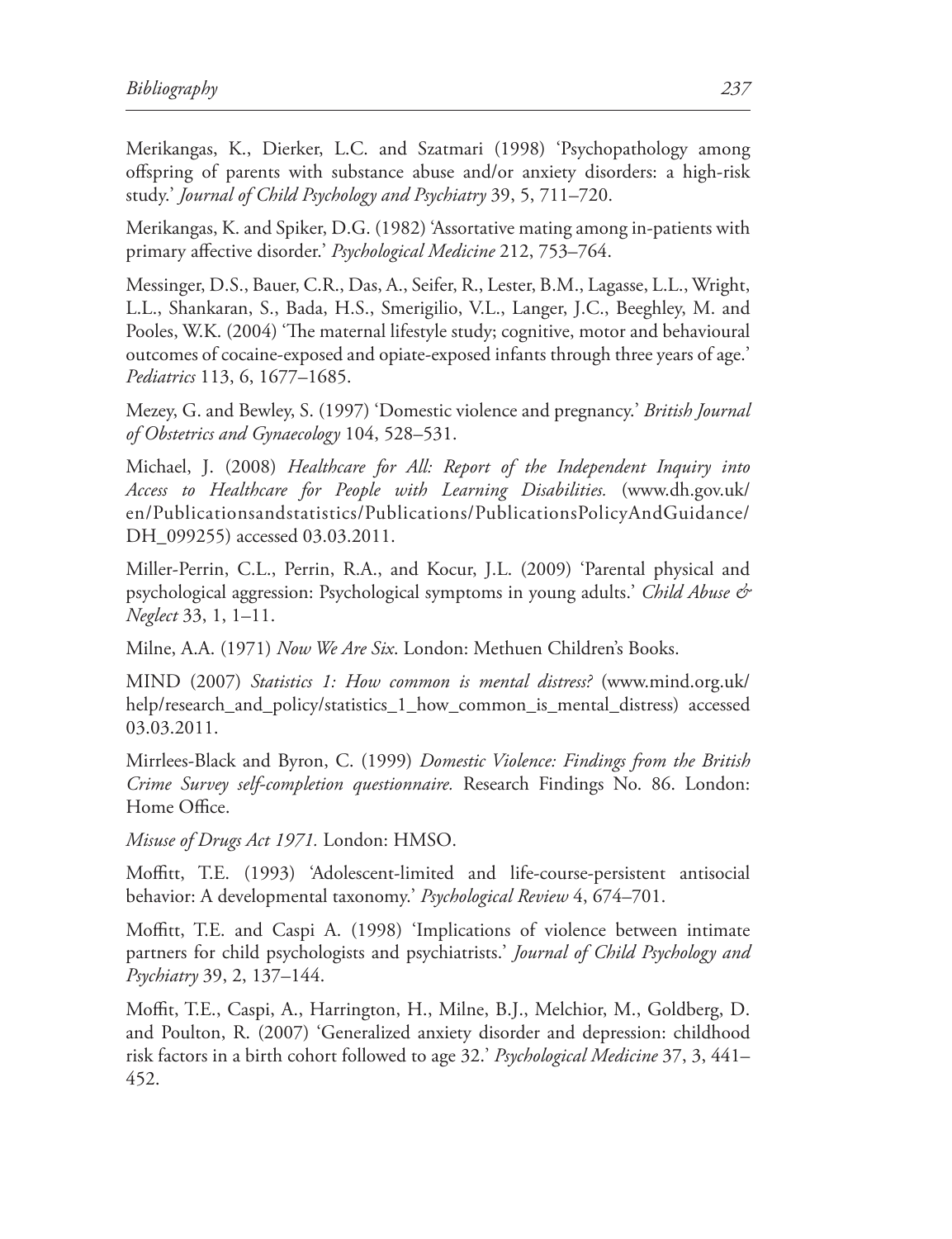Monck, E., Bentovin, A., Goodall, G., Hyde, C., Lwin, R., Sharland, E. with Elton, A. (1995) *Child Sexual Abuse: A Descriptive and Treatment Study.* London: HMSO.

Monck, E. and New, M. (1996) *Report of a Study of Sexually Abused Children and Adolescents, and of Young Perpetrators of Sexual Abuse who were Treated in Voluntary Agency Community Facilities.* London: HMSO.

Mooney, J. (1994). *The Hidden Figure: Domestic Violence in North London.* London: Islington Council.

MORI (2004) *MORI Youth Survey 2004.* (www.yjb.gov.uk/publications/Resources/ Downloads/YouthSurvey2004.pdf) accessed 03.03.2011.

MORI (2009) *Safeguarding and Promoting the Welfare of Children: Perceptions of Senior Stakeholders on how Public Organisations have responded to Section 11 of the Children Act 2004*. London: Department for Children, Schools and Families. (www.scie-socialcareonline.org.uk/profile.asp?guid=1a6c27bf-1e18-481d-bcc3- 222723cf291a)accessed 03.03.2011.

Morley, R. and Mullender, A. (1994) 'Domestic violence and children: What do we know from research?' in Mullender, A. and Morely, R. (eds). *Children Living With Domestic Violence*. London: Whiting and Birch.

Morris, J. and Wates, M. (2006) *Supporting Disabled Parents and Parents with Additional Support Needs*. Bristol: The Policy Press (www.scie.org.uk/publications/ knowledgereviews/kr11.asp) accessed 03.03.2011.

Morris, M., Thompson, C. and Unell, I. (2004) 'Down but not out – a survey of homelessness, substance use and service provision.' *Drugs and Alcohol Today* 4, 3.

Mullender, A. (2004) *Tackling Domestic Violence: Providing Support for Children who have Witnessed Domestic Violence.* London: Home Office.

Mullender, A. (2006) 'What children tell us "He said he was going to kill our mum"', in Humphreys, C. and Stanley, N. (eds) *Domestic Violence and Child Protection.*  London: Jessica Kingsley Publishers.

Mullender, A., Hague. G., Imam, U., Kelly, L., Malos, E. and Regan, L. (2002) *Children's Perspectives on Domestic Violence.* London: Sage.

Munro, E. (2010) *The Munro Review of Child Protection Part One: A Systems Analysis.* (www.eduction.gov.uk/munroreview) accessed 03.03.2011.

Munro, E. (2011) *The Munro Review of Child Protection Interim Report: the child's Journey.* (www.education.gov.uk/munroreview) accessed 03.03.2011.

Murray, L. (1992) 'The impact of postnatal depression on infant development.' *Journal of Child Psychology and Psychiatry* 33, 543-561.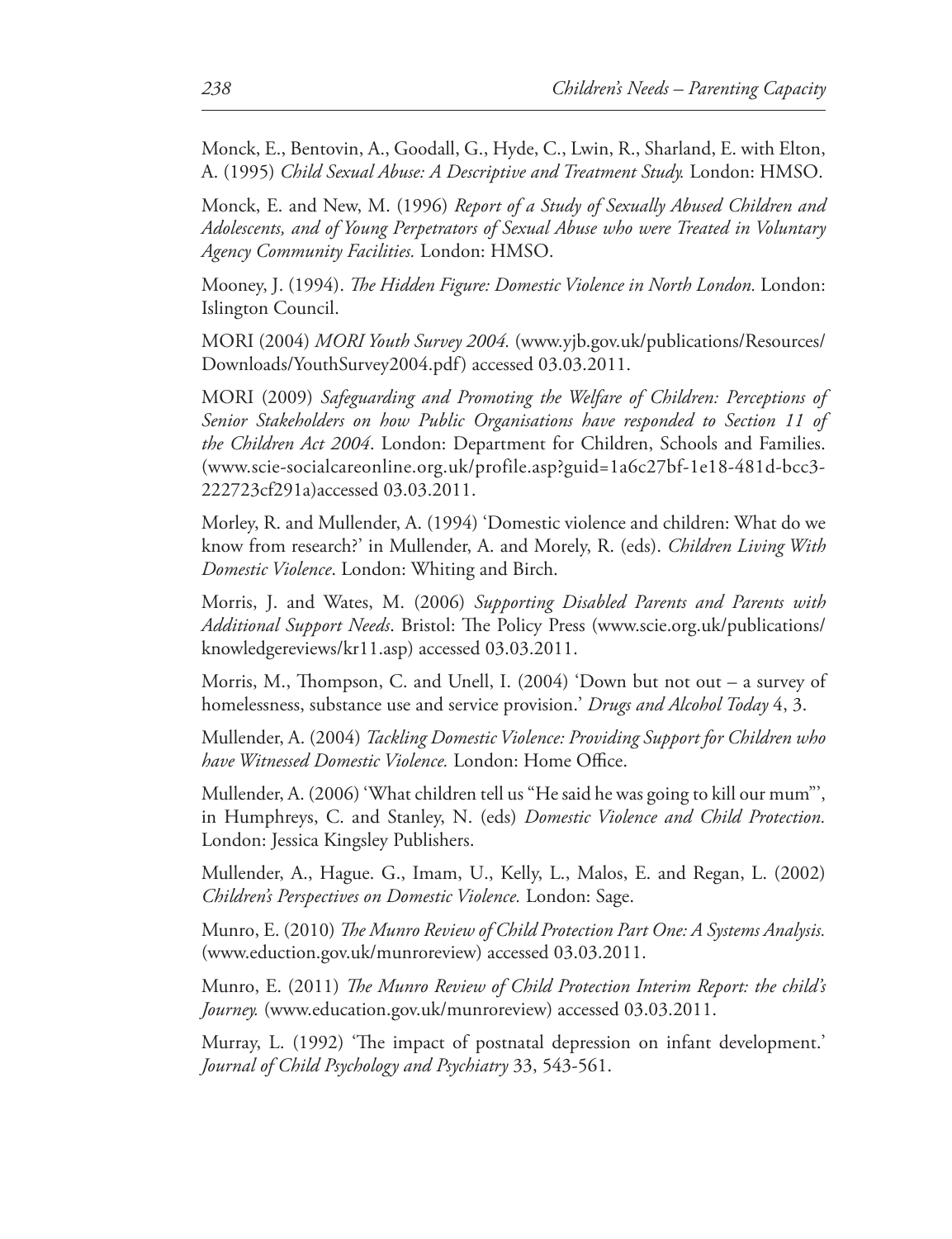Murray, L., Cooper, P. and Hipwell, A. (2001) 'The mental health of parents caring for infants', in Gordon, R. and Harran, E. (eds) *Fragile Handle with Care: Protecting Babies from Harm: Reader*. Leicester: NSPCC.

National Audit Office (2005) *Improving School Attendance in England*. London: The Stationery Office.

National Audit Office (2008) *Department of Health – Reducing Alcohol Harm: Health Services in England for Alcohol Misuse*. London: National Audit Office.

*National Health Services and Community Care Act 1990.* London: HMSO.

National Institute for Health and Clinical Excellence (2008) *Updated NICE guideline published on care and support that women should receive during pregnancy.* (www.nice. org.uk/media/E5D/8B/2008022AntenatalCare.pdf) accessed 03.03.2011.

National Institute for Health and Clinical Excellence (2009) *Antisocial personality disorder. Treatment, management and prevention. NICE clinical guideline 77.* London: National Institute for Health and Clinical Excellence. (http://guidance.nice.org.uk/ CG77) accessed 03.03.2011.

National Institute for Health and Clinical Excellence (2010) *Alcohol-use disorders: preventing the development of hazardous and harmful drinking.* NICE Public health guidance 24. London: National Institute for Health and Clinical Excellence. (www. nice.org.uk/nicemedia/live/13001/48984/48984.pdf) assessed 03.03.2011.

National Treatment Agency for Substance Misuse (2010) *Statistics from the National Drug Treatment Monitoring System (NDTMS) 1 April 2009- 31 March 2010.*  London: Department of Health. (www.nta.nhs.uk) accessed 03.03.2011.

NCH Action for Children (1994) *The Hidden Victims: Children and Domestic Violence.* London: NCH Action for Children.

Netmums (2005) *Screening for Postnatal Depression.* (www.netmums.com/h/n/ SUPPORT/HOME/ALL/545//) accessed 03.03.2011.

Newman, L.K., Stevenson, C.S., Bergman, L.R. and Boyce, P. (2007) 'Borderline personality disorder, mother-infant interaction and parenting perceptions: Preliminary findings.' *Australian and New Zealand Journal of Psychiatry* 14, 7, 598– 608.

Ng Man Kwong, G., Proctor, A., Billings, C., Duggan, R., Das, C., Whyte, M.K.B., Powell, C.V.E. and Primhak, R. (2001) 'Increasing prevalence of asthma diagnosis and symptoms in children confined to mild symptoms.' *Thorax* 56, 312–314.

NHS Information Centre (2006) *Health Survey for England 2004. Updating of trend tables to include childhood obesity data.* London: The NHS Information Centre. (http://www.ic.nhs.uk/pubs/hsechildobesityupdate) accessed 03.03.2010.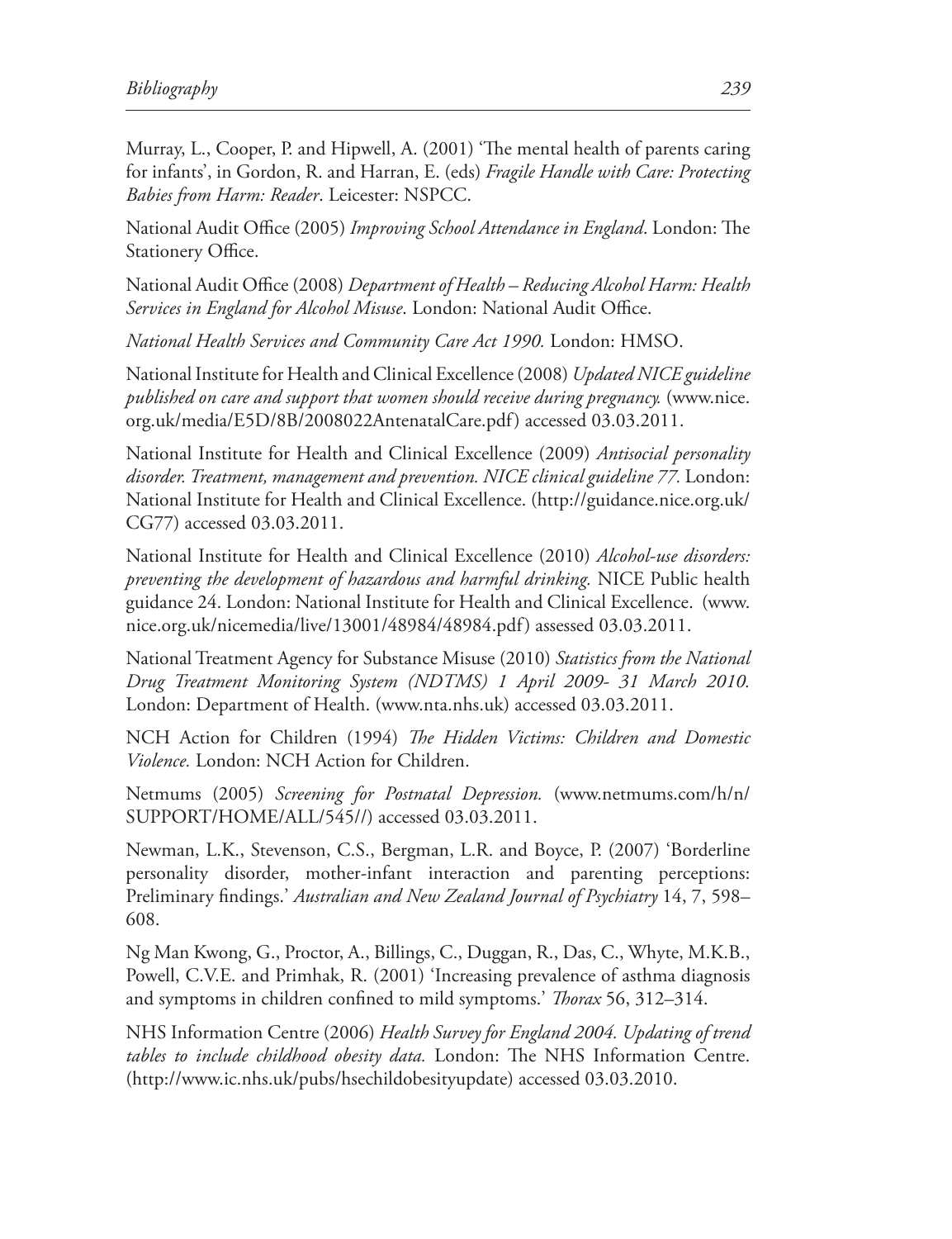NHS Information Centre (2009) *Statistics on Alcohol: England, 2010.* London: The NHS Information Centre.

NHS Information Centre (2010) *Statistics on Alcohol: England, 2010.* London: The NHS Information Centre. (http://www.ic.nhs.uk/webfiles/publications/alcohol10/ Statistics\_on\_Alcohol\_England\_2010.pdf) accessed on 03.03.2011.

Nicholas, K.B. and Rasmussen, E.H. (2006) 'Childhood abusive and supportive experiences, inter-parental violence, and parental alcohol use: Prediction of young adult depressive symptoms and aggression.' *Journal of Family Violence* 21, 1, 43– 61.

Noll, J.G., Trickett, P.K., Harris, W.W. and Putnam, T.W. (2009) 'The cumulative burden borne by offspring whose mothers were sexually abused as children: Descriptive results from a multigenerational study.' *Journal of Interpersonal Violence*  24, 3, 424–449.

Norton, K. and Dolan, B. (1996) 'Personality disorder and parenting', in Gopfert, M., Webster, J. and Seeman, M.V. (eds) *Parental Psychiatric Disorder: Distressed Parents and their Families.* Cambridge: Cambridge University Press.

NSPCC (1997a) *Long Term Problems, Short Term Solutions: Parents in Contact with Mental Health Services.* Brent: Brent ACPC.

NSPCC (1997b) 'Drunk in charge: Substance abuse.' *Community Care 11–17 September,* p.35.

Oats, M. (2002) 'Adverse effects of maternal antenatal anxiety on children: causal effect or developmental continuum?' *The British Journal of Psychiatry* 180: 478– 479

O'Connor, R.C., Rasmussen, S., Miles, J. and Hawton, K. (2009) 'Self-harm in adolescents: self-report survey in schools in Scotland.' *The British Journal of Psychiatry* 194, 68–72.

Office for National Statistics (2003) *General Household Survey.* London Office for National Statistics. (www.statistics.gov.uk/ssd/surveys/general\_household\_survey. asp) accessed 03.03.2011.

Office for National Statistics (2005) *Prevalence of Treated Depression per 1000 Patients, by Age, Sex and Calendar Year:* 1994–98 (www.statistics.gov.uk/STATBASE/ xsdataset.asp?vlnk=2341) accessed 03.03.2011.

Office for National Statistics (2006a) *Surveys of Psychiatric Morbidity among Adults in Great Britain.* London: The Stationery Office.

Office for National Statistics (2006b) *Labour Force Survey.* London: The Stationery Office.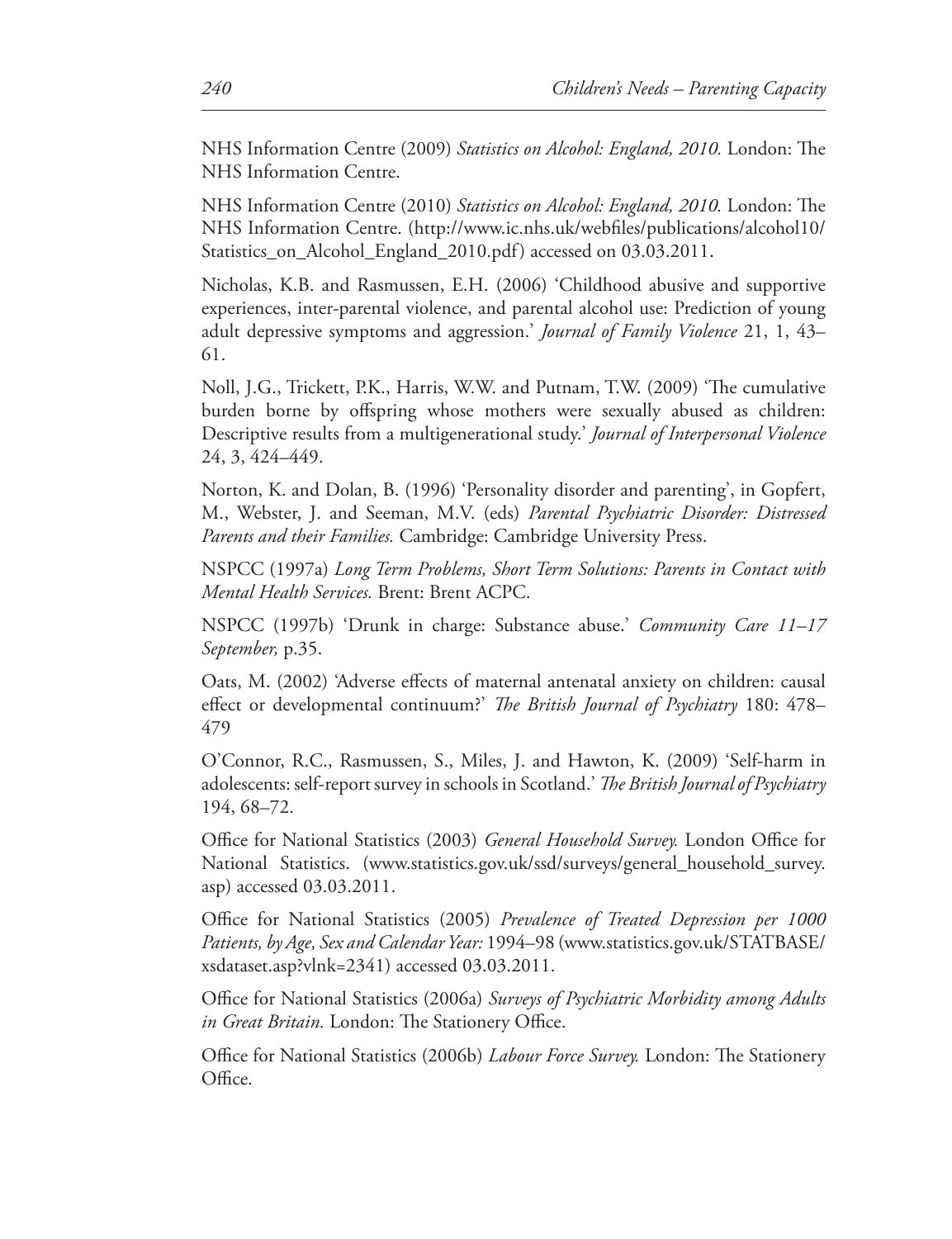Office for National Statistics (2009) *Health: Alcohol Deaths.* (www.statistics.gov.uk/ cci/nugget.asp?id=1091) accessed 03.03.2011.

Office of Population and Censuses and Surveys (1996) *The Prevalence of Psychiatric Morbidity among Adults Living in Private Households*. London: HMSO.

Office of the Tanaiste (1997) *Report of the Task Force on Violence Against Women*. Dublin: The Stationery Office.

Ofsted (2009) *Supporting young carers: Identifying, assessing and meeting the needs of young carers and their families.* London: Ofsted.

Ofsted, Commission for Social Care Inspection, HM Crown Prosecution Service Inspectorate, HM Inspectorate of Prisons, Healthcare Commission, HM Inspectorate of Constabulary, HM Inspectorate of Court Administration and HM Inspectorate of Probation (2008) *Safeguarding Children: The Third Joint Chief Inspectors' Report on Arrangements to Safeguard Children 2008*. London: Ofsted.

O'Hara, M.W. (1999) 'The nature of postpartum depressive disorders', in Murray, L. and Cooper, P.J. (eds) *Postpartum Depression and Child Development*. London: Guilford Press.

O'Hara, M.W. and Swain, A.M. (1996) 'Rates and risks of postpartum depression – a meta-analysis.' *International Review of Psychiatry* 8, 1, 37–54.

Olds, D.L., Kitzman, H., Hanks, C., Cole, R., Anson, E., Sidora-Arcoleo, K., Luckey, D.W., Henderson Jr, C.R., Holmberg, J., Tutt, R.A., Stevenson, A.J. and Bondy, J. (2007) 'Effects of nurse home visiting on maternal and child functioning: Age-9 follow-up of a randomized trial.' *Paediatrics* 120, e832–e845.

Oliver, C. and Candappa, M. (2003) *Tackling Bullying: Listening to the Views of Children and Young People.* London: Thomas Coram Unit, Institute of Education.

Onyskiw, J. E. (2003) 'Domestic violence and children's adjustment: A review of research.' *Journal of Emotional Abuse* 3, 1/2, 11–45.

Orford, J., Johnson, M.R.D. and Purser, R. (2004) 'Drinking in second generation black and Asian communities in the English Midlands.' *Addiction Research and Theory* 12, 1, 11–30.

Owusu-Bempah, K. (1995) 'Information about the absent parent as a factor in the well-being of children of single-parent families.' *International Social Work* 38, 253–275.

Owusu-Bempah, K. (2006) 'Socio-genealogical connectedness: Knowledge and identity', in Aldgate, J., Jones, D., Rose, W., and Jeffery, C. (eds) *The Developing World of the Child*. London: Jessica Kingsley Publishers.

Owusu-Bempah, K. and Howitt, J. (1997) 'Self-identity and black children in care', in Davies, M. (ed.) *The Blackwell Companion to Social Work*. London: Blackwell.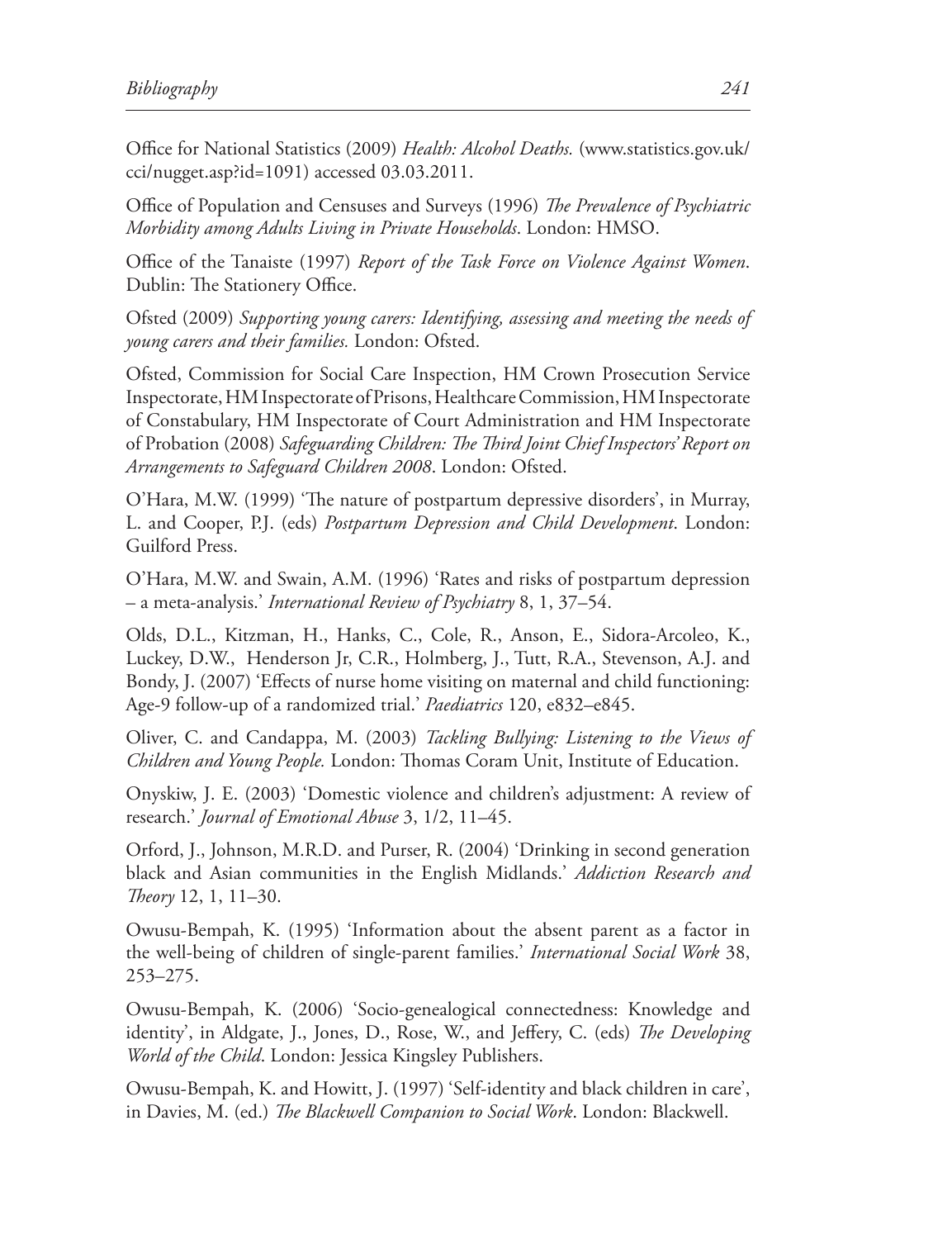Oyserman, F., Mowbray, C.T., Allen-Meares, P. and Firminger, K. (2000) 'Parenting among mothers with a serious mental illness.' *American Journal of Orthopsychiatry* 70, 296–315.

Panaccione, V. and Wahler, R. (1986) 'Child behaviour, maternal depression, and social coercion as factors in the quality of child care.' *Journal of Abnormal Child Psychology* 14, 273–284.

Parrott, L., Jacobs, G. and Roberts, D. (2008) *Stress and Resilience Factors in Parents with Mental Health Problems and their Children*. London: Social Care Institute for Excellence.

Peckover, S. (2001) 'Domestic violence and the protection of babies: The role of health care professionals', in Gordon, R. and Harran, E. (eds) *Fragile Handle with Care: Protecting Babies from Harm: Reader*. Leicester: NSPCC.

Pence, E. and McMahon, M. (1998) 'Duleth: A co-ordinated community response to domestic violence', in Harwin, N., Hague, G. and Malos, E. (eds) *Domestic Violence and Multi-Agency Working: New Opportunities, Old Challenges*. London: Whiting and Birch.

Plant, M. (1985) *Drinking and Pregnancy*. London: Tavistock Publications.

Plant, M. (1997) *Women and Alcohol: Contemporary and Historical Perspectives*. London: Free Association Books.

Plewa, M.C. (2008) 'Panic disorders.' *Emedicine* (www.emedicine.com/emerg/ topic766.htm) accessed 03.03.2011.

Porath, A. J. and Fried, P. A. (2005). 'Effects of prenatal cigarette and marijuana exposure on drug exposure on drug use among offspring.' *Neurotoxicology and Teratology:* 27, 2, 267–277.

Portin, P. and Alanen, Y.O. (1996) 'A critical review of genetic studies of schizophrenia.' *Acta Psychiatrica Scandinavica* 95, 1, 1–5.

Pound, A., Puckering, C., Mills, M. and Cox, A.D. (1988) 'The impact of maternal depression on young children.' *British Journal of Psychotherapy* 4, 240–252.

Povey, D. (ed.) (2008) *Homicides, Firearm Offences and Intimate Violence 2006/7 Third Edition.* London: Home Office.

Powell, J. and Hart, D. (2001) 'Working with parents who use drugs', in Gordon, R. and Harran, E. (eds) *Fragile Handle with Care: Protecting Babies from Harm: Reader.* Leicester: NSPCC.

Princess Royal Trust for Carers (2009) *Vulnerable and Hidden Young Carers Targeted with New £1 Million Fund* (www.carers.org/news/vulnerable-and-hidden-youngcarers-targeted-with-new-1million-fund,669,NW.html) accessed 03.03.2011.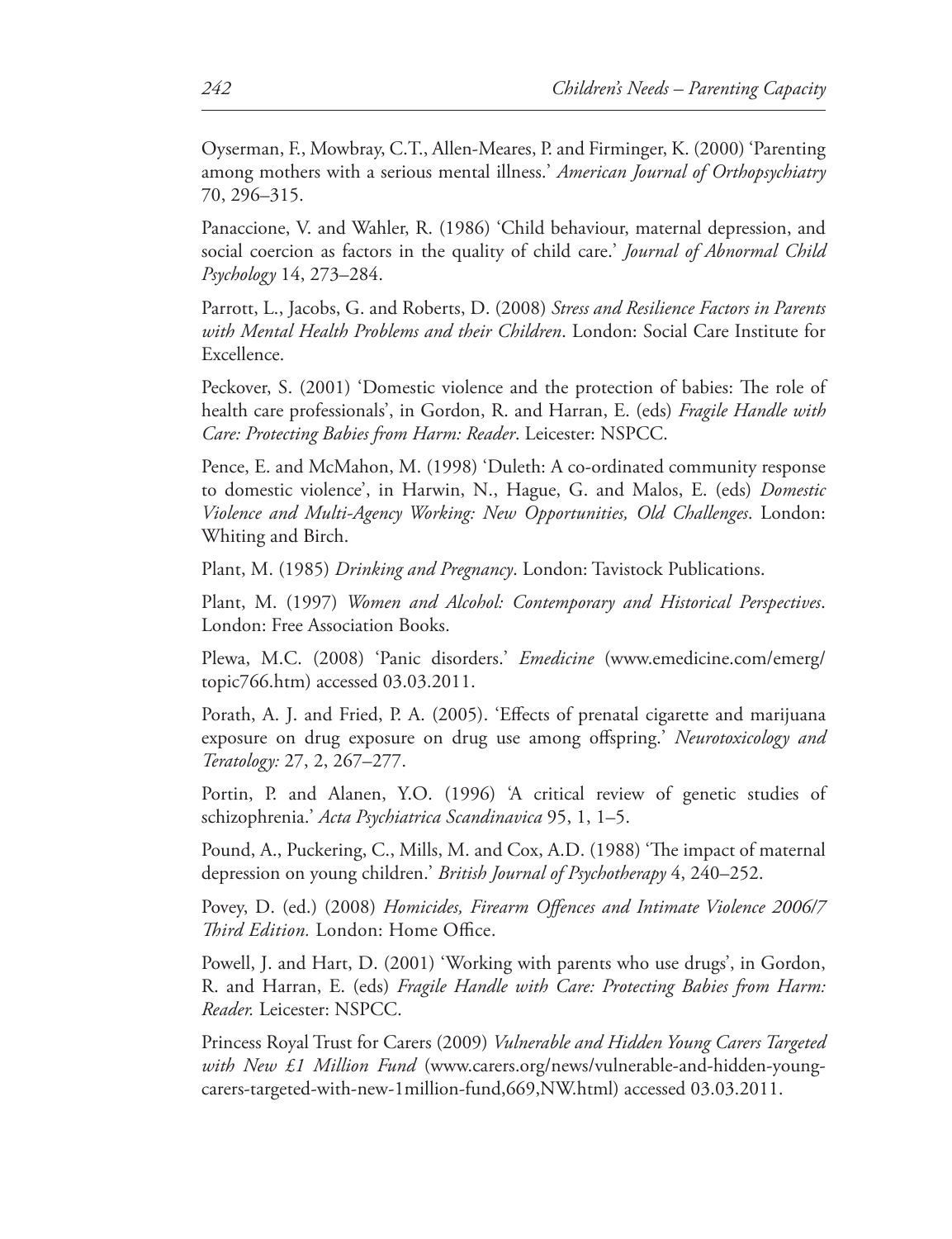Priory Group (2006) *Suffer the Children: Adult Children of Alcoholics.* (www. priorygroup.com/~/media/Migration/Root%20Folder/Locations/Acute%20 Hospitals/SufferTheChildren.ashx) accessed 03.03.2011.

Propper, C., Jones, K., Bolster, A., Burgess, S., Johnston, R. and Sarker, R. (2004) *Local Neighbourhood and Mental Health: Evidence from the UK, CMPO Working Paper Series No 04/099*. Bristol: University of Bristol.

*Protection from Harassment Act 1997.* The National Archive Protection from Harassment Act 1997. (www.legislation.gov.uk/ukpga/1997/40/contents) accessed 03.03.2011.

Quilgars, D., Johnsen, S. and Pleace, N. (2008) *Youth Homeless in the UK.* York: Joseph Rowntree Foundation (www.jrf.org.uk/node/2782) accessed 03.03.2011.

Quinton, D. (2006) 'Self development', in Aldgate, J., Jones, D., Rose, W., and Jeffery, C. (eds) *The Developing World of the Child.* London: Jessica Kingsley Publishers.

Quinton, D. and Rutter, M. (1985) 'Family pathology and child psychiatric disorder: A four-year prospective study', in Nicol, A.R. (ed.) *Longitudinal Studies in Child Psychology and Psychiatry.* London: John Wiley and Sons Ltd.

Radford, L. and Hester, M. (2006) *Mothering Through Domestic Violence.* London: Jessica Kingsley Publishers.

Radke-Yarrow, M., Richters, J. and Wilson, W.E. (1988) 'Child development in a network of relationships', in Hinde, R.A. and Stevenson-Hinde, J. (eds) *Relations Within Families, Mutual Influences.* Oxford: Oxford University Press.

Reading, A. (1983) *Psychological Aspects of Pregnancy.* London: Longman.

Reder, P. and Duncan, S. (1999) *Lost Innocents; a Follow-up Study of Fatal Child Abuse.* London: Routledge.

Rees, G. and Lee, J. (2005) *Still Running 2: Findings from the Second National Survey of Runaways.* London: The Children's Society.

Rees, G. and Siakeu, J. (2004) *Thrown Away; the Experiences of Children Forced to Leave Home.* London: The Children's Society.

Regier, D.A., Farmer, M.E., Rae, D.S., Locke, B.Z., Keith, S.J., Judd, K.L. and Goodwin, F.K. (1990) 'Comorbidity of Mental Disorders with Alcohol and Other Drug Abuse'. *Journal of the American Medical Association* 204, 19, 2511-2518.

Reiss, D. (2008) 'Transmission and treatment of depression.' *American Journal of Psychiatry* 165, 9, 1083–1085.

Rende, R. and Plomin, R. (1993) 'Families at risk from psychopathology: Who becomes at risk and why?' *Development and Psychopathology* 5, 4, 529–540.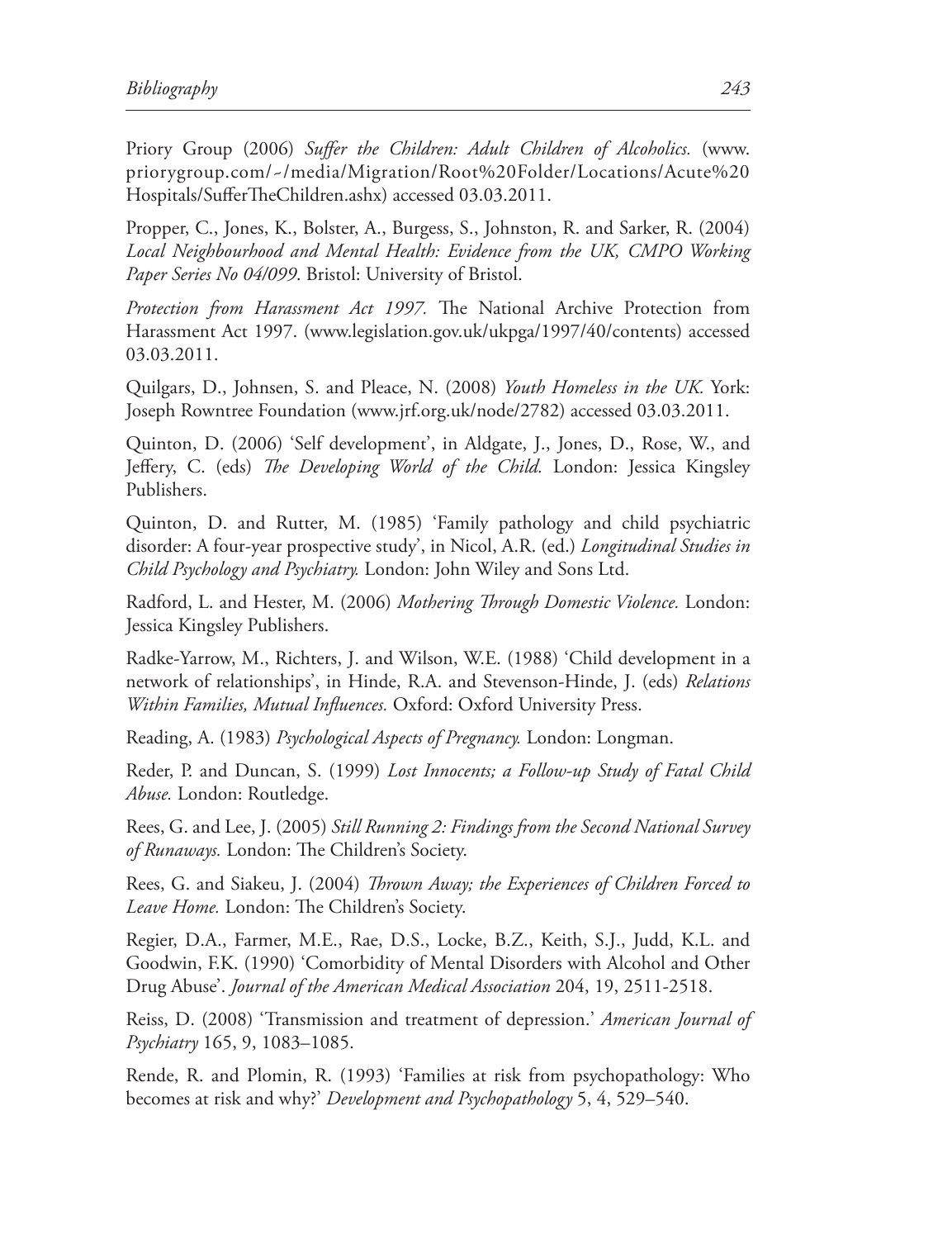Resnich, P.J. (1969) 'Child murder by parents: A psychiatric review of filicide.' *American Journal of Psychiatry* 126, 325–334.

Reupert, A. and Maybery, D. (2007) 'Families affected by parental mental illness; A multiperspective account of issues and interventions.' *American Journal of Orthopsychiatry* 77, 3, 362–369.

Rivinus, T.M. (1991) *Children of Chemically Dependent Parents.* New York: Drunner/ Mazel Publishers.

Riley, J.W. (1920) *Child-Rhymes.* Indianapolis: The Bobbs-Merrill Company Publishers.

Roberts, D., Bernard, M., Misca, G. and Head, E. (2008) *Experiences of Children and Young People Caring for a Parent with a Mental Health Problem.* London: Social Care Institute for Excellence.

Roberts, E. and Latifa, Y. (2002) 'Maternal-infant transmission of hepatitis C virus infection.' *Hepatology* 6, 5, Suppl. 1, S106–113.

Robinson, S. and Lader D. (2007) *Smoking and Drinking among Adults,* 2007. Newport: Office for National Statistics (www.statistics.gov.uk/downloads/theme\_ compendia/GHS07/GHSSmokingandDrinkingAmongAdults2007.pdf) accessed 03.03.2011.

Rogosch, F.A., Mowbray, C.T. and Bogat, G.A. (1992) 'Determinants of parenting attitudes in mothers with severe psychopathology.' *Development and Psychopathology* 4, 469–487.

Rondo, P.H.C. (2007) 'Maternal stress/distress and low birth weight, preterm birth and intrauterine growth restriction – A review.' *Current Women's Health Reviews* 3, 1, 13–29 (17).

Rose, W. and Barnes, J. (2008) *Improving Safeguarding Practice: Study of Serious Case Reviews 2001–2003.* London: Department for Children, Schools and Families.

Rosenthal, R. N. and Westreich, L. (1999) 'Treatment of persons with dual diagnoses of substance use disorder and other psychological problems', in McCrady, B.S. and Epstein, E.E. (eds) *Addictions: A Comprehensive Guidebook.* New York: Oxford University Press.

Ross, E.M. (1996) 'Risk of abuse to children of spouse abusing parents.' *Child Abuse and Neglect* 20, 7, 589–598.

Royal College of Obstetricians and Gynaecologists (2006) *Alcohol Consumption and the Outcomes of Pregnancy.* London: Royal College of Obstetricians and Gynaecologist. (www.rcog.org.uk/files/rcog-corp/uploaded-files/ RCOGStatement5AlcoholPregnancy2006.pdf) accessed 03.03.2011.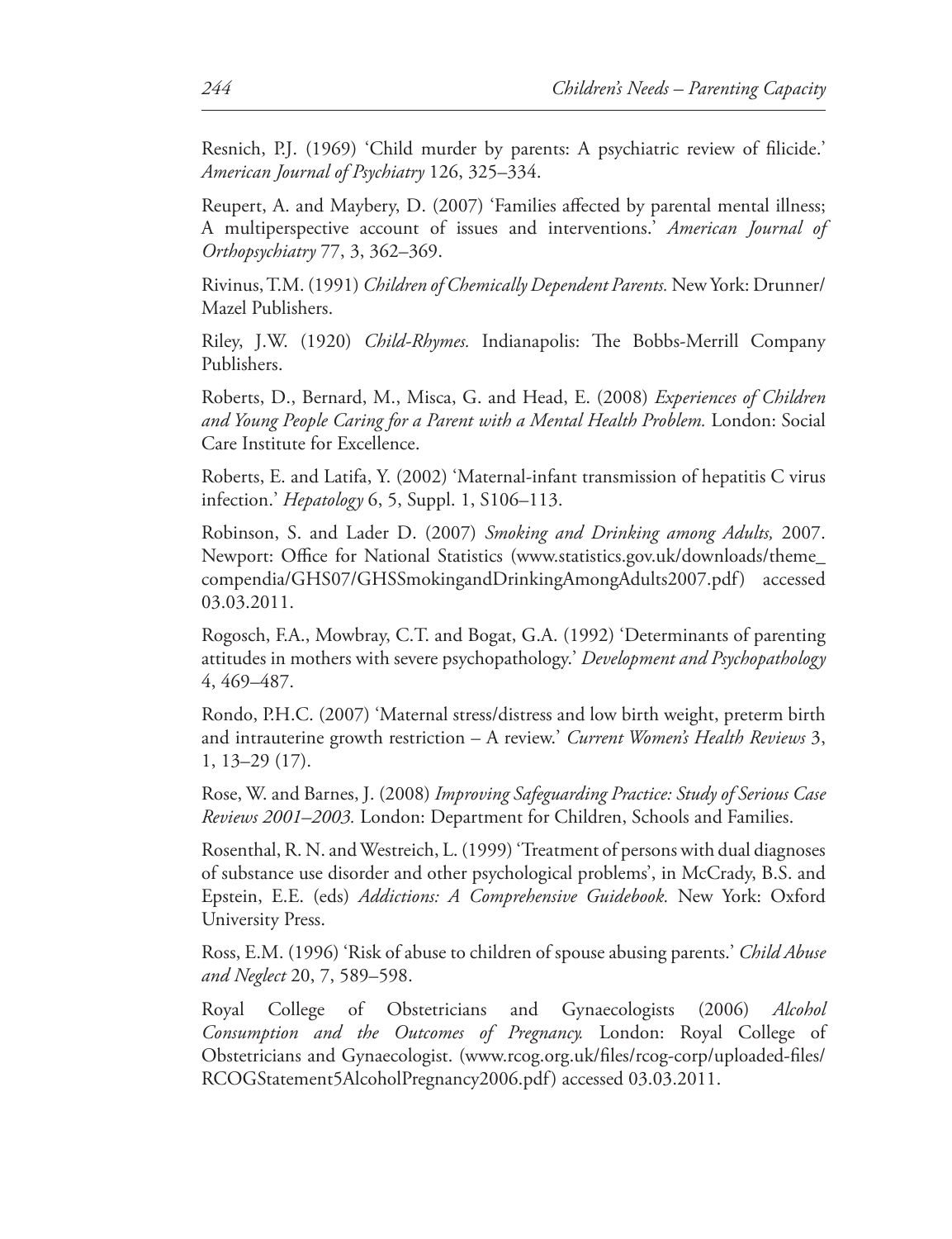Royal College of Physicians (1991) *Alcohol and the Public Health*. London: Macmillan Education.

Royal College of Physicians (1995) *Alcohol and the Young*. London: Royal Lavenham Press.

Royal College of Psychiatrists (2004a) *Mental Health and Growing Up, Third Edition: Factsheet 10; The child with general learning disability: for parents and teachers.* (www. rcpsych.ac.uk/mentalhealthinfoforall/mentalhealthandgrowingup/10learningdisabi lity.aspx) accessed 03.03.2011.

Royal College of Psychiatrists (2004b) *Mental Health and Growing Up, Factsheet 17: domestic violence – its effects on children: information for parents, carers and anyone who works with young people* (www.rcpsych.ac.uk/mentalhealthinfo/ mentalhealthandgrowingup/domesticviolence.aspx) accessed 03.03.2011.

Royal College of Psychiatrists (2010) *Postnatal Depression.* (www.rcpsych.ac.uk/ mentalhealthinfoforall/problems/postnatalmentalhealth/postnataldepression.aspx) accessed 03.02.2011.

Royal College of Psychiatrists (2008) *Mental Health Information For All.* (www. rcpsych.ac.uk/mentalhealthinformation.aspx) accessed 03.03.2011.

Rutter, M. (1966) *Children of Sick Parents: An Environmental and Psychiatric Study.* Institute of Psychiatry Maudsley Monographs No. 16, Oxford: Oxford University Press.

Rutter, M. (1985) 'Resilience in the face of adversity. Protective factors and resistance to psychiatric disorder.' *British Journal of Psychiatry* 147, 598–611.

Rutter, M. (1989) 'Psychiatric disorder in parents as a risk factor for children', in Schaffer, D., *Prevention of Mental Disorder, Alcohol and other Drug Use in Children and Adolescents.* Rockville, Md: Office for Substance Abuse, USDHHS.

Rutter, M. (1990) 'Commentary: some focus and process considerations regarding effects of parental depression on children.' *Developmental Psychology* 26, 60–67.

Rutter, M. (1995) 'Clinical implications of attachment concepts: Retrospect and prospect.' *Journal of Child Psychology and Psychiatry* 36, 4, 549–571.

Rutter, M. ( 2007) 'Resilience, competence, and coping.' *Child Abuse & Neglect*  31,2, 205-210.

Rutter, M., Graham, P., Chadwick, O, and Yule, W. (1976) 'Adolescent turmoil: Fact or fiction.' *Journal of Child Psychology and Psychiatry* 17, 35–56.

Rutter, M., Moffitt, T. and Caspi, A. (2006) 'Gene-environment interplay and psychopathology: multiple varieties but real effects.' *Journal of Child Psychology and Psychiatry* 47, 3–4, 226–261.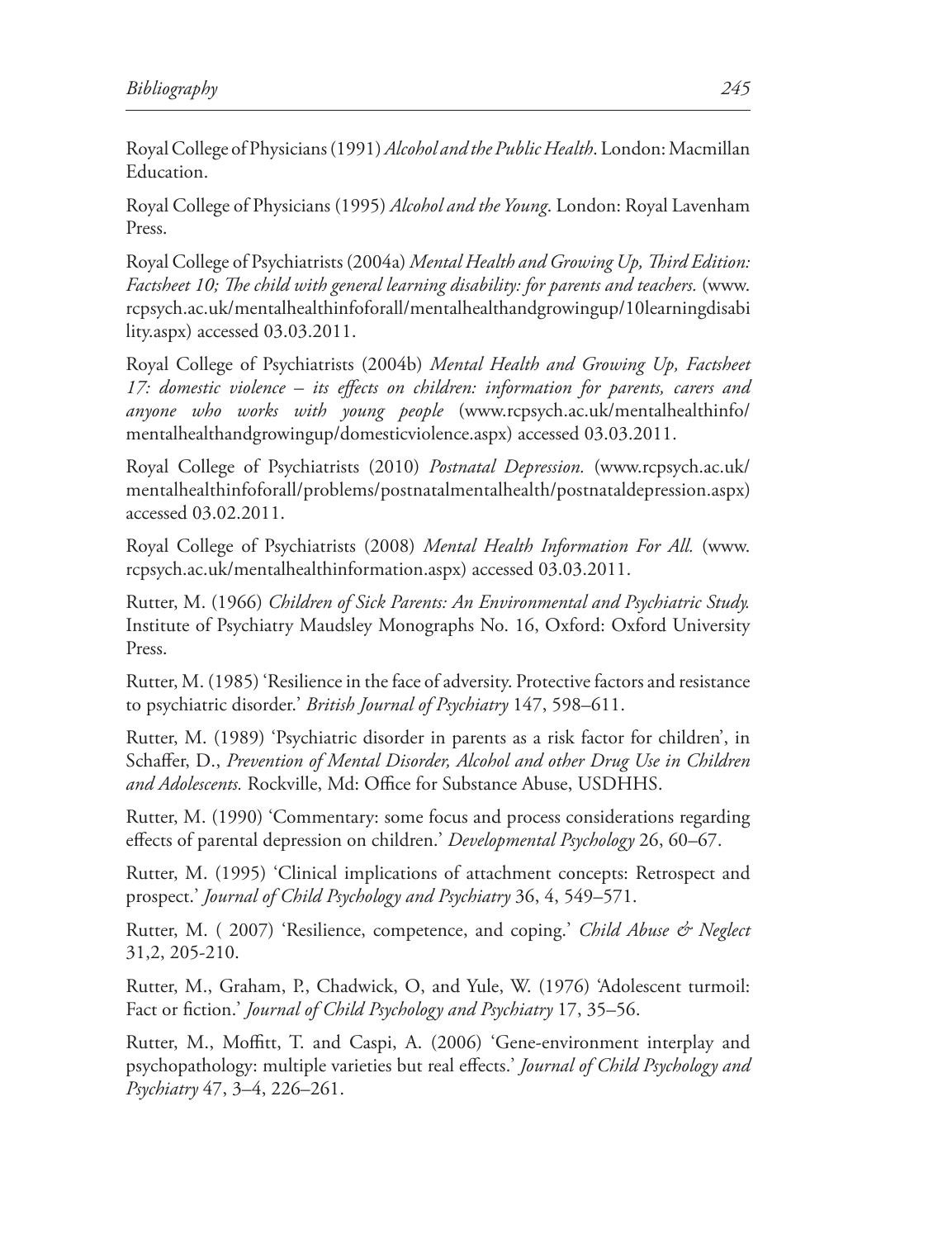Rutter, M. and Quinton, D. (1984) 'Parental psychiatric disorder; effects on children.' *Psychological Medicine* 14, 853–880.

Rutter, M. and Rutter, M. (1992) *Developing Minds: Challenge and Continuity across the Life Span.* Harmondsworth: Penguin.

SAMHSA (2007) NSDUH Report: *Gender Differences in Alcohol Use and Alcohol Dependence or Abuse 2004-2005.* (www.oas.samhsa.gov/2k7/AlcGender/AlcGender. cfm) accessed 03.03.2011.

Saunders, H. (2004) *Twenty-Nine Child Homicides: Lessons Still to be Learnt on Domestic Violence and Child Protection.* Bristol: Women's Aid.

Schagen, I., Benton, T. and Rutt, S. (2004) *Study of Attendance in England: Report for the National Audit Office.* Slough: NFER.

Schofield, F. (2006) 'Middle childhood: five to eleven years', in Aldgate, J., Jones, D., Rose, W. and Jeffery, C. (eds) *The Developing World of the Child.* London: Jessica Kingsley Publishers.

Scottish Executive Department of Health (1998) *The Scottish Health Survey* (www. sehd.scot.nhs.uk/scottishhealthsurvey/sh808-01.html) accessed 03.03.2011.

Scottish Government, The (2009) *Attendance and Absence in Scottish Schools* 2007/8. (www.scotland.gov.uk/Publications/2008/12/18120723/1) accessed 03.03.2011.

Self, A. and Zealey, L. (2007) Social Trends No 37. *Office for National Statistics.*  London: HMSO.

Seljamo, S., Aromaa, M., Koivusilta, L., Rautava, P., Sourander, A., Helenius, H. and Sillanpää, M. (2006) 'Alcohol use in families: a 15 year prospective follow-up study.' *Addiction* 101, 984–92.

Sharland, E., Seal, H., Croucher, M., Aldgate, J. and Jones, D. (1996) *Professional Intervention in Child Sexual Abuse.* London: HMSO.

Sharp, D., Hay, D.F., Pawlby, S., Schmucker, G., Allen, H. and Kumar, R. (1995) 'The impact of postnatal depression on boys' intellectual development.' *The Journal of Child Psychology and Psychiatry* 36, 8, 1315–1336.

Shen, A.C. (2009) 'Long-term effects of interparental violence and child physical maltreatment experiences on PTSD and behavior problems: A national survey of Taiwanese college students.' *Child Abuse & Neglect* 33, 3, 148–160.

Sheppard, M. (1993) 'Maternal depression and child care: The significance for social work and social work research.' *Adoption and Fostering* 17, 2, 10–15.

Sheppard, M. (1997) 'Double jeopardy: The link between child abuse and maternal depression in child and family social work.' *Child and Family Social Work* 2, 2, 91–108.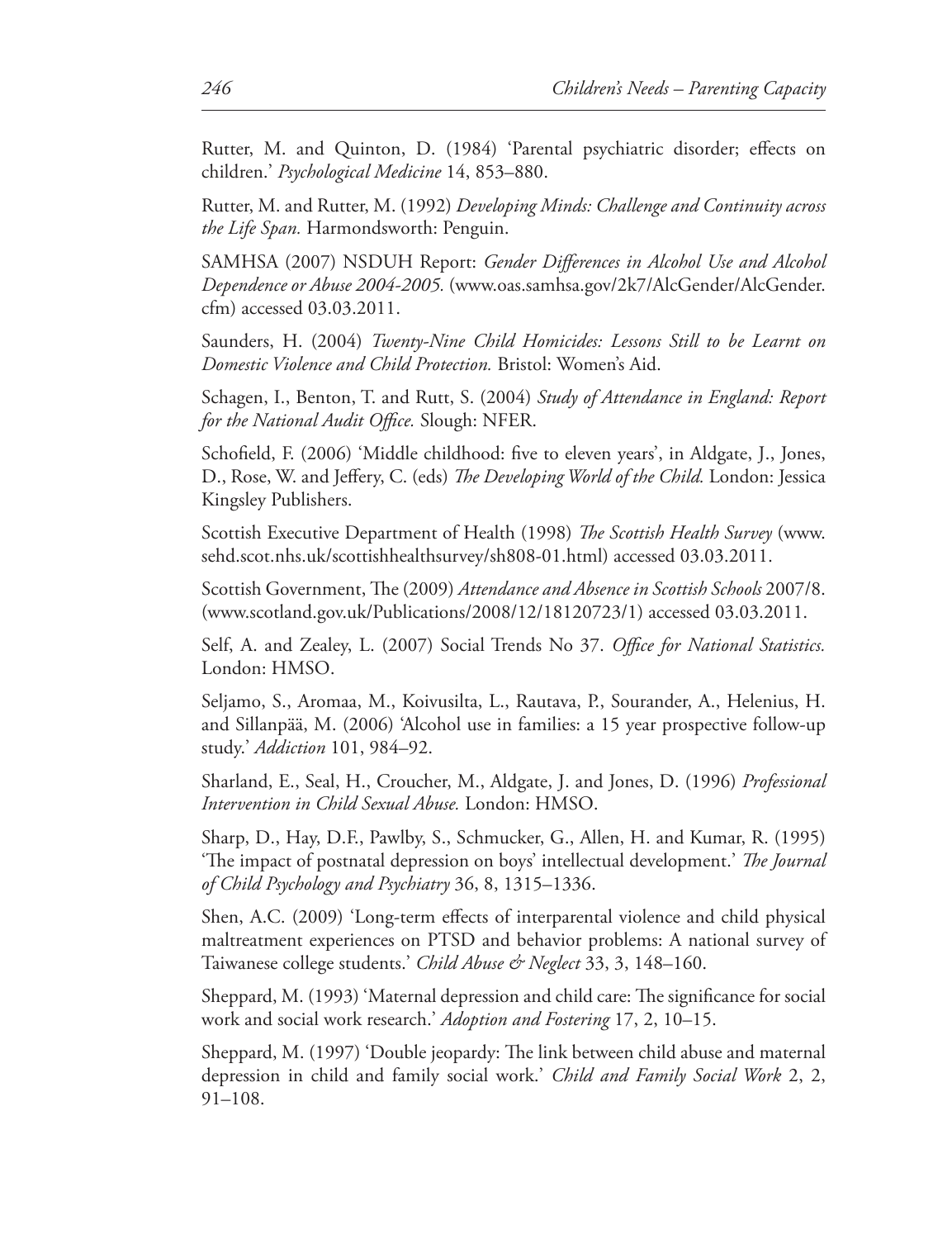Singleton, N., Bumpstead, R., O'Brian, M., Lee A. and Meltzer, H. (2001) *Psychiatric Morbidity among Adults Living in Private Households 2000*. London: The Stationery Office.

Skuse, D., Bentovim, A., Hodges, J., Stevenson, J., Andreou, C., Lanyado, M., New, M., Williams, B. and McMillan, D. (1998) 'Risk factors for development of sexually abusive behaviour in sexually victimised adolescent boys: cross sectional study.' *British Medical Journal* 317, 175–179.

Smith, J., Berthelsen, D. and O'Connor, I. (1997) 'Child adjustment in high conflict families.' *Child Care, Health and Development* 23, 113–133.

Smith, M. (2004) 'Parental mental health: Disruptions to parenting and outcomes for children.' *Child and Family Social Work* 9, 1, 3–11.

Smith, P.K. and Cowie, H. (1993) *Understanding Children's Development*. Oxford: Blackwell.

Smith, P.K. and Thompson (1991) 'Dealing with bully/victim problems in the UK', in Smith, P.K. and Thompson, D. (eds) *Practical Approaches to Bullying*. London: David Fulton.

Social Care Institute for Excellence (SCIE) (2005) *Helping Parents with Learning Disabilities in their Role as Parents* (www.scie.org.uk) accessed 03.03.2011.

Somers, J.M., Goldner, E.M., Waraich, P. and Hsu, L. (2006) 'Prevalence and incidence studies of anxiety disorders: A systematic review of the literature.' *Canadian Journal of Psychiatry* 51, 100–103.

Somers, V. (2007) 'Schizophrenia: The impact of parental illness on children.' *British Journal of Social Work* 37, 8, 1319–1334.

Spotts, J.V., and Shontz, F. C. (1991) 'Drugs and personality: Comparison of drug users, nonusers, and other clinical groups on the 16PF.' *International Journal of Addiction* 26, 10, 1019–1054.

Stafford, A., Stead, J., Grimes, M. (2007) *The Support Needs of Children and Young People Having to Move Home Because of Domestic Abuse*. Edinburgh: Women's Aid.

Stallard, P., Norman, P., Huline-Dickens, S., Salter, E. and Cribb, J. (2004) 'The effects of parental mental illness upon children: A descriptive study of the views of parents and children.' *Clinical Child Psychology and Psychiatry* 9, 1, 39–52.

Standing Conference on Drug Misuse (SCODA) (1997) *Working with Children and Families Affected by Parental Substance Misuse*. London: Local Government Association Publications.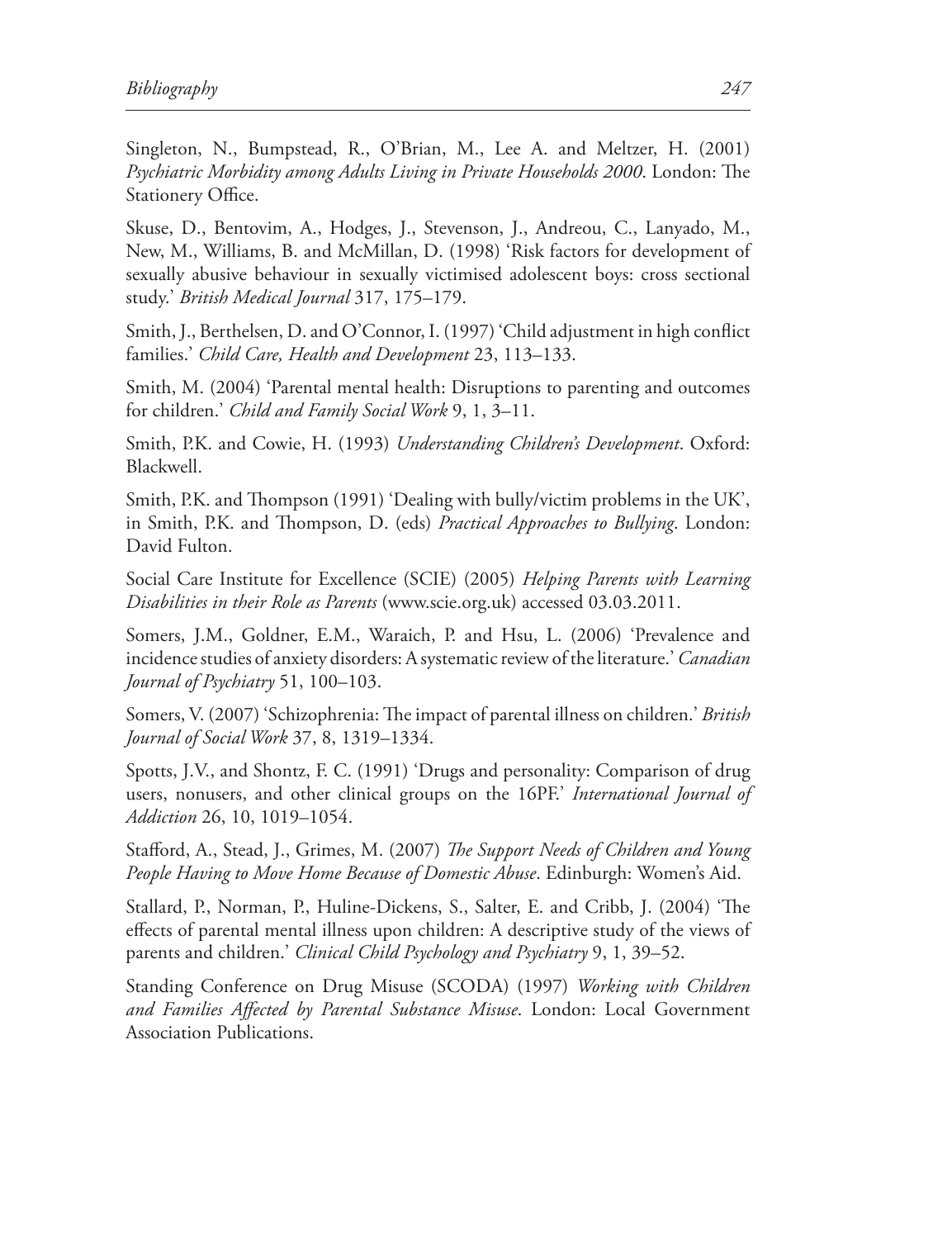Stanley, N., Cleaver, H. and Hart, D. (2009) 'The impact of domestic violence, parental mental health problems, substance misuse and learning disability on parenting capacity' in Horwath, J. (ed.) *The Child's World: The Comprehensive Guide to Assessing Children in Need.* 2nd edition. London: Jessica Kingsley Publishers.

Stark, C., Stockton, D. and Henderson, R. (2008) *Reduction in Young Male Suicide in Scotland*. BioMed Central Public Health, The Open Access Publisher. (www. biomedcentral.com/1471-2458/8/80) accessed 03.03.2011.

Statistics Canada (1993) *The Violence Against Women Survey*. Ottawa: Centre for Justice Statistics.

Stein, M., Rees, G., Hicks, L. and Gorin, S. (2009) *Neglected Adolescents: Literature Review*. London: Department for Children, Schools and Families.

Sternberg, K.J., Lamb, M.E., Guterman, E. and Abbott, C.B. (2006) 'Effects of early and later family violence on children's behaviour problems and depression: A longitudinal, multi-informant perspective.' *Child Abuse & Neglect* 30, 3, 283–306.

Stevenson, O. (2007) *Neglected Children and their Families*. Oxford: Blackwell.

Stewart, M.A. Deblois, C.S. and Cummings, C. (1980) 'Psychiatric disorder in the parents of hyperactive boys and those with conduct disorder.' *Journal of Child Psychology and Psychiatry* 21, 283–292.

Stocker, C.M. (1994) 'Children's perceptions of relationships with siblings, friends, and mothers: Compensatory processes and links with adjustment.' *Journal of Child Psychology and Psychiatry* 15, 8, 1447–1459.

Strategy Unit (2004) *Alcohol Harm Reduction Strategy for England*. London: Strategy Unit.

Stroud, J. (1997) 'Mental disorder and the homicide of children.' *Social Work and Social Sciences Review: An International Journal of Applied Research* 6, 3, 149–162.

Sullivan, C.M., Juras, J., Bybee, D., Nguyen, H. and Allen, N. (2000) 'How children's adjustment is affected by their relationships to their mothers' abusers.' *Journal of Interpersonal Violence* 15, 6, 587–602.

Surgeon General's Report (2004) *The Health Consequences of Smoking: Impact on Unborn Babies, Infants, Children and Adolescents.* (www.cdc.gov/tobacco/data\_ statistics/sgr/2004/highlights/children/index.htm) accessed 03.03.2011.

Svedin, C.G., Wadsby, M. and Sydsjo, G (1996) 'Children of mothers who are at psycho-social risk: Mental health, behaviour problems and incidence of child abuse at age 8 years.' *European Child and Adolescent Psychiatry* 5, pp.162–171.

Swadi, H. (1994) 'Parenting capacity and substance misuse: An assessment scheme.' *ACPP Review and Newsletter* 16, 5, 237–244.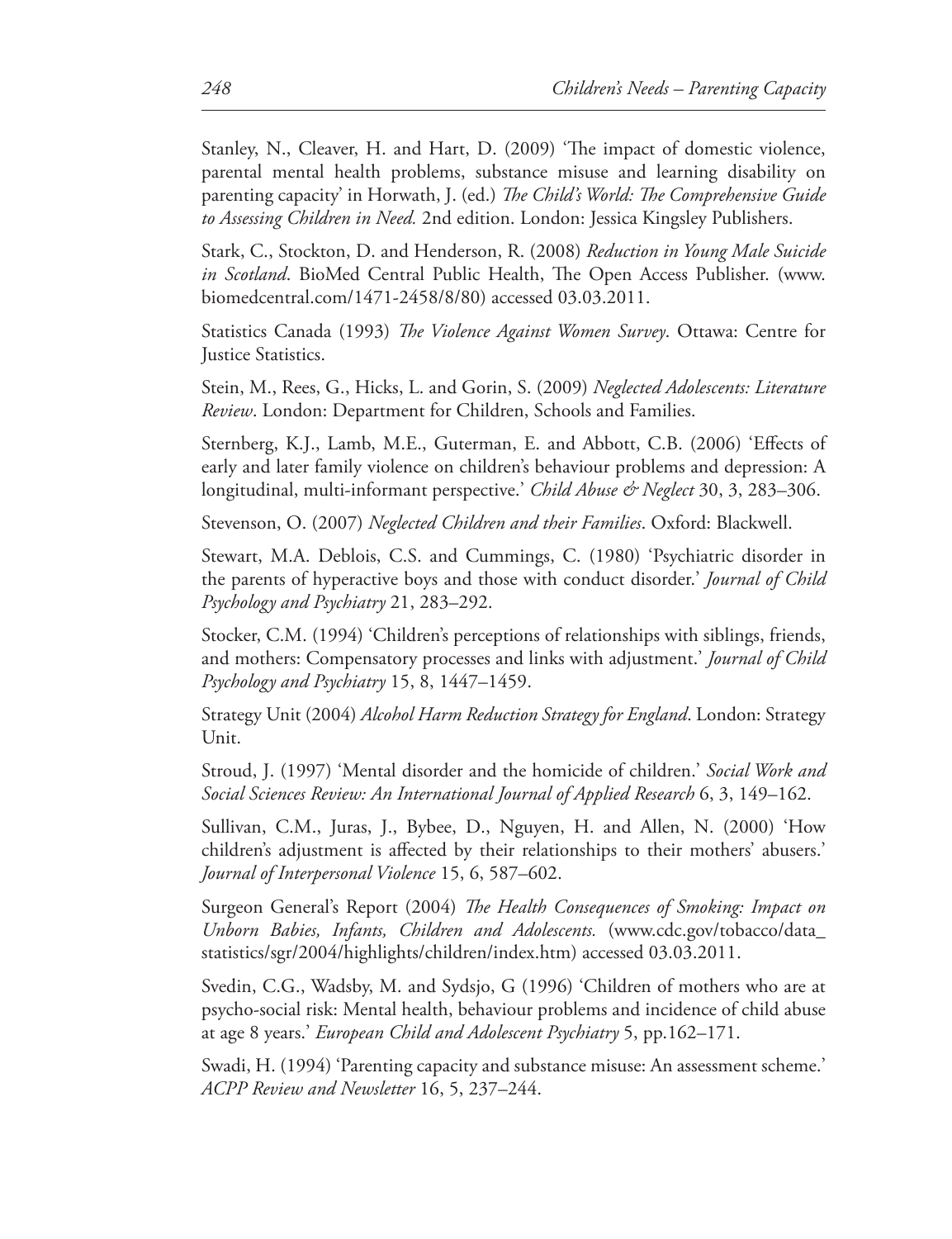Swofford, C. D., Scheller-Gilkey, G., Miller, A. H., Woolwine, B. and Mance, R. (2000). 'Double jeopardy: schizophrenia and substance use.' *The American Journal of Drug and Alcohol Abuse* 26, 343–353.

Tarleton, B., Ward, L. and Howard, J. (2006) *Finding the Right Support? A Review of Issues and Positive Practice in Supporting Parents with Learning Difficulties and their Children.* (www.baringfoundation.org.uk/FRSupportSummary.pdf) accessed 03.03.2011.

Testa, M., Quigley, B.M., Das Eiden, R. (2003) 'The effects of prenatal drug exposure on infant mental development: A meta-analytical review.' *Alcohol and Alcoholism* 38, 4, 295–304.

Thoburn, J. (1996) 'Psychological parenting and child placement: "But we want to have our cake and eat it"', in Howe, D. (ed.) *Attachment and Loss in Child and Family Social Work.* Aldershot: Avebury.

Thoburn, J., Lewis, A. and Shemmings, D. (1995) *Paternalism or Partnership? Family Involvement in the Child Protection Process.* London: HMSO.

Tienari, P., Wynne, L.C., Lahti, I., Laksy, K., Moring, J., Mikko, N., Pentti, N. and Wahlberg, K. (2004) 'Genotype-environment interaction in schizophrenicspectrum disorder: Long-term follow-up study of Finnish adoptees.' *British Journal of Psychiatry* 184, 216–222.

Tompsett, H., Ashworth, M., Atkins, C., Bell, L., Gallagher, A., Morgan, M. and Wainwright, P. (2009) *The Child, the Family and the GP: Tensions and Conflicts of Interest in Safeguarding Children.* London: Department for Children, Schools and Families.

Torgersen, S., Kringlen, E. and Cramer, V. (2001) 'The Prevalence of personality disorders in a community sample.' *Archives of General Psychiatry* 58, 6, 590–596.

Tunnard, J. (2004) *Parental Mental Health Problems: Key Messages from Research, Policy and Practice.* Dartington: Research in Practice.

Turning Point (2006) *Bottling it up: The Effects of Alcohol Misuse on Children, Parents and Families.* London: Turning Point.

Tweed, S.H. (1991) 'Adult children of alcoholics: Profiles of wellness amidst distress.' *Journal of Studies on Alcohol* 52, 2, 133–141.

Tymchuck, A. (1992) 'Predicting adequacy of parenting by people with mental retardation.' *Child Abuse & Neglect* 16, 165–178.

Tymchuck, A. and Andron, L. (1990) 'Mothers with mental retardation who do or do not abuse or neglect their children.' *Child Abuse & Neglect* 14, 313–323.

Unell, I. (1987) 'Drugs and Deprivation'. *Druglink* 2, 6.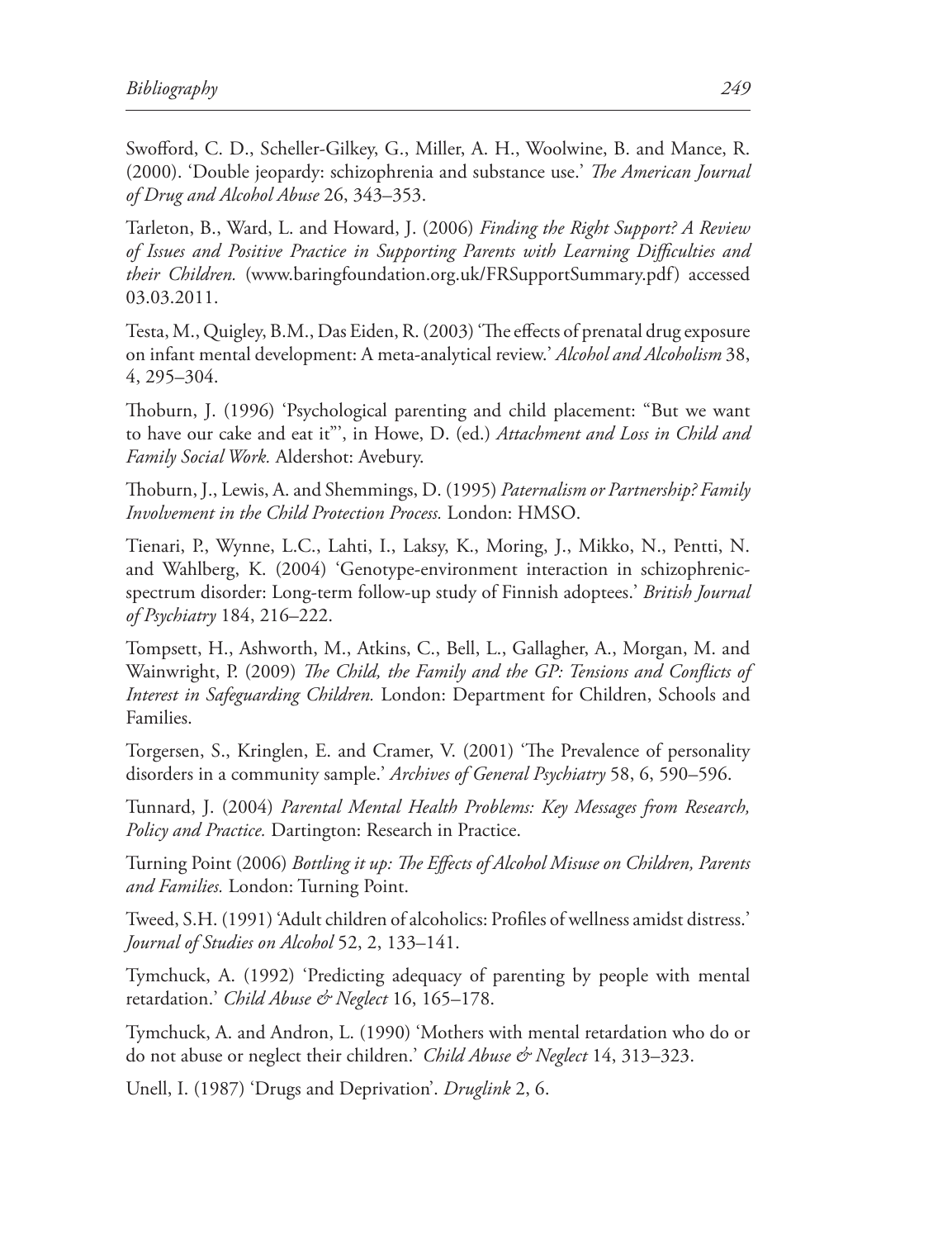VanDeMark, N.R., Russell, L.A., O'Keefe, M., Finkelstein, N., Noether, D.C.D. and Gampel, J. (2005) 'Children of mothers with histories of substance abuse, mental illness and trauma.' *Journal of Community Psychology* 33, 4, 445–459.

Velleman, R. (1993) *Alcohol and the Family.* London: Institute of Alcohol Studies.

Velleman, R. (1996) 'Alcohol and drug problems in parents: an overview of the impact on children and the implications for practice', in Göpfert, M., Webster, J. and Seeman, M.V. (eds) *Parental Psychiatric Disorder: Distressed Parents and their Families.* Cambridge: Cambridge University Press.

Velleman, R. (2001) 'Working with substance misusing parents as part of court proceedings.' *Representing Children* 14, 36–48.

Velleman, R. (2004) 'Alcohol and drug problems in parents: An overview of the impact on children and implications for practice', in Göpfert, M., Webster, J. and Seeman, M. (eds) *Seriously Disturbed and Mentally Ill Parents and their Children, 2nd Edition* 185–202. Cambridge: Cambridge University Press.

Velleman, R. (2009a) *How do Children and Young People Learn about Alcohol: A Major Review of the Literature.* Bath: University of Bath.

Velleman, R. (2009b) *Influences on how Children and Young People Learn about and Behave towards Alcohol.* York: Joseph Rowntree Foundation.

Velleman, R. and Orford, J. (2001) *Risk and Resilience: Adults who were the Children of Problem Drinkers.* Amsterdam: Harwood Academic Publishers.

Velleman, R. and Reuber, D. (2007) *Domestic Violence and Abuse Experienced by Children and Young People Living in Families with Alcohol Problems: Results of a Cross European Study.* ENCARE. (www.apua.info/File/fb9c3027-2698-48b3- 994c-349a0e491c7c/ALC\_VIOL\_ParentalAlcoholProblems\_EN.pdf) accessed 03.03.2011.

Velleman, R. and Templeton, L. (2007) 'Understanding and modifying the impact of parental substance misuse on children.' *Advances in Psychiatric Treatment* 13, 79–89.

Vranceanu, A.M., Hobfoll, S.E. and Johnson, R.J. (2007) 'Child multi-type maltreatment and associated depression and PTSD symptoms: The role of social support and stress.' *Child Abuse & Neglect* 31, 1, 71–84.

Wade, J. and Biehal, N., Clayden, J. and Stein, M. (1998) *Going Missing: Young People Absent from Care.* Chichester: Wiley.

Walby, S. and Allen, J. (2004) *Domestic Violence, Sexual Assault and Stalking: Findings from the British Crime Survey.* London: Home Office Research Study 276, Home Office Research, Development and Statistics Directorate.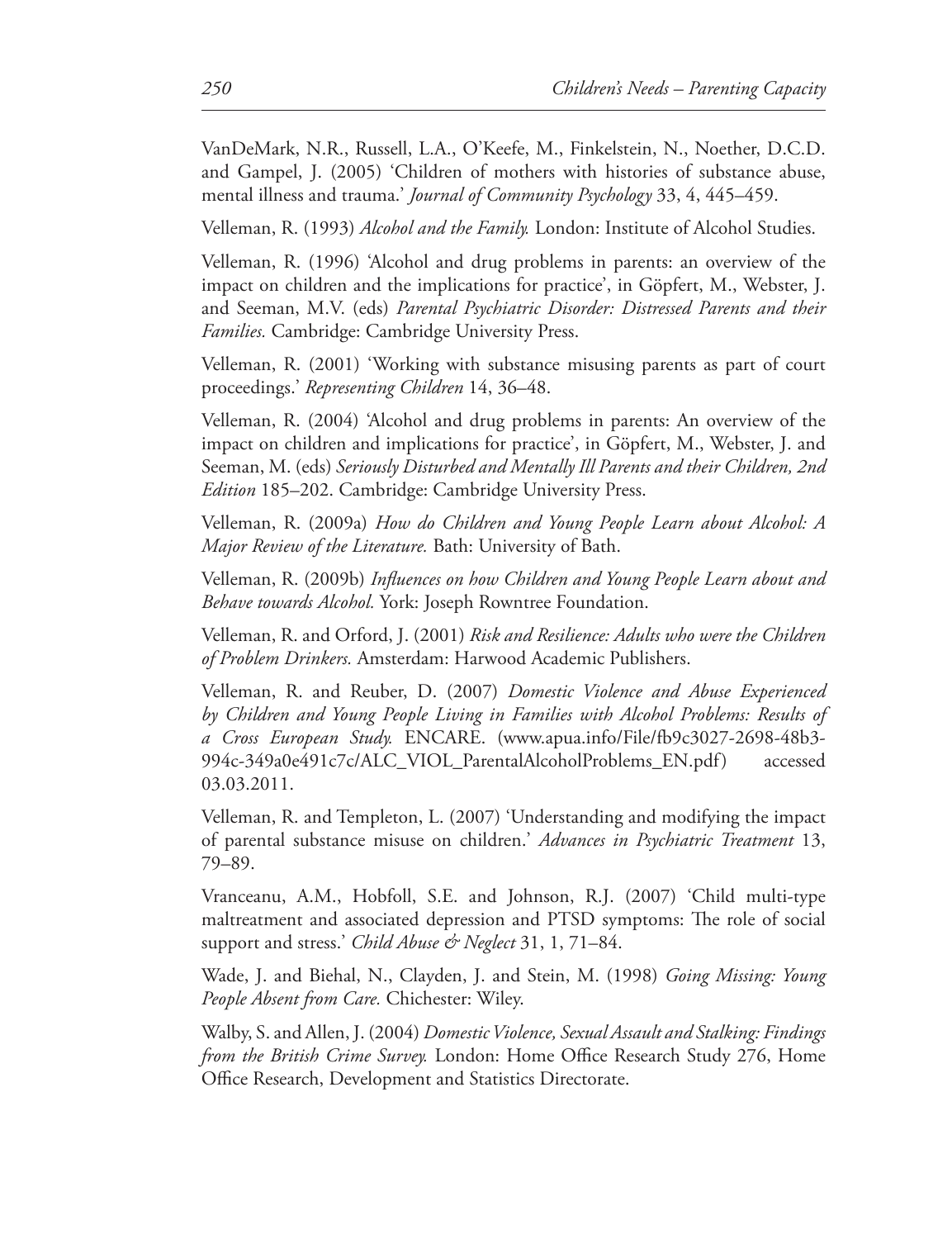Walker, F. (1995) *Young People and Alcohol, Highlight No 138.* London: National Children's Bureau.

Wasserman, D., Cheng, Q. and Jiang, G. (2005) 'Global suicide rates among young people aged 15–19.' *World Psychiatry* 4, 2, 114–120.

Weaver, T., Stimson, G., Tyrer, P., Barnes, T. and Renton, A. (2002) *Co-morbidity of Substance Misuse and Mental Illness Collaborative Study* (COSMIC). London: Department of Health.

Webster, A., Coombe, A. and Stacey, L. (2002) Bitter Legacy. *The Emotional Effects of Domestic Violence on Children*. London: Barnardo's.

Weissman, M.M. and Paykel, E.S. (1974) *The Depressed Woman: A Study of Social Relationships*. Chicago: University of Chicago Press.

Weissman, M.M., John, K., Merikangas, K.R., Prusoff, B.A., Wickramaratne, P., Gammon, G.D., Angold, A. and Warner, V. (1986) 'Depressed parents and their children: General health, social and psychiatric problems.' *American Journal of Diseases of Children* 140, 801–805.

Weissman, M.M., Prusoff, B.A., Gammon, G.D., Merikangas, K.R., Leckmanl, J.F. and Kidd, K.K. (1984) 'Psychopathology of the children (ages 6–18) of depressed and normal parents.' *Journal of the American Academy of Child Psychiatry* 23, 78– 84.

Wekerle, C., Leung, E., Wall, A., MacMillan, H., Boyle, M., Trocme, N. and Waechter, R. (2009) 'The contribution of childhood emotional abuse to teen dating violence among child protective services-involved youth.' *Child Abuse & Neglect* 339, 1, 45–58.

Wellings, K., Nanchahal, K., Macdowall, W., McManus, S., Mercer, C.H., Johnson, A.M., Copas, A.J., Korovessis, C., Fenton, K.A. and Field, J. (2001) 'Sexual behaviour in Britain: Early heterosexual experience.' *The Lancet* 358, 9296, 1843–1850.

Werner, E.E. (1986) 'Resilient offspring of alcoholics: A longitudinal study from birth to age 18.' *Journal of Studies on Alcohol* 47, 1, 34–40.

West, M.O. and Prinz, R.J. (1987) 'Parental alcoholism and childhood psychopathology.' *Psychological Bulletin* 102, 2, 204–218.

Wilson K. (2006) 'Foster care in the UK', in McAuley, C., Pecora, P.J. and Rose, W. (eds) *Enhancing the Well-Being of Children and Families through Effective Interventions*. London: Jessica Kingsley Publishers.

Wolfe, D.A., Jaffe, P., Wilson, S.K. and Zak, L. (1985) 'Children of battered women: the relation of child behaviour to family violence and maternal stress.' *Journal of Consulting and Clinical Psychology* 53, 5, 657–665.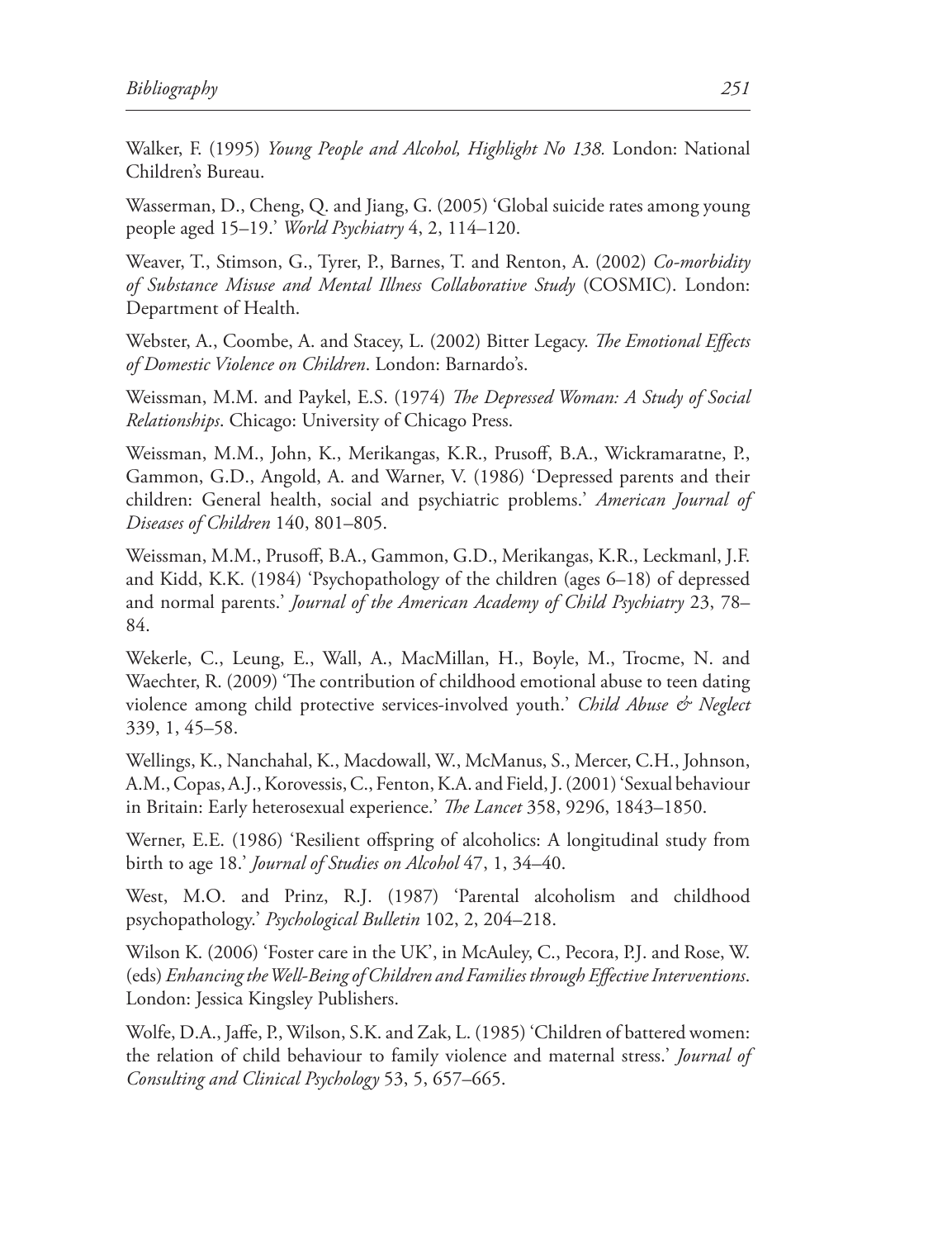Wolkind, S. (1981) 'Pre-natal emotional stress – effects on the foetus', in Wolkind, S. and Zajicek, E. (eds) *Pregnancy: A Psychological and Social Study*. London: Academic Press.

Women's Aid (1995) *Domestic Violence, the Social Context*. Dublin: Women's Aid.

Women's Aid (2008) *The Survivor's Handbook.* (www.womensaid.org.uk/domesticviolence-survivors-handbook.asp) accessed 03.03.2011.

Woodcock, J. and Sheppard, M. (2002) 'Double trouble: Maternal depression and alcohol dependence as combined factors in child and family social work.' *Children & Society* 16, 4, 232–245.

World Health Organisation (1992) *The ICD-10 Classification of Mental and Behavioral Disorders: Clinical Descriptions and Diagnostic Guidelines.* Geneva: World Health Organisation.

Wynne, L.C., Pekka, T., Anneli, S., Ilpo, L., Juha, M. and Wahlberg, K. (2006) 'II Genotype-environment interaction in the schizophrenia spectrum: Qualitative observations.' *Family Process* 45, 4, 445–447.

Yates, T.M., Dodds, M.F., Scroufe, L.A. and Egeland, B. (2003) 'Exposure to partner violence and child behaviour problems: A prospective study controlling for child physical abuse and neglect, child cognitive ability, socioeconomic status, and life stress.' *Development and Psychopathology* 15, 1, 199–218.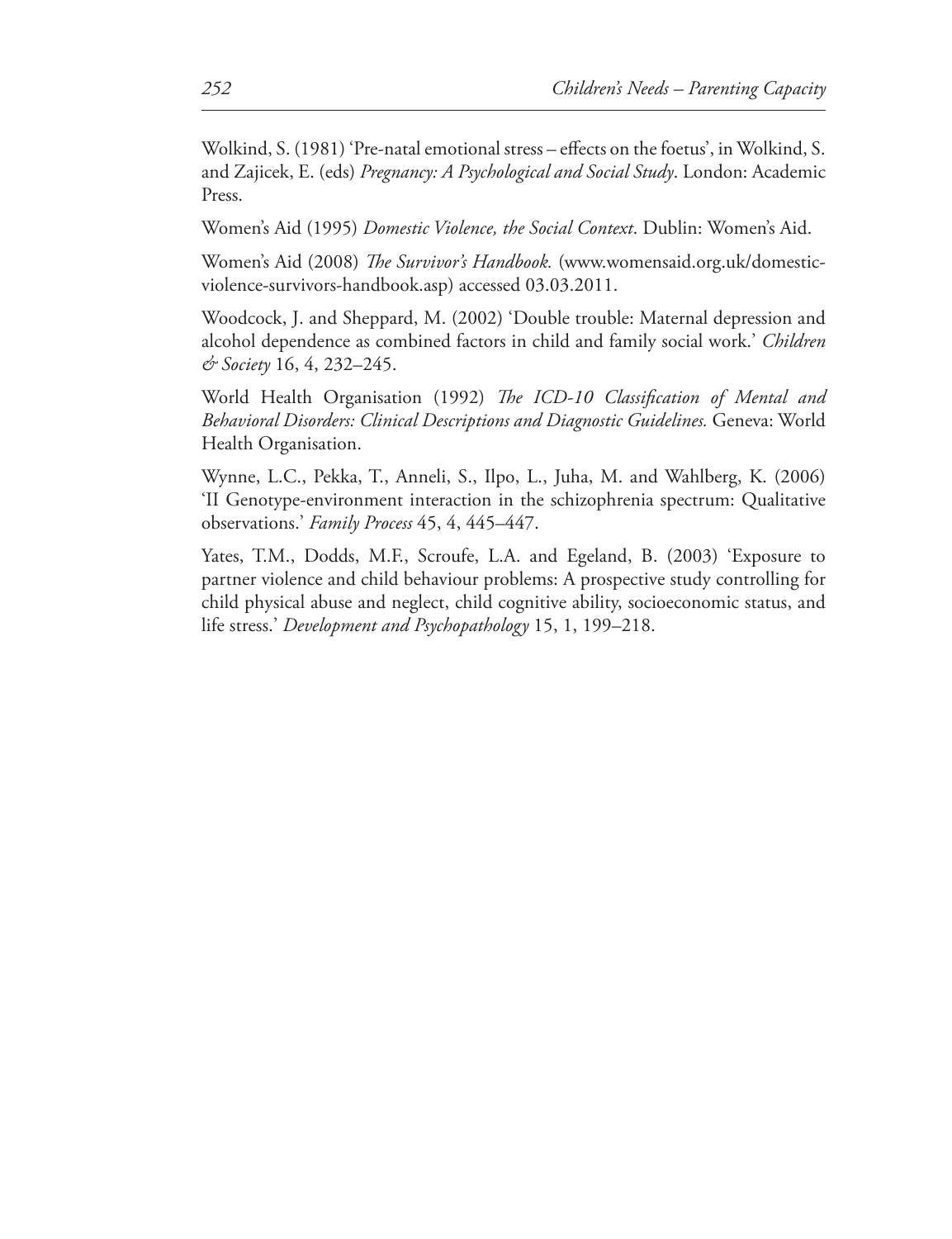## **Index**

abuse *see* child abuse; child neglect; emotional abuse; physical abuse of children; sexual abuse addiction *see* problem drinking; problem drug use adolescents 11–15 years 159–80 16 years and over 180–96, 203 alcohol consumption 160, 162, 171, 181, 182, 190 bullying 71, 163–4, 167, 168, 177, 186 child neglect 71, 161, 163, 164, 177 drug use by 160–1, 162, 180, 181, 190 pregnancy 160, 181, 182–3 self-harm 166, 168, 185, 186 sexual abuse of children 168–9 sexual activity 160, 180–1, 182–3, 188 smoking by 160, 181, 182 solvent use 160–1 suicide 185, 186 unmet development needs 195–6 *see also* young carers adults' services *see* support services agoraphobia 53 alcohol consumption by children 40, 160, 162, 171, 181, 182, 190 depressant 57–8 *see also* problem drinking amphetamines 57 analgesics 57 *see also* opiates animal cruelty 123, 144 anorexia nervosa *see* eating disorders anxiety alcohol/drug use 53, 56, 57, 58 borderline personality disorder 54 child sexual abuse 33 children 121, 122, 123, 130, 143, 144, 149 domestic violence victims 60 during pregnancy 11 post-traumatic stress disorder 53 schizophrenia 50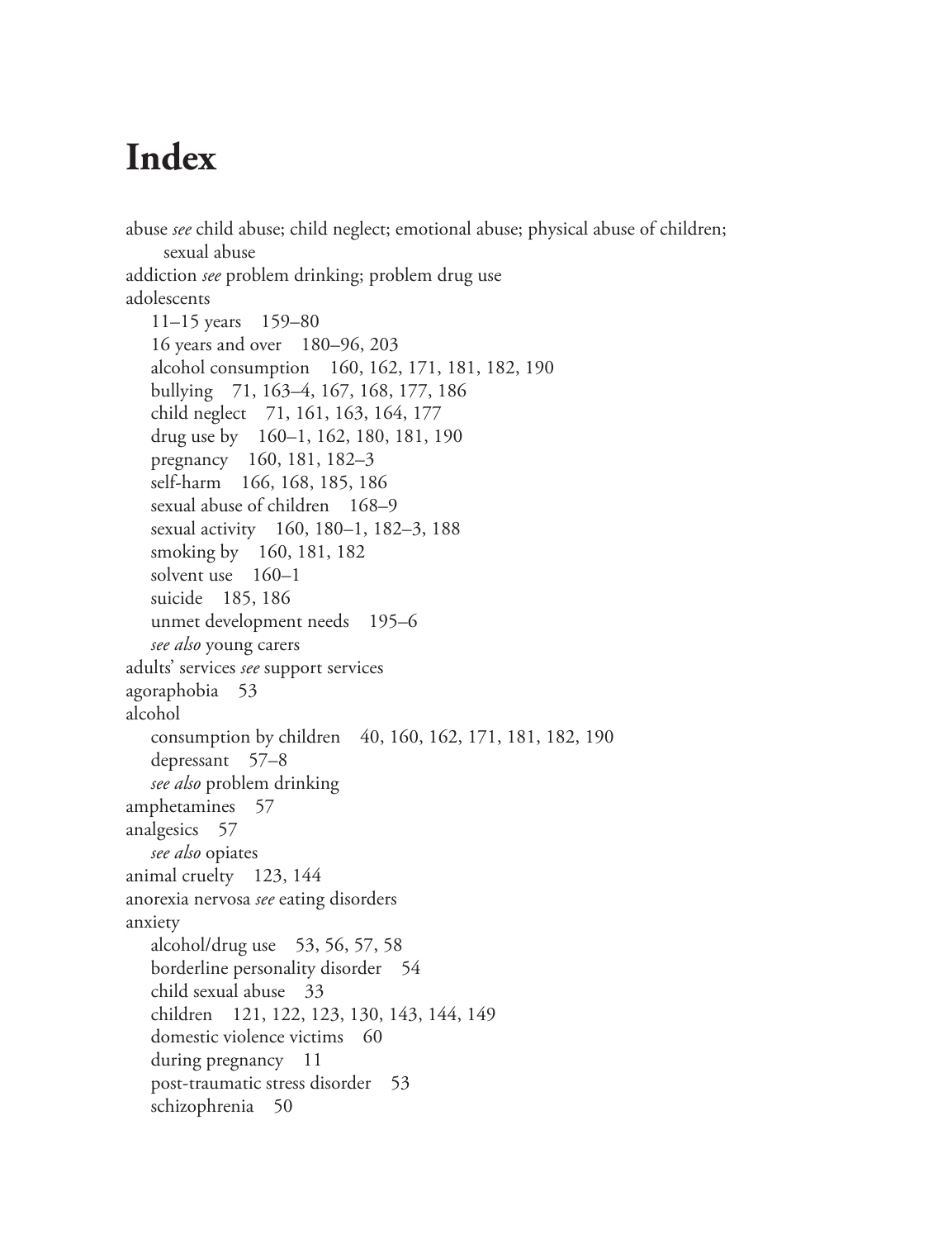women 33, 52, 60, 100–1 anxiety disorders 29, 52–3, 74, 139 *see also* panic disorder assessment *see* identification and assessment Assessment Framework 2, 5–6, 18–19 *see also* Common Assessment Framework (CAF) asthma, prevalence 137 attachment relationships 71–3, 112, 199 children 112–15, 120, 123, 128, 132–3, 149, 166 depression 71, 113 domestic violence 72, 73–4, 112, 113, 115, 123 parental learning disability 72, 74, 112, 113, 115, 123 parental mental illness 113, 114, 115, 123 personality disorders 54, 71–2 problem drinking/drug use 72, 73–4, 112, 113, 115, 121, 123 stability and 63 *see also* separation befriending schemes 201, 203 bipolar affective disorder *see* manic depression body piercing 192 bonding *see* attachment relationships borderline personality disorder 54, 70 boys criminal activities 167 domestic violence effects 107, 188 drug use 160, 162 eating disorders 159 emotional abuse 188–9 maternal drug use 162 maternal postnatal depression 128 mental illness prevalence 137, 159 obesity 159 responses to parents' problems 90–1, 145, 152, 167, 169 self-harm 166, 185 smoking 160 suicide 185 bulimia *see* eating disorders bullying 27 adolescents 71, 163–4, 167, 168, 177, 186 child neglect and 71 children 5–10 years 140, 152 children 11–15 years 163–4, 167, 177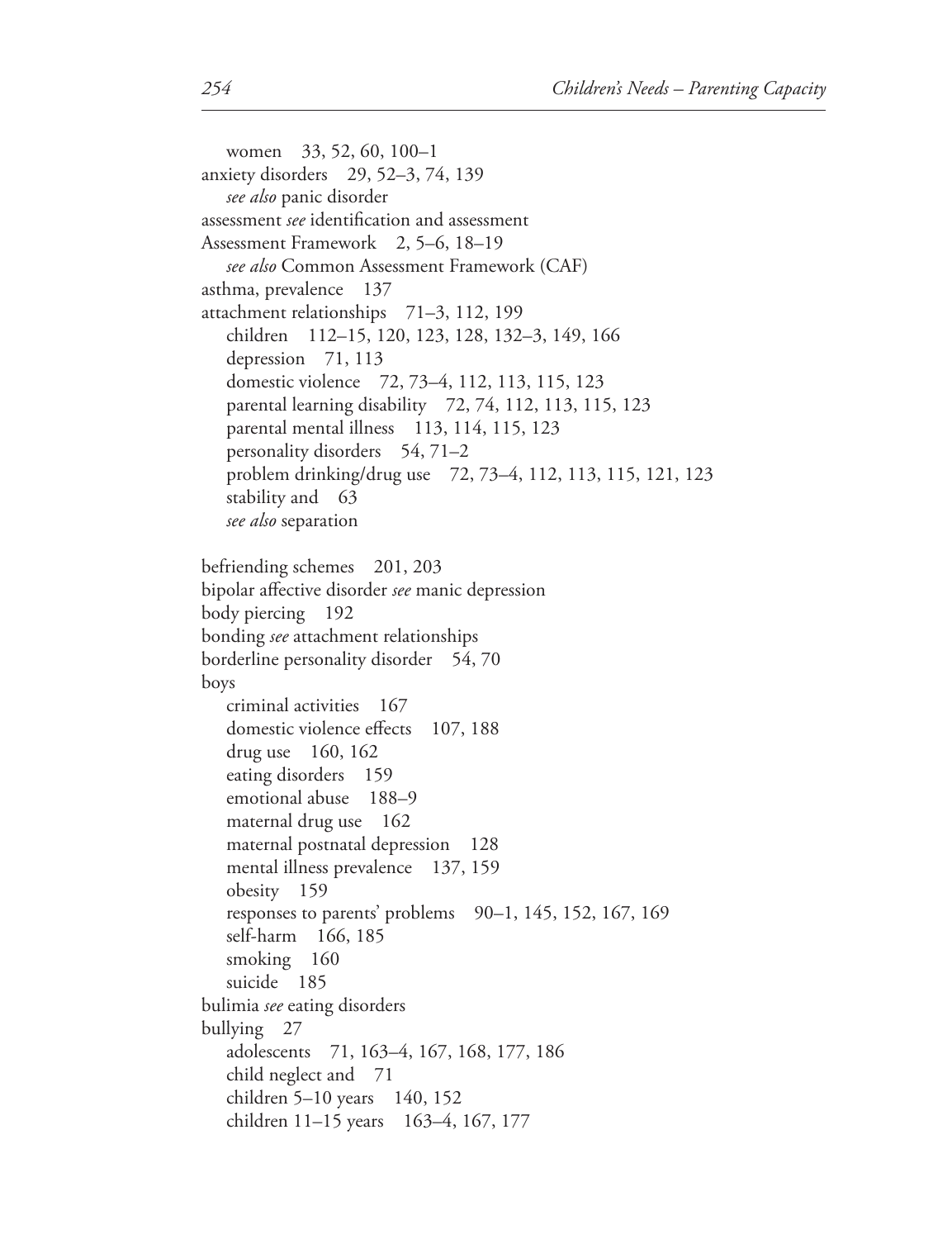children 16 years and over 186 learning disability and 54, 55 cannabis 56, 58 children's use of 40, 161, 162, 180, 181 parents' use of 38, 40, 162 prevalence of use 38, 161 use with other drugs 103 child abuse children with learning disability 87 consequences in adulthood  $50, 54, 65, 66, 79, 86$  depression 33, 50, 86 domestic violence 42, 45–7, 65, 66, 86, 88–9, 138 multiple problems 2, 31, 65–6, 86 parental learning disability 34, 35–6, 47, 65–6, 87, 173 parental mental illness 31–3, 47, 54, 65, 88 problem drinking 5, 13, 42–3, 47, 50, 86 problem drug use 5, 42–3, 50, 78 terminology 26–7 women 33, 42, 46, 86 *see also* child neglect; emotional abuse; physical abuse of children; sexual abuse of children child deaths 15, 32, 46, 88, 89 *see also* suicide child neglect 67, 70–1, 75–6, 199 adolescents 71, 161, 163, 164, 177 children pre-birth 27 definition 27 depression 33, 71 multiple problems 31, 65–6 parental learning disability 34, 35–6, 65–6, 70–1, 117 parental mental illness 31, 33, 70–1, 117 prevalence 31–3, 34, 42–3 problem drinking/drug use 13, 42–3, 65, 70–1, 104, 117 child sexual abuse *see* sexual abuse of children ChildLine 40, 201 children 'in need', definition 8 children's services *see* support services class *see* social class cocaine 57 child sexual abuse 42 parents' use of 70, 74, 75, 78, 104, 111, 126 prevalence of use 38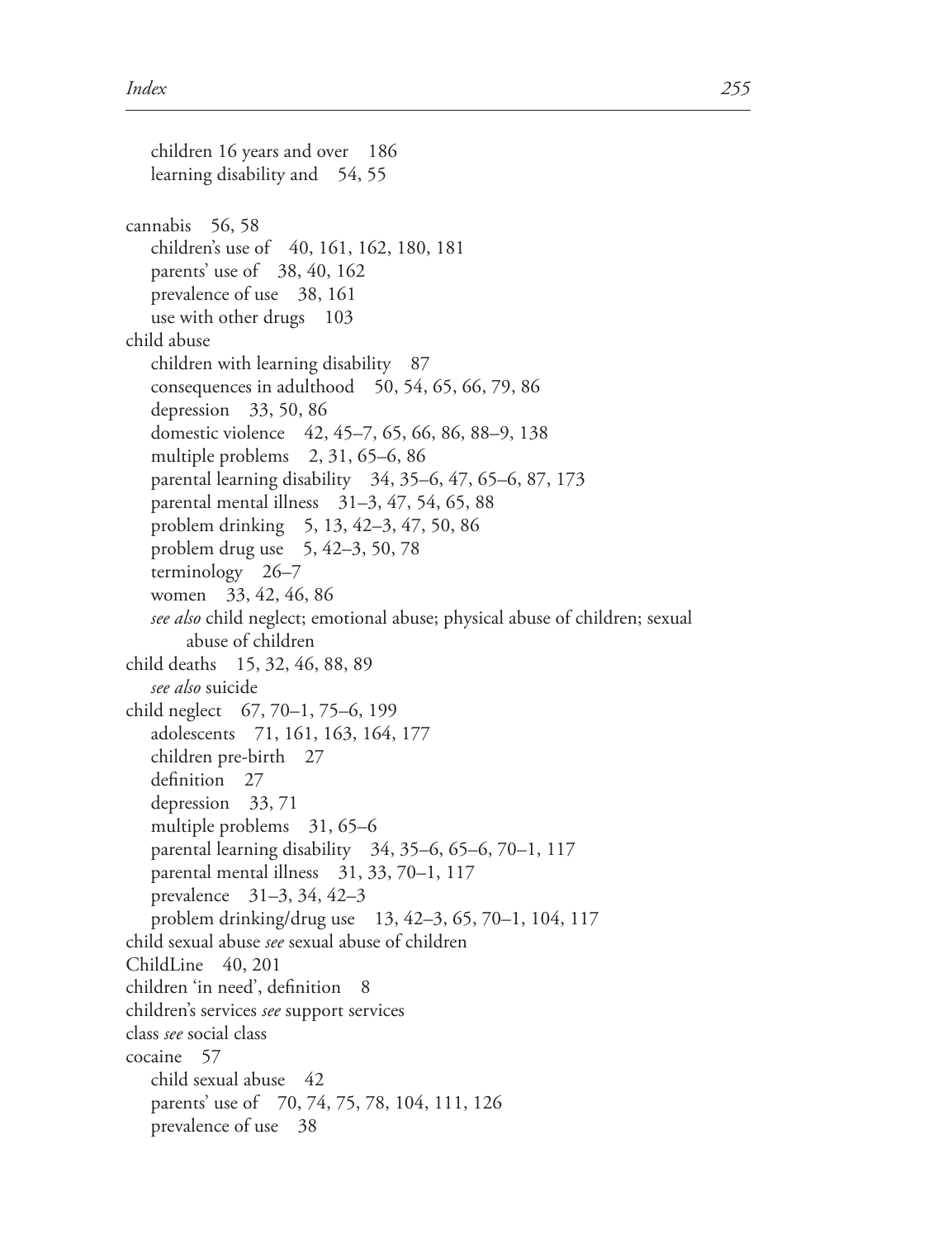cognitive development 110–11, 118–20, 127–8, 140–2, 163–6, 183–5 collaboration of support agencies  $3-4$ ,  $8-10$ ,  $201-2$ ,  $204-5$ ,  $207-8$  adolescents 16 years and over 193 domestic violence problems 15 parents with problem drug use 13 young carers 193 Common Assessment Framework (CAF) 2, 202 'community mothers' programmes 203 'crack' cocaine 57, 70, 74, 78, 126 criminal activities children 144, 167, 186, 192 parents 75, 87, 121, 199 *see also* child deaths cruelty to animals 123, 144 culture domestic violence prevalence 44–5 parental learning disability prevalence 34 parental mental illness prevalence 30–1 problem drinking/drug use prevalence 39–41 *see also* ethnic minorities definitions *see* terminology problems depressants 57–8 depression 51–2 alcohol/drug use 52, 53, 56, 57–8, 65 attachment relationships 71, 113 child abuse and neglect 33, 50, 71, 86 child murder 32 children's 90, 139, 167, 185 domestic violence 44, 60, 107 genetic factors 101 men's 44, 139 parenting capacity 66, 69, 72–3, 199 parents', effects on children's cognitive and language development 111, 119, 120, 128 education and cognitive ability, 5–10 years 140, 142 emotional and behavioural development 113, 121, 129, 143, 167, 186 family and social relationships 79, 114, 151 health 101, 107, 161 social presentation 131, 177 post-traumatic stress disorder 53 prevalence 29 problem drinking 52, 53, 56, 65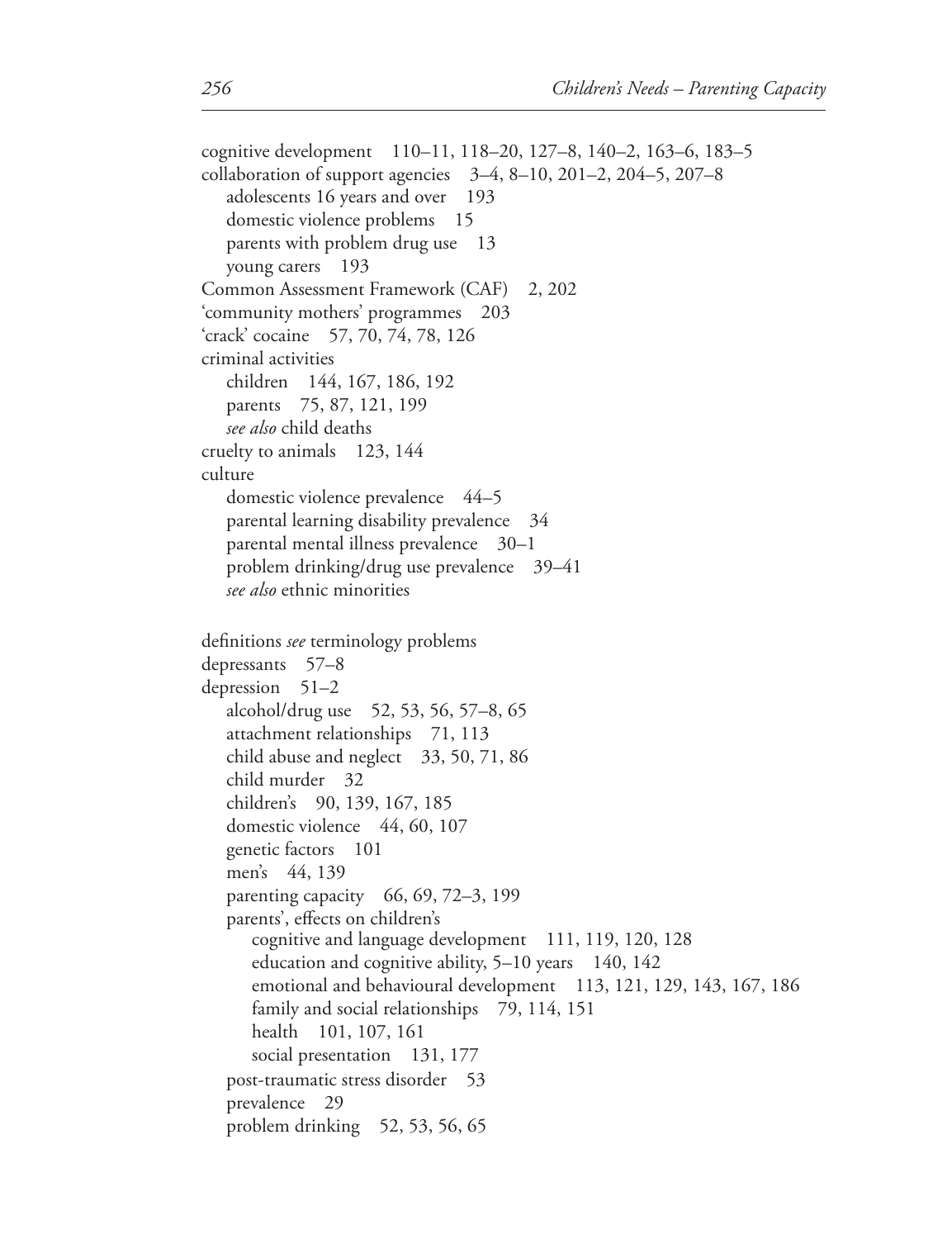problem drug use 52, 53, 56, 57 schizophrenia 50 smoking 102 social consequences 74 *see also* maternal depression; postnatal depression dimensions, parenting capacity 62–3 disability, definition 12 domestic violence 58–61 attachment relationships 72, 73–4, 112, 113, 115, 123 child abuse 42, 45–7, 65, 66, 86, 88–9, 138 child neglect 70–1 children and 43, 88–9, 92–3, 199–200, 201 boys 107, 188 girls 182, 188–9 separation from parents 73–4 unmet development needs 135–6, 157–8, 196 children's cognitive and language development 111, 127, 128 children's education and cognitive ability 140–1, 142, 164, 184 children's emotional and behavioural development birth to 12 months 112, 113 1–2 years 121 3–4 years 129, 130 5–10 years 143, 144–5 11–15 years 167, 168–9 16 years and over 186 children's family and social relationships birth to 12 months 115 1–2 years 123–4 3–4 years 132–3 5–10 years 150–3 11–15 years 174, 175 16 years and over 188–9, 190 children's health pre-birth 99, 106–7 birth to 12 months 109, 110 1–2 years 117–18 3–4 years 126 5–10 years 138, 139 11–15 years 161, 162–3 16 years and over 182, 183 children's identity 131, 147–9, 171, 172, 187 children's self-care skills 155, 178 children's social presentation 131, 153–4, 177, 192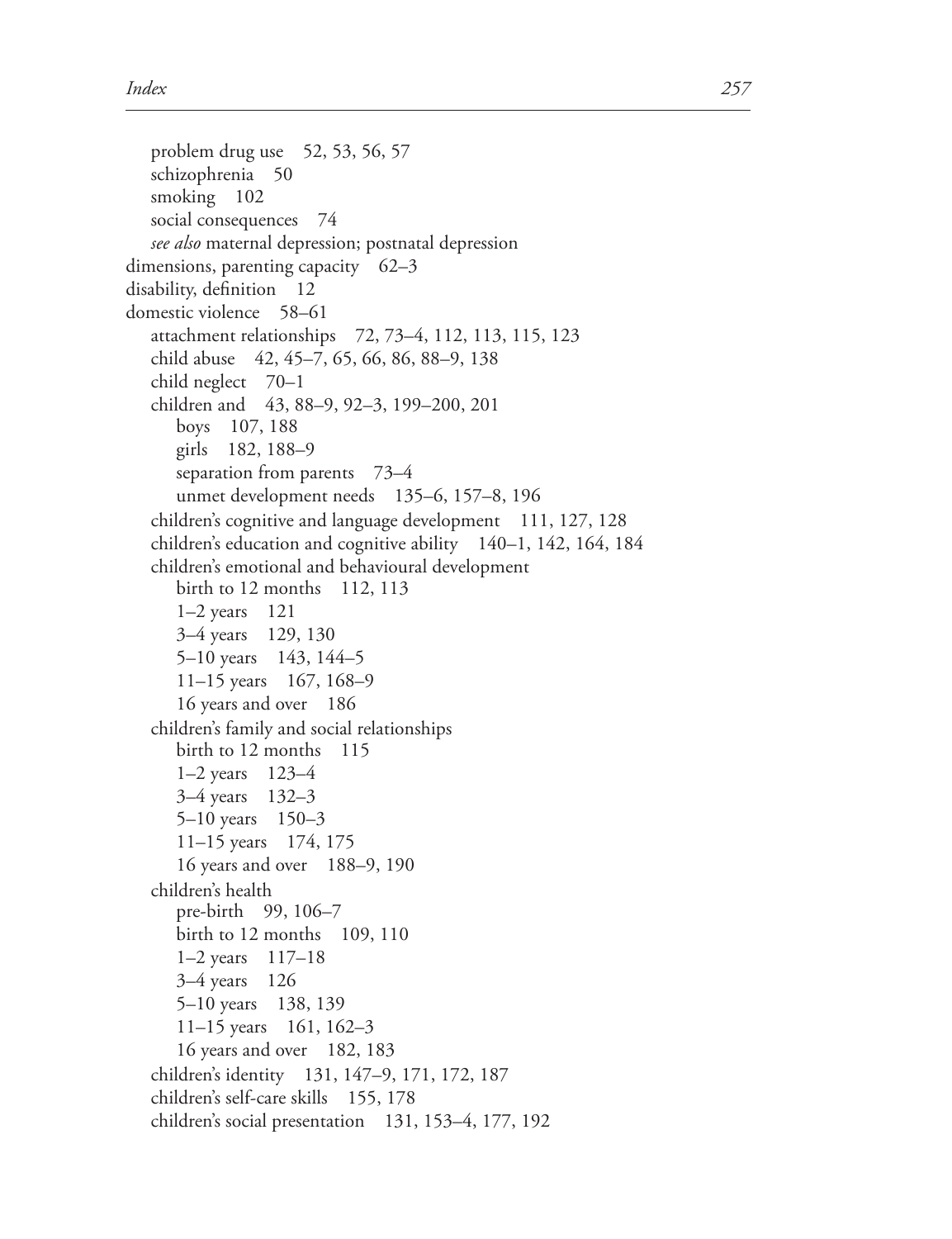client recall and 17 depression 44, 60, 107 emotional abuse 43, 47, 60 genetic factors 107 identification and assessment 15 learning disability and 65–6, 79 legal and policy context 14–15 men as perpetrators 6, 44, 46–7, 58–9 effects on children 5–10 years 138, 144–5, 147, 150–1 men as victims 43, 44–5, 59 mental illness and 44, 54, 107 parenting capacity 64, 66, 67, 68, 69, 70, 71, 202, 203 physical violence 107 prevalence 43–7, 199 problem drinking 13, 42, 43, 44, 60, 79, 199 problem drug use 43, 44, 56 relationships and 77–9 sexual abuse 44, 59, 72, 107, 138, 150–1, 168–9 sexual abuse of children 46–7, 138 social class 44–5 social consequences 74–9 support services 5, 9, 14–15, 204–5, 206 terminology 26 training and educational needs 2, 15, 207–8 women as perpetrators 44–5, 46, 59 women as victims 5, 14–15, 26, 43, 44, 46, 58–61, 199 attachment relationships and 72, 113 children and 88–9 children's emotional and behavioural development 113 children's family and social relationships 114, 115, 133, 150 children's health 107, 126 children's identity and social presentation 131 maternal depression 60, 107 relationships and 77,78 *see also* multiple problems domestic violence protection notices/orders 15 drug use by children 40, 138, 160–1, 162, 180, 181, 190 health hazards 56, 87, 104–5 *see also* problem drug use

early intervention 9, 10, 11, 13 Early Intervention Foundation 9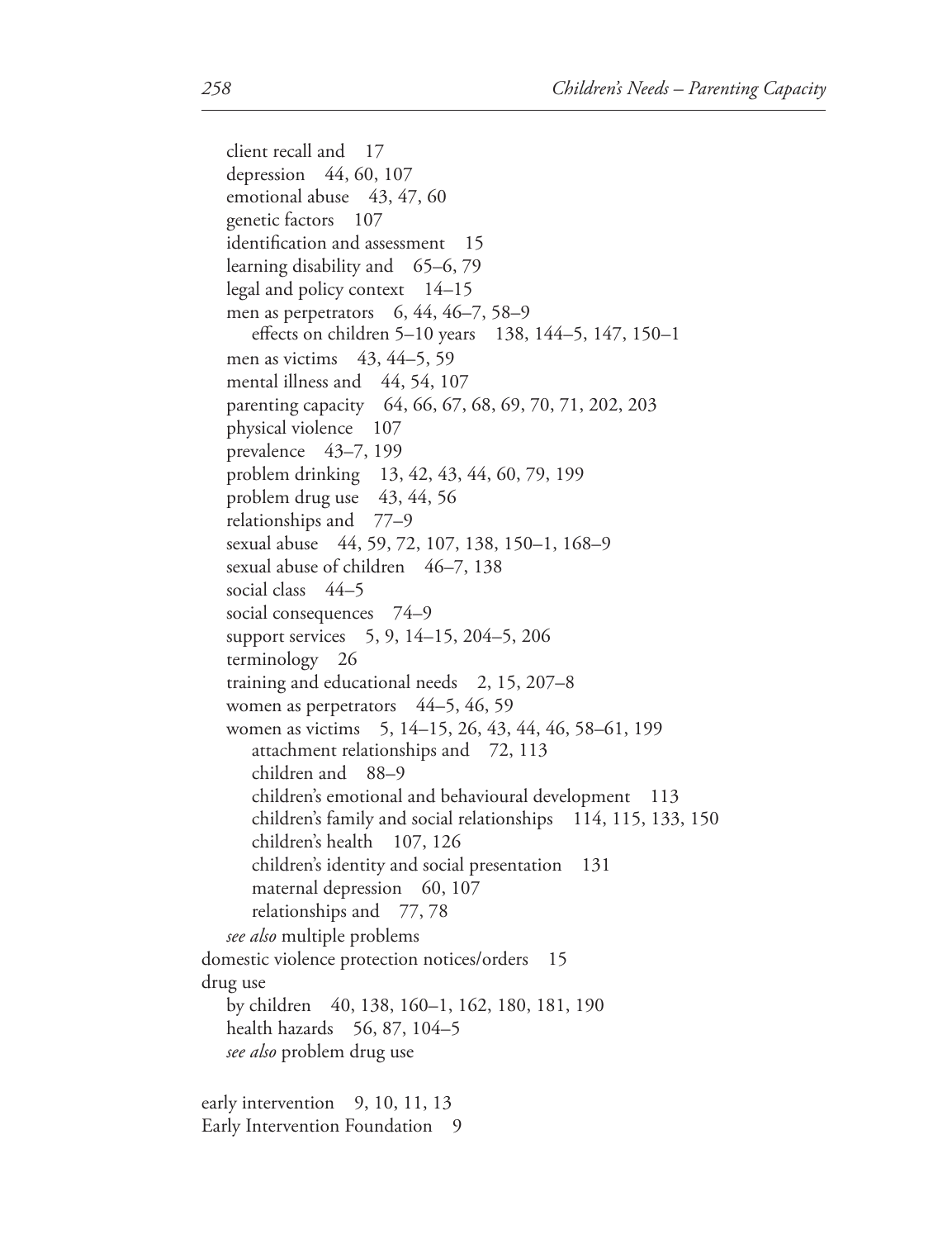```
eating disorders 54, 137, 159, 180
'ecological' model, parenting 120
Ecstasy 58, 104
education
    children 134, 140–2, 157, 163–6, 183–5, 195
      see also cognitive development; language development
    support services personnel 2–3, 15, 203, 207–8
emotional abuse
    by men 23
    consequences 86, 188–9
    definition 26–7
    domestic violence 43, 47, 60
    parental learning disability 35, 173
    parental mental illness 32–3
    personality disorders 54
    problem drinking/drug use 42
   see also bullying
emotional and behavioural development
    birth to 12 months 111–13, 134
    1–2 years 120–1
    3–4 years 128–30, 134
    5–10 years 142–6, 157
    11–15 years 166–70, 195
    16 years and over 185–6, 195
   early intervention 9
    unmet development needs 134, 157, 195
    young carers 168, 169–70
   see also attachment relationships
epilepsy 55, 68
ethnic minorities
    children, birth to 12 months 110
    children's identity 170–1
    domestic violence 61
    girls' eating disorders 180
    mental illness 31
    problem drinking 40–1
   support services 5, 7, 206
    teenagers' smoking and alcohol consumption 160
    women 5, 61
```
families, typology 3–4 Family Nurse Partnership 8, 101, 203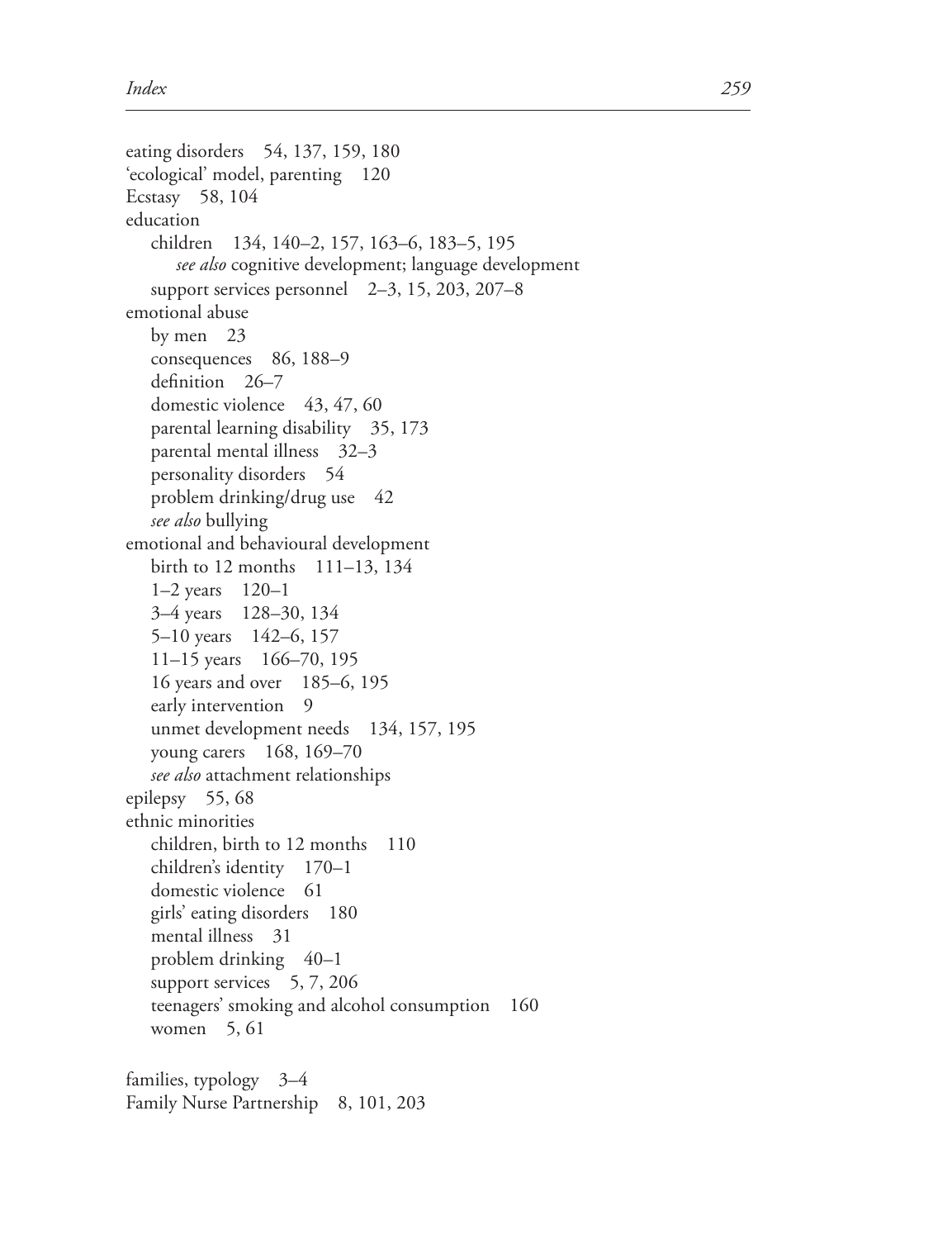family and social relationships children 23, 93 birth to 12 months 113–15, 134 1–2 years 122–4, 134 3–4 years 132–4 5–10 years 149–53, 157 11–15 years 172–6, 195 16 years and over 188–91, 195 unmet development needs 134, 157, 195 young carers 176, 189 impact of disorders 64–5, 67–8, 77–9 personality disorders and 54 problem drug use effects 64–5, 77–9, 173, 174 *see also* attachment relationships; separation fathers *see* men Foetal Alcohol Spectrum Disorder 105–6 gender adolescent suicides 185 bias in professionals' approach to parents 6 children's ability to cope with adversity  $90-1$  children's self-esteem and 147 domestic violence 44–5 parental learning disability 34 parental mental illness 30–1 problem drinking/drug use 39–41 *see also* boys; girls; men; women generalised anxiety disorder 29, 52 genetic factors alcohol consumption 87, 181 child vulnerability 91 domestic violence 107 learning disability 35, 87, 88, 102–3, 140 mental illness 87, 90, 101–2 problem drug use 87 girls criminal activities 167 domestic violence effects 182, 188–9 drug use 160 eating disorders 159, 180 emotional abuse effects 188–9 ethnic minorities 180 mental illness 90, 137, 159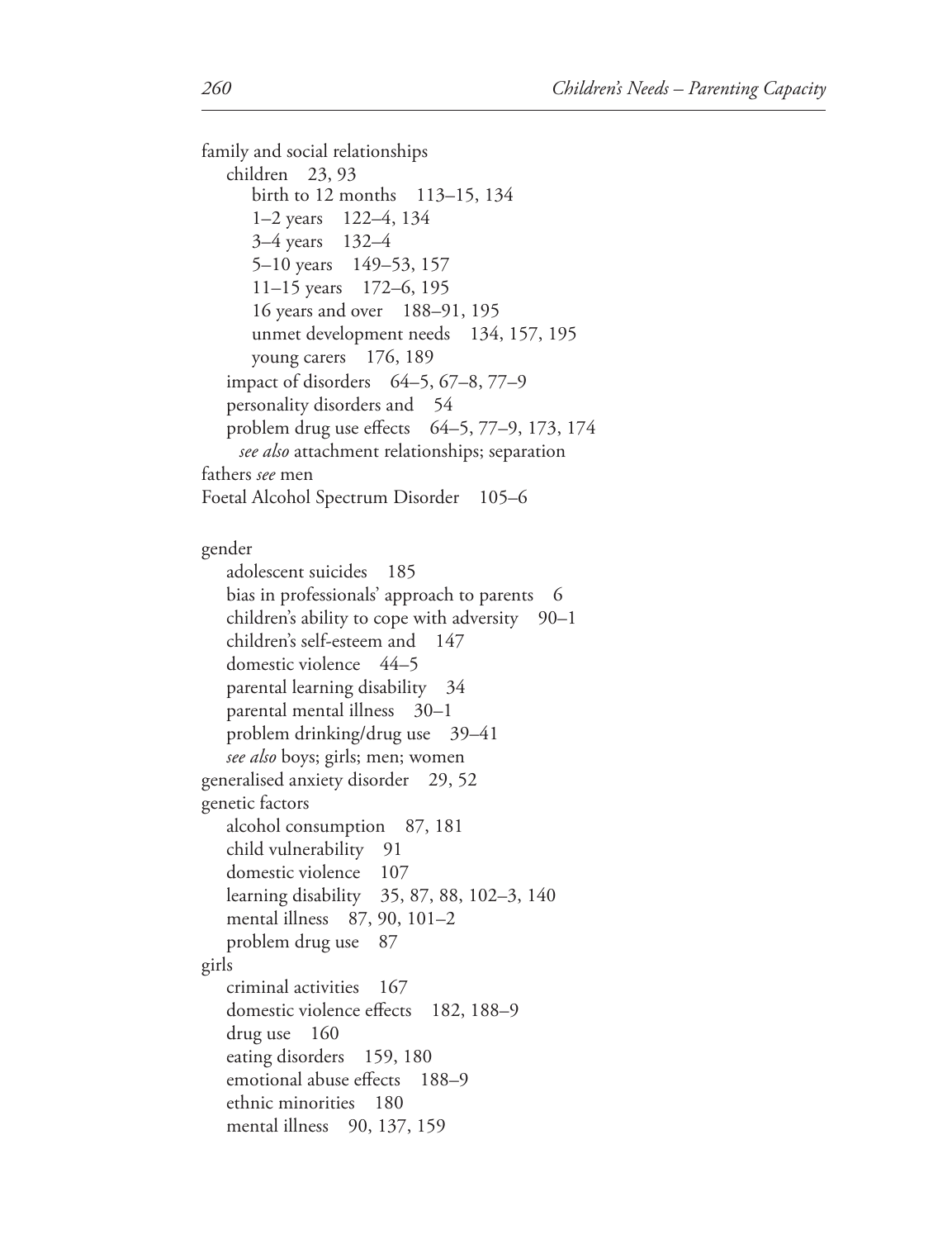mothers' problem drug use effects 162 obesity prevalence 159 responses to parents' problems 90–1, 145, 152, 167, 168 self-harm 166, 168, 185 smoking 160 suicide 185 teenage pregnancy 160, 181, 182–3 hallucinogenic drugs 58 *see also* cannabis; marijuana 'harmful drinking', definition 25 'hazardous drinking', definition 25 health child abuse consequences 86 children pre-birth 99–108 birth to 12 months 108–10, 134 1–2 years 116–18, 134 3–4 years 125–6, 134 5–10 years 137–9, 157 11–15 years 159–63, 195 16 years and over 180–3, 195 mothers' health and 8 unmet development needs 134, 157, 195 health hazards 56, 75–6, 87, 104–5 *see also* hygiene hepatitis 56, 87, 105 heroin 57 babies born to users 39, 103, 104 children's use of 181 parents' use of 67, 75, 114 prevalence of use 38 withdrawal symptoms 56, 57 'higher-risk drinking', definition 25 HIV/AIDS 56, 87, 104–5 homelessness 190 hygiene adolescents 176 children under 5 109, 122, 131 dimension of parenting capacity 62, 75–6 middle childhood 139 schizophrenics 50 *see also* self-care skills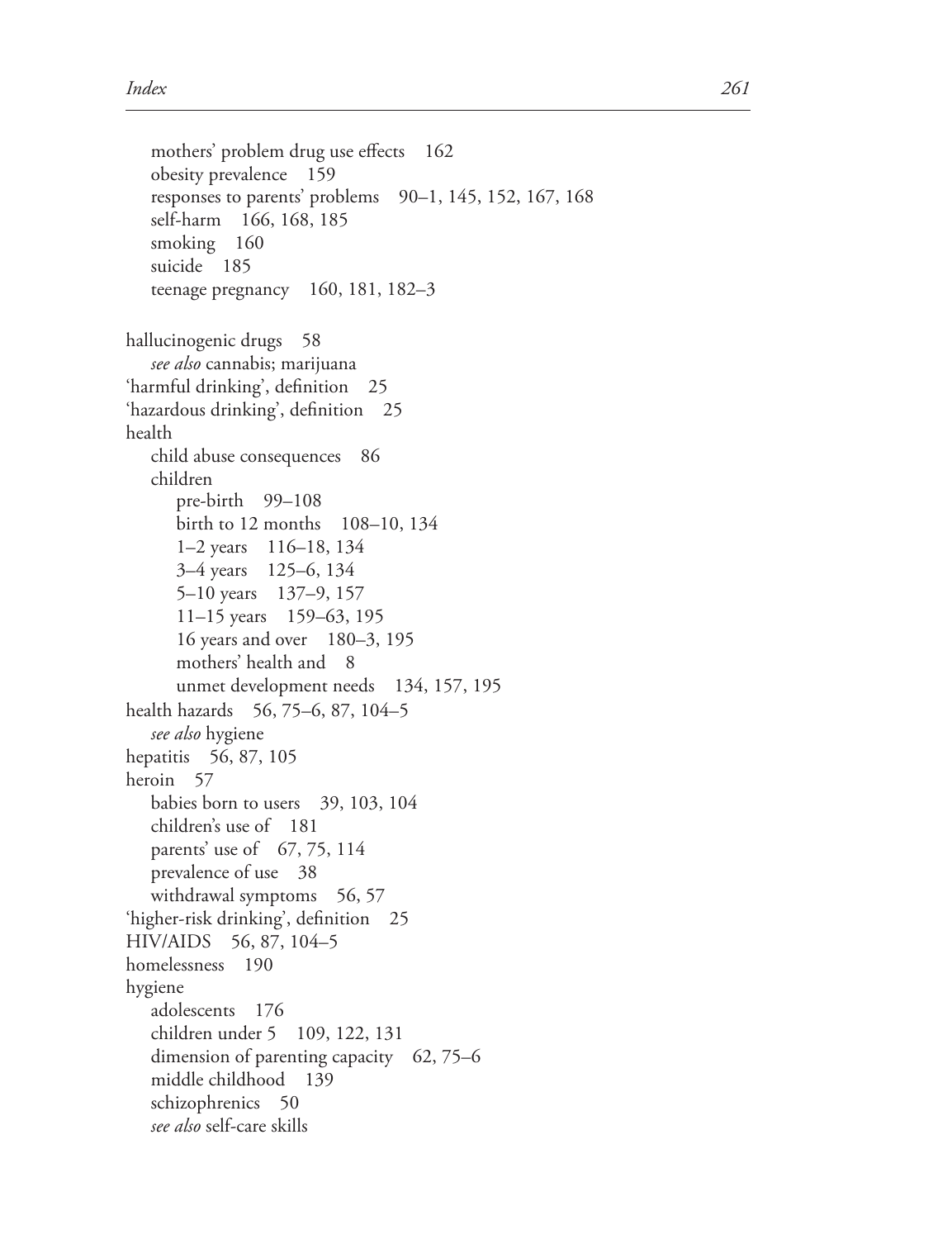identification and assessment 1–7 domestic violence problems 15 policy and practice implications 201–3, 205–6, 207–8 problem drinking by parents 14 young carers 170, 176, 202, 203 identity, children's 1–2 years 121–2, 134 3–4 years 130–1, 134 5–10 years 146–9, 157 11–15 years 170–2, 195 16 years and over 187, 195 ethnic minorities 170–1 unmet development needs 134, 157, 195 young carers 172 information provision 10, 206–7 information sharing *see* collaboration of support agencies inheritance *see* genetic factors inter-agency collaboration *see* collaboration of support agencies joint working *see* collaboration of support agencies language development 110–11, 118–20, 127–8

learning disability 54–5 children 35, 54, 87, 127, 164 definitions and causes 24–5, 33 domestic violence and 65–6, 79 genetic factors 35, 87, 88, 102–3, 140 mental illness and 34, 35, 55, 199 multiple problems 55, 65–6 poverty 34, 64 prevalence 33–6, 199 problem drinking 65–6 problem drug use 65–6, 79, 87 *see also* parental learning disability living standards impact of disorders on 70–1, 74–7 *see also* poverty; social consequences lone parents 29, 30, 37, 39 LSD 58

'magic mushrooms' 58 manic depression 51–2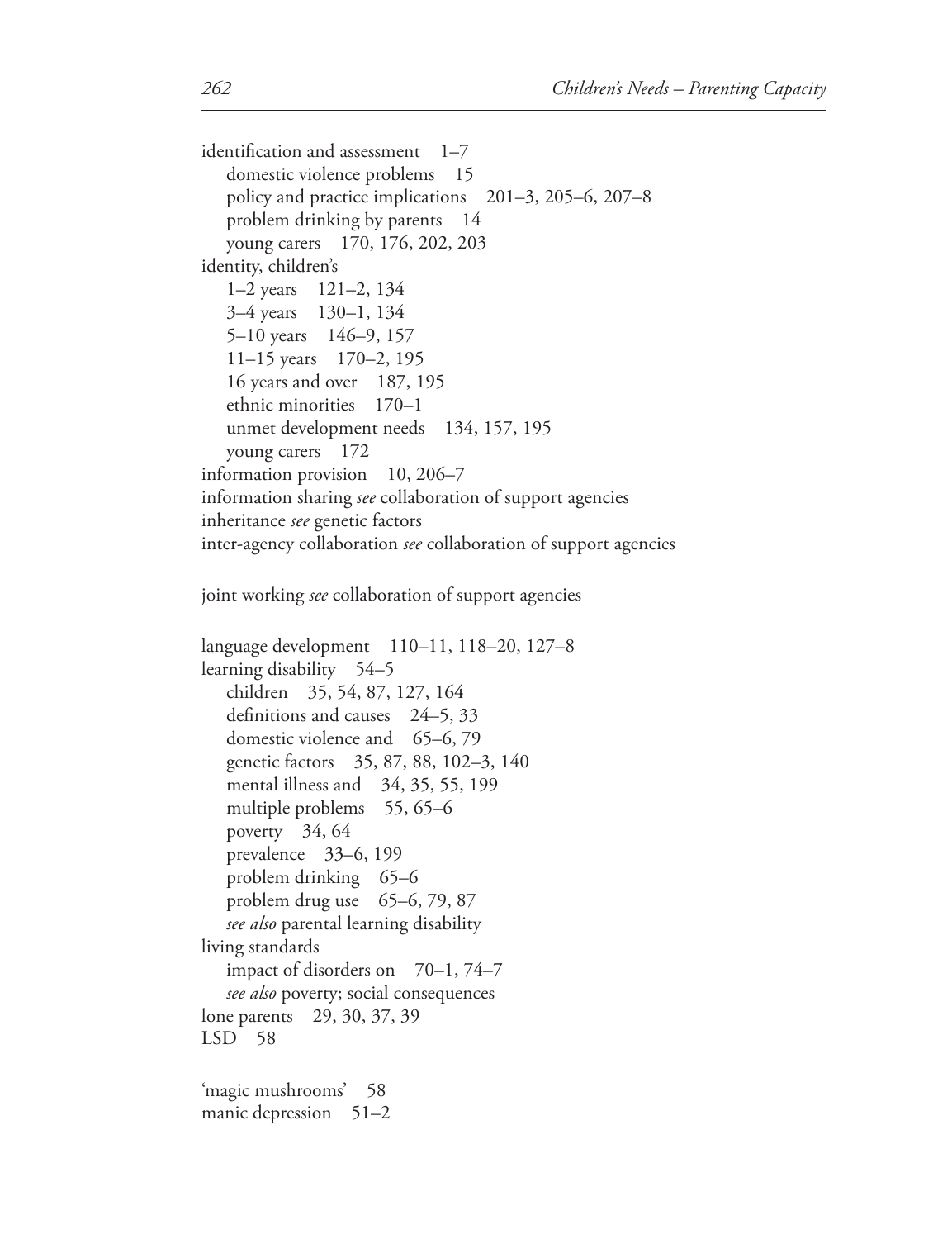MARAC (multi-agency risk assessment conferences) 15 marijuana 104 maternal depression attachment relationships 71, 113 child abuse and neglect 33, 71, 86 child murder 32 domestic violence victims 60, 107 effects on children pre-birth 101–2, 107 birth to 12 months 111, 113, 114 1–2 years 120 3–4 years 128, 129 5–10 years 140, 142, 143, 151 11–15 years 167, 177 parenting capacity 69, 72–3 support required 11 *see also* postnatal depression men child murders 32, 46, 88, 89 children's family and social relationships 115 depression 44, 139 domestic violence perpetrators 6, 44, 46–7, 58–9 effects on children 5–10 years 138, 144–5, 147, 150–1 domestic violence victims 43, 44–5, 59 emotional abuse by 23 generalised anxiety disorder prevalence 52 lone parents 30 parental mental illness 30 problem drinking domestic violence 44 effects on children 107, 138, 181 physical abuse of children 42 prevalence 36, 39–40, 199 problem drug use 38, 39, 44 sexual abuse of children 36, 46–7 'mental disorder', definition 24 mental illness 11, 50–4 child abuse consequence 50, 86 children 90, 137, 159 client recall effects 17 domestic violence and 44, 54, 107 ethnic minorities 31 genetic factors 87, 90, 101–2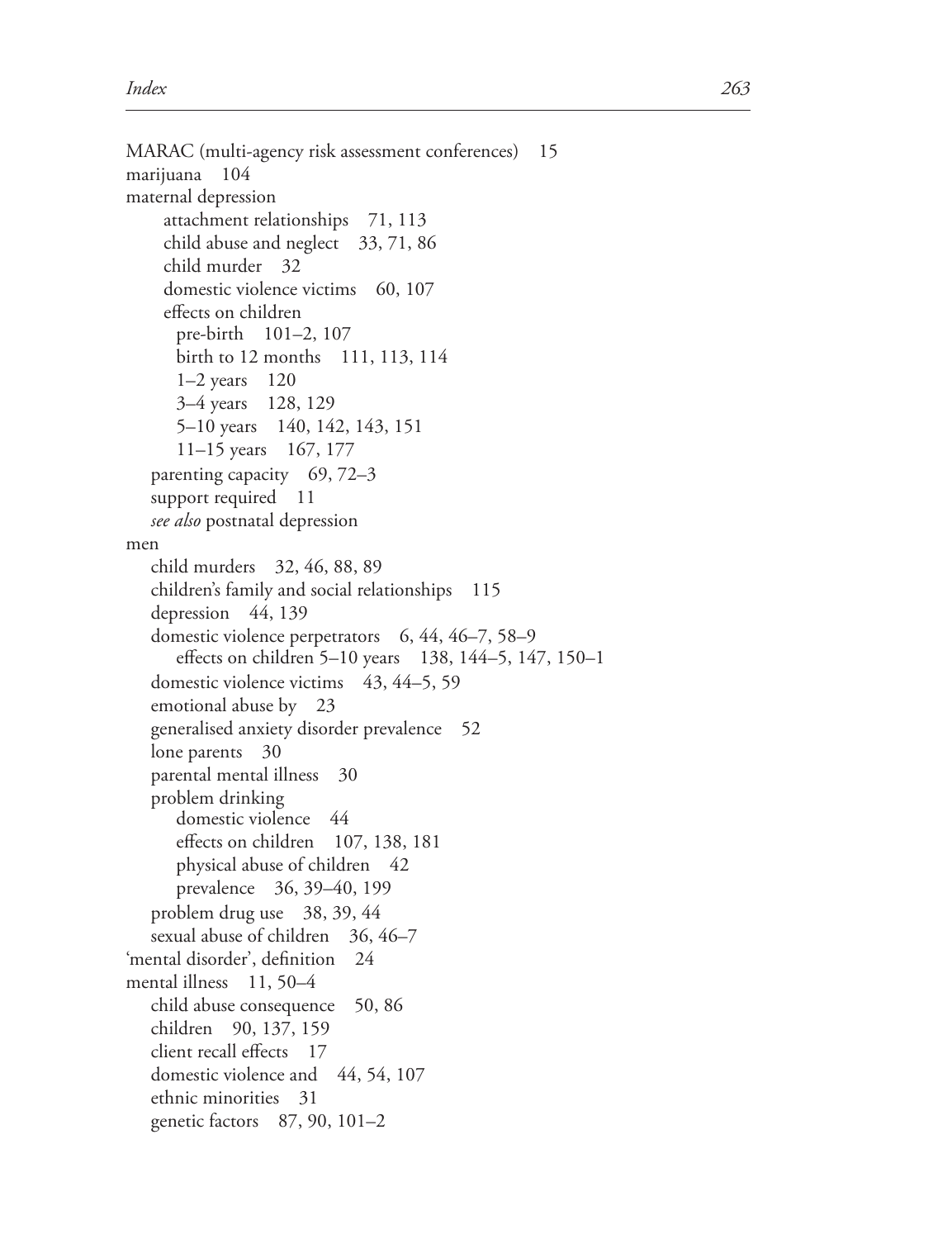```
 learning disability and 34, 35, 55, 199
    prevalence 11, 28–33, 137, 159, 199
    problem drinking and 29, 37, 56, 199
    problem drug use and 29, 38, 56, 57, 199
    smoking and 102
    terminology 24
   see also anxiety disorders; depression; parental mental illness; personality 
       disorders; schizophrenia
methadone 16, 56, 57, 75, 104
mothers see women
multi-agency work see collaboration of support agencies
multiple problems
    child abuse and neglect 2, 31, 65–6, 86
    effects on children 73, 103, 142, 145, 171, 186
    effects on relationships 79
    families' typology 3
    learning disability 55, 65–6
    parenting capacity 2, 17, 65–74, 86, 199, 200
    personality disorders 54
    policy and practice implications 205–6
    prevalence 29, 37, 199
    problem drug use and 38, 65
    research limitations 16
    support services' collaboration 204
    training and educational needs 208
neglect see child neglect
obesity 137, 159, 185
obsessive-compulsive disorder 29, 53
opiates 56, 57, 72, 103, 112, 164
   see also heroin; methadone
panic disorder 29, 52, 58
'parent', definition 23
parent–child attachment relationships see attachment relationships
parental learning disability 54–5
    attachment relationships 72, 74, 112, 113, 115, 123
    child abuse 34, 35–6, 47, 65–6, 87, 173
    child neglect 34, 35–6, 65–6, 70–1, 117
    child sexual abuse 34, 36, 169, 173
    children and 2, 3, 73, 90, 92, 99, 199–200, 201
```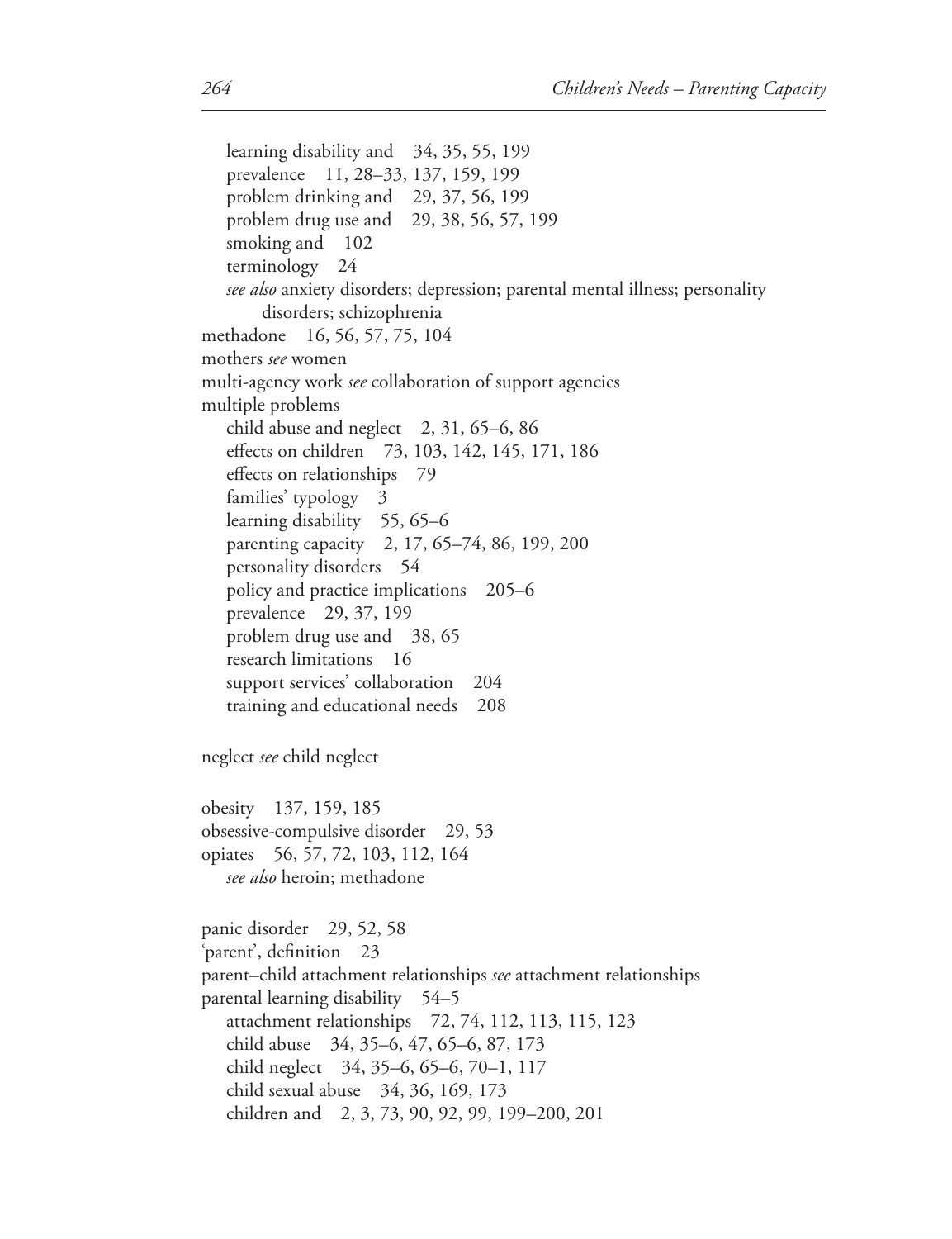cognitive and language development 111, 119, 127–8 education and cognitive ability 140–2, 164, 183–5 emotional and behavioural development 112–13, 121, 143–6, 167–8, 186 family and social relationships 114–15, 123–4, 132–4, 150–3, 173, 190 health 109–10, 117–18, 126, 139, 161 identity 122, 131, 146–9, 171, 187 self-care skills 155, 178 social presentation 122, 131, 153–4, 177, 192 unmet development needs 135–6, 158, 195, 196 client recall effects 17 emotional abuse 35, 173 genetic factors 102–3 legal and policy context 12 parenting capacity 55, 64, 67, 68, 69, 70, 71, 202, 203 poverty 64 prevalence 33–6, 47 problem drug use 87–8 relationships and 77–9 social class 34 social consequences 74–9 support services 5, 12, 204–5, 206 training and educational needs 207–8 women 36, 77, 99, 102–3, 111, 147 *see also* multiple problems parental mental illness 50–4 attachment relationships 113, 114, 115, 123 child abuse 31–3, 47, 54, 65, 88 child neglect 31, 33, 70–1, 117 children and 2, 3, 73, 89–91, 99, 100–2, 199–200, 201 cognitive and language development 111, 119–20, 127–8 education and cognitive ability 140–2, 164, 183–5 emotional and behavioural development 112–13, 121, 129–30, 143–6, 167, 186 family and social relationships 114–15, 123–4, 132–4, 150–3, 173, 174, 191 health 109–10, 117–18, 126, 139, 161 identity 122, 131, 146–9, 172, 187 self-care skills 129–30, 178 social presentation 122, 131, 153–4, 177 domestic violence 54, 107 emotional abuse 32–3 genetic factors 101–2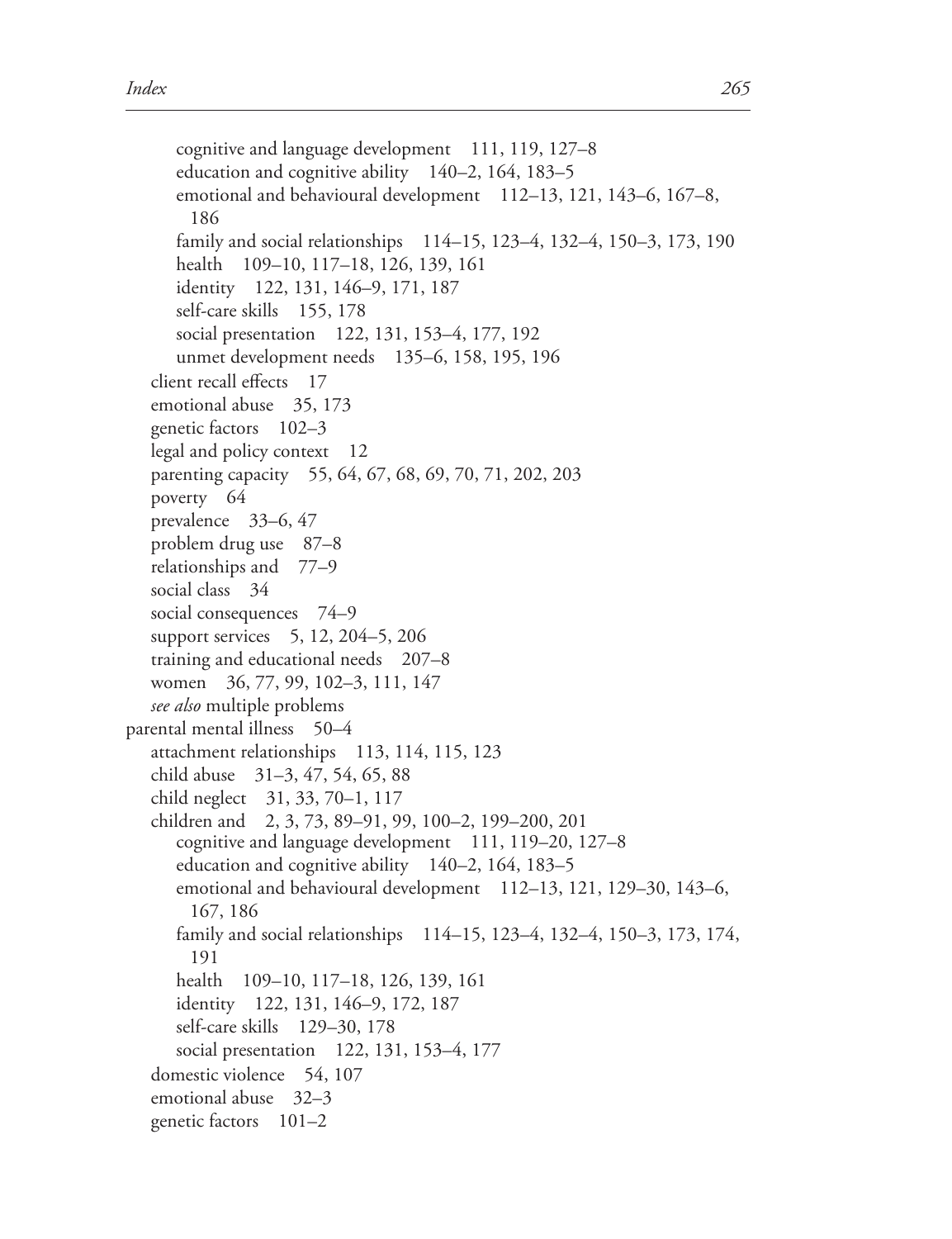```
 impact of disorders 50–4, 63–4, 65, 66, 68–70
    legal and policy context 9–12
   lone parents 29, 30
    parenting capacity 63–4, 65, 66, 68–70, 71, 72–3, 202, 203
    prevalence 29–33, 47
    problem drinking/drug use 13, 65–6
    relationships and 77–9
    smoking 102
    social class 30–1
    social consequences 74–9
    support services 10–12, 204–5, 206
    training and educational needs 207–8
   see also anxiety disorders; depression; multiple problems; personality disorders; 
      schizophrenia
parental substance abuse see problem drinking; problem drug use
parenting 66–74
   definition 61
    'ecological' model 120
parenting capacity 9, 16, 47–82
    depression 66, 69, 72–3, 199
    domestic violence 64, 66, 67, 68, 69, 70, 71, 202, 203
    early intervention and 11
    multiple problems 2, 17, 65–74, 86, 199, 200
    parental learning disability 55, 64, 67, 68, 69, 70, 71, 202, 203
    parental mental illness 63–4, 65, 66, 68–70, 71, 72–3, 202, 203
    problem drinking 64, 68, 69, 70, 71, 202, 203
    problem drug use 64, 66, 67, 68–9, 70, 71, 202, 203
   sampling bias 17
personal hygiene see hygiene
personality disorders 53–4
    attachment relationships 54, 71–2
    domestic violence 54, 107
    genetic factors 87, 101
    manic depression and 52
    parenting capacity 70
    prevalence 29
    relationships and 54, 79
    terminology problems 24
phobias 29, 53
physical abuse of children
    5–10 years 138
    11–15 years 161, 162
    consequences in adulthood 86
```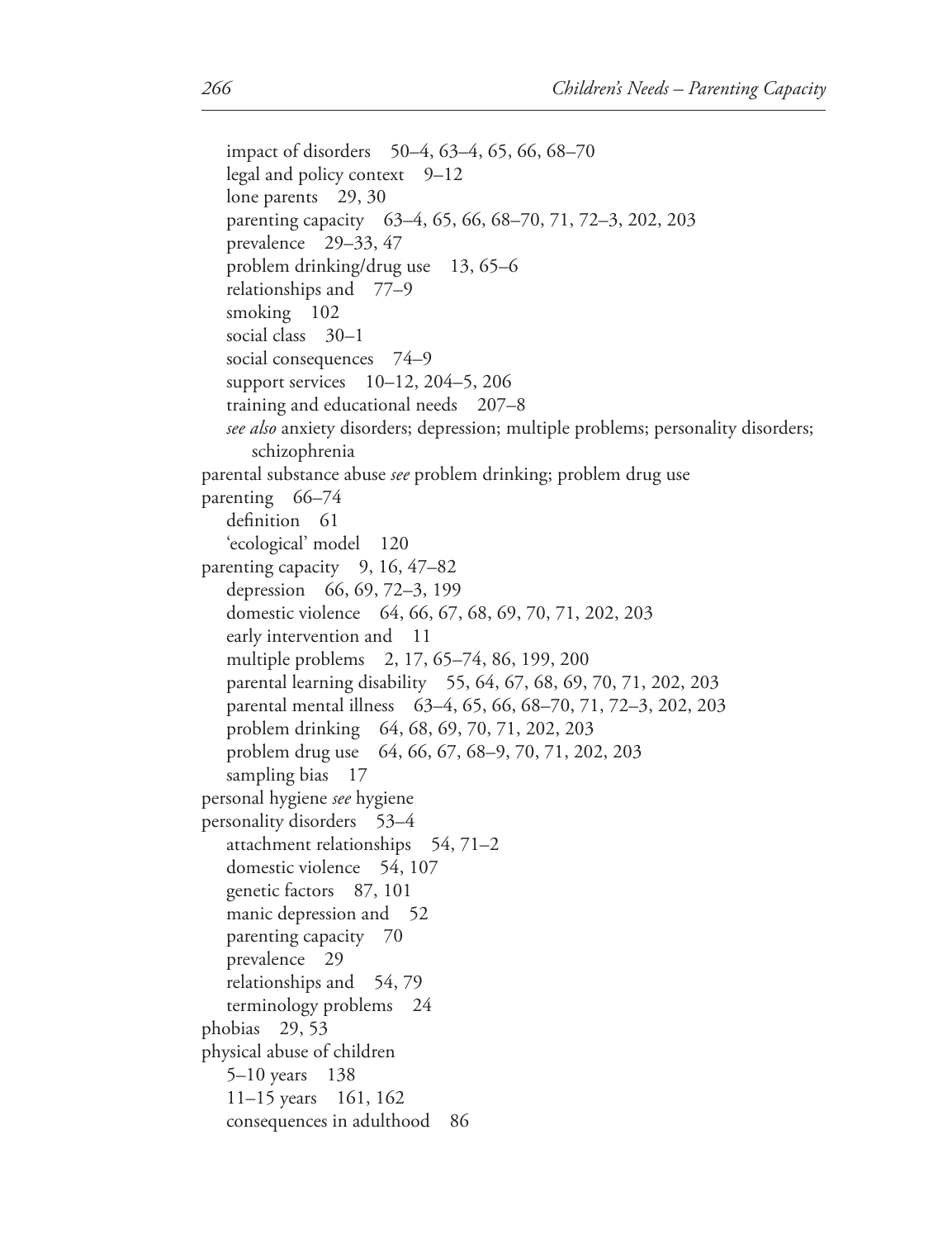definition 26 domestic violence 46, 88 maternal depression 86 parents with learning disability 173 personality disorders 54 problem drinking 42, 86 problem drug use 78 *see also* domestic violence; sexual abuse of children policy and practice implications 201–9 polydrug use 16 post-traumatic stress disorder 53, 60, 130, 189 postnatal depression 29, 30, 65, 114, 128, 160 *see also* maternal depression poverty 30–1, 34, 64, 110, 114, 118, 160 *see also* living standards; social class pregnancy anxiety and depression during 11 problem drinking 14, 16, 103, 104, 105–6 problem drug use 16, 39, 40, 64–5, 103–5, 111 sexual abuse during 107 smoking 100, 102 teenage girls 160, 181, 182–3 women's health during 8 prevalence 27–48 anxiety disorders 29, 52 asthma 137 cannabis use 38, 161 depression 29 domestic violence 43–7, 199 drug use by adolescents 158–9, 180 eating disorders 159, 180 learning disability 33–6, 199 mental illness 11, 28–33, 137, 159, 199 multiple problems 29, 37, 199 obesity 137, 159 problem drinking 36–8, 39–43, 47, 199 problem drug use 13, 29, 38–43, 47, 199 self-harm 166, 185 suicide by adolescents 185 'problem drinking', definitions 25, 36 problem drinking by children 138, 162, 190 problem drinking by parents 55–8 anxiety and 53, 56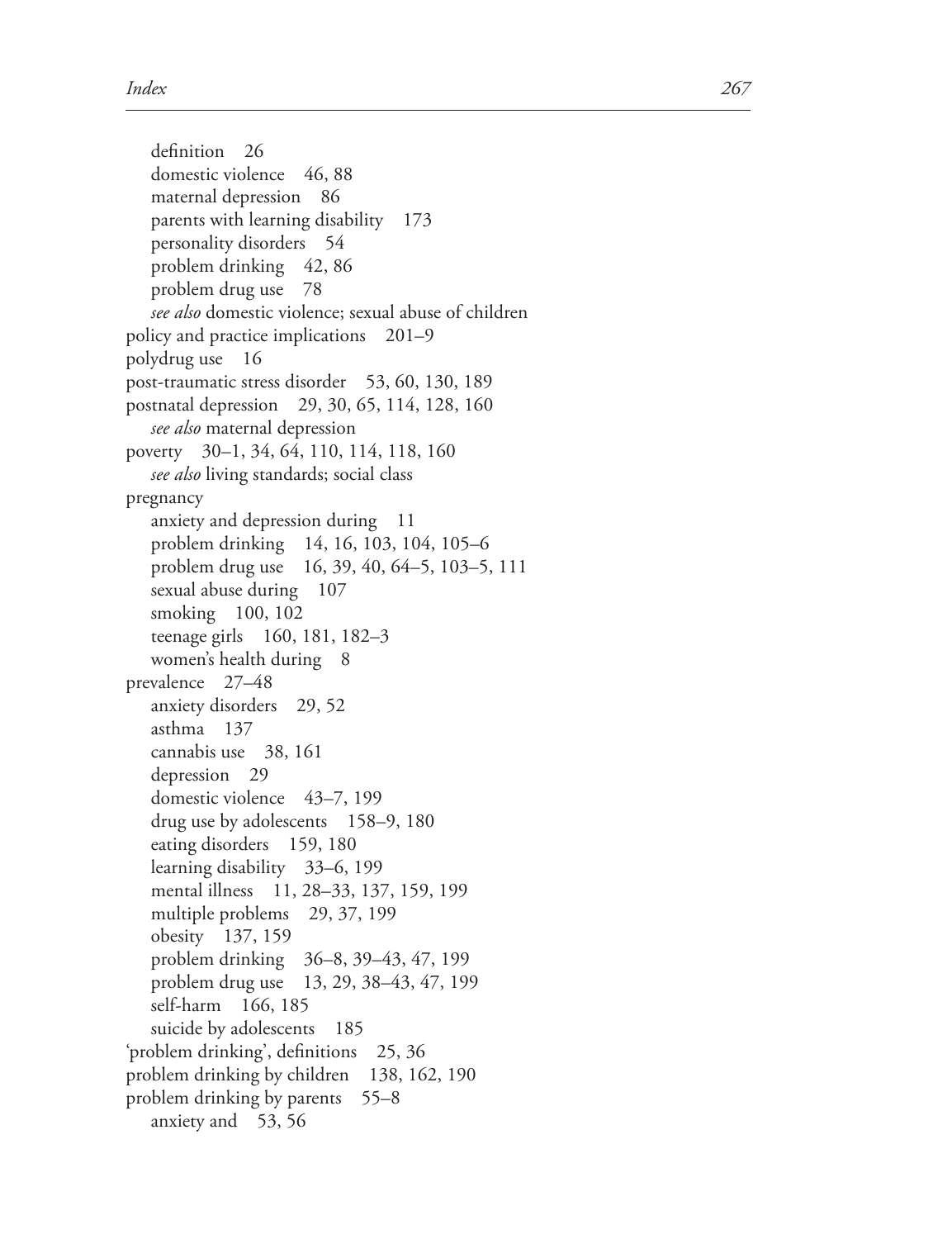attachment relationships 72, 73–4, 112, 113, 115, 121, 123 child abuse 5, 13, 42–3, 47, 50, 86 child neglect 13, 42–3, 65, 70–1, 104, 117 children and 37–8, 91–2, 199–200, 201 children's cognitive and language development 111, 127–8 children's education and cognitive ability 141, 142, 164, 165, 184 children's emotional and behavioural development 112–13, 121, 129, 143–5, 169, 186 children's family and social relationships 114–15, 123–4, 132–4, 150–3, 173, 174–5, 189, 190 children's health 1–2 years 117–18 3–4 years 126 5–10 years 138, 139 11–15 years 161 16 years and over 181–2 pre-birth 99, 103–4, 105–6 birth to 12 months 109–10 children's identity 122, 131, 147–9, 171, 172, 187 children's self-care skills 154, 178 children's social presentation 122, 131, 153–4, 177, 192 children's unmet development needs 135–6, 157–8, 196 client recall effects 17 depression 52, 53, 56, 65 domestic violence 13, 42, 43, 44, 60, 79, 199 emotional abuse 42 ethnic minorities 40–1 genetic factors 87, 181 identification and assessment 14 learning disability 65–6 legal and policy context 12–14 lone parents 37 mental illness 29, 37, 56, 65–6, 199 panic disorder 52 parental mental illness and 13, 65–6 parenting capacity 64, 68, 69, 70, 71, 202, 203 personality disorders 54 prevalence 36–8, 39–43, 47, 199 relationships and 77–9 social class 39–41 social consequences 74–9 support services 2–3, 5, 12–14, 16, 205, 206 training and educational needs 2–3, 207–8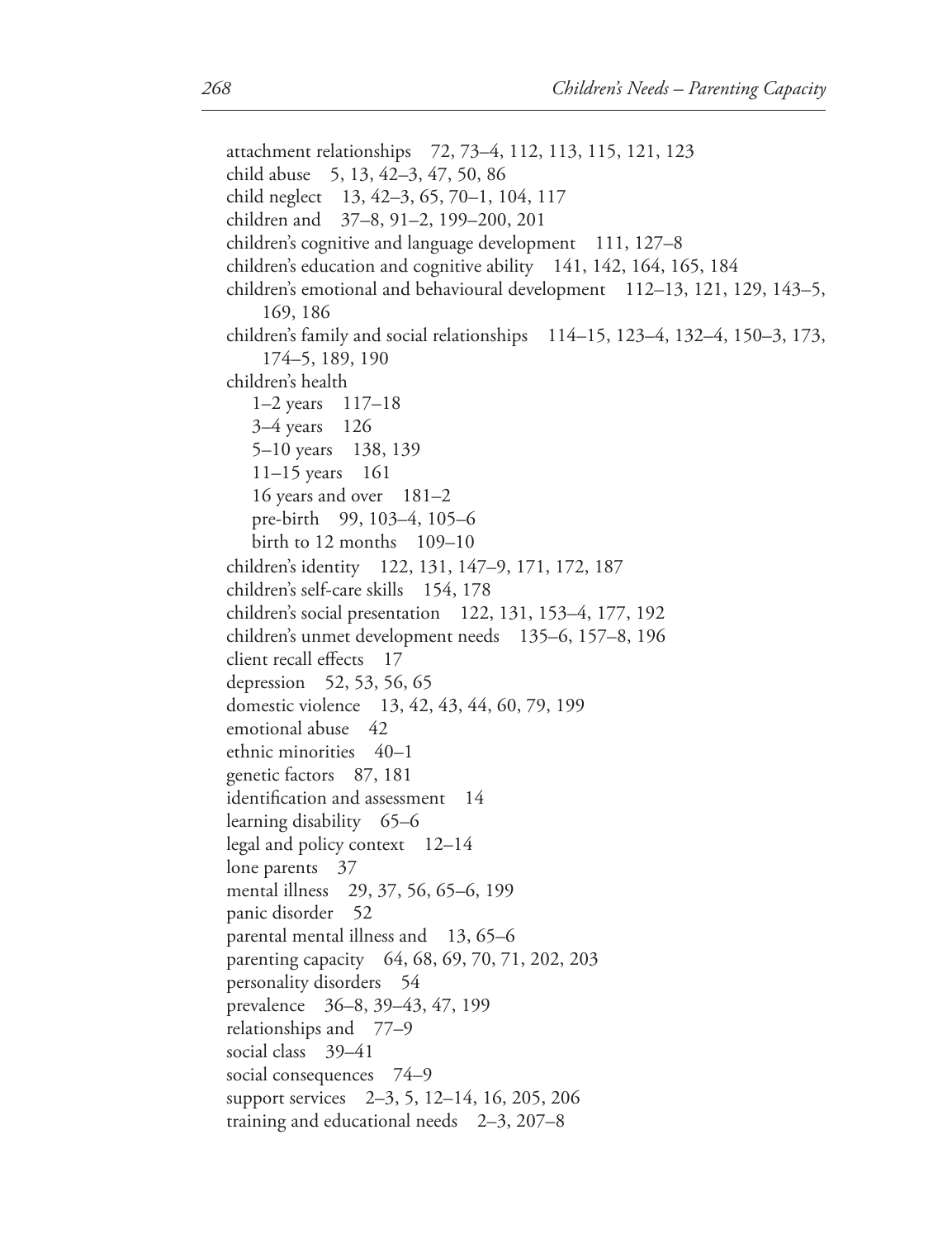withdrawal symptoms 53, 56, 57, 58 *see also* multiple problems problem drug use, terminology 25–6 problem drug use by children 138, 162, 190 problem drug use by parents 55–8 anxiety and 53, 56, 57, 58 attachment relationships 72, 73–4, 112, 113, 115, 121, 123 child abuse 5, 42–3, 50, 78 child neglect 13, 42–3, 65, 70–1, 104, 117 children and 91–2, 199–200, 201 children's cognitive and language development 111, 119, 127–8 children's education and cognitive ability 141, 142, 164–5, 184 children's emotional and behavioural development 112, 113, 121, 129, 143–5, 186 children's family and social relationships 114–15, 123–4, 132–4, 150–3, 173, 174, 190 children's health 1–2 years 117–18 3–4 years 126 5–10 years 139 11–15 years 161, 162 16 years and over 181–2, 183 birth to 12 months 109–10 pre-birth 39, 99, 103–5 children's identity 122, 131, 147–9, 171, 172, 187 children's self-care skills 178 children's social presentation 122, 131, 153–4, 177, 192 children's unmet development needs 135–6, 157–8, 196 client recall effects 17 depression 52, 53, 56, 57 domestic violence 43, 44, 56 emotional abuse 42 genetic factors 87 health hazards 104–5 learning disability 65–6, 79, 87–8 legal and policy context 12–14 lone parents 39 men 38, 39, 44 mental illness and 56, 57, 65–6 prevalence 29, 38, 199 multiple problems 38, 65 parental mental illness and 13, 65–6 parenting capacity 64, 66, 67, 68–9, 70, 71, 202, 203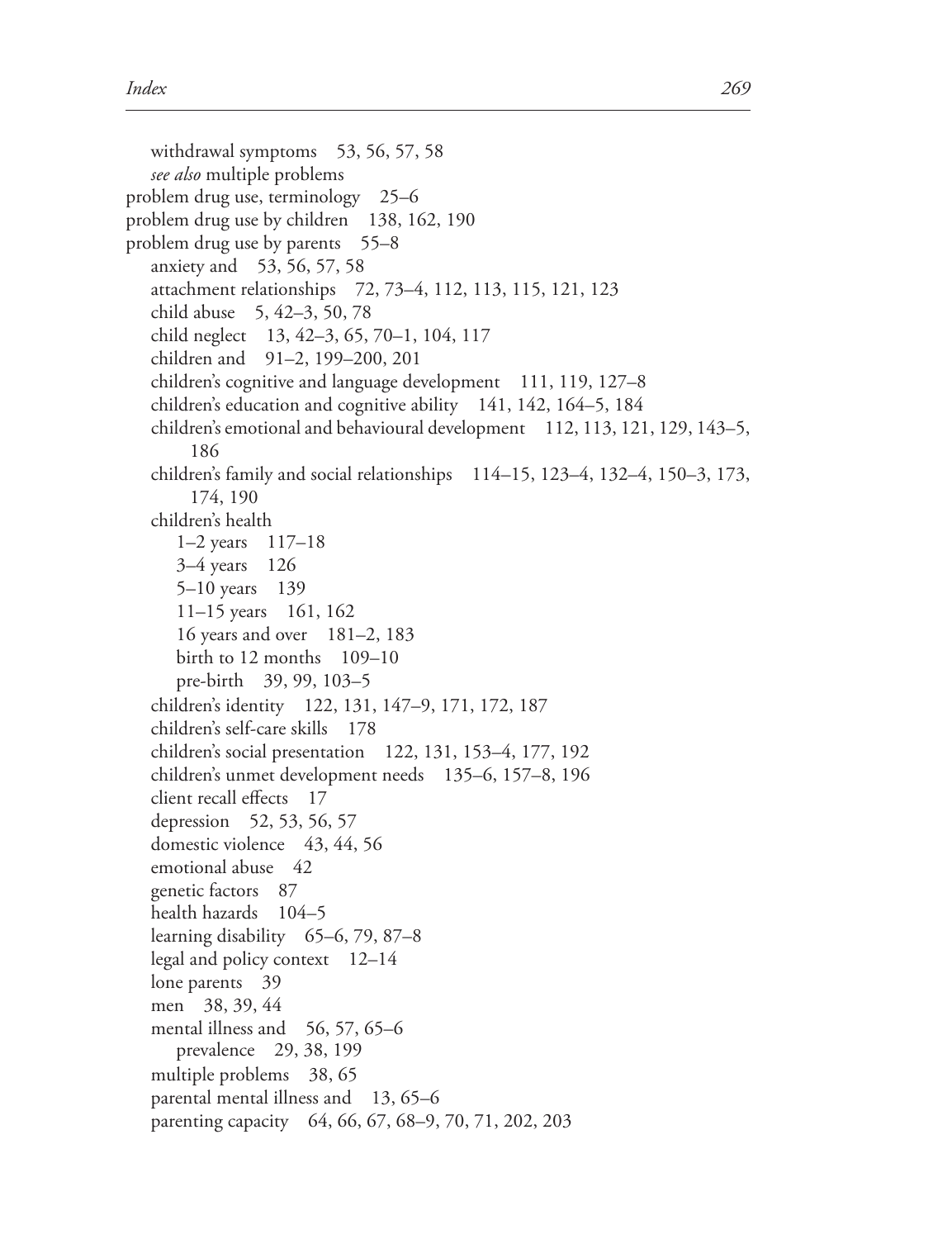```
 personality disorders 54
    polydrug use 16
    prevalence 13, 29, 38–43, 47, 199
    relationships and 64–5, 77–9, 173, 174
    social class 39–41
    social consequences 74–9
    support services 2–3, 5, 12–14, 16, 204–5, 206
    training and educational needs 2–3, 207–8
    withdrawal symptoms 53, 56, 57, 58
   see also cannabis; heroin; multiple problems
psychiatric disorders see mental illness
relationships see attachment relationships; family and social relationships; 
    separation
resilience 90–3
'rule of optimism' 6–7
runaways 175–6, 190
sampling bias 17
schizophrenia 50–1
    effects on children 5–10 years 140, 142
    ethnic minorities 31
    genetic factors 87, 101
    learning disability and 34
    parenting capacity 69
    prevalence 28, 29, 31
    smoking and 102
    social consequences 74
Screening and Intervention Programme for Sensible Drinking (SIPS) 14
sedatives 57, 58
self-care skills
    children 120–1, 128–30, 131, 154–5, 178, 192–3
   schizophrenics 50
   see also hygiene
self-harm
    adolescents 166, 168, 185, 186
   see also suicide
separation
    children from community and friends 78, 141–2, 152, 165–6, 189, 200
    children from parents 73–4, 199
       birth to 12 months 112
       1–2 years 121
```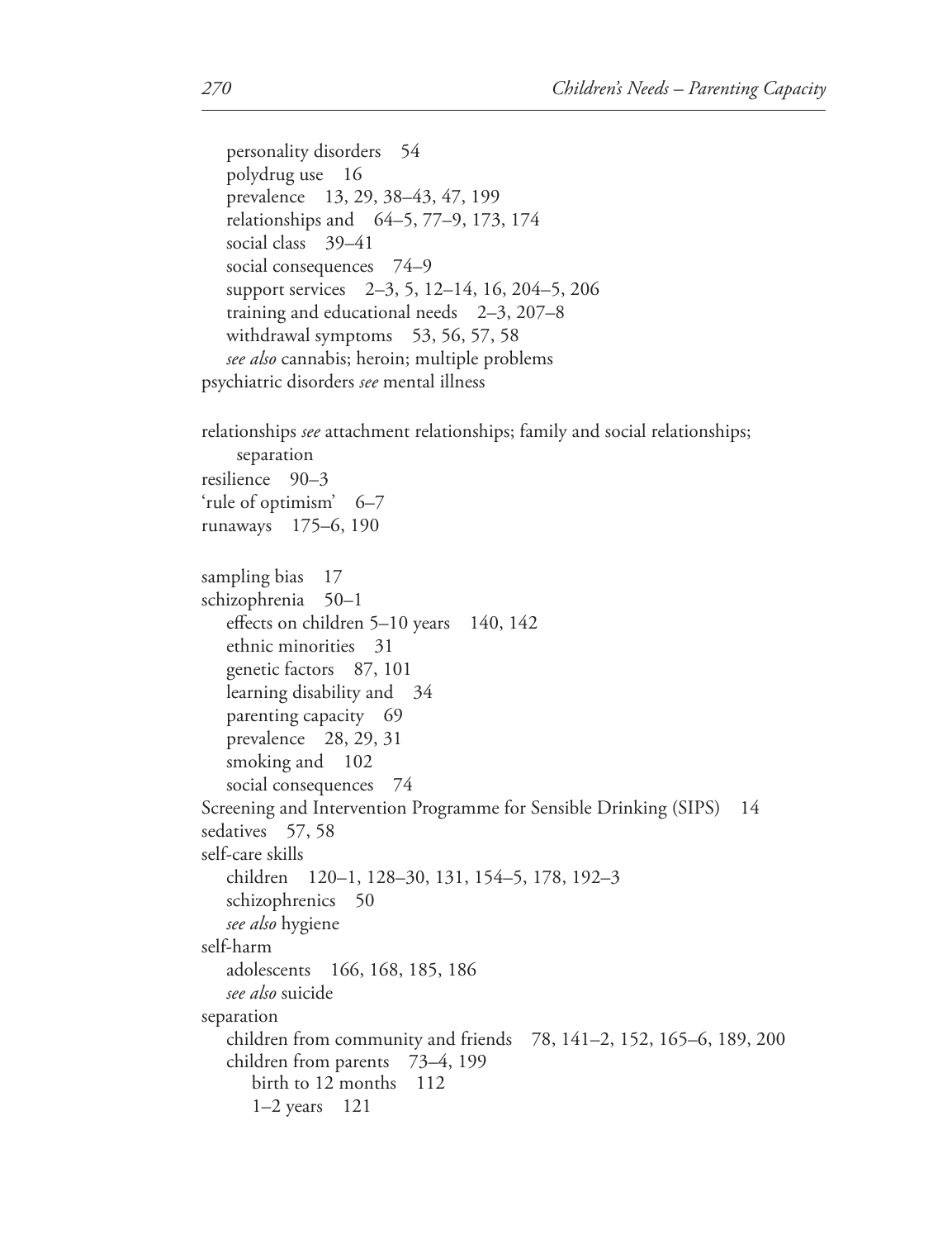3–4 years 133 5–10 years 142, 149, 152–3 11–15 years 175, 176 of parents 77, 88, 133 sexual abuse, domestic violence 44, 59, 72, 107, 138, 150–1, 168–9 sexual abuse of children 3–4 years 133–4 5–10 years 138 anxiety and 33 by other children/adolescents 27, 168–9 consequences in adulthood 86 definition 27 depression 33 domestic violence 46–7, 138 parental learning disability 34, 36, 169, 173 parental mental illness 33 personality disorders 54 problem drinking 42 problem drug use 42, 78 women 27, 33 sexual activity, teenagers 160, 180–1, 182–3, 188 sexual disinhibition, personality disorders 54 significant harm 85–6 single parents 29, 30, 37, 39 smoking by children 138, 160, 162, 181, 182 children's health 100, 101, 102 mental illness and 102 pregnancy 100, 102 women 40, 100, 103, 162 social class domestic violence 44–5 drug use by teenagers 180 parental learning disability 34 parental mental illness 30–1 problem drinking/drug use 39–41 social consequences 74–9, 110, 199 *see also* living standards; poverty social phobia 53 social presentation 121–2, 130–1, 153–4, 157, 176–8, 191–2 solvents 57, 160–1 Specialist Domestic Violence Court (SDVC) programme 15 specific phobias 53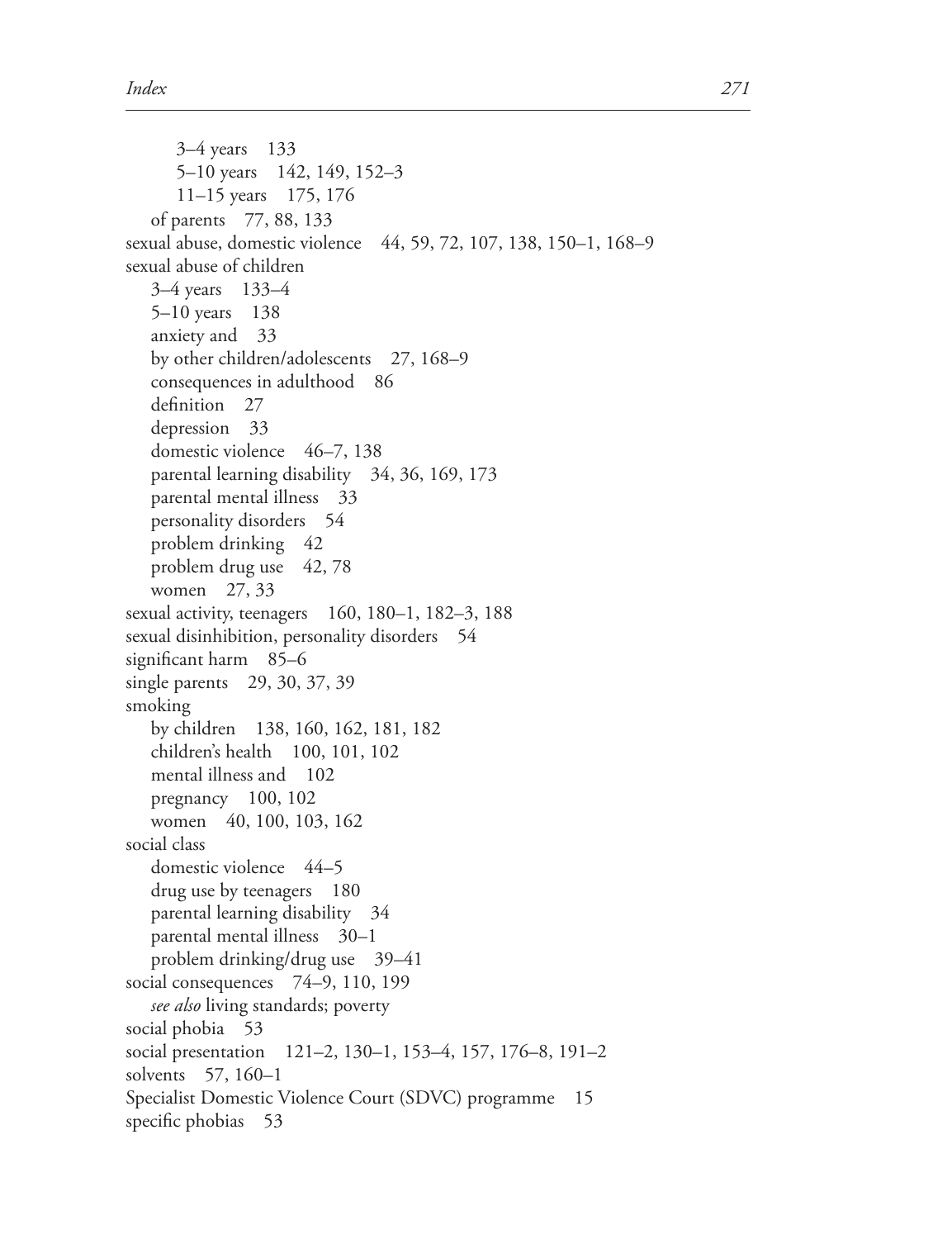stepfathers *see* men stepmothers *see* women stimulants 57 *see also* cocaine substance abuse *see* problem drinking; problem drug use suicide 52, 54, 59, 185, 186 support services 2–15, 17, 200–8 Sure Start 8, 203 teenagers *see* adolescents terminology problems 23–7 training, support services personnel 2–3, 15, 203, 207–8 tranquillisers 57, 58 unipolar affective disorder *see* depression unmet development needs 135–6, 157–8, 195–6 violence *see* domestic violence; physical abuse of children 'whole-life' approach 12–13 withdrawal symptoms 53, 56, 57, 58, 112 women anxiety 33, 52, 60, 100–1 borderline personality disorder 70 child abuse 33, 42, 46, 86 child murders 32 child neglect 42, 65 depression *see* maternal depression; postnatal depression domestic violence perpetrators 44–5, 46, 59 domestic violence victims 5, 14–15, 26, 43, 44, 46, 58–61, 199 attachment relationships and 72, 113 children and 88–9 children's emotional and behavioural development 113 children's family and social relationships 114, 115, 133, 150 children's health 107, 126 children's identity and social presentation 131 maternal depression 60, 107 relationships and 77, 78 ethnic minorities 5, 61 generalised anxiety disorder 52 health 8 parental learning disability 36, 77, 99, 102–3, 111, 147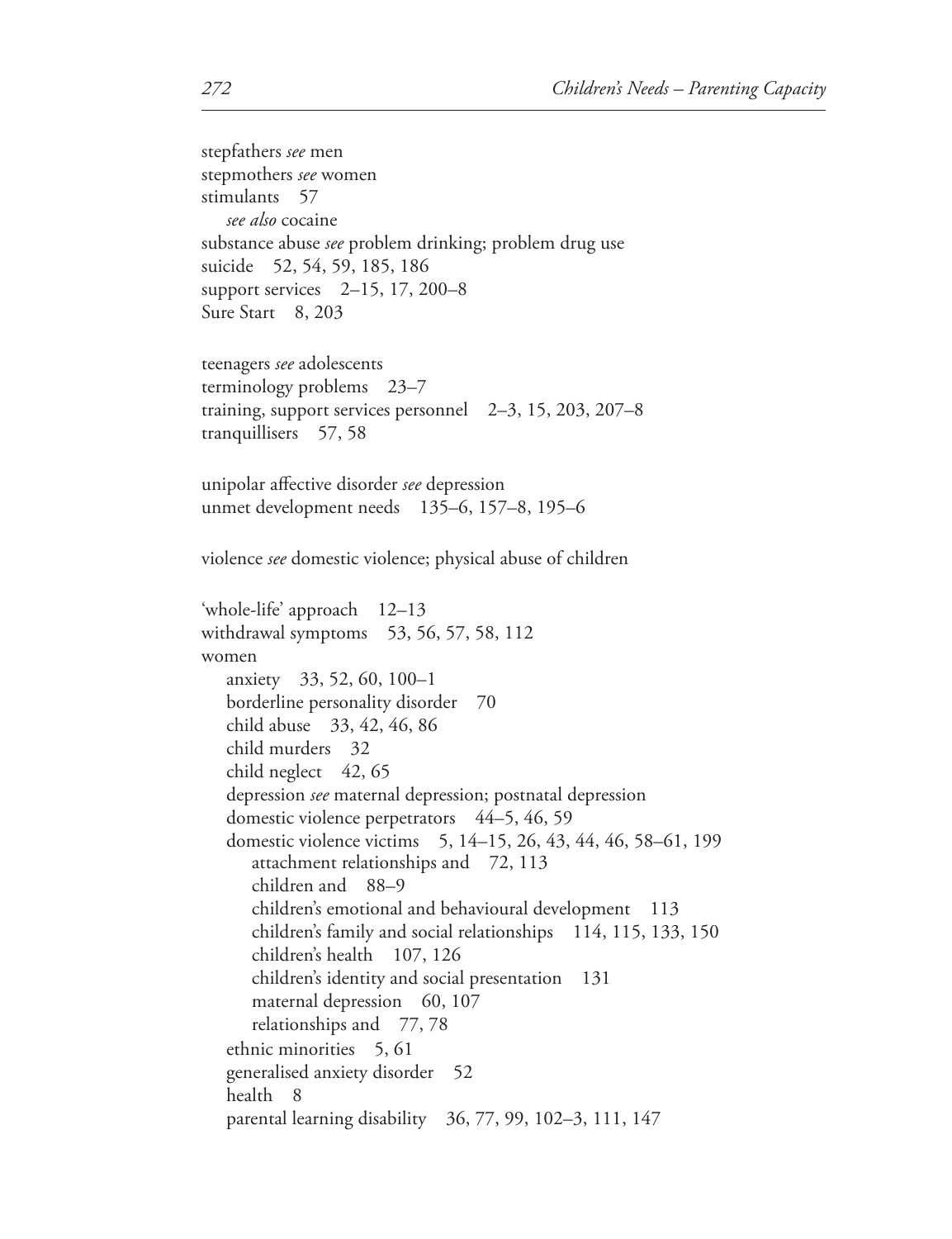parental mental illness 30, 31, 32, 69–70 child sexual abuse 33 effects on children 99, 100–1, 102, 111, 140, 147, 167 *see also* maternal depression; postnatal depression parenting capacity 17, 69–70 post-traumatic stress disorder 60 problem drinking attachment relationships 112 child abuse 42, 86 child neglect 42, 65 effects on children 99, 103, 105–6, 111, 112, 114, 138 identification and assessment 14 pregnancy 14, 16, 103, 104, 105–6 prevalence 36, 39–40, 199 support services 16 problem drug use 39, 40 attachment relationships 72, 112 cannabis 38, 40, 162 cocaine 104, 111 effects on children 99, 103–4, 111, 112, 142, 162 effects on relationships 78 heroin 39, 103, 104 in pregnancy 16, 39, 40, 64–5, 103–5, 111 support services 16 sexual abuse of children 27, 33 smoking 40, 100, 103, 162 *see also* girls; pregnancy young carers 90 collaboration of support agencies 193 education and cognitive ability 165, 184 emotional and behavioural development 168, 169–70 family and social relationships 176, 189 identification and assessment 170, 176, 202, 203 identity 172 information provision 207 self-care skills 155, 178, 192–3 social presentation 153 youth mentors 201